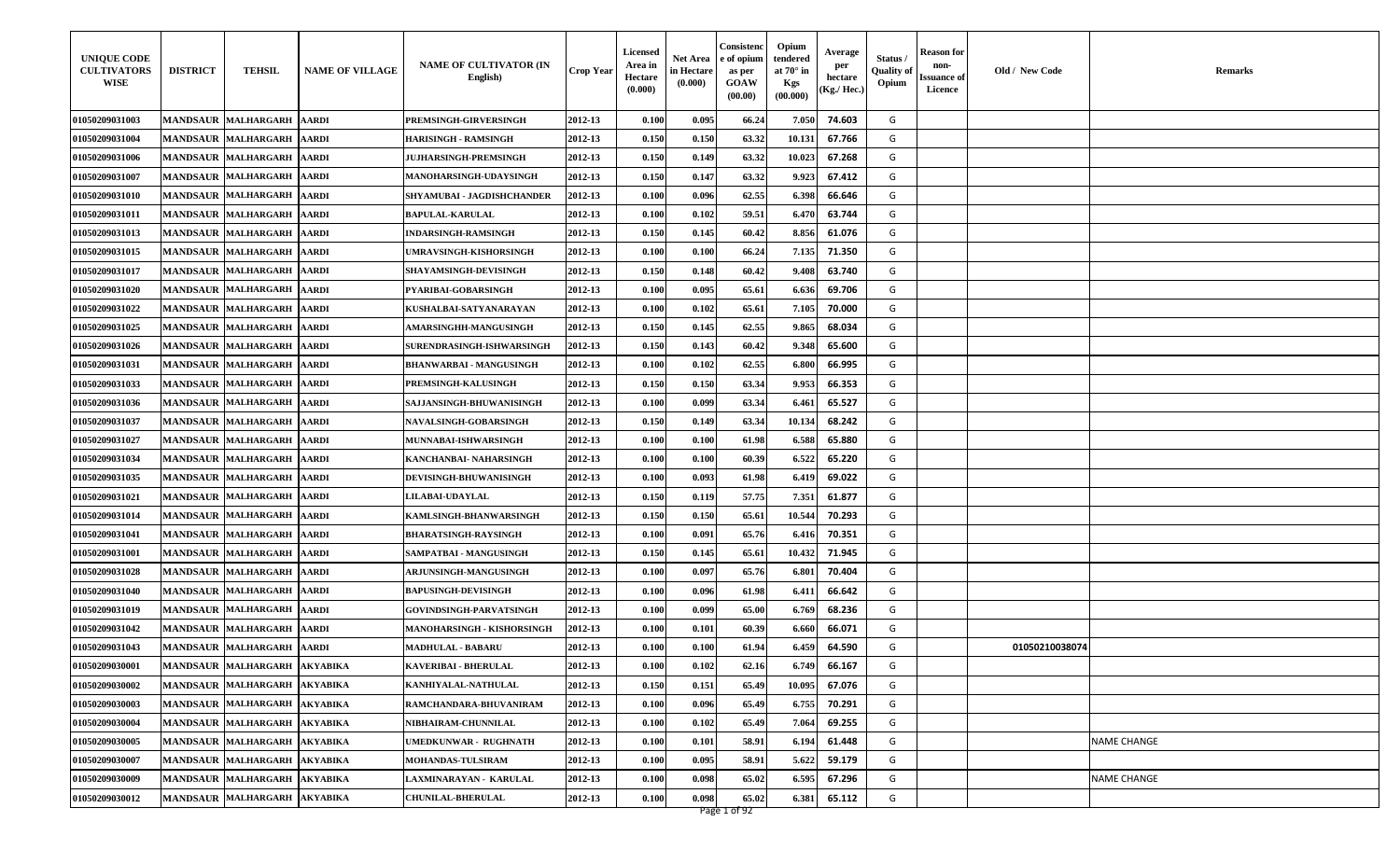| 01050209030015 | <b>MANDSAUR MALHARGARH</b>           | <b>AKYABIKA</b> | <b>BHANWARBAI-KALUDAS</b>               | 2012-13 | 0.100                | 0.050 | 60.39 | 2.864  | 56.825 | G | 04 |  |
|----------------|--------------------------------------|-----------------|-----------------------------------------|---------|----------------------|-------|-------|--------|--------|---|----|--|
| 01050209030017 | <b>MANDSAUR MALHARGARH</b>           | <b>AKYABIKA</b> | <b>BHAGTARAM-CHUNILAL</b>               | 2012-13 | 0.100                | 0.100 | 62.16 | 6.260  | 62.600 | G |    |  |
| 01050209030018 | <b>MANDSAUR MALHARGARH</b>           | <b>AKYABIKA</b> | RAMNARAYAN - KASHIRAM                   | 2012-13 | 0.100                | 0.100 | 65.02 | 6.744  | 67.440 | G |    |  |
| 01050209030019 | <b>MANDSAUR MALHARGARH</b>           | <b>AKYABIKA</b> | <b>BHERU-MEGHA</b>                      | 2012-13 | 0.100                | 0.100 | 66.53 | 6.729  | 67.290 | G |    |  |
| 01050209030021 | <b>MANDSAUR MALHARGARH</b>           | <b>AKYABIKA</b> | <b>LILABAI-RAMCHNDRA</b>                | 2012-13 | 0.100                | 0.099 | 62.16 | 6.536  | 66.020 | G |    |  |
| 01050209030023 | <b>MANDSAUR MALHARGARH</b>           | <b>AKYABIKA</b> | <b>BHERULAL-CHUNILAL</b>                | 2012-13 | 0.150                | 0.151 | 64.56 | 9.518  | 63.243 | G |    |  |
| 01050209030024 | MANDSAUR MALHARGARH                  | <b>AKYABIKA</b> | <b>DEVILAL-BHUVAN</b>                   | 2012-13 | 0.150                | 0.141 | 61.89 | 9.07   | 64.425 | G |    |  |
| 01050209030025 | <b>MANDSAUR MALHARGARH</b>           | <b>AKYABIKA</b> | <b>OMPRAKASH-HIRALAL</b>                | 2012-13 | 0.150                | 0.148 | 68.64 | 10.100 | 68.151 | G |    |  |
| 01050209030026 | <b>MANDSAUR MALHARGARH</b>           | <b>AKYABIKA</b> | <b>BHARTHASINGH-RUPSINGH</b>            | 2012-13 | 0.150                | 0.145 | 64.56 | 9.924  | 68.347 | G |    |  |
| 01050209030027 | <b>MANDSAUR MALHARGARH</b>           | <b>AKYABIKA</b> | RADHESHYAM-D/P.BHANWARLAL               | 2012-13 | 0.100                | 0.100 | 62.14 | 6.58   | 65.870 | G |    |  |
| 01050209030028 | <b>MANDSAUR MALHARGARH</b>           | <b>AKYABIKA</b> | <b>BAPULAL-HARLAL</b>                   | 2012-13 | 0.100                | 0.100 | 64.56 | 6.825  | 68.250 | G |    |  |
| 01050209030029 | <b>MANDSAUR MALHARGARH</b>           | <b>AKYABIKA</b> | <b>SHYAMLAL-BAGDIRAM</b>                | 2012-13 | 0.100                | 0.100 | 64.76 | 6.569  | 65.690 | G |    |  |
| 01050209030031 | <b>MANDSAUR MALHARGARH</b>           | <b>AKYABIKA</b> | KHEMRAJ - MANGILAL                      | 2012-13 | 0.100                | 0.100 | 62.14 | 6.187  | 61.870 | G |    |  |
| 01050209030032 | <b>MANDSAUR MALHARGARH</b>           | <b>AKYABIKA</b> | KARULAL-BHANWAR                         | 2012-13 | $\boldsymbol{0.100}$ | 0.100 | 64.76 | 6.587  | 65.870 | G |    |  |
| 01050209030033 | <b>MANDSAUR MALHARGARH</b>           | <b>AKYABIKA</b> | <b>DHAPUBAI-SUKHLAL</b>                 | 2012-13 | 0.100                | 0.099 | 62.14 | 6.622  | 66.754 | G |    |  |
| 01050209030034 | <b>MANDSAUR MALHARGARH</b>           | <b>AKYABIKA</b> | <b>SURESHCHAND-BANSHILAL</b>            | 2012-13 | 0.150                | 0.142 | 67.25 | 9.722  | 68.658 | G |    |  |
| 01050209030036 | <b>MANDSAUR MALHARGARH</b>           | <b>AKYABIKA</b> | <b>BHAGIRATH-CHUNNILAL</b>              | 2012-13 | 0.150                | 0.154 | 64.76 | 10.06  | 65.364 | G |    |  |
| 01050209030037 | <b>MANDSAUR MALHARGARH</b>           | <b>AKYABIKA</b> | <b>SUKHDEV-MANGILAL</b>                 | 2012-13 | 0.150                | 0.152 | 65.18 | 10.233 | 67.322 | G |    |  |
| 01050209030039 | <b>MANDSAUR MALHARGARH</b>           | <b>AKYABIKA</b> | RAMESH-BHAGTRAM                         | 2012-13 | 0.150                | 0.148 | 65.18 | 10.066 | 68.244 | G |    |  |
| 01050209030040 | <b>MANDSAUR MALHARGARH</b>           | <b>AKYABIKA</b> | BHANWARLAL-KAMWARLAL                    | 2012-13 | 0.150                | 0.152 | 69.57 | 10.71  | 70.580 | G |    |  |
| 01050209030041 | <b>MANDSAUR MALHARGARH</b>           | <b>AKYABIKA</b> | <b>SHREERAM-MANGILAL</b>                | 2012-13 | 0.150                | 0.151 | 61.54 | 9.30   | 61.801 | G |    |  |
| 01050209030042 | <b>MANDSAUR MALHARGARH</b>           | <b>AKYABIKA</b> | KANWARLAL-BHAGATHRAM                    | 2012-13 | 0.150                | 0.151 | 69.40 | 10.380 | 68.651 | G |    |  |
| 01050209030045 | <b>MANDSAUR MALHARGARH</b>           | <b>AKYABIKA</b> | <b>JADULAL-VARDA</b>                    | 2012-13 | 0.100                | 0.100 | 65.18 | 6.267  | 62.483 | G |    |  |
| 01050209030046 | <b>MANDSAUR MALHARGARH</b>           | <b>AKYABIKA</b> | <b>KAMALSINGH-ONKARSINGH</b>            | 2012-13 | 0.150                | 0.149 | 58.82 | 8.932  | 59.786 | G |    |  |
| 01050209030047 | <b>MANDSAUR MALHARGARH</b>           | <b>AKYABIKA</b> | <b>NAGUDAS-HIRADAS</b>                  | 2012-13 | 0.100                | 0.098 | 61.39 | 6.393  | 65.569 | G |    |  |
| 01050209030048 | <b>MANDSAUR MALHARGARH</b>           | <b>AKYABIKA</b> | <b>PANNALAL-MOTILAL</b>                 | 2012-13 | 0.100                | 0.099 | 64.23 | 6.230  | 62.929 | G |    |  |
| 01050209030052 | <b>MANDSAUR MALHARGARH</b>           | <b>AKYABIKA</b> | <b>GHANSHYAM-BHAGTHRAM</b>              | 2012-13 | 0.100                | 0.102 | 70.43 | 6.912  | 68.099 | G |    |  |
| 01050209030053 | <b>MANDSAUR MALHARGARH</b>           | <b>AKYABIKA</b> | <b>MANOHARLAL-DOLATRAM</b>              | 2012-13 | 0.100                | 0.099 | 67.70 | 6.780  | 68.763 | G |    |  |
| 01050209030054 | <b>MANDSAUR MALHARGARH</b>           | <b>AKYABIKA</b> | <b>KANWARLAL-KESHURAM</b>               | 2012-13 | 0.150                | 0.150 | 67.70 | 10.271 | 68.473 | G |    |  |
| 01050209030058 | MANDSAUR MALHARGARH                  | <b>AKYABIKA</b> | RUKMANBAI - AMBALAL                     | 2012-13 | 0.100                | 0.098 | 61.57 | 6.430  | 65.612 | G |    |  |
| 01050209030059 | <b>MANDSAUR MALHARGARH</b>           | <b>AKYABIKA</b> | KANA-BHUVAN                             | 2012-13 | 0.150                | 0.152 | 67.70 | 10.513 | 69.256 | G |    |  |
| 01050209030060 | <b>MANDSAUR</b><br><b>MALHARGARH</b> | <b>AKYABIKA</b> | <b>BHERULAL-VARDA</b>                   | 2012-13 | 0.100                | 0.100 | 64.23 | 6.56   | 65.610 | G |    |  |
| 01050209030061 | <b>MANDSAUR MALHARGARH</b>           | AKYABIKA        | INDARBAI - BHAWARLAL                    | 2012-13 | 0.100                | 0.100 | 61.57 | 6.271  | 62.710 | G |    |  |
| 01050209030067 | MANDSAUR MALHARGARH AKYABIKA         |                 | AMRATLAL-KARULAL D/P<br><b>MANGILAL</b> | 2012-13 | 0.150                | 0.150 | 71.77 | 10.745 | 71.825 | G |    |  |
| 01050209030068 | MANDSAUR MALHARGARH                  | <b>AKYABIKA</b> | KAASHIBAI-DOULATRAM                     | 2012-13 | 0.100                | 0.099 | 58.96 | 5.930  | 60.142 | G |    |  |
| 01050209030069 | MANDSAUR MALHARGARH                  | <b>AKYABIKA</b> | <b>DAMODARDAS-SHREEDAS</b>              | 2012-13 | 0.150                | 0.152 | 66.48 | 10.095 | 66.414 | G |    |  |
| 01050209030070 | MANDSAUR MALHARGARH                  | <b>AKYABIKA</b> | <b>BHANWARLAL-DEVILAL</b>               | 2012-13 | 0.150                | 0.141 | 64.23 | 9.066  | 64.116 | G |    |  |
| 01050209030071 | MANDSAUR MALHARGARH                  | <b>AKYABIKA</b> | RAMGOPAL-KARULAL                        | 2012-13 | 0.100                | 0.101 | 61.57 | 6.491  | 64.395 | G |    |  |
| 01050209030072 | <b>MANDSAUR MALHARGARH</b>           | <b>AKYABIKA</b> | <b>VISHNUDAS-SHREEDAS</b>               | 2012-13 | 0.100                | 0.098 | 66.48 | 6.800  | 69.388 | G |    |  |
| 01050209030073 | <b>MANDSAUR MALHARGARH</b>           | <b>AKYABIKA</b> | LUXMINARAYAN-DEVILAL                    | 2012-13 | 0.150                | 0.152 | 64.13 | 9.71   | 64.015 | G |    |  |
| 01050209030075 | MANDSAUR MALHARGARH                  | <b>AKYABIKA</b> | <b>BALAKDAS - SHRIDAS</b>               | 2012-13 | 0.100                | 0.102 | 66.48 | 6.762  | 66.100 | G |    |  |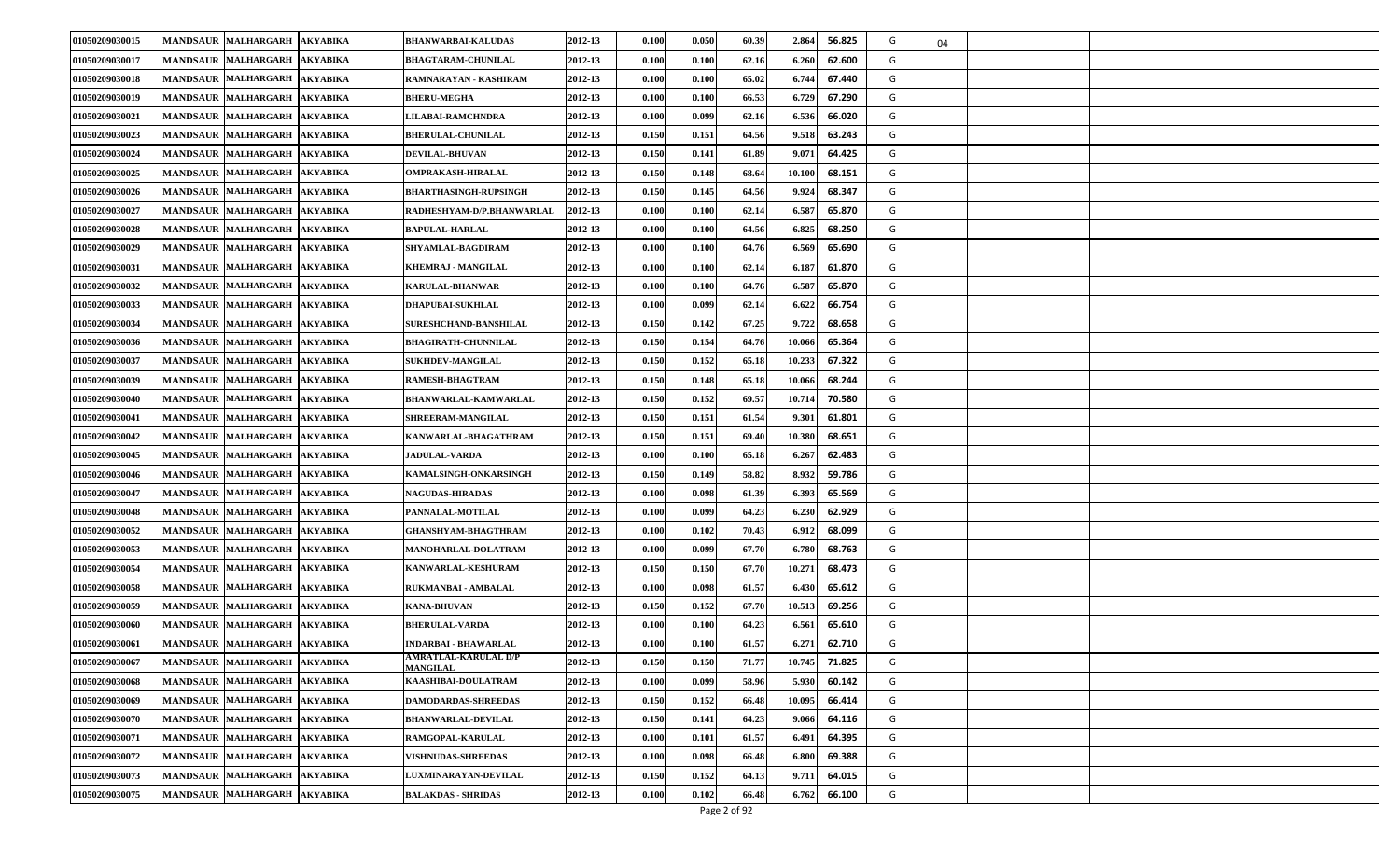| 01050209030076 | <b>MANDSAUR MALHARGARH</b>       | <b>AKYABIKA</b>     | RAMGOPAL-HEERALAL            | 2012-13 | 0.150                | 0.152 | 58.82 | 9.302  | 61.278 | G |    |                    |
|----------------|----------------------------------|---------------------|------------------------------|---------|----------------------|-------|-------|--------|--------|---|----|--------------------|
| 01050209030078 | <b>MANDSAUR MALHARGARH</b>       | <b>AKYABIKA</b>     | HEMANTKUMAR-KANHIYALAL       | 2012-13 | 0.100                | 0.101 | 64.13 | 6.69   | 66.438 | G |    |                    |
| 01050209030080 | MANDSAUR MALHARGARH              | <b>AKYABIKA</b>     | MATHURABAI-MANGILAL          | 2012-13 | 0.150                | 0.150 | 62.08 | 9.330  | 62.200 | G |    |                    |
| 01050209030011 | <b>MANDSAUR MALHARGARH</b>       | <b>AKYABIKA</b>     | NANIBAI-PITA DEVAJI          | 2012-13 | 0.100                | 0.098 | 64.13 | 6.386  | 65.163 | G |    |                    |
| 01050209030062 | <b>MANDSAUR MALHARGARH</b>       | <b>AKYABIKA</b>     | <b>SHIVLAL - MANGILAL</b>    | 2012-13 | 0.100                | 0.099 | 62.08 | 6.37'  | 64.675 | G |    |                    |
| 01050209030049 | <b>MANDSAUR MALHARGARH</b>       | <b>AKYABIKA</b>     | KELASHBAI-BAGDIRAM           | 2012-13 | $\boldsymbol{0.100}$ | 0.100 | 64.18 | 6.427  | 64.270 | G |    |                    |
| 01050209030006 | MANDSAUR MALHARGARH              | <b>AKYABIKA</b>     | <b>ARJUNSINGH - LALSINGH</b> | 2012-13 | 0.150                | 0.150 | 62.08 | 10.119 | 67.640 | G |    |                    |
| 01050209030035 | <b>MANDSAUR MALHARGARH</b>       | <b>AKYABIKA</b>     | RATANSINGH - RAGHUNATHSINGH  | 2012-13 | 0.100                | 0.100 | 58.82 | 5.991  | 59.910 | G |    |                    |
| 01050209030043 | <b>MANDSAUR MALHARGARH</b>       | <b>AKYABIKA</b>     | <b>GANGARAM-KISHANLAL</b>    | 2012-13 | 0.150                | 0.147 | 62.30 | 9.505  | 64.660 | G |    |                    |
| 01050209030044 | <b>MANDSAUR MALHARGARH</b>       | <b>AKYABIKA</b>     | <b>RAMCHANDRA-DEVA</b>       | 2012-13 | 0.150                | 0.152 | 62.30 | 9.915  | 65.187 | G |    |                    |
| 01050209030081 | <b>MANDSAUR MALHARGARH</b>       | <b>AKYABIKA</b>     | <b>BALUSINGH-CHENSINGH</b>   | 2012-13 | 0.100                | 0.101 | 68.64 | 7.148  | 70.632 | G |    |                    |
| 01050209030074 | <b>MANDSAUR MALHARGARH</b>       | <b>AKYABIKA</b>     | <b>RAMESHCHANDRA-KARULAL</b> | 2012-13 | 0.100                | 0.099 | 64.18 | 6.115  | 61.643 | G |    |                    |
| 01050209030022 | <b>MANDSAUR MALHARGARH</b>       | <b>AKYABIKA</b>     | <b>KALURAM - DEVILAL</b>     | 2012-13 | 0.150                | 0.141 | 62.30 | 9.194  | 65.206 | G |    |                    |
| 01050209030085 | MANDSAUR MALHARGARH              | <b>AKYABIKA</b>     | RADHESHYAM-BHERULAL          | 2012-13 | $\boldsymbol{0.100}$ | 0.102 | 61.54 | 6.646  | 65.157 | G |    |                    |
| 01050209030020 | MANDSAUR MALHARGARH              | <b>AKYABIKA</b>     | <b>CHANDIBAI-DAYARAM</b>     | 2012-13 | 0.100                | 0.098 | 68.64 | 6.805  | 69.439 | G |    |                    |
| 01050209030008 | <b>MANDSAUR MALHARGARH</b>       | <b>AKYABIKA</b>     | LAXMINARAYAN - RAMCHANDRA    | 2012-13 | 0.100                | 0.099 | 64.18 | 6.71   | 67.651 | G |    |                    |
| 01050209030063 | <b>MANDSAUR MALHARGARH</b>       | <b>AKYABIKA</b>     | <b>BHERULAL-SALAGRAM</b>     | 2012-13 | 0.100                | 0.100 | 61.54 | 6.31   | 63.120 | G |    |                    |
| 01050209026003 | <b>MANDSAUR MALHARGARH</b>       | <b>AKYAMEDI</b>     | <b>BHAGUBAI-MATHURALAL</b>   | 2012-13 | 0.150                | 0.154 | 66.06 | 10.135 | 65.812 | G |    |                    |
| 01050209026006 | <b>MANDSAUR MALHARGARH</b>       | <b>AKYAMEDI</b>     | NARAYANIBAI-RAMA             | 2012-13 | 0.100                | 0.097 | 60.14 | 6.418  | 66.302 | G |    |                    |
| 01050209026008 | <b>MANDSAUR MALHARGARH</b>       | <b>AKYAMEDI</b>     | BADRILAL-ASARAM              | 2012-13 | 0.100                | 0.098 | 61.56 | 6.306  | 64.347 | G |    |                    |
| 01050209026009 | <b>MANDSAUR MALHARGARH</b>       | <b>AKYAMEDI</b>     | <b>VIRAM-RUPA</b>            | 2012-13 | 0.150                | 0.148 | 66.72 | 10.485 | 70.892 | G |    |                    |
| 01050209026014 | <b>MANDSAUR MALHARGARH</b>       | <b>AKYAMEDI</b>     | <b>GOPAL-SHREELALPATIDAR</b> | 2012-13 | 0.100                | 0.100 | 66.72 | 6.863  | 68.630 | G |    |                    |
| 01050209026015 | <b>MANDSAUR MALHARGARH</b>       | <b>AKYAMEDI</b>     | <b>MOHANLAL-MANGNIRAM</b>    | 2012-13 | 0.100                | 0.101 | 57.92 | 5.900  | 58.300 | G |    |                    |
| 01050209026016 | <b>MANDSAUR MALHARGARH</b>       | <b>AKYAMEDI</b>     | KANIRAM-NANDAGAYARI          | 2012-13 | 0.150                | 0.146 | 60.26 | 9.082  | 62.291 | G |    |                    |
| 01050209026022 | <b>MANDSAUR MALHARGARH</b>       | <b>AKYAMEDI</b>     | AMAR CHAND-PYAR CHAND        | 2012-13 | 0.100                | 0.104 | 59.60 | 6.496  | 62.462 | G |    |                    |
| 01050209007003 | MANDSAUR MALHARGARH              | <b>ARNIA JATIYA</b> | DEVILAL-RATANLAL             | 2012-13 | 0.150                | 0.144 | 57.16 | 9.578  | 66.746 | G |    |                    |
| 01050209007006 | <b>MANDSAUR MALHARGARH</b>       | <b>ARNIA JATIYA</b> | BASANTILAL-GANGARAM          | 2012-13 | 0.150                | 0.146 | 62.23 | 9.41   | 64.398 | G |    |                    |
| 01050209007013 | <b>MANDSAUR MALHARGARH</b>       | <b>ARNIA JATIYA</b> | SHIVNARAYAN-RATAN            | 2012-13 | 0.150                | 0.150 | 61.94 | 9.81   | 65.420 | G |    |                    |
| 01050209007020 | <b>MANDSAUR MALHARGARH</b>       | <b>ARNIA JATIYA</b> | <b>BHULIBAI-SHIVRAM</b>      | 2012-13 | $\boldsymbol{0.100}$ | 0.096 | 53.04 | 5.569  | 57.890 | G | 05 |                    |
| 01050209007027 | MANDSAUR MALHARGARH              | <b>ARNIA JATIYA</b> | <b>BHARATLAL-DEVILAL</b>     | 2012-13 | 0.150                | 0.144 | 58.52 | 8.870  | 61.597 | G |    |                    |
| 01050209007055 | <b>MANDSAUR MALHARGARH</b>       | <b>ARNIA JATIYA</b> | <b>BANSILAL-MANGILAL</b>     | 2012-13 | 0.150                | 0.149 | 57.15 | 9.136  | 61.274 | G |    |                    |
| 01050209007056 | <b>MANDSAUR MALHARGARH</b>       | <b>ARNIA JATIYA</b> | <b>BANSILAL-KHUMA</b>        | 2012-13 | 0.150                | 0.144 | 58.52 | 9.363  | 65.021 | G |    |                    |
| 01050209007057 | MANDSAUR MALHARGARH ARNIA JATIYA |                     | SHANKARLAL - NANURAM         | 2012-13 | 0.150                | 0.150 | 50.20 | 7.982  | 53.356 | G | 04 |                    |
| 01050209007001 | MANDSAUR MALHARGARH ARNIA JATIYA |                     | <b>JANIBAI-KASHIRAM</b>      | 2012-13 | 0.100                | 0.098 | 64.96 | 6.691  | 68.626 | G |    |                    |
| 01050209012001 | MANDSAUR MALHARGARH              | <b>BANSKHEDI</b>    | SITABAI-RUPA                 | 2012-13 | 0.100                | 0.102 | 67.52 | 7.080  | 69.754 | G |    |                    |
| 01050209012003 | MANDSAUR MALHARGARH BANSKHEDI    |                     | ONKARLAL-UDADANGI            | 2012-13 | 0.100                | 0.097 | 69.28 | 7.284  | 74.784 | G |    |                    |
| 01050209012004 | MANDSAUR MALHARGARH              | <b>BANSKHEDI</b>    | <b>BHERULAL-NANURAM</b>      | 2012-13 | 0.100                | 0.100 | 65.68 | 6.67   | 66.710 | G |    |                    |
| 01050209012005 | MANDSAUR MALHARGARH BANSKHEDI    |                     | <b>KANWARLAL-HIRA</b>        | 2012-13 | 0.100                | 0.102 | 65.68 | 7.075  | 69.704 | G |    |                    |
| 01050209012006 | <b>MANDSAUR MALHARGARH</b>       | <b>BANSKHEDI</b>    | <b>MANGILAL-DHURA</b>        | 2012-13 | 0.100                | 0.098 | 66.26 | 6.834  | 69.806 | G |    | <b>NAME CHANGE</b> |
| 01050209012009 | MANDSAUR MALHARGARH              | <b>BANSKHEDI</b>    | <b>KISHANDAS-RUPDAS</b>      | 2012-13 | 0.100                | 0.100 | 66.26 | 6.67   | 66.730 | G |    |                    |
| 01050209012010 | <b>MANDSAUR MALHARGARH</b>       | <b>BANSKHEDI</b>    | <b>SITARAM-KACHRU</b>        | 2012-13 | 0.100                | 0.102 | 60.21 | 6.709  | 65.646 | G |    |                    |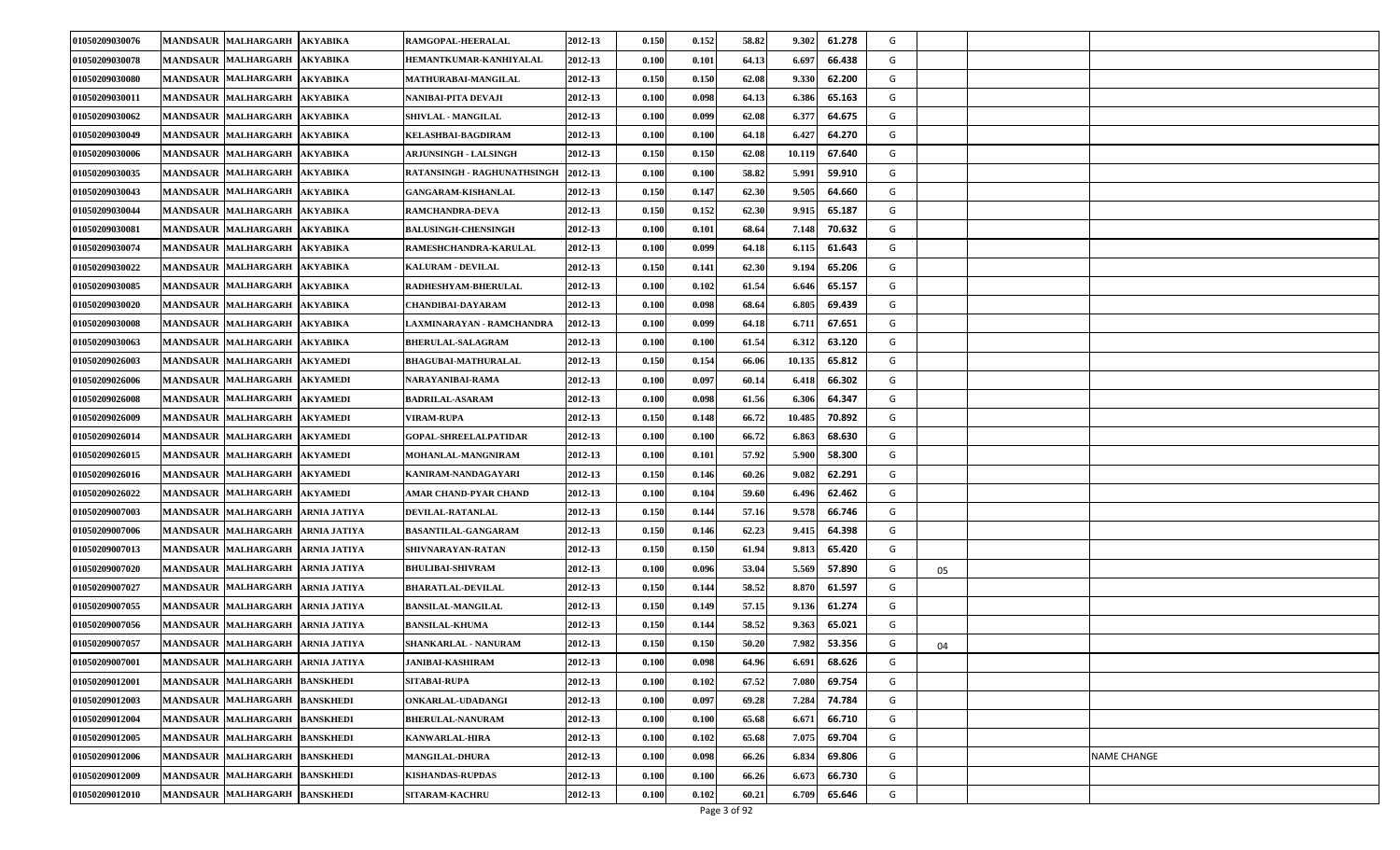| 01050209012013 | <b>MANDSAUR MALHARGARH</b>    | <b>BANSKHEDI</b> | <b>BAGDIRAM-DOLA</b>                               | 2012-13 | 0.150                | 0.151 | 61.98 | 9.554  | 63.272 | G |    |             |
|----------------|-------------------------------|------------------|----------------------------------------------------|---------|----------------------|-------|-------|--------|--------|---|----|-------------|
| 01050209012014 | <b>MANDSAUR MALHARGARH</b>    | <b>BANSKHEDI</b> | DHAPUBAI D/O RAMIBAI-<br><b>BAGDIRAM</b>           | 2012-13 | 0.100                | 0.102 | 66.26 | 7.270  | 70.996 | G |    |             |
| 01050209012015 | <b>MANDSAUR MALHARGARH</b>    | <b>BANSKHEDI</b> | KANCHANBAI-MOHANDAS                                | 2012-13 | 0.100                | 0.100 | 60.21 | 6.08   | 60.810 | G |    |             |
| 01050209012016 | <b>MANDSAUR MALHARGARH</b>    | <b>BANSKHEDI</b> | <b>HARIRAM-KARULAL</b>                             | 2012-13 | 0.100                | 0.102 | 59.66 | 6.307  | 61.652 | G |    | NAME CHANGE |
| 01050209012017 | <b>MANDSAUR MALHARGARH</b>    | <b>BANSKHEDI</b> | <b>BAGDIRAMDAS-SUKHRAM</b>                         | 2012-13 | 0.100                | 0.102 | 64.32 | 7.167  | 70.059 | G |    |             |
| 01050209012018 | <b>MANDSAUR MALHARGARH</b>    | <b>BANSKHEDI</b> | KARIBAI-SHANKAR                                    | 2012-13 | $\boldsymbol{0.100}$ | 0.099 | 61.98 | 6.508  | 65.737 | G |    |             |
| 01050209012019 | <b>MANDSAUR MALHARGARH</b>    | <b>BANSKHEDI</b> | NAHARJI-KACHRU                                     | 2012-13 | 0.150                | 0.152 | 64.32 | 9.970  | 65.679 | G |    |             |
| 01050209012021 | <b>MANDSAUR MALHARGARH</b>    | <b>BANSKHEDI</b> | RADHESHYAMDAS-LAXMANDAS                            | 2012-13 | 0.100                | 0.101 | 61.98 | 6.632  | 65.794 | G |    |             |
| 01050209012023 | <b>MANDSAUR MALHARGARH</b>    | <b>BANSKHEDI</b> | RADHESHYAM-BHERULAL                                | 2012-13 | 0.100                | 0.099 | 63.17 | 6.245  | 63.081 | G |    |             |
| 01050209012024 | <b>MANDSAUR MALHARGARH</b>    | <b>BANSKHEDI</b> | RAMESHCHANDRA-MANGILAL                             | 2012-13 | 0.150                | 0.151 | 69.28 | 10.729 | 71.289 | G |    |             |
| 01050209012025 | MANDSAUR MALHARGARH           | <b>BANSKHEDI</b> | <b>VASUDEV-MOHANLAL</b>                            | 2012-13 | 0.100                | 0.102 | 63.17 | 6.895  | 67.466 | G |    |             |
| 01050209012026 | <b>MANDSAUR MALHARGARH</b>    | <b>BANSKHEDI</b> | <b>BHERULAL-KANIRAM</b>                            | 2012-13 | 0.150                | 0.146 | 69.95 | 10.692 | 73.333 | G |    |             |
| 01050209012027 | <b>MANDSAUR MALHARGARH</b>    | <b>BANSKHEDI</b> | RAMSINGH-KAARULAL                                  | 2012-13 | 0.150                | 0.150 | 69.32 | 10.07  | 67.140 | G |    |             |
| 01050209012028 | <b>MANDSAUR MALHARGARH</b>    | <b>BANSKHEDI</b> | <b>RAMESHWAR-KAARULAL</b>                          | 2012-13 | 0.150                | 0.150 | 64.32 | 9.859  | 65.727 | G |    |             |
| 01050209012029 | <b>MANDSAUR MALHARGARH</b>    | <b>BANSKHEDI</b> | <b>MANOHARLAL-BHAGWAN</b>                          | 2012-13 | 0.100                | 0.102 | 63.17 | 6.552  | 64.235 | G |    |             |
| 01050209012030 | <b>MANDSAUR MALHARGARH</b>    | <b>BANSKHEDI</b> | <b>HUKAMLAL-MANGILAL</b>                           | 2012-13 | 0.100                | 0.104 | 66.13 | 7.218  | 69.739 | G |    |             |
| 01050209012031 | <b>MANDSAUR MALHARGARH</b>    | <b>BANSKHEDI</b> | PARMESHWAR-BHERULAL                                | 2012-13 | 0.150                | 0.151 | 66.13 | 10.562 | 69.854 | G |    |             |
| 01050209012033 | MANDSAUR MALHARGARH           | <b>BANSKHEDI</b> | VARDICHANDRA-RAMLAL                                | 2012-13 | 0.150                | 0.150 | 66.13 | 10.23  | 68.207 | G |    |             |
| 01050209012034 | <b>MANDSAUR MALHARGARH</b>    | <b>BANSKHEDI</b> | <b>MOHANLAL-UDA</b>                                | 2012-13 | 0.100                | 0.103 | 62.16 | 6.704  | 65.405 | G |    |             |
| 01050209012035 | <b>MANDSAUR MALHARGARH</b>    | <b>BANSKHEDI</b> | <b>JMMEDSINGH-BHANWARLAL</b>                       | 2012-13 | 0.100                | 0.102 | 69.32 | 7.199  | 70.578 | G |    |             |
| 01050209012038 | <b>MANDSAUR MALHARGARH</b>    | <b>BANSKHEDI</b> | <b>AMARSINGH-GUMANSINGH</b>                        | 2012-13 | 0.100                | 0.099 | 59.21 | 6.023  | 60.838 | G |    |             |
| 01050209012039 | <b>MANDSAUR MALHARGARH</b>    | <b>BANSKHEDI</b> | <b>GOVINDSINGH-RUPSINGH</b>                        | 2012-13 | 0.100                | 0.103 | 62.16 | 6.394  | 62.138 | G |    |             |
| 01050209012040 | <b>MANDSAUR MALHARGARH</b>    | <b>BANSKHEDI</b> | <b>BAALUDAS-PURANDAS</b>                           | 2012-13 | 0.100                | 0.101 | 66.97 | 7.194  | 71.087 | G |    |             |
| 01050209012041 | <b>MANDSAUR MALHARGARH</b>    | <b>BANSKHEDI</b> | <b>BHUWANIRAM-KANA</b>                             | 2012-13 | 0.150                | 0.115 | 64.78 | 7.681  | 67.024 | G |    |             |
| 01050209012042 | <b>MANDSAUR MALHARGARH</b>    | <b>BANSKHEDI</b> | <b>RAMLAL-MODA</b>                                 | 2012-13 | 0.100                | 0.099 | 67.94 | 7.008  | 70.788 | G |    |             |
| 01050209012043 | <b>MANDSAUR MALHARGARH</b>    | <b>BANSKHEDI</b> | <b>MOHANLAL-LAXMAN</b>                             | 2012-13 | 0.150                | 0.147 | 68.21 | 11.138 | 75.769 | G |    |             |
| 01050209012044 | <b>MANDSAUR MALHARGARH</b>    | <b>BANSKHEDI</b> | JAGDISH-PYARA                                      | 2012-13 | 0.150                | 0.149 | 64.78 | 10.615 | 71.481 | G |    |             |
| 01050209012045 | <b>MANDSAUR MALHARGARH</b>    | <b>BANSKHEDI</b> | <b>HIRALAL-DHANNA</b>                              | 2012-13 | 0.100                | 0.099 | 62.16 | 6.562  | 66.552 | G |    |             |
| 01050209012047 | <b>MANDSAUR MALHARGARH</b>    | <b>BANSKHEDI</b> | HARISHCHANDRA-KISHANLAL                            | 2012-13 | $\boldsymbol{0.100}$ | 0.099 | 64.78 | 6.580  | 66.734 | G |    |             |
| 01050209012048 | MANDSAUR MALHARGARH           | <b>BANSKHEDI</b> | KANHAIYALAL-MOHANLAL                               | 2012-13 | 0.100                | 0.099 | 62.11 | 6.486  | 65.515 | G |    |             |
| 01050209012049 | <b>MANDSAUR MALHARGARH</b>    | <b>BANSKHEDI</b> | <b>BHURIBAI-MANGILAL</b>                           | 2012-13 | 0.150                | 0.149 | 62.11 | 10.035 | 67.214 | G |    |             |
| 01050209012052 | <b>MANDSAUR MALHARGARH</b>    | <b>BANSKHEDI</b> | KASHIBAI-MODA                                      | 2012-13 | 0.100                | 0.099 | 64.67 | 6.698  | 67.657 | G |    |             |
| 01050209012053 | MANDSAUR MALHARGARH BANSKHEDI |                  | NANDLAL-BHANWARLAL                                 | 2012-13 | 0.100                | 0.100 | 64.67 | 6.615  | 66.150 | G |    |             |
| 01050209012056 | MANDSAUR MALHARGARH BANSKHEDI |                  | <b>GEETABAI-SHANKARDAS</b>                         | 2012-13 | 0.100                | 0.100 | 59.66 | 5.966  | 59.660 | G |    |             |
| 01050209012059 | <b>MANDSAUR MALHARGARH</b>    | <b>BANSKHEDI</b> | <b>BHERULAL-MANGU</b>                              | 2012-13 | 0.100                | 0.102 | 59.18 | 6.180  | 60.588 | G |    |             |
| 01050209012060 | MANDSAUR MALHARGARH BANSKHEDI |                  | <b>DROPATIBAI-D/O VARDIBAI W/O</b><br><b>MADHU</b> | 2012-13 | 0.150                | 0.144 | 64.67 | 10.54  | 72.999 | G |    |             |
| 01050209012062 | MANDSAUR MALHARGARH           | <b>BANSKHEDI</b> | RANSINGH URF KARANSINGH-<br><b>SARDARSINGH</b>     | 2012-13 | 0.100                | 0.102 | 59.66 | 6.350  | 62.562 | G |    |             |
| 01050209012064 | MANDSAUR MALHARGARH BANSKHEDI |                  | <b>BHANWARBAI-BHERA</b>                            | 2012-13 | 0.150                | 0.152 | 65.24 | 10.028 | 66.191 | G |    |             |
| 01050209012065 | <b>MANDSAUR MALHARGARH</b>    | <b>BANSKHEDI</b> | <b>BAPUDAS-SEVADAS</b>                             | 2012-13 | 0.100                | 0.104 | 53.07 | 5.41   | 52.249 | G | 04 |             |
| 01050209012068 | <b>MANDSAUR MALHARGARH</b>    | <b>BANSKHEDI</b> | <b>BHULIBAI-SHANKARLAL</b>                         | 2012-13 | 0.100                | 0.100 | 68.21 | 7.269  | 72.690 | G |    |             |
| 01050209012070 | <b>MANDSAUR MALHARGARH</b>    | <b>BANSKHEDI</b> | <b>BHARATSINGH-BAHADURSINGH</b>                    | 2012-13 | 0.100                | 0.103 | 72.54 | 7.586  | 74.010 | G |    |             |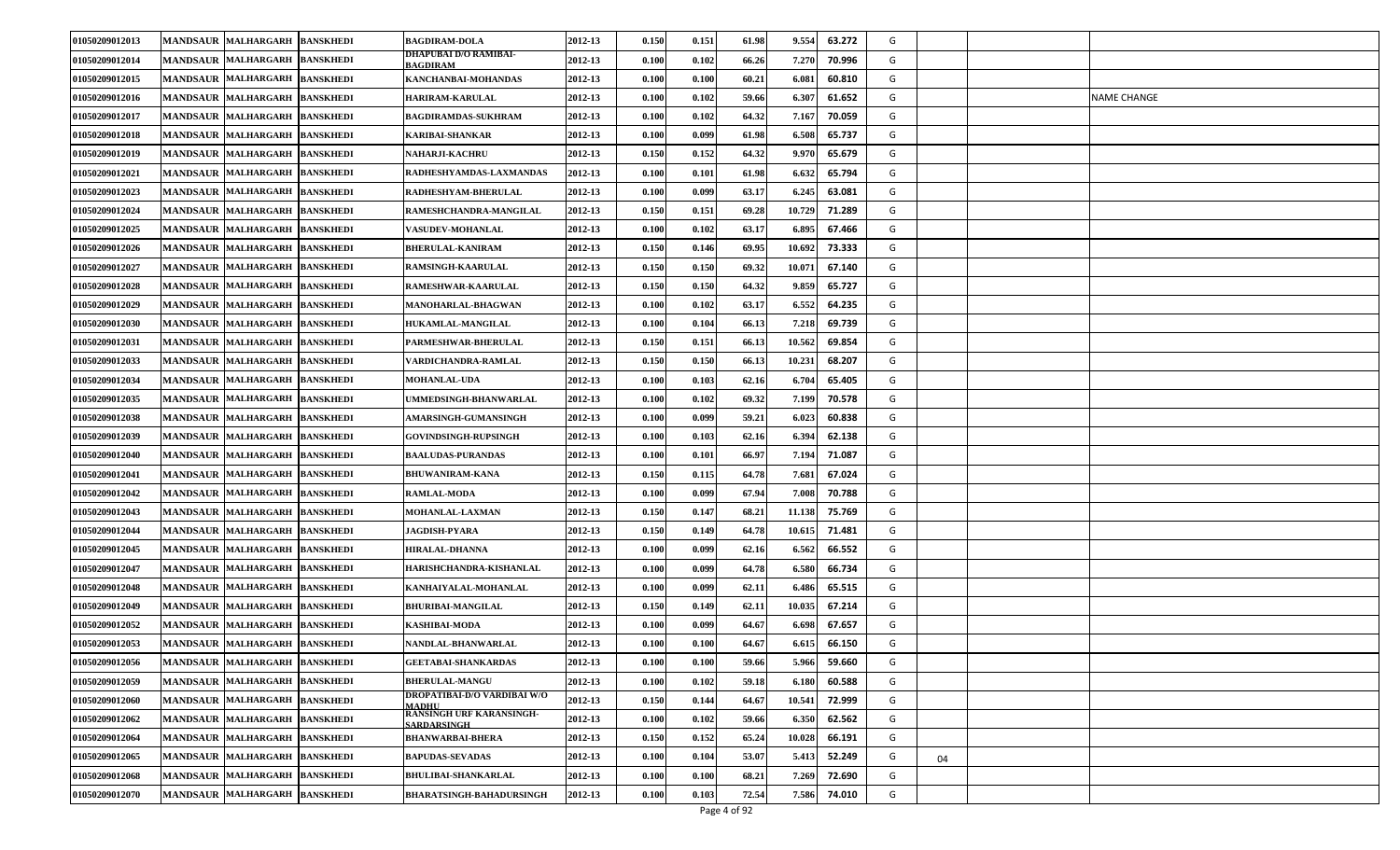| 01050209012076 | <b>BANSKHEDI</b><br><b>MANDSAUR MALHARGARH</b>                | <b>KANWARLAL-KANA</b>      | 2012-13 | 0.100 | 0.099 | 60.38 | 6.202<br>62.710  | G |    |             |
|----------------|---------------------------------------------------------------|----------------------------|---------|-------|-------|-------|------------------|---|----|-------------|
| 01050209012077 | <b>MANDSAUR MALHARGARH</b><br><b>BANSKHEDI</b>                | KANHAIYALAL-MOTILAL        | 2012-13 | 0.100 | 0.099 | 65.24 | 6.589<br>66.826  | G |    |             |
| 01050209012084 | MANDSAUR MALHARGARH BANSKHEDI                                 | RAMCHANDRADAS-SHANKARDAS   | 2012-13 | 0.150 | 0.120 | 60.38 | 7.349<br>61.242  | G |    |             |
| 01050209012063 | <b>MANDSAUR MALHARGARH</b><br><b>BANSKHEDI</b>                | <b>KAALURAM-NANURAM</b>    | 2012-13 | 0.100 | 0.100 | 54.91 | 5.703<br>57.030  | G | 05 |             |
| 01050209012022 | <b>MANDSAUR MALHARGARH</b><br><b>BANSKHEDI</b>                | <b>JAGDISH-BHAGWAN</b>     | 2012-13 | 0.100 | 0.102 | 62.11 | 6.708<br>65.765  | G |    |             |
| 01050209012046 | <b>MANDSAUR MALHARGARH</b><br><b>BANSKHEDI</b>                | <b>SHAMBHULAL-MANGILAL</b> | 2012-13 | 0.100 | 0.100 | 56.21 | 6.167<br>61.670  | G |    |             |
| 01050209012078 | <b>MANDSAUR MALHARGARH</b><br><b>BANSKHEDI</b>                | <b>TULSIDAS-BHAGWANDAS</b> | 2012-13 | 0.100 | 0.100 | 68.21 | 71.520<br>7.152  | G |    |             |
| 01050209012008 | <b>MANDSAUR MALHARGARH</b><br><b>BANSKHEDI</b>                | <b>CHAMPABAI-RUGHNATH</b>  | 2012-13 | 0.100 | 0.100 | 62.21 | 6.719<br>67.190  |   | 02 |             |
| 01050209021064 | <b>MANDSAUR</b><br><b>MALHARGARH</b><br><b>BARKHEDA DANGI</b> | <b>GANESHRAM-RATANLAL</b>  | 2012-13 | 0.100 | 0.099 | 68.32 | 68.103<br>6.715  | G |    |             |
| 01050209021001 | <b>MANDSAUR MALHARGARH</b><br><b>BARKHEDA DANGI</b>           | <b>SUNDARBAI-LAXMAN</b>    | 2012-13 | 0.150 | 0.149 | 62.86 | 9.770<br>65.791  | G |    |             |
| 01050209021002 | MANDSAUR MALHARGARH<br><b>BARKHEDA DANGI</b>                  | <b>KHEMRAJ-DALLA</b>       | 2012-13 | 0.150 | 0.148 | 63.03 | 64.980<br>9.61'  | G |    |             |
| 01050209021006 | <b>MANDSAUR MALHARGARH</b><br><b>BARKHEDA DANGI</b>           | RATANIBAI-KISHAN           | 2012-13 | 0.150 | 0.148 | 64.49 | 10.650<br>71.765 | G |    |             |
| 01050209021008 | <b>MANDSAUR</b><br><b>MALHARGARH</b><br><b>BARKHEDA DANGI</b> | <b>BHERA-GULAB</b>         | 2012-13 | 0.150 | 0.152 | 67.69 | 70.678<br>10.743 | G |    |             |
| 01050209021010 | <b>MANDSAUR MALHARGARH</b><br><b>BARKHEDA DANGI</b>           | KARUSINGH - RATANLAL       | 2012-13 | 0.150 | 0.142 | 63.03 | 9.256<br>65.137  | G |    |             |
| 01050209021012 | <b>MANDSAUR MALHARGARH</b><br><b>BARKHEDA DANGI</b>           | <b>RAMLAL - HEMTA</b>      | 2012-13 | 0.100 | 0.097 | 57.67 | 5.849<br>60.175  | G |    |             |
| 01050209021014 | <b>MANDSAUR MALHARGARH</b><br><b>BARKHEDA DANGI</b>           | <b>BHULIBAI - VERDA</b>    | 2012-13 | 0.100 | 0.099 | 67.90 | 69.425<br>6.88   | G |    | NAME CHANGE |
| 01050209021016 | <b>MANDSAUR MALHARGARH</b><br><b>BARKHEDA DANGI</b>           | PURA - ONKAR TELI          | 2012-13 | 0.100 | 0.100 | 63.03 | 6.50<br>65.010   | G |    |             |
| 01050209021018 | <b>MANDSAUR MALHARGARH</b><br><b>BARKHEDA DANGI</b>           | NARSINGH-RAMA              | 2012-13 | 0.150 | 0.151 | 64.49 | 67.566<br>10.189 | G |    |             |
| 01050209021019 | <b>MANDSAUR MALHARGARH</b><br><b>BARKHEDA DANGI</b>           | KISHAN-BHUWAN              | 2012-13 | 0.150 | 0.143 | 64.49 | 71.398<br>10.217 | G |    |             |
| 01050209021022 | <b>MANDSAUR MALHARGARH</b><br><b>BARKHEDA DANGI</b>           | KASTURIBAI-KHEMRAJ         | 2012-13 | 0.150 | 0.142 | 63.30 | 9.54<br>67.136   | G |    |             |
| 01050209021023 | MANDSAUR MALHARGARH<br><b>BARKHEDA DANGI</b>                  | RAMESH - BAGADIRAM         | 2012-13 | 0.100 | 0.099 | 59.63 | 6.236<br>62.863  | G |    |             |
| 01050209021024 | <b>MANDSAUR MALHARGARH</b><br><b>BARKHEDA DANGI</b>           | <b>KASHIBAI-PURA</b>       | 2012-13 | 0.100 | 0.098 | 63.30 | 6.529<br>66.622  | G |    |             |
| 01050209021028 | <b>MANDSAUR MALHARGARH</b><br><b>BARKHEDA DANGI</b>           | <b>RUGHNATH - SEWA</b>     | 2012-13 | 0.150 | 0.144 | 68.49 | 9.804<br>67.895  | G |    |             |
| 01050209021033 | <b>MANDSAUR MALHARGARH</b><br><b>BARKHEDA DANGI</b>           | <b>BHERULAL-KISHAN</b>     | 2012-13 | 0.150 | 0.150 | 60.28 | 60.340<br>9.05   | G |    |             |
| 01050209021034 | <b>MANDSAUR MALHARGARH</b><br><b>BARKHEDA DANGI</b>           | UDA-BHANWAR                | 2012-13 | 0.150 | 0.144 | 60.28 | 9.09<br>63.153   | G |    |             |
| 01050209021035 | <b>MANDSAUR MALHARGARH</b><br><b>BARKHEDA DANGI</b>           | <b>BHERULAL-AMRA</b>       | 2012-13 | 0.100 | 0.103 | 63.30 | 64.371<br>6.656  | G |    |             |
| 01050209021036 | <b>MANDSAUR MALHARGARH</b><br><b>BARKHEDA DANGI</b>           | <b>RUGNAATH-GOPAL</b>      | 2012-13 | 0.150 | 0.151 | 63.35 | 9.837<br>65.319  | G |    |             |
| 01050209021037 | <b>MANDSAUR MALHARGARH</b><br><b>BARKHEDA DANGI</b>           | <b>DEEPSINGH-DHANSINGH</b> | 2012-13 | 0.100 | 0.100 | 57.44 | 5.875<br>58.750  | G |    |             |
| 01050209021038 | MANDSAUR MALHARGARH BARKHEDA DANGI                            | <b>ONKAR-BHUWAN</b>        | 2012-13 | 0.150 | 0.143 | 63.35 | 9.575<br>67.146  | G |    |             |
| 01050209021039 | <b>MANDSAUR MALHARGARH</b><br><b>BARKHEDA DANGI</b>           | <b>MADHOLAL-ONKAR</b>      | 2012-13 | 0.100 | 0.083 | 63.35 | 73.337<br>6.109  | G |    |             |
| 01050209021040 | <b>MANDSAUR MALHARGARH</b><br><b>BARKHEDA DANGI</b>           | HARLAL-BHANWAR             | 2012-13 | 0.100 | 0.099 | 59.96 | 6.219<br>62.818  | G |    |             |
| 01050209021041 | <b>MANDSAUR MALHARGARH</b><br><b>BARKHEDA DANGI</b>           | NAHARJI-KHEMRAJ            | 2012-13 | 0.150 | 0.144 | 59.96 | 65.965<br>9.499  | G |    |             |
| 01050209021043 | MANDSAUR MALHARGARH BARKHEDA DANGI                            | <b>GEETABAI - VISHRAM</b>  | 2012-13 | 0.100 | 0.095 | 60.70 | 65.971<br>6.287  | G |    |             |
| 01050209021044 | MANDSAUR MALHARGARH BARKHEDA DANGI                            | <b>BHONIBAI - KASHIRAM</b> | 2012-13 | 0.150 | 0.145 | 62.67 | 69.028<br>10.009 | G |    |             |
| 01050209021045 | MANDSAUR MALHARGARH<br><b>BARKHEDA DANGI</b>                  | <b>HEERALAL-HEMTA</b>      | 2012-13 | 0.150 | 0.144 | 62.67 | 9.275<br>64.410  | G |    |             |
| 01050209021046 | MANDSAUR MALHARGARH BARKHEDA DANGI                            | <b>SITABAI-RAMLAL</b>      | 2012-13 | 0.150 | 0.148 | 62.67 | 66.937<br>9.920  | G |    |             |
| 01050209021048 | <b>MANDSAUR MALHARGARH</b><br><b>BARKHEDA DANGI</b>           | KASHIBAI-ONKARLAL          | 2012-13 | 0.150 | 0.148 | 57.19 | 8.775<br>59.211  | G |    |             |
| 01050209021049 | MANDSAUR MALHARGARH BARKHEDA DANGI                            | <b>BALUSINGH-RAMKUWAR</b>  | 2012-13 | 0.150 | 0.145 | 60.49 | 63.810<br>9.246  | G |    |             |
| 01050209021050 | <b>MANDSAUR MALHARGARH</b><br><b>BARKHEDA DANGI</b>           | HIRALAL-KHEMRAJ            | 2012-13 | 0.100 | 0.100 | 61.18 | 6.14<br>61.502   | G |    |             |
| 01050209021058 | <b>MANDSAUR MALHARGARH</b><br><b>BARKHEDA DANGI</b>           | <b>DHAPUBAI-DEVILAL</b>    | 2012-13 | 0.100 | 0.102 | 61.18 | 61.085<br>6.249  | G |    |             |
| 01050209021060 | MANDSAUR MALHARGARH<br><b>BARKHEDA DANGI</b>                  | <b>BHANWARBAI-RUPA</b>     | 2012-13 | 0.150 | 0.148 | 64.70 | 70.576<br>10.417 | G |    |             |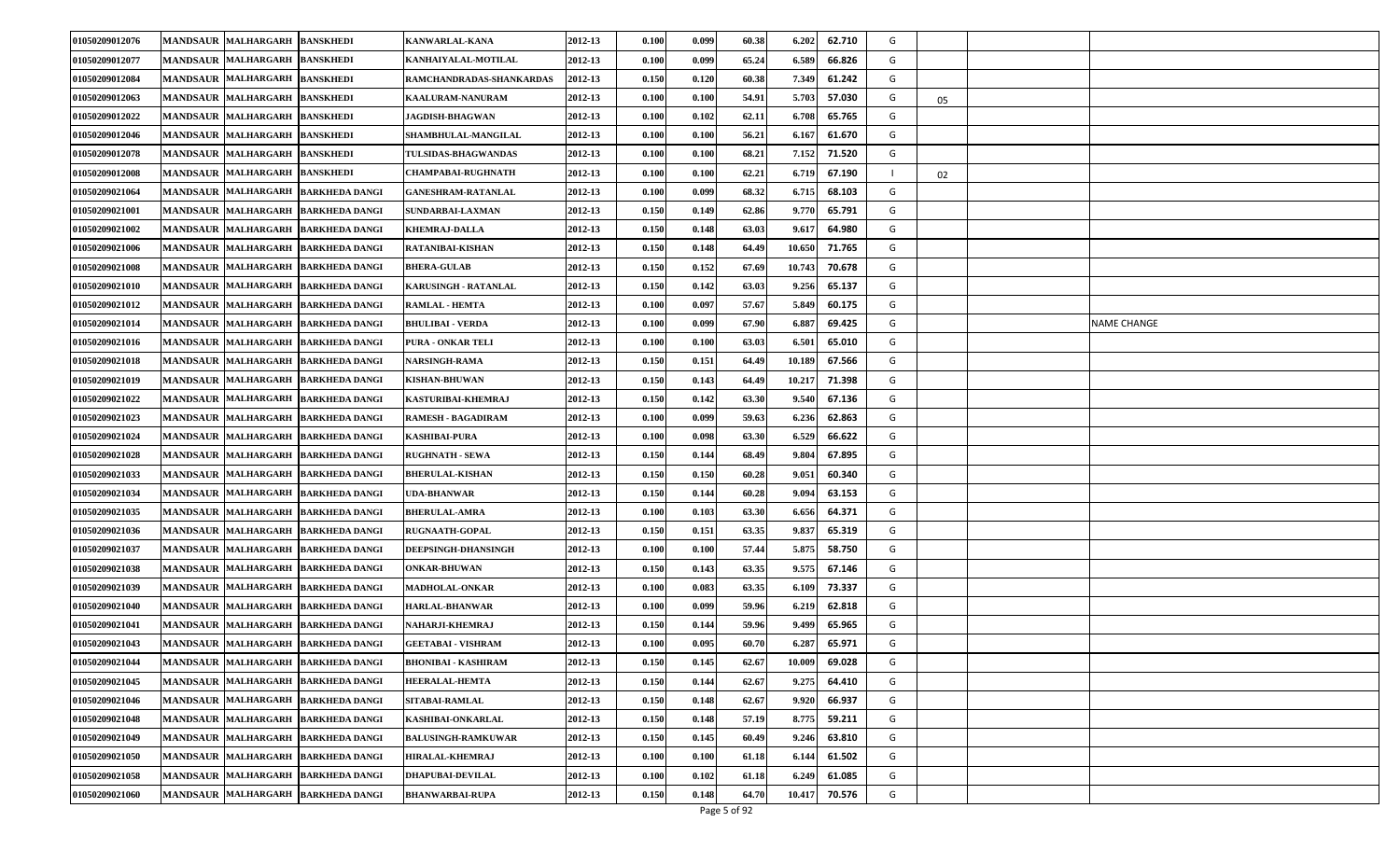| 01050209021063 | <b>MANDSAUR MALHARGARH</b>         | <b>BARKHEDA DANGI</b> | <b>JUJHARSINGH - HARLAL</b>   | 2012-13 | 0.150                | 0.152 | 59.96 | 9.422  | 61.946 | G |    |  |
|----------------|------------------------------------|-----------------------|-------------------------------|---------|----------------------|-------|-------|--------|--------|---|----|--|
| 01050209021065 | <b>MANDSAUR MALHARGARH</b>         | <b>BARKHEDA DANGI</b> | <b>GANESH-GULAB</b>           | 2012-13 | 0.100                | 0.096 | 58.44 | 6.09   | 63.479 | G |    |  |
| 01050209021073 | <b>MANDSAUR MALHARGARH</b>         | <b>BARKHEDA DANGI</b> | <b>RAMESH-AMRA</b>            | 2012-13 | 0.100                | 0.101 | 58.44 | 6.170  | 61.210 | G |    |  |
| 01050209021074 | <b>MANDSAUR MALHARGARH</b>         | <b>BARKHEDA DANGI</b> | RAYSINGH-PRATHVIRAJ           | 2012-13 | 0.100                | 0.096 | 58.44 | 6.128  | 63.833 | G |    |  |
| 01050209021087 | <b>MANDSAUR MALHARGARH</b>         | <b>BARKHEDA DANGI</b> | PRABHULAL-ONKARLAL            | 2012-13 | 0.100                | 0.090 | 59.17 | 5.494  | 61.044 | G |    |  |
| 01050209021078 | <b>MANDSAUR MALHARGARH</b>         | <b>BARKHEDA DANGI</b> | <b>BALARAM - NAGU</b>         | 2012-13 | 0.150                | 0.150 | 63.42 | 9.703  | 64.644 | G |    |  |
| 01050209021079 | MANDSAUR MALHARGARH                | <b>BARKHEDA DANGI</b> | <b>JUJHGAR-MOTILAL</b>        | 2012-13 | 0.150                | 0.147 | 61.18 | 9.47   | 64.449 | G |    |  |
| 01050209021080 | <b>MANDSAUR MALHARGARH</b>         | <b>BARKHEDA DANGI</b> | <b>NARSINGH-KHEMRAJ</b>       | 2012-13 | 0.150                | 0.150 | 64.70 | 10.195 | 68.194 | G |    |  |
| 01050209021081 | <b>MANDSAUR MALHARGARH</b>         | <b>BARKHEDA DANGI</b> | <b>JAGDISH-NARJI</b>          | 2012-13 | 0.150                | 0.146 | 59.17 | 9.28   | 63.699 | G |    |  |
| 01050209021082 | <b>MANDSAUR MALHARGARH</b>         | <b>BARKHEDA DANGI</b> | <b>RAMSINGH-BHERULAL</b>      | 2012-13 | 0.100                | 0.102 | 59.17 | 6.13'  | 59.932 | G |    |  |
| 01050209021086 | <b>MANDSAUR MALHARGARH</b>         | <b>BARKHEDA DANGI</b> | <b>BHANWARLAL-NATHULAL</b>    | 2012-13 | 0.150                | 0.113 | 69.10 | 8.035  | 71.232 | G |    |  |
| 01050209021088 | <b>MANDSAUR MALHARGARH</b>         | <b>BARKHEDA DANGI</b> | <b>BHAGATRAM-MOTILAL</b>      | 2012-13 | 0.150                | 0.151 | 63.64 | 9.919  | 65.689 | G |    |  |
| 01050209021089 | <b>MANDSAUR MALHARGARH</b>         | <b>BARKHEDA DANGI</b> | HITTARRAM-CHUNNIULAL          | 2012-13 | 0.150                | 0.144 | 57.56 | 8.955  | 62.058 | G |    |  |
| 01050209021090 | <b>MANDSAUR MALHARGARH</b>         | <b>BARKHEDA DANGI</b> | <b>HEERALAL-RAMLAL</b>        | 2012-13 | 0.150                | 0.132 | 61.49 | 8.644  | 65.684 | G |    |  |
| 01050209021091 | MANDSAUR MALHARGARH                | <b>BARKHEDA DANGI</b> | <b>BHERU-NANDA</b>            | 2012-13 | 0.100                | 0.102 | 58.39 | 5.806  | 57.202 | G |    |  |
| 01050209021093 | <b>MANDSAUR MALHARGARH</b>         | <b>BARKHEDA DANGI</b> | NARSINGH-BHANWAR              | 2012-13 | 0.100                | 0.102 | 58.39 | 6.189  | 60.439 | G |    |  |
| 01050209021094 | <b>MANDSAUR MALHARGARH</b>         | <b>BARKHEDA DANGI</b> | PRABHULAL-RAMLAL              | 2012-13 | 0.150                | 0.147 | 61.49 | 9.399  | 63.852 | G |    |  |
| 01050209021095 | MANDSAUR MALHARGARH                | <b>BARKHEDA DANGI</b> | KARUSINGH - KHEMRAJ           | 2012-13 | 0.150                | 0.127 | 61.49 | 8.47   | 66.538 | G |    |  |
| 01050209021106 | <b>MANDSAUR MALHARGARH</b>         | <b>BARKHEDA DANGI</b> | <b>HEERALAL-PURALAL</b>       | 2012-13 | 0.100                | 0.100 | 64.93 | 6.808  | 68.080 | G |    |  |
| 01050209021110 | <b>MANDSAUR MALHARGARH</b>         | <b>BARKHEDA DANGI</b> | <b>BHANWARLAL-NAGGA</b>       | 2012-13 | 0.150                | 0.149 | 62.05 | 10.070 | 67.539 | G |    |  |
| 01050209021111 | <b>MANDSAUR MALHARGARH</b>         | <b>BARKHEDA DANGI</b> | <b>BHAGWAN-NAGGA</b>          | 2012-13 | 0.100                | 0.095 | 69.28 | 7.255  | 76.368 | G |    |  |
| 01050209021112 | <b>MANDSAUR MALHARGARH</b>         | <b>BARKHEDA DANGI</b> | <b>LALSINGH-JETRAM</b>        | 2012-13 | 0.100                | 0.096 | 58.39 | 6.465  | 67.344 | G |    |  |
| 01050209021114 | <b>MANDSAUR MALHARGARH</b>         | <b>BARKHEDA DANGI</b> | <b>KAILASH-PURALAL</b>        | 2012-13 | 0.100                | 0.100 | 64.93 | 6.799  | 67.990 | G |    |  |
| 01050209021116 | <b>MANDSAUR MALHARGARH</b>         | <b>BARKHEDA DANGI</b> | VARDICHAND-HEMRAJ             | 2012-13 | 0.100                | 0.098 | 58.85 | 5.523  | 56.415 | G | 04 |  |
| 01050209021119 | <b>MANDSAUR MALHARGARH</b>         | <b>BARKHEDA DANGI</b> | AMARIBAI-NARAYAN              | 2012-13 | 0.150                | 0.146 | 62.05 | 9.46'  | 64.754 | G |    |  |
| 01050209021069 | <b>MANDSAUR MALHARGARH</b>         | <b>BARKHEDA DANGI</b> | NIRBHAYSINGH-RAMCHANDRA       | 2012-13 | 0.150                | 0.149 | 64.93 | 10.055 | 67.710 | G |    |  |
| 01050209021133 | <b>MANDSAUR MALHARGARH</b>         | <b>BARKHEDA DANGI</b> | BADRILAL-RAMKUNWAR            | 2012-13 | 0.150                | 0.146 | 65.70 | 9.81   | 67.148 | G |    |  |
| 01050209021135 | <b>MANDSAUR MALHARGARH</b>         | <b>BARKHEDA DANGI</b> | NIRBHAYSINGH-MANGILAL         | 2012-13 | 0.100                | 0.101 | 62.05 | 6.143  | 60.942 | G |    |  |
| 01050209021139 | <b>MANDSAUR MALHARGARH</b>         | <b>BARKHEDA DANGI</b> | <b>KARUSINGH-BHUVANISINGH</b> | 2012-13 | $\boldsymbol{0.100}$ | 0.000 | 0.00  | 0.000  | 0.000  | F |    |  |
| 01050209021143 | <b>MANDSAUR MALHARGARH</b>         | <b>BARKHEDA DANGI</b> | <b>LALSINGH-BHUWANISINGH</b>  | 2012-13 | 0.100                | 0.096 | 55.92 | 5.384  | 56.259 | G | 04 |  |
| 01050209021147 | <b>MANDSAUR MALHARGARH</b>         | <b>BARKHEDA DANGI</b> | SHREEKARSHAN-JAGGANATH        | 2012-13 | 0.150                | 0.143 | 62.34 | 9.057  | 63.336 | G |    |  |
| 01050209021150 | <b>MANDSAUR MALHARGARH</b>         | <b>BARKHEDA DANGI</b> | RAYSINGH-RAMCHANDRA           | 2012-13 | 0.150                | 0.149 | 65.70 | 10.34  | 69.650 | G |    |  |
| 01050209021151 | MANDSAUR MALHARGARH BARKHEDA DANGI |                       | <b>RAJARAM - RUGHNATH</b>     | 2012-13 | 0.150                | 0.146 | 58.85 | 8.340  | 57.045 | G |    |  |
| 01050209021025 | MANDSAUR MALHARGARH BARKHEDA DANGI |                       | <b>BHERULAL-BADRILAL</b>      | 2012-13 | 0.100                | 0.100 | 62.34 | 6.287  | 62.870 | G |    |  |
| 01050209021076 | <b>MANDSAUR MALHARGARH</b>         | <b>BARKHEDA DANGI</b> | <b>HEERALAL-KISHAN</b>        | 2012-13 | 0.100                | 0.101 | 58.85 | 6.364  | 63.135 | G |    |  |
| 01050209021047 | MANDSAUR MALHARGARH BARKHEDA DANGI |                       | PARWATIBAI-NANDA              | 2012-13 | 0.150                | 0.149 | 65.70 | 10.146 | 68.185 | G |    |  |
| 01050209021068 | MANDSAUR MALHARGARH                | <b>BARKHEDA DANGI</b> | <b>ISAKH - SATARKHA</b>       | 2012-13 | 0.150                | 0.146 | 65.48 | 10.168 | 69.549 | G |    |  |
| 01050209021115 | MANDSAUR MALHARGARH BARKHEDA DANGI |                       | <b>BADRILAL-RAMLAL</b>        | 2012-13 | 0.150                | 0.129 | 62.34 | 8.336  | 64.720 | G |    |  |
| 01050209021154 | <b>MANDSAUR MALHARGARH</b>         | <b>BARKHEDA DANGI</b> | <b>GOBARLAL - KALU</b>        | 2012-13 | 0.150                | 0.146 | 59.45 | 9.053  | 62.007 | G |    |  |
| 01050209021134 | <b>MANDSAUR MALHARGARH</b>         | <b>BARKHEDA DANGI</b> | <b>JUJHARSINGH - BHERULAL</b> | 2012-13 | 0.150                | 0.147 | 59.45 | 8.960  | 60.952 | G |    |  |
| 01050209021155 | <b>MANDSAUR MALHARGARH</b>         | <b>BARKHEDA DANGI</b> | KAMLABAI - BHERULAL           | 2012-13 | 0.100                | 0.101 | 61.21 | 6.716  | 66.627 | G |    |  |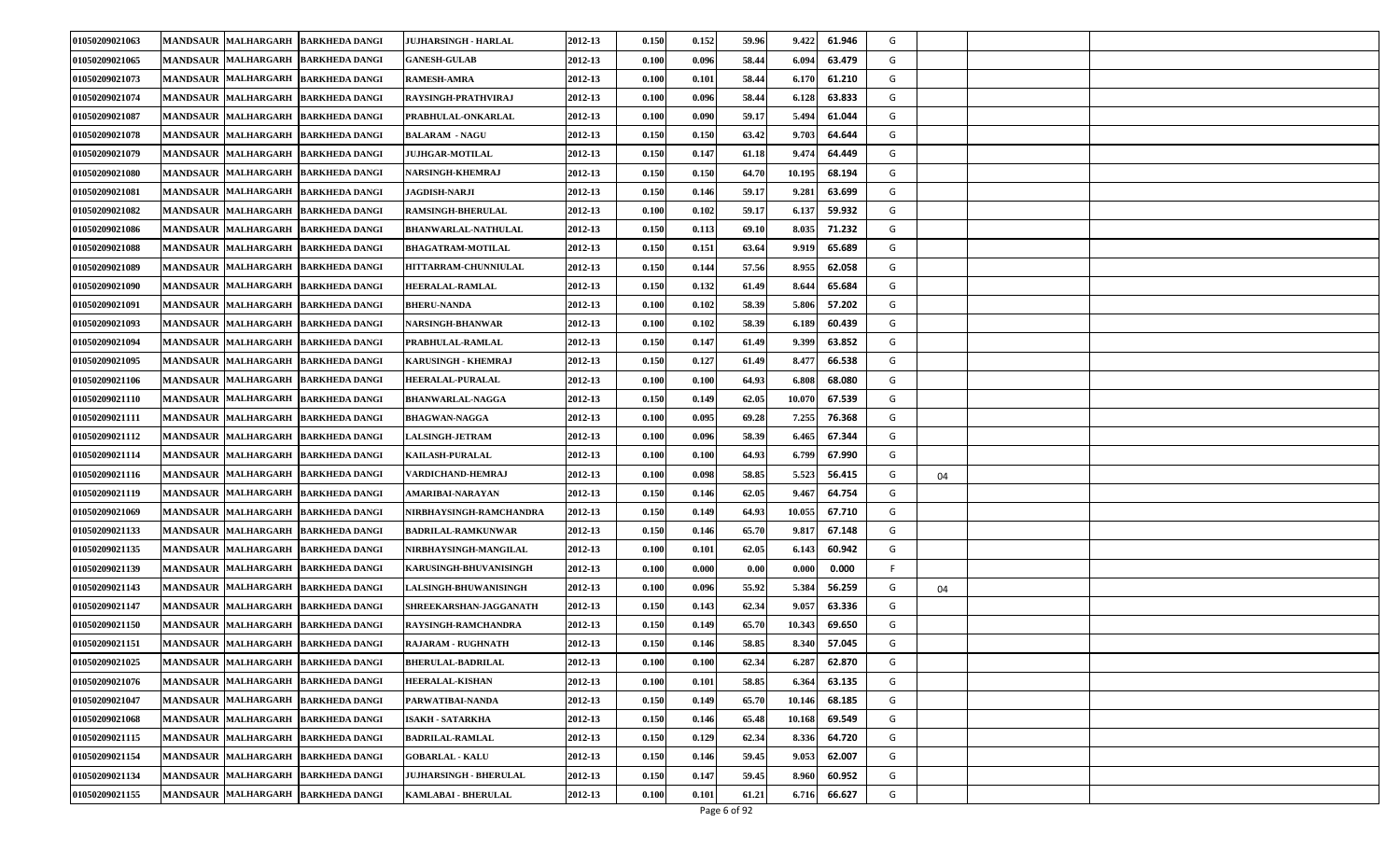| 01050209021129 | <b>MANDSAUR MALHARGARH</b>           | <b>BARKHEDA DANGI</b> | <b>BALU-MANGILAL</b>                           | 2012-13 | 0.100                | 0.099 | 61.21 | 6.287  | 63.505 | G |                        |
|----------------|--------------------------------------|-----------------------|------------------------------------------------|---------|----------------------|-------|-------|--------|--------|---|------------------------|
| 01050209021004 | <b>MANDSAUR MALHARGARH</b>           | <b>BARKHEDA DANGI</b> | MOHANBAI-MANGILAL                              | 2012-13 | 0.150                | 0.144 | 57.24 | 9.044  | 62.806 | G |                        |
| 01050209021137 | MANDSAUR MALHARGARH                  | <b>BARKHEDA DANGI</b> | <b>BANSHILAL-MOTILAL</b>                       | 2012-13 | 0.150                | 0.149 | 65.48 | 9.981  | 67.212 | G |                        |
| 01050209021157 | <b>MANDSAUR MALHARGARH</b>           | <b>BARKHEDA DANGI</b> | NANIIBAI-PYARA                                 | 2012-13 | 0.150                | 0.152 | 65.48 | 10.04  | 66.099 | G |                        |
| 01050209021007 | <b>MANDSAUR MALHARGARH</b>           | <b>BARKHEDA DANGI</b> | <b>GOPAL-MADHULAL</b>                          | 2012-13 | 0.150                | 0.142 | 61.21 | 9.53   | 67.072 | G |                        |
| 01050209021057 | MANDSAUR MALHARGARH                  | <b>BARKHEDA DANGI</b> | <b>MANGILAL-KHEMRAJ</b>                        | 2012-13 | $\boldsymbol{0.100}$ | 0.102 | 62.30 | 6.435  | 63.088 | G |                        |
| 01050209021159 | MANDSAUR MALHARGARH                  | <b>BARKHEDA DANGI</b> | <b>LALSINGH-NARSINGH</b>                       | 2012-13 | 0.150                | 0.151 | 62.30 | 9.799  | 64.980 | G |                        |
| 01050209021075 | <b>MANDSAUR MALHARGARH</b>           | <b>BARKHEDA DANGI</b> | RAYSINGH-MADHAVSINGH                           | 2012-13 | 0.150                | 0.138 | 62.30 | 9.381  | 67.978 | G |                        |
| 01050209021142 | <b>MANDSAUR MALHARGARH</b>           | <b>BARKHEDA DANGI</b> | <b>GOPAL-RAMDAS</b>                            | 2012-13 | 0.100                | 0.099 | 62.44 | 6.556  | 66.089 | G |                        |
| 01050209021123 | <b>MANDSAUR MALHARGARH</b>           | <b>BARKHEDA DANGI</b> | <b>JANIBAI-BAPULAL</b>                         | 2012-13 | $\boldsymbol{0.100}$ | 0.099 | 62.44 | 6.503  | 65.953 | G |                        |
| 01050209021084 | <b>MANDSAUR MALHARGARH</b>           | <b>BARKHEDA DANGI</b> | <b>GOBERLAL - VARDA</b>                        | 2012-13 | 0.150                | 0.147 | 59.45 | 8.714  | 59.279 | G |                        |
| 01050209021061 | <b>MANDSAUR MALHARGARH</b>           | <b>BARKHEDA DANGI</b> | <b>JUJHARLAL-BHERULAL</b>                      | 2012-13 | 0.150                | 0.147 | 68.26 | 10.756 | 73.071 | G |                        |
| 01050209029001 | <b>MANDSAUR MALHARGARH</b>           | <b>BILLOD</b>         | <b>KALU-VISHRAM</b>                            | 2012-13 | 0.100                | 0.101 | 65.39 | 6.67   | 66.392 | G |                        |
| 01050209029003 | MANDSAUR MALHARGARH                  | <b>BILLOD</b>         | <b>VAJERAM-BHANWARLAL</b>                      | 2012-13 | $\boldsymbol{0.100}$ | 0.095 | 65.39 | 6.221  | 65.484 | G |                        |
| 01050209029004 | MANDSAUR MALHARGARH                  | <b>BILLOD</b>         | <b>BABULAL - DEVILAL</b>                       | 2012-13 | 0.100                | 0.052 | 67.94 | 3.989  | 76.712 | G | NAME CHANGE            |
| 01050209029006 | <b>MANDSAUR</b><br><b>MALHARGARH</b> | <b>BILLOD</b>         | <b>SHANTIBAI-RAMLAL</b>                        | 2012-13 | 0.100                | 0.103 | 60.01 | 6.36   | 61.998 | G |                        |
| 01050209029009 | <b>MANDSAUR MALHARGARH</b>           | <b>BILLOD</b>         | RAMESHCHAND-D/P PREMCHAND                      | 2012-13 | 0.100                | 0.096 | 63.69 | 6.69'  | 69.688 | G |                        |
| 01050209029011 | MANDSAUR MALHARGARH                  | <b>BILLOD</b>         | KANCHANBAI - VASUDEV                           | 2012-13 | 0.100                | 0.098 | 58.69 | 5.869  | 60.195 | G |                        |
| 01050209029012 | <b>MANDSAUR MALHARGARH</b>           | <b>BILLOD</b>         | <b>ONKARLAL-MANGUCHAND</b>                     | 2012-13 | 0.150                | 0.149 | 65.91 | 9.839  | 66.256 | G |                        |
| 01050209029016 | <b>MANDSAUR MALHARGARH</b>           | <b>BILLOD</b>         | SAMANDIBAI-JAGGANATH                           | 2012-13 | 0.150                | 0.153 | 65.91 | 10.04  | 65.667 | G |                        |
| 01050209029020 | <b>MANDSAUR MALHARGARH</b>           | <b>BILLOD</b>         | <b>KESRIMAL-RUPRAM</b>                         | 2012-13 | 0.100                | 0.100 | 67.94 | 7.143  | 71.502 | G |                        |
| 01050209029021 | MANDSAUR MALHARGARH                  | <b>BILLOD</b>         | <b>RAMLAL-KESRIMAL</b>                         | 2012-13 | 0.100                | 0.096 | 62.39 | 6.346  | 66.311 | G |                        |
| 01050209029022 | <b>MANDSAUR MALHARGARH</b>           | <b>BILLOD</b>         | <b>SALAGRAM-GANGARAM</b>                       | 2012-13 | 0.100                | 0.100 | 62.39 | 6.212  | 62.120 | G |                        |
| 01050209029024 | <b>MALHARGARH</b><br><b>MANDSAUR</b> | <b>BILLOD</b>         | <b>MOHANLAL-DEVILAL</b>                        | 2012-13 | 0.100                | 0.099 | 69.61 | 6.96   | 70.171 | G |                        |
| 01050209029025 | <b>MANDSAUR MALHARGARH</b>           | <b>BILLOD</b>         | RAMKUNWARBAI - KALURAM                         | 2012-13 | 0.150                | 0.148 | 62.39 | 9.51   | 64.170 | G |                        |
| 01050209029026 | <b>MANDSAUR MALHARGARH</b>           | <b>BILLOD</b>         | MUKIM SHAH - SHAHADAT SHAH                     | 2012-13 | 0.150                | 0.150 | 62.71 | 9.505  | 63.536 | G | <b>NAME CORRECTION</b> |
| 01050209029028 | <b>MANDSAUR MALHARGARH</b>           | <b>BILLOD</b>         | BISMILLAH-FAKRUDDIN                            | 2012-13 | 0.100                | 0.105 | 62.71 | 6.665  | 63.476 | G |                        |
| 01050209029030 | <b>MANDSAUR MALHARGARH</b>           | <b>BILLOD</b>         | KACHARIBAI - PANNALAL                          | 2012-13 | 0.100                | 0.098 | 62.71 | 6.226  | 63.272 | G |                        |
| 01050209029031 | <b>MANDSAUR MALHARGARH</b>           | <b>BILLOD</b>         | <b>BHEEMA-GULAB</b>                            | 2012-13 | 0.150                | 0.152 | 59.97 | 9.150  | 60.316 | G |                        |
| 01050209029035 | MANDSAUR MALHARGARH                  | <b>BILLOD</b>         | RAMGOPAL-BADRILAL                              | 2012-13 | 0.150                | 0.145 | 62.55 | 9.722  | 67.187 | G |                        |
| 01050209029036 | <b>MANDSAUR MALHARGARH</b>           | <b>BILLOD</b>         | SITARAM-JAGNAATH                               | 2012-13 | 0.150                | 0.146 | 69.97 | 10.685 | 73.085 | G |                        |
| 01050209029038 | <b>MANDSAUR MALHARGARH</b>           | <b>BILLOD</b>         | <b>AMRA - GAMERA</b>                           | 2012-13 | 0.100                | 0.101 | 57.37 | 6.122  | 60.494 | G |                        |
| 01050209029039 | <b>MANDSAUR MALHARGARH</b>           | <b>BILLOD</b>         | SANTOSHKUMAR-BALCHAND                          | 2012-13 | 0.100                | 0.102 | 65.91 | 6.845  | 67.438 | G |                        |
| 01050209029042 | MANDSAUR MALHARGARH BILLOD           |                       | <b>GEETABAI - BAGADIRAM</b>                    | 2012-13 | 0.100                | 0.105 | 62.55 | 6.809  | 64.848 | G |                        |
| 01050209029043 | <b>MANDSAUR MALHARGARH</b>           | <b>BILLOD</b>         | <b>MOHANLAL-BHANVAR LAL</b>                    | 2012-13 | 0.100                | 0.096 | 69.97 | 7.487  | 78.234 | G |                        |
| 01050209029047 | MANDSAUR MALHARGARH BILLOD           |                       | RAMKUNWARBAI - DHANRAJ                         | 2012-13 | 0.150                | 0.152 | 62.55 | 10.374 | 68.250 | G |                        |
| 01050209029048 | MANDSAUR MALHARGARH                  | <b>BILLOD</b>         | <b>BHAGATRAM-MURLIDHAR</b>                     | 2012-13 | 0.150                | 0.151 | 66.30 | 10.248 | 67.778 | G |                        |
| 01050209029050 | MANDSAUR MALHARGARH BILLOD           |                       | <b>BHUWANILAL - BHERULAL</b><br><b>PATIDAR</b> | 2012-13 | 0.100                | 0.099 | 62.65 | 6.435  | 65.198 | G |                        |
| 01050209029051 | <b>MANDSAUR MALHARGARH</b>           | <b>BILLOD</b>         | <b>BHANWARLAL-DEVILAL</b>                      | 2012-13 | 0.150                | 0.150 | 68.64 | 10.727 | 71.513 | G |                        |
| 01050209029058 | <b>MANDSAUR MALHARGARH</b>           | <b>BILLOD</b>         | <b>HARLAL-BABRU</b>                            | 2012-13 | 0.150                | 0.143 | 59.97 | 8.80   | 61.760 | G |                        |
| 01050209029060 | MANDSAUR MALHARGARH                  | <b>BILLOD</b>         | <b>MANAKLAL-SHREELAL</b>                       | 2012-13 | 0.100                | 0.100 | 59.97 | 6.648  | 66.480 | G |                        |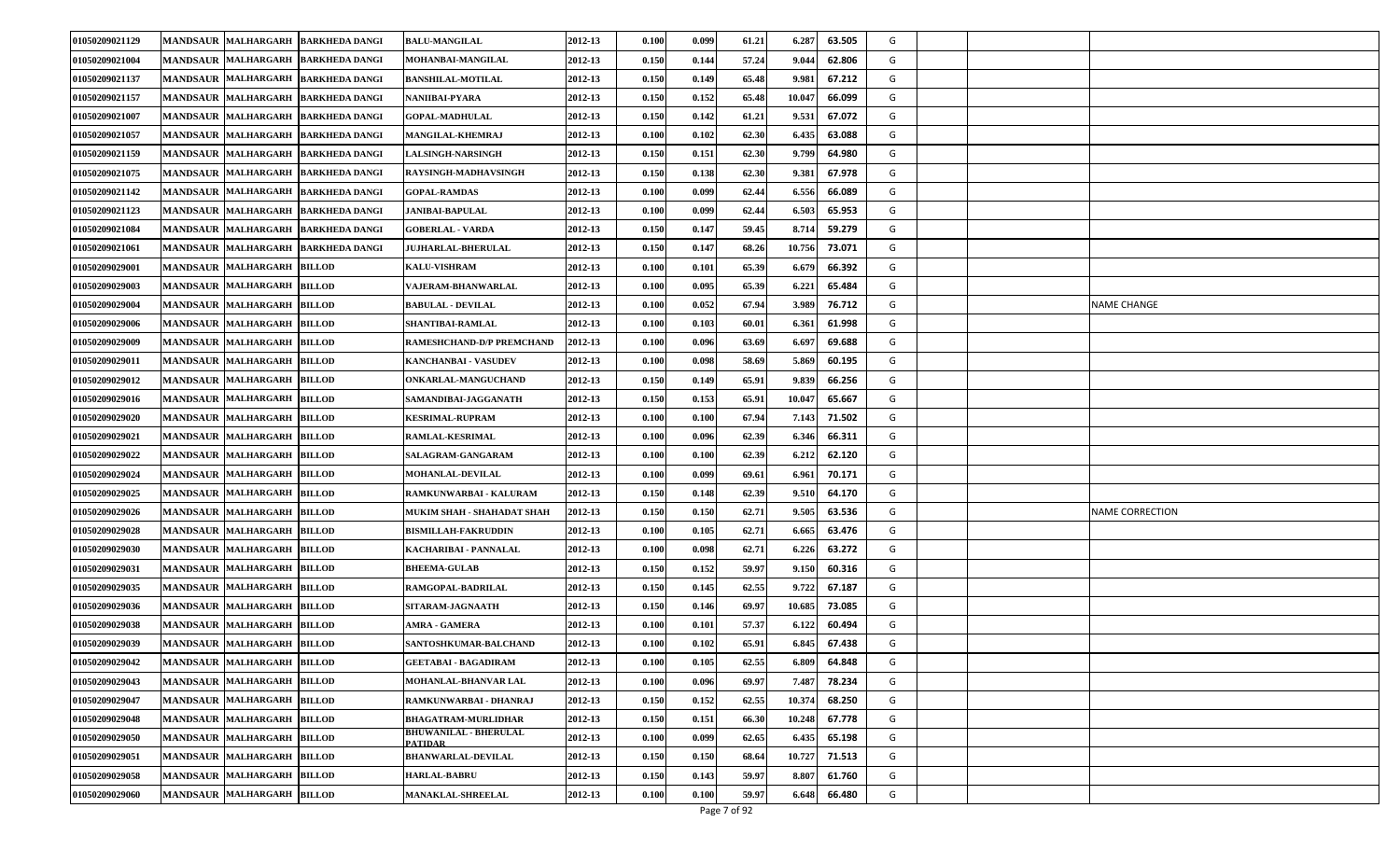| 01050209029061 | <b>BILLOD</b><br><b>MANDSAUR MALHARGARH</b>           | SHANTILAL-HEEALAL                  | 2012-13 | 0.100 | 0.100 | 59.84 | 6.223  | 62.230 | G       |                        |
|----------------|-------------------------------------------------------|------------------------------------|---------|-------|-------|-------|--------|--------|---------|------------------------|
| 01050209029064 | <b>MANDSAUR</b><br><b>MALHARGARH</b><br><b>BILLOD</b> | NATHULAL-BADRILAL                  | 2012-13 | 0.100 | 0.102 | 57.73 | 6.07   | 59.335 | G       |                        |
| 01050209029066 | MANDSAUR MALHARGARH BILLOD                            | SUNDARLAL-NATHULAL                 | 2012-13 | 0.150 | 0.151 | 62.65 | 9.40   | 62.209 | G       |                        |
| 01050209029068 | <b>MANDSAUR MALHARGARH</b><br><b>BILLOD</b>           | <b>BHUWANILAL - BHERULAL DANGI</b> | 2012-13 | 0.150 | 0.146 | 62.65 | 9.952  | 68.352 | G       |                        |
| 01050209029070 | <b>BILLOD</b><br><b>MANDSAUR MALHARGARH</b>           | <b>BAGDIRAM - ISHWARLAL</b>        | 2012-13 | 0.150 | 0.141 | 64.92 | 9.82   | 69.554 | G       |                        |
| 01050209029072 | <b>MANDSAUR MALHARGARH</b><br><b>BILLOD</b>           | <b>BAPULAL-MURLIDHAR</b>           | 2012-13 | 0.150 | 0.147 | 61.19 | 9.624  | 65.469 | G       |                        |
| 01050209029073 | MANDSAUR MALHARGARH BILLOD                            | SITARAM-AMARLAL                    | 2012-13 | 0.150 | 0.144 | 68.64 | 10.669 | 74.090 | G       |                        |
| 01050209029077 | <b>MANDSAUR MALHARGARH</b><br><b>BILLOD</b>           | PANNALAL-SHRILAL                   | 2012-13 | 0.100 | 0.099 | 57.05 | 5.892  | 59.575 | G       |                        |
| 01050209029082 | <b>MANDSAUR</b><br><b>MALHARGARH</b><br><b>BILLOD</b> | OMPRAKASH-KANWARLAL                | 2012-13 | 0.100 | 0.102 | 62.81 | 6.748  | 65.963 | G       |                        |
| 01050209029083 | <b>MANDSAUR MALHARGARH</b><br><b>BILLOD</b>           | RAMESHCHAND-NATHULAL               | 2012-13 | 0.100 | 0.095 | 66.30 | 6.71   | 71.058 | G       |                        |
| 01050209029084 | MANDSAUR MALHARGARH BILLOD                            | RAJESHKUMAR-NATHULAL               | 2012-13 | 0.150 | 0.146 | 62.81 | 9.502  | 64.993 | G       |                        |
| 01050209029088 | <b>MANDSAUR MALHARGARH</b><br><b>BILLOD</b>           | <b>JAGDISHCHAND-RUPRAM</b>         | 2012-13 | 0.150 | 0.147 | 62.81 | 9.323  | 63.422 | G       |                        |
| 01050209029090 | <b>MANDSAUR</b><br><b>MALHARGARH</b><br><b>BILLOD</b> | KAMLESHKUMAR-DHANRAJ               | 2012-13 | 0.100 | 0.101 | 61.19 | 6.90   | 68.512 | G       |                        |
| 01050209029092 | MANDSAUR MALHARGARH<br><b>BILLOD</b>                  | <b>BANSILAL-DEVILAL</b>            | 2012-13 | 0.100 | 0.096 | 68.82 | 6.843  | 71.505 | G       |                        |
| 01050209029093 | MANDSAUR MALHARGARH BILLOD                            | LAXMINARAYAN-BHERULAL              | 2012-13 | 0.150 | 0.148 | 66.30 | 9.756  | 65.830 | G       |                        |
| 01050209029095 | <b>MANDSAUR MALHARGARH</b><br><b>BILLOD</b>           | <b>BALRAM-KALURAM</b>              | 2012-13 | 0.150 | 0.150 | 68.82 | 10.598 | 70.653 | G       |                        |
| 01050209029098 | <b>MANDSAUR</b><br><b>MALHARGARH BILLOD</b>           | SUNDARLAL-RAMDAYAL                 | 2012-13 | 0.100 | 0.099 | 62.82 | 6.50   | 65.717 | G       |                        |
| 01050209029107 | <b>MANDSAUR MALHARGARH</b><br><b>BILLOD</b>           | <b>JAGDISH-KISHANLAL</b>           | 2012-13 | 0.100 | 0.099 | 70.98 | 7.808  | 79.189 | G       |                        |
| 01050209029112 | MANDSAUR MALHARGARH BILLOD                            | HARISINGH-AMRATRAM                 | 2012-13 | 0.100 | 0.102 | 62.82 | 6.524  | 63.773 | G       |                        |
| 01050209029113 | <b>MALHARGARH</b><br><b>MANDSAUR</b><br><b>BILLOD</b> | <b>BAGDIRAM-KARURAM</b>            | 2012-13 | 0.150 | 0.148 | 65.29 | 9.98   | 67.341 | G       |                        |
| 01050209029114 | <b>MANDSAUR</b><br><b>MALHARGARH</b><br><b>BILLOD</b> | <b>BALU-RATANLAL</b>               | 2012-13 | 0.100 | 0.099 | 62.82 | 6.42   | 64.909 | G       |                        |
| 01050209029118 | MANDSAUR MALHARGARH BILLOD                            | SHYAMU-MANGULAL                    | 2012-13 | 0.100 | 0.099 | 65.29 | 6.762  | 68.580 | G       |                        |
| 01050209029119 | <b>MANDSAUR MALHARGARH</b><br><b>BILLOD</b>           | <b>BHUWANIRAM-NATHULAL</b>         | 2012-13 | 0.150 | 0.152 | 61.19 | 9.60'  | 63.329 | G       | TRANSFER/NAGAR PIPLIYA |
| 01050209029125 | <b>BILLOD</b><br><b>MANDSAUR MALHARGARH</b>           | MADANLAL-KACHRULAL                 | 2012-13 | 0.100 | 0.096 | 60.38 | 6.35'  | 66.219 | G       |                        |
| 01050209029130 | <b>MANDSAUR MALHARGARH</b><br><b>BILLOD</b>           | <b>BABULAL-GANGARAM</b>            | 2012-13 | 0.100 | 0.100 | 55.40 | 6.379  | 63.790 | G       |                        |
| 01050209029132 | MANDSAUR MALHARGARH BILLOD                            | SITABAI-MOHANLAL                   | 2012-13 | 0.100 | 0.101 | 60.38 | 6.038  | 59.901 | G       |                        |
| 01050209029055 | <b>MANDSAUR MALHARGARH</b><br><b>BILLOD</b>           | KAMLASHANKAR-GANGARAM              | 2012-13 | 0.100 | 0.102 | 71.37 | 7.535  | 73.656 | G       |                        |
| 01050209029136 | <b>MANDSAUR MALHARGARH</b><br><b>BILLOD</b>           | KANCHANBAI - VARDICHAND            | 2012-13 | 0.100 | 0.096 | 57.95 | 6.08   | 63.385 | G       | <b>NAME CHANGE</b>     |
| 01050209029139 | MANDSAUR MALHARGARH BILLOD                            | <b>DULLESINGH-UMENDRASINGH</b>     | 2012-13 | 0.150 | 0.139 | 63.83 | 8.982  | 64.526 | G       |                        |
| 01050209029140 | MANDSAUR MALHARGARH BILLOD                            | RAMESHWAR - BHANWARLAL             | 2012-13 | 0.100 | 0.101 | 65.59 | 7.159  | 71.022 | G       | <b>NAME CHANGE</b>     |
| 01050209029143 | <b>MANDSAUR MALHARGARH</b><br><b>BILLOD</b>           | <b>BHERULAL-DEVILAL</b>            | 2012-13 | 0.100 | 0.098 | 65.59 | 6.203  | 63.621 | G       |                        |
| 01050209029148 | <b>MANDSAUR</b><br><b>MALHARGARH BILLOD</b>           | <b>BANSILAL-BAPULAL</b>            | 2012-13 | 0.100 | 0.105 | 60.38 | 6.85   | 65.305 | G       |                        |
| 01050209029151 | MANDSAUR MALHARGARH BILLOD                            | <b>BHERU-NAHARJI</b>               | 2012-13 | 0.100 | 0.100 | 60.22 | 6.633  | 66.396 | G       |                        |
| 01050209029153 | MANDSAUR MALHARGARH BILLOD                            | KANHIYALAL-BHERULAL                | 2012-13 | 0.100 | 0.101 | 60.22 | 2.340  | 23.077 | G<br>04 |                        |
| 01050209029157 | MANDSAUR MALHARGARH BILLOD                            | <b>MUKESHKUMAR-D/P BHULLIBAI</b>   | 2012-13 | 0.150 | 0.150 | 63.83 | 9.948  | 66.320 | G       |                        |
| 01050209029160 | MANDSAUR MALHARGARH BILLOD                            | PRABHULAL-NANURAM                  | 2012-13 | 0.100 | 0.096 | 60.22 | 5.49   | 57.141 | G       |                        |
| 01050209029166 | MANDSAUR MALHARGARH BILLOD                            | <b>RAMLAL-SHREELAL</b>             | 2012-13 | 0.150 | 0.145 | 65.59 | 10.02  | 69.050 | G       |                        |
| 01050209029167 | MANDSAUR MALHARGARH BILLOD                            | <b>SAMRATH - DEVILAL</b>           | 2012-13 | 0.100 | 0.098 | 63.83 | 6.775  | 68.852 | G       | <b>NAME CHANGE</b>     |
| 01050209029168 | MANDSAUR MALHARGARH BILLOD                            | <b>BHERULAL-BAGDIRAM</b>           | 2012-13 | 0.100 | 0.100 | 60.14 | 6.289  | 62.890 | G       |                        |
| 01050209029171 | MANDSAUR MALHARGARH BILLOD                            | RAMCHANDRA-BHANWARLAL              | 2012-13 | 0.100 | 0.101 | 60.14 | 6.822  | 67.679 | G       |                        |
| 01050209029176 | MANDSAUR MALHARGARH BILLOD                            | <b>GOUTAMLAL-KESRIMAL</b>          | 2012-13 | 0.100 | 0.096 | 66.19 | 6.666  | 69.438 | G       |                        |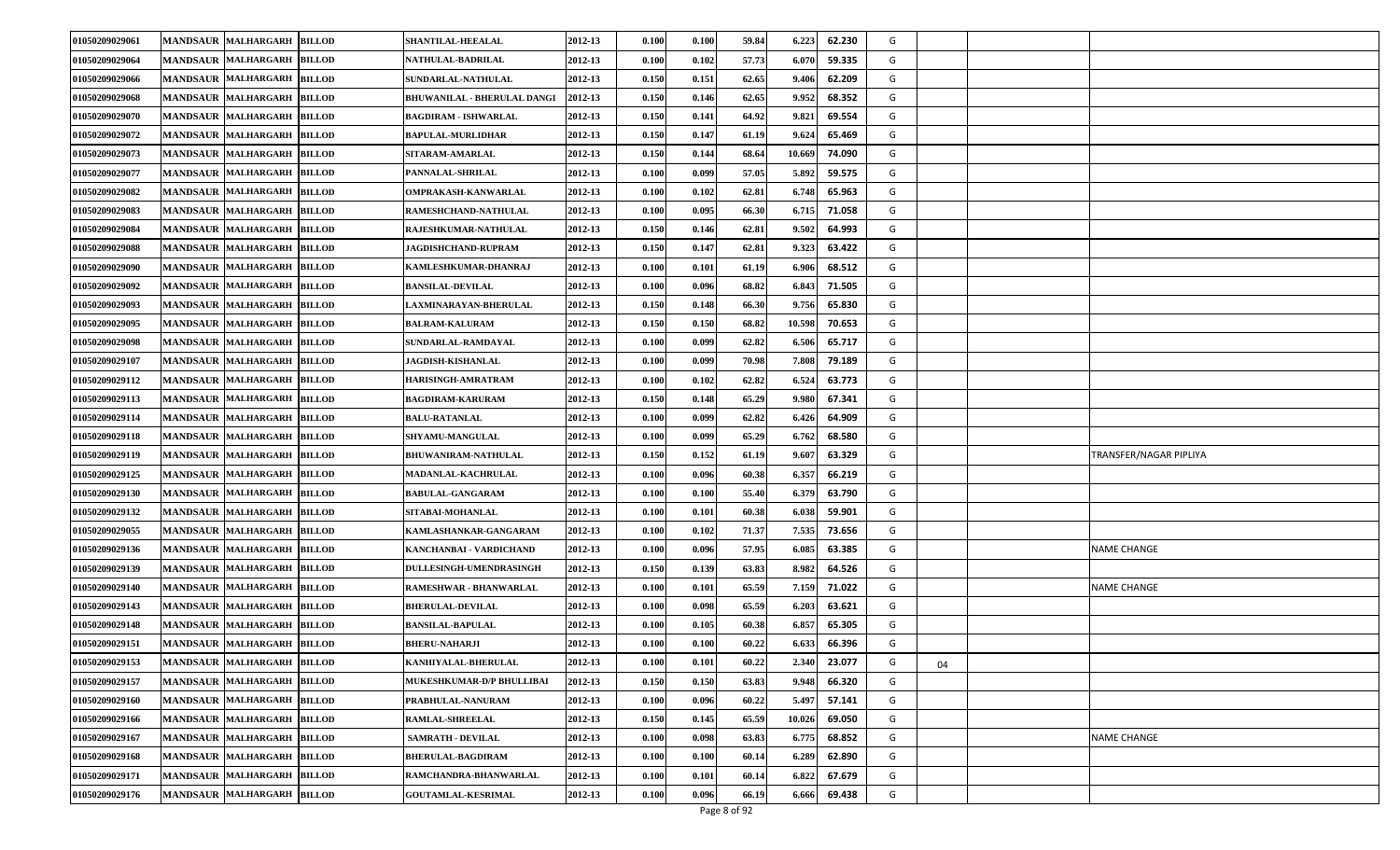| 01050209029179 | <b>BILLOD</b><br><b>MANDSAUR MALHARGARH</b>           | KACHRULAL-NAHARJI                  | 2012-13 | 0.100 | 0.100 | 66.19 | 69.500<br>6.950  | G  |    |                        |
|----------------|-------------------------------------------------------|------------------------------------|---------|-------|-------|-------|------------------|----|----|------------------------|
| 01050209029181 | <b>MANDSAUR MALHARGARH</b><br><b>BILLOD</b>           | <b>BHULIBAI-RAMLAL</b>             | 2012-13 | 0.100 | 0.099 | 63.20 | 6.636<br>66.895  | G  |    |                        |
| 01050209029185 | <b>MANDSAUR MALHARGARH</b><br><b>BILLOD</b>           | <b>BALARAM-KANIRAM</b>             | 2012-13 | 0.100 | 0.103 | 57.96 | 5.846<br>56.812  | G  | 01 |                        |
| 01050209029186 | MANDSAUR MALHARGARH BILLOD                            | BHANWARBAI-NAHARSIMNGH             | 2012-13 | 0.100 | 0.096 | 63.20 | 6.185<br>64.427  | G  |    | TRANSFER/NAGAR PIPLIYA |
| 01050209029191 | MANDSAUR MALHARGARH<br><b>BILLOD</b>                  | <b>GANGABAI-KISHAN</b>             | 2012-13 | 0.150 | 0.147 | 63.20 | 9.47<br>64.429   | G  |    | TRANSFER/NAGAR PIPLIYA |
| 01050209029194 | MANDSAUR MALHARGARH<br><b>BILLOD</b>                  | <b>OMPRAKASH-DEVILAL</b>           | 2012-13 | 0.100 | 0.102 | 68.48 | 7.357<br>72.127  | G  |    |                        |
| 01050209029195 | <b>BILLOD</b><br><b>MANDSAUR MALHARGARH</b>           | <b>MANKUNWARBAI-ASHOKKUMAR</b>     | 2012-13 | 0.100 | 0.101 | 62.30 | 6.524<br>64.722  | G  |    |                        |
| 01050209029196 | <b>MANDSAUR MALHARGARH</b><br><b>BILLOD</b>           | BAKLMUKAN-PRABHULAL                | 2012-13 | 0.100 | 0.100 | 62.30 | 7.262<br>72.620  | G  |    |                        |
| 01050209029197 | <b>MANDSAUR MALHARGARH</b><br><b>BILLOD</b>           | <b>BABULAL-DALUJI</b>              | 2012-13 | 0.150 | 0.148 | 66.19 | 10.08<br>68.108  | G  |    |                        |
| 01050209029199 | <b>MANDSAUR MALHARGARH</b><br><b>BILLOD</b>           | DASHRATH-MOHANLAL                  | 2012-13 | 0.150 | 0.145 | 60.14 | 8.96<br>61.800   | G  |    |                        |
| 01050209029202 | MANDSAUR MALHARGARH<br><b>BILLOD</b>                  | <b>BHAGATRAM-PRABHULAL</b>         | 2012-13 | 0.100 | 0.103 | 60.19 | 62.829<br>6.44   | G  |    |                        |
| 01050209029203 | <b>MANDSAUR MALHARGARH</b><br><b>BILLOD</b>           | GANESHRAM-KEWARJI                  | 2012-13 | 0.100 | 0.104 | 60.19 | 6.509<br>62.587  | G  |    |                        |
| 01050209029204 | <b>MALHARGARH</b><br><b>BILLOD</b><br><b>MANDSAUR</b> | <b>SHANTILAL-BHANWARLAL</b>        | 2012-13 | 0.100 | 0.102 | 65.88 | 7.284<br>71.764  | G  |    |                        |
| 01050209029206 | MANDSAUR MALHARGARH<br><b>BILLOD</b>                  | <b>BABULAL-PRABHULAL</b>           | 2012-13 | 0.100 | 0.100 | 65.88 | 6.513<br>65.130  | G  |    |                        |
| 01050209029211 | <b>MANDSAUR MALHARGARH</b><br><b>BILLOD</b>           | <b>JAGDISH-KANHIYALAL</b>          | 2012-13 | 0.100 | 0.100 | 62.30 | 63.550<br>6.355  | G  |    |                        |
| 01050209029212 | <b>MANDSAUR MALHARGARH</b><br><b>BILLOD</b>           | JAGDISH-NAHARJI                    | 2012-13 | 0.100 | 0.095 | 63.52 | 72.059<br>6.860  | G  |    |                        |
| 01050209029214 | <b>MANDSAUR</b><br><b>MALHARGARH</b><br><b>BILLOD</b> | RADHESHYAM-JAGNAATH                | 2012-13 | 0.150 | 0.147 | 72.45 | 11.054<br>75.197 | G  |    |                        |
| 01050209029215 | MANDSAUR MALHARGARH<br><b>BILLOD</b>                  | <b>BHERULAL-BANSILAL</b>           | 2012-13 | 0.100 | 0.099 | 63.52 | 67.351<br>6.66   | G  |    |                        |
| 01050209029216 | MANDSAUR MALHARGARH BILLOD                            | DEVILAL-ISHWARLAL                  | 2012-13 | 0.150 | 0.150 | 63.52 | 9.728<br>64.853  | G  |    |                        |
| 01050209029018 | MANDSAUR MALHARGARH<br><b>BILLOD</b>                  | NANDLAL-RAMLAL                     | 2012-13 | 0.100 | 0.105 | 60.19 | 6.84<br>65.493   | G  |    |                        |
| 01050209029219 | <b>MANDSAUR</b><br><b>MALHARGARH</b><br><b>BILLOD</b> | <b>JUJHARLAL-BAGDIRAM</b>          | 2012-13 | 0.150 | 0.147 | 57.53 | 9.01<br>61.333   | G  |    |                        |
| 01050209029222 | <b>MANDSAUR MALHARGARH</b><br><b>BILLOD</b>           | RAMESHWAR-KANIRAM                  | 2012-13 | 0.100 | 0.096 | 57.36 | 5.843<br>60.801  | G  |    |                        |
| 01050209029023 | MANDSAUR MALHARGARH BILLOD                            | <b>MANGILAL-HEERALAL</b>           | 2012-13 | 0.100 | 0.093 | 68.48 | 6.877<br>74.346  | G  |    |                        |
| 01050209029076 | <b>BILLOD</b><br><b>MANDSAUR MALHARGARH</b>           | GULAM NABI - ABDUL RAHMAN          | 2012-13 | 0.150 | 0.150 | 62.07 | 9.435<br>62.858  | G  |    |                        |
| 01050209029227 | <b>MANDSAUR MALHARGARH</b><br><b>BILLOD</b>           | KARULAL S/O NANALAL D/P<br>NANDRAM | 2012-13 | 0.100 | 0.104 | 71.50 | 8.14<br>78.279   | G  |    | NAME CHANGE            |
| 01050209029210 | <b>MANDSAUR MALHARGARH</b><br><b>BILLOD</b>           | <b>BABULAL-RAMLAL</b>              | 2012-13 | 0.100 | 0.099 | 60.02 | 62.662<br>6.191  | G  |    |                        |
| 01050209029231 | MANDSAUR MALHARGARH BILLOD                            | <b>BHAGVATIBAI-MATHURALAL</b>      | 2012-13 | 0.100 | 0.100 | 60.02 | 5.702<br>57.077  | G  |    |                        |
| 01050209029091 | <b>MANDSAUR MALHARGARH</b><br><b>BILLOD</b>           | <b>SURESHCHAND-DHANRAJ</b>         | 2012-13 | 0.100 | 0.100 | 65.88 | 7.256<br>72.633  | G  |    |                        |
| 01050209029142 | <b>BILLOD</b><br><b>MANDSAUR MALHARGARH</b>           | KANHIYALAL-AMRITRAM                | 2012-13 | 0.100 | 0.000 | 0.00  | 0.000<br>0.000   | F. |    |                        |
| 01050209029057 | <b>MANDSAUR MALHARGARH</b><br><b>BILLOD</b>           | AMARNATH - JEET NATH               | 2012-13 | 0.100 | 0.105 | 62.31 | 6.67<br>63.581   | G  |    | <b>NAME CHANGE</b>     |
| 01050209029158 | <b>MANDSAUR MALHARGARH</b><br><b>BILLOD</b>           | <b>MACCHANKHA-CHANDKHA</b>         | 2012-13 | 0.100 | 0.101 | 52.10 | 5.232<br>51.853  | G  | 04 |                        |
| 01050209029116 | <b>MANDSAUR MALHARGARH</b><br><b>BILLOD</b>           | PRAKASHCHAND-LAXMAN                | 2012-13 | 0.100 | 0.097 | 62.31 | 6.356<br>65.797  | G  |    |                        |
| 01050209029111 | <b>MANDSAUR MALHARGARH</b><br><b>BILLOD</b>           | PARASRAM-AMRATRAM                  | 2012-13 | 0.150 | 0.148 | 62.31 | 63.747<br>9.409  | G  |    |                        |
| 01050209029173 | MANDSAUR MALHARGARH BILLOD                            | NATHULAL-JAISINGH                  | 2012-13 | 0.150 | 0.148 | 62.69 | 10.192<br>68.865 | G  |    |                        |
| 01050209029183 | MANDSAUR MALHARGARH BILLOD                            | <b>MANGILAL-HAJARI</b>             | 2012-13 | 0.100 | 0.102 | 56.07 | 6.136<br>59.922  | G  |    |                        |
| 01050209019003 | MANDSAUR MALHARGARH<br><b>BORKHEDI CHARAN</b>         | <b>DEVILAL-NANDA</b>               | 2012-13 | 0.150 | 0.147 | 61.39 | 70.061<br>10.278 | G  |    |                        |
| 01050209019004 | MANDSAUR MALHARGARH<br><b>BORKHEDI CHARAN</b>         | RAMESHCHANDRA-DEVA                 | 2012-13 | 0.100 | 0.100 | 61.39 | 62.180<br>6.218  | G  |    |                        |
| 01050209019005 | MANDSAUR MALHARGARH BORKHEDI CHARAN                   | <b>GANGABAI - BHAGWAN</b>          | 2012-13 | 0.150 | 0.149 | 61.72 | 9.470<br>63.557  | G  |    |                        |
| 01050209019009 | MANDSAUR MALHARGARH BORKHEDI CHARAN                   | <b>BAGDIRAM - NAWAL</b>            | 2012-13 | 0.150 | 0.150 | 61.72 | 67.713<br>10.157 | G  |    |                        |
| 01050209019010 | MANDSAUR MALHARGARH<br><b>BORKHEDI CHARAN</b>         | <b>JANIBAI-HEERALAL</b>            | 2012-13 | 0.100 | 0.096 | 66.18 | 6.523<br>67.948  | G  |    |                        |
| 01050209019011 | MANDSAUR MALHARGARH<br><b>BORKHEDI CHARAN</b>         | SHANKARLAL-SAVA                    | 2012-13 | 0.100 | 0.100 | 66.18 | 7.214<br>72.140  | G  |    |                        |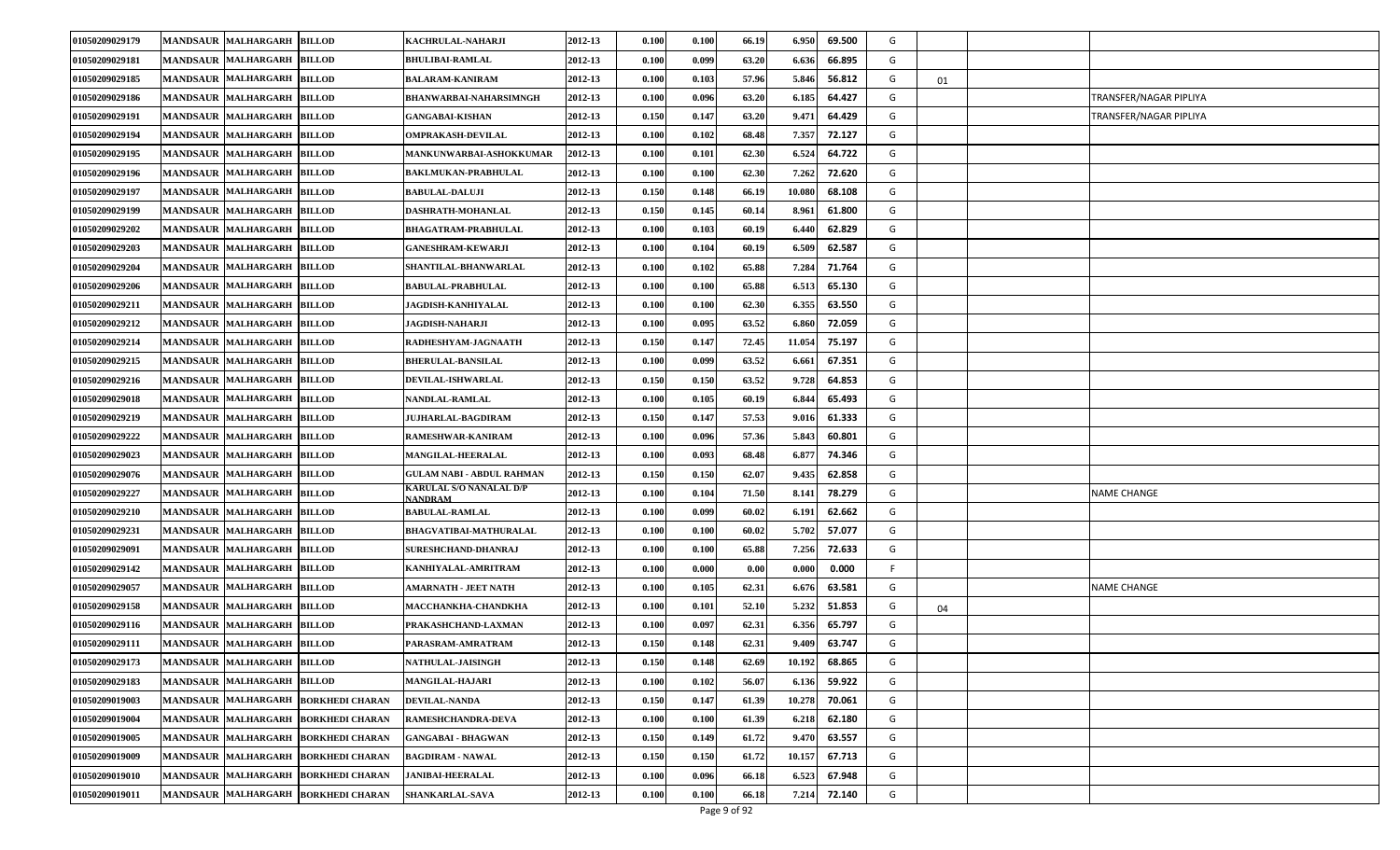| 01050209019015 | MANDSAUR MALHARGARH BORKHEDI CHARAN                  | PYARA-NANURAM              | 2012-13 | 0.150 | 0.150 | 66.18 | 9.927  | 66.004 | G |    |                        |
|----------------|------------------------------------------------------|----------------------------|---------|-------|-------|-------|--------|--------|---|----|------------------------|
| 01050209019016 | MANDSAUR MALHARGARH BORKHEDI CHARAN                  | <b>SANTOSHDAS-KALUDAS</b>  | 2012-13 | 0.150 | 0.139 | 61.72 | 9.276  | 66.542 | G |    |                        |
| 01050209019017 | MANDSAUR MALHARGARH BORKHEDI CHARAN                  | <b>RAGHUDAS-KALUDAS</b>    | 2012-13 | 0.150 | 0.143 | 66.46 | 10.159 | 71.241 | G |    |                        |
| 01050209019018 | MANDSAUR MALHARGARH BORKHEDI CHARAN                  | SATYANARAYAN-KISHANJI      | 2012-13 | 0.150 | 0.149 | 66.46 | 10.21  | 68.748 | G |    |                        |
| 01050209019019 | MANDSAUR MALHARGARH BORKHEDI CHARAN                  | RAMIBAI-KASHAIBAI          | 2012-13 | 0.150 | 0.152 | 66.46 | 10.320 | 67.939 | G |    |                        |
| 01050209019020 | <b>MANDSAUR MALHARGARH</b><br><b>BORKHEDI CHARAN</b> | <b>DHAPUBAI-GANESHRAM</b>  | 2012-13 | 0.100 | 0.103 | 58.91 | 6.17'  | 60.263 | G |    |                        |
| 01050209019021 | MANDSAUR MALHARGARH BORKHEDI CHARAN                  | <b>KAMALDAS-KALUDAS</b>    | 2012-13 | 0.150 | 0.152 | 67.02 | 10.848 | 71.368 | G |    |                        |
| 01050209019025 | MANDSAUR MALHARGARH BORKHEDI CHARAN                  | <b>RAMLAL-HEERALAL</b>     | 2012-13 | 0.150 | 0.147 | 62.24 | 9.603  | 65.327 | G |    |                        |
| 01050209019026 | MANDSAUR MALHARGARH BORKHEDI CHARAN                  | <b>KISHANLAL-NANDA</b>     | 2012-13 | 0.100 | 0.097 | 62.24 | 6.67   | 68.977 | G |    |                        |
| 01050209019027 | MANDSAUR MALHARGARH BORKHEDI CHARAN                  | <b>ONKARLAL-AMRA</b>       | 2012-13 | 0.150 | 0.139 | 66.76 | 9.47   | 67.934 | G |    |                        |
| 01050209019028 | MANDSAUR MALHARGARH BORKHEDI CHARAN                  | MOHANSINGH-RAMLAL          | 2012-13 | 0.100 | 0.100 | 58.97 | 6.31   | 62.849 | G |    |                        |
| 01050209019029 | <b>MANDSAUR MALHARGARH</b><br><b>BORKHEDI CHARAN</b> | <b>UDAYRAM-SAVA</b>        | 2012-13 | 0.100 | 0.102 | 58.97 | 6.638  | 65.078 | G |    |                        |
| 01050209019030 | <b>MANDSAUR MALHARGARH</b><br><b>BORKHEDI CHARAN</b> | <b>BHERULAL-PYARCHAND</b>  | 2012-13 | 0.150 | 0.150 | 62.24 | 10.003 | 66.687 | G |    |                        |
| 01050209019031 | MANDSAUR MALHARGARH BORKHEDI CHARAN                  | <b>KARULAL-RAMCHANDRA</b>  | 2012-13 | 0.150 | 0.148 | 62.49 | 9.686  | 65.446 | G |    |                        |
| 01050209019032 | <b>MANDSAUR MALHARGARH</b><br><b>BORKHEDI CHARAN</b> | <b>MADANDS-SANTOSHDAS</b>  | 2012-13 | 0.150 | 0.151 | 62.49 | 10.088 | 67.030 | G |    |                        |
| 01050209019033 | <b>MANDSAUR MALHARGARH</b><br><b>BORKHEDI CHARAN</b> | POKHARLAL-SAVA             | 2012-13 | 0.150 | 0.151 | 58.97 | 9.91   | 65.575 | G |    |                        |
| 01050209019034 | <b>MANDSAUR MALHARGARH</b><br><b>BORKHEDI CHARAN</b> | MADANLAL-UDAYRAM           | 2012-13 | 0.150 | 0.144 | 70.94 | 12.06  | 83.750 | G |    |                        |
| 01050209019036 | MANDSAUR MALHARGARH BORKHEDI CHARAN                  | <b>KARULAL-NAVAL</b>       | 2012-13 | 0.150 | 0.148 | 59.43 | 9.551  | 64.709 | G |    |                        |
| 01050209019037 | <b>MANDSAUR MALHARGARH</b><br><b>BORKHEDI CHARAN</b> | <b>GANPAT-BAGGA</b>        | 2012-13 | 0.150 | 0.150 | 72.01 | 11.501 | 76.673 | G |    |                        |
| 01050209019040 | <b>MANDSAUR MALHARGARH</b><br><b>BORKHEDI CHARAN</b> | PRAKASH-PYARCHAND          | 2012-13 | 0.150 | 0.140 | 63.53 | 9.121  | 65.337 | G |    |                        |
| 01050209019042 | <b>MANDSAUR MALHARGARH</b><br><b>BORKHEDI CHARAN</b> | KANWARLAL-AMRA             | 2012-13 | 0.100 | 0.103 | 59.43 | 6.851  | 66.839 | G |    |                        |
| 01050209019044 | MANDSAUR MALHARGARH BORKHEDI CHARAN                  | DEVILAL-BHANVARLAL BALAI   | 2012-13 | 0.100 | 0.101 | 59.43 | 6.172  | 61.230 | G |    |                        |
| 01050209019045 | MANDSAUR MALHARGARH BORKHEDI CHARAN                  | KISHOREDAS-RADHESHYAM      | 2012-13 | 0.150 | 0.147 | 66.76 | 10.729 | 72.986 | G |    |                        |
| 01050209019047 | MANDSAUR MALHARGARH BORKHEDI CHARAN                  | <b>BHAGATRAN-KANWARKAK</b> | 2012-13 | 0.150 | 0.151 | 53.30 | 8.536  | 56.455 | G | 04 |                        |
| 01050209019048 | MANDSAUR MALHARGARH BORKHEDI CHARAN                  | <b>RAJARAM-AMRA</b>        | 2012-13 | 0.150 | 0.126 | 58.64 | 7.849  | 62.294 | G |    |                        |
| 01050209019050 | MANDSAUR MALHARGARH BORKHEDI CHARAN                  | MOTIYABAI-LUXMAN           | 2012-13 | 0.100 | 0.102 | 55.90 | 6.125  | 59.873 | G |    |                        |
| 01050209019051 | MANDSAUR MALHARGARH BORKHEDI CHARAN                  | <b>MANGILAL - PARTHA</b>   | 2012-13 | 0.100 | 0.102 | 55.12 | 5.992  | 58.516 | G |    | <b>NAME CORRECTION</b> |
| 01050209019055 | MANDSAUR MALHARGARH BORKHEDI CHARAN                  | <b>HARISINGH-DEVIDAN</b>   | 2012-13 | 0.100 | 0.096 | 55.52 | 5.528  | 57.583 | G |    |                        |
| 01050209019059 | <b>MANDSAUR MALHARGARH</b><br><b>BORKHEDI CHARAN</b> | <b>NARAYAN-KALU</b>        | 2012-13 | 0.100 | 0.098 | 58.64 | 5.91   | 60.102 | G |    |                        |
| 01050209019060 | MANDSAUR MALHARGARH BORKHEDI CHARAN                  | <b>NARAYAN-BHUWAN</b>      | 2012-13 | 0.150 | 0.149 | 58.64 | 9.41   | 63.280 | G |    |                        |
| 01050209019083 | MANDSAUR MALHARGARH BORKHEDI CHARAN                  | <b>LAXMAN-BHAGWAN</b>      | 2012-13 | 0.100 | 0.101 | 57.18 | 6.355  | 62.796 | G |    |                        |
| 01050209019067 | MANDSAUR MALHARGARH BORKHEDI CHARAN                  | MULCHAND-RAMLAL            | 2012-13 | 0.100 | 0.099 | 63.47 | 6.49   | 65.576 | G |    |                        |
| 01050209019068 | MANDSAUR MALHARGARH BORKHEDI CHARAN                  | <b>PARBHULAL-KARULAL</b>   | 2012-13 | 0.150 | 0.139 | 55.99 | 8.159  | 58.529 | G |    |                        |
| 01050209019070 | MANDSAUR MALHARGARH BORKHEDI CHARAN                  | <b>BANSHILAL-BHAGVAN</b>   | 2012-13 | 0.150 | 0.152 | 59.52 | 9.285  | 61.086 | G |    |                        |
| 01050209019071 | MANDSAUR MALHARGARH BORKHEDI CHARAN                  | KANWARLAL-MOTILAL          | 2012-13 | 0.150 | 0.152 | 63.53 | 10.147 | 66.581 | G |    |                        |
| 01050209019077 | MANDSAUR MALHARGARH BORKHEDI CHARAN                  | RAYSINGH-BHAGWANSINGH      | 2012-13 | 0.150 | 0.145 | 59.52 | 8.766  | 60.455 | G |    |                        |
| 01050209019007 | MANDSAUR MALHARGARH BORKHEDI CHARAN                  | <b>BHONIRAM-PYARA</b>      | 2012-13 | 0.150 | 0.140 | 59.52 | 8.91   | 63.707 | G |    |                        |
| 01050209019043 | MANDSAUR MALHARGARH BORKHEDI CHARAN                  | <b>BHERULAL-BHANWARLAL</b> | 2012-13 | 0.100 | 0.100 | 57.94 | 6.150  | 61.500 | G |    |                        |
| 01050209019072 | MANDSAUR MALHARGARH BORKHEDI CHARAN                  | <b>CHENRAM-RAMESHCHAND</b> | 2012-13 | 0.100 | 0.096 | 56.88 | 5.574  | 57.942 | G |    |                        |
| 01050209019057 | MANDSAUR MALHARGARH BORKHEDI CHARAN                  | SHARDABAI-BAGDIRAM         | 2012-13 | 0.150 | 0.152 | 57.96 | 8.90   | 58.598 | G |    |                        |
| 01050209019089 | MANDSAUR MALHARGARH BORKHEDI CHARAN                  | SHANKARLAL-MANGNIRAM       | 2012-13 | 0.150 | 0.148 | 56.84 | 8.404  | 56.784 | G | 04 |                        |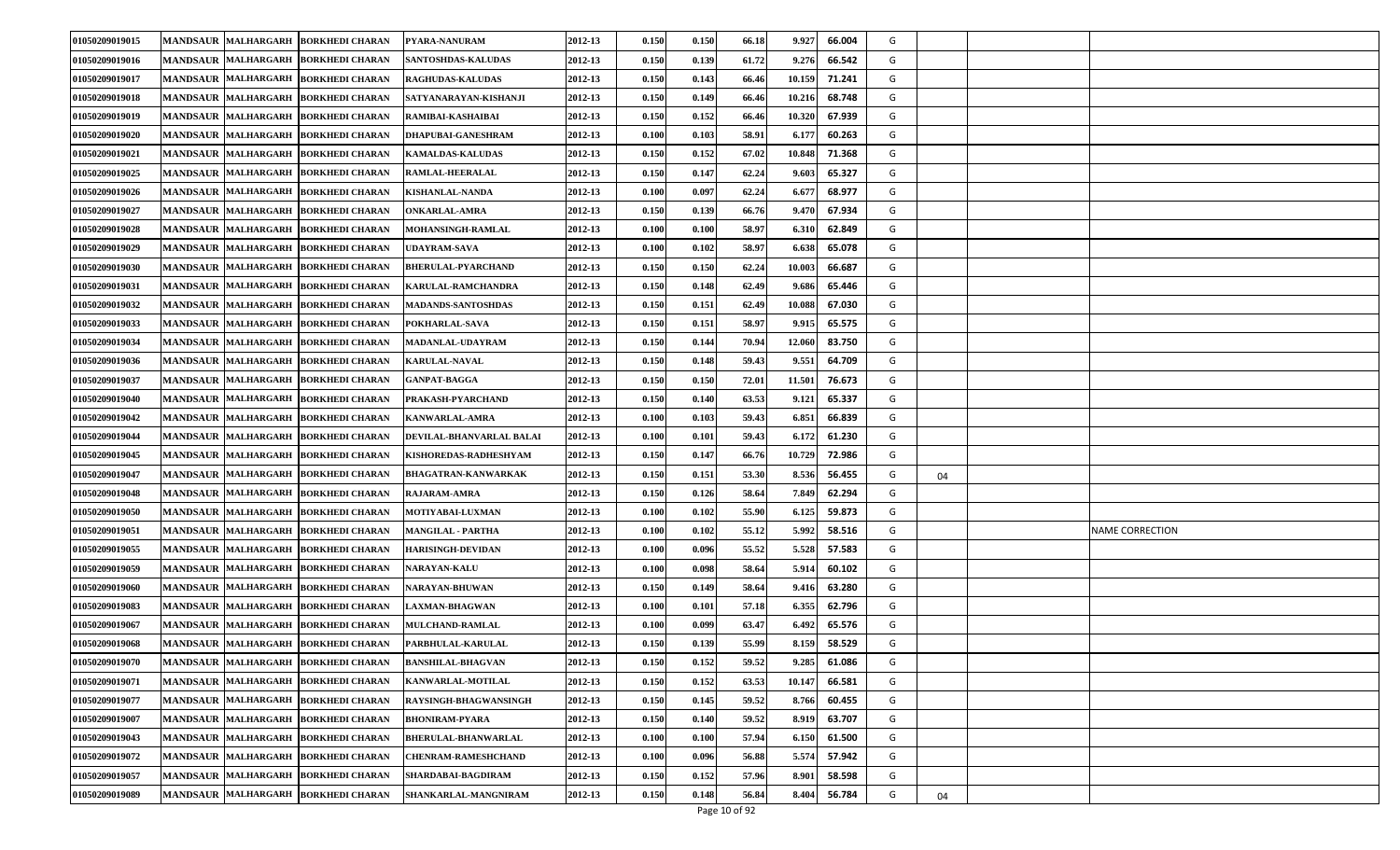| 01050209019090        |                               | MANDSAUR MALHARGARH BORKHEDI CHARAN | <b>BAPULAL-NANDA</b>                                          | 2012-13 | 0.150 | 0.146 | 63.53 | 10.201 | 69.774 | G |    |                  |
|-----------------------|-------------------------------|-------------------------------------|---------------------------------------------------------------|---------|-------|-------|-------|--------|--------|---|----|------------------|
| 01050209019091        | MANDSAUR MALHARGARH           | <b>BORKHEDI CHARAN</b>              | TULSIRAM-MOHANLAL                                             | 2012-13 | 0.100 | 0.102 | 59.16 | 6.364  | 62.392 | G |    |                  |
| 01050209019049        |                               | MANDSAUR MALHARGARH BORKHEDI CHARAN | HIRALAL - RAMCHANDRA                                          | 2012-13 | 0.150 | 0.147 | 62.33 | 9.323  | 63.422 | G |    |                  |
| 01050209019092        |                               | MANDSAUR MALHARGARH BORKHEDI CHARAN | <b>DASHRATH URF MAKRAM -</b><br><b>/ARDICHAND - JHAMKUBAI</b> | 2012-13 | 0.150 | 0.135 | 58.09 | 8.431  | 62.452 | G |    |                  |
| 01050209019069        | <b>MANDSAUR MALHARGARH</b>    | <b>BORKHEDI CHARAN</b>              | KANHIYALAL-BHIMSINGH                                          | 2012-13 | 0.150 | 0.144 | 66.76 | 10.16  | 70.604 | G |    |                  |
| 01050209001024        | <b>MANDSAUR MALHARGARH</b>    | <b>CHAYAN</b>                       | RADHABAI-GANGARAM                                             | 2012-13 | 0.150 | 0.140 | 61.85 | 9.50'  | 67.907 | G |    |                  |
| 01050209001001        | <b>MANDSAUR MALHARGARH</b>    | <b>CHAYAN</b>                       | PRABHUBAI - MANGILAL                                          | 2012-13 | 0.100 | 0.099 | 56.79 | 5.979  | 60.639 | G |    |                  |
| 01050209001002        | <b>MANDSAUR MALHARGARH</b>    | <b>CHAYAN</b>                       | SITABAI-KISHANLAL                                             | 2012-13 | 0.150 | 0.143 | 61.85 | 9.41   | 65.989 | G |    |                  |
| 01050209001015        | MANDSAUR MALHARGARH           | <b>CHAYAN</b>                       | JAMNASHANKAR-MANGILAL                                         | 2012-13 | 0.100 | 0.099 | 61.89 | 6.38   | 64.615 | G |    |                  |
| 01050209001032        | <b>MANDSAUR MALHARGARH</b>    | <b>CHAYAN</b>                       | DEVILAL-KANHIYALAL                                            | 2012-13 | 0.100 | 0.094 | 58.66 | 5.950  | 63.568 | G |    |                  |
| 01050209001037        | <b>MANDSAUR MALHARGARH</b>    | <b>CHAYAN</b>                       | SITABAI-SITARAM                                               | 2012-13 | 0.150 | 0.142 | 58.66 | 8.791  | 61.821 | G |    |                  |
| <b>01050209015001</b> | MANDSAUR MALHARGARH           | <b>DEVAKHEDA</b>                    | <b>BHERULAL-AMRA</b>                                          | 2012-13 | 0.100 | 0.098 | 64.95 | 7.191  | 73.079 | G |    |                  |
| 01050209015002        | MANDSAUR MALHARGARH           | <b>DEVAKHEDA</b>                    | <b>BHUVAN-GOBARLAL</b>                                        | 2012-13 | 0.100 | 0.099 | 64.91 | 6.81   | 69.058 | G |    |                  |
| 01050209015003        | MANDSAUR  MALHARGARH          | <b>DEVAKHEDA</b>                    | DEVBAI-SHANKARLAL                                             | 2012-13 | 0.150 | 0.140 | 63.79 | 8.994  | 64.243 | G |    | TRANSFER/MAGRANA |
| 01050209015005        | <b>MANDSAUR MALHARGARH</b>    | <b>DEVAKHEDA</b>                    | <b>SURAJBAI-SITARAM</b>                                       | 2012-13 | 0.150 | 0.146 | 64.91 | 9.672  | 66.429 | G |    |                  |
| 01050209015006        | MANDSAUR MALHARGARH           | <b>DEVAKHEDA</b>                    | BHAGWANTIBAI-RAMA                                             | 2012-13 | 0.150 | 0.144 | 64.91 | 9.449  | 65.618 | G |    |                  |
| 01050209015007        | MANDSAUR MALHARGARH           | <b>DEVAKHEDA</b>                    | HARDARIBAI-KISHAN                                             | 2012-13 | 0.100 | 0.102 | 62.15 | 7.343  | 71.709 | G |    |                  |
| 01050209015008        | <b>MANDSAUR MALHARGARH</b>    | <b>DEVAKHEDA</b>                    | <b>JHAMKUBAI-JAYSINGH</b>                                     | 2012-13 | 0.100 | 0.100 | 68.14 | 6.970  | 69.770 | G |    |                  |
| 01050209015009        | <b>MANDSAUR MALHARGARH</b>    | <b>DEVAKHEDA</b>                    | RATANLAL-GOBARLAL                                             | 2012-13 | 0.150 | 0.150 | 59.22 | 9.272  | 61.813 | G |    |                  |
| 01050209015010        | MANDSAUR  MALHARGARH          | <b>DEVAKHEDA</b>                    | HUDDIBAI-RAMLAL                                               | 2012-13 | 0.100 | 0.100 | 59.22 | 6.599  | 66.255 | G |    |                  |
| 01050209015013        | <b>MANDSAUR MALHARGARH</b>    | <b>DEVAKHEDA</b>                    | <b>LALA-HIRA</b>                                              | 2012-13 | 0.150 | 0.147 | 62.15 | 9.021  | 61.367 | G |    |                  |
| 01050209015015        | <b>MANDSAUR MALHARGARH</b>    | <b>DEVAKHEDA</b>                    | SATNARAYAN-BAGDIRAM                                           | 2012-13 | 0.150 | 0.144 | 67.73 | 10.169 | 70.618 | G |    |                  |
| 01050209015016        | <b>MANDSAUR MALHARGARH</b>    | <b>DEVAKHEDA</b>                    | BAPULAL-D/P-JAVARIYA                                          | 2012-13 | 0.150 | 0.145 | 65.21 | 9.940  | 68.552 | G |    |                  |
| 01050209015017        | MANDSAUR MALHARGARH DEVAKHEDA |                                     | RADHESAYAM-MADHOLAL                                           | 2012-13 | 0.100 | 0.102 | 67.73 | 7.325  | 71.533 | G |    |                  |
| 01050209015020        | MANDSAUR MALHARGARH DEVAKHEDA |                                     | <b>GATTUBAI - BHAWARLAL</b>                                   | 2012-13 | 0.100 | 0.099 | 62.15 | 6.650  | 67.172 | G |    |                  |
| 01050209015023        | MANDSAUR MALHARGARH DEVAKHEDA |                                     | <b>GOVINDDAS-NARSINGH</b>                                     | 2012-13 | 0.100 | 0.105 | 56.58 | 6.167  | 58.789 | G |    |                  |
| 01050209015025        | MANDSAUR MALHARGARH DEVAKHEDA |                                     | KANHIYALAL-MADHOJI                                            | 2012-13 | 0.150 | 0.153 | 65.21 | 10.108 | 66.022 | G |    |                  |
| 01050209015028        | <b>MANDSAUR MALHARGARH</b>    | <b>DEVAKHEDA</b>                    | <b>MANOHAR-ASARAM</b>                                         | 2012-13 | 0.100 | 0.099 | 65.21 | 6.86   | 69.354 | G |    |                  |
| 01050209015030        | MANDSAUR MALHARGARH           | <b>DEVAKHEDA</b>                    | <b>VIRAMLAL-RAMLAL</b>                                        | 2012-13 | 0.150 | 0.152 | 62.33 | 10.489 | 68.871 | G |    |                  |
| 01050209015032        | MANDSAUR MALHARGARH DEVAKHEDA |                                     | <b>KISHORE-RATANLAL</b>                                       | 2012-13 | 0.100 | 0.099 | 59.43 | 6.512  | 65.645 | G |    |                  |
| 01050209015035        | <b>MANDSAUR MALHARGARH</b>    | <b>DEVAKHEDA</b>                    | BHAGIRATH-RATANLAL                                            | 2012-13 | 0.100 | 0.100 | 65.77 | 7.11   | 71.130 | G |    |                  |
| 01050209015040        | MANDSAUR MALHARGARH           | <b>DEVAKHEDA</b>                    | KANWARLAL-NANULAL                                             | 2012-13 | 0.100 | 0.102 | 62.33 | 6.36   | 62.239 | G |    |                  |
| 01050209015041        | MANDSAUR MALHARGARH DEVAKHEDA |                                     | <b>JUJHARLAL-NATHULAL</b>                                     | 2012-13 | 0.150 | 0.150 | 59.43 | 9.093  | 60.580 | G |    |                  |
| 01050209015043        | MANDSAUR MALHARGARH DEVAKHEDA |                                     | KAMLABAI - KARULAL                                            | 2012-13 | 0.100 | 0.104 | 59.43 | 6.936  | 66.437 | G |    |                  |
| 01050209015046        | MANDSAUR MALHARGARH DEVAKHEDA |                                     | PRABHUDAS-KISHANDAS                                           | 2012-13 | 0.150 | 0.136 | 65.77 | 9.104  | 66.745 | G |    |                  |
| 01050209015053        | MANDSAUR MALHARGARH DEVAKHEDA |                                     | <b>RAGHUVEER-BHAGWAN</b>                                      | 2012-13 | 0.100 | 0.098 | 62.33 | 6.322  | 64.841 | G |    |                  |
| 01050209015056        | MANDSAUR MALHARGARH DEVAKHEDA |                                     | <b>AMRATRAM-RAMLAL</b>                                        | 2012-13 | 0.100 | 0.101 | 56.06 | 5.750  | 56.818 | G | 04 |                  |
| 01050209015057        | MANDSAUR MALHARGARH DEVAKHEDA |                                     | <b>NARAYANLAL-KARULAL</b>                                     | 2012-13 | 0.150 | 0.147 | 61.96 | 9.144  | 62.120 | G |    |                  |
| 01050209015058        | MANDSAUR MALHARGARH DEVAKHEDA |                                     | RAMNARAYAN-BAGDIRAM                                           | 2012-13 | 0.150 | 0.147 | 65.77 | 9.790  | 66.599 | G |    |                  |
| 01050209015059        | MANDSAUR MALHARGARH DEVAKHEDA |                                     | DHANNALAL-KARULAL                                             | 2012-13 | 0.150 | 0.147 | 64.70 | 9.844  | 66.966 | G |    |                  |
| 01050209015060        | MANDSAUR MALHARGARH DEVAKHEDA |                                     | <b>DEUBAI-KARULAL</b>                                         | 2012-13 | 0.150 | 0.150 | 61.96 | 9.595  | 63.881 | G |    |                  |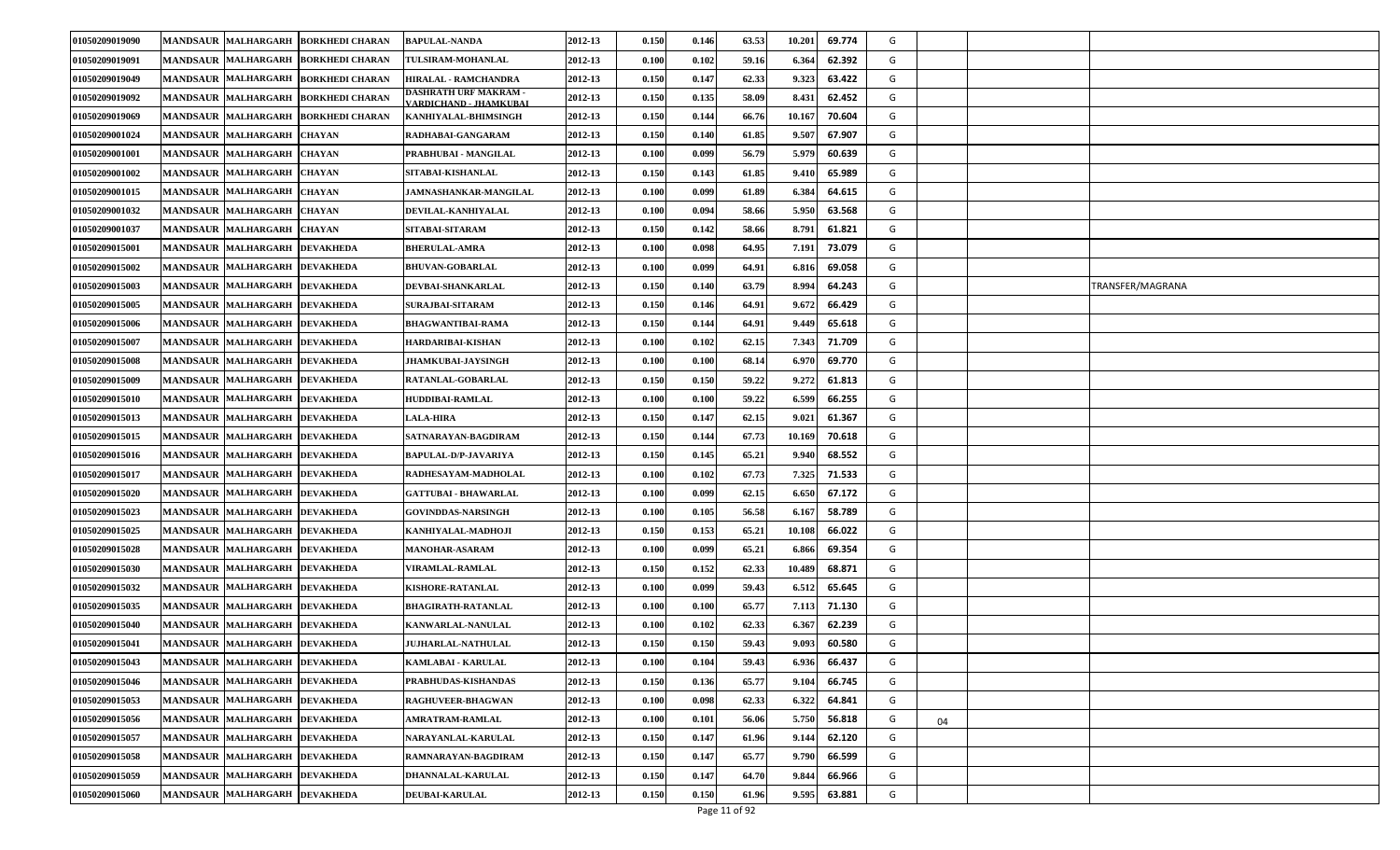| 01050209015061 | <b>MANDSAUR MALHARGARH</b> | <b>DEVAKHEDA</b> | KACHRULAL-NARAYANBAGRI     | 2012-13 | 0.100                | 0.097 | 61.96 | 6.382  | 66.066 | G |    |             |
|----------------|----------------------------|------------------|----------------------------|---------|----------------------|-------|-------|--------|--------|---|----|-------------|
| 01050209015062 | <b>MANDSAUR MALHARGARH</b> | <b>DEVAKHEDA</b> | <b>BADRILAL-RAMLAL</b>     | 2012-13 | 0.100                | 0.099 | 65.70 | 6.626  | 66.929 | G |    |             |
| 01050209015036 | <b>MANDSAUR MALHARGARH</b> | <b>DEVAKHEDA</b> | KAMERIBAI-RAGHUNATH        | 2012-13 | 0.150                | 0.150 | 64.70 | 10.038 | 66.920 | G |    |             |
| 01050209015019 | <b>MANDSAUR MALHARGARH</b> | <b>DEVAKHEDA</b> | GANSHYAMDAS-NARSINGHDAS    | 2012-13 | 0.100                | 0.105 | 64.70 | 6.91   | 65.848 | G |    |             |
| 01050209015026 | <b>MANDSAUR MALHARGARH</b> | <b>DEVAKHEDA</b> | <b>JUJHAR-BHANWARLAL</b>   | 2012-13 | 0.100                | 0.096 | 64.55 | 6.953  | 72.427 | G |    |             |
| 01050209015011 | MANDSAUR MALHARGARH        | <b>DEVAKHEDA</b> | <b>KAMLABAI - KESHURAM</b> | 2012-13 | $\boldsymbol{0.100}$ | 0.099 | 57.54 | 5.565  | 56.212 | G | 04 |             |
| 01050209015024 | MANDSAUR MALHARGARH        | <b>DEVAKHEDA</b> | <b>BHAGWAN-HARLAL</b>      | 2012-13 | 0.150                | 0.150 | 61.19 | 9.554  | 63.864 | G |    |             |
| 01050209015029 | <b>MANDSAUR MALHARGARH</b> | <b>DEVAKHEDA</b> | RAMNARAYAN-HARLAL          | 2012-13 | 0.100                | 0.099 | 61.19 | 6.486  | 65.383 | G |    |             |
| 01050209015012 | <b>MANDSAUR MALHARGARH</b> | <b>DEVAKHEDA</b> | <b>BHULIBAI-MULCHAN</b>    | 2012-13 | 0.100                | 0.097 | 61.19 | 5.752  | 59.177 | G |    |             |
| 01050209015031 | <b>MANDSAUR MALHARGARH</b> | <b>DEVAKHEDA</b> | SATYANARAYAN - RAJARAM     | 2012-13 | 0.150                | 0.143 | 61.72 | 9.443  | 66.127 | G |    |             |
| 01050209015050 | MANDSAUR MALHARGARH        | <b>DEVAKHEDA</b> | <b>BHAGWAN-RUGHNAATH</b>   | 2012-13 | 0.100                | 0.082 | 61.72 | 5.026  | 60.995 | G |    |             |
| 01050209015004 | <b>MANDSAUR MALHARGARH</b> | <b>DEVAKHEDA</b> | <b>MUKESH - DEVILAL</b>    | 2012-13 | 0.100                | 0.101 | 61.72 | 6.340  | 62.897 | G |    | NAME CHANGE |
| 01050209006001 | <b>MANDSAUR MALHARGARH</b> | <b>DOBDA</b>     | SHYAMLAL-NANDRAM           | 2012-13 | 0.150                | 0.148 | 65.58 | 10.821 | 72.918 | G |    |             |
| 01050209006006 | MANDSAUR MALHARGARH        | <b>DOBDA</b>     | <b>TAKUBAI-KAALU</b>       | 2012-13 | $\boldsymbol{0.100}$ | 0.105 | 62.44 | 6.681  | 63.629 | G |    |             |
| 01050209006011 | MANDSAUR MALHARGARH        | <b>DOBDA</b>     | PRABHULAL-KISHANLAL        | 2012-13 | 0.100                | 0.098 | 59.30 | 5.955  | 60.765 | G |    |             |
| 01050209006016 | <b>MANDSAUR MALHARGARH</b> | <b>DOBDA</b>     | SHANKARLAL-KISHANLAL       | 2012-13 | 0.150                | 0.145 | 55.94 | 8.519  | 58.792 | G |    |             |
| 01050209006018 | <b>MANDSAUR MALHARGARH</b> | <b>DOBDA</b>     | KANHAIYALAL-KASHIRAM       | 2012-13 | 0.150                | 0.147 | 65.58 | 10.006 | 68.161 | G |    |             |
| 01050209006023 | MANDSAUR MALHARGARH        | <b>DOBDA</b>     | <b>BHAGATRAM-RAMRATAN</b>  | 2012-13 | 0.150                | 0.150 | 60.76 | 10.034 | 66.893 | G |    |             |
| 01050209006025 | <b>MANDSAUR MALHARGARH</b> | <b>DOBDA</b>     | CHAINRAM-SHANKARLAL        | 2012-13 | 0.100                | 0.096 | 59.30 | 6.099  | 63.531 | G |    |             |
| 01050209006027 | <b>MANDSAUR MALHARGARH</b> | <b>DOBDA</b>     | <b>SUHAGBAI-MOTILAL</b>    | 2012-13 | 0.150                | 0.150 | 60.08 | 9.063  | 60.420 | G |    |             |
| 01050209006029 | <b>MANDSAUR MALHARGARH</b> | <b>DOBDA</b>     | RATANLAL-RAMLAL            | 2012-13 | 0.150                | 0.148 | 59.30 | 9.166  | 61.849 | G |    |             |
| 01050209006030 | MANDSAUR MALHARGARH        | <b>DOBDA</b>     | MULCHAND-NIRBHAYRAM        | 2012-13 | 0.150                | 0.144 | 66.62 | 10.155 | 70.374 | G |    |             |
| 01050209006037 | <b>MANDSAUR MALHARGARH</b> | <b>DOBDA</b>     | KAMLESH-NIRBHAYRAM         | 2012-13 | 0.150                | 0.147 | 65.58 | 10.099 | 68.701 | G |    |             |
| 01050209006038 | <b>MANDSAUR MALHARGARH</b> | <b>DOBDA</b>     | KACHARMAL-CHAINRAM         | 2012-13 | 0.150                | 0.145 | 58.60 | 8.765  | 60.448 | G |    |             |
| 01050209006045 | <b>MANDSAUR MALHARGARH</b> | <b>DOBDA</b>     | KANCHANBAI-KANWARLAL       | 2012-13 | 0.150                | 0.149 | 64.68 | 10.20  | 68.694 | G |    |             |
| 01050209006054 | MANDSAUR MALHARGARH        | <b>DOBDA</b>     | <b>MOHANLAL-DEVILAL</b>    | 2012-13 | 0.100                | 0.100 | 55.06 | 5.899  | 59.049 | G |    |             |
| 01050209006057 | <b>MANDSAUR MALHARGARH</b> | <b>DOBDA</b>     | <b>LEELABAI-BHERULAL</b>   | 2012-13 | 0.100                | 0.101 | 56.13 | 6.551  | 64.606 | G |    |             |
| 01050209006060 | <b>MANDSAUR MALHARGARH</b> | <b>DOBDA</b>     | KANWARLAL-BHERULAL         | 2012-13 | 0.150                | 0.148 | 56.42 | 9.608  | 64.919 | G |    |             |
| 01050209006061 | MANDSAUR MALHARGARH        | <b>DOBDA</b>     | <b>MANGILAL-PRABHULAL</b>  | 2012-13 | $\boldsymbol{0.100}$ | 0.100 | 59.50 | 6.078  | 60.780 | G |    |             |
| 01050209006064 | MANDSAUR MALHARGARH        | <b>DOBDA</b>     | <b>JAMANALAL-RAMLAL</b>    | 2012-13 | 0.150                | 0.139 | 58.60 | 8.497  | 60.954 | G |    |             |
| 01050209006068 | <b>MANDSAUR MALHARGARH</b> | <b>DOBDA</b>     | BAPU LAL-AMRAT RAM         | 2012-13 | 0.100                | 0.098 | 57.08 | 6.042  | 61.653 | G |    |             |
| 01050209006075 | <b>MANDSAUR MALHARGARH</b> | <b>DOBDA</b>     | MANGI LAL-PYARCHANDRA      | 2012-13 | 0.100                | 0.102 | 58.60 | 6.530  | 64.335 | G |    |             |
| 01050209006082 | <b>MANDSAUR MALHARGARH</b> | <b>DOBDA</b>     | <b>BHAGIRATH-GOPI</b>      | 2012-13 | 0.100                | 0.102 | 60.76 | 6.206  | 61.143 | G |    |             |
| 01050209006002 | MANDSAUR MALHARGARH DOBDA  |                  | KAMLABAI-NANURAM           | 2012-13 | 0.150                | 0.151 | 58.66 | 8.967  | 59.463 | G |    |             |
| 01050209006069 | MANDSAUR MALHARGARH        | <b>DOBDA</b>     | KANHAIYALAL-RAMNARAYAN     | 2012-13 | 0.150                | 0.150 | 55.38 | 8.623  | 57.487 | G |    |             |
| 01050209006070 | MANDSAUR MALHARGARH        | <b>DOBDA</b>     | <b>KANWARLAL-KARULAL</b>   | 2012-13 | 0.100                | 0.095 | 60.76 | 6.198  | 65.518 | G |    |             |
| 01050209006101 | MANDSAUR MALHARGARH        | <b>DOBDA</b>     | <b>MANGI LAL-ONKAR</b>     | 2012-13 | 0.100                | 0.101 | 61.85 | 6.848  | 67.937 | G |    |             |
| 01050209024001 | MANDSAUR MALHARGARH GARNAI |                  | <b>JUJHAR-BHUWAAN</b>      | 2012-13 | 0.150                | 0.145 | 68.68 | 11.695 | 80.544 | G |    |             |
| 01050209024004 | <b>MANDSAUR MALHARGARH</b> | <b>GARNAI</b>    | VARDICHAND-KACHRU          | 2012-13 | 0.100                | 0.102 | 55.96 | 6.220  | 60.980 | G |    |             |
| 01050209024005 | <b>MANDSAUR MALHARGARH</b> | <b>GARNAI</b>    | VARDIBAI-BHAGWAN           | 2012-13 | 0.150                | 0.150 | 60.13 | 9.535  | 63.567 | G |    |             |
| 01050209024006 | MANDSAUR MALHARGARH        | <b>GARNAI</b>    | TULSIRAM-BHANWARLAL        | 2012-13 | 0.100                | 0.099 | 55.93 | 5.785  | 58.493 | G |    |             |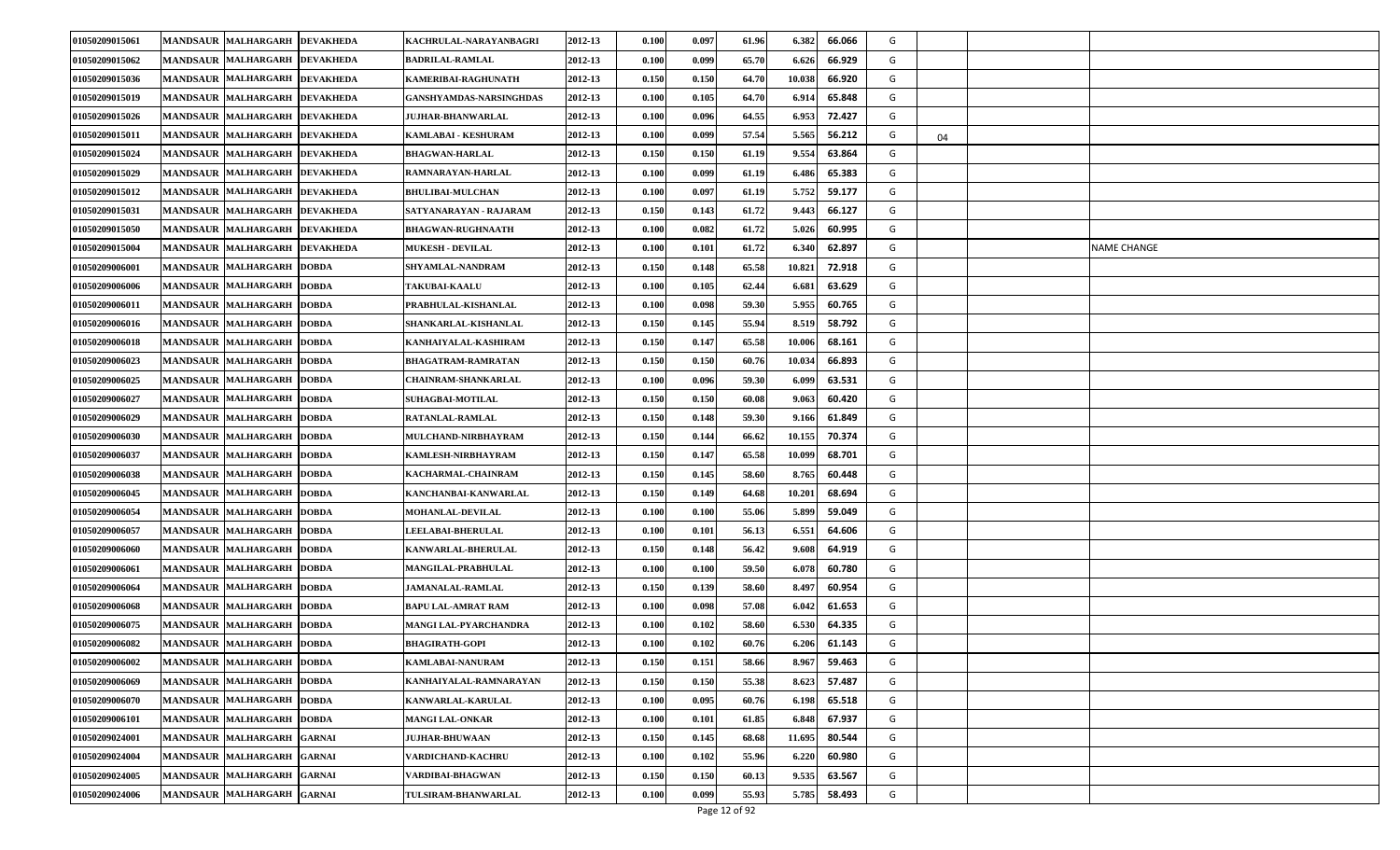| 01050209024007 | <b>MANDSAUR MALHARGARH</b>           | <b>GARNAI</b> | <b>SHIVLAL-KANIRAM</b>            | 2012-13 | 0.150                | 0.148 | 60.13 | 9.483  | 63.902 | G |    |  |
|----------------|--------------------------------------|---------------|-----------------------------------|---------|----------------------|-------|-------|--------|--------|---|----|--|
| 01050209024009 | <b>MANDSAUR MALHARGARH</b>           | <b>GARNAI</b> | <b>BHERULAL-NANURAM</b>           | 2012-13 | 0.150                | 0.149 | 60.88 | 9.715  | 65.421 | G |    |  |
| 01050209024010 | MANDSAUR MALHARGARH                  | <b>GARNAI</b> | <b>BHONIBAI-BAGDU</b>             | 2012-13 | 0.100                | 0.102 | 60.88 | 6.41   | 62.843 | G |    |  |
| 01050209024011 | MANDSAUR MALHARGARH                  | <b>GARNAI</b> | <b>MANGILAL-BHERA</b>             | 2012-13 | $\boldsymbol{0.100}$ | 0.101 | 63.61 | 6.761  | 67.073 | G |    |  |
| 01050209024012 | <b>MANDSAUR MALHARGARH</b>           | <b>GARNAI</b> | JAGDISHCHANDRA-D/P RUPA           | 2012-13 | 0.150                | 0.149 | 60.88 | 9.784  | 65.886 | G |    |  |
| 01050209024013 | MANDSAUR MALHARGARH                  | <b>GARNAI</b> | <b>GOBARLAL-JETRAM</b>            | 2012-13 | $\boldsymbol{0.100}$ | 0.099 | 62.56 | 6.765  | 68.196 | G |    |  |
| 01050209024014 | <b>MANDSAUR MALHARGARH</b>           | <b>GARNAI</b> | <b>LAXMAN-NANURAM</b>             | 2012-13 | 0.100                | 0.101 | 59.09 | 6.399  | 63.231 | G |    |  |
| 01050209024018 | <b>MANDSAUR MALHARGARH</b>           | <b>GARNAI</b> | RADHABAI-BAGDIRAM                 | 2012-13 | 0.100                | 0.101 | 62.56 | 6.71   | 66.587 | G |    |  |
| 01050209024020 | <b>MANDSAUR MALHARGARH</b>           | <b>GARNAI</b> | KANWARLAL-KAALU                   | 2012-13 | 0.100                | 0.095 | 62.56 | 6.336  | 66.695 | G |    |  |
| 01050209024021 | <b>MANDSAUR MALHARGARH</b>           | <b>GARNAI</b> | RAMLAL-PYARAJI                    | 2012-13 | 0.150                | 0.144 | 65.71 | 9.913  | 68.697 | G |    |  |
| 01050209024023 | <b>MANDSAUR MALHARGARH</b>           | <b>GARNAI</b> | <b>LAXMAN-PYARA</b>               | 2012-13 | 0.150                | 0.147 | 63.58 | 9.582  | 65.095 | G |    |  |
| 01050209024024 | <b>MANDSAUR MALHARGARH</b>           | <b>GARNAI</b> | SHANTIBAI-PYARA                   | 2012-13 | 0.100                | 0.096 | 63.58 | 6.53   | 68.031 | G |    |  |
| 01050209024029 | <b>MANDSAUR MALHARGARH</b>           | <b>GARNAI</b> | BADAAMBAI-NANDA                   | 2012-13 | 0.100                | 0.089 | 59.09 | 5.31   | 59.596 | G |    |  |
| 01050209024030 | MANDSAUR MALHARGARH                  | <b>GARNAI</b> | <b>DHURIBAI-BHANWARLAL</b>        | 2012-13 | 0.150                | 0.145 | 63.58 | 9.664  | 66.648 | G |    |  |
| 01050209024031 | <b>MANDSAUR MALHARGARH</b>           | <b>GARNAI</b> | KANWARLAL-BHUWAN                  | 2012-13 | 0.150                | 0.148 | 62.38 | 10.079 | 68.009 | G |    |  |
| 01050209024032 | <b>MANDSAUR</b><br><b>MALHARGARH</b> | <b>GARNAI</b> | <b>DALLA-HIRA</b>                 | 2012-13 | 0.150                | 0.147 | 59.09 | 9.480  | 64.402 | G |    |  |
| 01050209024033 | <b>MANDSAUR MALHARGARH</b>           | <b>GARNAI</b> | <b>BHULIBAI-RUPAJI</b>            | 2012-13 | 0.100                | 0.096 | 63.31 | 6.403  | 66.559 | G |    |  |
| 01050209024034 | <b>MANDSAUR MALHARGARH</b>           | <b>GARNAI</b> | <b>RUGHNATH-BHERA</b>             | 2012-13 | 0.100                | 0.101 | 63.23 | 6.702  | 66.488 | G |    |  |
| 01050209024037 | <b>MANDSAUR MALHARGARH</b>           | <b>GARNAI</b> | <b>DEVILAL-HIRA</b>               | 2012-13 | 0.150                | 0.148 | 62.32 | 9.70   | 65.391 | G |    |  |
| 01050209024039 | <b>MANDSAUR MALHARGARH</b>           | <b>GARNAI</b> | PYARELAL-KASHIRAM                 | 2012-13 | 0.100                | 0.094 | 62.32 | 5.61   | 60.021 | G |    |  |
| 01050209024040 | <b>MANDSAUR MALHARGARH</b>           | <b>GARNAI</b> | <b>GOPAL-HIRA</b>                 | 2012-13 | 0.100                | 0.101 | 58.63 | 5.989  | 59.063 | G |    |  |
| 01050209024042 | <b>MANDSAUR MALHARGARH</b>           | <b>GARNAI</b> | RADHESHYAM-RAMSUKH                | 2012-13 | 0.100                | 0.096 | 66.97 | 7.108  | 74.042 | G |    |  |
| 01050209024045 | <b>MANDSAUR MALHARGARH</b>           | <b>GARNAI</b> | RAISINGH-NAHARSINGH               | 2012-13 | 0.100                | 0.093 | 57.29 | 5.745  | 61.774 | G |    |  |
| 01050209024046 | <b>MANDSAUR MALHARGARH</b>           | <b>GARNAI</b> | PRABHULAL-VARDA                   | 2012-13 | 0.150                | 0.152 | 62.32 | 9.838  | 64.852 | G |    |  |
| 01050209024047 | <b>MANDSAUR MALHARGARH</b>           | <b>GARNAI</b> | <b>NATHULAL-KACHRU</b>            | 2012-13 | $\boldsymbol{0.100}$ | 0.099 | 65.71 | 6.731  | 68.266 | G |    |  |
| 01050209024048 | MANDSAUR MALHARGARH                  | <b>GARNAI</b> | PRABHULAL-BHANWARLAL              | 2012-13 | 0.100                | 0.099 | 57.43 | 5.735  | 57.929 | G |    |  |
| 01050209024053 | <b>MANDSAUR MALHARGARH</b>           | <b>GARNAI</b> | RATANLAL-PYARA                    | 2012-13 | $\boldsymbol{0.100}$ | 0.101 | 56.66 | 6.176  | 61.331 | G |    |  |
| 01050209024054 | <b>MANDSAUR MALHARGARH</b>           | <b>GARNAI</b> | MADANLAL-KASHIRAM                 | 2012-13 | 0.100                | 0.097 | 56.00 | 5.760  | 59.627 | G |    |  |
| 01050209024056 | MANDSAUR MALHARGARH                  | <b>GARNAI</b> | RAMESHCHANDRA-KANWARLAL           | 2012-13 | $\boldsymbol{0.100}$ | 0.100 | 62.80 | 6.809  | 68.090 | G |    |  |
| 01050209024057 | <b>MANDSAUR MALHARGARH</b>           | <b>GARNAI</b> | KAILASHCHANDRA-JETRAM             | 2012-13 | 0.100                | 0.103 | 57.50 | 6.218  | 60.604 | G |    |  |
| 01050209024058 | <b>MANDSAUR MALHARGARH</b>           | <b>GARNAI</b> | <b>GHISIBAI-KANIRAM</b>           | 2012-13 | 0.100                | 0.102 | 57.13 | 6.260  | 61.193 | G |    |  |
| 01050209024059 | <b>MANDSAUR</b><br><b>MALHARGARH</b> | <b>GARNAI</b> | <b>AMARSINGH-BHUWAAN</b>          | 2012-13 | 0.150                | 0.150 | 67.55 | 10.538 | 70.066 | G |    |  |
| 01050209024060 | <b>MANDSAUR MALHARGARH</b>           | <b>GARNAI</b> | <b>BAPULAL-BAGDU</b>              | 2012-13 | 0.150                | 0.152 | 65.23 | 10.530 | 69.276 | G |    |  |
| 01050209024061 | MANDSAUR MALHARGARH GARNAI           |               | SITARAM-NATHULAL                  | 2012-13 | 0.100                | 0.097 | 62.80 | 6.755  | 69.711 | G |    |  |
| 01050209024065 | <b>MANDSAUR MALHARGARH</b>           | <b>GARNAI</b> | RUGHUNATH-KANIRAM                 | 2012-13 | 0.150                | 0.143 | 62.80 | 9.133  | 64.091 | G |    |  |
| 01050209024066 | MANDSAUR MALHARGARH                  | <b>GARNAI</b> | UDAYRAM-NANURAM                   | 2012-13 | 0.100                | 0.101 | 58.63 | 6.290  | 62.401 | G |    |  |
| 01050209024067 | MANDSAUR MALHARGARH                  | <b>GARNAI</b> | <b>BHARATSINGH-NATHUSINGH</b>     | 2012-13 | 0.100                | 0.100 | 58.63 | 5.905  | 59.109 | G |    |  |
| 01050209024073 | MANDSAUR MALHARGARH                  | <b>GARNAI</b> | PRAKASHCHANDRA-RAMNARAYAN 2012-13 |         | 0.100                | 0.101 | 53.19 | 5.707  | 56.673 | G | 05 |  |
| 01050209024077 | <b>MANDSAUR MALHARGARH</b>           | <b>GARNAI</b> | <b>BHERULAL-KACHRU</b>            | 2012-13 | 0.150                | 0.134 | 65.23 | 10.670 | 79.627 | G |    |  |
| 01050209024002 | <b>MANDSAUR MALHARGARH</b>           | <b>GARNAI</b> | <b>BALURAM-D/P BHANWARLAL</b>     | 2012-13 | 0.100                | 0.100 | 62.28 | 6.71'  | 67.237 | G |    |  |
| 01050209024080 | MANDSAUR MALHARGARH                  | <b>GARNAI</b> | SAMPATBAI-BHAGIRATH               | 2012-13 | 0.150                | 0.151 | 62.28 | 9.769  | 64.910 | G |    |  |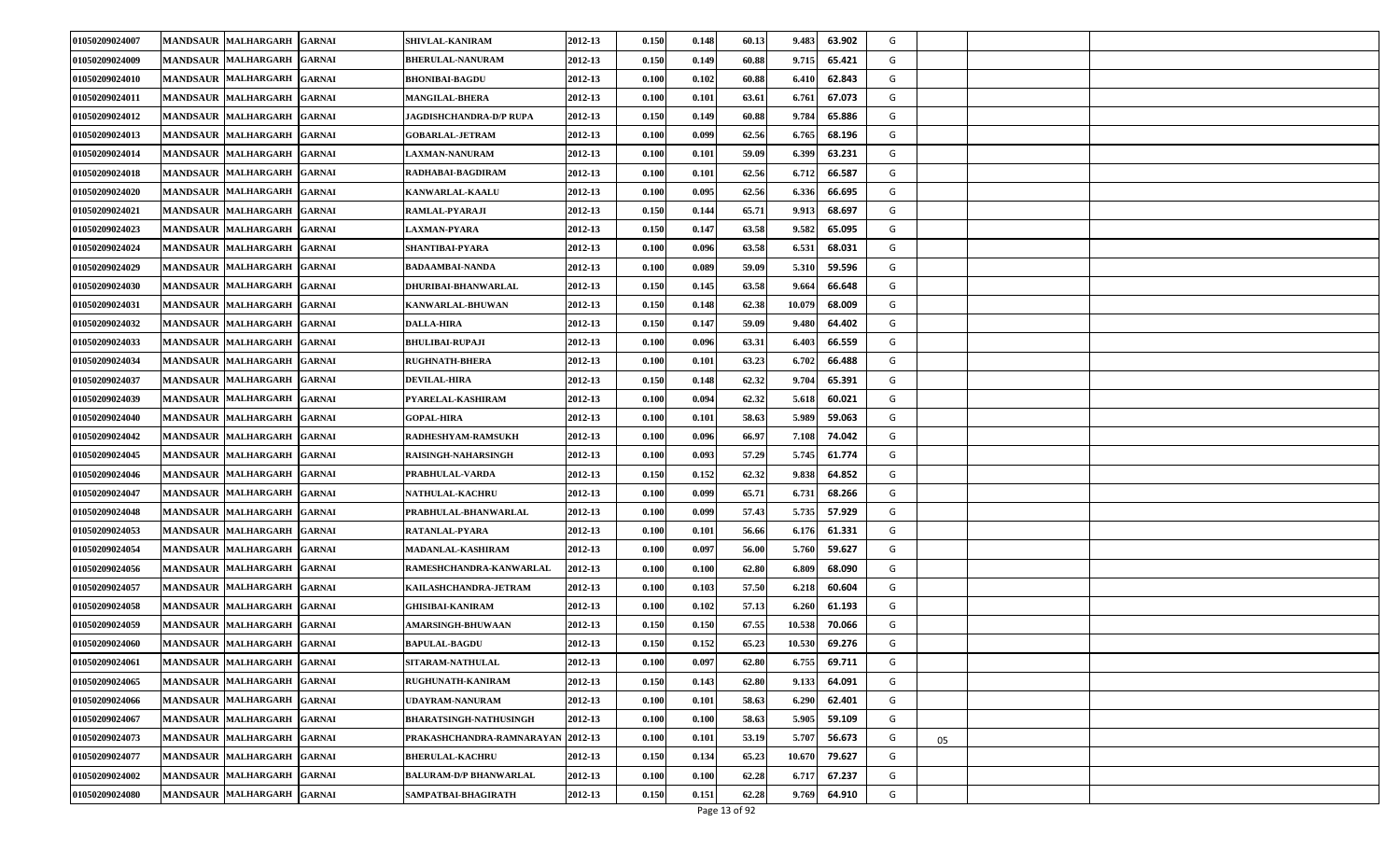| 01050209024087 | <b>MANDSAUR MALHARGARH</b>           | <b>GARNAI</b>       | <b>MOTILAL-NATHULAL</b>                       | 2012-13 | 0.150                | 0.149 | 62.28 | 9.885  | 66.431 | G |    |                    |
|----------------|--------------------------------------|---------------------|-----------------------------------------------|---------|----------------------|-------|-------|--------|--------|---|----|--------------------|
| 01050209024088 | <b>MANDSAUR MALHARGARH</b>           | <b>GARNAI</b>       | RADHESHYAM-KANIRAMDANGI                       | 2012-13 | 0.100                | 0.100 | 63.05 | 6.602  | 66.020 | G |    |                    |
| 01050209024089 | MANDSAUR MALHARGARH                  | <b>GARNAI</b>       | <b>RAISINGH-BAGDIRAM</b>                      | 2012-13 | 0.150                | 0.151 | 59.46 | 9.505  | 62.822 | G |    |                    |
| 01050209024090 | <b>MANDSAUR MALHARGARH</b>           | <b>GARNAI</b>       | MATHARIBAI-RODA                               | 2012-13 | 0.100                | 0.092 | 63.05 | 6.224  | 67.359 | G |    |                    |
| 01050209024094 | <b>MANDSAUR MALHARGARH</b>           | <b>GARNAI</b>       | KACHRIBAI-BHONA                               | 2012-13 | 0.100                | 0.099 | 55.90 | 5.94   | 60.010 |   | 02 |                    |
| 01050209024097 | MANDSAUR MALHARGARH                  | <b>GARNAI</b>       | HITTARLAL-GOVARDHAN                           | 2012-13 | 0.150                | 0.148 | 63.05 | 9.746  | 65.851 | G |    |                    |
| 01050209024099 | MANDSAUR MALHARGARH                  | <b>GARNAI</b>       | RAMLAL-BHAGIRATH                              | 2012-13 | 0.100                | 0.096 | 63.05 | 6.692  | 69.708 | G |    |                    |
| 01050209024101 | <b>MANDSAUR MALHARGARH</b>           | <b>GARNAI</b>       | RAMLAL-LAXMAN                                 | 2012-13 | 0.150                | 0.150 | 59.46 | 9.599  | 63.993 | G |    |                    |
| 01050209024103 | <b>MANDSAUR MALHARGARH</b>           | <b>GARNAI</b>       | <b>RAMESHCHANDRA-</b><br>VARDICHANDRA         | 2012-13 | 0.100                | 0.100 | 64.49 | 6.560  | 65.666 | G |    |                    |
| 01050209024025 | <b>MANDSAUR MALHARGARH</b>           | <b>GARNAI</b>       | <b>MANGILAL-MEGHA</b>                         | 2012-13 | 0.150                | 0.151 | 63.05 | 9.539  | 63.089 | G |    |                    |
| 01050209024105 | <b>MANDSAUR MALHARGARH</b>           | <b>GARNAI</b>       | RAMLAL-PRATHA                                 | 2012-13 | 0.150                | 0.148 | 59.46 | 8.970  | 60.814 | G |    |                    |
| 01050209024079 | <b>MANDSAUR MALHARGARH</b>           | <b>GARNAI</b>       | <b>MOHANLAL-KANWARLAL</b>                     | 2012-13 | 0.100                | 0.101 | 63.05 | 6.782  | 67.016 | G |    |                    |
| 01050209024026 | <b>MANDSAUR MALHARGARH</b>           | <b>GARNAI</b>       | <b>SITARAM-DHURA</b>                          | 2012-13 | 0.150                | 0.146 | 62.27 | 9.945  | 68.257 | G |    |                    |
| 01050209024052 | <b>MANDSAUR MALHARGARH</b>           | <b>GARNAI</b>       | KISHANLAL-RAMLAL                              | 2012-13 | $\boldsymbol{0.100}$ | 0.100 | 62.27 | 6.796  | 67.960 | G |    |                    |
| 01050209024075 | <b>MANDSAUR MALHARGARH</b>           | <b>GARNAI</b>       | <b>RAMLAL-DHURA</b>                           | 2012-13 | 0.100                | 0.103 | 61.21 | 6.418  | 62.371 | G |    |                    |
| 01050209024078 | <b>MANDSAUR</b><br><b>MALHARGARH</b> | <b>GARNAI</b>       | PRABHULAL-BAGDIRAM                            | 2012-13 | 0.150                | 0.149 | 65.23 | 10.167 | 68.327 | G |    |                    |
| 01050209024092 | <b>MANDSAUR MALHARGARH</b>           | <b>GARNAI</b>       | <b>BHULIBAI-KAILASHCHANDRA</b>                | 2012-13 | 0.100                | 0.098 | 61.21 | 6.593  | 67.276 | G |    |                    |
| 01050209024102 | MANDSAUR MALHARGARH                  | <b>GARNAI</b>       | KISHANLAL-BHUWAN                              | 2012-13 | 0.150                | 0.090 | 59.41 | 4.795  | 53.456 | G | 04 |                    |
| 01050209024051 | <b>MANDSAUR MALHARGARH</b>           | <b>GARNAI</b>       | <b>BHAGWANLAL-KARU</b>                        | 2012-13 | 0.100                | 0.099 | 64.09 | 6.922  | 69.778 |   | 02 |                    |
| 01050209024062 | <b>MANDSAUR MALHARGARH</b>           | <b>GARNAI</b>       | VARDICHAND-BHUWAAN                            | 2012-13 | 0.100                | 0.098 | 61.21 | 6.51   | 66.810 | G |    |                    |
| 01050209024008 | <b>MANDSAUR MALHARGARH</b>           | <b>GARNAI</b>       | <b>NANDA-KALU</b>                             | 2012-13 | 0.150                | 0.114 | 59.41 | 6.832  | 59.930 | G |    |                    |
| 01050209024107 | MANDSAUR MALHARGARH                  | <b>GARNAI</b>       | SHOBHAGMAL-BHERULAL                           | 2012-13 | 0.100                | 0.090 | 59.41 | 5.737  | 63.744 | G |    |                    |
| 01050209024108 | <b>MANDSAUR MALHARGARH</b>           | <b>GARNAI</b>       | ALLAUDDINKHA-FARUKH KHAN                      | 2012-13 | 0.100                | 0.096 | 61.51 | 6.142  | 63.913 | G |    |                    |
| 01050209024109 | <b>MALHARGARH</b><br><b>MANDSAUR</b> | <b>GARNAI</b>       | <b>IBRAHIM KHA -FARUK KHA</b>                 | 2012-13 | 0.100                | 0.099 | 65.64 | 6.920  | 69.758 | G |    |                    |
| 01050209024110 | <b>MANDSAUR MALHARGARH</b>           | <b>GARNAI</b>       | <b>SHANTILAL-TULSIRAM</b>                     | 2012-13 | 0.100                | 0.101 | 61.51 | 6.41   | 63.389 | G |    | <b>NAME CHANGE</b> |
| 01050209023001 | MANDSAUR MALHARGARH                  | <b>HATHI BOLIYA</b> | MANGILAL-BHAGWAN                              | 2012-13 | 0.100                | 0.102 | 65.20 | 6.706  | 65.488 | G |    |                    |
| 01050209023003 | <b>MANDSAUR MALHARGARH</b>           | <b>HATHI BOLIYA</b> | UDA-AMRA                                      | 2012-13 | 0.150                | 0.152 | 65.20 | 10.721 | 70.533 | G |    |                    |
| 01050209023004 | <b>MANDSAUR MALHARGARH</b>           | <b>HATHI BOLIYA</b> | <b>LALSINGH-LAXMANSINGH</b>                   | 2012-13 | 0.150                | 0.151 | 60.20 | 9.606  | 63.658 | G |    |                    |
| 01050209023005 | MANDSAUR MALHARGARH                  | <b>HATHI BOLIYA</b> | <b>MANGILAL-BHUWAN</b>                        | 2012-13 | 0.150                | 0.148 | 65.20 | 10.451 | 70.615 | G |    |                    |
| 01050209023006 | MANDSAUR MALHARGARH                  | <b>HATHI BOLIYA</b> | NARAYANIBAI-BALU                              | 2012-13 | 0.150                | 0.131 | 60.20 | 8.402  | 64.088 | G |    |                    |
| 01050209023007 | <b>MANDSAUR MALHARGARH</b>           | <b>HATHI BOLIYA</b> | INDARSINGH-BHERADANGI                         | 2012-13 | 0.150                | 0.152 | 60.20 | 9.692  | 63.596 | G |    |                    |
| 01050209023008 | <b>MANDSAUR MALHARGARH</b>           | <b>HATHI BOLIYA</b> | <b>CHAINA-KISHANA</b>                         | 2012-13 | 0.100                | 0.102 | 62.33 | 6.87   | 67.392 | G |    |                    |
| 01050209023009 | <b>MANDSAUR MALHARGARH</b>           | <b>HATHI BOLIYA</b> | KASTURIBAI-PYARA                              | 2012-13 | 0.150                | 0.150 | 60.19 | 9.493  | 63.287 | G |    |                    |
| 01050209023011 | MANDSAUR MALHARGARH HATHI BOLIYA     |                     | NATHULAL-RUPA                                 | 2012-13 | 0.150                | 0.146 | 62.33 | 9.483  | 65.041 | G |    |                    |
| 01050209023013 | <b>MANDSAUR MALHARGARH</b>           | <b>HATHI BOLIYA</b> | <b>GANGARAM-</b><br><b>MANGILALD/P.LAXMAN</b> | 2012-13 | 0.150                | 0.146 | 61.14 | 9.756  | 66.914 | G |    |                    |
| 01050209023015 | MANDSAUR MALHARGARH                  | <b>HATHI BOLIYA</b> | <b>JUJHAR-MOTILAL</b>                         | 2012-13 | 0.100                | 0.095 | 68.67 | 7.603  | 80.032 | G |    |                    |
| 01050209023018 | MANDSAUR MALHARGARH                  | <b>HATHI BOLIYA</b> | <b>MOTILAL-KHEMA</b>                          | 2012-13 | 0.150                | 0.148 | 61.14 | 10.001 | 67.620 | G |    |                    |
| 01050209023021 | MANDSAUR MALHARGARH HATHI BOLIYA     |                     | MOHANLAL-PYARA                                | 2012-13 | 0.100                | 0.100 | 60.19 | 6.672  | 66.720 | G |    |                    |
| 01050209023023 | <b>MANDSAUR MALHARGARH</b>           | <b>HATHI BOLIYA</b> | DARIYAV BAI-SAVA                              | 2012-13 | 0.100                | 0.100 | 62.93 | 6.760  | 67.600 | G |    |                    |
| 01050209023024 | MANDSAUR MALHARGARH                  | <b>HATHI BOLIYA</b> | <b>KALU LAL-MANGILAL</b>                      | 2012-13 | 0.100                | 0.095 | 62.68 | 8.507  | 89.359 | G |    |                    |
| 01050209023025 | <b>MANDSAUR MALHARGARH</b>           | <b>HATHI BOLIYA</b> | <b>DHANNA-NATHU</b>                           | 2012-13 | 0.150                | 0.111 | 62.68 | 7.244  | 65.261 | G |    |                    |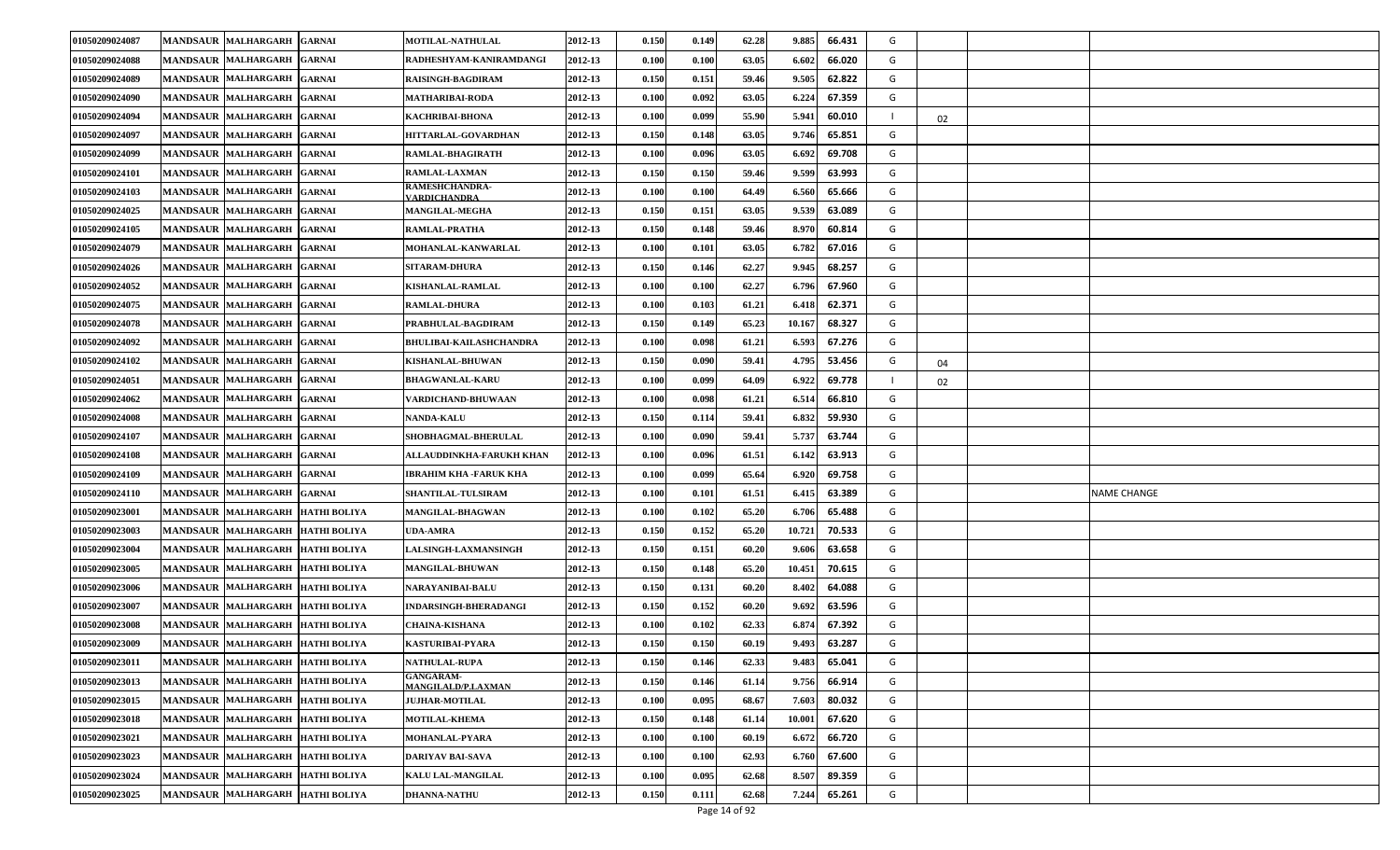| 01050209023026 | <b>MANDSAUR MALHARGARH</b>       | <b>HATHI BOLIYA</b> | KOSHALIYABAI-NAGENDRA<br>PRASAD        | 2012-13 | 0.100 | 0.097 | 65.49 | 6.315  | 65.238 | G |    |                        |
|----------------|----------------------------------|---------------------|----------------------------------------|---------|-------|-------|-------|--------|--------|---|----|------------------------|
| 01050209023028 | <b>MANDSAUR MALHARGARH</b>       | <b>HATHI BOLIYA</b> | <b>HEERA LAL-BALURAM</b>               | 2012-13 | 0.150 | 0.136 | 62.68 | 9.563  | 70.472 | G |    |                        |
| 01050209023030 | MANDSAUR MALHARGARH              | <b>HATHI BOLIYA</b> | <b>RAM LAL-CHUNNI LAL</b>              | 2012-13 | 0.150 | 0.148 | 60.19 | 9.81   | 66.470 | G |    |                        |
| 01050209023031 | <b>MANDSAUR MALHARGARH</b>       | <b>HATHI BOLIYA</b> | RAMESHWAR-MANGILAL                     | 2012-13 | 0.150 | 0.000 | 0.00  | 0.000  | 0.000  |   | 01 |                        |
| 01050209023032 | <b>MANDSAUR MALHARGARH</b>       | <b>HATHI BOLIYA</b> | <b>MANGILAL-RUPA</b>                   | 2012-13 | 0.150 | 0.146 | 58.92 | 9.343  | 64.081 | G |    |                        |
| 01050209023033 | <b>MANDSAUR MALHARGARH</b>       | <b>HATHI BOLIYA</b> | NARSINGH-MANGILAL                      | 2012-13 | 0.150 | 0.148 | 65.49 | 10.778 | 73.071 | G |    |                        |
| 01050209023036 | <b>MANDSAUR MALHARGARH</b>       | <b>HATHI BOLIYA</b> | <b>MANNALAL-NANURAM</b>                | 2012-13 | 0.100 | 0.102 | 62.24 | 6.775  | 66.227 | G |    |                        |
| 01050209023037 | <b>MANDSAUR MALHARGARH</b>       | <b>HATHI BOLIYA</b> | <b>BAPULAL-LAXMAN</b>                  | 2012-13 | 0.150 | 0.153 | 62.24 | 9.789  | 63.980 | G |    |                        |
| 01050209023039 | <b>MANDSAUR MALHARGARH</b>       | <b>HATHI BOLIYA</b> | <b>BHAGWAN-ONKAR</b>                   | 2012-13 | 0.100 | 0.104 | 58.92 | 6.565  | 63.125 | G |    |                        |
| 01050209023041 | <b>MANDSAUR MALHARGARH</b>       | <b>HATHI BOLIYA</b> | RADHESHYAM-MANGILAL RATHOR 2012-13     |         | 0.150 | 0.148 | 57.14 | 9.232  | 62.378 | G |    |                        |
| 01050209023042 | <b>MANDSAUR MALHARGARH</b>       | <b>HATHI BOLIYA</b> | SHRI LAL-DEVA                          | 2012-13 | 0.100 | 0.099 | 57.63 | 6.767  | 68.631 | G |    |                        |
| 01050209023044 | <b>MANDSAUR MALHARGARH</b>       | <b>HATHI BOLIYA</b> | <b>BAGDI RAM-CHUNNI LAL</b>            | 2012-13 | 0.150 | 0.140 | 62.24 | 9.327  | 66.574 | G |    |                        |
| 01050209023049 | <b>MANDSAUR MALHARGARH</b>       | <b>HATHI BOLIYA</b> | RADHESHAYAM-MANGILAL<br><b>SOLANKI</b> | 2012-13 | 0.100 | 0.105 | 63.29 | 7.269  | 69.560 | G |    |                        |
| 01050209023050 | MANDSAUR MALHARGARH              | <b>HATHI BOLIYA</b> | <b>SITARAM-RUGHNATH</b>                | 2012-13 | 0.150 | 0.151 | 65.49 | 10.666 | 70.729 | G |    |                        |
| 01050209023051 | <b>MANDSAUR MALHARGARH</b>       | <b>HATHI BOLIYA</b> | NATHULAL-BHAGWAN                       | 2012-13 | 0.150 | 0.152 | 58.92 | 9.452  | 62.266 | G |    |                        |
| 01050209023053 | <b>MANDSAUR MALHARGARH</b>       | <b>HATHI BOLIYA</b> | <b>NARSINGH-BHERULAL</b>               | 2012-13 | 0.100 | 0.102 | 59.53 | 6.727  | 65.951 | G |    |                        |
| 01050209023058 | <b>MANDSAUR MALHARGARH</b>       | <b>HATHI BOLIYA</b> | PRABHU LAL-BAGDIRAM                    | 2012-13 | 0.150 | 0.154 | 63.29 | 9.846  | 63.935 | G |    |                        |
| 01050209023060 | <b>MANDSAUR MALHARGARH</b>       | <b>HATHI BOLIYA</b> | <b>KARU LAL-BALURAM</b>                | 2012-13 | 0.100 | 0.097 | 66.06 | 7.757  | 79.805 | G |    |                        |
| 01050209023061 | <b>MANDSAUR MALHARGARH</b>       | <b>HATHI BOLIYA</b> | DEVI LAL-BHAGWAN LAL                   | 2012-13 | 0.150 | 0.153 | 63.29 | 10.289 | 67.161 | G |    |                        |
| 01050209023062 | <b>MANDSAUR MALHARGARH</b>       | <b>HATHI BOLIYA</b> | JUJHARLAL-MANGILAL                     | 2012-13 | 0.150 | 0.151 | 62.64 | 10.121 | 66.938 | G |    |                        |
| 01050209023063 | <b>MANDSAUR MALHARGARH</b>       | <b>HATHI BOLIYA</b> | DEVILAL-MOHANLAL                       | 2012-13 | 0.150 | 0.147 | 62.64 | 9.960  | 67.755 | G |    |                        |
| 01050209023064 | <b>MANDSAUR MALHARGARH</b>       | <b>HATHI BOLIYA</b> | VARDI CHAND-PYARJI                     | 2012-13 | 0.150 | 0.148 | 59.53 | 9.474  | 63.841 | G |    |                        |
| 01050209023065 | <b>MANDSAUR MALHARGARH</b>       | <b>HATHI BOLIYA</b> | KISHANLAL-BHAGWAN                      | 2012-13 | 0.150 | 0.146 | 62.64 | 9.638  | 65.833 | G |    |                        |
| 01050209023066 | <b>MANDSAUR MALHARGARH</b>       | <b>HATHI BOLIYA</b> | <b>BHARATSINGH-MOHANLAL</b>            | 2012-13 | 0.100 | 0.099 | 62.53 | 6.333  | 63.841 | G |    |                        |
| 01050209023068 | <b>MANDSAUR MALHARGARH</b>       | <b>HATHI BOLIYA</b> | <b>RATANLAL-BHERAJI</b>                | 2012-13 | 0.150 | 0.150 | 59.53 | 9.618  | 64.120 | G |    |                        |
| 01050209023069 | <b>MANDSAUR MALHARGARH</b>       | <b>HATHI BOLIYA</b> | <b>RAMESHWAR-BALURAM</b>               | 2012-13 | 0.150 | 0.153 | 62.53 | 10.264 | 67.085 | G |    |                        |
| 01050209023072 | <b>MANDSAUR MALHARGARH</b>       | <b>HATHI BOLIYA</b> | <b>HUDIBAI-AMRA</b>                    | 2012-13 | 0.150 | 0.150 | 60.14 | 9.725  | 64.833 | G |    |                        |
| 01050209023076 | <b>MANDSAUR MALHARGARH</b>       | <b>HATHI BOLIYA</b> | SITARAM-GIRDHARI                       | 2012-13 | 0.150 | 0.087 | 57.54 | 5.401  | 62.224 | G |    |                        |
| 01050209023077 | <b>MANDSAUR MALHARGARH</b>       | <b>HATHI BOLIYA</b> | <b>GOPAL-BHANWARLAL</b>                | 2012-13 | 0.150 | 0.153 | 57.58 | 9.303  | 61.003 | G |    |                        |
| 01050209023079 | <b>MANDSAUR MALHARGARH</b>       | <b>HATHI BOLIYA</b> | <b>MOHAN-BHAGWAN</b>                   | 2012-13 | 0.100 | 0.096 | 63.32 | 6.251  | 65.115 | G |    |                        |
| 01050209023054 | <b>MANDSAUR MALHARGARH</b>       | <b>HATHI BOLIYA</b> | <b>NARSINGH-NATHULAL</b>               | 2012-13 | 0.150 | 0.152 | 56.67 | 9.019  | 59.492 | G |    |                        |
| 01050209023034 | <b>MANDSAUR MALHARGARH</b>       | <b>HATHI BOLIYA</b> | BHANWARLAL-NATHU MORI                  | 2012-13 | 0.150 | 0.152 | 63.13 | 9.94   | 65.570 | G |    |                        |
| 01050209023043 | <b>MANDSAUR MALHARGARH</b>       | <b>HATHI BOLIYA</b> | <b>RAM LAL-MANGI LAL</b>               | 2012-13 | 0.100 | 0.102 | 60.96 | 6.392  | 62.667 | G |    |                        |
| 01050209023022 | MANDSAUR MALHARGARH HATHI BOLIYA |                     | RUGNAATH-PARTHA                        | 2012-13 | 0.150 | 0.146 | 66.06 | 10.655 | 73.180 | G |    |                        |
| 01050209023038 | <b>MANDSAUR MALHARGARH</b>       | <b>HATHI BOLIYA</b> | <b>TULSIRAM-BHERULAL</b>               | 2012-13 | 0.100 | 0.100 | 63.13 | 6.593  | 65.930 | G |    |                        |
| 01050209023073 | <b>MANDSAUR MALHARGARH</b>       | <b>HATHI BOLIYA</b> | MAGNIBAI-BHANWARLAL                    | 2012-13 | 0.150 | 0.152 | 63.13 | 10.101 | 66.280 | G |    |                        |
| 01050209023055 | MANDSAUR MALHARGARH              | <b>HATHI BOLIYA</b> | <b>GIRDHARI-MANGILAL</b>               | 2012-13 | 0.150 | 0.147 | 60.14 | 9.330  | 63.383 | G |    |                        |
| 01050209003003 | <b>MANDSAUR MALHARGARH</b>       | <b>HINGORIABADA</b> | UDAYLAL - BAPULAL                      | 2012-13 | 0.100 | 0.098 | 61.37 | 6.409  | 65.132 | G |    | <b>NAME CORRECTION</b> |
| 01050209003004 | <b>MANDSAUR MALHARGARH</b>       | <b>HINGORIABADA</b> | RADHESHYAM-BAGDIRAM                    | 2012-13 | 0.100 | 0.099 | 58.06 | 5.988  | 60.485 | G |    |                        |
| 01050209003006 | <b>MANDSAUR MALHARGARH</b>       | <b>HINGORIABADA</b> | <b>SHAMBHU-DEVILAL</b>                 | 2012-13 | 0.150 | 0.143 | 58.06 | 8.551  | 59.965 | G |    |                        |
| 01050209003007 | MANDSAUR MALHARGARH              | <b>HINGORIABADA</b> | <b>AMRIBAI-KARULAL</b>                 | 2012-13 | 0.100 | 0.102 | 61.37 | 6.540  | 63.930 | G |    |                        |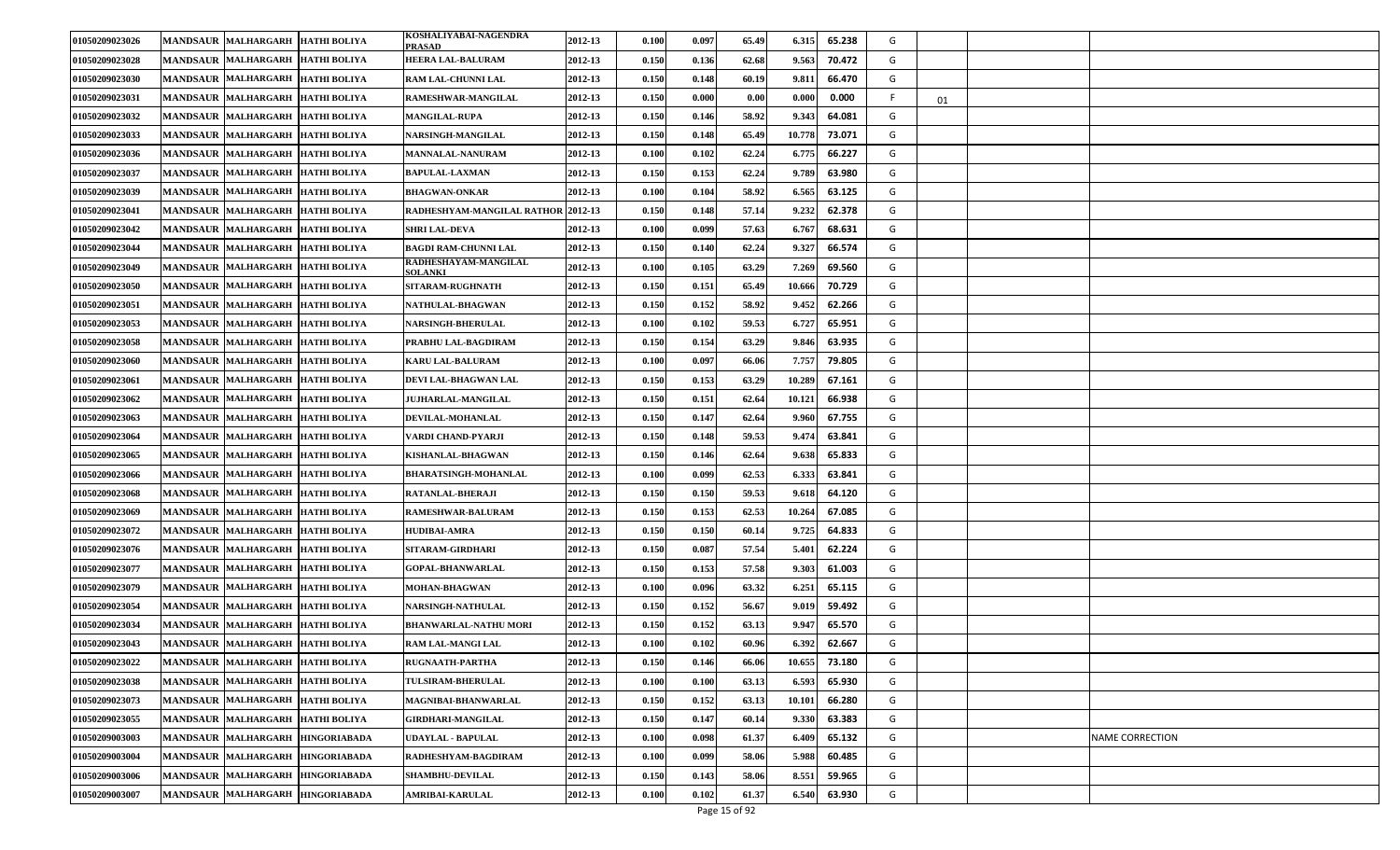| 01050209003012 | <b>MANDSAUR MALHARGARH</b>       | <b>HINGORIABADA</b> | UDAYLAL-SHREELAL            | 2012-13 | 0.100                | 0.099 | 55.62 | 6.063  | 61.491 | G |    |             |
|----------------|----------------------------------|---------------------|-----------------------------|---------|----------------------|-------|-------|--------|--------|---|----|-------------|
| 01050209003016 | <b>MANDSAUR MALHARGARH</b>       | <b>HINGORIABADA</b> | <b>DEVA-HEERA</b>           | 2012-13 | 0.100                | 0.096 | 60.20 | 5.865  | 61.094 | G |    |             |
| 01050209003019 | <b>MANDSAUR MALHARGARH</b>       | <b>HINGORIABADA</b> | <b>BAGDIRAM-GOKUL</b>       | 2012-13 | 0.100                | 0.102 | 61.37 | 6.532  | 63.851 | G |    |             |
| 01050209003021 | <b>MANDSAUR MALHARGARH</b>       | <b>HINGORIABADA</b> | NANDKISHORE-PARMANAND       | 2012-13 | 0.150                | 0.145 | 61.19 | 9.18'  | 63.359 | G |    |             |
| 01050209003023 | <b>MANDSAUR MALHARGARH</b>       | <b>HINGORIABADA</b> | <b>RODA-SHANKAR</b>         | 2012-13 | 0.100                | 0.100 | 58.06 | 6.04   | 60.531 | G |    |             |
| 01050209003026 | <b>MANDSAUR MALHARGARH</b>       | <b>HINGORIABADA</b> | <b>GOPAL-BHANWARLAL</b>     | 2012-13 | $\boldsymbol{0.100}$ | 0.087 | 61.19 | 5.393  | 62.131 | G |    |             |
| 01050209003027 | MANDSAUR MALHARGARH              | <b>HINGORIABADA</b> | GANGABAI - SHANKARLAL       | 2012-13 | 0.150                | 0.152 | 64.75 | 10.064 | 66.167 | G |    |             |
| 01050209003029 | <b>MANDSAUR MALHARGARH</b>       | <b>HINGORIABADA</b> | <b>GOVINDRAM-BAGDIRAM</b>   | 2012-13 | 0.100                | 0.101 | 64.75 | 6.651  | 65.982 | G |    |             |
| 01050209003030 | <b>MANDSAUR MALHARGARH</b>       | <b>HINGORIABADA</b> | VARDILAL-BADRILAL           | 2012-13 | 0.150                | 0.149 | 64.19 | 9.702  | 65.333 | G |    |             |
| 01050209003031 | <b>MANDSAUR MALHARGARH</b>       | <b>HINGORIABADA</b> | PRABHULAL - KALURAM         | 2012-13 | $\boldsymbol{0.100}$ | 0.099 | 58.77 | 5.969  | 60.415 | G |    |             |
| 01050209003032 | <b>MANDSAUR MALHARGARH</b>       | <b>HINGORIABADA</b> | BHANWARLAL-NANDA            | 2012-13 | 0.100                | 0.101 | 61.19 | 6.154  | 60.690 | G |    |             |
| 01050209003033 | <b>MANDSAUR MALHARGARH</b>       | <b>HINGORIABADA</b> | <b>RAMRATAN-NATHU</b>       | 2012-13 | 0.100                | 0.099 | 61.66 | 6.228  | 63.036 | G |    |             |
| 01050209003035 | <b>MANDSAUR MALHARGARH</b>       | <b>HINGORIABADA</b> | SAMBHULAL-HARIRAM           | 2012-13 | 0.100                | 0.096 | 67.52 | 6.868  | 71.542 | G |    |             |
| 01050209003037 | MANDSAUR MALHARGARH              | <b>HINGORIABADA</b> | SARDARSINGH-BHANWARSINGH    | 2012-13 | 0.150                | 0.141 | 61.62 | 8.900  | 63.121 | G |    |             |
| 01050209003039 | <b>MANDSAUR MALHARGARH</b>       | <b>HINGORIABADA</b> | <b>BHERULAL - KANA</b>      | 2012-13 | 0.150                | 0.148 | 64.19 | 9.739  | 65.804 | G |    |             |
| 01050209003040 | <b>MANDSAUR MALHARGARH</b>       | <b>HINGORIABADA</b> | <b>GANGARAM-RAMLAL</b>      | 2012-13 | 0.100                | 0.095 | 58.77 | 6.08'  | 63.805 | G |    |             |
| 01050209003041 | <b>MANDSAUR MALHARGARH</b>       | <b>HINGORIABADA</b> | <b>KANWARLAL-JASRAJ</b>     | 2012-13 | 0.100                | 0.097 | 64.19 | 6.254  | 64.741 | G |    |             |
| 01050209003044 | <b>MANDSAUR MALHARGARH</b>       | <b>HINGORIABADA</b> | DEVILAL-BAGDIRAM            | 2012-13 | 0.100                | 0.096 | 61.66 | 6.307  | 65.698 | G |    |             |
| 01050209003045 | <b>MANDSAUR MALHARGARH</b>       | <b>HINGORIABADA</b> | BALIBAI-BADRILAL            | 2012-13 | 0.100                | 0.105 | 58.77 | 6.41   | 61.086 | G |    |             |
| 01050209003049 | <b>MANDSAUR MALHARGARH</b>       | <b>HINGORIABADA</b> | PARMANAND - SHIVLAL         | 2012-13 | 0.150                | 0.071 | 63.57 | 4.686  | 65.630 | G |    |             |
| 01050209003051 | <b>MANDSAUR MALHARGARH</b>       | <b>HINGORIABADA</b> | <b>DEVILAL-RAMKISHAN</b>    | 2012-13 | 0.100                | 0.100 | 61.66 | 5.972  | 59.780 | G |    |             |
| 01050209003052 | MANDSAUR MALHARGARH              | <b>HINGORIABADA</b> | <b>BALASHANKAR-BAGDIRAM</b> | 2012-13 | 0.150                | 0.144 | 63.57 | 9.499  | 65.965 | G |    |             |
| 01050209003054 | <b>MANDSAUR MALHARGARH</b>       | <b>HINGORIABADA</b> | SATYANARAYAN -PRABHULAL     | 2012-13 | 0.100                | 0.100 | 62.47 | 6.21   | 62.110 | G |    |             |
| 01050209003056 | <b>MANDSAUR MALHARGARH</b>       | <b>HINGORIABADA</b> | RAMPRASAD - SHANKARLAL      | 2012-13 | 0.100                | 0.103 | 69.01 | 7.167  | 69.313 |   | 02 | NAME CHANGE |
| 01050209003060 | <b>MANDSAUR MALHARGARH</b>       | <b>HINGORIABADA</b> | <b>SUKHLAL-KANWARLAL</b>    | 2012-13 | 0.100                | 0.100 | 63.57 | 6.575  | 65.553 | G |    |             |
| 01050209003061 | MANDSAUR MALHARGARH              | <b>HINGORIABADA</b> | RAMCHANDA-NANURAM           | 2012-13 | 0.100                | 0.099 | 64.07 | 7.029  | 71.072 | G |    |             |
| 01050209003063 | <b>MANDSAUR MALHARGARH</b>       | <b>HINGORIABADA</b> | BADRILAL-RAMLAL             | 2012-13 | 0.150                | 0.150 | 58.39 | 8.942  | 59.613 | G |    |             |
| 01050209003064 | <b>MANDSAUR MALHARGARH</b>       | <b>HINGORIABADA</b> | <b>GEETABAI-KACHRULAL</b>   | 2012-13 | 0.150                | 0.149 | 64.07 | 10.169 | 68.066 | G |    |             |
| 01050209003067 | MANDSAUR MALHARGARH              | <b>HINGORIABADA</b> | RAMLAL-KANWRLAL             | 2012-13 | $\boldsymbol{0.100}$ | 0.099 | 58.39 | 5.856  | 59.032 | G |    |             |
| 01050209003068 | MANDSAUR MALHARGARH              | <b>HINGORIABADA</b> | RAMESH - MATHURALAL         | 2012-13 | 0.100                | 0.100 | 58.39 | 6.081  | 60.810 | G |    |             |
| 01050209003071 | <b>MANDSAUR MALHARGARH</b>       | <b>HINGORIABADA</b> | BHAGIRATH - KISHAN          | 2012-13 | 0.100                | 0.104 | 54.33 | 5.441  | 52.317 | G | 04 |             |
| 01050209003072 | <b>MANDSAUR MALHARGARH</b>       | <b>HINGORIABADA</b> | RODILAL-JAGNAATH            | 2012-13 | 0.100                | 0.096 | 66.76 | 6.657  | 69.344 | G |    |             |
| 01050209003075 | MANDSAUR MALHARGARH HINGORIABADA |                     | RADHESHYAM-NARAYAN          | 2012-13 | 0.100                | 0.099 | 62.47 | 6.060  | 61.089 | G |    |             |
| 01050209003078 | MANDSAUR MALHARGARH HINGORIABADA |                     | <b>TORIRAM-DEVILAL</b>      | 2012-13 | 0.100                | 0.097 | 62.47 | 6.211  | 64.163 | G |    |             |
| 01050209003081 | <b>MANDSAUR MALHARGARH</b>       | <b>HINGORIABADA</b> | NIRBHEYRAM-NANDA            | 2012-13 | 0.150                | 0.150 | 62.74 | 9.277  | 62.012 | G |    |             |
| 01050209003083 | <b>MANDSAUR MALHARGARH</b>       | <b>HINGORIABADA</b> | <b>KANA-NANDA</b>           | 2012-13 | 0.150                | 0.147 | 62.74 | 9.519  | 64.623 | G |    |             |
| 01050209003086 | MANDSAUR MALHARGARH              | <b>HINGORIABADA</b> | <b>JAGDISH - GANGARAM</b>   | 2012-13 | 0.150                | 0.145 | 64.75 | 9.61   | 66.283 | G |    |             |
| 01050209003090 | MANDSAUR MALHARGARH HINGORIABADA |                     | SHAMRTHMAL-UDAYRAM          | 2012-13 | 0.100                | 0.096 | 61.62 | 6.320  | 65.833 | G |    |             |
| 01050209003091 | <b>MANDSAUR MALHARGARH</b>       | <b>HINGORIABADA</b> | <b>RAJESH-DEVILAL</b>       | 2012-13 | 0.150                | 0.144 | 61.62 | 9.023  | 62.529 | G |    |             |
| 01050209003092 | <b>MANDSAUR MALHARGARH</b>       | <b>HINGORIABADA</b> | NANDLAL-KISHANLAL           | 2012-13 | 0.100                | 0.096 | 61.96 | 6.161  | 64.177 | G |    |             |
| 01050209003095 | <b>MANDSAUR MALHARGARH</b>       | <b>HINGORIABADA</b> | <b>HARLAL-JAGGANATH</b>     | 2012-13 | 0.100                | 0.101 | 54.75 | 5.444  | 54.008 | G | 04 |             |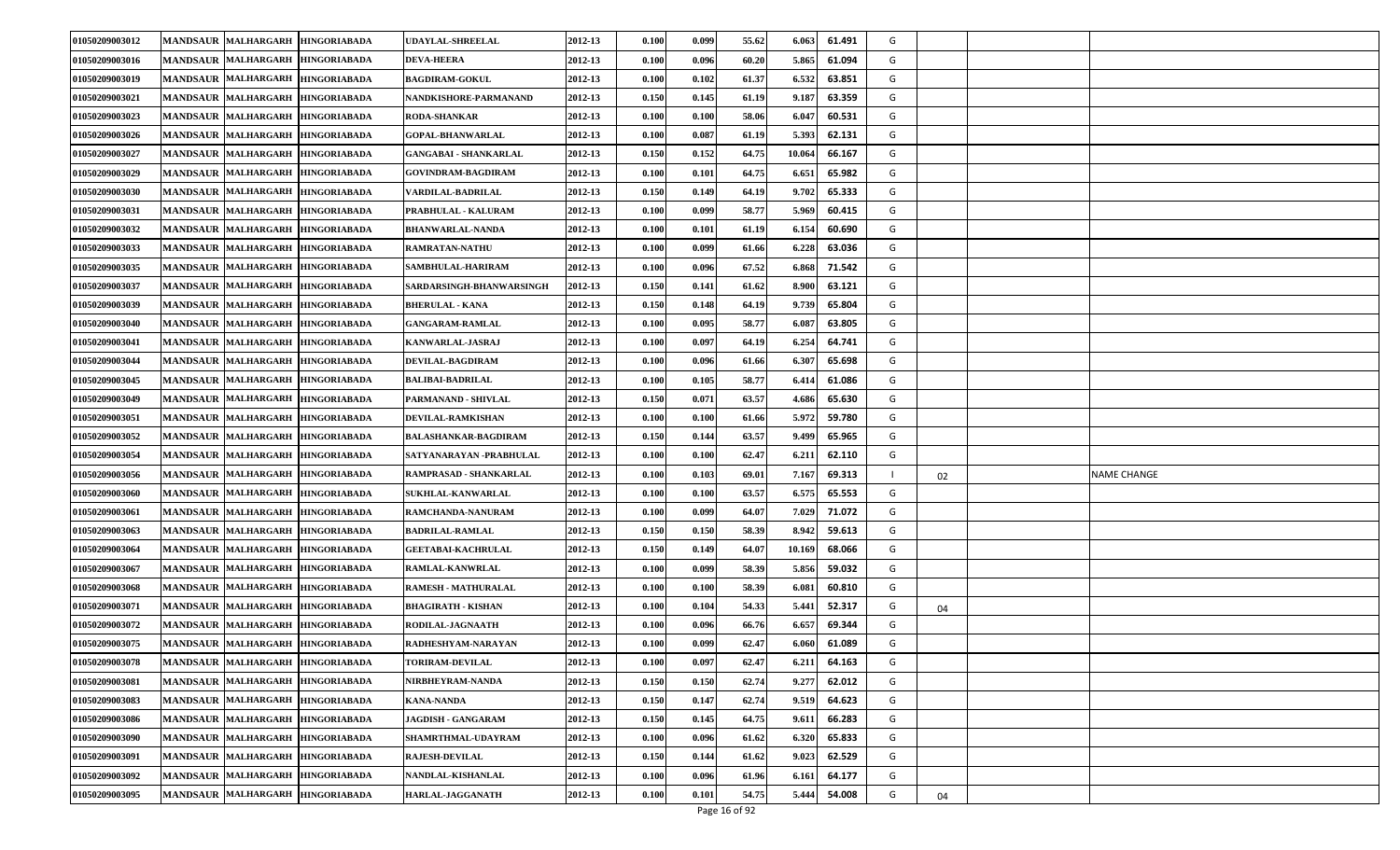| 01050209003096 | <b>MANDSAUR MALHARGARH</b>       | <b>HINGORIABADA</b> | SAMBHULAL-KISHANLAL         | 2012-13 | 0.100                | 0.088 | 58.81 | 5.327  | 60.397 | G |    |             |
|----------------|----------------------------------|---------------------|-----------------------------|---------|----------------------|-------|-------|--------|--------|---|----|-------------|
| 01050209003099 | <b>MANDSAUR MALHARGARH</b>       | <b>HINGORIABADA</b> | BHAGTHRAM-CHATARBHUJ        | 2012-13 | 0.100                | 0.096 | 58.81 | 6.09   | 63.448 | G |    |             |
| 01050209003101 | <b>MANDSAUR MALHARGARH</b>       | <b>HINGORIABADA</b> | <b>GOPAL-BADRIBAGAD</b>     | 2012-13 | 0.100                | 0.095 | 61.96 | 6.258  | 65.735 | G |    |             |
| 01050209003102 | <b>MANDSAUR MALHARGARH</b>       | <b>HINGORIABADA</b> | <b>JAGDISH-GOPILAL</b>      | 2012-13 | 0.100                | 0.101 | 66.91 | 6.806  | 67.520 | G |    |             |
| 01050209003103 | <b>MANDSAUR MALHARGARH</b>       | <b>HINGORIABADA</b> | <b>SUKHLAL-BHERULAL</b>     | 2012-13 | 0.150                | 0.148 | 65.09 | 9.605  | 64.899 | G |    |             |
| 01050209003104 | MANDSAUR MALHARGARH              | <b>HINGORIABADA</b> | <b>SUKHLAL-NANDLAL</b>      | 2012-13 | $\boldsymbol{0.100}$ | 0.096 | 61.96 | 5.904  | 61.500 | G |    |             |
| 01050209003105 | MANDSAUR MALHARGARH              | <b>HINGORIABADA</b> | RADHESHYAM-VARDILAL         | 2012-13 | 0.100                | 0.099 | 65.09 | 6.555  | 66.212 | G |    |             |
| 01050209003106 | <b>MANDSAUR MALHARGARH</b>       | <b>HINGORIABADA</b> | RAMESHVAR-GULAB DHAKAD      | 2012-13 | 0.150                | 0.142 | 63.03 | 9.094  | 64.087 | G |    |             |
| 01050209003108 | <b>MANDSAUR MALHARGARH</b>       | <b>HINGORIABADA</b> | MOHANBAI-NARAYAN            | 2012-13 | 0.150                | 0.143 | 64.50 | 9.362  | 65.469 |   | 02 |             |
| 01050209003109 | <b>MANDSAUR MALHARGARH</b>       | <b>HINGORIABADA</b> | <b>OMPARKASH-DEVIDAS</b>    | 2012-13 | 0.100                | 0.098 | 54.78 | 5.455  | 55.949 | G | 04 |             |
| 01050209003111 | <b>MANDSAUR MALHARGARH</b>       | <b>HINGORIABADA</b> | DEVAKISHAN-VARDA            | 2012-13 | 0.150                | 0.129 | 58.81 | 7.755  | 60.256 | G |    |             |
| 01050209003112 | <b>MANDSAUR MALHARGARH</b>       | <b>HINGORIABADA</b> | <b>BHERULAL-VARDA</b>       | 2012-13 | 0.100                | 0.099 | 63.96 | 6.295  | 63.844 |   | 02 |             |
| 01050209003113 | <b>MANDSAUR MALHARGARH</b>       | <b>HINGORIABADA</b> | RADHESHYAM-NIBHAYRAM        | 2012-13 | 0.150                | 0.144 | 64.38 | 9.059  | 62.910 | G |    |             |
| 01050209003114 | MANDSAUR MALHARGARH              | <b>HINGORIABADA</b> | PARBHULAL-MANGILAL          | 2012-13 | 0.100                | 0.102 | 63.03 | 6.753  | 66.532 | G |    |             |
| 01050209003116 | MANDSAUR MALHARGARH              | <b>HINGORIABADA</b> | <b>GOPAL-RAJMAL</b>         | 2012-13 | 0.150                | 0.149 | 65.38 | 9.592  | 64.376 | G |    |             |
| 01050209003117 | <b>MANDSAUR MALHARGARH</b>       | <b>HINGORIABADA</b> | PARKASH-DEVILAL             | 2012-13 | 0.150                | 0.150 | 65.13 | 10.049 | 66.993 | G |    |             |
| 01050209003118 | <b>MANDSAUR MALHARGARH</b>       | <b>HINGORIABADA</b> | <b>AMARLAL-BHANWARLAL</b>   | 2012-13 | 0.100                | 0.098 | 65.02 | 6.51   | 66.779 | G |    |             |
| 01050209003119 | <b>MANDSAUR MALHARGARH</b>       | <b>HINGORIABADA</b> | RADHESHYAM-BADRILAL         | 2012-13 | 0.100                | 0.100 | 65.02 | 6.706  | 66.859 | G |    |             |
| 01050209003120 | <b>MANDSAUR MALHARGARH</b>       | <b>HINGORIABADA</b> | RADHESHYAM-ONKARLAL         | 2012-13 | 0.100                | 0.094 | 63.03 | 5.970  | 63.782 | G |    |             |
| 01050209003122 | <b>MANDSAUR MALHARGARH</b>       | <b>HINGORIABADA</b> | RAMPRTAP-KISHANLAL          | 2012-13 | 0.150                | 0.148 | 63.26 | 9.41   | 63.628 | G |    |             |
| 01050209003124 | <b>MANDSAUR MALHARGARH</b>       | <b>HINGORIABADA</b> | RAMSUKHA-NANURAM            | 2012-13 | 0.150                | 0.088 | 63.26 | 5.630  | 64.343 | G |    |             |
| 01050209003125 | MANDSAUR MALHARGARH              | <b>HINGORIABADA</b> | <b>KARULAL-SHIVLAL</b>      | 2012-13 | 0.150                | 0.145 | 65.02 | 9.660  | 66.621 | G |    |             |
| 01050209003126 | <b>MANDSAUR MALHARGARH</b>       | <b>HINGORIABADA</b> | MAYABAI-RADHESHYAM          | 2012-13 | 0.100                | 0.099 | 63.26 | 6.380  | 64.444 | G |    |             |
| 01050209003093 | <b>MANDSAUR MALHARGARH</b>       | <b>HINGORIABADA</b> | GEETABAI - VERDICHAND       | 2012-13 | 0.100                | 0.091 | 59.52 | 5.612  | 61.535 | G |    | NAME CHANGE |
| 01050209003098 | <b>MANDSAUR MALHARGARH</b>       | <b>HINGORIABADA</b> | <b>SURESH-KARULAL</b>       | 2012-13 | 0.150                | 0.150 | 61.64 | 9.545  | 63.633 | G |    |             |
| 01050209003050 | MANDSAUR MALHARGARH              | <b>HINGORIABADA</b> | KAMLABAI-BAPULAL            | 2012-13 | 0.150                | 0.149 | 64.31 | 9.839  | 66.256 |   | 02 |             |
| 01050209003084 | <b>MANDSAUR MALHARGARH</b>       | <b>HINGORIABADA</b> | RAMCHANDRA-NARAYAN          | 2012-13 | 0.100                | 0.096 | 63.28 | 6.220  | 64.792 | G |    |             |
| 01050209003155 | <b>MANDSAUR MALHARGARH</b>       | <b>HINGORIABADA</b> | PRATAPBAI-NANDA             | 2012-13 | 0.100                | 0.096 | 63.28 | 6.31   | 65.823 | G |    |             |
| 01050209003157 | <b>MANDSAUR MALHARGARH</b>       | <b>HINGORIABADA</b> | KAVERIBAI-MANGILAL          | 2012-13 | $\boldsymbol{0.100}$ | 0.100 | 61.64 | 6.129  | 61.290 | G |    |             |
| 01050209003158 | MANDSAUR MALHARGARH              | <b>HINGORIABADA</b> | RUKMANIBAI-NATHULAL         | 2012-13 | 0.100                | 0.096 | 59.52 | 5.603  | 58.365 | G |    |             |
| 01050209003005 | <b>MANDSAUR MALHARGARH</b>       | <b>HINGORIABADA</b> | RAMSUKHA-D/P.RAMNARAYAN     | 2012-13 | 0.100                | 0.095 | 63.28 | 6.030  | 63.340 | G |    |             |
| 01050209003059 | <b>MANDSAUR MALHARGARH</b>       | <b>HINGORIABADA</b> | <b>BHULIBAI-NANDLAL</b>     | 2012-13 | 0.100                | 0.098 | 62.17 | 6.13   | 62.944 | G |    |             |
| 01050209003085 | MANDSAUR MALHARGARH HINGORIABADA |                     | <b>BHERULAL-MATHURALAL</b>  | 2012-13 | 0.100                | 0.095 | 55.78 | 5.451  | 57.683 |   | 02 |             |
| 01050209003089 | MANDSAUR MALHARGARH HINGORIABADA |                     | <b>KISHANLAL-HARIRAM</b>    | 2012-13 | 0.150                | 0.145 | 61.64 | 9.114  | 62.855 | G |    |             |
| 01050209003159 | <b>MANDSAUR MALHARGARH</b>       | <b>HINGORIABADA</b> | <b>MANGIBAI - TULSIRALM</b> | 2012-13 | 0.100                | 0.103 | 62.17 | 6.475  | 63.109 | G |    |             |
| 01050209003047 | <b>MANDSAUR MALHARGARH</b>       | <b>HINGORIABADA</b> | UDAYRAM-CHUNNIRAM           | 2012-13 | 0.150                | 0.153 | 66.41 | 10.502 | 68.641 | G |    |             |
| 01050209014002 | MANDSAUR MALHARGARH              | <b>KHATYAKHEDI</b>  | MANGILAL-MATHURALAL         | 2012-13 | 0.100                | 0.103 | 59.43 | 6.01   | 58.416 | G |    |             |
| 01050209014006 | MANDSAUR MALHARGARH KHATYAKHEDI  |                     | RAMCHANDRA-MATHURALAL       | 2012-13 | 0.100                | 0.101 | 56.72 | 6.134  | 60.493 | G |    |             |
| 01050209014007 | <b>MANDSAUR MALHARGARH</b>       | <b>KHATYAKHEDI</b>  | <b>GEETABAI - NANDA</b>     | 2012-13 | 0.100                | 0.100 | 59.43 | 6.223  | 62.230 | G |    |             |
| 01050209014009 | <b>MANDSAUR MALHARGARH</b>       | <b>KHATYAKHEDI</b>  | <b>BHUWANIRAM-RATAN</b>     | 2012-13 | 0.100                | 0.097 | 59.43 | 6.01   | 62.097 | G |    |             |
| 01050209014010 | <b>MANDSAUR MALHARGARH</b>       | <b>KHATYAKHEDI</b>  | RAMCHANDRA-KISHAN           | 2012-13 | 0.100                | 0.102 | 59.64 | 6.228  | 61.059 | G |    |             |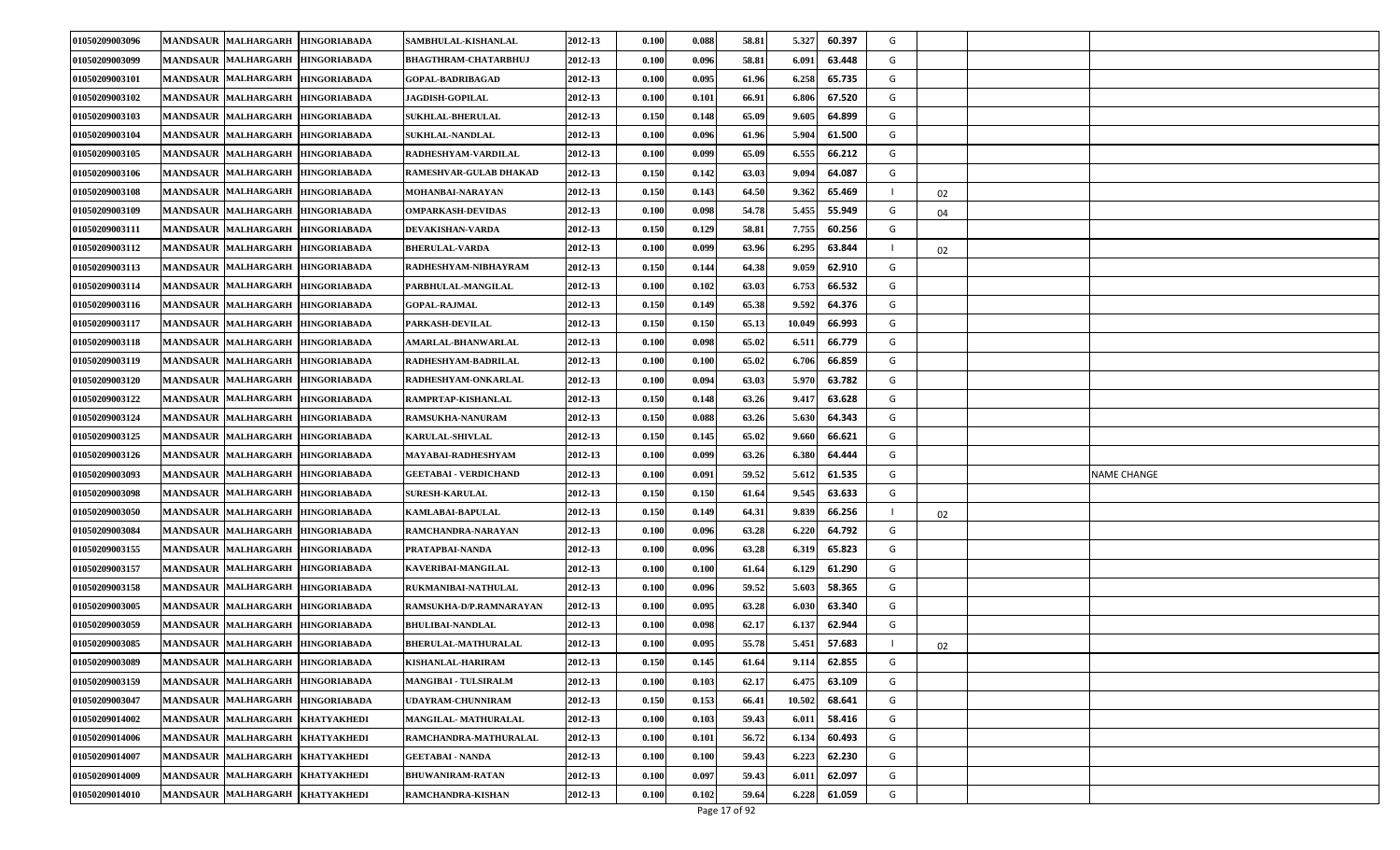| 01050209014011 | <b>MANDSAUR MALHARGARH</b>      | <b>KHATYAKHEDI</b> | <b>DHAPUBAI-KACHRU</b>       | 2012-13 | 0.100 | 0.103 | 59.64 | 6.475  | 62.742 | G  |    |                        |
|----------------|---------------------------------|--------------------|------------------------------|---------|-------|-------|-------|--------|--------|----|----|------------------------|
| 01050209014013 | <b>MANDSAUR MALHARGARH</b>      | <b>KHATYAKHEDI</b> | BHAGUBAI S/O-CHAMPA NAI      | 2012-13 | 0.100 | 0.101 | 59.64 | 6.654  | 66.209 | G  |    | <b>NAME CORRECTION</b> |
| 01050209014014 | <b>MANDSAUR MALHARGARH</b>      | <b>KHATYAKHEDI</b> | <b>BHERULAL-NANURAM</b>      | 2012-13 | 0.150 | 0.145 | 63.25 | 9.46   | 65.241 | G  |    |                        |
| 01050209014017 | <b>MANDSAUR MALHARGARH</b>      | <b>KHATYAKHEDI</b> | <b>BHANWARLAL-HEERALAL</b>   | 2012-13 | 0.150 | 0.151 | 63.25 | 9.88   | 65.377 | G  |    |                        |
| 01050209014018 | <b>MANDSAUR MALHARGARH</b>      | <b>KHATYAKHEDI</b> | RAMPRASAD-SHANKARLAL         | 2012-13 | 0.100 | 0.102 | 63.25 | 6.35   | 62.581 | G  |    |                        |
| 01050209014019 | <b>MANDSAUR MALHARGARH</b>      | <b>KHATYAKHEDI</b> | <b>SAMDIBAI-SHREELAL</b>     | 2012-13 | 0.100 | 0.100 | 68.07 | 7.118  | 71.538 | G  |    |                        |
| 01050209014020 | <b>MANDSAUR MALHARGARH</b>      | <b>KHATYAKHEDI</b> | NATHULAL-BHUWANISHANKAR      | 2012-13 | 0.100 | 0.097 | 57.38 | 5.886  | 60.806 | G  |    |                        |
| 01050209014021 | <b>MANDSAUR MALHARGARH</b>      | <b>KHATYAKHEDI</b> | RAMESHWAR-KISHANLAL          | 2012-13 | 0.100 | 0.102 | 59.62 | 6.235  | 60.948 | G  |    |                        |
| 01050209014022 | <b>MANDSAUR MALHARGARH</b>      | <b>KHATYAKHEDI</b> | SHAMBHULAL-BAGDIRAM          | 2012-13 | 0.150 | 0.153 | 59.62 | 9.13   | 59.790 | G  |    |                        |
| 01050209014027 | <b>MANDSAUR MALHARGARH</b>      | <b>KHATYAKHEDI</b> | MUSTAQSHAH-RATANSHAH         | 2012-13 | 0.100 | 0.105 | 63.31 | 6.57   | 62.619 | G  |    |                        |
| 01050209014028 | <b>MANDSAUR MALHARGARH</b>      | <b>KHATYAKHEDI</b> | RAMCHANDRA-BHAGGA            | 2012-13 | 0.150 | 0.152 | 56.03 | 9.549  | 62.947 | G  |    |                        |
| 01050209014029 | <b>MANDSAUR MALHARGARH</b>      | <b>KHATYAKHEDI</b> | <b>SAMPATBAI-KARULAL</b>     | 2012-13 | 0.150 | 0.143 | 57.91 | 8.670  | 60.629 | G  |    |                        |
| 01050209014030 | <b>MANDSAUR MALHARGARH</b>      | <b>KHATYAKHEDI</b> | <b>NATHULAL-BDRILAL</b>      | 2012-13 | 0.150 | 0.143 | 57.55 | 8.62   | 60.308 | G  |    |                        |
| 01050209014031 | <b>MANDSAUR MALHARGARH</b>      | <b>KHATYAKHEDI</b> | <b>DHAPUBAI-NATHU</b>        | 2012-13 | 0.100 | 0.099 | 59.62 | 6.218  | 62.808 | G  |    |                        |
| 01050209014032 | <b>MANDSAUR MALHARGARH</b>      | <b>KHATYAKHEDI</b> | SHANKARLAL-BHANWARLAL        | 2012-13 | 0.150 | 0.152 | 63.31 | 9.759  | 64.246 | G  |    |                        |
| 01050209014033 | <b>MANDSAUR MALHARGARH</b>      | <b>KHATYAKHEDI</b> | <b>GANGABAI-BAGDIRAM</b>     | 2012-13 | 0.100 | 0.104 | 57.16 | 6.320  | 61.063 | G  |    |                        |
| 01050209014034 | <b>MANDSAUR MALHARGARH</b>      | <b>KHATYAKHEDI</b> | MANGILAL-BAGDIRAM            | 2012-13 | 0.150 | 0.148 | 63.31 | 9.352  | 63.360 | G  |    |                        |
| 01050209014039 | <b>MANDSAUR MALHARGARH</b>      | <b>KHATYAKHEDI</b> | <b>BHUWANIRAM-BAGDIRAM</b>   | 2012-13 | 0.100 | 0.101 | 59.73 | 6.297  | 62.223 | G  |    |                        |
| 01050209014040 | <b>MANDSAUR MALHARGARH</b>      | <b>KHATYAKHEDI</b> | RAMGOPAL-BHANWARLAL          | 2012-13 | 0.100 | 0.102 | 55.88 | 5.796  | 56.824 | G  | 04 |                        |
| 01050209014043 | <b>MANDSAUR MALHARGARH</b>      | <b>КНАТҮАКНЕDI</b> | RAMNARAYAN-PYAARJI           | 2012-13 | 0.150 | 0.145 | 68.07 | 10.065 | 69.414 | G  |    |                        |
| 01050209014048 | <b>MANDSAUR MALHARGARH</b>      | <b>KHATYAKHEDI</b> | SHAMBHULAL-BAPULAL           | 2012-13 | 0.150 | 0.152 | 62.25 | 10.458 | 68.848 | G  |    |                        |
| 01050209014050 | <b>MANDSAUR MALHARGARH</b>      | <b>KHATYAKHEDI</b> | <b>BHURESHAH-REHAMANSHAH</b> | 2012-13 | 0.100 | 0.105 | 57.97 | 6.137  | 58.727 | G  |    |                        |
| 01050209014056 | <b>MANDSAUR MALHARGARH</b>      | <b>KHATYAKHEDI</b> | <b>KARULAL-RAKHILAL</b>      | 2012-13 | 0.150 | 0.149 | 62.25 | 9.275  | 62.458 | G  |    |                        |
| 01050209014060 | <b>MANDSAUR MALHARGARH</b>      | <b>KHATYAKHEDI</b> | BALASHANKAR-BHANWARLAL       | 2012-13 | 0.150 | 0.135 | 62.25 | 9.07   | 67.193 | G  |    |                        |
| 01050209014061 | <b>MANDSAUR MALHARGARH</b>      | <b>KHATYAKHEDI</b> | ONKARLAL-RAMLAL              | 2012-13 | 0.100 | 0.097 | 59.73 | 5.905  | 61.002 | G  |    |                        |
| 01050209014062 | <b>MANDSAUR MALHARGARH</b>      | <b>KHATYAKHEDI</b> | SHANKARLAL-RATANLAL          | 2012-13 | 0.150 | 0.150 | 56.31 | 9.18   | 61.124 | G  |    |                        |
| 01050209014066 | <b>MANDSAUR MALHARGARH</b>      | <b>KHATYAKHEDI</b> | <b>DEVILAL - NATHULAL</b>    | 2012-13 | 0.100 | 0.100 | 59.73 | 6.442  | 64.420 | G  |    |                        |
| 01050209014067 | <b>MANDSAUR MALHARGARH</b>      | <b>KHATYAKHEDI</b> | <b>ISHWARLAL-BAPULAL</b>     | 2012-13 | 0.100 | 0.103 | 56.61 | 5.952  | 58.068 | G  |    |                        |
| 01050209014068 | <b>MANDSAUR MALHARGARH</b>      | <b>KHATYAKHEDI</b> | <b>AMARLAL-KACHRULAL</b>     | 2012-13 | 0.150 | 0.153 | 56.84 | 8.818  | 57.634 | G  |    |                        |
| 01050209014075 | <b>MANDSAUR MALHARGARH</b>      | <b>KHATYAKHEDI</b> | VASANTIBAI - RAMLAL          | 2012-13 | 0.100 | 0.102 | 52.76 | 5.51   | 54.141 | G  | 04 | <b>NAME CHANGE</b>     |
| 01050209014083 | <b>MANDSAUR MALHARGARH</b>      | <b>KHATYAKHEDI</b> | <b>MANGILAL-BHUWAN</b>       | 2012-13 | 0.150 | 0.150 | 57.81 | 8.787  | 58.737 | G  |    |                        |
| 01050209014084 | <b>MANDSAUR MALHARGARH</b>      | <b>KHATYAKHEDI</b> | <b>DEVILAL-KISHANRAM</b>     | 2012-13 | 0.150 | 0.000 | 0.00  | 0.00   | 0.000  | F. |    |                        |
| 01050209014085 | MANDSAUR MALHARGARH KHATYAKHEDI |                    | SATYANARAYAN-MANGILAL        | 2012-13 | 0.150 | 0.150 | 56.58 | 8.673  | 57.975 | G  |    |                        |
| 01050209014023 | MANDSAUR MALHARGARH KHATYAKHEDI |                    | RAMNARAYAN-BHANWARLAL        | 2012-13 | 0.100 | 0.100 | 60.01 | 6.104  | 61.040 | G  |    |                        |
| 01050209014008 | MANDSAUR MALHARGARH             | <b>KHATYAKHEDI</b> | <b>BULAKBAI-KANHEYALAL</b>   | 2012-13 | 0.100 | 0.099 | 63.69 | 6.578  | 66.177 | G  |    |                        |
| 01050209014025 | MANDSAUR MALHARGARH KHATYAKHEDI |                    | KAMLABAI-RAMNARAYAN          | 2012-13 | 0.150 | 0.147 | 63.69 | 9.699  | 65.980 | G  |    |                        |
| 01050209014012 | <b>MANDSAUR MALHARGARH</b>      | <b>KHATYAKHEDI</b> | <b>BHAGWANTIBAI-MANGILAL</b> | 2012-13 | 0.100 | 0.100 | 59.46 | 6.507  | 65.070 | G  |    |                        |
| 01050209014065 | MANDSAUR MALHARGARH KHATYAKHEDI |                    | <b>BAGDIRAM-BADRILAL</b>     | 2012-13 | 0.150 | 0.145 | 64.48 | 9.543  | 65.814 | G  |    |                        |
| 01050209014094 | <b>MANDSAUR MALHARGARH</b>      | <b>KHATYAKHEDI</b> | AHMAD SHAH-VASIR SHAH        | 2012-13 | 0.100 | 0.099 | 55.04 | 5.622  | 56.903 | G  | 04 |                        |
| 01050209014095 | MANDSAUR MALHARGARH KHATYAKHEDI |                    | PRABHULAL-SHANKARLAL         | 2012-13 | 0.100 | 0.093 | 64.48 | 6.319  | 67.873 | G  |    |                        |
| 01050209014005 | MANDSAUR MALHARGARH KHATYAKHEDI |                    | <b>BADRI-BHAGA</b>           | 2012-13 | 0.100 | 0.104 | 59.46 | 6.048  | 58.322 | G  |    |                        |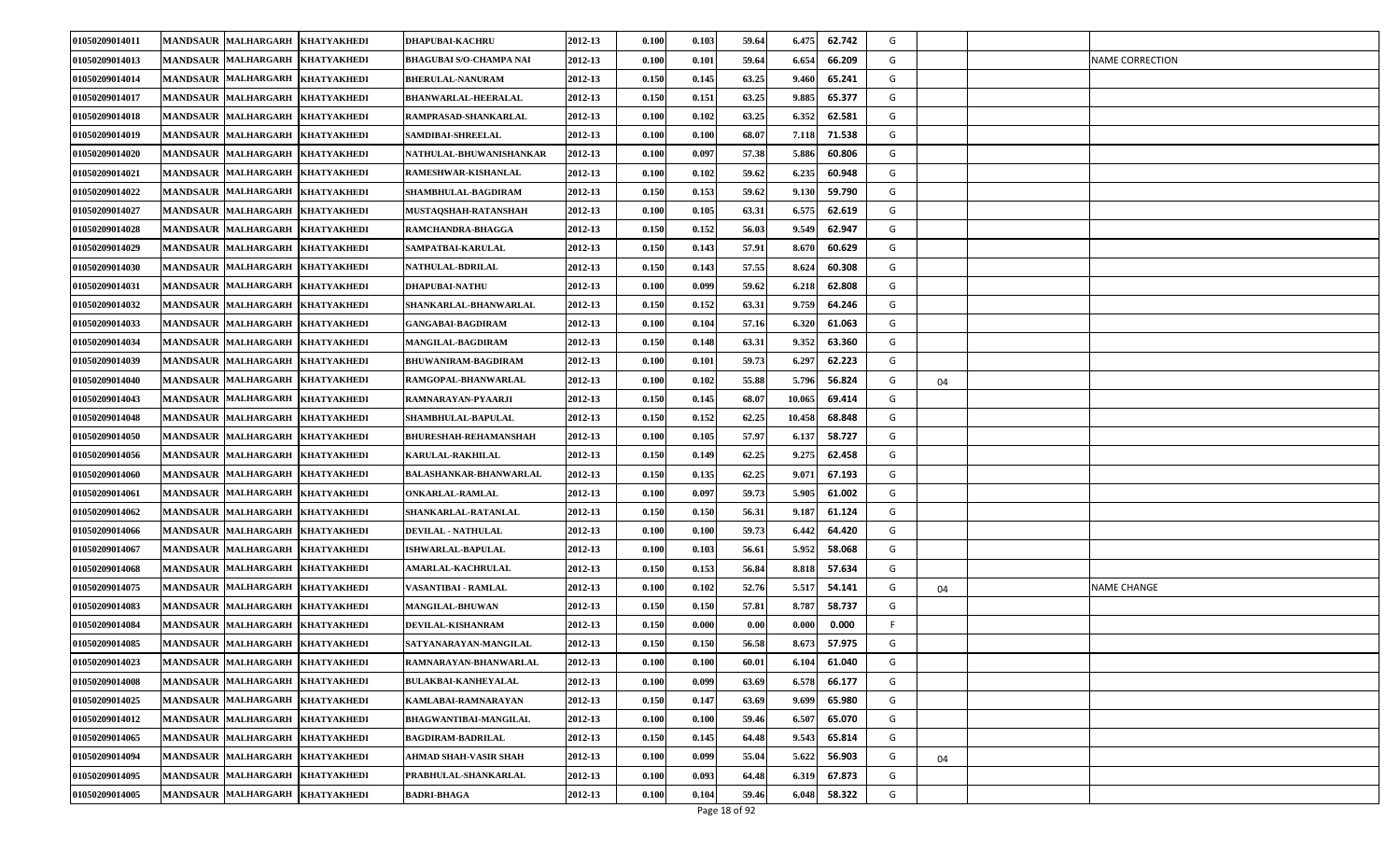| 01050209014003 | <b>MANDSAUR MALHARGARH</b>           | <b>KHATYAKHEDI</b> | SATYANARAYAN-HARIRAM         | 2012-13 | 0.100                | 0.093 | 59.46 | 5.971  | 64.204 | G |    |                    |
|----------------|--------------------------------------|--------------------|------------------------------|---------|----------------------|-------|-------|--------|--------|---|----|--------------------|
| 01050209014096 | <b>MANDSAUR MALHARGARH</b>           | <b>KHATYAKHEDI</b> | SHAMBHULAL-AMRATRAM          | 2012-13 | 0.150                | 0.151 | 58.69 | 9.449  | 62.411 | G |    |                    |
| 01050209014097 | MANDSAUR MALHARGARH                  | <b>KHATYAKHEDI</b> | <b>GANESH - KISHAN</b>       | 2012-13 | 0.100                | 0.102 | 64.48 | 6.761  | 66.090 | G |    |                    |
| 01050209014051 | <b>MANDSAUR MALHARGARH</b>           | <b>KHATYAKHEDI</b> | GOPAL-RADHESHYAM             | 2012-13 | 0.100                | 0.101 | 56.78 | 5.889  | 58.307 | G |    |                    |
| 01050209014047 | <b>MANDSAUR MALHARGARH</b>           | <b>KHATYAKHEDI</b> | SATYANARAYAN-BAPULAL         | 2012-13 | 0.150                | 0.150 | 65.39 | 9.91   | 65.898 | G |    |                    |
| 01050209014098 | MANDSAUR MALHARGARH                  | <b>KHATYAKHEDI</b> | <b>MANGILAL-BHERULAL</b>     | 2012-13 | $\boldsymbol{0.100}$ | 0.102 | 58.69 | 6.297  | 61.735 | G |    | 01050209010011     |
| 01050209032001 | MANDSAUR MALHARGARH                  | <b>KHEDA KOYLA</b> | MANGIBAI-BHANWARLAL          | 2012-13 | 0.100                | 0.103 | 67.94 | 7.415  | 72.271 | G |    |                    |
| 01050209032003 | <b>MANDSAUR MALHARGARH</b>           | <b>KHEDA KOYLA</b> | <b>HIRALAL-BAPULAL</b>       | 2012-13 | 0.100                | 0.102 | 64.99 | 6.898  | 67.627 | G |    |                    |
| 01050209032004 | <b>MANDSAUR MALHARGARH</b>           | <b>KHEDA KOYLA</b> | RAJARAM-NANURAM              | 2012-13 | 0.150                | 0.149 | 60.70 | 9.729  | 65.295 | G |    |                    |
| 01050209032005 | <b>MANDSAUR MALHARGARH</b>           | <b>KHEDA KOYLA</b> | KASHIRAM-LAXMAN              | 2012-13 | $\boldsymbol{0.100}$ | 0.101 | 61.21 | 6.646  | 65.998 | G |    |                    |
| 01050209032006 | <b>MANDSAUR MALHARGARH</b>           | <b>KHEDA KOYLA</b> | UDAYLAL-SHIVLAL              | 2012-13 | 0.100                | 0.101 | 57.12 | 6.055  | 60.069 | G |    |                    |
| 01050209032007 | <b>MANDSAUR MALHARGARH</b>           | <b>KHEDA KOYLA</b> | RAMNARAYAN-NANDA             | 2012-13 | 0.100                | 0.100 | 57.31 | 5.968  | 59.680 | G |    |                    |
| 01050209032009 | <b>MANDSAUR MALHARGARH</b>           | <b>KHEDA KOYLA</b> | SHANKARLAL-MANGILAL          | 2012-13 | 0.150                | 0.150 | 61.21 | 9.81   | 65.320 | G |    |                    |
| 01050209032010 | MANDSAUR MALHARGARH                  | <b>KHEDA KOYLA</b> | ISHWARLAL-SHANIBAI           | 2012-13 | 0.100                | 0.099 | 64.36 | 6.84   | 68.962 | G |    |                    |
| 01050209032011 | <b>MANDSAUR MALHARGARH</b>           | <b>KHEDA KOYLA</b> | OMPRAKASH - RAMCHANDRA       | 2012-13 | 0.150                | 0.143 | 57.12 | 8.413  | 58.750 | G |    |                    |
| 01050209032012 | <b>MANDSAUR</b><br><b>MALHARGARH</b> | <b>KHEDA KOYLA</b> | KANKUBAI-MANGILAL            | 2012-13 | 0.100                | 0.101 | 61.21 | 6.243  | 61.568 | G |    |                    |
| 01050209032013 | <b>MANDSAUR MALHARGARH</b>           | <b>KHEDA KOYLA</b> | <b>DOLATRAM-SHIVLAL</b>      | 2012-13 | 0.100                | 0.098 | 64.01 | 6.520  | 66.872 | G |    |                    |
| 01050209032014 | <b>MANDSAUR MALHARGARH</b>           | <b>KHEDA KOYLA</b> | <b>BHAGATRAM-BAPULAL</b>     | 2012-13 | 0.150                | 0.147 | 64.99 | 10.055 | 68.401 | G |    |                    |
| 01050209032015 | <b>MANDSAUR MALHARGARH</b>           | <b>KHEDA KOYLA</b> | RAMESHVAR-PURAJI             | 2012-13 | 0.100                | 0.102 | 65.11 | 6.864  | 67.097 | G |    |                    |
| 01050209032021 | <b>MANDSAUR MALHARGARH</b>           | <b>KHEDA KOYLA</b> | <b>ISHVARLAL-MOHANLAL</b>    | 2012-13 | 0.150                | 0.155 | 57.15 | 9.960  | 64.258 | G |    |                    |
| 01050209032024 | <b>MANDSAUR MALHARGARH</b>           | <b>KHEDA KOYLA</b> | RADHABAI-VIDHYASHANKAR       | 2012-13 | 0.100                | 0.102 | 55.92 | 6.039  | 59.032 | G |    | TRANSFER/AERA      |
| 01050209032019 | <b>MANDSAUR MALHARGARH</b>           | <b>KHEDA KOYLA</b> | PARMANAND-BHANVARLAL         | 2012-13 | 0.150                | 0.148 | 65.11 | 10.11  | 68.318 | G |    |                    |
| 01050209032033 | <b>MANDSAUR MALHARGARH</b>           | <b>KHEDA KOYLA</b> | <b>BHANWERLAL-NATHU</b>      | 2012-13 | 0.100                | 0.103 | 58.59 | 6.361  | 62.059 | G |    |                    |
| 01050209032034 | <b>MALHARGARH</b><br><b>MANDSAUR</b> | <b>KHEDA KOYLA</b> | <b>RAMSINGH-PIRU</b>         | 2012-13 | 0.100                | 0.101 | 63.02 | 6.572  | 65.328 | G |    |                    |
| 01050209032023 | <b>MANDSAUR MALHARGARH</b>           | <b>KHEDA KOYLA</b> | RUKMANBAI - TULSIRAM         | 2012-13 | 0.100                | 0.100 | 65.11 | 6.753  | 67.530 | G |    | <b>NAME CHANGE</b> |
| 01050209034002 | <b>MANDSAUR MALHARGARH</b>           | <b>KHUNTI</b>      | <b>AMARLAL-NANURAM</b>       | 2012-13 | 0.100                | 0.093 | 64.01 | 5.925  | 63.710 | G |    |                    |
| 01050209034003 | <b>MANDSAUR MALHARGARH</b>           | <b>KHUNTI</b>      | DOLATRAM-MANGILAL            | 2012-13 | 0.150                | 0.146 | 58.97 | 8.466  | 57.986 | G |    |                    |
| 01050209034006 | <b>MANDSAUR MALHARGARH</b>           | <b>KHUNTI</b>      | <b>GORISHANKAR-MANGILAL</b>  | 2012-13 | 0.150                | 0.149 | 58.97 | 8.854  | 59.343 | G |    |                    |
| 01050209034009 | MANDSAUR MALHARGARH                  | <b>KHUNTI</b>      | <b>SOHANKUNWAR-DEVISINGH</b> | 2012-13 | $\boldsymbol{0.100}$ | 0.101 | 58.76 | 5.851  | 57.702 | G |    |                    |
| 01050209034014 | MANDSAUR MALHARGARH                  | <b>KHUNTI</b>      | RAMRATAN-JAGGANNATH          | 2012-13 | 0.100                | 0.102 | 64.20 | 6.805  | 66.716 | G |    |                    |
| 01050209034025 | <b>MANDSAUR MALHARGARH</b>           | <b>KHUNTI</b>      | KISKINDABAI - MADHULAL       | 2012-13 | 0.100                | 0.094 | 63.05 | 6.152  | 65.726 | G |    | NAME CHANGE        |
| 01050209034026 | <b>MANDSAUR MALHARGARH</b>           | <b>KHUNTI</b>      | <b>DEVILAL-BAPULAL</b>       | 2012-13 | 0.100                | 0.100 | 58.76 | 5.918  | 59.180 | G |    |                    |
| 01050209034044 | MANDSAUR MALHARGARH KHUNTI           |                    | ISHVARLAL-KISHANLAL          | 2012-13 | 0.100                | 0.100 | 51.43 | 5.231  | 52.310 | G | 04 |                    |
| 01050209034046 | MANDSAUR MALHARGARH KHUNTI           |                    | SHIVLAL-KISHANLAL            | 2012-13 | 0.100                | 0.103 | 56.78 | 5.856  | 57.132 | G |    |                    |
| 01050209034048 | <b>MANDSAUR MALHARGARH</b>           | <b>KHUNTI</b>      | <b>DULICHAND-RAMLAL</b>      | 2012-13 | 0.100                | 0.101 | 56.84 | 5.871  | 58.014 | G |    |                    |
| 01050209034051 | MANDSAUR MALHARGARH KHUNTI           |                    | RAMESH-PYARJI                | 2012-13 | 0.150                | 0.151 | 63.05 | 9.07   | 60.206 | G |    |                    |
| 01050209034053 | MANDSAUR MALHARGARH                  | <b>KHUNTI</b>      | <b>LEKHRAM-BADRILAL</b>      | 2012-13 | 0.100                | 0.095 | 58.76 | 5.649  | 59.463 | G |    |                    |
| 01050209034054 | MANDSAUR MALHARGARH KHUNTI           |                    | <b>BABULAL-SHANKARLAL</b>    | 2012-13 | 0.150                | 0.123 | 59.36 | 7.488  | 60.779 | G |    |                    |
| 01050209034056 | <b>MANDSAUR MALHARGARH</b>           | <b>KHUNTI</b>      | <b>BHANWARLAL-RAMCHANDRA</b> | 2012-13 | 0.100                | 0.099 | 63.05 | 6.737  | 68.051 | G |    |                    |
| 01050209034066 | <b>MANDSAUR MALHARGARH</b>           | <b>KHUNTI</b>      | RUKMANBAI-BADRILAL           | 2012-13 | 0.100                | 0.099 | 57.20 | 6.096  | 61.826 | G |    |                    |
| 01050209034027 | <b>MANDSAUR MALHARGARH</b>           | <b>KHUNTI</b>      | SUNDARLAL-CHUNNILAL          | 2012-13 | 0.100                | 0.104 | 59.36 | 6.106  | 58.712 | G |    |                    |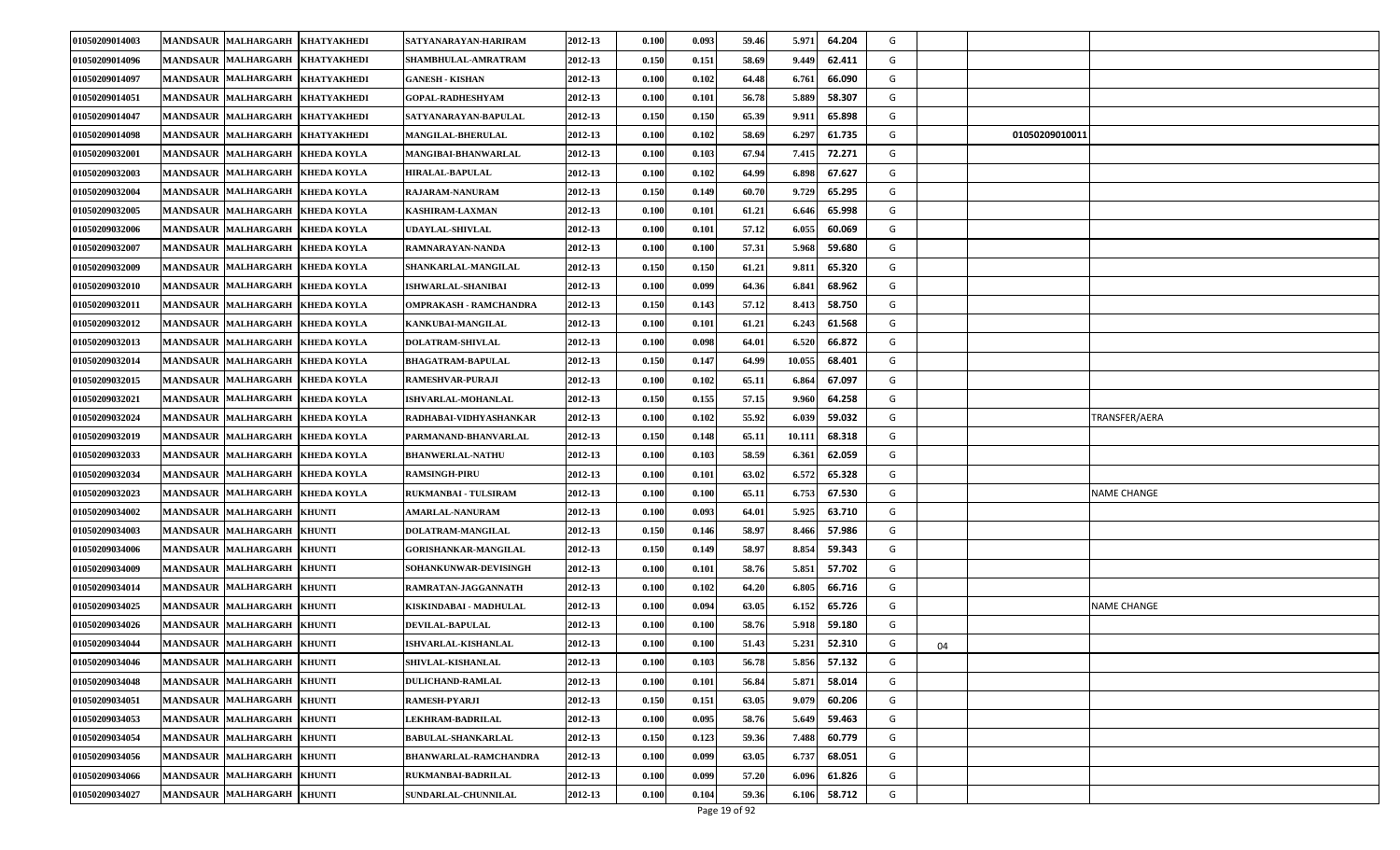| 01050209034011 | <b>MANDSAUR MALHARGARH</b><br><b>KHUNTI</b>            | NARAYANIBAI-VAJERAM                      | 2012-13 | 0.150 | 0.149 | 62.20 | 9.348<br>62.570  | G |    |                             |
|----------------|--------------------------------------------------------|------------------------------------------|---------|-------|-------|-------|------------------|---|----|-----------------------------|
| 01050209034023 | <b>MANDSAUR MALHARGARH</b><br><b>KHUNTI</b>            | <b>UDAYLAL-BHAGVAN</b>                   | 2012-13 | 0.100 | 0.100 | 59.36 | 5.851<br>58.510  | G |    |                             |
| 01050209034001 | <b>MANDSAUR MALHARGARH</b><br><b>KHUNTI</b>            | PARMANAND - RAMLAL                       | 2012-13 | 0.100 | 0.100 | 60.24 | 61.190<br>6.119  | G |    |                             |
| 01050209034068 | <b>MANDSAUR MALHARGARH</b><br><b>KHUNTI</b>            | <b>SHANKARLAL-SUKHA</b>                  | 2012-13 | 0.150 | 0.144 | 60.24 | 61.854<br>8.90'  | G |    |                             |
| 01050209034031 | <b>MANDSAUR</b><br><b>MALHARGARH</b><br><b>KHUNTI</b>  | PRABHULAL-HARLAL                         | 2012-13 | 0.150 | 0.144 | 60.24 | 61.736<br>8.89   | G |    |                             |
| 01050209034022 | MANDSAUR MALHARGARH<br><b>KHUNTI</b>                   | <b>KALU-RAMLAL</b>                       | 2012-13 | 0.150 | 0.144 | 62.20 | 8.050<br>55.903  | G | 04 |                             |
| 01050209034008 | MANDSAUR MALHARGARH<br><b>KHUNTI</b>                   | SHAMBHULAL-AMARLAL                       | 2012-13 | 0.150 | 0.148 | 64.80 | 9.859<br>66.525  | G |    |                             |
| 01050209034070 | MANDSAUR MALHARGARH<br><b>KHUNTI</b>                   | BAPULAL - KISHANLAL                      | 2012-13 | 0.150 | 0.152 | 63.79 | 65.715<br>9.969  | G |    |                             |
| 01050209034071 | <b>MALHARGARH</b><br><b>MANDSAUR</b><br><b>KHUNTI</b>  | SHANKARLAL-CHUNNILAL                     | 2012-13 | 0.100 | 0.100 | 62.20 | 6.48<br>64.870   | G |    |                             |
| 01050209034020 | <b>MANDSAUR MALHARGARH</b><br><b>KHUNTI</b>            | HIRABAI-KISHAN LAL                       | 2012-13 | 0.100 | 0.101 | 53.19 | 5.562<br>54.852  | G | 04 |                             |
| 01050209034021 | <b>MANDSAUR MALHARGARH</b><br><b>KHUNTI</b>            | NANDUBAI - FAKIRA                        | 2012-13 | 0.100 | 0.096 | 63.79 | 70.052<br>6.725  | G |    |                             |
| 01050209034057 | <b>MALHARGARH</b><br><b>KHUNTI</b><br><b>MANDSAUR</b>  | <b>BHAGVAN-ONKAR</b>                     | 2012-13 | 0.100 | 0.098 | 56.49 | 5.859<br>60.092  | G |    |                             |
| 01050209034037 | <b>MANDSAUR</b><br><b>MALHARGARH</b><br><b>KHUNTI</b>  | MOHANBAI-KISHANLAL                       | 2012-13 | 0.100 | 0.099 | 50.58 | 5.029<br>50.798  | G | 04 |                             |
| 01050209034029 | <b>MANDSAUR MALHARGARH</b><br><b>KHUNTI</b>            | KANHEYALAL-SITARAM                       | 2012-13 | 0.100 | 0.105 | 55.38 | 5.965<br>56.810  | G | 04 |                             |
| 01050209034012 | <b>MANDSAUR MALHARGARH</b><br><b>KHUNTI</b>            | <b>KANA-RAMLAL</b>                       | 2012-13 | 0.150 | 0.147 | 56.54 | 8.457<br>57.452  | G |    |                             |
| 01050209034041 | <b>KHUNTI</b><br><b>MANDSAUR</b><br><b>MALHARGARH</b>  | <b>SHAMBHULAL-BAPULAL</b>                | 2012-13 | 0.100 | 0.098 | 56.45 | 5.77<br>58.679   | G |    |                             |
| 01050209035001 | <b>MANDSAUR</b><br><b>MALHARGARH</b><br><b>KOYLA</b>   | DEVILAL-PRABHULAL                        | 2012-13 | 0.150 | 0.149 | 62.66 | 9.89<br>66.606   | G |    | TRANSFER/KHEDA KOYLA        |
| 01050209035003 | <b>MANDSAUR MALHARGARH</b><br><b>KOYLA</b>             | <b>BHANWARLAL-SALAGRAM</b>               | 2012-13 | 0.150 | 0.044 | 62.66 | 66.318<br>2.918  | G |    | TRANSFER/KHEDA KOYLA        |
| 01050209035006 | <b>MANDSAUR MALHARGARH</b><br><b>KOYLA</b>             | <b>BHANWARSINGH-RUPSINGH</b>             | 2012-13 | 0.100 | 0.102 | 56.98 | 6.186<br>60.647  | G |    | TRANSFER/KHEDA KOYLA        |
| 01050209035022 | <b>MANDSAUR MALHARGARH</b><br><b>KOYLA</b>             | <b>BHAGIRATH-RUGHNATH</b>                | 2012-13 | 0.150 | 0.156 | 57.28 | 9.304<br>59.718  | G |    | TRANSFER/KHEDA KOYLA        |
| 01050209035005 | <b>MANDSAUR MALHARGARH</b><br><b>KOYLA</b>             | SHYAMSINGH-BHARATSINGH                   | 2012-13 | 0.100 | 0.100 | 56.16 | 5.736<br>57.360  |   | 02 |                             |
| 01050209035029 | <b>MANDSAUR MALHARGARH</b><br><b>KOYLA</b>             | <b>ISHVARSINGH-RAMSINGH</b>              | 2012-13 | 0.100 | 0.100 | 59.58 | 5.915<br>59.150  | G |    | TRANSFER/BORDIYA KALA/NMH I |
| 01050209016001 | <b>MANDSAUR MALHARGARH</b><br><b>MAGRANA</b>           | <b>MANGILAL- RATANLAL</b>                | 2012-13 | 0.100 | 0.100 | 59.60 | 6.147<br>61.470  | G |    | NAME CHANGE                 |
| 01050209016004 | <b>MANDSAUR MALHARGARH</b><br><b>MAGRANA</b>           | PRABHULAL-GENDIBAI                       | 2012-13 | 0.150 | 0.150 | 64.37 | 65.353<br>9.80   | G |    |                             |
| 01050209016005 | <b>MANDSAUR MALHARGARH</b><br><b>MAGRANA</b>           | ANOKHILAL-HAJARILAL                      | 2012-13 | 0.100 | 0.100 | 64.37 | 6.67<br>66.760   | G |    |                             |
| 01050209016008 | <b>MANDSAUR MALHARGARH</b><br><b>MAGRANA</b>           | VAKTAVARSINGH-UDAYSINGH                  | 2012-13 | 0.100 | 0.099 | 61.56 | 6.253<br>63.034  | G |    |                             |
| 01050209016009 | <b>MANDSAUR MALHARGARH</b><br><b>MAGRANA</b>           | RATANLAL- BAGDIRAM                       | 2012-13 | 0.150 | 0.144 | 64.37 | 9.370<br>64.889  | G |    | NAME CORRECTION             |
| 01050209016010 | <b>MANDSAUR MALHARGARH</b><br><b>MAGRANA</b>           | MOHANBAI - PRABHULAL                     | 2012-13 | 0.100 | 0.099 | 61.56 | 65.202<br>6.455  | G |    |                             |
| 01050209016011 | <b>MANDSAUR MALHARGARH</b><br><b>MAGRANA</b>           | <b>MANGU URF MANGILAL -</b><br>RAMKISHAN | 2012-13 | 0.150 | 0.145 | 72.53 | 75.103<br>10.890 | G |    |                             |
| 01050209016013 | MANDSAUR MALHARGARH<br><b>MAGRANA</b>                  | SIHIVNARAYAN-RAMPRATAP                   | 2012-13 | 0.150 | 0.082 | 67.34 | 67.711<br>5.532  | G |    |                             |
| 01050209016014 | MANDSAUR MALHARGARH<br><b>MAGRANA</b>                  | KAILASHCHAND-RAMRATAN                    | 2012-13 | 0.150 | 0.150 | 64.74 | 64.723<br>9.702  | G |    |                             |
| 01050209016017 | <b>MALHARGARH</b><br><b>MANDSAUR</b><br><b>MAGRANA</b> | <b>DOLATRAM-KESHURAM</b>                 | 2012-13 | 0.150 | 0.148 | 64.89 | 9.465<br>63.780  | G |    |                             |
| 01050209016020 | MANDSAUR MALHARGARH MAGRANA                            | REVASHAKAR - BHAGWAN                     | 2012-13 | 0.150 | 0.150 | 63.07 | 61.087<br>9.163  | G |    |                             |
| 01050209016022 | MANDSAUR MALHARGARH MAGRANA                            | KHEMRAJ - NARAYAN                        | 2012-13 | 0.150 | 0.150 | 67.34 | 69.267<br>10.390 | G |    |                             |
| 01050209016145 | <b>MANDSAUR MALHARGARH</b><br><b>MAGRANA</b>           | RAMDAYAL-KALURAM                         | 2012-13 | 0.100 | 0.101 | 63.07 | 6.541<br>64.891  | G |    |                             |
| 01050209016029 | MANDSAUR MALHARGARH MAGRANA                            | RAMKUNWAR-MANGILAL                       | 2012-13 | 0.100 | 0.102 | 63.07 | 61.695<br>6.262  | G |    |                             |
| 01050209016030 | MANDSAUR MALHARGARH MAGRANA                            | RADHESHYAM - KANHAIYALAL                 | 2012-13 | 0.150 | 0.151 | 64.89 | 9.956<br>66.153  | G |    |                             |
| 01050209016031 | MANDSAUR MALHARGARH MAGRANA                            | <b>RAMLAL-AMRA</b>                       | 2012-13 | 0.150 | 0.145 | 69.45 | 10.427<br>71.762 | G |    |                             |
| 01050209016032 | <b>MANDSAUR MALHARGARH</b><br><b>MAGRANA</b>           | KANHIYALAL-BHANWARLAL                    | 2012-13 | 0.100 | 0.099 | 66.85 | 6.446<br>65.111  | G |    |                             |
| 01050209016033 | <b>MANDSAUR MALHARGARH</b><br><b>MAGRANA</b>           | <b>MANGILAL-HEERA</b>                    | 2012-13 | 0.100 | 0.096 | 60.91 | 61.365<br>5.891  | G |    |                             |
| 01050209016034 | MANDSAUR MALHARGARH<br><b>MAGRANA</b>                  | <b>BALMUKAN-RAMRATAN</b>                 | 2012-13 | 0.150 | 0.148 | 67.72 | 72.884<br>10.816 | G |    |                             |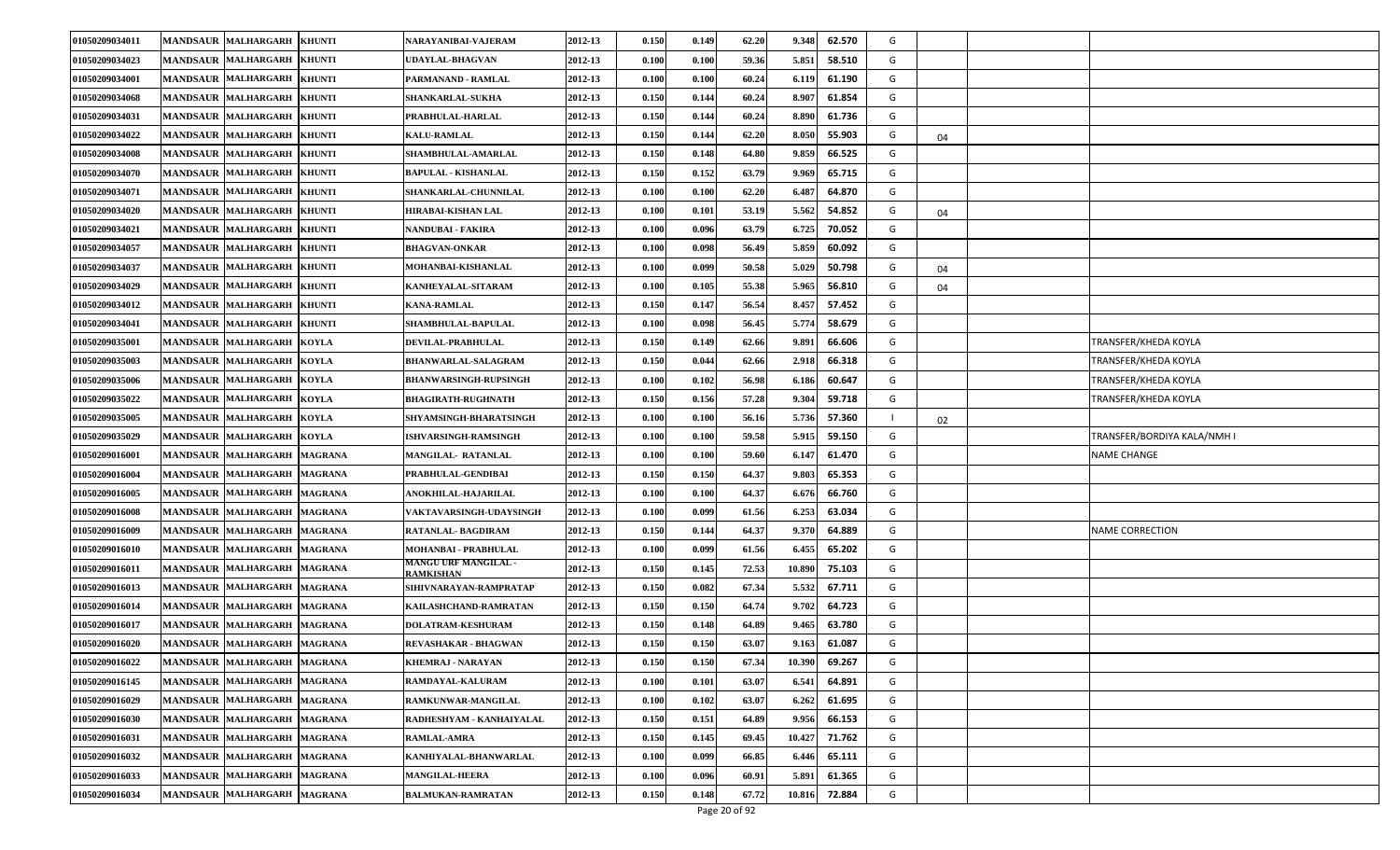| 01050209016035                    | <b>MANDSAUR MALHARGARH</b><br><b>MAGRANA</b> | <b>MANGILAL-PARASRAM</b>      | 2012-13 | 0.150 | 0.151 | 62.28 | 62.032<br>9.342  | G |                    |
|-----------------------------------|----------------------------------------------|-------------------------------|---------|-------|-------|-------|------------------|---|--------------------|
| 01050209016037                    | <b>MANDSAUR MALHARGARH</b><br><b>MAGRANA</b> | RADHAKISHAN-DOLATRAM          | 2012-13 | 0.100 | 0.099 | 62.28 | 6.531<br>66.103  | G |                    |
| 01050209016038                    | MANDSAUR MALHARGARH<br><b>MAGRANA</b>        | <b>GOVINDRAM-KHEMRAJ</b>      | 2012-13 | 0.100 | 0.101 | 62.28 | 63.389<br>6.415  | G |                    |
| 01050209016040                    | <b>MANDSAUR MALHARGARH</b><br><b>MAGRANA</b> | KOSHALIYABAI-RAMDAYAL         | 2012-13 | 0.150 | 0.149 | 68.12 | 10.442<br>70.316 | G |                    |
| 01050209016041                    | MANDSAUR MALHARGARH<br><b>MAGRANA</b>        | <b>BHAGATRAM-MULCHAND</b>     | 2012-13 | 0.150 | 0.143 | 67.23 | 70.232<br>10.008 | G |                    |
| 01050209016042                    | <b>MANDSAUR MALHARGARH</b><br><b>MAGRANA</b> | RADHIBAI-ONKARLAL             | 2012-13 | 0.150 | 0.148 | 61.19 | 62.486<br>9.248  | G |                    |
| 01050209016043                    | <b>MANDSAUR MALHARGARH</b><br><b>MAGRANA</b> | <b>BHARATRAM - TARJARAM</b>   | 2012-13 | 0.100 | 0.095 | 63.03 | 65.452<br>6.23   | G | <b>NAME CHANGE</b> |
| 01050209016044                    | <b>MANDSAUR MALHARGARH</b><br><b>MAGRANA</b> | DHAPUBAI-BHANWARLAL           | 2012-13 | 0.150 | 0.149 | 68.67 | 10.497<br>70.450 | G |                    |
| 01050209016045                    | MANDSAUR MALHARGARH<br><b>MAGRANA</b>        | KANHIYALAL-HARLAL             | 2012-13 | 0.150 | 0.135 | 64.89 | 8.779<br>65.030  | G |                    |
| 01050209016046                    | <b>MANDSAUR MALHARGARH</b><br><b>MAGRANA</b> | NARSINGHDAS-BADRIADAS         | 2012-13 | 0.100 | 0.101 | 57.38 | 5.771<br>57.252  | G |                    |
| 01050209016048                    | <b>MANDSAUR MALHARGARH</b><br><b>MAGRANA</b> | <b>BANSILAL-NIRBHAYRAM</b>    | 2012-13 | 0.100 | 0.099 | 64.17 | 6.582<br>66.619  | G |                    |
| 01050209016049                    | MANDSAUR MALHARGARH<br><b>MAGRANA</b>        | KALUDAS-NARAYANDAS            | 2012-13 | 0.100 | 0.099 | 59.60 | 61.667<br>6.105  | G |                    |
| 01050209016050<br><b>MANDSAUR</b> | <b>MALHARGARH</b><br><b>MAGRANA</b>          | PRATAPBAI-MANGILAL            | 2012-13 | 0.100 | 0.101 | 68.37 | 6.935<br>68.800  | G |                    |
| 01050209016051                    | <b>MANDSAUR MALHARGARH</b><br><b>MAGRANA</b> | <b>JAMNALAL-MANGILAL</b>      | 2012-13 | 0.150 | 0.137 | 64.17 | 64.664<br>8.846  | G |                    |
| 01050209016052                    | <b>MANDSAUR MALHARGARH</b><br><b>MAGRANA</b> | <b>GANESHRAM-KANHIYALAL</b>   | 2012-13 | 0.150 | 0.151 | 63.03 | 63.457<br>9.563  | G |                    |
| 01050209016053                    | <b>MANDSAUR MALHARGARH</b><br><b>MAGRANA</b> | <b>NATHULAL-DAULATRAM</b>     | 2012-13 | 0.100 | 0.096 | 59.75 | 5.736<br>60.000  | G |                    |
| 01050209016055                    | <b>MANDSAUR MALHARGARH</b><br><b>MAGRANA</b> | VAGATRAM - TARJARAM           | 2012-13 | 0.150 | 0.144 | 64.17 | 9.763<br>67.799  | G | <b>NAME CHANGE</b> |
| 01050209016056                    | MANDSAUR MALHARGARH<br><b>MAGRANA</b>        | <b>ONKARLAL-BAPULAL</b>       | 2012-13 | 0.150 | 0.152 | 59.75 | 60.501<br>9.18   | G |                    |
| 01050209016057                    | MANDSAUR MALHARGARH<br><b>MAGRANA</b>        | NAGGARAM -CHUNNILAL CHAMAR    | 2012-13 | 0.150 | 0.144 | 64.82 | 9.862<br>68.296  | G |                    |
| 01050209016060                    | MANDSAUR MALHARGARH<br><b>MAGRANA</b>        | <b>BANSHILAL - RAMPRATAP</b>  | 2012-13 | 0.100 | 0.096 | 59.75 | 6.223<br>64.823  | G |                    |
| 01050209016061                    | <b>MANDSAUR MALHARGARH</b><br><b>MAGRANA</b> | GEETABAI - RADHAKISHAN        | 2012-13 | 0.100 | 0.101 | 64.82 | 65.595<br>6.61   | G |                    |
| 01050209016062                    | <b>MANDSAUR MALHARGARH</b><br><b>MAGRANA</b> | <b>MOHANLAL-MULCHAND</b>      | 2012-13 | 0.100 | 0.101 | 63.03 | 6.375<br>63.370  | G |                    |
| 01050209016063                    | <b>MANDSAUR MALHARGARH</b><br><b>MAGRANA</b> | RAMBHAJAN - BHAWARLAL         | 2012-13 | 0.100 | 0.101 | 70.76 | 7.288<br>72.302  | G |                    |
| 01050209016065                    | <b>MANDSAUR MALHARGARH</b><br><b>MAGRANA</b> | VARDICHAND-D\P RATANLAL       | 2012-13 | 0.150 | 0.099 | 68.83 | 6.83<br>68.891   | G |                    |
| 01050209016066                    | <b>MANDSAUR MALHARGARH</b><br><b>MAGRANA</b> | <b>MANGIIBAI-MANGNIRAM</b>    | 2012-13 | 0.150 | 0.145 | 66.72 | 10.189<br>70.269 | G |                    |
| 01050209016067                    | <b>MANDSAUR MALHARGARH</b><br><b>MAGRANA</b> | <b>BHERULAL-KISHANLAL</b>     | 2012-13 | 0.100 | 0.102 | 62.39 | 6.596<br>64.667  | G | <b>NAME CHANGE</b> |
| 01050209016069                    | <b>MANDSAUR MALHARGARH</b><br><b>MAGRANA</b> | <b>JAMNALAL-DEVARAM</b>       | 2012-13 | 0.150 | 0.150 | 67.11 | 10.095<br>67.300 | G |                    |
| 01050209016074                    | <b>MANDSAUR MALHARGARH</b><br><b>MAGRANA</b> | <b>SURAJMAL-BHANWARLAL</b>    | 2012-13 | 0.150 | 0.149 | 67.18 | 10.21<br>68.761  | G |                    |
| 01050209016075                    | <b>MANDSAUR MALHARGARH</b><br><b>MAGRANA</b> | <b>SOHANLAL-GANPATLAL</b>     | 2012-13 | 0.100 | 0.097 | 62.39 | 6.18<br>63.905   | G |                    |
| 01050209016076                    | <b>MANDSAUR MALHARGARH</b><br><b>MAGRANA</b> | <b>DINESHCHANDRA-AMRATRAM</b> | 2012-13 | 0.150 | 0.150 | 69.48 | 10.392<br>69.280 | G |                    |
| 01050209016077                    | MANDSAUR MALHARGARH<br><b>MAGRANA</b>        | SUNDARLAL-RAMPRATAP           | 2012-13 | 0.150 | 0.146 | 62.39 | 62.926<br>9.162  | G |                    |
| 01050209016078                    | MANDSAUR MALHARGARH<br><b>MAGRANA</b>        | <b>CHAGANLAL-KISHANLAL</b>    | 2012-13 | 0.150 | 0.140 | 64.54 | 9.736<br>69.543  | G |                    |
| 01050209016079                    | MANDSAUR MALHARGARH MAGRANA                  | NIRBHAYRAM-MANGNIRAM          | 2012-13 | 0.100 | 0.101 | 67.15 | 68.810<br>6.936  | G |                    |
| 01050209016083                    | MANDSAUR MALHARGARH MAGRANA                  | RADHESHYAM-NIRBHAYRAM         | 2012-13 | 0.100 | 0.095 | 64.82 | 68.040<br>6.491  | G |                    |
| 01050209016084                    | MANDSAUR MALHARGARH MAGRANA                  | <b>NANDRAM-RAJU</b>           | 2012-13 | 0.150 | 0.151 | 62.63 | 9.457<br>62.546  | G |                    |
| 01050209016085                    | MANDSAUR MALHARGARH<br><b>MAGRANA</b>        | <b>KARULAL-RATANLAL</b>       | 2012-13 | 0.100 | 0.098 | 62.63 | 6.684<br>68.204  | G |                    |
| 01050209016086                    | MANDSAUR MALHARGARH<br><b>MAGRANA</b>        | KANWARLAL-RAMPRATAP           | 2012-13 | 0.100 | 0.099 | 62.63 | 6.039<br>60.877  | G |                    |
| 01050209016087                    | MANDSAUR MALHARGARH MAGRANA                  | <b>BABULAL-PRABHULAL</b>      | 2012-13 | 0.100 | 0.099 | 59.26 | 62.424<br>6.180  | G |                    |
| 01050209016088                    | MANDSAUR MALHARGARH<br><b>MAGRANA</b>        | SHAMBHULAL-DHANRAJ            | 2012-13 | 0.150 | 0.145 | 65.60 | 66.766<br>9.68   | G |                    |
| 01050209016090                    | MANDSAUR MALHARGARH<br><b>MAGRANA</b>        | SAMPATBAI - RAMNARAYAN        | 2012-13 | 0.100 | 0.102 | 68.66 | 71.419<br>7.249  | G | NAME CHANGE        |
| 01050209016091                    | MANDSAUR MALHARGARH<br><b>MAGRANA</b>        | SURESHCHAND-BHANWARLAL        | 2012-13 | 0.150 | 0.151 | 68.28 | 71.280<br>10.749 | G |                    |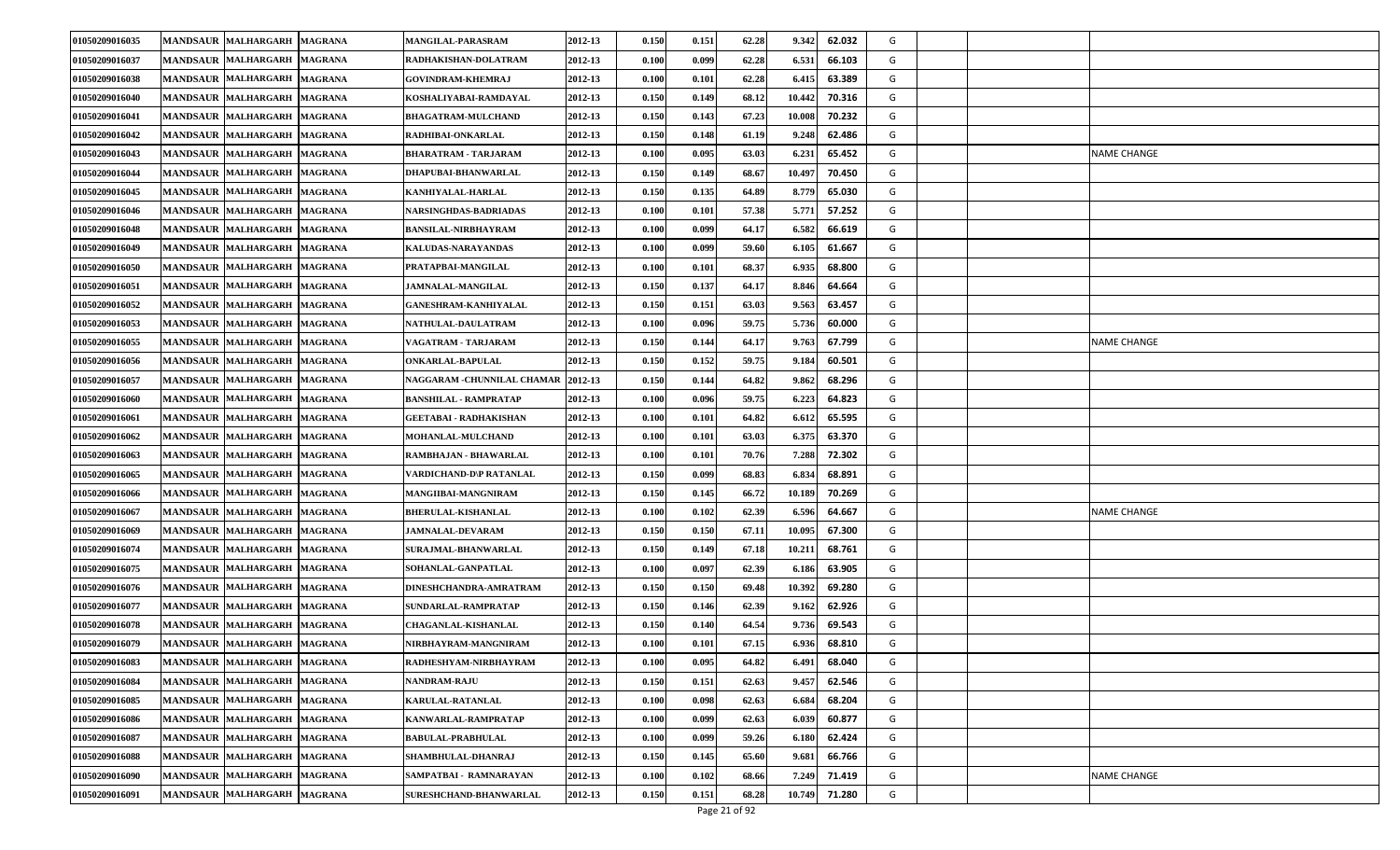| 01050209016094 | MANDSAUR MALHARGARH MAGRANA                  | KANHIYALAL-PANNALAL          | 2012-13 | 0.100 | 0.099 | 69.18                  | 7.323<br>73.970  | G |    |                        |
|----------------|----------------------------------------------|------------------------------|---------|-------|-------|------------------------|------------------|---|----|------------------------|
| 01050209016098 | MANDSAUR MALHARGARH MAGRANA                  | RAMDAYAL-HEERALAL            | 2012-13 | 0.100 | 0.093 | 65.60                  | 5.932<br>64.130  | G |    |                        |
| 01050209016099 | MANDSAUR MALHARGARH MAGRANA                  | <b>HEERALAL-BAGDIRAM</b>     | 2012-13 | 0.100 | 0.096 | 65.60                  | 64.135<br>6.157  | G |    |                        |
| 01050209016100 | MANDSAUR MALHARGARH MAGRANA                  | <b>JAGDISH-GANPAT</b>        | 2012-13 | 0.100 | 0.099 | 62.27                  | 6.334<br>63.980  | G |    |                        |
| 01050209016101 | MANDSAUR MALHARGARH MAGRANA                  | BHANWARLAL-KANHIYALAL        | 2012-13 | 0.150 | 0.151 | 62.27                  | 66.012<br>9.981  | G |    |                        |
| 01050209016103 | MANDSAUR MALHARGARH MAGRANA                  | GOVARDHANRAM-NIRBHAYRAM      | 2012-13 | 0.100 | 0.102 | 59.26                  | 6.070<br>59.803  | G |    |                        |
| 01050209016107 | MANDSAUR MALHARGARH MAGRANA                  | <b>CHANDRAKALA-DEVILAL</b>   | 2012-13 | 0.100 | 0.093 | 64.96                  | 6.171<br>66.714  | G |    |                        |
| 01050209016108 | <b>MANDSAUR MALHARGARH</b><br><b>MAGRANA</b> | HEERALAL-BHANWARLAL          | 2012-13 | 0.100 | 0.096 | 64.96                  | 5.958<br>62.322  | G |    |                        |
| 01050209016110 | MANDSAUR MALHARGARH MAGRANA                  | <b>BHUWANIRAM - DEVBAKHS</b> | 2012-13 | 0.100 | 0.101 | 64.96                  | 6.505<br>64.534  | G |    |                        |
| 01050209016111 | MANDSAUR MALHARGARH MAGRANA                  | <b>BHAGATRAM-HARLAL</b>      | 2012-13 | 0.150 | 0.146 | 67.60                  | 67.122<br>9.773  | G |    |                        |
| 01050209016113 | MANDSAUR MALHARGARH MAGRANA                  | RAJARAM-CHUNNILAL            | 2012-13 | 0.100 | 0.095 | 62.27                  | 6.307<br>66.389  | G |    | <b>NAME CORRECTION</b> |
| 01050209016115 | MANDSAUR MALHARGARH MAGRANA                  | <b>NANRAM-CHIMNA</b>         | 2012-13 | 0.100 | 0.101 | 62.28                  | 6.201<br>61.518  | G |    | NAME CORRECTION        |
| 01050209016122 | <b>MANDSAUR MALHARGARH</b><br><b>MAGRANA</b> | <b>KHEMRAJ-KARULAL</b>       | 2012-13 | 0.100 | 0.098 | 59.26                  | 6.138<br>62.954  | G |    |                        |
| 01050209016123 | MANDSAUR MALHARGARH MAGRANA                  | <b>ONKARLAL-RAMLAL</b>       | 2012-13 | 0.100 | 0.096 | 66.75                  | 6.713<br>69.927  | G |    |                        |
| 01050209016125 | MANDSAUR MALHARGARH MAGRANA                  | MATHURALAL-MANGILAL          | 2012-13 | 0.100 | 0.101 | 68.44                  | 7.088<br>70.317  | G |    |                        |
| 01050209016126 | MANDSAUR MALHARGARH MAGRANA                  | KANHIYALAL-TARJARAM          | 2012-13 | 0.150 | 0.133 | 62.28                  | 8.09<br>61.056   | G |    |                        |
| 01050209016127 | <b>MANDSAUR MALHARGARH</b><br><b>MAGRANA</b> | NANDUBAI-MANGILAL CHOTI      | 2012-13 | 0.100 | 0.100 | 69.70                  | 7.239<br>72.462  | G |    | <b>NAME CORRECTION</b> |
| 01050209016128 | MANDSAUR MALHARGARH MAGRANA                  | <b>BABULAL-DEVRAM</b>        | 2012-13 | 0.150 | 0.151 | 67.85                  | 10.187<br>67.688 | G |    | <b>NAME CORRECTION</b> |
| 01050209016129 | <b>MANDSAUR MALHARGARH</b><br><b>MAGRANA</b> | HIMMATSINGH-VAKTAWARSINGH    | 2012-13 | 0.150 | 0.151 | 60.27                  | 8.980<br>59.392  | G |    |                        |
| 01050209016130 | <b>MANDSAUR MALHARGARH</b><br><b>MAGRANA</b> | <b>KARULAL-MANGILAL</b>      | 2012-13 | 0.150 | 0.151 | 68.01                  | 10.308<br>68.175 | G |    |                        |
| 01050209016131 | MANDSAUR MALHARGARH MAGRANA                  | <b>DHANRAJ-BAPULAL</b>       | 2012-13 | 0.150 | 0.149 | 69.71                  | 10.078<br>67.865 | G |    |                        |
| 01050209016132 | MANDSAUR MALHARGARH MAGRANA                  | SAROJBALA-MANGILAL           | 2012-13 | 0.100 | 0.099 | 60.27                  | 63.838<br>6.320  | G |    |                        |
| 01050209016134 | MANDSAUR MALHARGARH MAGRANA                  | <b>KANWARLAL-NANURAM</b>     | 2012-13 | 0.150 | 0.145 | 62.28                  | 9.217<br>63.566  | G |    |                        |
| 01050209016135 | MANDSAUR MALHARGARH MAGRANA                  | <b>DHAPUBAI-DEVILAL</b>      | 2012-13 | 0.100 | 0.100 | 62.82                  | 6.27<br>62.730   | G |    |                        |
| 01050209016136 | MANDSAUR MALHARGARH MAGRANA                  | <b>KASTURIBAI - DEVILAL</b>  | 2012-13 | 0.100 | 0.101 | 54.82                  | 5.795<br>57.662  | G | 05 |                        |
| 01050209016137 | MANDSAUR MALHARGARH MAGRANA                  | RAMPRASAD-MANGILAL           | 2012-13 | 0.100 | 0.098 | 62.06                  | 62.408<br>6.091  | G |    |                        |
| 01050209016138 | <b>MANDSAUR MALHARGARH</b><br><b>MAGRANA</b> | GOVARDHAN-DOULATRAM          | 2012-13 | 0.150 | 0.150 | 60.27                  | 60.387<br>9.058  | G |    |                        |
| 01050209016142 | MANDSAUR MALHARGARH MAGRANA                  | LAXMINARAYAN-KALURAM         | 2012-13 | 0.150 | 0.146 | 60.70                  | 8.69<br>59.406   | G |    |                        |
| 01050209016021 | MANDSAUR MALHARGARH MAGRANA                  | <b>BAGDIRAM-GULAB</b>        | 2012-13 | 0.100 | 0.100 | 68.38                  | 6.496<br>65.025  | G |    |                        |
| 01050209016012 | MANDSAUR MALHARGARH MAGRANA                  | <b>BABULAL - GOPAL</b>       | 2012-13 | 0.100 | 0.099 | 66.52                  | 6.966<br>70.649  | G |    |                        |
| 01050209016027 | <b>MANDSAUR MALHARGARH</b><br><b>MAGRANA</b> | MODIRAM-UMENDRAM             | 2012-13 | 0.100 | 0.075 | 62.82                  | 5.106<br>67.899  | G |    |                        |
| 01050209016081 | MANDSAUR MALHARGARH MAGRANA                  | MULCHAND-KANWARLAL           | 2012-13 | 0.100 | 0.098 | 66.07                  | 6.29<br>64.574   | G |    |                        |
| 01050209016146 | MANDSAUR MALHARGARH MAGRANA                  | <b>KUSHALBAI-RAMESHWAR</b>   | 2012-13 | 0.100 | 0.095 | 59.24                  | 6.017<br>63.672  | G |    |                        |
| 01050209016080 | MANDSAUR MALHARGARH MAGRANA                  | JAGDISHCHAND-MAGAN JI        | 2012-13 | 0.150 | 0.152 | 66.07                  | 10.326<br>68.069 | G |    |                        |
| 01050209016064 | MANDSAUR MALHARGARH MAGRANA                  | <b>GOVARDHAN - BHAGIRATH</b> | 2012-13 | 0.100 | 0.100 | 63.50                  | 64.230<br>6.423  | G |    |                        |
| 01050209016133 | MANDSAUR MALHARGARH MAGRANA                  | <b>BHANWARLAL-BHAGIRATH</b>  | 2012-13 | 0.150 | 0.151 | 69.09                  | 70.397<br>10.630 | G |    |                        |
| 01050209016150 | MANDSAUR MALHARGARH MAGRANA                  | SHOBHARAM-PANNALAL           | 2012-13 | 0.100 | 0.099 | 59.24                  | 60.525<br>5.992  | G |    |                        |
| 01050209016152 | MANDSAUR MALHARGARH MAGRANA                  | RAMPREHLAD-KANWARLAL         | 2012-13 | 0.100 | 0.094 | 66.07                  | 6.229<br>66.055  | G |    |                        |
| 01050209016153 | MANDSAUR MALHARGARH MAGRANA                  | <b>BHANWARLAL-RAMPRATAP</b>  | 2012-13 | 0.150 | 0.150 | 62.01                  | 9.328<br>62.187  | G |    |                        |
| 01050209016154 | MANDSAUR MALHARGARH MAGRANA                  | SHIVNARAYAN - RATAN          | 2012-13 | 0.100 | 0.104 | 62.01                  | 64.990<br>6.759  | G |    |                        |
| 01050209016155 | MANDSAUR MALHARGARH MAGRANA                  | RAMESHCHANDRA-RAMPRATAP      | 2012-13 | 0.100 | 0.099 | 65.07<br>Page 22 of 92 | 6.758<br>68.263  | G |    | <b>NAME CORRECTION</b> |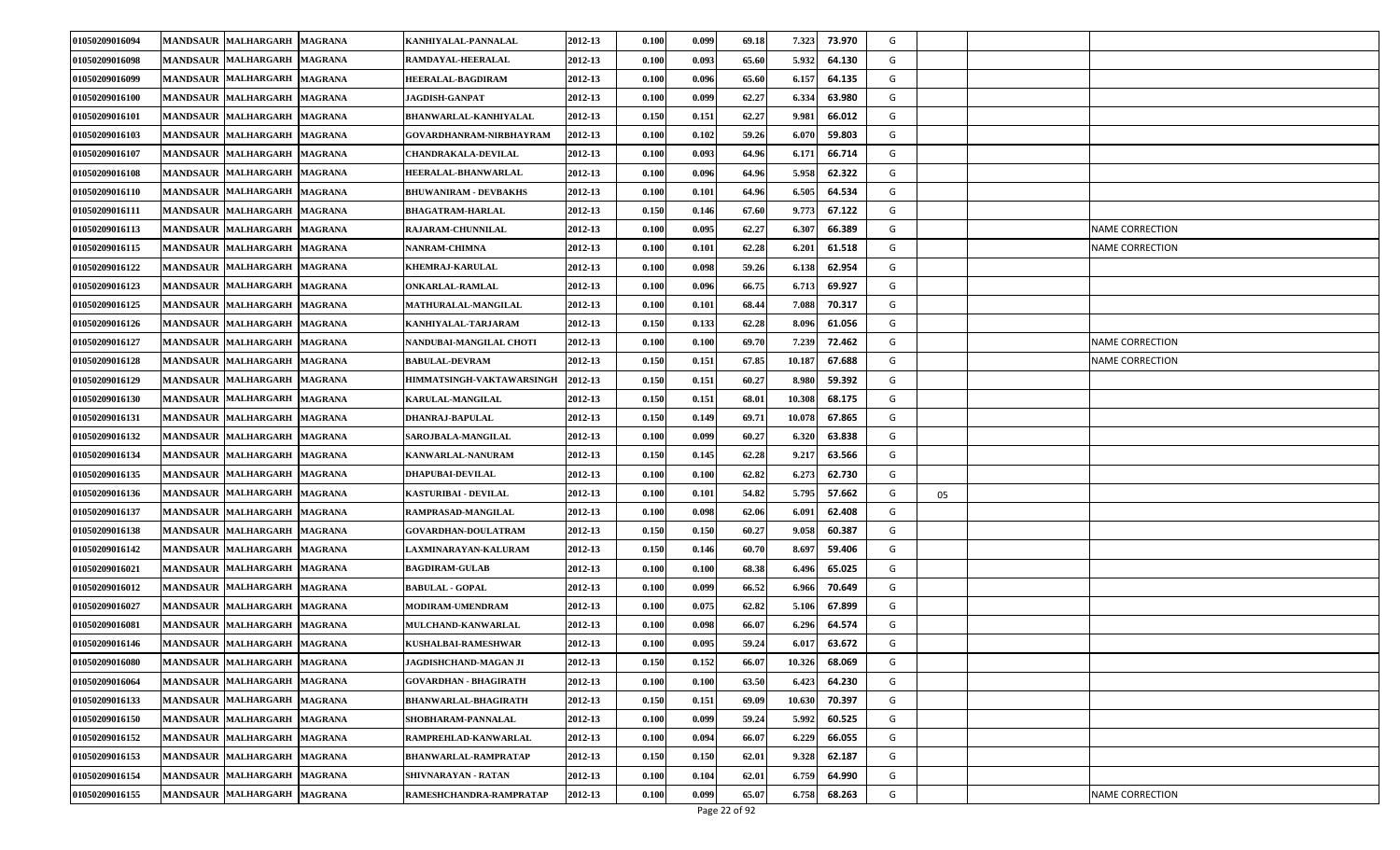| 01050209016119 | <b>MANDSAUR MALHARGARH</b>       | <b>MAGRANA</b>      | PRAKASH - BHERULAL              | 2012-13 | 0.150                | 0.146 | 62.01 | 8.974  | 61.382 | G |    |                |
|----------------|----------------------------------|---------------------|---------------------------------|---------|----------------------|-------|-------|--------|--------|---|----|----------------|
| 01050209016156 | <b>MANDSAUR MALHARGARH</b>       | <b>MAGRANA</b>      | AMRATLAL-KISHANLAL              | 2012-13 | 0.100                | 0.100 | 62.25 | 6.18   | 61.810 | G |    |                |
| 01050209016157 | <b>MANDSAUR MALHARGARH</b>       | <b>MAGRANA</b>      | PARMANAND - RAMRATAN            | 2012-13 | 0.100                | 0.097 | 67.78 | 6.855  | 70.743 | G |    | 01050210065114 |
| 01050209033001 | <b>MANDSAUR MALHARGARH</b>       | <b>NAGAR PIPLYA</b> | BHUWANISINGHH-DEVISINGH         | 2012-13 | 0.150                | 0.145 | 63.76 | 9.40   | 64.738 | G |    |                |
| 01050209033002 | <b>MANDSAUR MALHARGARH</b>       | <b>NAGAR PIPLYA</b> | <b>KALUSINGH-LALSINGH</b>       | 2012-13 | 0.100                | 0.102 | 59.66 | 5.838  | 57.235 | G |    |                |
| 01050209033006 | <b>MANDSAUR MALHARGARH</b>       | <b>NAGAR PIPLYA</b> | <b>RUPSINGH-DEVISINGH</b>       | 2012-13 | 0.150                | 0.144 | 66.10 | 9.858  | 68.458 | G |    |                |
| 01050209033008 | MANDSAUR MALHARGARH              | <b>NAGAR PIPLYA</b> | NIRBHAYSINGH-BHUWANSINGH        | 2012-13 | 0.100                | 0.100 | 63.76 | 6.749  | 67.490 | G |    |                |
| 01050209033014 | <b>MANDSAUR MALHARGARH</b>       | <b>NAGAR PIPLYA</b> | <b>SHIVLAL MODA</b>             | 2012-13 | 0.100                | 0.104 | 63.76 | 6.822  | 65.849 | G |    |                |
| 01050209033015 | <b>MANDSAUR MALHARGARH</b>       | <b>NAGAR PIPLYA</b> | RAMKUNVARBAI-RAMPRASAD          | 2012-13 | 0.150                | 0.140 | 66.10 | 9.98   | 71.293 | G |    |                |
| 01050209033016 | <b>MANDSAUR MALHARGARH</b>       | <b>NAGAR PIPLYA</b> | <b>LALURAM-BHERULAL</b>         | 2012-13 | $\boldsymbol{0.100}$ | 0.080 | 62.35 | 5.184  | 64.800 | G |    |                |
| 01050209033019 | <b>MANDSAUR MALHARGARH</b>       | <b>NAGAR PIPLYA</b> | NARAYANLAL-BAGDIRAM             | 2012-13 | 0.150                | 0.150 | 62.35 | 10.288 | 68.450 | G |    |                |
| 01050209033020 | <b>MANDSAUR MALHARGARH</b>       | <b>NAGAR PIPLYA</b> | <b>BABULAL-NARAYAN</b>          | 2012-13 | 0.150                | 0.155 | 62.35 | 10.208 | 65.689 | G |    |                |
| 01050209033024 | <b>MANDSAUR MALHARGARH</b>       | <b>NAGAR PIPLYA</b> | <b>DEVILAL-BHUVAN</b>           | 2012-13 | 0.150                | 0.152 | 61.59 | 10.022 | 65.934 | G |    |                |
| 01050209033027 | <b>MANDSAUR MALHARGARH</b>       | <b>NAGAR PIPLYA</b> | <b>BAHADURSINGH-JAVANSINGH</b>  | 2012-13 | 0.150                | 0.149 | 61.59 | 9.476  | 63.811 | G |    |                |
| 01050209033030 | <b>MANDSAUR MALHARGARH</b>       | <b>NAGAR PIPLYA</b> | <b>JUJHARSINGH-NATHUSINGH</b>   | 2012-13 | 0.100                | 0.101 | 61.59 | 6.247  | 61.974 | G |    |                |
| 01050209033034 | <b>MANDSAUR MALHARGARH</b>       | <b>NAGAR PIPLYA</b> | KOSHALBAI-MOHANSINGH            | 2012-13 | 0.150                | 0.144 | 61.98 | 9.57   | 66.465 | G |    |                |
| 01050209033036 | <b>MANDSAUR MALHARGARH</b>       | <b>NAGAR PIPLYA</b> | RADHESHYAM-NARAYAN              | 2012-13 | 0.100                | 0.101 | 61.98 | 6.88   | 68.073 | G |    |                |
| 01050209033041 | <b>MANDSAUR MALHARGARH</b>       | <b>NAGAR PIPLYA</b> | <b>RATANLAL-BHERULAL</b>        | 2012-13 | 0.100                | 0.099 | 61.98 | 6.836  | 68.911 | G |    |                |
| 01050209033049 | <b>MANDSAUR MALHARGARH</b>       | <b>NAGAR PIPLYA</b> | <b>RUGHNATHSINGH-JAVANSINGH</b> | 2012-13 | 0.100                | 0.101 | 59.66 | 6.196  | 61.105 | G |    |                |
| 01050209033053 | <b>MANDSAUR MALHARGARH</b>       | <b>NAGAR PIPLYA</b> | DEELIPSINGH-KISHORSINGH         | 2012-13 | 0.150                | 0.151 | 65.61 | 10.516 | 69.735 | G |    |                |
| 01050209033054 | <b>MANDSAUR MALHARGARH</b>       | <b>NAGAR PIPLYA</b> | PREMBAI-KISHORSINGH             | 2012-13 | 0.150                | 0.145 | 65.61 | 10.170 | 70.041 | G |    |                |
| 01050209033056 | <b>MANDSAUR MALHARGARH</b>       | <b>NAGAR PIPLYA</b> | KISHANSINGH-BHERUSINGH          | 2012-13 | 0.100                | 0.101 | 65.61 | 6.767  | 66.868 | G |    |                |
| 01050209033058 | <b>MANDSAUR MALHARGARH</b>       | <b>NAGAR PIPLYA</b> | <b>MOTILAL-KISHANLAL</b>        | 2012-13 | 0.100                | 0.098 | 68.33 | 7.184  | 73.306 | G |    |                |
| 01050209033059 | <b>MANDSAUR MALHARGARH</b>       | <b>NAGAR PIPLYA</b> | <b>MANOHARSINGH-RUPSINGH</b>    | 2012-13 | 0.150                | 0.144 | 65.07 | 9.575  | 66.493 | G |    |                |
| 01050209033062 | <b>MANDSAUR MALHARGARH</b>       | <b>NAGAR PIPLYA</b> | <b>BHUVANIRAM-NATHUJI</b>       | 2012-13 | 0.100                | 0.099 | 54.82 | 5.560  | 56.162 | G | 04 |                |
| 01050209033063 | <b>MANDSAUR MALHARGARH</b>       | <b>NAGAR PIPLYA</b> | PARMANAND-PANNALAL              | 2012-13 | 0.150                | 0.138 | 63.18 | 9.089  | 65.719 | G |    |                |
| 01050209033066 | <b>MANDSAUR MALHARGARH</b>       | <b>NAGAR PIPLYA</b> | BHUWANISINGH-MANGUSINGH         | 2012-13 | 0.150                | 0.145 | 59.76 | 9.545  | 65.828 | G |    |                |
| 01050209033067 | <b>MANDSAUR MALHARGARH</b>       | <b>NAGAR PIPLYA</b> | <b>GOVINDSINGH-MANGUSINGH</b>   | 2012-13 | 0.150                | 0.147 | 63.18 | 10.289 | 69.993 | G |    |                |
| 01050209033068 | <b>MANDSAUR MALHARGARH</b>       | <b>NAGAR PIPLYA</b> | <b>BHARATHSINGH-RAMSINGH</b>    | 2012-13 | $\boldsymbol{0.100}$ | 0.103 | 56.50 | 6.352  | 61.550 | G |    |                |
| 01050209033070 | <b>MANDSAUR MALHARGARH</b>       | <b>NAGAR PIPLYA</b> | <b>MANSINGH-HAJARI</b>          | 2012-13 | 0.100                | 0.099 | 63.18 | 6.66   | 67.283 | G |    |                |
| 01050209033081 | <b>MANDSAUR MALHARGARH</b>       | <b>NAGAR PIPLYA</b> | <b>KALUSINGH-ONKARSINGH</b>     | 2012-13 | 0.100                | 0.100 | 59.76 | 6.369  | 63.690 | G |    |                |
| 01050209033084 | <b>MANDSAUR MALHARGARH</b>       | <b>NAGAR PIPLYA</b> | <b>MANGUBAI - HARISINGH</b>     | 2012-13 | 0.150                | 0.154 | 56.80 | 9.510  | 61.713 | G |    |                |
| 01050209033101 | MANDSAUR MALHARGARH NAGAR PIPLYA |                     | <b>GULABBAI- MANGILAL</b>       | 2012-13 | 0.100                | 0.100 | 57.63 | 5.779  | 57.790 | G |    |                |
| 01050209033104 | MANDSAUR MALHARGARH NAGAR PIPLYA |                     | TULSIBAI - VARDICHAND           | 2012-13 | 0.150                | 0.148 | 59.14 | 9.369  | 63.476 | G |    |                |
| 01050209033112 | MANDSAUR MALHARGARH NAGAR PIPLYA |                     | KASTURIBAI-SWARUPJI             | 2012-13 | 0.150                | 0.150 | 65.07 | 10.551 | 70.528 | G |    |                |
| 01050209033113 | MANDSAUR MALHARGARH NAGAR PIPLYA |                     | RAMPRASAD-MANGILAL              | 2012-13 | 0.100                | 0.096 | 65.79 | 6.551  | 68.240 | G |    |                |
| 01050209033114 | MANDSAUR MALHARGARH NAGAR PIPLYA |                     | <b>BHURIBAI-NAHARSINGH</b>      | 2012-13 | 0.100                | 0.102 | 63.19 | 7.267  | 71.036 | G |    |                |
| 01050209033074 | MANDSAUR MALHARGARH NAGAR PIPLYA |                     | KANCHANBAI-MANSINGH             | 2012-13 | 0.150                | 0.151 | 63.19 | 10.490 | 69.562 | G |    |                |
| 01050209033012 | MANDSAUR MALHARGARH              | <b>NAGAR PIPLYA</b> | <b>KARULAL-MODA</b>             | 2012-13 | 0.100                | 0.104 | 63.19 | 6.680  | 64.231 | G |    |                |
| 01050209033055 | <b>MANDSAUR MALHARGARH</b>       | <b>NAGAR PIPLYA</b> | <b>BHERULAL-NATHUJI</b>         | 2012-13 | 0.100                | 0.099 | 59.14 | 5.889  | 59.485 | G |    |                |
| 01050209033029 | <b>MANDSAUR MALHARGARH</b>       | <b>NAGAR PIPLYA</b> | <b>MADANLAL-KARULAL</b>         | 2012-13 | 0.100                | 0.097 | 57.28 | 6.374  | 65.576 | G |    |                |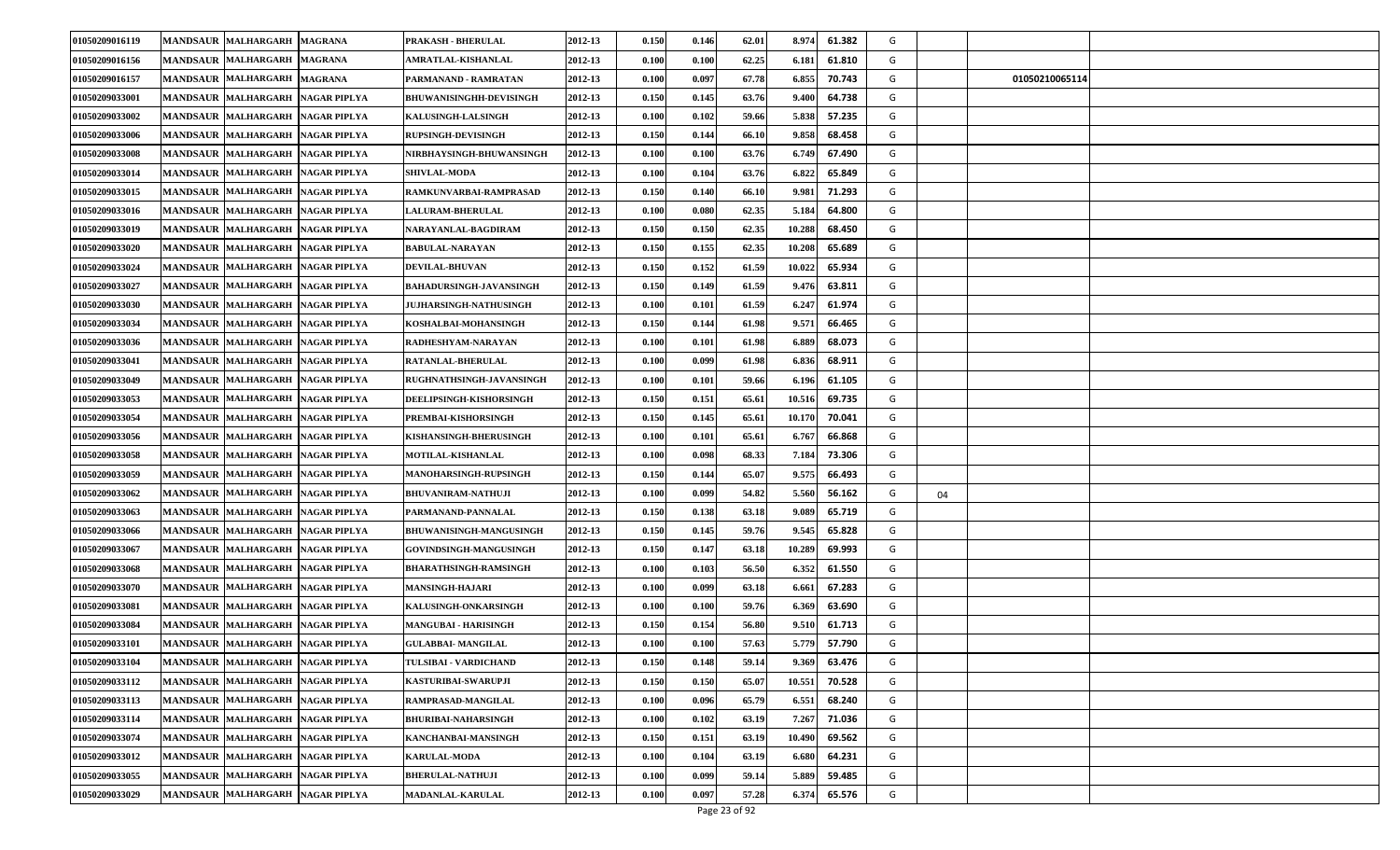| 01050209033116 | <b>MANDSAUR MALHARGARH</b>           | <b>NAGAR PIPLYA</b> | <b>BHOPALSINGH-RAMSINGH</b>   | 2012-13 | 0.150                | 0.145 | 65.79 | 10.122 | 69.807 | G |    |                       |
|----------------|--------------------------------------|---------------------|-------------------------------|---------|----------------------|-------|-------|--------|--------|---|----|-----------------------|
| 01050209033107 | <b>MANDSAUR MALHARGARH</b>           | <b>NAGAR PIPLYA</b> | <b>GORIBAI - MANGILAL</b>     | 2012-13 | 0.150                | 0.145 | 61.98 | 9.740  | 67.172 | G |    |                       |
| 01050209033082 | <b>MANDSAUR MALHARGARH</b>           | <b>NAGAR PIPLYA</b> | DHAPUBAI-KANHIYALAL           | 2012-13 | 0.150                | 0.149 | 65.79 | 10.724 | 71.829 | G |    |                       |
| 01050209033080 | <b>MANDSAUR MALHARGARH</b>           | <b>NAGAR PIPLYA</b> | <b>LEELABAI - BHAWARSINGH</b> | 2012-13 | 0.100                | 0.100 | 57.67 | 5.998  | 59.980 | G |    |                       |
| 01050209033100 | <b>MANDSAUR MALHARGARH</b>           | <b>NAGAR PIPLYA</b> | <b>NARAYAN-BHERULAL</b>       | 2012-13 | 0.100                | 0.099 | 58.98 | 5.940  | 59.879 | G |    |                       |
| 01050209033033 | MANDSAUR MALHARGARH                  | <b>NAGAR PIPLYA</b> | AEJJABAI-HARISINGH            | 2012-13 | 0.150                | 0.144 | 65.58 | 10.165 | 70.590 | G |    |                       |
| 01050209033021 | <b>MANDSAUR MALHARGARH</b>           | <b>NAGAR PIPLYA</b> | UDAYLAL-NARAYAN               | 2012-13 | 0.150                | 0.153 | 65.58 | 9.753  | 63.745 | G |    |                       |
| 01050209033035 | <b>MANDSAUR MALHARGARH</b>           | <b>NAGAR PIPLYA</b> | <b>MADANLAL-BAPULAL</b>       | 2012-13 | 0.100                | 0.100 | 68.33 | 7.155  | 71.622 | G |    | TRANSFER/HATHI BOLIYA |
| 01050209033071 | <b>MANDSAUR MALHARGARH</b>           | <b>NAGAR PIPLYA</b> | PARWATIBAI - RAYSINGH         | 2012-13 | 0.150                | 0.147 | 59.76 | 9.37   | 63.769 | G |    |                       |
| 01050209033126 | <b>MANDSAUR MALHARGARH</b>           | <b>NAGAR PIPLYA</b> | <b>GOVINDSINGH-NAHARSINGH</b> | 2012-13 | 0.150                | 0.150 | 61.98 | 9.41   | 62.747 | G |    |                       |
| 01050209033009 | <b>MANDSAUR MALHARGARH</b>           | <b>NAGAR PIPLYA</b> | MOHANBAI - KANHAIYALAL        | 2012-13 | 0.100                | 0.099 | 59.66 | 6.102  | 61.512 | G |    |                       |
| 01050209033127 | <b>MANDSAUR MALHARGARH</b>           | <b>NAGAR PIPLYA</b> | <b>KARUSINGH-NAHARSINGH</b>   | 2012-13 | 0.150                | 0.150 | 65.58 | 10.01. | 66.767 | G |    |                       |
| 01050209033108 | <b>MANDSAUR MALHARGARH</b>           | <b>NAGAR PIPLYA</b> | RAMESHCHANDRA - KALULAL       | 2012-13 | 0.100                | 0.103 | 59.14 | 6.700  | 64.922 | G |    | NAME CHANGE           |
| 01050209004002 | MANDSAUR MALHARGARH                  | <b>PIPALKHEDI</b>   | <b>NATHU-BHUWAN</b>           | 2012-13 | 0.100                | 0.105 | 72.96 | 7.577  | 72.507 | G |    |                       |
| 01050209004003 | MANDSAUR MALHARGARH                  | <b>PIPALKHEDI</b>   | NARAYAN-BHANWARLAL            | 2012-13 | 0.100                | 0.098 | 65.24 | 6.421  | 65.520 | G |    |                       |
| 01050209004004 | <b>MANDSAUR</b><br><b>MALHARGARH</b> | <b>PIPALKHEDI</b>   | <b>KANWARLAL-DOLA</b>         | 2012-13 | 0.100                | 0.104 | 62.62 | 6.387  | 61.413 | G |    |                       |
| 01050209004008 | <b>MANDSAUR MALHARGARH</b>           | <b>PIPALKHEDI</b>   | <b>SURAJBAI-SITARAM</b>       | 2012-13 | 0.100                | 0.100 | 65.24 | 6.832  | 68.320 | G |    |                       |
| 01050209004009 | MANDSAUR MALHARGARH                  | <b>PIPALKHEDI</b>   | <b>RUNGLAL-DOLA</b>           | 2012-13 | 0.100                | 0.096 | 62.62 | 6.44   | 67.024 | G |    |                       |
| 01050209004013 | <b>MANDSAUR MALHARGARH</b>           | <b>PIPALKHEDI</b>   | RAMESH-KISHANLAL              | 2012-13 | 0.150                | 0.152 | 65.24 | 10.187 | 67.020 | G |    |                       |
| 01050209004014 | <b>MANDSAUR MALHARGARH</b>           | <b>PIPALKHEDI</b>   | <b>NAGUSINGH-BHAGWANSINGH</b> | 2012-13 | 0.100                | 0.102 | 62.62 | 6.55'  | 64.601 | G |    |                       |
| 01050209004016 | <b>MANDSAUR MALHARGARH</b>           | <b>PIPALKHEDI</b>   | <b>AMARSINGH-VIRAM</b>        | 2012-13 | 0.100                | 0.096 | 62.82 | 6.704  | 69.833 | G |    |                       |
| 01050209004019 | <b>MANDSAUR MALHARGARH</b>           | <b>PIPALKHEDI</b>   | NARSINGH-KANWARLAL            | 2012-13 | 0.150                | 0.144 | 62.82 | 9.109  | 63.257 | G |    |                       |
| 01050209004025 | <b>MANDSAUR MALHARGARH</b>           | <b>PIPALKHEDI</b>   | ONKAR-KANIRAM                 | 2012-13 | 0.100                | 0.094 | 73.64 | 7.006  | 74.532 | G |    |                       |
| 01050209004027 | <b>MANDSAUR MALHARGARH</b>           | <b>PIPALKHEDI</b>   | <b>SHRILAL-SITARAM</b>        | 2012-13 | 0.100                | 0.099 | 68.69 | 6.849  | 69.462 | G |    |                       |
| 01050209004041 | <b>MANDSAUR MALHARGARH</b>           | <b>PIPALKHEDI</b>   | KANHIYALAL-NATHU              | 2012-13 | 0.100                | 0.099 | 65.17 | 6.936  | 70.202 | G |    |                       |
| 01050209004005 | <b>MANDSAUR MALHARGARH</b>           | <b>PIPALKHEDI</b>   | <b>NANURAM-VARDA</b>          | 2012-13 | 0.100                | 0.100 | 58.95 | 6.072  | 60.720 | G |    |                       |
| 01050209004022 | <b>MANDSAUR MALHARGARH</b>           | <b>PIPALKHEDI</b>   | NARSINGH-CHAMPA               | 2012-13 | 0.150                | 0.152 | 58.95 | 9.803  | 64.578 | G |    |                       |
| 01050209004030 | <b>MANDSAUR MALHARGARH</b>           | <b>PIPALKHEDI</b>   | KISHANLAL-PYARA               | 2012-13 | 0.100                | 0.100 | 68.69 | 6.62   | 66.240 | G |    |                       |
| 01050209004040 | MANDSAUR MALHARGARH                  | <b>PIPALKHEDI</b>   | <b>MANGILAL-RATANLAL</b>      | 2012-13 | $\boldsymbol{0.100}$ | 0.102 | 60.72 | 6.41   | 62.931 | G |    |                       |
| 01050209004042 | MANDSAUR MALHARGARH                  | <b>PIPALKHEDI</b>   | <b>JUJHAR - KANWARLAL</b>     | 2012-13 | 0.150                | 0.143 | 65.17 | 9.682  | 67.659 | G |    |                       |
| 01050209027002 | <b>MANDSAUR MALHARGARH</b>           | <b>RATAN PIPLYA</b> | <b>LEELABAI-TULSIRAM</b>      | 2012-13 | 0.150                | 0.148 | 62.25 | 9.889  | 67.044 | G |    |                       |
| 01050209027003 | <b>MANDSAUR MALHARGARH</b>           | <b>RATAN PIPLYA</b> | <b>GOVARDHAN-BHERA</b>        | 2012-13 | 0.100                | 0.102 | 62.25 | 6.892  | 67.370 | G |    |                       |
| 01050209027004 | MANDSAUR MALHARGARH RATAN PIPLYA     |                     | <b>MANOHARBAI - PURALAL</b>   | 2012-13 | 0.100                | 0.102 | 59.24 | 6.237  | 61.147 | G |    |                       |
| 01050209027005 | MANDSAUR MALHARGARH RATAN PIPLYA     |                     | SHANKARLAL-BHANWARLAL         | 2012-13 | 0.150                | 0.152 | 67.92 | 10.159 | 66.880 | G |    |                       |
| 01050209027006 | MANDSAUR MALHARGARH                  | <b>RATAN PIPLYA</b> | KARULAL - NANDRAM             | 2012-13 | 0.150                | 0.147 | 62.14 | 9.667  | 65.762 | G |    |                       |
| 01050209027007 | MANDSAUR MALHARGARH RATAN PIPLYA     |                     | KISHANLAL-HANSRAJ             | 2012-13 | 0.100                | 0.095 | 62.14 | 6.18   | 65.471 | G |    |                       |
| 01050209027008 | MANDSAUR MALHARGARH                  | <b>RATAN PIPLYA</b> | FAKIRCHAND - PRABHULAL        | 2012-13 | 0.100                | 0.102 | 56.47 | 5.744  | 56.591 | G | 04 |                       |
| 01050209027009 | MANDSAUR MALHARGARH RATAN PIPLYA     |                     | VARDICHAND-BHANWARLAL         | 2012-13 | 0.100                | 0.104 | 62.14 | 6.738  | 65.039 | G |    |                       |
| 01050209027010 | MANDSAUR MALHARGARH RATAN PIPLYA     |                     | HAMERBAI-MANGU                | 2012-13 | 0.100                | 0.101 | 63.92 | 6.33'  | 62.619 | G |    |                       |
| 01050209027013 | MANDSAUR MALHARGARH RATAN PIPLYA     |                     | <b>GHEESABAI - GANGARAM</b>   | 2012-13 | 0.100                | 0.100 | 55.27 | 5.898  | 58.980 | G |    |                       |
| 01050209027018 | MANDSAUR MALHARGARH                  | <b>RATAN PIPLYA</b> | KAMLABAI-MANGILAL             | 2012-13 | 0.100                | 0.100 | 63.07 | 6.712  | 67.120 | G |    |                       |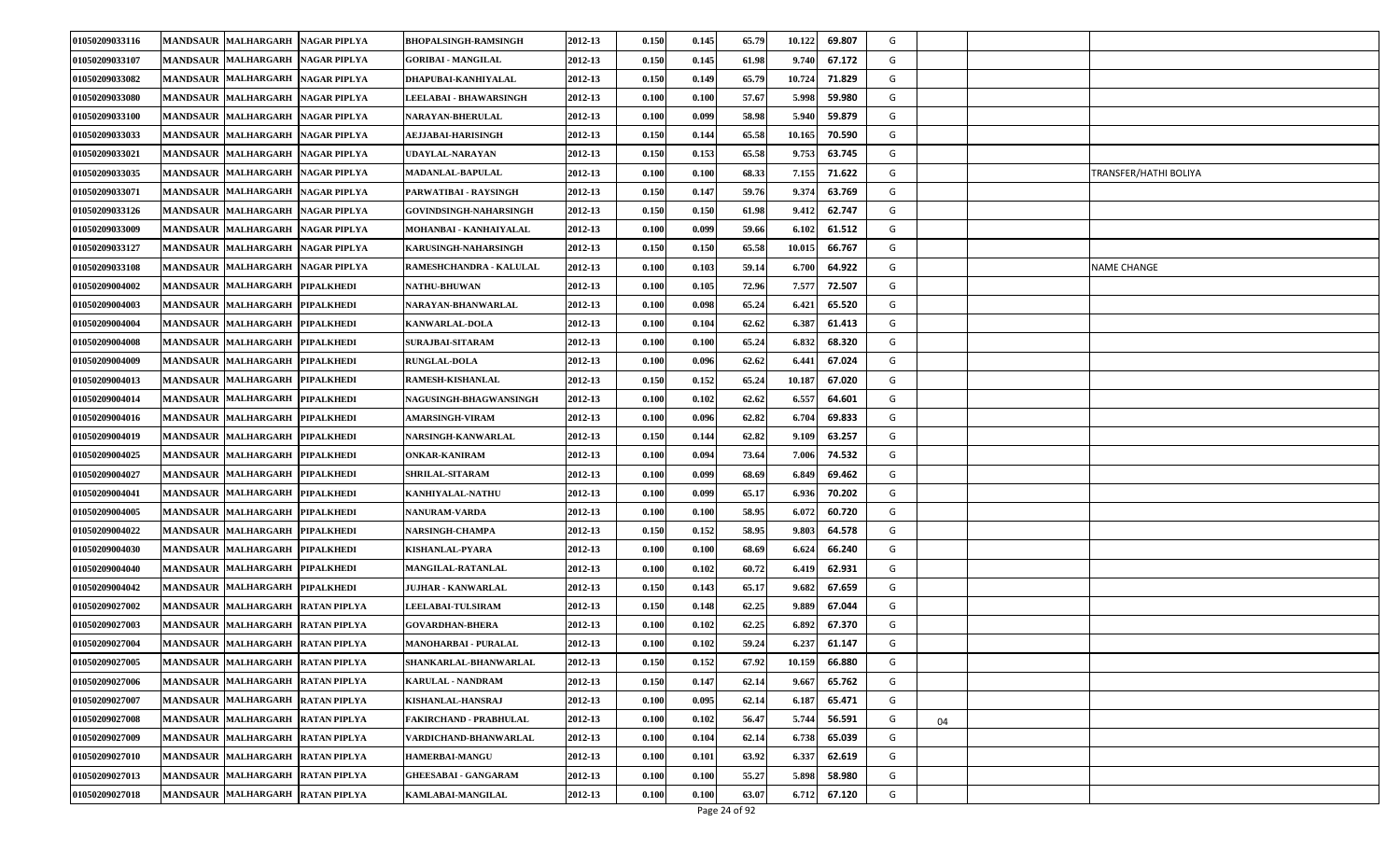| 01050209027021 | <b>MANDSAUR MALHARGARH</b>       | <b>RATAN PIPLYA</b> | <b>GOPAL-PRABHULAL</b>                           | 2012-13 | 0.100                | 0.100 | 61.62 | 6.787  | 67.870 | G |    |                 |
|----------------|----------------------------------|---------------------|--------------------------------------------------|---------|----------------------|-------|-------|--------|--------|---|----|-----------------|
| 01050209027022 | <b>MANDSAUR MALHARGARH</b>       | <b>RATAN PIPLYA</b> | NANDRAM-RAJARAM                                  | 2012-13 | 0.100                | 0.099 | 58.54 | 5.988  | 60.363 | G |    |                 |
| 01050209027023 | MANDSAUR MALHARGARH              | <b>RATAN PIPLYA</b> | DEVILAL-NARAYAN                                  | 2012-13 | 0.100                | 0.080 | 63.92 | 5.251  | 65.638 | G |    |                 |
| 01050209027027 | <b>MANDSAUR MALHARGARH</b>       | <b>RATAN PIPLYA</b> | BHANWARIBAI-ONKAR                                | 2012-13 | 0.100                | 0.099 | 58.54 | 6.005  | 60.841 | G |    |                 |
| 01050209027030 | <b>MANDSAUR MALHARGARH</b>       | <b>RATAN PIPLYA</b> | UJJAVALLAL-HEERALAL                              | 2012-13 | 0.150                | 0.148 | 63.92 | 10.245 | 69.130 | G |    |                 |
| 01050209027032 | <b>MANDSAUR MALHARGARH</b>       | <b>RATAN PIPLYA</b> | <b>MANGILAL - BHERULAL</b>                       | 2012-13 | $\boldsymbol{0.100}$ | 0.099 | 57.12 | 6.063  | 61.242 | G |    | NAME CORRECTION |
| 01050209027035 | <b>MANDSAUR MALHARGARH</b>       | <b>RATAN PIPLYA</b> | <b>BHAWANISINGH-MOHANSINGH</b>                   | 2012-13 | 0.100                | 0.096 | 63.46 | 6.011  | 62.615 | G |    |                 |
| 01050209027036 | <b>MANDSAUR MALHARGARH</b>       | <b>RATAN PIPLYA</b> | <b>UDAYRM-GHASI</b>                              | 2012-13 | 0.100                | 0.099 | 58.54 | 6.205  | 62.931 | G |    |                 |
| 01050209027039 | <b>MANDSAUR MALHARGARH</b>       | <b>RATAN PIPLYA</b> | KASHIBAI-MODIRAM                                 | 2012-13 | 0.100                | 0.100 | 59.89 | 6.460  | 64.600 | G |    |                 |
| 01050209027041 | <b>MANDSAUR MALHARGARH</b>       | <b>RATAN PIPLYA</b> | RAMCHANDRA - NANURAM D/P<br><b>KALURAM</b>       | 2012-13 | 0.150                | 0.148 | 63.46 | 10.199 | 68.819 | G |    |                 |
| 01050209027042 | <b>MANDSAUR MALHARGARH</b>       | <b>RATAN PIPLYA</b> | <b>SHREERAM-RAMCHAND</b>                         | 2012-13 | 0.100                | 0.102 | 55.42 | 5.772  | 56.588 | G | 04 |                 |
| 01050209027043 | <b>MANDSAUR MALHARGARH</b>       | <b>RATAN PIPLYA</b> | SHANTIBAI-MANGILAL                               | 2012-13 | 0.100                | 0.099 | 59.89 | 6.246  | 63.091 | G |    |                 |
| 01050209027045 | <b>MANDSAUR MALHARGARH</b>       | <b>RATAN PIPLYA</b> | DEVILAL - BHAGATRAM URF<br>RAMPRATAP             | 2012-13 | 0.100                | 0.099 | 61.62 | 6.338  | 64.020 | G |    | NAME CORRECTION |
| 01050209027046 | <b>MANDSAUR MALHARGARH</b>       | <b>RATAN PIPLYA</b> | <b>RAMESHVAR-BALU</b>                            | 2012-13 | $\boldsymbol{0.100}$ | 0.096 | 61.62 | 6.54   | 68.135 | G |    |                 |
| 01050209027051 | MANDSAUR MALHARGARH              | <b>RATAN PIPLYA</b> | SHAMBHUSINGH URF SHYAMSINGH<br><b>MOTI SINGH</b> | 2012-13 | 0.100                | 0.098 | 68.86 | 7.466  | 76.184 | G |    |                 |
| 01050209027054 | <b>MANDSAUR MALHARGARH</b>       | <b>RATAN PIPLYA</b> | <b>DEVILAL-MANGILAL</b>                          | 2012-13 | 0.100                | 0.101 | 62.10 | 6.387  | 63.363 | G |    |                 |
| 01050209027056 | <b>MANDSAUR MALHARGARH</b>       | <b>RATAN PIPLYA</b> | <b>JUJHARSINGH-ONKARSINGH</b>                    | 2012-13 | 0.100                | 0.095 | 59.89 | 6.21   | 65.379 | G |    |                 |
| 01050209027059 | MANDSAUR MALHARGARH              | <b>RATAN PIPLYA</b> | HEMANTSINGH-MOHANSINGH                           | 2012-13 | 0.150                | 0.150 | 63.46 | 9.882  | 65.705 | G |    |                 |
| 01050209027060 | <b>MANDSAUR MALHARGARH</b>       | <b>RATAN PIPLYA</b> | VARDICHAND-GORAJI                                | 2012-13 | 0.100                | 0.101 | 63.42 | 6.750  | 66.568 | G |    |                 |
| 01050209027061 | <b>MANDSAUR MALHARGARH</b>       | <b>RATAN PIPLYA</b> | LUXMINARAYAN-KARUJI                              | 2012-13 | 0.150                | 0.148 | 63.42 | 9.513  | 64.320 | G |    |                 |
| 01050209027062 | <b>MANDSAUR MALHARGARH</b>       | <b>RATAN PIPLYA</b> | BAPULAL-PRABHULAL                                | 2012-13 | 0.100                | 0.102 | 63.42 | 6.569  | 64.402 | G |    |                 |
| 01050209027063 | <b>MANDSAUR MALHARGARH</b>       | <b>RATAN PIPLYA</b> | <b>BANSILAL-DHANJI</b>                           | 2012-13 | 0.100                | 0.098 | 60.02 | 6.062  | 62.111 | G |    |                 |
| 01050209027064 | <b>MANDSAUR MALHARGARH</b>       | <b>RATAN PIPLYA</b> | <b>BHAGWANSINGH-BHAWANISINGH</b>                 | 2012-13 | 0.100                | 0.102 | 56.56 | 5.979  | 58.446 | G |    |                 |
| 01050209027066 | <b>MANDSAUR MALHARGARH</b>       | <b>RATAN PIPLYA</b> | AMBALAL-KIAHANLAL                                | 2012-13 | 0.150                | 0.143 | 64.64 | 9.659  | 67.640 | G |    |                 |
| 01050209027067 | <b>MANDSAUR MALHARGARH</b>       | <b>RATAN PIPLYA</b> | SURENDRASINGH-AMARSINGH                          | 2012-13 | 0.150                | 0.154 | 67.92 | 10.654 | 69.362 | G |    |                 |
| 01050209027068 | <b>MANDSAUR MALHARGARH</b>       | <b>RATAN PIPLYA</b> | <b>GANESHRAM-BHAGIRATH</b>                       | 2012-13 | 0.150                | 0.151 | 64.64 | 10.185 | 67.674 | G |    |                 |
| 01050209027069 | <b>MANDSAUR MALHARGARH</b>       | <b>RATAN PIPLYA</b> | <b>TULSIRAM-BALU</b>                             | 2012-13 | 0.100                | 0.101 | 62.10 | 6.095  | 60.466 | G |    |                 |
| 01050209027070 | <b>MANDSAUR MALHARGARH</b>       | <b>RATAN PIPLYA</b> | <b>BHUWANISINGH-AMARSINGH</b>                    | 2012-13 | 0.150                | 0.151 | 64.64 | 11.127 | 73.591 | G |    |                 |
| 01050209027071 | <b>MANDSAUR MALHARGARH</b>       | <b>RATAN PIPLYA</b> | JAMNALAL-BHAGIRATH                               | 2012-13 | $\boldsymbol{0.100}$ | 0.102 | 62.10 | 6.822  | 66.621 | G |    |                 |
| 01050209027072 | <b>MANDSAUR MALHARGARH</b>       | <b>RATAN PIPLYA</b> | <b>VIMALKUNWAR-MADANSINGH</b>                    | 2012-13 | 0.100                | 0.102 | 59.00 | 6.321  | 61.789 | G |    |                 |
| 01050209027073 | <b>MANDSAUR MALHARGARH</b>       | <b>RATAN PIPLYA</b> | <b>JAGDISH-MOTILAL</b>                           | 2012-13 | 0.100                | 0.096 | 52.44 | 5.326  | 55.479 | G | 04 |                 |
| 01050209027074 | <b>MANDSAUR MALHARGARH</b>       | <b>RATAN PIPLYA</b> | RAMDAYAL-NARAYAN                                 | 2012-13 | 0.150                | 0.148 | 62.53 | 9.656  | 65.067 | G |    |                 |
| 01050209027076 | MANDSAUR MALHARGARH RATAN PIPLYA |                     | MADANSINGH-MOHANSINGH                            | 2012-13 | 0.150                | 0.147 | 59.19 | 9.470  | 64.422 | G |    |                 |
| 01050209027077 | MANDSAUR MALHARGARH RATAN PIPLYA |                     | SOHANBAI-NANDRAM                                 | 2012-13 | 0.100                | 0.101 | 64.88 | 6.423  | 63.468 | G |    |                 |
| 01050209027078 | <b>MANDSAUR MALHARGARH</b>       | <b>RATAN PIPLYA</b> | <b>LUXMANSINGH-JUJHARSINGH</b>                   | 2012-13 | 0.150                | 0.151 | 62.53 | 9.862  | 65.441 | G |    |                 |
| 01050209027079 | MANDSAUR MALHARGARH RATAN PIPLYA |                     | <b>BHULLIBAI-PARTHA</b>                          | 2012-13 | 0.100                | 0.096 | 64.88 | 6.266  | 65.271 | G |    |                 |
| 01050209027081 | MANDSAUR MALHARGARH RATAN PIPLYA |                     | PARASRAM-NANURAM                                 | 2012-13 | 0.150                | 0.152 | 67.92 | 10.722 | 70.726 | G |    |                 |
| 01050209027082 | MANDSAUR MALHARGARH RATAN PIPLYA |                     | MANGILAL-BHANWARLAL                              | 2012-13 | 0.150                | 0.152 | 64.88 | 9.778  | 64.371 | G |    |                 |
| 01050209027083 | MANDSAUR MALHARGARH RATAN PIPLYA |                     | KALUDAS-NARAYANDAS                               | 2012-13 | 0.100                | 0.091 | 59.19 | 5.285  | 58.077 | G |    |                 |
| 01050209027084 | MANDSAUR MALHARGARH RATAN PIPLYA |                     | <b>CHAGAN-DHURA</b>                              | 2012-13 | 0.100                | 0.103 | 55.46 | 5.982  | 58.304 | G |    |                 |
| 01050209027086 | <b>MANDSAUR MALHARGARH</b>       | <b>RATAN PIPLYA</b> | KARIBAI - JAGANNATH                              | 2012-13 | 0.150                | 0.150 | 64.14 | 9.878  | 65.897 | G |    |                 |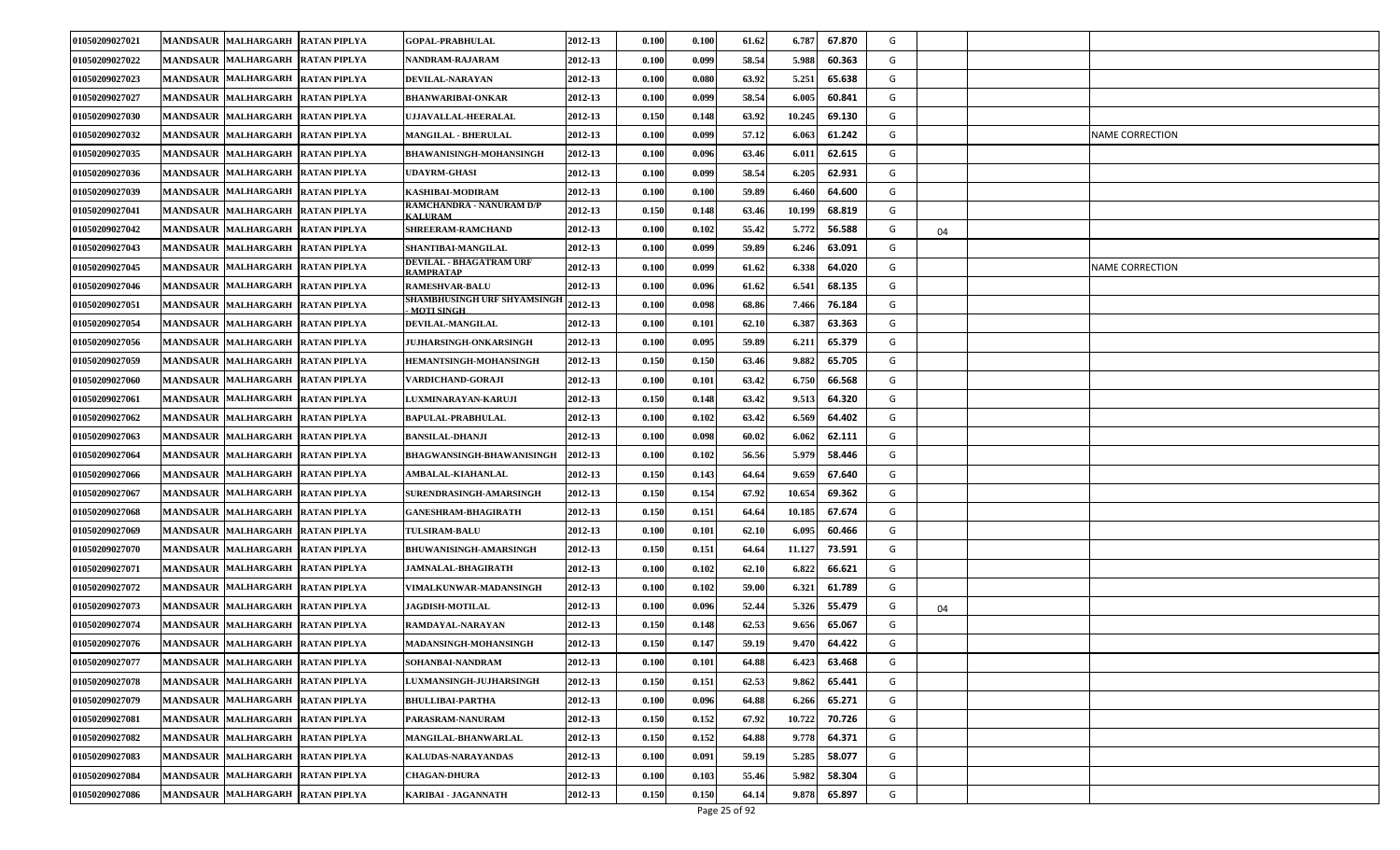| 01050209027089 | <b>MANDSAUR MALHARGARH</b><br><b>RATAN PIPLYA</b>           | NANDRAM-KASHIRAM                | 2012-13 | 0.150 | 0.151 | 48.13 | 7.632<br>50.711  | G  | 04 |                        |
|----------------|-------------------------------------------------------------|---------------------------------|---------|-------|-------|-------|------------------|----|----|------------------------|
| 01050209027099 | MANDSAUR MALHARGARH RATAN PIPLYA                            | KANHIYALAL-VARDHA               | 2012-13 | 0.100 | 0.104 | 59.19 | 6.562<br>63.340  | G  |    |                        |
| 01050209027103 | MANDSAUR MALHARGARH RATAN PIPLYA                            | PRABHULAL-NARAYAN               | 2012-13 | 0.100 | 0.102 | 68.86 | 69.725<br>7.112  | G  |    |                        |
| 01050209027104 | <b>MANDSAUR MALHARGARH</b><br><b>RATAN PIPLYA</b>           | <b>SHANKARLAL-GANGARAM</b>      | 2012-13 | 0.150 | 0.147 | 58.66 | 9.268<br>63.048  | G  |    |                        |
| 01050209027107 | MANDSAUR MALHARGARH<br><b>RATAN PIPLYA</b>                  | <b>SHANKARLAL-RAGHU</b>         | 2012-13 | 0.100 | 0.104 | 55.04 | 6.188<br>59.615  | G  |    |                        |
| 01050209027111 | MANDSAUR MALHARGARH RATAN PIPLYA                            | NAHRUKHA-FAKIRKHA               | 2012-13 | 0.100 | 0.101 | 68.86 | 6.778<br>67.242  | G  |    |                        |
| 01050209027112 | MANDSAUR MALHARGARH RATAN PIPLYA                            | KISHANLAL-NANDA                 | 2012-13 | 0.100 | 0.102 | 62.53 | 64.878<br>6.637  | G  |    |                        |
| 01050209027116 | <b>MANDSAUR MALHARGARH</b><br><b>RATAN PIPLYA</b>           | JAMNABAI-RATANLAL               | 2012-13 | 0.100 | 0.099 | 64.14 | 6.496<br>65.616  | G  |    |                        |
| 01050209027031 | <b>MANDSAUR</b><br><b>MALHARGARH</b><br><b>RATAN PIPLYA</b> | <b>BAGDIRAM-ONKAR</b>           | 2012-13 | 0.150 | 0.150 | 64.14 | 9.557<br>63.713  | G  |    |                        |
| 01050209027096 | MANDSAUR MALHARGARH RATAN PIPLYA                            | SITARAM - RAMCHANDRA            | 2012-13 | 0.100 | 0.096 | 67.52 | 6.810<br>70.790  | G  |    | <b>NAME CORRECTION</b> |
| 01050209027033 | MANDSAUR MALHARGARH RATAN PIPLYA                            | <b>NATHU-ONKARCHAMAR</b>        | 2012-13 | 0.150 | 0.152 | 58.66 | 9.268<br>60.934  | G  |    |                        |
| 01050209027117 | <b>MANDSAUR MALHARGARH</b><br><b>RATAN PIPLYA</b>           | /ARDIBAI-RATANLAL               | 2012-13 | 0.100 | 0.103 | 58.66 | 62.485<br>6.41   | G  |    |                        |
| 01050209027127 | <b>MANDSAUR</b><br><b>MALHARGARH</b><br><b>RATAN PIPLYA</b> | <b>KISHANSINGH-BAHADURSINGH</b> | 2012-13 | 0.150 | 0.152 | 64.45 | 66.846<br>10.174 | G  |    |                        |
| 01050209027047 | MANDSAUR MALHARGARH RATAN PIPLYA                            | KASHIBAI-VARDICHAND             | 2012-13 | 0.100 | 0.102 | 55.11 | 60.187<br>6.109  | G  |    |                        |
| 01050209027128 | MANDSAUR MALHARGARH RATAN PIPLYA                            | <b>DEVISINGH-MOHANSINGH</b>     | 2012-13 | 0.150 | 0.152 | 64.45 | 10.155<br>66.809 | G  |    |                        |
| 01050209027050 | <b>MANDSAUR MALHARGARH</b><br><b>RATAN PIPLYA</b>           | <b>NAHRSINGH-MOTISINGH</b>      | 2012-13 | 0.100 | 0.096 | 59.29 | 5.675<br>58.992  | G  |    |                        |
| 01050209027017 | MANDSAUR MALHARGARH RATAN PIPLYA                            | <b>GABBA-MOTI</b>               | 2012-13 | 0.100 | 0.100 | 60.88 | 6.592<br>65.920  | G  |    |                        |
| 01050209027024 | MANDSAUR MALHARGARH<br><b>RATAN PIPLYA</b>                  | RAMNARAYAN - GULABCHANDRA       | 2012-13 | 0.100 | 0.103 | 60.88 | 65.097<br>6.679  | G  |    |                        |
| 01050209027053 | MANDSAUR MALHARGARH RATAN PIPLYA                            | JAGDISHCHANDRA - HARIRAM        | 2012-13 | 0.100 | 0.101 | 58.50 | 6.243<br>61.690  | G  |    |                        |
| 01050209027130 | <b>MANDSAUR MALHARGARH</b><br><b>RATAN PIPLYA</b>           | ABDUL RAJIK - HUSSAIN AHMAD     | 2012-13 | 0.100 | 0.101 | 64.45 | 6.850<br>67.956  | G  |    |                        |
| 01050209027037 | <b>MANDSAUR MALHARGARH</b><br><b>RATAN PIPLYA</b>           | <b>BANNESINGH-JORAVARSINGH</b>  | 2012-13 | 0.100 | 0.103 | 60.88 | 6.245<br>60.927  | G  |    |                        |
| 01050209020003 | <b>MANDSAUR MALHARGARH</b><br><b>RAYSINGH PIPLIYA</b>       | CHANDKUNWARBAI-RUGNAATH         | 2012-13 | 0.100 | 0.095 | 59.89 | 5.655<br>59.526  | G  |    |                        |
| 01050209020004 | MANDSAUR MALHARGARH RAYSINGH PIPLIYA                        | <b>MANGUSINGH-RUPSINGH</b>      | 2012-13 | 0.100 | 0.098 | 57.98 | 5.922<br>60.429  | G  |    |                        |
| 01050209020008 | <b>MANDSAUR MALHARGARH</b><br><b>RAYSINGH PIPLIYA</b>       | SONA KUNWAR - MANGU SINGH       | 2012-13 | 0.100 | 0.000 | 0.00  | 0.00(<br>0.000   | F. |    | <b>NAME CHANGE</b>     |
| 01050209020010 | <b>MANDSAUR MALHARGARH</b><br><b>RAYSINGH PIPLIYA</b>       | <b>NARAYANSINGH-RODSINGH</b>    | 2012-13 | 0.150 | 0.150 | 68.27 | 69.581<br>10.465 |    | 02 |                        |
| 01050209020013 | MANDSAUR MALHARGARH RAYSINGH PIPLIYA                        | PARTAPBAI-KISHAN                | 2012-13 | 0.100 | 0.104 | 53.79 | 53.014<br>5.487  | G  | 04 |                        |
| 01050209020014 | <b>MANDSAUR MALHARGARH</b><br><b>RAYSINGH PIPLIYA</b>       | PRABHULAL-RATANLAL              | 2012-13 | 0.150 | 0.141 | 54.45 | 3.703<br>26.337  | G  | 04 |                        |
| 01050209020015 | MANDSAUR MALHARGARH RAYSINGH PIPLIYA                        | <b>BANSHILAL-KANIRAM</b>        | 2012-13 | 0.150 | 0.142 | 66.84 | 9.692<br>68.205  | G  |    |                        |
| 01050209020026 | MANDSAUR MALHARGARH RAYSINGH PIPLIYA                        | <b>DURGASINGH-MOHANSINGH</b>    | 2012-13 | 0.150 | 0.146 | 60.85 | 61.539<br>8.997  | G  |    |                        |
| 01050209020027 | MANDSAUR MALHARGARH RAYSINGH PIPLIYA                        | <b>MADANLAL-RATANLAL</b>        | 2012-13 | 0.100 | 0.102 | 58.24 | 5.965<br>58.480  | G  |    |                        |
| 01050209020028 | MANDSAUR MALHARGARH RAYSINGH PIPLIYA                        | PRABHUBAI-HARLAL                | 2012-13 | 0.100 | 0.098 | 60.56 | 5.961<br>60.889  | G  |    |                        |
| 01050209020029 | MANDSAUR MALHARGARH RAYSINGH PIPLIYA                        | ISHWARSINGH-KISHANSINGH         | 2012-13 | 0.150 | 0.153 | 67.79 | 67.549<br>10.362 | G  |    |                        |
| 01050209020033 | MANDSAUR MALHARGARH RAYSINGH PIPLIYA                        | <b>BHAGWANSINGH-SAJJANSINGH</b> | 2012-13 | 0.100 | 0.100 | 64.77 | 6.551<br>65.510  | G  |    |                        |
| 01050209020035 | MANDSAUR MALHARGARH RAYSINGH PIPLIYA                        | <b>NAGUDAS-RATANDAS</b>         | 2012-13 | 0.100 | 0.091 | 62.66 | 62.659<br>5.702  | G  |    |                        |
| 01050209020036 | MANDSAUR MALHARGARH RAYSINGH PIPLIYA                        | <b>DASHRTHSINGH-JUJHARSINGH</b> | 2012-13 | 0.100 | 0.000 | 0.00  | 0.000<br>0.000   | F. |    |                        |
| 01050209020040 | MANDSAUR MALHARGARH RAYSINGH PIPLIYA                        | PREMSINGH-SHAMBHUSINGH          | 2012-13 | 0.150 | 0.000 | 0.00  | 0.000<br>0.00(   | F. |    |                        |
| 01050209020053 | MANDSAUR MALHARGARH RAYSINGH PIPLIYA                        | <b>BANSHILAL - UDA</b>          | 2012-13 | 0.150 | 0.151 | 64.77 | 9.725<br>64.618  | G  |    | <b>NAME CHANGE</b>     |
| 01050209020056 | MANDSAUR MALHARGARH RAYSINGH PIPLIYA                        | <b>DHAPUBAI - MATHURA</b>       | 2012-13 | 0.100 | 0.101 | 60.85 | 57.634<br>5.798  | G  |    |                        |
| 01050209020059 | <b>MANDSAUR MALHARGARH</b><br><b>RAYSINGH PIPLIYA</b>       | PRABHULAL-RAMKUNWAR             | 2012-13 | 0.100 | 0.102 | 64.63 | 6.518<br>63.902  | G  |    |                        |
| 01050209020060 | <b>MANDSAUR MALHARGARH</b><br><b>RAYSINGH PIPLIYA</b>       | RUPCHAND-PARBHULAL              | 2012-13 | 0.100 | 0.102 | 62.66 | 60.029<br>6.123  | G  |    |                        |
| 01050209020025 | MANDSAUR MALHARGARH RAYSINGH PIPLIYA                        | <b>HEERALAL-SHIVNARAYAN</b>     | 2012-13 | 0.100 | 0.096 | 61.67 | 5.973<br>62.219  | G  |    |                        |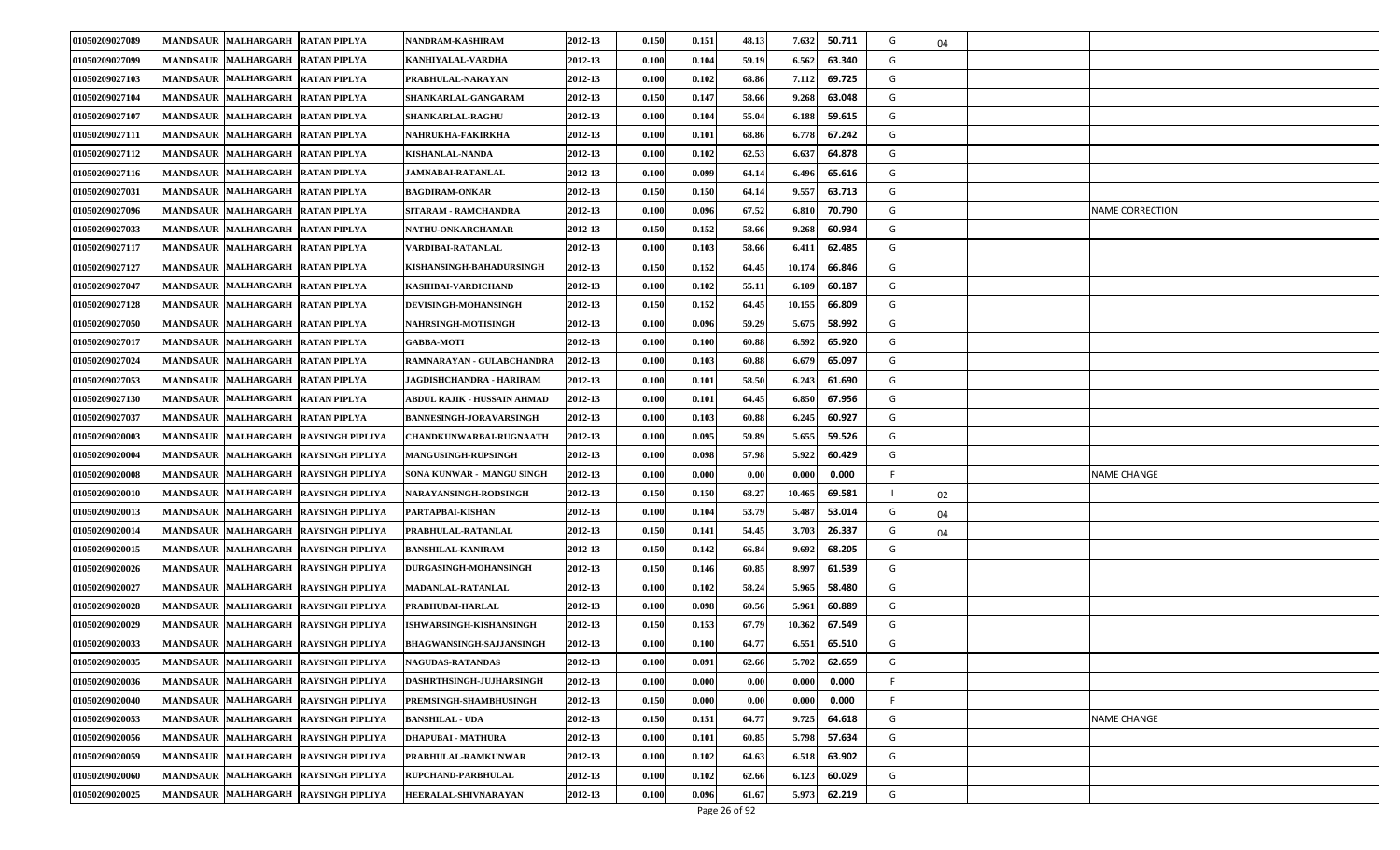| 01050209020024 | <b>MANDSAUR MALHARGARH</b>   | <b>RAYSINGH PIPLIYA</b>              | RAMIBAI - BAPULAL            | 2012-13 | 0.100 | 0.099 | 61.67 | 6.625  | 66.784 | G |                |  |
|----------------|------------------------------|--------------------------------------|------------------------------|---------|-------|-------|-------|--------|--------|---|----------------|--|
| 01050209020022 | MANDSAUR MALHARGARH          | <b>RAYSINGH PIPLIYA</b>              | <b>KESARSINGH-RODSINGH</b>   | 2012-13 | 0.150 | 0.144 | 57.66 | 8.534  | 59.264 | G |                |  |
| 01050209020037 |                              | MANDSAUR MALHARGARH RAYSINGH PIPLIYA | <b>BABULAL-RUGNAATH</b>      | 2012-13 | 0.100 | 0.097 | 60.85 | 5.989  | 61.998 | G |                |  |
| 01050209020067 | <b>MANDSAUR MALHARGARH</b>   | <b>RAYSINGH PIPLIYA</b>              | HARJUBAI-SATYANARAYAN        | 2012-13 | 0.100 | 0.102 | 60.05 | 6.554  | 64.066 | G |                |  |
| 01050209020068 | MANDSAUR MALHARGARH          | <b>RAYSINGH PIPLIYA</b>              | RAMDAYAL-GOBARJI             | 2012-13 | 0.150 | 0.151 | 61.67 | 8.880  | 59.003 | G |                |  |
| 01050209020070 |                              | MANDSAUR MALHARGARH RAYSINGH PIPLIYA | <b>LACCHIBAI-UDAJI</b>       | 2012-13 | 0.150 | 0.144 | 60.05 | 8.639  | 59.868 | G |                |  |
| 01050209020017 | <b>MANDSAUR MALHARGARH</b>   | <b>RAYSINGH PIPLIYA</b>              | <b>GHANSHYAM-PRABHULAL</b>   | 2012-13 | 0.100 | 0.096 | 57.44 | 5.63   | 58.597 | G |                |  |
| 01050209020023 | MANDSAUR MALHARGARH          | <b>RAYSINGH PIPLIYA</b>              | <b>MADANSINGH-RODSINGH</b>   | 2012-13 | 0.100 | 0.095 | 64.63 | 6.223  | 65.368 | G |                |  |
| 01050209020016 | <b>MANDSAUR MALHARGARH</b>   | <b>RAYSINGH PIPLIYA</b>              | MANGILAL-KANWARLAL           | 2012-13 | 0.100 | 0.094 | 67.07 | 6.07   | 64.904 | G |                |  |
| 01050209020072 | <b>MANDSAUR MALHARGARH</b>   | <b>RAYSINGH PIPLIYA</b>              | <b>KOMAL-KESHURAM</b>        | 2012-13 | 0.100 | 0.098 | 61.88 | 6.338  | 64.673 | G |                |  |
| 01050209020073 |                              | MANDSAUR MALHARGARH RAYSINGH PIPLIYA | <b>NATHU-BHAGWAN</b>         | 2012-13 | 0.150 | 0.150 | 61.88 | 9.574  | 64.040 | G | 01050209010001 |  |
| 01050209020005 |                              | MANDSAUR MALHARGARH RAYSINGH PIPLIYA | <b>KALURAM-RATTA</b>         | 2012-13 | 0.100 | 0.099 | 61.88 | 6.135  | 62.221 | G | 01050209010026 |  |
| 01050209020074 | <b>MANDSAUR MALHARGARH</b>   | <b>RAYSINGH PIPLIYA</b>              | <b>GEETABAI - JODHA</b>      | 2012-13 | 0.100 | 0.095 | 63.00 | 6.18.  | 65.084 | G | 01050209010002 |  |
| 01050209005005 | <b>MANDSAUR MALHARGARH</b>   | <b>RUPARAIL</b>                      | <b>BAGDU-BHUWAN</b>          | 2012-13 | 0.150 | 0.151 | 63.13 | 9.920  | 65.608 | G |                |  |
| 01050209005007 | <b>MANDSAUR MALHARGARH</b>   | <b>RUPARAIL</b>                      | <b>RAISINGH-KALU</b>         | 2012-13 | 0.100 | 0.102 | 63.13 | 6.773  | 66.729 | G |                |  |
| 01050209005008 | MANDSAUR MALHARGARH RUPARAIL |                                      | SAMANDBAI-BHANWARLAL         | 2012-13 | 0.150 | 0.143 | 66.69 | 10.137 | 70.938 | G |                |  |
| 01050209005009 | MANDSAUR MALHARGARH RUPARAIL |                                      | <b>RATAN-AMRA</b>            | 2012-13 | 0.150 | 0.149 | 63.13 | 9.96   | 66.976 | G |                |  |
| 01050209005010 | MANDSAUR MALHARGARH RUPARAIL |                                      | <b>BHAGWAN-AMRA</b>          | 2012-13 | 0.150 | 0.151 | 66.69 | 10.337 | 68.366 | G |                |  |
| 01050209005011 | MANDSAUR MALHARGARH RUPARAIL |                                      | <b>DEVISINGH-SARDARSINGH</b> | 2012-13 | 0.150 | 0.148 | 63.90 | 10.023 | 67.723 | G |                |  |
| 01050209005013 | MANDSAUR MALHARGARH RUPARAIL |                                      | SHAMBHULAL-CHUNNILAL         | 2012-13 | 0.150 | 0.150 | 63.90 | 10.224 | 68.388 | G |                |  |
| 01050209005015 | <b>MANDSAUR MALHARGARH</b>   | <b>RUPARAIL</b>                      | NANDLAL-RATANLAL             | 2012-13 | 0.150 | 0.147 | 63.90 | 10.18  | 69.299 | G |                |  |
| 01050209005016 | MANDSAUR MALHARGARH RUPARAIL |                                      | PRABHULAL-RAMLAL             | 2012-13 | 0.150 | 0.149 | 62.27 | 9.51   | 64.040 | G |                |  |
| 01050209005019 | <b>MANDSAUR MALHARGARH</b>   | <b>RUPARAIL</b>                      | PRAVATSINGH-JUJHARSINGH      | 2012-13 | 0.150 | 0.150 | 59.22 | 9.01   | 60.200 | G |                |  |
| 01050209005021 | MANDSAUR MALHARGARH RUPARAIL |                                      | <b>NANDRAM-SAVA</b>          | 2012-13 | 0.100 | 0.100 | 59.22 | 6.142  | 61.420 | G |                |  |
| 01050209005022 | MANDSAUR MALHARGARH          | <b>RUPARAIL</b>                      | <b>LALURAM-RAMLAL</b>        | 2012-13 | 0.100 | 0.099 | 62.27 | 6.378  | 64.424 | G |                |  |
| 01050209005023 | MANDSAUR MALHARGARH RUPARAIL |                                      | MOHANKUNWAR-MADANSINGH       | 2012-13 | 0.100 | 0.100 | 60.28 | 6.41   | 64.160 | G |                |  |
| 01050209005024 | MANDSAUR MALHARGARH RUPARAIL |                                      | <b>RUNGLAL-KISHANLAL</b>     | 2012-13 | 0.150 | 0.147 | 56.03 | 8.67   | 59.108 | G |                |  |
| 01050209005025 | <b>MANDSAUR MALHARGARH</b>   | <b>RUPARAIL</b>                      | ANTARSINGH - NANURAM         | 2012-13 | 0.150 | 0.153 | 69.27 | 11.331 | 74.302 | G |                |  |
| 01050209005026 | MANDSAUR MALHARGARH RUPARAIL |                                      | KALABAI - BHAGIRATH          | 2012-13 | 0.150 | 0.150 | 65.42 | 10.149 | 67.841 | G |                |  |
| 01050209005028 | <b>MANDSAUR MALHARGARH</b>   | <b>RUPARAIL</b>                      | <b>BHARAT-NATHULAL</b>       | 2012-13 | 0.150 | 0.144 | 65.42 | 10.028 | 69.494 | G |                |  |
| 01050209005031 | MANDSAUR MALHARGARH RUPARAIL |                                      | KALUSINGH-RAMLAL             | 2012-13 | 0.100 | 0.099 | 62.27 | 6.47   | 65.282 | G |                |  |
| 01050209005001 | MANDSAUR MALHARGARH RUPARAIL |                                      | <b>UDEYSINGH-FATHEYSINGH</b> | 2012-13 | 0.150 | 0.148 | 62.86 | 9.64   | 65.169 | G |                |  |
| 01050209005041 | MANDSAUR MALHARGARH RUPARAIL |                                      | <b>RAMA-KACHRU</b>           | 2012-13 | 0.100 | 0.099 | 65.02 | 6.706  | 67.737 | G |                |  |
| 01050209005002 | MANDSAUR MALHARGARH RUPARAIL |                                      | KANWARLAL-BHANWARLAL         | 2012-13 | 0.100 | 0.100 | 67.58 | 7.347  | 73.470 | G |                |  |
| 01050209005003 | MANDSAUR MALHARGARH RUPARAIL |                                      | RAMA-HIRA                    | 2012-13 | 0.150 | 0.147 | 62.86 | 9.887  | 67.259 | G |                |  |
| 01050209013002 | MANDSAUR MALHARGARH SANJIT   |                                      | <b>DHAPUBAI - BADRILAL</b>   | 2012-13 | 0.100 | 0.102 | 65.64 | 6.752  | 66.196 | G |                |  |
| 01050209013006 | MANDSAUR MALHARGARH SANJIT   |                                      | <b>SHYAMABAI-BHERULAL</b>    | 2012-13 | 0.100 | 0.100 | 61.51 | 6.019  | 60.190 | G |                |  |
| 01050209013008 | MANDSAUR MALHARGARH SANJIT   |                                      | VIRAMLAL-BHAGWAN             | 2012-13 | 0.100 | 0.101 | 55.67 | 5.670  | 56.250 | G | 04             |  |
| 01050209013017 | MANDSAUR MALHARGARH SANJIT   |                                      | ABRAR-ISHAK                  | 2012-13 | 0.100 | 0.102 | 65.64 | 6.902  | 67.667 | G |                |  |
| 01050209013019 | MANDSAUR MALHARGARH          | <b>SANJIT</b>                        | <b>MUSTAKKHA-NAJIRKHA</b>    | 2012-13 | 0.100 | 0.099 | 68.57 | 6.87   | 69.465 | G |                |  |
| 01050209013022 | MANDSAUR MALHARGARH SANJIT   |                                      | JAGDISHCHAND-BADRILAL        | 2012-13 | 0.100 | 0.095 | 65.29 | 6.436  | 67.747 | G |                |  |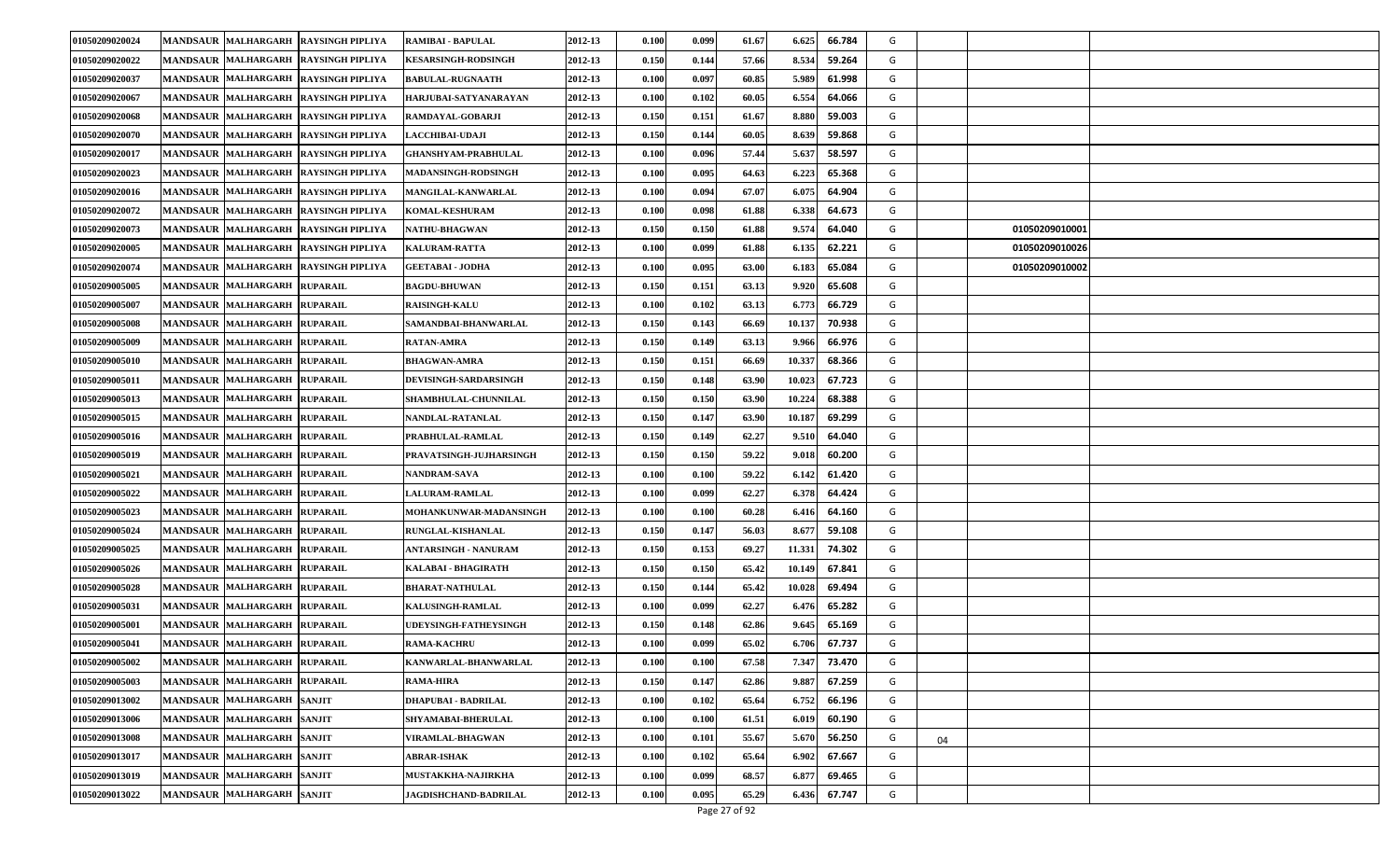| 01050209013030 | <b>MANDSAUR MALHARGARH</b><br><b>SANJIT</b>             | MAJIDKHA-MO.FARID              | 2012-13 | 0.100 | 0.105 | 61.72 | 6.225<br>59.569  | G |    |                |             |
|----------------|---------------------------------------------------------|--------------------------------|---------|-------|-------|-------|------------------|---|----|----------------|-------------|
| 01050209013044 | <b>MANDSAUR MALHARGARH</b><br><b>SANJIT</b>             | AHMADNOOR-FAKIRMOHAMMAD        | 2012-13 | 0.100 | 0.096 | 64.98 | 6.517<br>68.098  |   | 02 |                |             |
| 01050209013061 | <b>MANDSAUR MALHARGARH</b><br><b>SANJIT</b>             | <b>GAFURANBI-FARIDKHA</b>      | 2012-13 | 0.150 | 0.149 | 59.43 | 58.545<br>8.694  | G |    |                |             |
| 01050209013015 | <b>MANDSAUR MALHARGARH</b><br><b>SANJIT</b>             | <b>CHATURBHUJ-KASHIRAM</b>     | 2012-13 | 0.150 | 0.151 | 61.72 | 10.254<br>67.997 | G |    |                |             |
| 01050209013018 | <b>MANDSAUR MALHARGARH</b><br><b>SANJIT</b>             | SHOKATKHA-MUSHTAKKHA           | 2012-13 | 0.150 | 0.143 | 61.72 | 8.97<br>62.945   | G |    |                |             |
| 01050209013085 | MANDSAUR MALHARGARH<br><b>SANJIT</b>                    | SOHANBAI-MANGILAL              | 2012-13 | 0.150 | 0.146 | 56.34 | 57.664<br>8.419  | G |    |                |             |
| 01050209013016 | <b>MANDSAUR MALHARGARH</b><br><b>SANJIT</b>             | SHANKARLAL-KISHANLAL           | 2012-13 | 0.100 | 0.096 | 62.62 | 5.922<br>61.688  | G |    |                |             |
| 01050209013089 | <b>MANDSAUR MALHARGARH</b><br><b>SANJIT</b>             | SHARAD KUMAR-MISHRILAL JEN     | 2012-13 | 0.100 | 0.102 | 65.35 | 67.363<br>6.87   | G |    |                |             |
| 01050209028001 | <b>MALHARGARH</b><br><b>MANDSAUR</b><br><b>SARWANIA</b> | <b>GANESHRAM-BHERULAL</b>      | 2012-13 | 0.100 | 0.100 | 59.64 | 6.092<br>60.920  | G |    |                |             |
| 01050209028013 | <b>MANDSAUR MALHARGARH</b><br><b>SARWANIA</b>           | PEMA-BHANA                     | 2012-13 | 0.100 | 0.099 | 65.17 | 6.973<br>70.577  | G |    |                |             |
| 01050209028015 | <b>MANDSAUR MALHARGARH</b><br><b>SARWANIA</b>           | <b>JARESINGH-BHANWARSINGH</b>  | 2012-13 | 0.100 | 0.094 | 65.89 | 6.834<br>73.013  | G |    |                |             |
| 01050209028017 | <b>MANDSAUR MALHARGARH</b><br><b>SARWANIA</b>           | OMPRAKASH-BADRILAL             | 2012-13 | 0.100 | 0.092 | 58.95 | 5.954<br>64.437  | G |    |                |             |
| 01050209028019 | <b>MANDSAUR MALHARGARH</b><br><b>SARWANIA</b>           | BAPUSINGH-BHANWARSINGH         | 2012-13 | 0.100 | 0.088 | 60.63 | 6.609<br>74.932  | G |    |                |             |
| 01050209028024 | MANDSAUR MALHARGARH<br><b>SARWANIA</b>                  | <b>SURAJMAL-BHAVSINGH</b>      | 2012-13 | 0.100 | 0.099 | 60.63 | 6.557<br>66.232  | G |    |                |             |
| 01050209028027 | <b>MANDSAUR MALHARGARH</b><br><b>SARWANIA</b>           | <b>MEMAKUNWAR-PAPPUSINGH</b>   | 2012-13 | 0.150 | 0.140 | 65.89 | 69.634<br>9.71   | G |    |                |             |
| 01050209028032 | <b>MANDSAUR MALHARGARH</b><br><b>SARWANIA</b>           | <b>BHAGWATSINGH-MOHANSINGH</b> | 2012-13 | 0.150 | 0.150 | 62.82 | 9.486<br>63.240  | G |    |                |             |
| 01050209028038 | <b>MANDSAUR MALHARGARH</b><br><b>SARWANIA</b>           | RANJITSINGH-HAMERSINGH         | 2012-13 | 0.100 | 0.096 | 60.63 | 67.219<br>6.453  | G |    |                |             |
| 01050209028042 | MANDSAUR MALHARGARH<br><b>SARWANIA</b>                  | <b>RAMLAL-BADRILAL</b>         | 2012-13 | 0.100 | 0.099 | 62.34 | 69.717<br>6.902  | G |    |                |             |
| 01050209028043 | MANDSAUR MALHARGARH<br><b>SARWANIA</b>                  | <b>TANWARSINGH-BHARATSINGH</b> | 2012-13 | 0.100 | 0.099 | 67.52 | 7.234<br>73.367  | G |    |                | NAME CHANGE |
| 01050209028055 | <b>MANDSAUR MALHARGARH</b><br><b>SARWANIA</b>           | <b>CHATARKUNWAR-RAMSINGH</b>   | 2012-13 | 0.150 | 0.000 | 0.00  | 0.000<br>0.00    |   |    |                |             |
| 01050209028075 | <b>MANDSAUR MALHARGARH</b><br><b>SARWANIA</b>           | BIHARI-RATAN                   | 2012-13 | 0.150 | 0.141 | 59.66 | 8.889<br>63.043  | G |    |                |             |
| 01050209028025 | <b>MANDSAUR MALHARGARH</b><br><b>SARWANIA</b>           | RATANIBAI-GATTULAL             | 2012-13 | 0.150 | 0.148 | 59.66 | 9.529<br>64.560  | G |    |                |             |
| 01050209028057 | <b>MANDSAUR MALHARGARH</b><br><b>SARWANIA</b>           | SOHANKUNVAR-BHANWARSINGH       | 2012-13 | 0.100 | 0.099 | 65.89 | 71.476<br>7.069  | G |    |                |             |
| 01050209028064 | <b>MANDSAUR</b><br><b>MALHARGARH</b><br><b>SARWANIA</b> | <b>KAALUSINGH-LALSINGH</b>     | 2012-13 | 0.100 | 0.096 | 59.66 | 6.179<br>64.365  | G |    |                |             |
| 01050209028008 | <b>MANDSAUR MALHARGARH</b><br><b>SARWANIA</b>           | <b>SHYAMLAL-MANGILAL</b>       | 2012-13 | 0.100 | 0.100 | 59.24 | 6.449<br>64.490  | G |    |                |             |
| 01050209028011 | <b>MANDSAUR MALHARGARH</b><br><b>SARWANIA</b>           | SITABAI-KANIRAM                | 2012-13 | 0.100 | 0.092 | 54.88 | 5.323<br>57.859  | G | 05 |                |             |
| 01050209028016 | <b>MANDSAUR MALHARGARH</b><br><b>SARWANIA</b>           | /ARDIBAI-DHANNA                | 2012-13 | 0.100 | 0.098 | 59.24 | 5.704<br>58.026  | G |    |                |             |
| 01050209028029 | <b>MANDSAUR MALHARGARH</b><br><b>SARWANIA</b>           | <b>MADANLAL-KANIRAM</b>        | 2012-13 | 0.100 | 0.098 | 59.24 | 6.05<br>61.575   | G |    |                |             |
| 01050209028036 | <b>SARWANIA</b><br><b>MANDSAUR MALHARGARH</b>           | ISHWARLAL-BAGDIRAM             | 2012-13 | 0.100 | 0.092 | 65.68 | 6.202<br>67.413  | G |    |                |             |
| 01050209028039 | <b>MANDSAUR MALHARGARH</b><br><b>SARWANIA</b>           | ISHWARSINGH-HARISINGH          | 2012-13 | 0.100 | 0.099 | 58.57 | 6.627<br>67.075  | G |    |                |             |
| 01050209028053 | <b>MANDSAUR MALHARGARH</b><br><b>SARWANIA</b>           | <b>GOPALSINGH-CHATARSINGH</b>  | 2012-13 | 0.150 | 0.143 | 62.34 | 63.040<br>9.021  | G |    |                |             |
| 01050209028031 | <b>MANDSAUR</b><br><b>MALHARGARH</b><br><b>SARWANIA</b> | SAJANIBAI-RATANLAL             | 2012-13 | 0.100 | 0.102 | 55.68 | 5.902<br>57.863  | G |    |                |             |
| 01050209028009 | MANDSAUR MALHARGARH SARWANIA                            | HANUMANSINGH-LAXMANSINGH       | 2012-13 | 0.100 | 0.088 | 62.34 | 5.976<br>67.909  | G |    |                |             |
| 01050209028058 | MANDSAUR MALHARGARH SARWANIA                            | <b>KAALU-DHANNAJI</b>          | 2012-13 | 0.150 | 0.152 | 58.57 | 61.105<br>9.288  | G |    |                |             |
| 01050209028065 | <b>MANDSAUR MALHARGARH</b><br><b>SARWANIA</b>           | <b>DHURALAL-BHULIBAI</b>       | 2012-13 | 0.100 | 0.099 | 58.57 | 63.131<br>6.250  | G |    |                |             |
| 01050209028012 | MANDSAUR MALHARGARH<br><b>SARWANIA</b>                  | RODMAL-KESHURAM                | 2012-13 | 0.100 | 0.099 | 60.21 | 6.606<br>66.593  | G |    |                |             |
| 01050209028070 | MANDSAUR MALHARGARH<br><b>SARWANIA</b>                  | <b>GOBARLAL-BAGDU</b>          | 2012-13 | 0.100 | 0.100 | 51.47 | 5.544<br>55.440  | G | 04 |                |             |
| 01050209028092 | MANDSAUR MALHARGARH<br><b>SARWANIA</b>                  | KANWARLAL-SAVA                 | 2012-13 | 0.150 | 0.145 | 59.65 | 8.837<br>60.861  | G |    |                |             |
| 01050209028093 | <b>MANDSAUR MALHARGARH</b><br><b>SARWANIA</b>           | KUSHALSINGH-GANPATSINGH        | 2012-13 | 0.100 | 0.099 | 56.22 | 5.734<br>57.978  | G |    | 01040209066023 |             |
| 01050209025003 | MANDSAUR MALHARGARH<br><b>SESDI</b>                     | CHATARKUWAR - SHAMBHUSINGH     | 2012-13 | 0.100 | 0.097 | 58.52 | 5.768<br>59.710  | G |    |                |             |
| 01050209025007 | <b>MANDSAUR MALHARGARH</b><br><b>SESDI</b>              | <b>RAMLAL-DHURA</b>            | 2012-13 | 0.100 | 0.096 | 62.23 | 66.865<br>6.419  | G |    |                |             |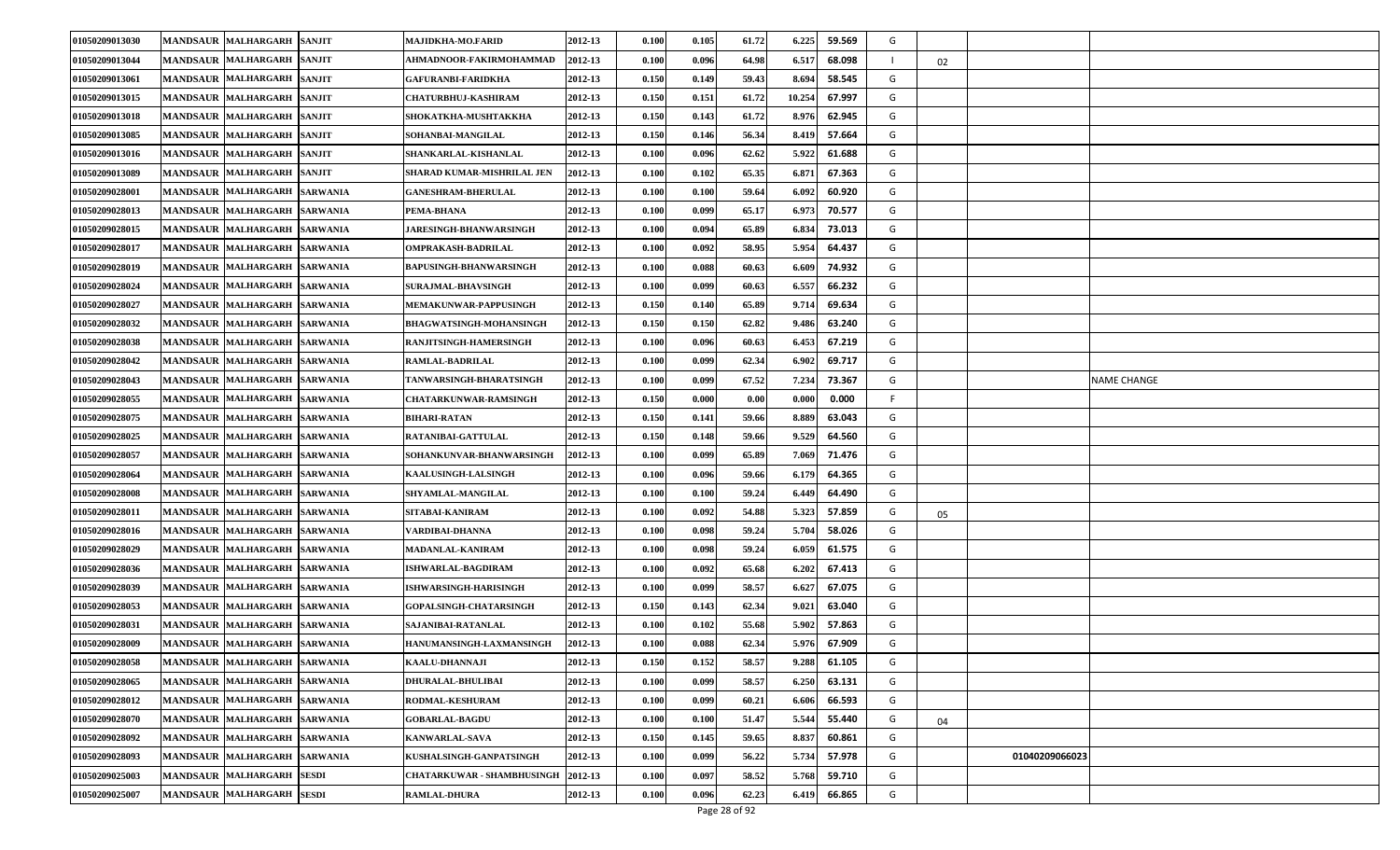| 01050209025010 | <b>MANDSAUR MALHARGARH</b><br><b>SESDI</b>            | RAMLAL-BAGDIRAM                              | 2012-13 | 0.150 | 0.139 | 65.06 | 68.737<br>9.582  | G |  |             |
|----------------|-------------------------------------------------------|----------------------------------------------|---------|-------|-------|-------|------------------|---|--|-------------|
| 01050209025013 | <b>MANDSAUR MALHARGARH</b><br><b>SESDI</b>            | NARSINGH-KANIRAM                             | 2012-13 | 0.150 | 0.139 | 62.23 | 9.655<br>69.661  | G |  |             |
| 01050209025014 | <b>MANDSAUR MALHARGARH</b><br><b>SESDI</b>            | <b>JUJHAR-UDA</b>                            | 2012-13 | 0.150 | 0.143 | 65.06 | 10.252<br>71.642 | G |  |             |
| 01050209025017 | <b>MANDSAUR MALHARGARH</b><br><b>SESDI</b>            | <b>BHERUSINGH-GOPALSINGH</b>                 | 2012-13 | 0.150 | 0.146 | 56.74 | 9.176<br>62.763  | G |  |             |
| 01050209025001 | <b>MANDSAUR MALHARGARH</b><br><b>SESDI</b>            | <b>SUKHIBAI - RAMLAL</b>                     | 2012-13 | 0.150 | 0.132 | 65.06 | 8.291<br>63.002  | G |  |             |
| 01050209025026 | <b>MANDSAUR MALHARGARH</b><br><b>SESDI</b>            | HEMRAJ-JUJHARSINGH                           | 2012-13 | 0.150 | 0.146 | 56.80 | 62.727<br>9.177  | G |  |             |
| 01050209002001 | <b>MANDSAUR MALHARGARH</b><br><b>SUDWAS</b>           | MANOHARSINGH - SHAMBHUSINGH 2012-13          |         | 0.150 | 0.150 | 59.66 | 64.320<br>9.648  | G |  |             |
| 01050209002002 | <b>MANDSAUR MALHARGARH</b><br><b>SUDWAS</b>           | UDAYSINGH-BHUWANISINGH                       | 2012-13 | 0.100 | 0.100 | 66.11 | 6.979<br>69.790  | G |  |             |
| 01050209002003 | MANDSAUR MALHARGARH<br><b>SUDWAS</b>                  | KARANSINGH-NIRBHAYSINGH                      | 2012-13 | 0.150 | 0.150 | 66.11 | 66.689<br>10.03  | G |  |             |
| 01050209002005 | <b>MANDSAUR MALHARGARH</b><br><b>SUDWAS</b>           | VAJJIBAI-PANNALAL                            | 2012-13 | 0.150 | 0.153 | 66.11 | 10.521<br>68.675 | G |  |             |
| 01050209002007 | <b>MANDSAUR MALHARGARH</b><br><b>SUDWAS</b>           | MOHAN-KISHANDANGI                            | 2012-13 | 0.150 | 0.148 | 62.92 | 9.995<br>67.763  | G |  |             |
| 01050209002010 | MANDSAUR MALHARGARH<br><b>SUDWAS</b>                  | HEERA-BHERA                                  | 2012-13 | 0.150 | 0.128 | 66.09 | 70.516<br>9.026  | G |  |             |
| 01050209002008 | <b>MALHARGARH</b><br><b>MANDSAUR</b><br><b>SUDWAS</b> | <b>UDA-GULAB</b>                             | 2012-13 | 0.150 | 0.146 | 62.92 | 10.418<br>71.161 | G |  |             |
| 01050209002012 | <b>MANDSAUR MALHARGARH</b><br><b>SUDWAS</b>           | <b>JAISINGH-BHERA</b>                        | 2012-13 | 0.150 | 0.150 | 69.14 | 69.747<br>10.490 | G |  |             |
| 01050209002014 | <b>MANDSAUR MALHARGARH</b><br><b>SUDWAS</b>           | <b>JADAV BAI - LAXMAN</b>                    | 2012-13 | 0.100 | 0.095 | 70.75 | 76.476<br>7.227  | G |  | NAME CHANGE |
| 01050209002019 | <b>MANDSAUR MALHARGARH</b><br><b>SUDWAS</b>           | RATNIBAI-RAMCHANDRA                          | 2012-13 | 0.150 | 0.151 | 59.66 | 9.656<br>64.117  | G |  |             |
| 01050209002020 | <b>MANDSAUR MALHARGARH</b><br><b>SUDWAS</b>           | RUKMANIBAI-NANDA                             | 2012-13 | 0.150 | 0.149 | 59.66 | 61.623<br>9.188  | G |  |             |
| 01050209002021 | <b>SUDWAS</b><br><b>MANDSAUR MALHARGARH</b>           | <b>BHANWARIBAI-NANURAM</b>                   | 2012-13 | 0.150 | 0.148 | 62.92 | 66.653<br>9.878  | G |  |             |
| 01050209002022 | <b>MANDSAUR MALHARGARH</b><br><b>SUDWAS</b>           | <b>BAPULAL-BHAGWANJI</b>                     | 2012-13 | 0.100 | 0.103 | 63.26 | 6.859<br>66.917  | G |  |             |
| 01050209002024 | MANDSAUR MALHARGARH<br><b>SUDWAS</b>                  | <b>HANGAMIBAI-KACHRU</b>                     | 2012-13 | 0.150 | 0.144 | 63.26 | 67.951<br>9.751  | G |  |             |
| 01050209002025 | <b>MANDSAUR MALHARGARH</b><br><b>SUDWAS</b>           | UDAYRAM-KACHRU                               | 2012-13 | 0.150 | 0.147 | 63.26 | 9.97<br>67.779   | G |  |             |
| 01050209002026 | <b>MANDSAUR MALHARGARH</b><br><b>SUDWAS</b>           | <b>MANGILAL-PANNA</b>                        | 2012-13 | 0.150 | 0.151 | 66.09 | 10.820<br>71.894 | G |  |             |
| 01050209002029 | <b>MANDSAUR MALHARGARH</b><br><b>SUDWAS</b>           | <b>KARULAL-KISHANLAL</b>                     | 2012-13 | 0.150 | 0.151 | 58.60 | 9.200<br>60.847  | G |  |             |
| 01050209002034 | <b>MANDSAUR MALHARGARH</b><br><b>SUDWAS</b>           | KARANSINGH-BHAGWANSINGH                      | 2012-13 | 0.100 | 0.103 | 66.09 | 7.345<br>71.104  | G |  |             |
| 01050209002036 | <b>MANDSAUR MALHARGARH</b><br><b>SUDWAS</b>           | <b>SHYAMSINGH-UDAYSINGH</b>                  | 2012-13 | 0.150 | 0.146 | 66.72 | 11.209<br>76.669 | G |  |             |
| 01050209002038 | MANDSAUR MALHARGARH<br><b>SUDWAS</b>                  | KAILASHCHAND-MANGILAL                        | 2012-13 | 0.100 | 0.101 | 58.60 | 6.555<br>65.030  | G |  |             |
| 01050209002039 | <b>MANDSAUR MALHARGARH</b><br><b>SUDWAS</b>           | <b>BHAGATRAM-BHERULAL</b>                    | 2012-13 | 0.150 | 0.151 | 63.86 | 10.199<br>67.543 | G |  |             |
| 01050209002040 | <b>MANDSAUR MALHARGARH</b><br><b>SUDWAS</b>           | RAMESHCHAND-AMRA                             | 2012-13 | 0.150 | 0.148 | 58.60 | 8.539<br>57.852  | G |  |             |
| 01050209002044 | <b>MANDSAUR MALHARGARH</b><br><b>SUDWAS</b>           | <b>RATANLAL-MANGILAL</b>                     | 2012-13 | 0.150 | 0.148 | 66.72 | 10.237<br>69.169 | G |  |             |
| 01050209002045 | <b>SUDWAS</b><br><b>MANDSAUR MALHARGARH</b>           | RAMCHANDRA-UDAYRAM                           | 2012-13 | 0.150 | 0.140 | 68.89 | 77.257<br>10.81  | G |  |             |
| 01050209002046 | <b>MANDSAUR MALHARGARH</b><br><b>SUDWAS</b>           | KARANSINGH-KHEMRAJ                           | 2012-13 | 0.150 | 0.150 | 63.86 | 9.552<br>63.680  | G |  |             |
| 01050209002047 | <b>MANDSAUR MALHARGARH</b><br><b>SUDWAS</b>           | SHAMBHULAL-KHEMRAJ                           | 2012-13 | 0.150 | 0.151 | 63.86 | 69.163<br>10.40  | G |  |             |
| 01050209002049 | <b>MANDSAUR MALHARGARH</b><br><b>SUDWAS</b>           | <b>RAMLAL - JETRAM</b>                       | 2012-13 | 0.150 | 0.144 | 56.68 | 61.347<br>8.834  | G |  |             |
| 01050209002053 | MANDSAUR MALHARGARH<br><b>SUDWAS</b>                  | <b>VIRKRAMSINGH-MODSINGH</b>                 | 2012-13 | 0.100 | 0.099 | 59.46 | 6.634<br>67.010  | G |  |             |
| 01050209002054 | MANDSAUR MALHARGARH<br><b>SUDWAS</b>                  | RAJARAM-PANNALAL                             | 2012-13 | 0.150 | 0.146 | 68.89 | 10.973<br>75.261 | G |  |             |
| 01050209002028 | MANDSAUR MALHARGARH<br><b>SUDWAS</b>                  | <b>GOVINDKUNWAR -</b><br><b>BHANWARSINGH</b> | 2012-13 | 0.150 | 0.150 | 57.25 | 63.193<br>9.47   | G |  |             |
| 01050209002052 | MANDSAUR MALHARGARH<br><b>SUDWAS</b>                  | RADHABAI-NARSINGH                            | 2012-13 | 0.100 | 0.102 | 63.61 | 65.576<br>6.715  | G |  |             |
| 01050209002066 | MANDSAUR MALHARGARH<br><b>SUDWAS</b>                  | RAMESHCHAND-BHERULAL                         | 2012-13 | 0.150 | 0.150 | 59.46 | 9.021<br>60.140  | G |  |             |
| 01050209002042 | MANDSAUR MALHARGARH<br><b>SUDWAS</b>                  | <b>VIRAMLAL-BHERULAL</b>                     | 2012-13 | 0.150 | 0.127 | 57.34 | 7.364<br>57.893  | G |  |             |
| 01050209002043 | MANDSAUR MALHARGARH<br><b>SUDWAS</b>                  | RESHAMBAI-KANWAR                             | 2012-13 | 0.150 | 0.147 | 68.89 | 74.164<br>10.865 | G |  |             |
| 01050209002062 | MANDSAUR MALHARGARH<br><b>SUDWAS</b>                  | BAPULAL-AMARUDANGI                           | 2012-13 | 0.100 | 0.099 | 66.72 | 7.349<br>74.533  | G |  |             |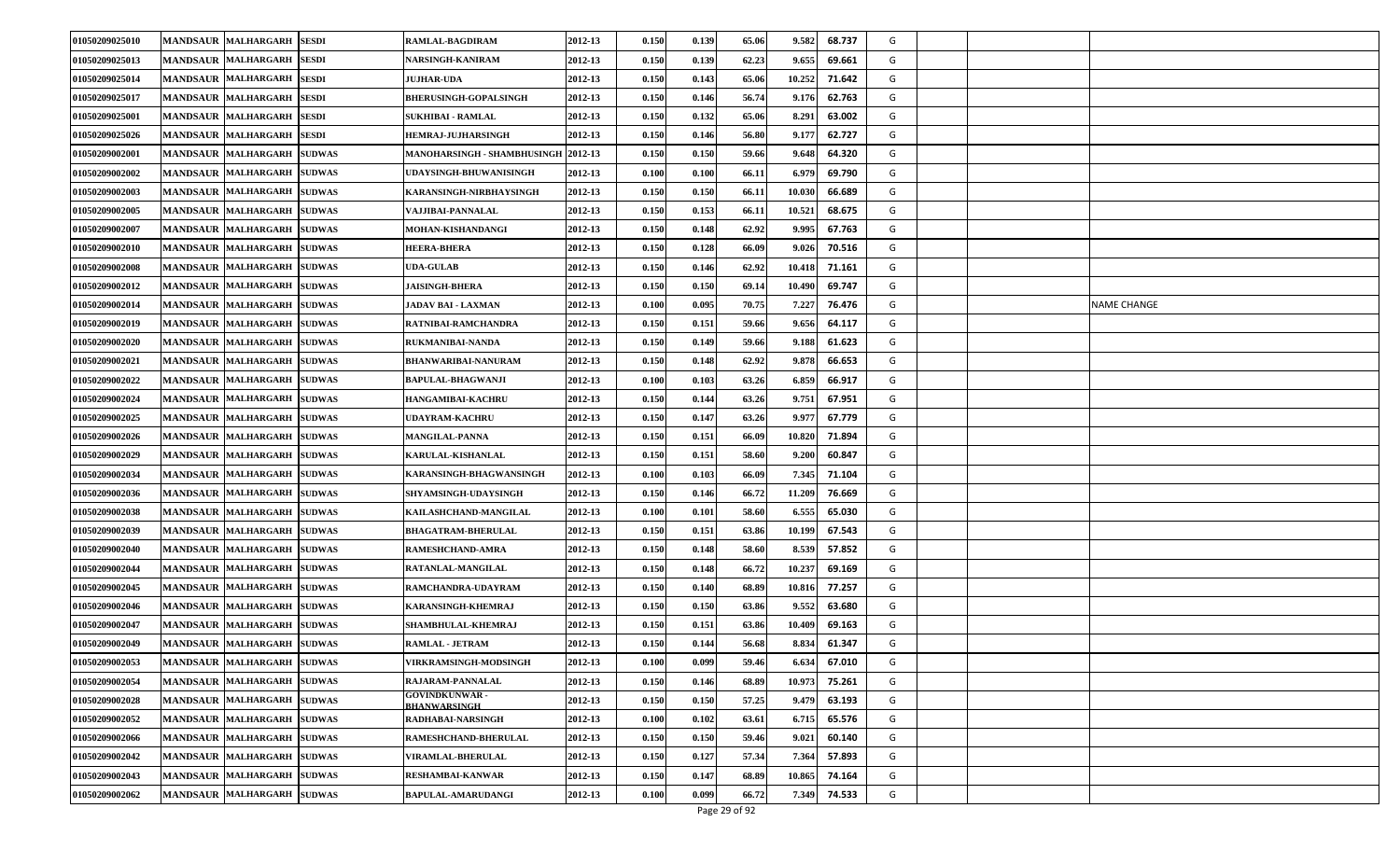| 01050209002011 | <b>SUDWAS</b><br><b>MANDSAUR MALHARGARH</b>                  | <b>BHERA-BHANWAR</b>                      | 2012-13 | 0.100 | 0.104 | 59.46 | 59.788<br>6.218  | G |    |             |
|----------------|--------------------------------------------------------------|-------------------------------------------|---------|-------|-------|-------|------------------|---|----|-------------|
| 01050209002016 | <b>MANDSAUR MALHARGARH</b><br><b>SUDWAS</b>                  | <b>KAMALSINGH-BAGSINGH</b>                | 2012-13 | 0.100 | 0.102 | 60.13 | 6.554<br>64.571  | G |    |             |
| 01050209002048 | <b>MANDSAUR MALHARGARH</b><br><b>SUDWAS</b>                  | <b>RANGLAL-JETRAM</b>                     | 2012-13 | 0.150 | 0.150 | 63.61 | 9.787<br>65.421  | G |    |             |
| 01050209018001 | <b>MANDSAUR MALHARGARH</b><br><b>SUTHAR BOLIYA</b>           | <b>RASALKUNVAR-CHANSINGH</b>              | 2012-13 | 0.150 | 0.153 | 58.96 | 61.490<br>9.408  | G |    |             |
| 01050209018002 | <b>MANDSAUR MALHARGARH</b><br><b>SUTHAR BOLIYA</b>           | RAMBILAS - BHUWANISHANKAR                 | 2012-13 | 0.150 | 0.151 | 66.91 | 10.438<br>69.034 | G |    |             |
| 01050209018005 | <b>MANDSAUR MALHARGARH</b><br><b>SUTHAR BOLIYA</b>           | NANURAM-NANDA                             | 2012-13 | 0.100 | 0.096 | 61.62 | 6.382<br>66.479  | G |    |             |
| 01050209018012 | <b>MANDSAUR MALHARGARH</b><br><b>SUTHAR BOLIYA</b>           | KOSHLLYA BAI- BHUVANI LAL                 | 2012-13 | 0.100 | 0.100 | 64.54 | 6.546<br>65.460  | G |    |             |
| 01050209018013 | <b>MANDSAUR MALHARGARH</b><br><b>SUTHAR BOLIYA</b>           | RAMCHANDRA-KISHANLAL                      | 2012-13 | 0.150 | 0.148 | 64.68 | 9.628<br>65.054  | G |    |             |
| 01050209018014 | <b>MANDSAUR</b><br><b>MALHARGARH</b><br><b>SUTHAR BOLIYA</b> | <b>MANGILAL-HEERALAL</b>                  | 2012-13 | 0.150 | 0.120 | 67.23 | 8.173<br>68.108  | G |    |             |
| 01050209018016 | <b>MANDSAUR MALHARGARH</b><br><b>SUTHAR BOLIYA</b>           | <b>RUGNAAH-UDA</b>                        | 2012-13 | 0.100 | 0.099 | 64.68 | 6.523<br>66.022  | G |    |             |
| 01050209018021 | MANDSAUR MALHARGARH SUTHAR BOLIYA                            | <b>GANPATLAL-BHUWANISHANKAR</b>           | 2012-13 | 0.100 | 0.078 | 65.76 | 4.265<br>54.679  | G | 04 |             |
| 01050209018023 | <b>MANDSAUR MALHARGARH</b><br><b>SUTHAR BOLIYA</b>           | RAMCHANDRA-DEVIRAM                        | 2012-13 | 0.150 | 0.144 | 61.89 | 63.677<br>9.195  | G |    |             |
| 01050209018026 | <b>MANDSAUR</b><br><b>MALHARGARH</b><br><b>SUTHAR BOLIYA</b> | <b>MANNALAL-BHAGWAN</b>                   | 2012-13 | 0.150 | 0.144 | 63.24 | 9.920<br>68.889  | G |    |             |
| 01050209018028 | <b>MANDSAUR MALHARGARH</b><br><b>SUTHAR BOLIYA</b>           | LALITABAI- BHULIBAI -<br><b>CISHANLAL</b> | 2012-13 | 0.150 | 0.150 | 64.90 | 9.587<br>63.913  | G |    |             |
| 01050209018030 | MANDSAUR MALHARGARH<br><b>SUTHAR BOLIYA</b>                  | <b>LAVKUSH - BHUWANIRAM</b>               | 2012-13 | 0.100 | 0.102 | 68.54 | 6.952<br>68.157  | G |    | NAME CHANGE |
| 01050209018031 | <b>MANDSAUR MALHARGARH</b><br><b>SUTHAR BOLIYA</b>           | <b>KANKU BAI-KALU</b>                     | 2012-13 | 0.100 | 0.100 | 68.59 | 7.133<br>71.330  | G |    |             |
| 01050209017002 | <b>MANDSAUR MALHARGARH</b><br><b>TIDWAS</b>                  | <b>BAPULAL-AMRA</b>                       | 2012-13 | 0.150 | 0.153 | 62.17 | 9.983<br>65.121  | G |    |             |
| 01050209017004 | <b>MANDSAUR MALHARGARH</b><br><b>TIDWAS</b>                  | SHANKARLAL-AMRA                           | 2012-13 | 0.100 | 0.099 | 59.52 | 65.710<br>6.479  | G |    |             |
| 01050209017005 | <b>MANDSAUR MALHARGARH</b><br><b>TIDWAS</b>                  | <b>MANGILAL-MOHANLAL</b>                  | 2012-13 | 0.150 | 0.150 | 59.06 | 9.627<br>64.180  | G |    |             |
| 01050209017006 | <b>MANDSAUR MALHARGARH</b><br><b>TIDWAS</b>                  | <b>GOKUL-NANURAM</b>                      | 2012-13 | 0.100 | 0.097 | 54.90 | 62.778<br>6.102  | G | 05 |             |
| 01050209017012 | MANDSAUR MALHARGARH<br><b>TIDWAS</b>                         | <b>BHAGWAN-KALU</b>                       | 2012-13 | 0.100 | 0.099 | 59.06 | 65.430<br>6.471  | G |    |             |
| 01050209017014 | <b>TIDWAS</b><br><b>MANDSAUR MALHARGARH</b>                  | SAMANDIBAI-BAGDIRAM                       | 2012-13 | 0.100 | 0.086 | 59.06 | 5.442<br>63.427  | G |    |             |
| 01050209017016 | <b>MANDSAUR MALHARGARH</b><br><b>TIDWAS</b>                  | <b>RUKMANBAI-SHIVLAL</b>                  | 2012-13 | 0.100 | 0.101 | 63.33 | 6.613<br>65.670  | G |    |             |
| 01050209017024 | <b>MANDSAUR MALHARGARH</b><br><b>TIDWAS</b>                  | VAJJIBAI - RATNA                          | 2012-13 | 0.100 | 0.100 | 57.56 | 64.204<br>6.41   | G |    |             |
| 01050209017026 | <b>MANDSAUR MALHARGARH</b><br><b>TIDWAS</b>                  | KUSHALBAI - NARSINGH                      | 2012-13 | 0.100 | 0.098 | 59.68 | 5.925<br>60.769  | G |    |             |
| 01050209017029 | <b>MANDSAUR MALHARGARH</b><br><b>TIDWAS</b>                  | <b>SONIBAI-BAGDU</b>                      | 2012-13 | 0.100 | 0.099 | 63.33 | 67.671<br>6.713  | G |    |             |
| 01050209017031 | <b>MANDSAUR MALHARGARH</b><br><b>TIDWAS</b>                  | NAHARSINGH - RAMLAL                       | 2012-13 | 0.100 | 0.094 | 63.33 | 6.233<br>66.028  | G |    |             |
| 01050209017033 | <b>MANDSAUR MALHARGARH</b><br><b>TIDWAS</b>                  | <b>MOHANLAL-NANDLAL</b>                   | 2012-13 | 0.150 | 0.152 | 62.94 | 9.909<br>65.234  | G |    |             |
| 01050209017034 | MANDSAUR MALHARGARH<br><b>TIDWAS</b>                         | <b>MOTILAL-MOHANLAL</b>                   | 2012-13 | 0.100 | 0.098 | 59.68 | 6.258<br>63.857  | G |    |             |
| 01050209017037 | <b>MANDSAUR MALHARGARH</b><br><b>TIDWAS</b>                  | <b>AMARSINGH-LUXMAN</b>                   | 2012-13 | 0.100 | 0.103 | 56.10 | 57.863<br>5.931  | G |    |             |
| 01050209017038 | <b>MANDSAUR MALHARGARH</b><br><b>TIDWAS</b>                  | <b>GANGARAM-BAGDIRAM</b>                  | 2012-13 | 0.100 | 0.100 | 62.94 | 6.600<br>66.000  | G |    |             |
| 01050209017039 | <b>MANDSAUR MALHARGARH</b><br><b>TIDWAS</b>                  | NANDLAL-BAGDIRAM                          | 2012-13 | 0.100 | 0.100 | 66.41 | 6.650<br>66.500  | G |    |             |
| 01050209017043 | MANDSAUR MALHARGARH TIDWAS                                   | <b>RAMSINGH-BHERULAL</b>                  | 2012-13 | 0.100 | 0.098 | 54.35 | 62.349<br>6.079  | G | 05 |             |
| 01050209017048 | MANDSAUR MALHARGARH TIDWAS                                   | <b>BAGDIRAM-BHANWARLAL</b>                | 2012-13 | 0.100 | 0.099 | 69.41 | 72.167<br>7.159  | G |    |             |
| 01050209017050 | <b>MANDSAUR MALHARGARH</b><br><b>TIDWAS</b>                  | <b>MADANLAL-JETRAM</b>                    | 2012-13 | 0.150 | 0.145 | 62.94 | 65.764<br>9.549  | G |    |             |
| 01050209017052 | MANDSAUR MALHARGARH<br><b>TIDWAS</b>                         | <b>BAGDIRAM-KISHAN</b>                    | 2012-13 | 0.100 | 0.035 | 63.16 | 2.445<br>69.460  | G |    |             |
| 01050209017053 | MANDSAUR MALHARGARH<br><b>TIDWAS</b>                         | <b>MANGILAL-DEVILAL</b>                   | 2012-13 | 0.100 | 0.101 | 63.16 | 70.346<br>7.119  | G |    |             |
| 01050209017059 | MANDSAUR MALHARGARH TIDWAS                                   | <b>JUJHAR-BHANWARLAL</b>                  | 2012-13 | 0.150 | 0.149 | 59.68 | 8.995<br>60.572  | G |    |             |
| 01050209017061 | <b>MANDSAUR MALHARGARH</b><br><b>TIDWAS</b>                  | RADHESHYAM-SITARAM                        | 2012-13 | 0.100 | 0.098 | 59.62 | 6.183<br>63.415  | G |    |             |
| 01050209017063 | <b>MANDSAUR MALHARGARH</b><br><b>TIDWAS</b>                  | RANGLAL - BHANWARLAL                      | 2012-13 | 0.100 | 0.092 | 59.62 | 65.158<br>5.962  | G |    |             |
| 01050209017064 | MANDSAUR MALHARGARH<br><b>TIDWAS</b>                         | <b>BAPULAL-JUJHAR</b>                     | 2012-13 | 0.150 | 0.151 | 66.41 | 10.578<br>70.146 | G |    |             |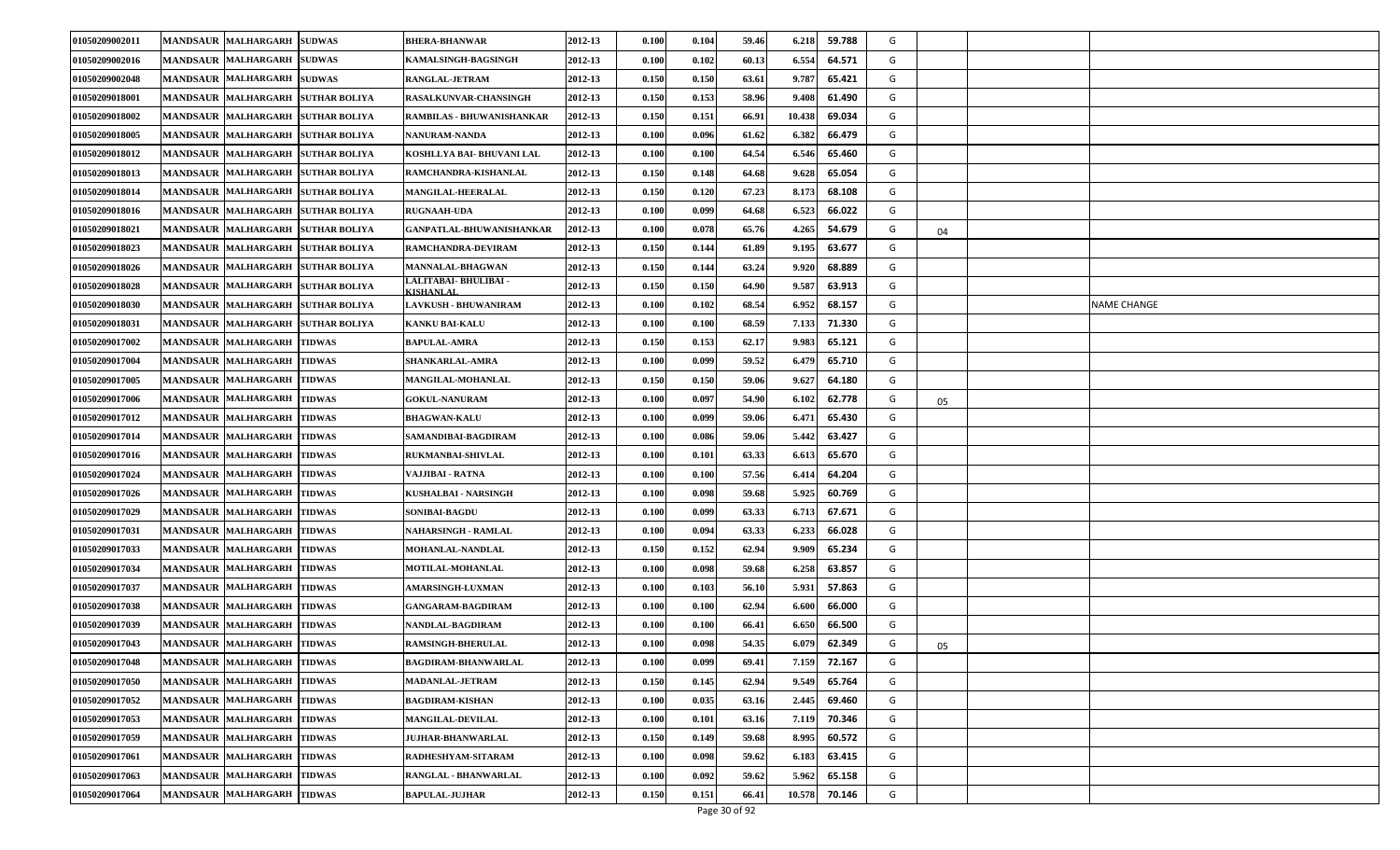| 01050209017081 | <b>MANDSAUR MALHARGARH</b> | <b>TIDWAS</b>           | <b>JARELAL-LUXMAN</b>                 | 2012-13 | 0.100 | 0.103 | 59.62 | 6.482<br>63.239  | G |    |                    |
|----------------|----------------------------|-------------------------|---------------------------------------|---------|-------|-------|-------|------------------|---|----|--------------------|
| 01050209017060 | <b>MANDSAUR MALHARGARH</b> | <b>TIDWAS</b>           | SHANTIBAI-JUJHAR                      | 2012-13 | 0.100 | 0.101 | 66.31 | 7.133<br>70.484  | G |    |                    |
| 01050209017051 | <b>MANDSAUR MALHARGARH</b> | <b>TIDWAS</b>           | TULSIBAI - RAMNARYAN                  | 2012-13 | 0.100 | 0.099 | 59.51 | 61.141<br>6.053  | G |    | <b>NAME CHANGE</b> |
| 01050209017065 | <b>MANDSAUR MALHARGARH</b> | <b>TIDWAS</b>           | PARWATIBAI-KACHARU                    | 2012-13 | 0.100 | 0.099 | 46.28 | 4.64<br>46.784   | G | 04 |                    |
| 01050209017023 | <b>MANDSAUR MALHARGARH</b> | <b>TIDWAS</b>           | <b>RAMCHANDRA-BHERULAL</b>            | 2012-13 | 0.100 | 0.098 | 59.51 | 6.563<br>67.313  | G |    |                    |
| 01050209017069 | <b>MANDSAUR MALHARGARH</b> | <b>TIDWAS</b>           | <b>JANIBAI-NANDA</b>                  | 2012-13 | 0.100 | 0.098 | 66.31 | 72.574<br>7.076  | G |    |                    |
| 01050209017015 | <b>MANDSAUR MALHARGARH</b> | <b>TIDWAS</b>           | PRABHULAL-BHANWARLAL                  | 2012-13 | 0.150 | 0.148 | 67.00 | 65.553<br>9.715  | G |    |                    |
| 01050209017093 | <b>MANDSAUR MALHARGARH</b> | <b>TIDWAS</b>           | <b>BAGDIRAM-DEVA</b>                  | 2012-13 | 0.150 | 0.150 | 66.31 | 10.742<br>71.613 | G |    |                    |
| 01050209017094 | <b>MANDSAUR MALHARGARH</b> | <b>TIDWAS</b>           | <b>SHIVLAL-MOHANLAL</b>               | 2012-13 | 0.100 | 0.093 | 55.15 | 59.276<br>5.483  | G |    |                    |
| 01050209017010 | <b>MANDSAUR MALHARGARH</b> | <b>TIDWAS</b>           | <b>KISHAN-RAMA</b>                    | 2012-13 | 0.100 | 0.099 | 56.51 | 6.224<br>62.742  | G |    |                    |
| 01050209017028 | <b>MANDSAUR MALHARGARH</b> | <b>TIDWAS</b>           | VAJJIBAI-PARTHA                       | 2012-13 | 0.100 | 0.100 | 66.24 | 74.735<br>7.466  | G |    |                    |
| 01050209017095 | <b>MANDSAUR MALHARGARH</b> | <b>TIDWAS</b>           | RODMAL-HEERALAL                       | 2012-13 | 0.100 | 0.101 | 63.16 | 6.975<br>68.923  | G |    |                    |
| 01050210031016 | <b>MANDSAUR SITAMAU</b>    | <b>AAKIYA</b>           | PREMSINGH-DHULSINGH                   | 2012-13 | 0.100 | 0.104 | 61.96 | 6.44<br>62.201   | G |    |                    |
| 01050210031008 | <b>MANDSAUR SITAMAU</b>    | AAKIYA                  | RAMDAS - BALAKDAS URF BALMUKU 2012-13 |         | 0.100 | 0.100 | 57.49 | 5.979<br>59.790  | G |    |                    |
| 01050210031010 | <b>MANDSAUR SITAMAU</b>    | <b>AAKIYA</b>           | <b>BHERULAL - JAGNNATH</b>            | 2012-13 | 0.150 | 0.151 | 64.25 | 9.711<br>64.397  | G |    |                    |
| 01050210031011 | <b>MANDSAUR SITAMAU</b>    | <b>AAKIYA</b>           | BADRILAL - RAMESHWAR                  | 2012-13 | 0.100 | 0.102 | 59.75 | 6.095<br>59.755  | G |    |                    |
| 01050210031013 | <b>MANDSAUR SITAMAU</b>    | <b>AAKIYA</b>           | <b>MANGILAL-RAMCHANDRA</b>            | 2012-13 | 0.100 | 0.102 | 64.25 | 6.746<br>66.137  | G |    |                    |
| 01050210031014 | <b>MANDSAUR SITAMAU</b>    | <b>AAKIYA</b>           | PREMKUWAR-PRATAPSINGH                 | 2012-13 | 0.100 | 0.102 | 61.96 | 6.532<br>64.039  | G |    |                    |
| 01050210031015 | <b>MANDSAUR SITAMAU</b>    | <b>AAKIYA</b>           | KOSHALYABAI - HIRALAL                 | 2012-13 | 0.100 | 0.103 | 60.18 | 6.259<br>60.532  | G |    |                    |
| 01050210031024 | <b>MANDSAUR SITAMAU</b>    | <b>AAKIYA</b>           | <b>BHAGYVANTIBAI-MOHANLAL</b>         | 2012-13 | 0.100 | 0.053 | 61.96 | 3.222<br>61.023  | G |    |                    |
| 01050210031029 | <b>MANDSAUR SITAMAU</b>    | <b>AAKIYA</b>           | <b>BHERULAL-NANDRAM</b>               | 2012-13 | 0.100 | 0.102 | 60.18 | 6.259<br>61.363  | G |    |                    |
| 01050210031033 | <b>MANDSAUR SITAMAU</b>    | AAKIYA                  | DILIPSINGH-DOLATSINGH                 | 2012-13 | 0.100 | 0.102 | 63.39 | 6.593<br>64.637  | G |    |                    |
| 01050210031035 | <b>MANDSAUR SITAMAU</b>    | <b>AAKIYA</b>           | KALABAI-CHAGANLAL                     | 2012-13 | 0.100 | 0.102 | 68.47 | 7.062<br>69.235  | G |    |                    |
| 01050210031017 | <b>MANDSAUR SITAMAU</b>    | <b>AAKIYA</b>           | <b>KALUSINGH-DHULSINGH</b>            | 2012-13 | 0.150 | 0.148 | 59.89 | 9.42(<br>63.649  | G |    |                    |
| 01050210031005 | <b>MANDSAUR SITAMAU</b>    | <b>AAKIYA</b>           | DATARSINGH-SHAMBHUSINGH               | 2012-13 | 0.150 | 0.149 | 59.89 | 8.966<br>60.255  | G |    |                    |
| 01050210031034 | <b>MANDSAUR SITAMAU</b>    | <b>AAKIYA</b>           | <b>SUKHIBAI-RUGNATH</b>               | 2012-13 | 0.100 | 0.103 | 57.14 | 5.975<br>58.236  | G |    |                    |
| 01050210010001 | <b>MANDSAUR SITAMAU</b>    | <b>BARDIYA BARKHEDA</b> | TAJMOHAMMAD-AFJALKHA                  | 2012-13 | 0.100 | 0.000 | 0.000 | 0.000<br>0.000   |   |    |                    |
| 01050210010005 | <b>MANDSAUR SITAMAU</b>    | <b>BARDIYA BARKHEDA</b> | BHERUSINGH -D/P LALSINGH              | 2012-13 | 0.100 | 0.098 | 64.41 | 6.93<br>70.796   | G |    |                    |
| 01050210010012 | <b>MANDSAUR SITAMAU</b>    | BARDIYA BARKHEDA        | SOHANBAI - BADRILAL                   | 2012-13 | 0.100 | 0.101 | 59.11 | 6.359<br>62.712  | G |    |                    |
| 01050210010015 | <b>MANDSAUR SITAMAU</b>    | BARDIYA BARKHEDA        | AAJADKHA-MAJIDKHA                     | 2012-13 | 0.100 | 0.094 | 64.47 | 6.171<br>65.649  | G |    |                    |
| 01050210010028 | <b>MANDSAUR SITAMAU</b>    | <b>BARDIYA BARKHEDA</b> | <b>MO.AKBAR-MEER AFJALKHA</b>         | 2012-13 | 0.100 | 0.100 | 59.11 | 6.07<br>60.710   | G |    |                    |
| 01050210010032 | <b>MANDSAUR SITAMAU</b>    | BARDIYA BARKHEDA        | KAWARLAL - JADAWCHAND                 | 2012-13 | 0.100 | 0.096 | 64.41 | 6.42<br>66.906   | G |    |                    |
| 01050210010033 | <b>MANDSAUR SITAMAU</b>    | BARDIYA BARKHEDA        | RAMESHWAR - KARULAL                   | 2012-13 | 0.100 | 0.099 | 64.41 | 6.515<br>65.808  | G |    |                    |
| 01050210010036 | MANDSAUR SITAMAU           | <b>BARDIYA BARKHEDA</b> | <b>MANGIBAI-RAJARAM</b>               | 2012-13 | 0.100 | 0.100 | 62.08 | 6.714<br>67.140  | G |    |                    |
| 01050210010037 | <b>MANDSAUR SITAMAU</b>    | <b>BARDIYA BARKHEDA</b> | DEVRAM - BHANA JI                     | 2012-13 | 0.100 | 0.099 | 62.08 | 6.501<br>65.667  | G |    |                    |
| 01050210010038 | <b>MANDSAUR SITAMAU</b>    | <b>BARDIYA BARKHEDA</b> | NUR MOHAMMAD. - CHAND KHA             | 2012-13 | 0.100 | 0.099 | 59.11 | 6.29<br>63.545   | G |    |                    |
| 01050210009014 | <b>MANDSAUR SITAMAU</b>    | <b>BHUKHI BUJURG</b>    | NARAYANGIR-MAGANGIR                   | 2012-13 | 0.150 | 0.152 | 62.43 | 9.989<br>65.804  | G |    |                    |
| 01050210009001 | <b>MANDSAUR SITAMAU</b>    | <b>BHUKHI BUJURG</b>    | <b>SHANKAR GIR - NATHU GIR</b>        | 2012-13 | 0.100 | 0.099 | 63.07 | 6.154<br>62.162  | G |    |                    |
| 01050210009004 | <b>MANDSAUR SITAMAU</b>    | <b>BHUKHI BUJURG</b>    | MANGU-RAMA BALAI                      | 2012-13 | 0.100 | 0.101 | 65.35 | 6.778<br>67.309  | G |    |                    |
| 01050210009008 | <b>MANDSAUR SITAMAU</b>    | <b>BHUKHI BUJURG</b>    | PRAKASH RAW - RAMPRASAD               | 2012-13 | 0.100 | 0.096 | 56.05 | 5.07<br>52.885   | G | 04 |                    |
| 01050210009012 | <b>MANDSAUR SITAMAU</b>    | <b>BHUKHI BUJURG</b>    | GOPALGIR-SHANKAR GIR                  | 2012-13 | 0.150 | 0.149 | 65.35 | 9.887<br>66.267  | G |    |                    |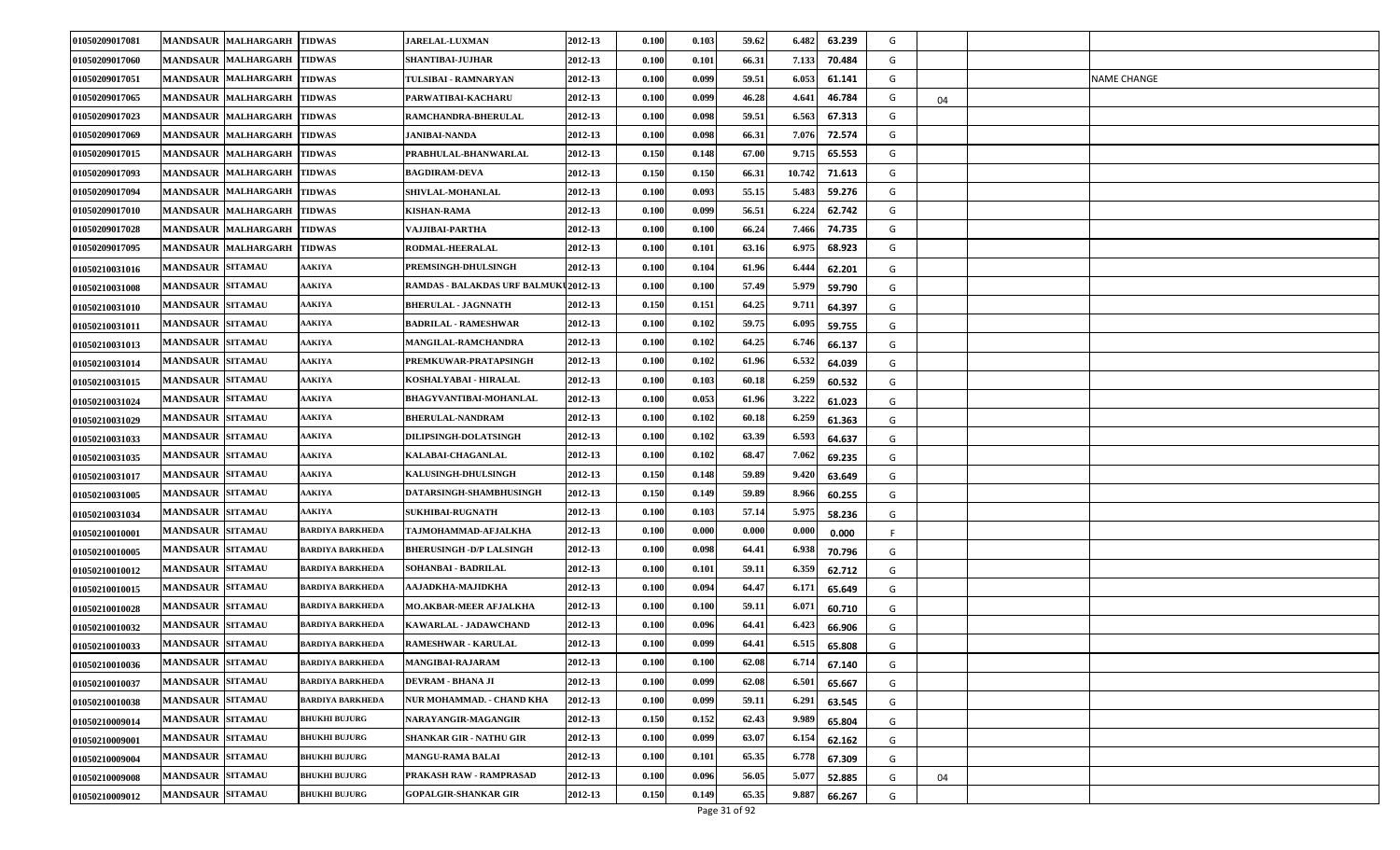| 01050210009013 | <b>MANDSAUR SITAMAU</b> | <b>BHUKHI BUJURG</b> | CHANDRAKUNWAR - PRAHLAD SING 2012-13 |         | 0.100                | 0.101 | 59.12 | 5.937  | 58.666 | G |    |                    |
|----------------|-------------------------|----------------------|--------------------------------------|---------|----------------------|-------|-------|--------|--------|---|----|--------------------|
| 01050210009015 | <b>MANDSAUR SITAMAU</b> | <b>BHUKHI BUJURG</b> | MANGU DAS-NANDRAM DAS                | 2012-13 | 0.100                | 0.102 | 65.37 | 6.733  | 65.752 | G |    |                    |
| 01050210009016 | <b>MANDSAUR SITAMAU</b> | <b>BHUKHI BUJURG</b> | <b>RUGHNATH-GULAB</b>                | 2012-13 | 0.100                | 0.100 | 54.28 | 6.126  | 61.260 | G | 05 |                    |
| 01050210009017 | <b>MANDSAUR SITAMAU</b> | <b>BHUKHI BUJURG</b> | VIKRAM SINGH-PARVAT SINGH            | 2012-13 | 0.100                | 0.099 | 63.07 | 6.199  | 62.870 | G |    |                    |
| 01050210009018 | <b>MANDSAUR SITAMAU</b> | <b>BHUKHI BUJURG</b> | UDAYRAM-ONKAR DAS                    | 2012-13 | 0.100                | 0.050 | 63.07 | 3.36   | 67.220 | G |    |                    |
| 01050210009020 | <b>MANDSAUR SITAMAU</b> | <b>BHUKHI BUJURG</b> | GOVIND GIR - KAILASH GIR             | 2012-13 | 0.150                | 0.151 | 59.36 | 9.294  | 61.468 | G |    |                    |
| 01050210009022 | <b>MANDSAUR SITAMAU</b> | <b>BHUKHI BUJURG</b> | MANGILAL-BHAGGA                      | 2012-13 | 0.150                | 0.150 | 59.36 | 9.269  | 61.959 | G |    |                    |
| 01050210009027 | <b>MANDSAUR SITAMAU</b> | <b>BHUKHI BUJURG</b> | KACHRU GIR-ROOP GIR                  | 2012-13 | 0.150                | 0.152 | 59.36 | 9.523  | 62.734 | G |    |                    |
| 01050210009031 | <b>MANDSAUR SITAMAU</b> | <b>BHUKHI BUJURG</b> | RAMESHVAR DAS-BHERU DAS              | 2012-13 | 0.100                | 0.103 | 60.74 | 2.768  | 27.005 | G | 04 |                    |
| 01050210009035 | <b>MANDSAUR SITAMAU</b> | <b>BHUKHI BUJURG</b> | <b>BHERULAL-BHANWARLAL</b>           | 2012-13 | 0.100                | 0.099 | 59.31 | 6.253  | 63.162 | G |    |                    |
| 01050210009043 | <b>MANDSAUR SITAMAU</b> | <b>BHUKHI BUJURG</b> | <b>BADRILAL-RAMLAL</b>               | 2012-13 | 0.100                | 0.101 | 62.48 | 6.364  | 63.135 | G |    |                    |
| 01050210009044 | <b>MANDSAUR SITAMAU</b> | <b>BHUKHI BUJURG</b> | <b>BHERUGIR-RAMGIR</b>               | 2012-13 | $\boldsymbol{0.100}$ | 0.100 | 61.53 | 6.232  | 62.320 | G |    |                    |
| 01050210009046 | <b>MANDSAUR SITAMAU</b> | <b>BHUKHI BUJURG</b> | RAMPRASAD-BHUVANLJI                  | 2012-13 | 0.100                | 0.105 | 59.31 | 6.80   | 64.800 | G |    |                    |
| 01050210009051 | <b>MANDSAUR SITAMAU</b> | <b>BHUKHI BUJURG</b> | KARU JUJHAR                          | 2012-13 | $\boldsymbol{0.100}$ | 0.102 | 57.87 | 6.018  | 59.291 | G |    |                    |
| 01050210009053 | MANDSAUR SITAMAU        | <b>BHUKHI BUJURG</b> | UDAYRAM - JUJHAR                     | 2012-13 | 0.100                | 0.105 | 59.31 | 6.719  | 63.990 | G |    |                    |
| 01050210009055 | <b>MANDSAUR SITAMAU</b> | <b>BHUKHI BUJURG</b> | <b>KACHRU-BHERA</b>                  | 2012-13 | 0.100                | 0.102 | 62.48 | 7.069  | 69.101 | G |    |                    |
| 01050210009047 | <b>MANDSAUR SITAMAU</b> | <b>BHUKHI BUJURG</b> | RAMLAL-JUJHAR                        | 2012-13 | 0.150                | 0.150 | 56.21 | 9.002  | 60.013 | G |    |                    |
| 01050210009058 | <b>MANDSAUR SITAMAU</b> | <b>BHUKHI BUJURG</b> | AMARSINGH-BAKHTAVARSINGH             | 2012-13 | 0.150                | 0.145 | 60.22 | 8.689  | 59.965 | G |    |                    |
| 01050210009002 | <b>MANDSAUR SITAMAU</b> | <b>BHUKHI BUJURG</b> | <b>GOVINDRAM-RAMA</b>                | 2012-13 | 0.100                | 0.102 | 62.48 | 6.91   | 67.549 | G |    |                    |
| 01050210009019 | <b>MANDSAUR SITAMAU</b> | <b>BHUKHI BUJURG</b> | KALU SINGH - ONKAR SINGH             | 2012-13 | 0.100                | 0.099 | 60.22 | 6.289  | 63.525 | G |    |                    |
| 01050210009037 | <b>MANDSAUR SITAMAU</b> | <b>BHUKHI BUJURG</b> | KANWERIBAI-JUJHAR                    | 2012-13 | 0.100                | 0.100 | 65.37 | 6.94   | 69.272 | G |    |                    |
| 01050210009049 | <b>MANDSAUR SITAMAU</b> | <b>BHUKHI BUJURG</b> | PRAKASHKUNWAR-SHAMBHUSINGH 2012-13   |         | 0.100                | 0.051 | 65.37 | 3.240  | 63.529 | G |    |                    |
| 01050210009050 | <b>MANDSAUR SITAMAU</b> | <b>BHUKHI BUJURG</b> | GOTAMPURI-SHANKARPURI                | 2012-13 | 0.150                | 0.151 | 60.22 | 9.412  | 62.249 | G |    |                    |
| 01050210009005 | <b>MANDSAUR SITAMAU</b> | <b>BHUKHI BUJURG</b> | <b>BAJJIBAI - MUKUNDDAS</b>          | 2012-13 | 0.150                | 0.145 | 46.10 | 7.119  | 49.232 | G | 04 |                    |
| 01050210009009 | <b>MANDSAUR SITAMAU</b> | <b>BHUKHI BUJURG</b> | ANUSUIYABAI - BHERUDAS               | 2012-13 | 0.100                | 0.097 | 60.32 | 6.308  | 64.897 | G |    | <b>NAME CHANGE</b> |
| 01050210009028 | <b>MANDSAUR SITAMAU</b> | <b>BHUKHI BUJURG</b> | PREMKUNVAR-BADAN SINGH               | 2012-13 | 0.100                | 0.100 | 36.12 | 3.179  | 31.790 | G | 04 |                    |
| 01050210009056 | <b>MANDSAUR SITAMAU</b> | <b>BHUKHI BUJURG</b> | <b>PYARSINGH-BAHADURSINGH</b>        | 2012-13 | 0.100                | 0.099 | 56.74 | 5.593  | 56.724 | G | 04 |                    |
| 01050210126027 | <b>MANDSAUR SITAMAU</b> | <b>DALAWADA</b>      | JAGDISH GIR - SHAMBHU GIR            | 2012-13 | 0.100                | 0.099 | 62.11 | 6.47   | 65.292 | G |    | NAME CHANGE        |
| 01050210126001 | <b>MANDSAUR SITAMAU</b> | <b>DALAWADA</b>      | <b>BHANWARLAL - PRITHAVIRAJ</b>      | 2012-13 | 0.150                | 0.149 | 65.30 | 9.944  | 66.649 | G |    |                    |
| 01050210126002 | <b>MANDSAUR SITAMAU</b> | <b>DALAWADA</b>      | PREMKUNWAR - GANESHRAM               | 2012-13 | 0.150                | 0.150 | 65.30 | 10.084 | 67.227 | G |    |                    |
| 01050210126007 | <b>MANDSAUR SITAMAU</b> | DALAWADA             | <b>SHIVRAM- BHERULAL</b>             | 2012-13 | 0.100                | 0.103 | 63.53 | 6.97   | 68.088 | G |    |                    |
| 01050210126011 | <b>MANDSAUR SITAMAU</b> | <b>DALAWADA</b>      | KESHARBAI-MANGILAL                   | 2012-13 | 0.100                | 0.095 | 66.52 | 6.63.  | 69.674 | G |    |                    |
| 01050210126014 | <b>MANDSAUR SITAMAU</b> | <b>DALAWADA</b>      | <b>JUGALKISHOR - BAGDIRAM</b>        | 2012-13 | 0.100                | 0.101 | 59.35 | 6.096  | 60.476 | G |    |                    |
| 01050210126018 | <b>MANDSAUR SITAMAU</b> | <b>DALAWADA</b>      | <b>GORDHANIBAI - VARDA</b>           | 2012-13 | 0.100                | 0.100 | 66.52 | 6.538  | 65.380 | G |    |                    |
| 01050210126019 | <b>MANDSAUR SITAMAU</b> | <b>DALAWADA</b>      | <b>MITTHUBAI-PURALAL</b>             | 2012-13 | 0.100                | 0.096 | 65.30 | 6.204  | 64.625 | G |    |                    |
| 01050210126020 | <b>MANDSAUR SITAMAU</b> | <b>DALAWADA</b>      | PRATHVIRAJ - BHUWAN                  | 2012-13 | 0.150                | 0.152 | 65.19 | 10.41  | 68.500 | G |    |                    |
| 01050210126024 | <b>MANDSAUR SITAMAU</b> | <b>DALAWADA</b>      | KAWARLAL - PRITHAVIRAJ               | 2012-13 | 0.100                | 0.102 | 59.35 | 6.113  | 59.931 | G |    |                    |
| 01050210126029 | <b>MANDSAUR SITAMAU</b> | <b>DALAWADA</b>      | <b>NANDLAL - JAGDISH</b>             | 2012-13 | 0.150                | 0.148 | 71.75 | 11.060 | 74.730 | G |    |                    |
| 01050210126030 | <b>MANDSAUR SITAMAU</b> | <b>DALAWADA</b>      | VARDESINGH - UDAYSINGH               | 2012-13 | 0.100                | 0.100 | 65.19 | 6.389  | 63.890 | G |    |                    |
| 01050210126038 | <b>MANDSAUR SITAMAU</b> | <b>DALAWADA</b>      | RAMNARAYAN - NANDA                   | 2012-13 | 0.100                | 0.102 | 63.53 | 6.562  | 64.333 | G |    |                    |
| 01050210126042 | <b>MANDSAUR SITAMAU</b> | <b>DALAWADA</b>      | <b>SUHAGBAI-KALU</b>                 | 2012-13 | 0.100                | 0.100 | 59.35 | 6.215  | 62.150 | G |    |                    |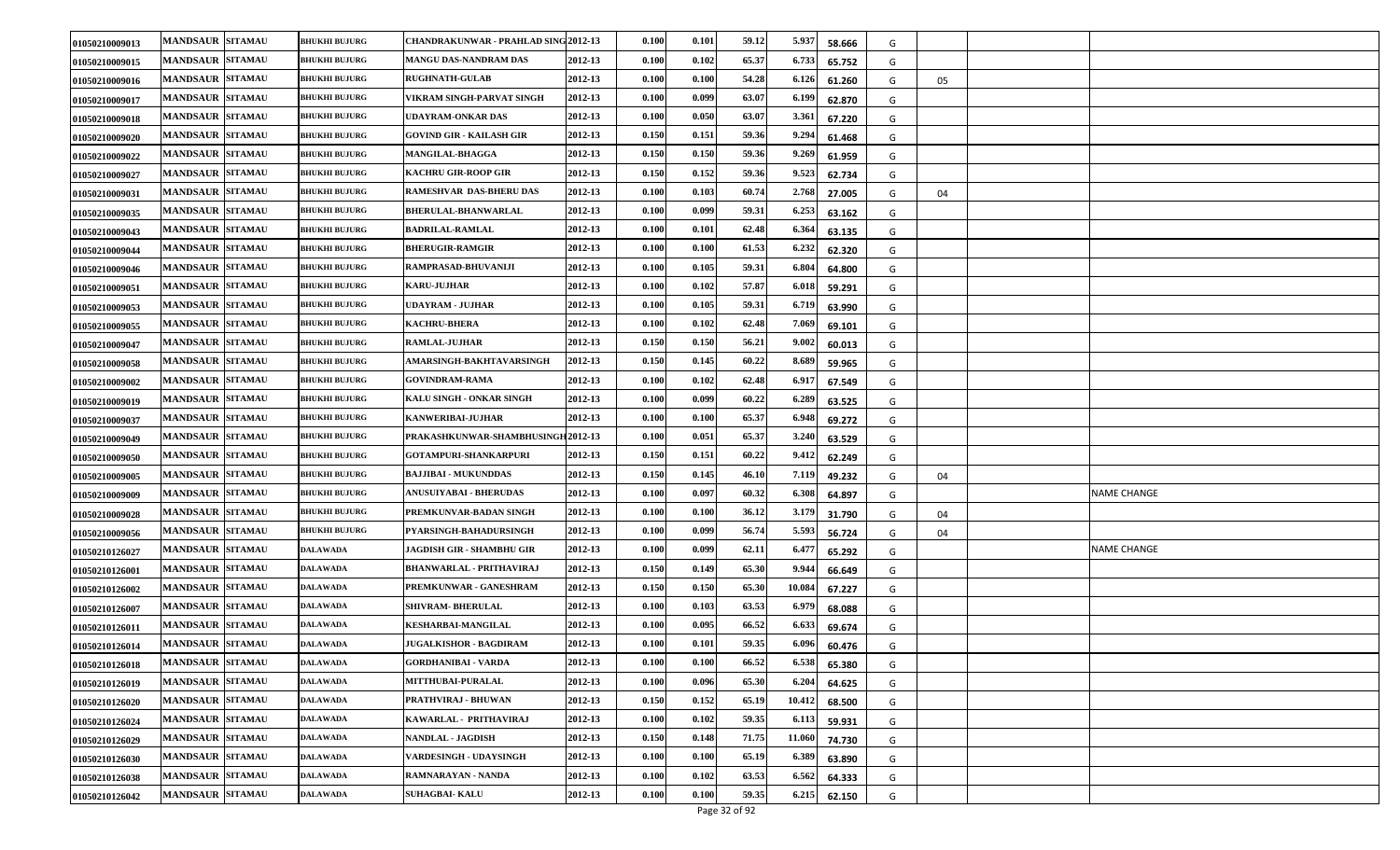| 01050210126045 | <b>MANDSAUR SITAMAU</b> | <b>DALAWADA</b>   | <b>BHAWARLAL - MANGU</b>             | 2012-13 | 0.100 | 0.101 | 63.53 | 6.798<br>67.174  | G |    |                                   |
|----------------|-------------------------|-------------------|--------------------------------------|---------|-------|-------|-------|------------------|---|----|-----------------------------------|
| 01050210126047 | <b>MANDSAUR SITAMAU</b> | <b>DALAWADA</b>   | <b>VIMALKUWAR - RUGHNATH</b>         | 2012-13 | 0.100 | 0.102 | 61.63 | 6.295<br>61.716  | G |    |                                   |
| 01050210126049 | <b>MANDSAUR SITAMAU</b> | DALAWADA          | NATHIBAI- GANGARAM                   | 2012-13 | 0.100 | 0.102 | 61.63 | 6.64<br>64.976   | G |    |                                   |
| 01050210126055 | <b>MANDSAUR SITAMAU</b> | DALAWADA          | BHANWARLAL - GANGARAM                | 2012-13 | 0.100 | 0.099 | 60.57 | 6.03<br>60.919   | G |    |                                   |
| 01050210126060 | <b>MANDSAUR SITAMAU</b> | DALAWADA          | VARDIBAI-DOLA                        | 2012-13 | 0.100 | 0.100 | 65.19 | 6.68<br>66.870   | G |    |                                   |
| 01050210126063 | <b>MANDSAUR SITAMAU</b> | DALAWADA          | <b>MUNNALAL-BABRU</b>                | 2012-13 | 0.100 | 0.101 | 64.10 | 6.895<br>68.267  | G |    |                                   |
| 01050210126080 | <b>MANDSAUR SITAMAU</b> | <b>DALAWADA</b>   | KAMLABAI - KISHAN                    | 2012-13 | 0.100 | 0.102 | 61.63 | 6.057<br>59.208  | G |    |                                   |
| 01050210126066 | <b>MANDSAUR SITAMAU</b> | DALAWADA          | SHOBHARAM - BHERA KACHI              | 2012-13 | 0.100 | 0.100 | 58.51 | 5.960<br>59.899  | G |    |                                   |
| 01050210126006 | <b>MANDSAUR SITAMAU</b> | DALAWADA          | LAXMINARAYAN - HARCHAND              | 2012-13 | 0.100 | 0.099 | 65.73 | 6.45<br>65.162   | G |    |                                   |
| 01050210126084 | <b>MANDSAUR SITAMAU</b> | DALAWADA          | <b>MANGILAL - BABULAL</b>            | 2012-13 | 0.100 | 0.104 | 65.73 | 7.606<br>73.417  | G |    | TRANSFER/JAMUNIYASHANKAR/JAORA II |
| 01050210126085 | <b>MANDSAUR SITAMAU</b> | <b>DALAWADA</b>   | SAJJANKUNWAR - MADHOSINGH            | 2012-13 | 0.100 | 0.100 | 58.51 | 5.926<br>59.260  | G |    |                                   |
| 01050210126086 | <b>MANDSAUR SITAMAU</b> | DALAWADA          | RUKMANBAI-BHAGIRATH                  | 2012-13 | 0.150 | 0.153 | 58.51 | 9.14<br>59.687   | G |    |                                   |
| 01050210126087 | <b>MANDSAUR SITAMAU</b> | DALAWADA          | RATNIBAI-LAXMAN                      | 2012-13 | 0.100 | 0.100 | 62.30 | 6.29'<br>62.920  | G |    |                                   |
| 01050210126004 | <b>MANDSAUR SITAMAU</b> | DALAWADA          | <b>RAMESHWAR - NANDA</b>             | 2012-13 | 0.100 | 0.100 | 59.30 | 6.142<br>61.420  | G |    |                                   |
| 01050210126015 | <b>MANDSAUR SITAMAU</b> | DALAWADA          | KISHANLAL - VAKTA                    | 2012-13 | 0.100 | 0.099 | 59.30 | 5.972<br>60.323  | G |    |                                   |
| 01050210126034 | <b>MANDSAUR SITAMAU</b> | DALAWADA          | <b>BADRILAL - RAMCHANDRA</b>         | 2012-13 | 0.150 | 0.150 | 65.73 | 10.498<br>69.801 | G |    |                                   |
| 01050210126062 | <b>MANDSAUR SITAMAU</b> | DALAWADA          | KAVERIBAI- CHATARBHUJ                | 2012-13 | 0.100 | 0.102 | 62.30 | 6.38<br>62.559   | G |    |                                   |
| 01050210126065 | <b>MANDSAUR SITAMAU</b> | DALAWADA          | <b>TULSIBAI - GOBER</b>              | 2012-13 | 0.100 | 0.101 | 49.64 | 2.213<br>21.954  | G | 04 |                                   |
| 01050210126083 | <b>MANDSAUR SITAMAU</b> | DALAWADA          | <b>SHOBHARAM - PURALAL</b>           | 2012-13 | 0.100 | 0.102 | 59.30 | 5.803<br>56.725  | G | 04 |                                   |
| 01050210143011 | <b>MANDSAUR SITAMAU</b> | DALKHEDI          | SHAMBHUSINGH- PRATAPSINGH            | 2012-13 | 0.100 | 0.104 | 62.43 | 3.273<br>31.471  | G | 04 |                                   |
| 01050210143002 | <b>MANDSAUR SITAMAU</b> | <b>DALKHEDI</b>   | BHAGWATILAL - BHUWANISHANKAI 2012-13 |         | 0.150 | 0.149 | 62.20 | 9.09<br>60.843   | G |    | TRANSFER./DALAVDA                 |
| 01050210143005 | <b>MANDSAUR SITAMAU</b> | <b>DALKHEDI</b>   | RATANLAL - BHUWANISHANKAR            | 2012-13 | 0.100 | 0.100 | 63.91 | 6.13<br>61.350   | G |    | TRANSFER./DALAVDA                 |
| 01050210143006 | <b>MANDSAUR SITAMAU</b> | <b>DALKHEDI</b>   | <b>DHAPUBAI - BABULAL</b>            | 2012-13 | 0.100 | 0.099 | 57.68 | 5.941<br>60.010  | G |    | TRANSFER./DALAVDA                 |
| 01050210143012 | <b>MANDSAUR SITAMAU</b> | DALKHEDI          | DOLATRAM - KISHANLAL                 | 2012-13 | 0.100 | 0.100 | 63.91 | 6.42<br>64.280   | G |    | TRANSFER./DALAVDA                 |
| 01050210143015 | <b>MANDSAUR SITAMAU</b> | <b>DALKHEDI</b>   | KANIRAM - NANDA JI                   | 2012-13 | 0.150 | 0.129 | 59.29 | 7.979<br>61.757  | G |    | TRANSFER./DALAVDA                 |
| 01050210143020 | <b>MANDSAUR SITAMAU</b> | <b>DALKHEDI</b>   | <b>KACHRULAL-GANESHRAM</b>           | 2012-13 | 0.100 | 0.100 | 54.36 | 5.320<br>52.988  | G | 04 |                                   |
| 01050210113032 | <b>MANDSAUR SITAMAU</b> | DEEPAKHEDA        | <b>NAGULAL - PURA</b>                | 2012-13 | 0.100 | 0.100 | 59.91 | 6.350<br>63.500  | G |    |                                   |
| 01050210113003 | <b>MANDSAUR SITAMAU</b> | <b>DEEPAKHEDA</b> | MEHTABBAI - DEVA                     | 2012-13 | 0.100 | 0.105 | 57.96 | 6.16<br>58.977   | G |    |                                   |
| 01050210113005 | <b>MANDSAUR SITAMAU</b> | <b>DEEPAKHEDA</b> | <b>MANSINGH - GANGASINGH</b>         | 2012-13 | 0.100 | 0.102 | 58.56 | 1.188<br>11.647  | G | 04 |                                   |
| 01050210113007 | <b>MANDSAUR SITAMAU</b> | <b>DEEPAKHEDA</b> | <b>RAMCHANDRA - UDA</b>              | 2012-13 | 0.100 | 0.104 | 61.41 | 6.553<br>62.768  | G |    |                                   |
| 01050210113014 | <b>MANDSAUR SITAMAU</b> | DEEPAKHEDA        | MATURIBAI - HEMA                     | 2012-13 | 0.100 | 0.062 | 56.58 | 3.791<br>60.753  | G |    |                                   |
| 01050210113017 | <b>MANDSAUR SITAMAU</b> | <b>DEEPAKHEDA</b> | VARDICHAND - UDA KUMHAR              | 2012-13 | 0.100 | 0.099 | 57.84 | 5.850<br>59.091  | G |    |                                   |
| 01050210113020 | <b>MANDSAUR SITAMAU</b> | DEEPAKHEDA        | <b>TULSIRAM - UDA</b>                | 2012-13 | 0.100 | 0.064 | 61.41 | 4.229<br>66.285  | G |    |                                   |
| 01050210113022 | <b>MANDSAUR SITAMAU</b> | <b>DEEPAKHEDA</b> | KANHAIYALAL - PURA JI                | 2012-13 | 0.100 | 0.103 | 59.91 | 6.505<br>63.463  | G |    |                                   |
| 01050210113028 | <b>MANDSAUR SITAMAU</b> | DEEPAKHEDA        | <b>IAGMALSINGH - MEHTABSINGH</b>     | 2012-13 | 0.100 | 0.102 | 64.83 | 7.076<br>69.714  | G |    |                                   |
| 01050210113029 | <b>MANDSAUR SITAMAU</b> | <b>DEEPAKHEDA</b> | NANURAM - PURA JI                    | 2012-13 | 0.150 | 0.148 | 59.91 | 9.277<br>62.895  | G |    |                                   |
| 01050210113030 | <b>MANDSAUR SITAMAU</b> | <b>DEEPAKHEDA</b> | VARDA - UDA CHAMAR                   | 2012-13 | 0.100 | 0.105 | 60.03 | 6.869<br>65.419  | G |    |                                   |
| 01050210113036 | <b>MANDSAUR SITAMAU</b> | <b>DEEPAKHEDA</b> | <b>BHAGWANLAL - PURA</b>             | 2012-13 | 0.150 | 0.149 | 60.03 | 9.236<br>61.903  | G |    |                                   |
| 01050210113048 | <b>MANDSAUR SITAMAU</b> | DEEPAKHEDA        | <b>BALURAM - PURA</b>                | 2012-13 | 0.100 | 0.103 | 60.03 | 6.655<br>64.800  | G |    |                                   |
| 01050210113054 | <b>MANDSAUR SITAMAU</b> | <b>DEEPAKHEDA</b> | <b>MOHAN - KALU</b>                  | 2012-13 | 0.100 | 0.102 | 59.99 | 6.102<br>60.118  | G |    |                                   |
| 01050210113057 | <b>MANDSAUR SITAMAU</b> | <b>DEEPAKHEDA</b> | <b>SOHANBAI - NAGU</b>               | 2012-13 | 0.100 | 0.103 | 57.37 | 6.343<br>61.823  | G |    |                                   |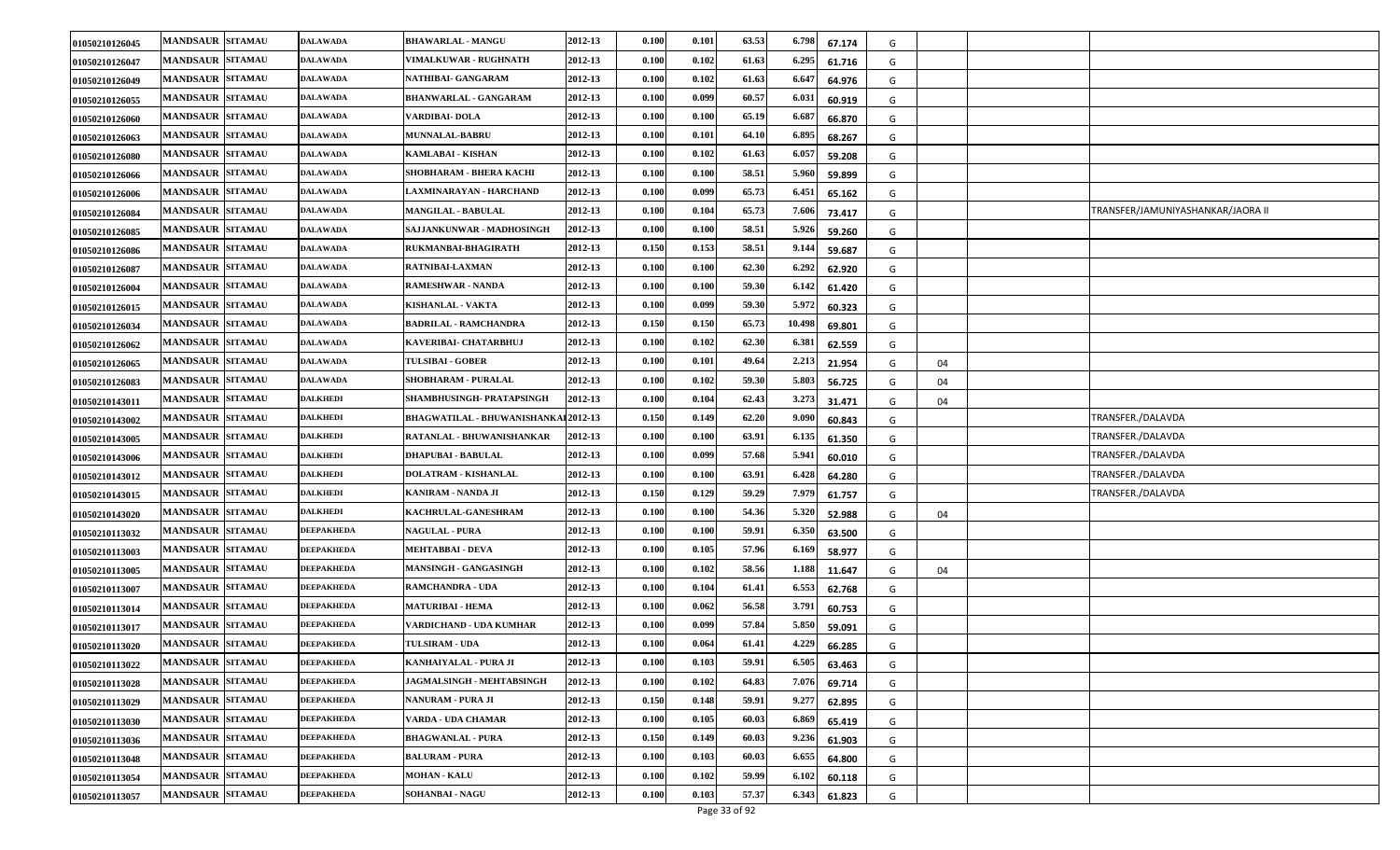| 01050210113063 | <b>MANDSAUR SITAMAU</b> | <b>DEEPAKHEDA</b> | <b>DOLAT KUNWAR - CHANDRA SINGH 2012-13</b> |         | 0.100                | 0.102 | 66.28 | 7.139  | 69.990 | G  |    |                        |
|----------------|-------------------------|-------------------|---------------------------------------------|---------|----------------------|-------|-------|--------|--------|----|----|------------------------|
| 01050210113078 | <b>MANDSAUR SITAMAU</b> | <b>DEEPAKHEDA</b> | KAMALBAI - DHANNA                           | 2012-13 | 0.100                | 0.102 | 56.91 | 6.325  | 61.828 | G  |    |                        |
| 01050210113083 | <b>MANDSAUR SITAMAU</b> | <b>DEEPAKHEDA</b> | MAHESHWARSINGH - SHANKARSING 2012-13        |         | 0.100                | 0.105 | 44.26 | 1.815  | 17.286 | G  | 04 |                        |
| 01050210113090 | <b>MANDSAUR SITAMAU</b> | <b>DEEPAKHEDA</b> | CHATARKUNWAR - MADANSINGH                   | 2012-13 | 0.150                | 0.151 | 59.99 | 9.478  | 62.685 | G  |    |                        |
| 01050210113091 | <b>MANDSAUR SITAMAU</b> | DEEPAKHEDA        | <b>RANVIRSINGH - HARISINGH</b>              | 2012-13 | 0.100                | 0.000 | 0.000 | 0.000  | 0.000  | F. |    |                        |
| 01050210113096 | <b>MANDSAUR SITAMAU</b> | DEEPAKHEDA        | <b>BHERU - PURA JI</b>                      | 2012-13 | 0.150                | 0.149 | 60.94 | 9.21   | 62.027 | G  |    |                        |
| 01050210113034 | <b>MANDSAUR SITAMAU</b> | <b>DEEPAKHEDA</b> | <b>MANNA - GOBAR</b>                        | 2012-13 | 0.100                | 0.094 | 61.41 | 5.658  | 60.449 | G  |    |                        |
| 01050210113081 | <b>MANDSAUR SITAMAU</b> | <b>DEEPAKHEDA</b> | VIKRAMSINGH - MADANSINGH                    | 2012-13 | 0.100                | 0.102 | 59.99 | 6.565  | 64.174 | G  |    |                        |
| 01050210113101 | <b>MANDSAUR SITAMAU</b> | <b>DEEPAKHEDA</b> | MANGILAL - JAYRAM                           | 2012-13 | 0.100                | 0.104 | 55.20 | 5.84   | 56.183 | G  | 04 |                        |
| 01050210113102 | <b>MANDSAUR SITAMAU</b> | <b>DEEPAKHEDA</b> | <b>VIRAM - BHERULAL</b>                     | 2012-13 | 0.100                | 0.102 | 62.19 | 6.752  | 65.938 | G  |    |                        |
| 01050210113019 | <b>MANDSAUR SITAMAU</b> | <b>DEEPAKHEDA</b> | RADHABAI - SHANKARLAL                       | 2012-13 | 0.100                | 0.100 | 58.91 | 6.57   | 65.730 | G  |    |                        |
| 01050210113004 | <b>MANDSAUR SITAMAU</b> | <b>DEEPAKHEDA</b> | RATANSINGH - SAJJANSINGH                    | 2012-13 | 0.100                | 0.102 | 58.91 | 6.354  | 62.111 | G  |    |                        |
| 01050210113089 | <b>MANDSAUR SITAMAU</b> | <b>DEEPAKHEDA</b> | RUGHNATHSINGH - PRATAPSINGH                 | 2012-13 | 0.100                | 0.102 | 62.19 | 6.628  | 64.790 | G  |    |                        |
| 01050210112006 | <b>MANDSAUR SITAMAU</b> | <b>DHATURIYA</b>  | <b>GORDHAN - KALULAL</b>                    | 2012-13 | 0.150                | 0.153 | 63.03 | 9.518  | 62.413 | G  |    |                        |
| 01050210112001 | MANDSAUR SITAMAU        | DHATURIYA         | KISHANLAL- BHERU                            | 2012-13 | 0.100                | 0.095 | 59.69 | 6.063  | 63.687 | G  |    |                        |
| 01050210112003 | <b>MANDSAUR SITAMAU</b> | DHATURIYA         | RAMESHWAR - RATTIRAM                        | 2012-13 | 0.100                | 0.103 | 59.69 | 6.61   | 64.118 | G  |    |                        |
| 01050210112004 | <b>MANDSAUR SITAMAU</b> | DHATURIYA         | <b>BHAGUBAI - DHURA</b>                     | 2012-13 | 0.100                | 0.098 | 56.36 | 5.81   | 59.316 | G  |    |                        |
| 01050210112005 | <b>MANDSAUR SITAMAU</b> | <b>DHATURIYA</b>  | <b>BHAWSINGH - KALUSINGH</b>                | 2012-13 | $\boldsymbol{0.100}$ | 0.102 | 59.69 | 6.080  | 59.608 | G  |    |                        |
| 01050210112014 | <b>MANDSAUR SITAMAU</b> | <b>DHATURIYA</b>  | <b>JUJHAR - JAGANNATH</b>                   | 2012-13 | 0.100                | 0.102 | 56.06 | 6.239  | 61.167 | G  |    | NAME CHANGE            |
| 01050210112018 | <b>MANDSAUR SITAMAU</b> | DHATURIYA         | RADHIBAI - RADHESHYAM                       | 2012-13 | 0.100                | 0.105 | 57.10 | 6.305  | 60.048 | G  |    |                        |
| 01050210112026 | <b>MANDSAUR SITAMAU</b> | DHATURIYA         | SHYAMSUNDAR - BIHARILAL                     | 2012-13 | 0.100                | 0.034 | 63.03 | 2.260  | 66.471 | G  |    |                        |
| 01050210112033 | <b>MANDSAUR SITAMAU</b> | <b>DHATURIYA</b>  | <b>HIRALAL - DEVAJI</b>                     | 2012-13 | 0.150                | 0.150 | 63.03 | 10.42  | 69.513 | G  |    |                        |
| 01050210019003 | <b>MANDSAUR SITAMAU</b> | <b>DUDHIA</b>     | KALUDAS-NARSINGHDAS                         | 2012-13 | 0.100                | 0.095 | 59.14 | 5.948  | 62.611 | G  |    |                        |
| 01050210019007 | <b>MANDSAUR SITAMAU</b> | <b>DUDHIA</b>     | <b>RAMA-BHERA</b>                           | 2012-13 | 0.150                | 0.145 | 52.76 | 8.140  | 56.138 | G  | 04 |                        |
| 01050210019009 | <b>MANDSAUR SITAMAU</b> | <b>DUDHIA</b>     | <b>KACHARU - RAMA</b>                       | 2012-13 | 0.150                | 0.121 | 56.96 | 6.97   | 57.446 | G  |    | <b>NAME CORRECTION</b> |
| 01050210019018 | <b>MANDSAUR SITAMAU</b> | <b>DUDHIA</b>     | <b>MANGILAL-KALU</b>                        | 2012-13 | 0.150                | 0.142 | 59.14 | 8.922  | 62.787 | G  |    |                        |
| 01050210019002 | <b>MANDSAUR SITAMAU</b> | <b>DUDHIA</b>     | VARDICHAND-VAJERAM                          | 2012-13 | 0.100                | 0.096 | 53.74 | 4.952  | 51.583 | G  | 04 |                        |
| 01050210019020 | <b>MANDSAUR SITAMAU</b> | <b>DUDHIA</b>     | HIRALAL-DOLATRAM                            | 2012-13 | 0.100                | 0.101 | 56.25 | 5.906  | 58.360 | G  |    |                        |
| 01050210019023 | <b>MANDSAUR SITAMAU</b> | <b>DUDHIA</b>     | <b>KACHARU - NANURAM</b>                    | 2012-13 | 0.100                | 0.101 | 60.57 | 6.066  | 59.941 | G  |    |                        |
| 01050210019024 | <b>MANDSAUR SITAMAU</b> | <b>DUDHIA</b>     | MANGILAL - BHERULAL                         | 2012-13 | 0.150                | 0.149 | 69.24 | 10.524 | 70.869 | G  |    |                        |
| 01050210019006 | <b>MANDSAUR SITAMAU</b> | <b>DUDHIA</b>     | <b>CHENSINGH-RUGHNATHSINGH</b>              | 2012-13 | 0.150                | 0.151 | 55.71 | 8.659  | 57.269 | G  |    |                        |
| 01050210116011 | <b>MANDSAUR SITAMAU</b> | <b>GUDBHELI</b>   | <b>DEVISINGH - BHIMSINGH</b>                | 2012-13 | 0.100                | 0.101 | 64.86 | 6.588  | 65.357 | G  |    |                        |
| 01050210116001 | <b>MANDSAUR SITAMAU</b> | <b>GUDBHELI</b>   | ANDARBAI - RATANSINGH                       | 2012-13 | 0.100                | 0.104 | 62.43 | 6.493  | 62.433 | G  |    |                        |
| 01050210116003 | <b>MANDSAUR SITAMAU</b> | <b>GUDBHELI</b>   | LEELABAI - RAMSINGH                         | 2012-13 | 0.150                | 0.155 | 62.43 | 9.730  | 62.774 | G  |    |                        |
| 01050210116012 | <b>MANDSAUR SITAMAU</b> | <b>GUDBHELI</b>   | VARDESINGH - RAMSINGH                       | 2012-13 | 0.100                | 0.100 | 59.69 | 6.302  | 63.020 | G  |    |                        |
| 01050210116019 | MANDSAUR SITAMAU        | <b>GUDBHELI</b>   | SARJUBAI- KALU                              | 2012-13 | 0.100                | 0.101 | 59.69 | 6.506  | 64.544 | G  |    |                        |
| 01050210116026 | <b>MANDSAUR SITAMAU</b> | <b>GUDBHELI</b>   | PURANDAS-NARAYANDAS                         | 2012-13 | 0.100                | 0.099 | 59.29 | 6.378  | 64.294 | G  |    |                        |
| 01050210116028 | <b>MANDSAUR SITAMAU</b> | <b>GUDBHELI</b>   | <b>NATHUSINGH - RODSINGH</b>                | 2012-13 | 0.100                | 0.099 | 59.29 | 5.963  | 60.111 | G  |    |                        |
| 01050210015017 | <b>MANDSAUR SITAMAU</b> | HANDI             | <b>GANGARAM-SAVAJI</b>                      | 2012-13 | 0.150                | 0.147 | 65.54 | 10.065 | 68.469 | G  |    |                        |
| 01050210015001 | <b>MANDSAUR SITAMAU</b> | HANDI             | <b>ASHARAM-HARLAL</b>                       | 2012-13 | 0.100                | 0.098 | 61.33 | 6.55   | 66.878 | G  |    |                        |
| 01050210015002 | <b>MANDSAUR SITAMAU</b> | <b>HANDI</b>      | KANHEYALAL-HIRALAL                          | 2012-13 | 0.150                | 0.152 | 65.54 | 9.934  | 65.312 | G  |    |                        |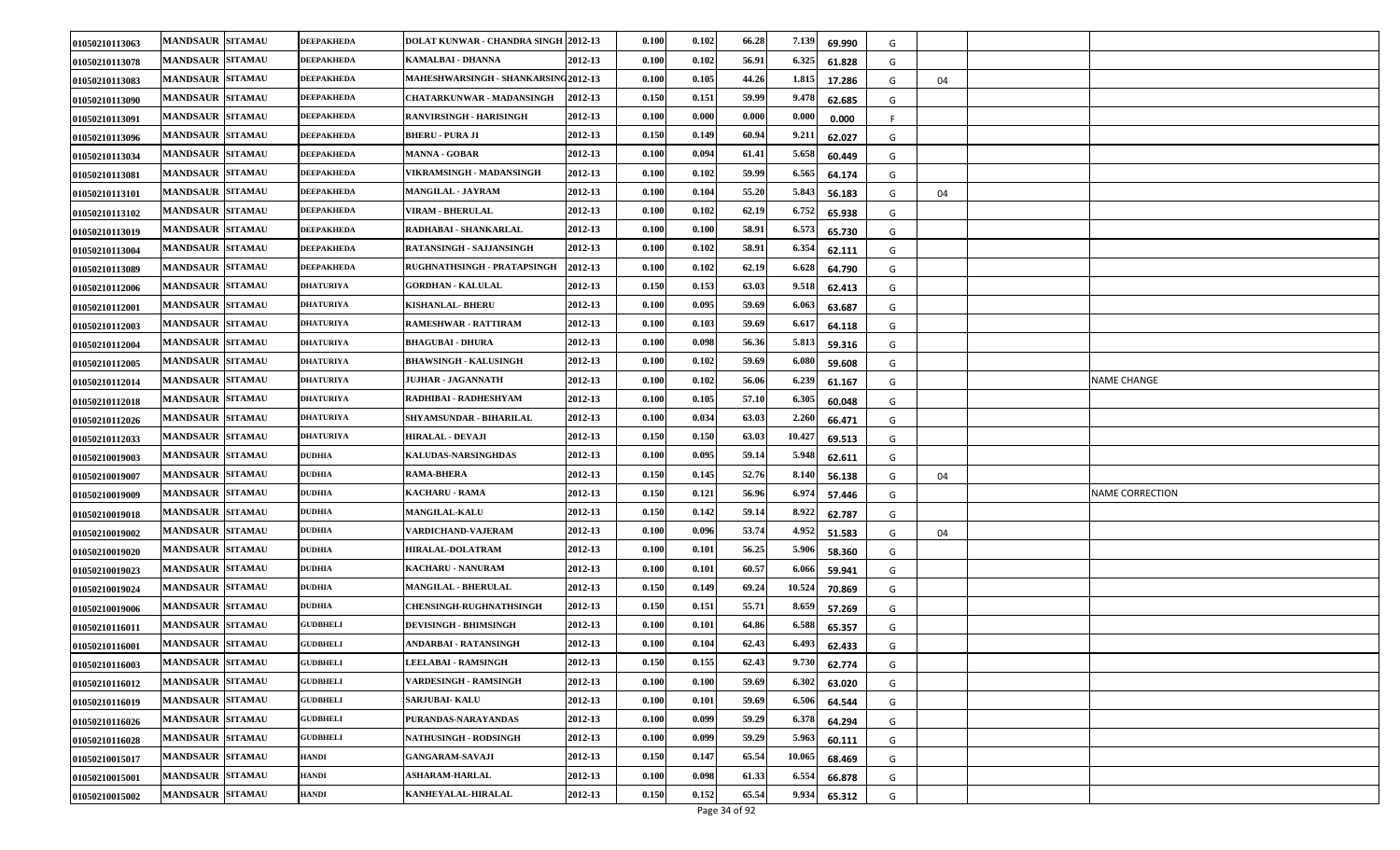| 01050210015003 | <b>MANDSAUR SITAMAU</b> | HANDI                                | <b>GANGABAI - MODIRAM</b>                 | 2012-13 | 0.150 | 0.145 | 57.49 | 8.870  | 61.172 | G       |  |                        |
|----------------|-------------------------|--------------------------------------|-------------------------------------------|---------|-------|-------|-------|--------|--------|---------|--|------------------------|
| 01050210015008 | <b>MANDSAUR SITAMAU</b> | HANDI                                | SHOBHARAM-MANNALAL                        | 2012-13 | 0.100 | 0.099 | 59.73 | 6.553  | 66.393 | G       |  |                        |
| 01050210015015 | <b>MANDSAUR SITAMAU</b> | HANDI                                | MAHESHDAN-HARDANSINGH                     | 2012-13 | 0.100 | 0.099 | 65.88 | 7.012  | 71.044 | G       |  |                        |
| 01050210015020 | <b>MANDSAUR SITAMAU</b> | HANDI                                | <b>BHAGWAT SINGH-PRABHU DAN</b>           | 2012-13 | 0.100 | 0.098 | 65.88 | 6.67   | 68.092 | G       |  |                        |
| 01050210015021 | <b>MANDSAUR SITAMAU</b> | HANDI                                | <b>VAJE RAM-ONKAR LAL</b>                 | 2012-13 | 0.150 | 0.000 | 0.000 | 0.000  | 0.000  | -F      |  |                        |
| 01050210015024 | <b>MANDSAUR SITAMAU</b> | HANDI                                | CHATAR SINGH-PRABHU DAN                   | 2012-13 | 0.100 | 0.101 | 65.88 | 6.842  | 67.877 | G       |  |                        |
| 01050210015027 | <b>MANDSAUR SITAMAU</b> | HANDI                                | RAMLAL-JAMNALAL                           | 2012-13 | 0.100 | 0.097 | 68.61 | 6.959  | 71.595 | G       |  |                        |
| 01050210015014 | <b>MANDSAUR SITAMAU</b> | HANDI                                | SATYANARAYAN NATHU                        | 2012-13 | 0.100 | 0.098 | 61.33 | 6.501  | 66.337 | G       |  | NAME CHANGE            |
| 01050210015023 | <b>MANDSAUR SITAMAU</b> | HANDI                                | <b>RAMESH - UDAYLAL</b>                   | 2012-13 | 0.100 | 0.098 | 57.70 | 6.11   | 62.728 | G       |  | <b>NAME CHANGE</b>     |
| 01050210015007 | <b>MANDSAUR SITAMAU</b> | HANDI                                | <b>GOVINDRAM - PANNALAL</b>               | 2012-13 | 0.100 | 0.097 | 66.45 | 6.71   | 69.043 | G       |  | <b>NAME CHANGE</b>     |
| 01050210012007 | <b>MANDSAUR SITAMAU</b> | <b>ISHAKPUR</b>                      | MULCHAND-KASHIRAM                         | 2012-13 | 0.150 | 0.150 | 72.08 | 11.91  | 79.427 | G       |  |                        |
| 01050210012002 | <b>MANDSAUR SITAMAU</b> | <b>ISHAKPUR</b>                      | NANDRAM - MANGILAL                        | 2012-13 | 0.150 | 0.147 | 60.75 | 9.81   | 66.678 | G       |  |                        |
| 01050210012010 | <b>MANDSAUR SITAMAU</b> | <b>ISHAKPUR</b>                      | RAM PRASAD-BALARAM                        | 2012-13 | 0.150 | 0.151 | 60.75 | 9.89   | 65.437 | G       |  |                        |
| 01050210012011 | <b>MANDSAUR SITAMAU</b> | <b>ISHAKPUR</b>                      | <b>BHAGWAN-MOTI</b>                       | 2012-13 | 0.150 | 0.151 | 56.94 | 9.045  | 59.901 | G       |  |                        |
| 01050210012018 | <b>MANDSAUR SITAMAU</b> | <b>ISHAKPUR</b>                      | <b>BADRILAL-NATHUJI</b>                   | 2012-13 | 0.100 | 0.100 | 61.60 | 6.662  | 66.620 | G       |  |                        |
| 01050210012030 | <b>MANDSAUR SITAMAU</b> | <b>ISHAKPUR</b>                      | <b>GANESH RAM-DHURA</b>                   | 2012-13 | 0.100 | 0.102 | 62.85 | 7.300  | 71.921 | G       |  |                        |
| 01050210012037 | <b>MANDSAUR SITAMAU</b> | <b>ISHAKPUR</b>                      | <b>GANGARAM-NATHURAM</b>                  | 2012-13 | 0.100 | 0.101 | 60.75 | 6.30   | 62.510 | G       |  |                        |
| 01050210012062 | <b>MANDSAUR SITAMAU</b> | <b>ISHAKPUR</b>                      | <b>KARULAL-LAXMAN</b>                     | 2012-13 | 0.100 | 0.103 | 61.60 | 6.51   | 63.532 | G       |  |                        |
| 01050210012063 | <b>MANDSAUR SITAMAU</b> | <b>ISHAKPUR</b>                      | <b>RAMLAL-NANDA</b>                       | 2012-13 | 0.100 | 0.099 | 67.40 | 6.86   | 69.343 | G       |  |                        |
| 01050210012060 | <b>MANDSAUR SITAMAU</b> | <b>ISHAKPUR</b>                      | RAM CHANDRA-NANU RAM                      | 2012-13 | 0.100 | 0.101 | 61.60 | 6.934  | 68.790 | G       |  |                        |
| 01050210012059 | <b>MANDSAUR SITAMAU</b> | <b>ISHAKPUR</b>                      | MANNALAL-GANGARAM                         | 2012-13 | 0.150 | 0.140 | 60.86 | 9.39   | 66.880 | G       |  |                        |
| 01050210012001 | <b>MANDSAUR SITAMAU</b> | <b>ISHAKPUR</b>                      | <b>GITABAI-KACHRU</b>                     | 2012-13 | 0.150 | 0.153 | 67.40 | 10.49  | 68.595 | G       |  |                        |
| 01050210012015 | <b>MANDSAUR SITAMAU</b> | <b>ISHAKPUR</b>                      | <b>GANESHRAM-BHERAJI</b>                  | 2012-13 | 0.100 | 0.103 | 62.62 | 7.06   | 68.346 | G       |  |                        |
| 01050210012052 | <b>MANDSAUR SITAMAU</b> | <b>ISHAKPUR</b>                      | <b>HARISHANKAR-MOTILAL</b>                | 2012-13 | 0.100 | 0.104 | 65.91 | 7.043  | 67.462 | G       |  |                        |
| 01050210012041 | <b>MANDSAUR SITAMAU</b> | <b>ISHAKPUR</b>                      | SAWITRIBAI-BALASHANKR                     | 2012-13 | 0.150 | 0.152 | 57.01 | 8.90   | 58.566 | G       |  |                        |
| 01050210012064 | <b>MANDSAUR SITAMAU</b> | <b>ISHAKPUR</b>                      | RAMIBAI - SHANKARLAL                      | 2012-13 | 0.150 | 0.154 | 60.86 | 9.77   | 63.455 | G       |  |                        |
| 01050210012040 | <b>MANDSAUR SITAMAU</b> | <b>ISHAKPUR</b>                      | <b>BABRU-RAMA</b>                         | 2012-13 | 0.150 | 0.152 | 56.85 | 9.83   | 64.789 | G       |  |                        |
| 01050210012042 | <b>MANDSAUR SITAMAU</b> | <b>ISHAKPUR</b>                      | <b>RATAN-VISHRAM</b>                      | 2012-13 | 0.150 | 0.150 | 62.62 | 10.341 | 69.124 | G       |  |                        |
| 01050210012065 | <b>MANDSAUR SITAMAU</b> | <b>ISHAKPUR</b>                      | VARADIBAI - SHIVLAL                       | 2012-13 | 0.100 | 0.100 | 62.62 | 6.67   | 66.740 | G       |  |                        |
| 01050210012066 | <b>MANDSAUR SITAMAU</b> | <b>ISHAKPUR</b>                      | <b>KISHAN - BHERA</b>                     | 2012-13 | 0.100 | 0.000 | 0.000 | 0.000  | 0.000  | N       |  |                        |
| 01050210091050 | <b>MANDSAUR SITAMAU</b> | JHANGRIYA                            | <b>MANGU - DEVA</b>                       | 2012-13 | 0.100 | 0.000 | 0.000 | 0.000  | 0.000  |         |  | TRANSFER/GALIYARA      |
| 01050210091012 | <b>MANDSAUR SITAMAU</b> | JHANGRIYA                            | <b>BHERA-DEVA</b>                         | 2012-13 | 0.100 | 0.103 | 57.62 | 6.40   | 61.934 | G       |  | TRANSFER/PATLASI BADI  |
| 01050210091008 | <b>MANDSAUR SITAMAU</b> | JHANGRIYA                            | GOPALSINGH-VAKTAVERSINGH                  | 2012-13 | 0.100 | 0.104 | 56.77 | 5.904  | 57.043 | G<br>08 |  |                        |
| 01050210091019 | <b>MANDSAUR SITAMAU</b> | <b>JHANGRIYA</b>                     | PANNALAL-NANDA                            | 2012-13 | 0.100 | 0.103 | 62.11 | 6.087  | 59.385 | 08<br>G |  |                        |
| 01050210091064 | <b>MANDSAUR SITAMAU</b> | <b>JHANGRIYA</b>                     | SARDARBAI - DEVA                          | 2012-13 | 0.100 | 0.101 | 59.03 | 5.717  | 56.716 | G<br>04 |  |                        |
| 01050210091066 | MANDSAUR SITAMAU        | <b>JHANGRIYA</b>                     | KUSHALSINGH - JUJHARSINGH                 | 2012-13 | 0.100 | 0.101 | 59.03 | 5.633  | 55.883 | G<br>04 |  |                        |
| 01050210091067 | <b>MANDSAUR SITAMAU</b> | <b>JHANGRIYA</b>                     | SHAMBHUSINGH - NAGUSINGH                  | 2012-13 | 0.100 | 0.100 | 63.37 | 6.328  | 63.280 | 02      |  |                        |
| 01050210091030 | MANDSAUR SITAMAU        | <b>JHANGRIYA</b>                     | <b>BHANWARKUNWAR - UMRAOSINGH 2012-13</b> |         | 0.100 | 0.104 | 59.03 | 6.31   | 60.731 | G       |  | TRANSFER/KAROLI/ MDS I |
| 01050210026006 | <b>MANDSAUR SITAMAU</b> | KHANDERIA KACHARKHE ONKARLAL - KUKA  |                                           | 2012-13 | 0.100 | 0.097 | 70.50 | 7.050  | 72.981 | G       |  |                        |
| 01050210026002 | <b>MANDSAUR SITAMAU</b> | KHANDERIA KACHARKHE SHIVLAL-BHERULAL |                                           | 2012-13 | 0.150 | 0.137 | 68.61 | 10.04  | 73.382 | G       |  |                        |
| 01050210026003 | <b>MANDSAUR SITAMAU</b> |                                      | KHANDERIA KACHARKHE KACHRU-NATHU IMLIVALA | 2012-13 | 0.100 | 0.102 | 68.61 | 6.871  | 67.363 | G       |  |                        |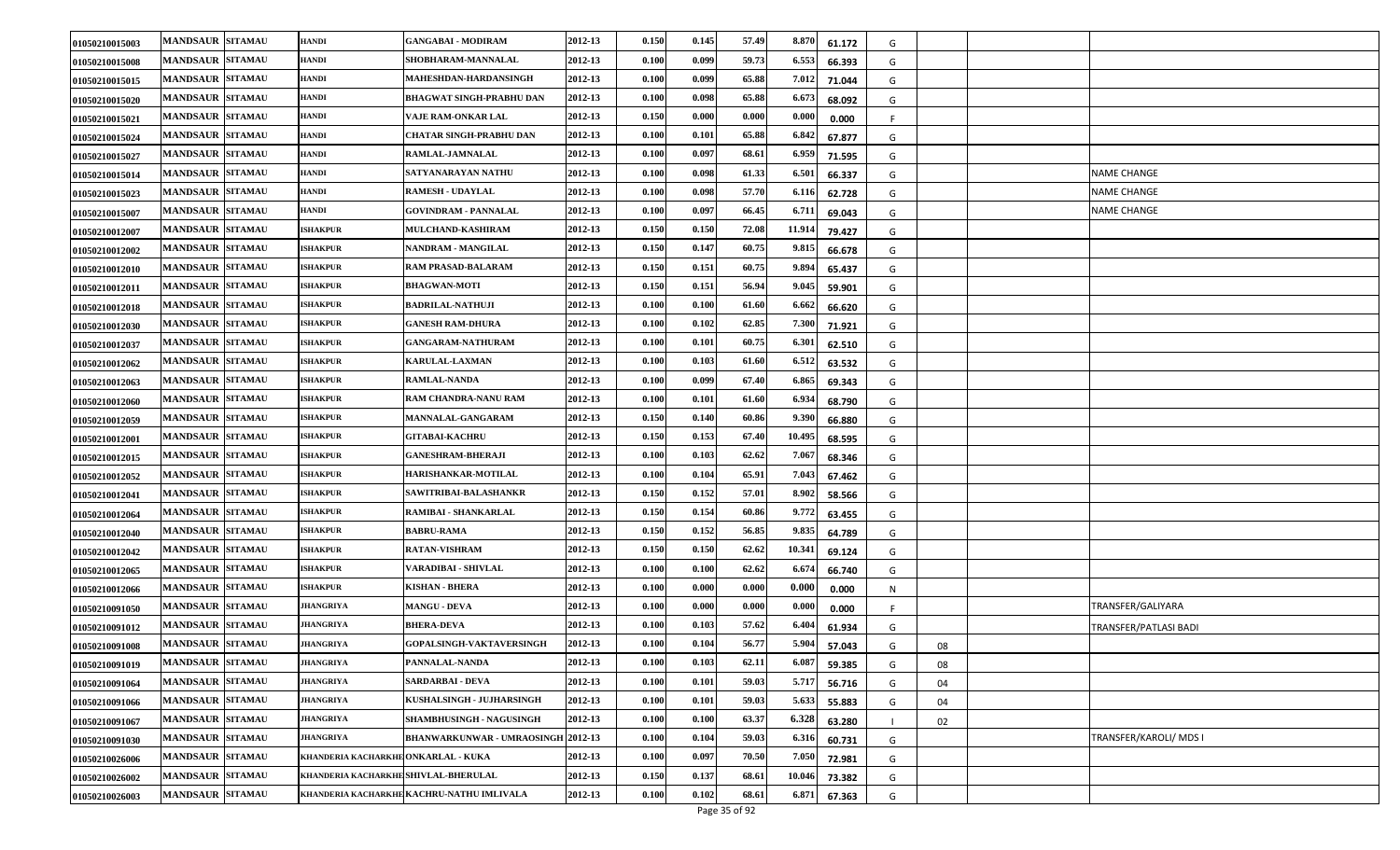| 01050210026005 | <b>MANDSAUR SITAMAU</b> |                                        | KHANDERIA KACHARKHE RUGHNATH - BHANWARLAL               | 2012-13 | 0.150 | 0.150 | 66.45 | 10.233 | 68.220 | G |    |                    |
|----------------|-------------------------|----------------------------------------|---------------------------------------------------------|---------|-------|-------|-------|--------|--------|---|----|--------------------|
| 01050210026013 | <b>MANDSAUR SITAMAU</b> |                                        | KHANDERIA KACHARKHE PARASRAM-MOTYABAI                   | 2012-13 | 0.100 | 0.101 | 66.45 | 6.465  | 64.137 | G |    |                    |
| 01050210026015 | <b>MANDSAUR SITAMAU</b> | KHANDERIA KACHARKHE MAINABAI - BHERA   |                                                         | 2012-13 | 0.150 | 0.152 | 59.73 | 8.627  | 56.831 | G | 04 |                    |
| 01050210026016 | <b>MANDSAUR SITAMAU</b> | KHANDERIA KACHARKHE SURAJBAI-NATHU     |                                                         | 2012-13 | 0.100 | 0.101 | 70.54 | 7.094  | 70.377 | G |    |                    |
| 01050210026017 | <b>MANDSAUR SITAMAU</b> | KHANDERIA KACHARKHE PANNALAL - SITARAM |                                                         | 2012-13 | 0.100 | 0.102 | 65.05 | 6.44   | 63.448 | G |    |                    |
| 01050210026019 | <b>MANDSAUR SITAMAU</b> | KHANDERIA KACHARKHE HARISHANKAR-UDA    |                                                         | 2012-13 | 0.100 | 0.099 | 71.46 | 7.054  | 71.253 | G |    |                    |
| 01050210026020 | <b>MANDSAUR SITAMAU</b> | KHANDERIA KACHARKHE SAJJANBAI - GANESH |                                                         | 2012-13 | 0.100 | 0.102 | 65.15 | 6.487  | 63.350 | G |    |                    |
| 01050210026028 | <b>MANDSAUR SITAMAU</b> | KHANDERIA KACHARKHE MANGILAL-MEHTAB    |                                                         | 2012-13 | 0.100 | 0.102 | 69.39 | 6.92   | 67.666 | G |    |                    |
| 01050210026029 | <b>MANDSAUR SITAMAU</b> |                                        | KHANDERIA KACHARKHE JAGDISH-KACHRULAL                   | 2012-13 | 0.100 | 0.101 | 69.39 | 6.84   | 67.589 | G |    |                    |
| 01050210026030 | <b>MANDSAUR SITAMAU</b> | KHANDERIA KACHARKHE BHERULAL-GULAB     |                                                         | 2012-13 | 0.150 | 0.144 | 69.39 | 9.328  | 64.598 | G |    |                    |
| 01050210026032 | <b>MANDSAUR SITAMAU</b> |                                        | KHANDERIA KACHARKHE KACHRU - NATHU KHEJADI WALA         | 2012-13 | 0.100 | 0.099 | 65.15 | 6.143  | 61.925 | G |    |                    |
| 01050210026037 | <b>MANDSAUR SITAMAU</b> |                                        | KHANDERIA KACHARKHE BHERULAL-NANURAM                    | 2012-13 | 0.150 | 0.151 | 65.15 | 9.80   | 64.815 | G |    |                    |
| 01050210026039 | <b>MANDSAUR SITAMAU</b> |                                        | KHANDERIA KACHARKHE RAMESHWAR-MANGILAL (KUNTAKH 2012-13 |         | 0.150 | 0.000 | 0.000 | 0.00(  | 0.000  |   |    |                    |
| 01050210026009 | <b>MANDSAUR SITAMAU</b> | KHANDERIA KACHARKHE RATANLAL-BHUWAN    |                                                         | 2012-13 | 0.100 | 0.102 | 66.47 | 6.343  | 62.186 | G |    |                    |
| 01050210026004 | <b>MANDSAUR SITAMAU</b> |                                        | KHANDERIA KACHARKHE BHANWARLAL - GANESHRAM              | 2012-13 | 0.150 | 0.144 | 67.34 | 9.88   | 68.421 | G |    |                    |
| 01050210026018 | <b>MANDSAUR SITAMAU</b> | KHANDERIA KACHARKHE GOVARDHAN-VARDA    |                                                         | 2012-13 | 0.100 | 0.096 | 47.17 | 2.022  | 21.063 | G | 04 |                    |
| 01050210018034 | <b>MANDSAUR SITAMAU</b> | <b>KHEDA</b>                           | SALAGRAM-MODIRAM                                        | 2012-13 | 0.100 | 0.103 | 62.45 | 6.655  | 64.549 | G |    |                    |
| 01050210018004 | <b>MANDSAUR SITAMAU</b> | <b>KHEDA</b>                           | TEJRAM-AMARCHAND                                        | 2012-13 | 0.100 | 0.102 | 59.44 | 6.020  | 58.789 | G |    |                    |
| 01050210018009 | <b>MANDSAUR SITAMAU</b> | <b>KHEDA</b>                           | MANGILAL - RAMPRATAP                                    | 2012-13 | 0.100 | 0.100 | 65.65 | 7.850  | 78.500 | G |    | <b>NAME CHANGE</b> |
| 01050210018014 | <b>MANDSAUR SITAMAU</b> | <b>KHEDA</b>                           | MODIRAM-KANIRAM                                         | 2012-13 | 0.150 | 0.149 | 60.41 | 10.045 | 67.643 | G |    |                    |
| 01050210018018 | <b>MANDSAUR SITAMAU</b> | <b>KHEDA</b>                           | TODIRAM-MODIRAM                                         | 2012-13 | 0.150 | 0.148 | 61.97 | 9.366  | 63.198 |   | 02 |                    |
| 01050210018019 | <b>MANDSAUR SITAMAU</b> | <b>KHEDA</b>                           | <b>BHERULAL - PRATHVIRAJ</b>                            | 2012-13 | 0.150 | 0.146 | 58.01 | 10.011 | 68.663 | G |    |                    |
| 01050210018020 | <b>MANDSAUR SITAMAU</b> | <b>KHEDA</b>                           | KANVARLAL-BHERULAL                                      | 2012-13 | 0.100 | 0.100 | 60.41 | 6.13   | 61.360 | G |    |                    |
| 01050210018023 | <b>MANDSAUR SITAMAU</b> | <b>KHEDA</b>                           | KOMALSINGH-BAGDIRAM                                     | 2012-13 | 0.150 | 0.152 | 62.45 | 9.54   | 62.885 | G |    |                    |
| 01050210018027 | <b>MANDSAUR SITAMAU</b> | <b>KHEDA</b>                           | <b>BHANVARLAL-RAMPRATAP</b>                             | 2012-13 | 0.150 | 0.153 | 64.17 | 10.15  | 66.603 | G |    |                    |
| 01050210018028 | <b>MANDSAUR SITAMAU</b> | <b>KHEDA</b>                           | <b>GOVARDAHN-HIRA</b>                                   | 2012-13 | 0.100 | 0.097 | 55.56 | 5.532  | 57.267 | G |    |                    |
| 01050210018031 | <b>MANDSAUR SITAMAU</b> | <b>KHEDA</b>                           | <b>BHERULAL-MODIRAM</b>                                 | 2012-13 | 0.100 | 0.101 | 64.17 | 7.178  | 70.929 | G |    |                    |
| 01050210018032 | <b>MANDSAUR SITAMAU</b> | <b>KHEDA</b>                           | PURALAL-HIRALAL                                         | 2012-13 | 0.100 | 0.100 | 65.65 | 6.73   | 67.340 | G |    |                    |
| 01050210018036 | <b>MANDSAUR SITAMAU</b> | <b>KHEDA</b>                           | <b>BHNVARLAL-DEVAJI</b>                                 | 2012-13 | 0.100 | 0.100 | 64.17 | 6.573  | 65.730 | G |    |                    |
| 01050210018041 | <b>MANDSAUR SITAMAU</b> | <b>KHEDA</b>                           | <b>BHANVARLAL-CHATRBHUJ</b>                             | 2012-13 | 0.150 | 0.099 | 60.41 | 6.481  | 65.597 | G |    |                    |
| 01050210018058 | <b>MANDSAUR SITAMAU</b> | <b>KHEDA</b>                           | SUNDARBAI-RAJARAM                                       | 2012-13 | 0.100 | 0.000 | 0.000 | 0.000  | 0.000  |   |    |                    |
| 01050210018063 | <b>MANDSAUR SITAMAU</b> | <b>KHEDA</b>                           | RUKMANIBAI-MODIRAM                                      | 2012-13 | 0.100 | 0.102 | 60.67 | 6.18   | 60.489 | G |    |                    |
| 01050210018016 | <b>MANDSAUR SITAMAU</b> | <b>KHEDA</b>                           | <b>INDRABAI-RAMKUNVAR</b>                               | 2012-13 | 0.100 | 0.100 | 60.67 | 6.188  | 61.880 | G |    |                    |
| 01050210018078 | <b>MANDSAUR SITAMAU</b> | <b>KHEDA</b>                           | <b>HUDDIBAI - BHERULAL</b>                              | 2012-13 | 0.150 | 0.146 | 62.95 | 9.937  | 67.876 | G |    |                    |
| 01050210018076 | <b>MANDSAUR SITAMAU</b> | <b>KHEDA</b>                           | <b>GANSHAYAM - SHREERAM</b>                             | 2012-13 | 0.150 | 0.148 | 56.36 | 8.687  | 58.855 | G |    |                    |
| 01050210018042 | <b>MANDSAUR SITAMAU</b> | <b>KHEDA</b>                           | DASHRATH-SITARAM                                        | 2012-13 | 0.100 | 0.100 | 60.67 | 6.26   | 62.660 | G |    |                    |
| 01050210018061 | <b>MANDSAUR SITAMAU</b> | <b>KHEDA</b>                           | AJIJKHA-SEHJADKHA                                       | 2012-13 | 0.100 | 0.000 | 0.000 | 0.000  | 0.000  |   |    |                    |
| 01050210018081 | MANDSAUR SITAMAU        | <b>KHEDA</b>                           | <b>KARULAL-BAGDIRAM</b>                                 | 2012-13 | 0.100 | 0.103 | 57.13 | 5.827  | 56.849 | G | 04 |                    |
| 01050210018017 | <b>MANDSAUR SITAMAU</b> | <b>KHEDA</b>                           | RAMESHVAR-CHUNNILAL                                     | 2012-13 | 0.150 | 0.147 | 65.65 | 9.54'  | 64.857 | G |    |                    |
| 01050210018012 | <b>MANDSAUR SITAMAU</b> | <b>KHEDA</b>                           | TULSIRAM - MODIRAM                                      | 2012-13 | 0.100 | 0.100 | 59.85 | 6.16   | 61.712 | G |    |                    |
| 01050210018079 | <b>MANDSAUR SITAMAU</b> | <b>KHEDA</b>                           | <b>RATANLAL - MODIRAM</b>                               | 2012-13 | 0.100 | 0.101 | 65.23 | 7.045  | 69.477 | G |    |                    |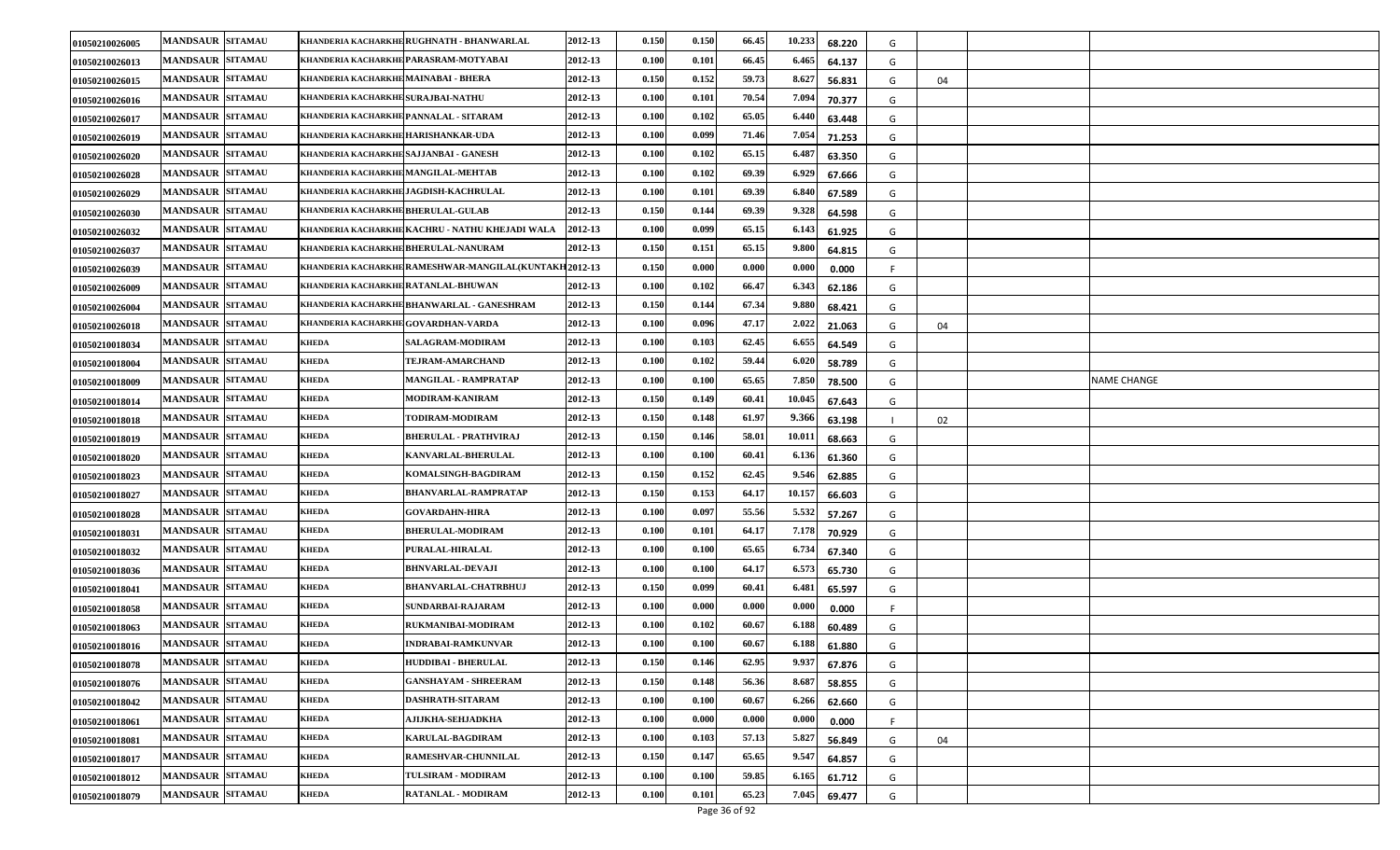| 01050210018082 | <b>MANDSAUR SITAMAU</b> | <b>KHEDA</b>   | KISHANLAL - RATANLAL                 | 2012-13 | 0.150 | 0.152 | 65.23 | 10.446 | 68.860 | G       |                |                    |
|----------------|-------------------------|----------------|--------------------------------------|---------|-------|-------|-------|--------|--------|---------|----------------|--------------------|
| 01050210018083 | <b>MANDSAUR SITAMAU</b> | KHEDA          | <b>GANESHARAM - KALURAMJI</b>        | 2012-13 | 0.100 | 0.100 | 62.95 | 6.09   | 60.970 | G       | 01050210013092 |                    |
| 01050210118001 | <b>MANDSAUR SITAMAU</b> | KOCHRIYAKHEDI  | <b>CHANDRAPAKASH-BHERULAL</b>        | 2012-13 | 0.100 | 0.096 | 66.29 | 6.38.  | 66.420 | G       |                |                    |
| 01050210118005 | <b>MANDSAUR SITAMAU</b> | KOCHRIYAKHEDI  | <b>KALURAM - BABRU</b>               | 2012-13 | 0.100 | 0.098 | 66.29 | 6.48   | 66.194 | G       |                |                    |
| 01050210118007 | <b>MANDSAUR SITAMAU</b> | KOCHRIYAKHEDI  | KRASHNAKUWAR - BAHARDURSINGI 2012-13 |         | 0.100 | 0.099 | 66.29 | 6.08   | 61.414 | G       |                |                    |
| 01050210118009 | <b>MANDSAUR SITAMAU</b> | KOCHRIYAKHEDI  | MAGANKUNWAR - SHAMBHUSINGH 2012-13   |         | 0.100 | 0.099 | 66.00 | 6.22   | 62.922 | G       |                |                    |
| 01050210118010 | <b>MANDSAUR SITAMAU</b> | KOCHRIYAKHEDI  | HIMMATSINGH-MANGALSINGH              | 2012-13 | 0.100 | 0.099 | 62.86 | 6.115  | 61.768 | G       |                |                    |
| 01050210118011 | <b>MANDSAUR SITAMAU</b> | KOCHRIYAKHEDI  | <b>AMARSINGH - DEVISINGH</b>         | 2012-13 | 0.100 | 0.095 | 65.95 | 6.40   | 67.300 | G       |                |                    |
| 01050210118015 | <b>MANDSAUR SITAMAU</b> | KOCHRIYAKHEDI  | <b>AVANTIBAI-BHERU</b>               | 2012-13 | 0.100 | 0.096 | 62.86 | 5.77   | 60.146 | G       |                |                    |
| 01050210118018 | <b>MANDSAUR SITAMAU</b> | KOCHRIYAKHEDI  | <b>NATHU - BHERA</b>                 | 2012-13 | 0.100 | 0.099 | 66.00 | 6.38   | 64.475 | G       |                |                    |
| 01050210118031 | <b>MANDSAUR SITAMAU</b> | KOCHRIYAKHEDI  | SHAMBHUSINGH-RAYSINGH                | 2012-13 | 0.100 | 0.100 | 62.86 | 5.972  | 59.720 | G       |                |                    |
| 01050210118003 | <b>MANDSAUR SITAMAU</b> | KOCHRIYAKHEDI  | <b>RAMSINGH-JUJHARSINGH</b>          | 2012-13 | 0.100 | 0.099 | 59.23 | 5.779  | 58.256 | G       |                |                    |
| 01050210118006 | <b>MANDSAUR SITAMAU</b> | KOCHRIYAKHEDI  | KANWARLAL - PANNALAL                 | 2012-13 | 0.100 | 0.093 | 66.00 | 5.761  | 61.946 | G       |                |                    |
| 01050210118035 | <b>MANDSAUR SITAMAU</b> | KOCHRIYAKHEDI  | <b>RAMLAL - SHANKAR</b>              | 2012-13 | 0.100 | 0.096 | 62.32 | 6.31   | 65.750 | G       |                |                    |
| 01050210013039 | <b>MANDSAUR SITAMAU</b> | <b>LADUNA</b>  | RADHESHYAM-GIRDHARI                  | 2012-13 | 0.100 | 0.000 | 0.000 | 0.000  | 0.000  | N       |                |                    |
| 01050210013006 | <b>MANDSAUR SITAMAU</b> | <b>LADUNA</b>  | RAMCHANDRA-SITARAM                   | 2012-13 | 0.100 | 0.099 | 62.50 | 5.95   | 60.152 | G       |                |                    |
| 01050210013057 | <b>MANDSAUR SITAMAU</b> | <b>LADUNA</b>  | <b>GITABAI-RAMNARAYAN</b>            | 2012-13 | 0.100 | 0.099 | 69.64 | 7.392  | 74.667 | G       |                |                    |
| 01050210013081 | <b>MANDSAUR SITAMAU</b> | <b>LADUNA</b>  | MADHUBALA - AMBALAL                  | 2012-13 | 0.100 | 0.096 | 58.60 | 6.161  | 64.177 | G       |                |                    |
| 01050210013084 | <b>MANDSAUR SITAMAU</b> | <b>LADUNA</b>  | <b>GITABAI-RAMLAL</b>                | 2012-13 | 0.100 | 0.102 | 64.70 | 6.359  | 62.100 | G       |                |                    |
| 01050210013012 | <b>MANDSAUR SITAMAU</b> | <b>ADUNA</b>   | <b>MURLIDHAR-ZHABBALAL</b>           | 2012-13 | 0.150 | 0.148 | 55.13 | 8.71   | 58.826 | G       |                |                    |
| 01050210013018 | <b>MANDSAUR SITAMAU</b> | <b>LADUNA</b>  | SUNDARBAI-BAGDIRAM                   | 2012-13 | 0.100 | 0.100 | 62.50 | 6.44   | 64.460 | G       |                |                    |
| 01050210013011 | <b>MANDSAUR SITAMAU</b> | <b>LADUNA</b>  | RAMNARAYAN-BAGDIRAM                  | 2012-13 | 0.150 | 0.149 | 58.60 | 8.681  | 58.458 | G       |                |                    |
| 01050210013047 | <b>MANDSAUR SITAMAU</b> | <b>ADUNA</b>   | KANWARLAL-GANGARAM                   | 2012-13 | 0.150 | 0.146 | 57.04 | 8.589  | 58.950 | G       |                |                    |
| 01050210013002 | <b>MANDSAUR SITAMAU</b> | ADUNA          | KARANDAN-PRAYAGDAN                   | 2012-13 | 0.100 | 0.101 | 59.50 | 6.299  | 62.243 | G       |                |                    |
| 01050210013078 | <b>MANDSAUR SITAMAU</b> | <b>ADUNA</b>   | KACHRULAL-ONKARLAL                   | 2012-13 | 0.100 | 0.101 | 59.50 | 6.08   | 60.377 | G       |                |                    |
| 01050210013030 | <b>MANDSAUR SITAMAU</b> | <b>LADUNA</b>  | HARIRAM-RAMAJI                       | 2012-13 | 0.100 | 0.099 | 56.19 | 5.394  | 54.650 | G<br>04 |                |                    |
| 01050210013059 | <b>MANDSAUR SITAMAU</b> | <b>ADUNA</b>   | <b>BISMILLHA BEVA-MO.KHA</b>         | 2012-13 | 0.100 | 0.099 | 61.94 | 6.238  | 62.883 | G       |                |                    |
| 01050210013017 | <b>MANDSAUR SITAMAU</b> | <b>ADUNA</b>   | <b>TULSIRAM - HARIRAM</b>            | 2012-13 | 0.100 | 0.102 | 54.21 | 5.560  | 54.297 | G<br>04 |                |                    |
| 01050210013001 | <b>MANDSAUR SITAMAU</b> | <b>ADUNA</b>   | PARSRAM - JAGANNATH                  | 2012-13 | 0.100 | 0.099 | 64.70 | 6.81   | 68.808 | G       |                | <b>NAME CHANGE</b> |
| 01050210013092 | <b>MANDSAUR SITAMAU</b> | <b>LADUNA</b>  | SHANTILAL - BHAWARLAL                | 2012-13 | 0.100 | 0.103 | 59.50 | 5.942  | 57.914 | G       |                | <b>NAME CHANGE</b> |
| 01050210121015 | <b>MANDSAUR SITAMAU</b> | MANPURA        | <b>KALURAM - DALURAM</b>             | 2012-13 | 0.150 | 0.144 | 65.91 | 10.263 | 71.271 | G       |                |                    |
| 01050210121001 | <b>MANDSAUR SITAMAU</b> | MANPURA        | SOHANBAI - KANWARLAL                 | 2012-13 | 0.150 | 0.152 | 60.13 | 9.56   | 63.078 | G       |                |                    |
| 01050210121009 | <b>MANDSAUR SITAMAU</b> | MANPURA        | <b>KACHRU - RANGLAL</b>              | 2012-13 | 0.100 | 0.095 | 65.91 | 7.438  | 78.130 | G       |                |                    |
| 01050210121012 | <b>MANDSAUR SITAMAU</b> | <b>MANPURA</b> | VIJAYSHANKAR - NANURAM               | 2012-13 | 0.100 | 0.100 | 62.90 | 6.739  | 67.390 | G       |                |                    |
| 01050210121006 | <b>MANDSAUR SITAMAU</b> | MANPURA        | SHANTILAL- RATANLAL                  | 2012-13 | 0.100 | 0.102 | 62.90 | 6.578  | 64.238 | G       |                |                    |
| 01050210121021 | <b>MANDSAUR SITAMAU</b> | <b>MANPURA</b> | RAMIBAI - MANGILAL                   | 2012-13 | 0.100 | 0.000 | 0.000 | 0.000  | 0.000  | F       |                |                    |
| 01050210121008 | <b>MANDSAUR SITAMAU</b> | <b>MANPURA</b> | RADHESHYAM - NANURAM                 | 2012-13 | 0.100 | 0.096 | 60.13 | 5.609  | 58.427 | G       |                |                    |
| 01050210121026 | <b>MANDSAUR SITAMAU</b> | <b>MANPURA</b> | <b>BADRILAL MANGILAL</b>             | 2012-13 | 0.100 | 0.099 | 62.90 | 6.901  | 69.707 | G       |                |                    |
| 01050210121046 | <b>MANDSAUR SITAMAU</b> | MANPURA        | <b>NAGULAL - VARDA</b>               | 2012-13 | 0.150 | 0.147 | 68.07 | 10.81  | 73.558 | G       |                |                    |
| 01050210002008 | <b>MANDSAUR SITAMAU</b> | <b>MUNDLA</b>  | SITABAI - GANGARAM                   | 2012-13 | 0.100 | 0.103 | 59.85 | 6.46   | 62.818 | G       |                |                    |
| 01050210002025 | <b>MANDSAUR SITAMAU</b> | <b>MUNDLA</b>  | RODIBAI - NANDRAM                    | 2012-13 | 0.100 | 0.101 | 62.95 | 6.09   | 60.486 | G       |                |                    |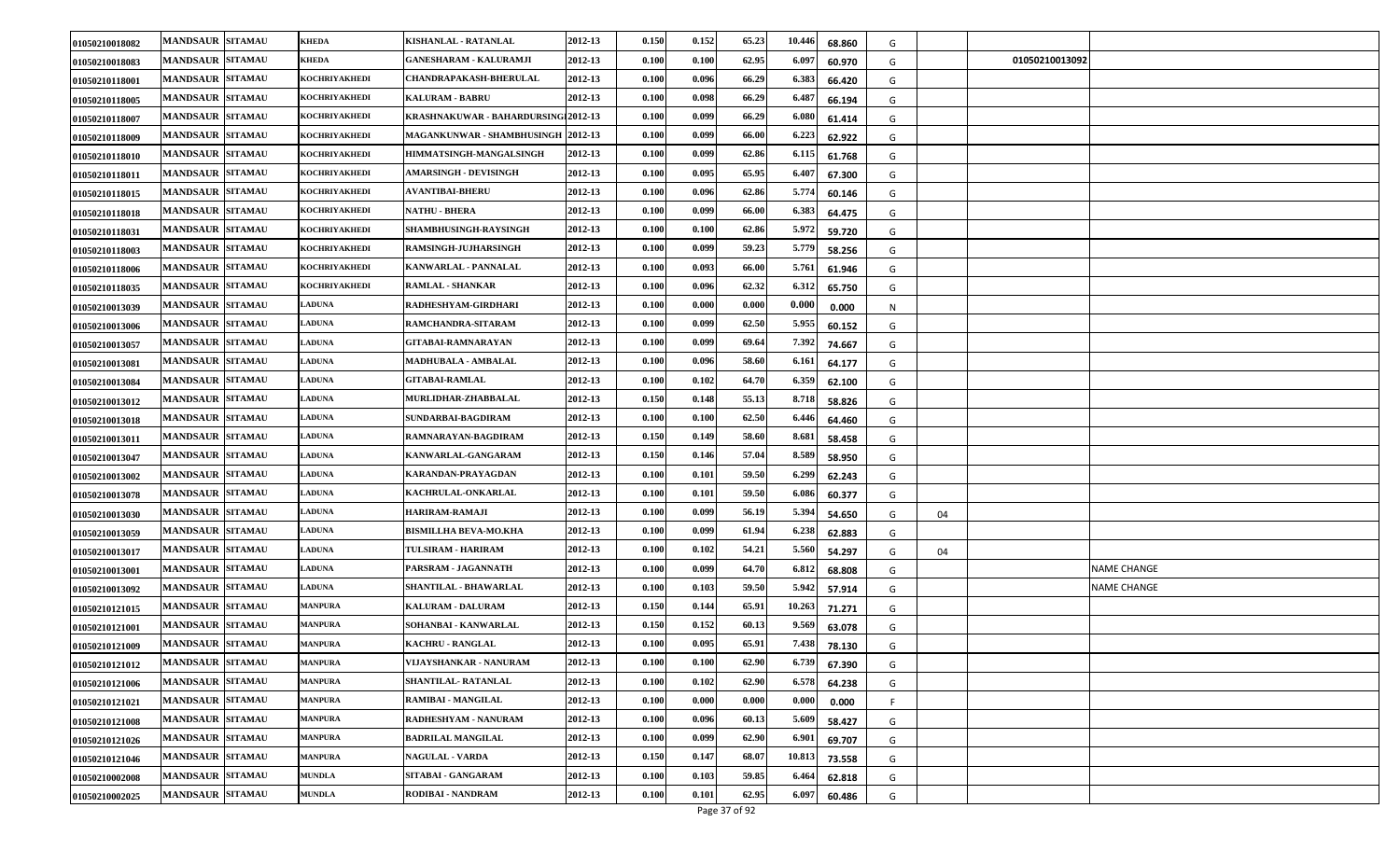| 01050210002027 | <b>MANDSAUR SITAMAU</b> | <b>MUNDLA</b>   | RUKMADBAI-SHANKARLAL               | 2012-13 | 0.100 | 0.102 | 61.96 | 6.718<br>66.187  | G  |    |             |
|----------------|-------------------------|-----------------|------------------------------------|---------|-------|-------|-------|------------------|----|----|-------------|
| 01050210002038 | <b>MANDSAUR SITAMAU</b> | <b>MUNDLA</b>   | <b>MANGILAL-NANDRAM</b>            | 2012-13 | 0.150 | 0.144 | 63.39 | 10.215<br>70.938 | G  |    |             |
| 01050210002001 | <b>MANDSAUR SITAMAU</b> | <b>MUNDLA</b>   | <b>BHERULAL - DEVRAM</b>           | 2012-13 | 0.100 | 0.102 | 59.85 | 6.088<br>59.980  | G  |    |             |
| 01050210002004 | <b>MANDSAUR SITAMAU</b> | <b>MUNDLA</b>   | <b>GANGABAI-UDAYLAL</b>            | 2012-13 | 0.100 | 0.099 | 60.50 | 6.188<br>62.505  | G  |    |             |
| 01050210002005 | <b>MANDSAUR SITAMAU</b> | <b>MUNDLA</b>   | <b>BHERULAL-KRIPARAM</b>           | 2012-13 | 0.150 | 0.143 | 60.50 | 9.092<br>63.759  | G  |    |             |
| 01050210002006 | <b>MANDSAUR SITAMAU</b> | <b>MUNDLA</b>   | <b>HANSKUNWAR-RAMSINGH</b>         | 2012-13 | 0.100 | 0.102 | 60.50 | 6.41<br>62.873   | G  |    |             |
| 01050210002010 | <b>MANDSAUR SITAMAU</b> | <b>MUNDLA</b>   | <b>BASANTIBAI-RATAN KHATIK</b>     | 2012-13 | 0.100 | 0.097 | 61.96 | 6.143<br>63.395  | G  |    |             |
| 01050210002018 | <b>MANDSAUR SITAMAU</b> | <b>MUNDLA</b>   | JANKIBAI - NANDRAM                 | 2012-13 | 0.100 | 0.098 | 57.45 | 6.00<br>61.057   | G  |    | NAME CHANGE |
| 01050210002022 | <b>MANDSAUR SITAMAU</b> | <b>MUNDLA</b>   | <b>KANHEYALAL-ONKAR</b>            | 2012-13 | 0.100 | 0.099 | 61.96 | 6.205<br>62.677  | G  |    |             |
| 01050210002039 | <b>MANDSAUR SITAMAU</b> | <b>MUNDLA</b>   | <b>BALUDAS - RAMCHANDRADAS</b>     | 2012-13 | 0.100 | 0.099 | 65.23 | 6.998<br>70.544  | G  |    |             |
| 01050210002032 | <b>MANDSAUR SITAMAU</b> | <b>MUNDLA</b>   | <b>BHERULAL-MOHANLAL</b>           | 2012-13 | 0.100 | 0.102 | 64.15 | 6.882<br>67.273  | G  |    |             |
| 01050210002014 | <b>MANDSAUR SITAMAU</b> | <b>MUNDLA</b>   | <b>MANGILAL-AMRA</b>               | 2012-13 | 0.100 | 0.104 | 52.44 | 5.813<br>55.894  | G  | 04 |             |
| 01050210002036 | <b>MANDSAUR SITAMAU</b> | <b>MUNDLA</b>   | <b>JAGANNATH-BHERULAL</b>          | 2012-13 | 0.100 | 0.099 | 59.23 | 6.67<br>67.434   | G  |    |             |
| 01050210014003 | <b>MANDSAUR SITAMAU</b> | <b>MUWALA</b>   | <b>MANGLESHVAR-BHAGIRATH</b>       | 2012-13 | 0.100 | 0.102 | 66.14 | 6.83<br>67.300   | G  |    |             |
| 01050210014009 | <b>MANDSAUR SITAMAU</b> | <b>MUWALA</b>   | <b>LAXMINAYAN-BHERULAL</b>         | 2012-13 | 0.150 | 0.152 | 63.67 | 9.168<br>60.355  | G  |    |             |
| 01050210014013 | <b>MANDSAUR SITAMAU</b> | <b>MUWALA</b>   | <b>ISHVARLAL-DEVCHNDRA</b>         | 2012-13 | 0.150 | 0.150 | 60.46 | 9.07<br>60.520   | G  |    |             |
| 01050210014017 | <b>MANDSAUR SITAMAU</b> | <b>MUWALA</b>   | <b>MANGILAL-RAMLAL</b>             | 2012-13 | 0.100 | 0.100 | 60.25 | 6.06<br>60.680   | G  |    |             |
| 01050210014019 | <b>MANDSAUR SITAMAU</b> | <b>MUWALA</b>   | KALABAI - RAJARAM                  | 2012-13 | 0.100 | 0.099 | 57.41 | 6.110<br>61.842  | G  |    | NAME CHANGE |
| 01050210014021 | <b>MANDSAUR SITAMAU</b> | <b>MUWALA</b>   | <b>SHOBHARAM-NANURAM</b>           | 2012-13 | 0.100 | 0.096 | 60.25 | 5.905<br>61.446  | G  |    |             |
| 01050210014027 | <b>MANDSAUR SITAMAU</b> | <b>MUWALA</b>   | <b>SURAJBAI-SADASHIV</b>           | 2012-13 | 0.100 | 0.102 | 59.76 | 5.908<br>57.752  | G  |    |             |
| 01050210014047 | <b>MANDSAUR SITAMAU</b> | <b>MUWALA</b>   | <b>MOHANKUNWAR - RAMSINGH</b>      | 2012-13 | 0.100 | 0.093 | 60.18 | 5.640<br>60.776  | G  |    |             |
| 01050210014044 | <b>MANDSAUR SITAMAU</b> | <b>MUWALA</b>   | SITABAI-NANURAM                    | 2012-13 | 0.100 | 0.000 | 0.000 | 0.000<br>0.000   | -F |    |             |
| 01050210014039 | <b>MANDSAUR SITAMAU</b> | <b>MUWALA</b>   | <b>GAGTTUBAI - ONKARLAL</b>        | 2012-13 | 0.150 | 0.136 | 62.83 | 8.446<br>62.103  | G  |    |             |
| 01050210014011 | <b>MANDSAUR SITAMAU</b> | <b>MUWALA</b>   | <b>MANGILAL - JAGANNATH</b>        | 2012-13 | 0.100 | 0.092 | 66.14 | 5.820<br>63.261  | G  |    |             |
| 01050210014048 | <b>MANDSAUR SITAMAU</b> | <b>MUWALA</b>   | <b>DEVUBAI - RAMA</b>              | 2012-13 | 0.100 | 0.000 | 0.000 | 0.000<br>0.000   |    |    |             |
| 01050210094029 | <b>MANDSAUR SITAMAU</b> | NAKEDIYA        | <b>DHULSINGH-GANGASINGH</b>        | 2012-13 | 0.150 | 0.137 | 62.43 | 9.507<br>69.445  | G  |    |             |
| 01050210094005 | <b>MANDSAUR SITAMAU</b> | NAKEDIYA        | <b>BHUWANI SINGH-LAL SINGH</b>     | 2012-13 | 0.150 | 0.151 | 60.86 | 9.633<br>64.007  | G  |    |             |
| 01050210094016 | <b>MANDSAUR SITAMAU</b> | NAKEDIYA        | RAGHUNATH SINGH-PYAR SINGH         | 2012-13 | 0.100 | 0.100 | 62.43 | 6.14<br>61.450   | G  |    |             |
| 01050210094019 | <b>MANDSAUR SITAMAU</b> | NAKEDIYA        | VAJE RAM-KISHAN LAL                | 2012-13 | 0.150 | 0.150 | 62.54 | 10.346<br>68.973 | G  |    |             |
| 01050210094022 | <b>MANDSAUR SITAMAU</b> | <b>NAKEDIYA</b> | <b>RAM CHAND-BHERA NAI</b>         | 2012-13 | 0.100 | 0.100 | 62.43 | 6.707<br>67.070  | G  |    |             |
| 01050210094023 | <b>MANDSAUR SITAMAU</b> | NAKEDIYA        | <b>MANGUSINGH - JUJHAR SINGH</b>   | 2012-13 | 0.150 | 0.150 | 61.71 | 9.706<br>64.707  | G  |    |             |
| 01050210094031 | <b>MANDSAUR SITAMAU</b> | NAKEDIYA        | PARWAT-KACHRU                      | 2012-13 | 0.100 | 0.097 | 61.71 | 6.40<br>66.116   | G  |    |             |
| 01050210094049 | <b>MANDSAUR SITAMAU</b> | NAKEDIYA        | PARVATIBAI-RUPA                    | 2012-13 | 0.100 | 0.102 | 55.46 | 6.013<br>58.721  | G  |    |             |
| 01050210094081 | <b>MANDSAUR SITAMAU</b> | <b>NAKEDIYA</b> | <b>MOHANSINGH - LALSINGH</b>       | 2012-13 | 0.100 | 0.000 | 0.000 | 0.000<br>0.000   | F  |    |             |
| 01050210094082 | <b>MANDSAUR SITAMAU</b> | <b>NAKEDIYA</b> | PRATAP - RAMA                      | 2012-13 | 0.100 | 0.096 | 60.35 | 5.837<br>60.993  | G  |    |             |
| 01050210094083 | <b>MANDSAUR SITAMAU</b> | <b>NAKEDIYA</b> | LAXMANSINGH- BHARATSINGH           | 2012-13 | 0.150 | 0.150 | 65.34 | 9.922<br>66.324  | G  |    |             |
| 01050210094078 | <b>MANDSAUR SITAMAU</b> | NAKEDIYA        | PANNALAL - RAMA                    | 2012-13 | 0.150 | 0.141 | 62.82 | 9.576<br>67.915  | G  |    |             |
| 01050210094084 | <b>MANDSAUR SITAMAU</b> | <b>NAKEDIYA</b> | <b>MOHANBAI-JOGA</b>               | 2012-13 | 0.100 | 0.101 | 65.40 | 6.755<br>66.749  | G  |    |             |
| 01050210094087 | <b>MANDSAUR SITAMAU</b> | NAKEDIYA        | RAMA - HARIRAM                     | 2012-13 | 0.100 | 0.096 | 57.25 | 5.807<br>60.490  | G  |    |             |
| 01050210094088 | <b>MANDSAUR SITAMAU</b> | <b>NAKEDIYA</b> | <b>NYALBAI - MOHANLAL</b>          | 2012-13 | 0.100 | 0.104 | 60.35 | 6.57<br>63.173   | G  |    |             |
| 01050210094089 | <b>MANDSAUR SITAMAU</b> | NAKEDIYA        | RAMESHWARDAS - RAMCHANDRAD42012-13 |         | 0.100 | 0.101 | 67.40 | 6.567<br>64.891  | G  |    |             |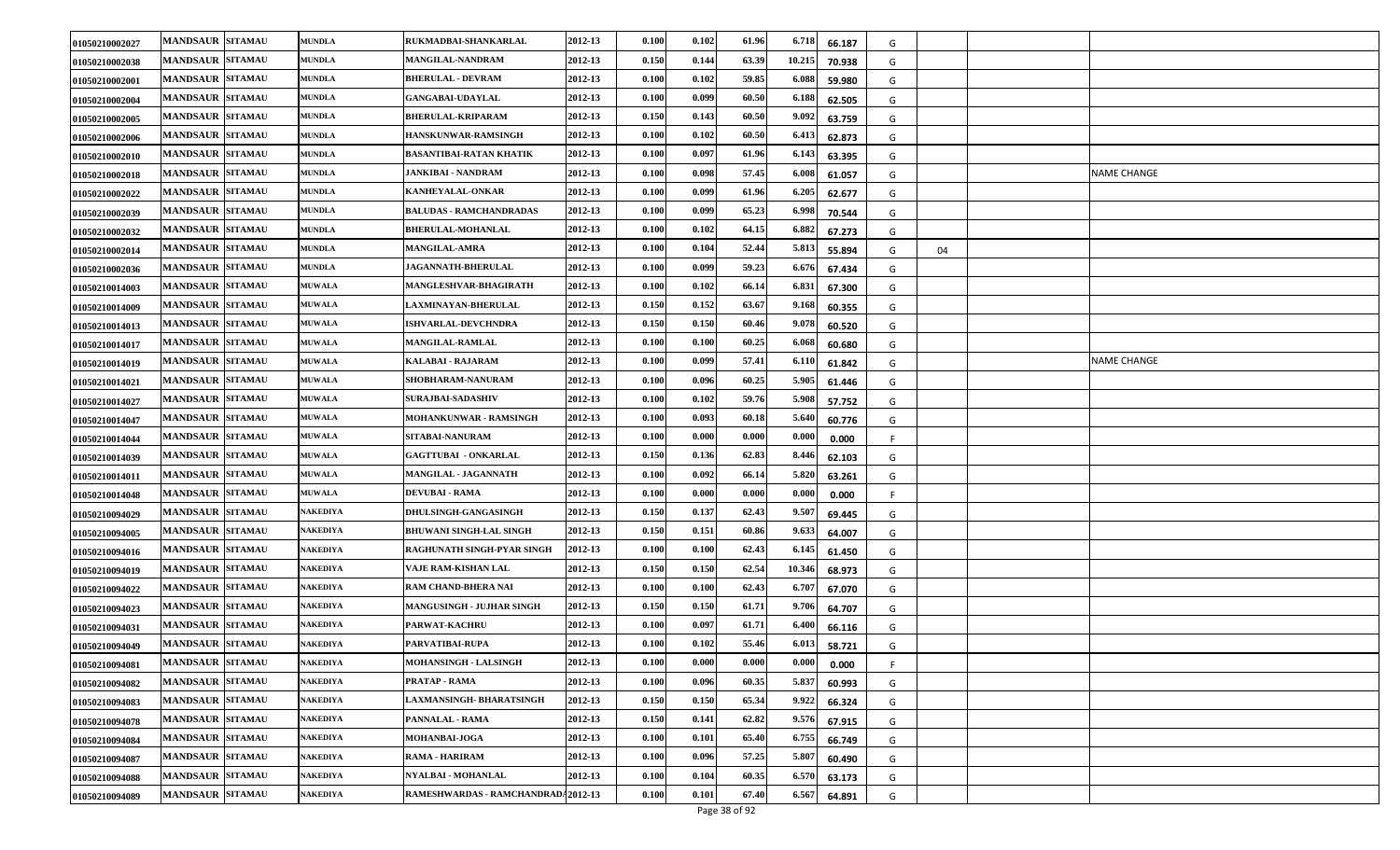| 01050210023146 | <b>MANDSAUR SITAMAU</b> | <b>NATARAM</b> | <b>BHERULAL - KANWARLAL</b>          | 2012-13 | 0.100                | 0.098 | 60.91 | 6.491<br>66.574  | G |    |             |
|----------------|-------------------------|----------------|--------------------------------------|---------|----------------------|-------|-------|------------------|---|----|-------------|
| 01050210023004 | <b>MANDSAUR SITAMAU</b> | <b>NATARAM</b> | <b>TAMIJANBAI-ABDUL</b>              | 2012-13 | 0.100                | 0.099 | 63.00 | 6.435<br>65.000  | G |    |             |
| 01050210023009 | <b>MANDSAUR SITAMAU</b> | <b>NATARAM</b> | RAMNARAYAN-BHERA                     | 2012-13 | 0.100                | 0.104 | 63.00 | 6.462<br>62.135  | G |    |             |
| 01050210023015 | <b>MANDSAUR SITAMAU</b> | <b>NATARAM</b> | <b>HIRALAL - NATHU</b>               | 2012-13 | 0.100                | 0.100 | 65.41 | 6.74'<br>67.470  | G |    |             |
| 01050210023027 | <b>MANDSAUR SITAMAU</b> | NATARAM        | <b>BASANTILAL-BALARAM</b>            | 2012-13 | 0.100                | 0.101 | 63.00 | 6.38<br>63.304   | G |    |             |
| 01050210023047 | <b>MANDSAUR SITAMAU</b> | <b>NATARAM</b> | <b>BHERULAL-KALU PATIDAR</b>         | 2012-13 | 0.150                | 0.150 | 67.34 | 10.005<br>66.878 | G |    |             |
| 01050210023052 | <b>MANDSAUR SITAMAU</b> | <b>NATARAM</b> | <b>BHAGUBAI - JARESINGH</b>          | 2012-13 | 0.100                | 0.093 | 61.76 | 6.31<br>67.925   | G |    |             |
| 01050210023057 | <b>MANDSAUR SITAMAU</b> | <b>NATARAM</b> | RADHESHYAM-JAYSINGH                  | 2012-13 | 0.100                | 0.093 | 61.76 | 6.17<br>66.409   | G |    |             |
| 01050210023058 | <b>MANDSAUR SITAMAU</b> | <b>NATARAM</b> | NATHULAL-KACHRU JAT                  | 2012-13 | 0.100                | 0.099 | 65.41 | 6.55<br>66.162   | G |    |             |
| 01050210023059 | <b>MANDSAUR SITAMAU</b> | <b>NATARAM</b> | RANGLAL-NATHULAL                     | 2012-13 | 0.100                | 0.102 | 65.41 | 6.728<br>65.961  | G |    |             |
| 01050210023064 | <b>MANDSAUR SITAMAU</b> | <b>NATARAM</b> | RANGLAL-MANGILAL                     | 2012-13 | 0.100                | 0.099 | 65.23 | 6.486<br>65.515  | G |    |             |
| 01050210023060 | <b>MANDSAUR SITAMAU</b> | <b>NATARAM</b> | <b>BHERULAL-MANGILAL</b>             | 2012-13 | 0.100                | 0.099 | 52.32 | 5.023<br>50.737  | G | 04 |             |
| 01050210023067 | <b>MANDSAUR SITAMAU</b> | <b>NATARAM</b> | HARISHCHNDRA-ONKARLAL                | 2012-13 | 0.100                | 0.093 | 61.76 | 5.744<br>61.897  | G |    |             |
| 01050210023072 | <b>MANDSAUR SITAMAU</b> | <b>NATARAM</b> | <b>MANGILAL-BHANVARLAL</b>           | 2012-13 | $\boldsymbol{0.100}$ | 0.073 | 63.00 | 5.067<br>69.793  | G |    |             |
| 01050210023075 | <b>MANDSAUR SITAMAU</b> | <b>NATARAM</b> | NARSINGH-PYARA                       | 2012-13 | 0.100                | 0.102 | 60.91 | 5.952<br>58.353  | G |    |             |
| 01050210023077 | <b>MANDSAUR SITAMAU</b> | NATARAM        | RAMSUKHIBAI - KANHEYALAL             | 2012-13 | 0.100                | 0.099 | 63.00 | 6.51<br>66.085   | G |    | NAME CHANGE |
| 01050210023078 | <b>MANDSAUR SITAMAU</b> | <b>NATARAM</b> | <b>AMRATRAM-DOLATRAM</b>             | 2012-13 | 0.150                | 0.146 | 65.23 | 9.74<br>66.760   | G |    |             |
| 01050210023086 | <b>MANDSAUR SITAMAU</b> | <b>NATARAM</b> | RATANLAL-RANGLAL                     | 2012-13 | 0.150                | 0.152 | 60.91 | 9.493<br>62.577  | G |    |             |
| 01050210023094 | <b>MANDSAUR SITAMAU</b> | <b>NATARAM</b> | NANDANATHA-KALUNATH                  | 2012-13 | 0.100                | 0.102 | 63.00 | 6.264<br>61.714  | G |    |             |
| 01050210023096 | <b>MANDSAUR SITAMAU</b> | NATARAM        | KASTURIBAI-CHUNNILAL                 | 2012-13 | 0.100                | 0.099 | 59.90 | 6.20<br>62.730   | G |    |             |
| 01050210023102 | <b>MANDSAUR SITAMAU</b> | <b>NATARAM</b> | RAMCHANDRA - RAMNARAYAN              | 2012-13 | 0.100                | 0.103 | 59.90 | 6.34<br>61.803   | G |    |             |
| 01050210023104 | <b>MANDSAUR SITAMAU</b> | <b>NATARAM</b> | <b>VIRAM-NARSINGH</b>                | 2012-13 | 0.150                | 0.152 | 59.90 | 9.002<br>59.302  | G |    |             |
| 01050210023113 | <b>MANDSAUR SITAMAU</b> | <b>NATARAM</b> | MOHANLAL - BHAWARLAL                 | 2012-13 | 0.150                | 0.150 | 59.47 | 9.167<br>61.113  | G |    |             |
| 01050210023120 | <b>MANDSAUR SITAMAU</b> | NATARAM        | BHANWARLAL-SHANKARLAL                | 2012-13 | 0.100                | 0.095 | 58.78 | 3.10'<br>32.568  | G | 04 |             |
| 01050210023121 | <b>MANDSAUR SITAMAU</b> | <b>NATARAM</b> | SHAKINA - HAMID HUSSAIN              | 2012-13 | 0.100                | 0.102 | 62.20 | 6.34<br>62.196   | G |    |             |
| 01050210023137 | <b>MANDSAUR SITAMAU</b> | <b>NATARAM</b> | <b>CHAMPALAL-RANGLAL</b>             | 2012-13 | 0.100                | 0.101 | 62.20 | 6.32'<br>62.396  | G |    |             |
| 01050210023042 | <b>MANDSAUR SITAMAU</b> | <b>NATARAM</b> | RAMGOPAL-DOLATRAM                    | 2012-13 | 0.150                | 0.147 | 62.20 | 9.348<br>63.505  | G |    |             |
| 01050210023153 | <b>MANDSAUR SITAMAU</b> | NATARAM        | <b>GOVINDRAM - TULSIRAM</b>          | 2012-13 | 0.100                | 0.021 | 68.91 | 1.42<br>67.952   | G |    |             |
| 01050210023041 | <b>MANDSAUR SITAMAU</b> | <b>NATARAM</b> | <b>SHOBHARAM-NATHU</b>               | 2012-13 | 0.100                | 0.100 | 59.47 | 5.989<br>59.890  | G |    |             |
| 01050210023080 | <b>MANDSAUR SITAMAU</b> | <b>NATARAM</b> | PRABHULAL-NANDA                      | 2012-13 | 0.100                | 0.104 | 59.47 | 5.871<br>56.725  | G | 04 |             |
| 01050210023119 | <b>MANDSAUR SITAMAU</b> | <b>NATARAM</b> | RAMBHAGAT - BAGADILAL DHANGA 2012-13 |         | 0.100                | 0.103 | 65.23 | 6.84<br>66.732   | G |    |             |
| 01050210023036 | <b>MANDSAUR SITAMAU</b> | <b>NATARAM</b> | BHAGUBAI - PRAYAGRAJ                 | 2012-13 | 0.100                | 0.100 | 57.97 | 5.938<br>59.380  | G |    |             |
| 01050210023068 | <b>MANDSAUR SITAMAU</b> | <b>NATARAM</b> | <b>TULSIBAI - AMBALAL</b>            | 2012-13 | 0.150                | 0.144 | 65.32 | 10.087<br>69.903 | G |    |             |
| 01050210016003 | MANDSAUR SITAMAU        | PATLASI BADI   | DHUL SINGH-JUJHAR SINGH              | 2012-13 | 0.150                | 0.155 | 62.14 | 10.324<br>66.435 | G |    |             |
| 01050210016005 | <b>MANDSAUR SITAMAU</b> | PATLASI BADI   | <b>GITABAI-BHAGWAN</b>               | 2012-13 | 0.100                | 0.096 | 58.05 | 6.145<br>64.010  | G |    |             |
| 01050210016011 | <b>MANDSAUR SITAMAU</b> | PATLASI BADI   | <b>MOHANLAL - NATHU</b>              | 2012-13 | 0.100                | 0.099 | 63.10 | 6.418<br>64.828  | G |    |             |
| 01050210016012 | <b>MANDSAUR SITAMAU</b> | PATLASI BADI   | <b>DEVBAI-BAGDIRAM</b>               | 2012-13 | 0.150                | 0.148 | 65.54 | 10.889<br>73.475 | G |    |             |
| 01050210016014 | <b>MANDSAUR SITAMAU</b> | PATLASI BADI   | NANDIBAI-JUJHAR                      | 2012-13 | 0.150                | 0.149 | 63.10 | 10.448<br>70.357 | G |    |             |
| 01050210016017 | <b>MANDSAUR SITAMAU</b> | PATLASI BADI   | <b>ONKAR-RAMCHANDRA</b>              | 2012-13 | 0.150                | 0.149 | 56.79 | 9.362<br>62.917  | G |    |             |
| 01050210016023 | <b>MANDSAUR SITAMAU</b> | PATLASI BADI   | ISHVARSINGH-SHIVSINGH                | 2012-13 | 0.100                | 0.101 | 57.31 | 6.165<br>61.343  | G |    |             |
| 01050210016043 | <b>MANDSAUR SITAMAU</b> | PATLASI BADI   | <b>KALABAI - BHERULAL</b>            | 2012-13 | 0.150                | 0.132 | 62.14 | 9.312<br>70.545  | G |    |             |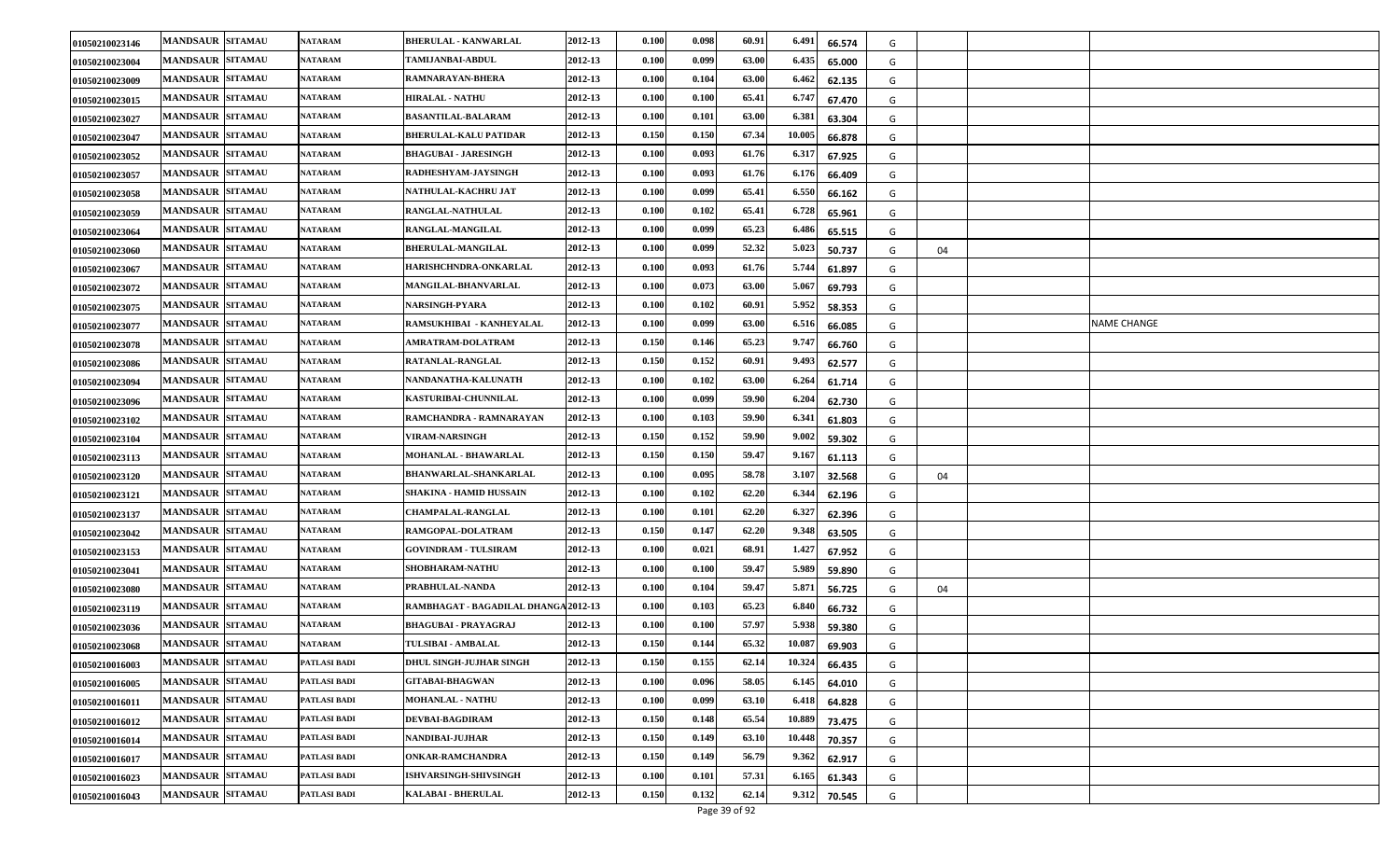| 01050210016064 | <b>MANDSAUR SITAMAU</b> | PATLASI BADI    | <b>BAGDIRAM - GOVINDRAM</b>           | 2012-13 | 0.150 | 0.152 | 57.99 | 9.693  | 63.896 | G  |    |                      |
|----------------|-------------------------|-----------------|---------------------------------------|---------|-------|-------|-------|--------|--------|----|----|----------------------|
| 01050210016065 | <b>MANDSAUR SITAMAU</b> | PATLASI BADI    | SITARAM-SAVA                          | 2012-13 | 0.100 | 0.097 | 59.07 | 6.245  | 64.648 | G  |    |                      |
| 01050210016002 | <b>MANDSAUR SITAMAU</b> | PATLASI BADI    | MANGILAL - BAGDIRAM BADA MENA2012-13  |         | 0.100 | 0.101 | 62.14 | 6.986  | 68.895 | G  |    |                      |
| 01050210016030 | <b>MANDSAUR SITAMAU</b> | PATLASI BADI    | MANGILAL - BAGDIRAM CHOTA GEI 2012-13 |         | 0.150 | 0.149 | 60.54 | 9.48'  | 63.886 | G  |    |                      |
| 01050210016039 | <b>MANDSAUR SITAMAU</b> | PATLASI BADI    | MOHANLAL-NANURAM                      | 2012-13 | 0.150 | 0.147 | 61.33 | 10.154 | 68.981 | G  |    |                      |
| 01050210016049 | <b>MANDSAUR SITAMAU</b> | PATLASI BADI    | PREMKUNVAR-RAMSINGH                   | 2012-13 | 0.100 | 0.105 | 56.05 | 6.24   | 59.486 |    | 02 |                      |
| 01050210016053 | <b>MANDSAUR SITAMAU</b> | PATLASI BADI    | PRAHLAD SINGH-BHANWAR SINGH           | 2012-13 | 0.100 | 0.096 | 60.54 | 6.06.  | 63.156 | G  |    |                      |
| 01050210016061 | <b>MANDSAUR SITAMAU</b> | PATLASI BADI    | VARDIBAI BEVA-MOHANLAL                | 2012-13 | 0.100 | 0.104 | 54.50 | 6.050  | 58.173 | G  | 05 |                      |
| 01050210016028 | <b>MANDSAUR SITAMAU</b> | PATLASI BADI    | <b>BADRILAL D.P. KALU</b>             | 2012-13 | 0.150 | 0.156 | 59.73 | 10.03  | 64.327 | G  |    |                      |
| 01050210016052 | <b>MANDSAUR SITAMAU</b> | PATLASI BADI    | <b>JANKILAL - DHURA</b>               | 2012-13 | 0.100 | 0.099 | 60.54 | 6.46   | 65.609 | G  |    |                      |
| 01050210016013 | <b>MANDSAUR SITAMAU</b> | PATLASI BADI    | VISHNULAL - JAGANNATH                 | 2012-13 | 0.100 | 0.102 | 63.10 | 6.535  | 64.384 | G  |    | <b>NAME CHANGE</b>   |
| 01050210079003 | <b>MANDSAUR SITAMAU</b> | PATLASI CHOTI   | PHULCHAND - VARDA                     | 2012-13 | 0.100 | 0.102 | 60.83 | 6.396  | 62.706 | G  |    | TRANSFER/KHEDA       |
| 01050210079004 | <b>MANDSAUR SITAMAU</b> | PATLASI CHOTI   | <b>NATHU - LAXMAN</b>                 | 2012-13 | 0.100 | 0.100 | 57.29 | 5.89   | 58.930 | G  |    | TRANSFER/KHEDA       |
| 01050210079011 | <b>MANDSAUR SITAMAU</b> | PATLASI CHOTI   | MAHADEV - GORISHANKAR                 | 2012-13 | 0.150 | 0.151 | 61.72 | 9.822  | 64.960 | G  |    | TRANSFER/KHEDA       |
| 01050210079012 | <b>MANDSAUR SITAMAU</b> | PATLASI CHOTI   | <b>BHANWARLAL - JADURAM</b>           | 2012-13 | 0.100 | 0.102 | 52.71 | 5.256  | 51.529 | G  | 05 |                      |
| 01050210079010 | <b>MANDSAUR SITAMAU</b> | PATLASI CHOTI   | <b>GOPAL - PURA</b>                   | 2012-13 | 0.100 | 0.099 | 58.98 | 5.91   | 59.747 | G  |    | TRANSFER/KHATRUKHEDI |
| 01050210079022 | <b>MANDSAUR SITAMAU</b> | PATLASI CHOTI   | JAGDISHCHANDRA - VIJAYSHANKAF 2012-13 |         | 0.100 | 0.100 | 50.78 | 4.88   | 48.869 | G  | 04 |                      |
| 01050210079025 | <b>MANDSAUR SITAMAU</b> | PATLASI CHOTI   | PANNALAL - RAMLAL                     | 2012-13 | 0.150 | 0.149 | 56.72 | 8.694  | 58.545 | G  |    | TRANSFER/SHIVGARH    |
| 01050210115003 | <b>MANDSAUR SITAMAU</b> | POTLIYA         | FATEHSINGH - BHIMA                    | 2012-13 | 0.100 | 0.096 | 61.96 | 6.541  | 68.349 | G  |    |                      |
| 01050210115004 | <b>MANDSAUR SITAMAU</b> | POTLIYA         | KACHARUSINGH - DEVKARAN               | 2012-13 | 0.100 | 0.102 | 63.13 | 6.63   | 64.824 | G  |    |                      |
| 01050210115016 | <b>MANDSAUR SITAMAU</b> | POTLIYA         | <b>SHIVSINGH - KALUSINGH</b>          | 2012-13 | 0.100 | 0.099 | 63.13 | 6.60   | 66.552 | G  |    |                      |
| 01050210115049 | <b>MANDSAUR SITAMAU</b> | POTLIYA         | <b>BALU-BHERULAL</b>                  | 2012-13 | 0.100 | 0.000 | 0.000 | 0.000  | 0.000  | -F |    |                      |
| 01050210115007 | <b>MANDSAUR SITAMAU</b> | POTLIYA         | FATTIBAI - FATEHSINGH                 | 2012-13 | 0.100 | 0.096 | 56.63 | 6.124  | 63.725 | G  |    |                      |
| 01050210115054 | <b>MANDSAUR SITAMAU</b> | POTLIYA         | PADMABAI - DHANNA                     | 2012-13 | 0.100 | 0.102 | 58.91 | 5.773  | 56.432 | G  | 04 |                      |
| 01050210115056 | <b>MANDSAUR SITAMAU</b> | POTLIYA         | DHANNA - PARTHA                       | 2012-13 | 0.100 | 0.102 | 58.91 | 6.143  | 60.225 | G  |    |                      |
| 01050210003025 | <b>MANDSAUR SITAMAU</b> | <b>RAJNAGAR</b> | <b>MODIRN-KALUJI</b>                  | 2012-13 | 0.150 | 0.151 | 66.54 | 9.724  | 64.227 | G  |    |                      |
| 01050210003001 | <b>MANDSAUR SITAMAU</b> | RAJNAGAR        | <b>BHERULAL-DEVJI</b>                 | 2012-13 | 0.150 | 0.153 | 60.22 | 8.861  | 57.915 | G  |    |                      |
| 01050210003003 | <b>MANDSAUR SITAMAU</b> | RAJNAGAR        | <b>GANESHRAM-BHERA</b>                | 2012-13 | 0.100 | 0.098 | 66.54 | 6.54   | 66.735 | G  |    |                      |
| 01050210003004 | <b>MANDSAUR SITAMAU</b> | <b>RAJNAGAR</b> | <b>AMBALAL-RAMCHNDRA</b>              | 2012-13 | 0.100 | 0.101 | 62.84 | 6.49   | 64.219 | G  |    |                      |
| 01050210003005 | <b>MANDSAUR SITAMAU</b> | <b>RAJNAGAR</b> | RAMESHVAR-HARIRAM                     | 2012-13 | 0.100 | 0.102 | 70.91 | 6.524  | 63.961 | G  |    |                      |
| 01050210003006 | <b>MANDSAUR SITAMAU</b> | RAJNAGAR        | <b>JADAVBAI-BHUVAN</b>                | 2012-13 | 0.100 | 0.101 | 65.19 | 6.60.  | 65.506 | G  |    |                      |
| 01050210003007 | <b>MANDSAUR SITAMAU</b> | <b>RAJNAGAR</b> | KAILASHBAI- MOHANLAL                  | 2012-13 | 0.100 | 0.101 | 62.01 | 6.21   | 61.607 | G  |    | <b>NAME CHANGE</b>   |
| 01050210003009 | <b>MANDSAUR SITAMAU</b> | <b>RAJNAGAR</b> | <b>MANGILAL-KEVALTELI</b>             | 2012-13 | 0.150 | 0.151 | 63.03 | 9.193  | 60.720 | G  |    |                      |
| 01050210003010 | <b>MANDSAUR SITAMAU</b> | <b>RAJNAGAR</b> | <b>BAGDIBAI-RAMCHNDRA</b>             | 2012-13 | 0.100 | 0.102 | 62.01 | 6.166  | 60.451 | G  |    |                      |
| 01050210003011 | <b>MANDSAUR SITAMAU</b> | RAJNAGAR        | <b>BHANWARI BAI-GANPAT</b>            | 2012-13 | 0.100 | 0.102 | 60.83 | 6.074  | 59.842 | G  |    |                      |
| 01050210003012 | MANDSAUR SITAMAU        | <b>RAJNAGAR</b> | RASHID KHA - GULMOHAMMADKHA 2012-13   |         | 0.100 | 0.101 | 49.23 | 4.902  | 48.631 | G  | 04 |                      |
| 01050210003016 | <b>MANDSAUR SITAMAU</b> | <b>RAJNAGAR</b> | <b>KACHRU-KHEMA</b>                   | 2012-13 | 0.150 | 0.141 | 65.19 | 9.425  | 66.939 | G  |    |                      |
| 01050210003019 | <b>MANDSAUR SITAMAU</b> | <b>RAJNAGAR</b> | <b>JAGANNATH-KEVALTELI</b>            | 2012-13 | 0.100 | 0.051 | 60.83 | 3.102  | 60.824 | G  |    |                      |
| 01050210003021 | <b>MANDSAUR SITAMAU</b> | <b>RAJNAGAR</b> | <b>BHANVARLAL-KAGARGURJAR</b>         | 2012-13 | 0.100 | 0.102 | 62.01 | 6.272  | 61.793 | G  |    |                      |
| 01050210003024 | <b>MANDSAUR SITAMAU</b> | <b>RAJNAGAR</b> | <b>JANIBAI - MOHANDAS</b>             | 2012-13 | 0.100 | 0.101 | 62.03 | 6.318  | 62.431 |    | 02 | <b>NAME CHANGE</b>   |
| 01050210003026 | <b>MANDSAUR SITAMAU</b> | <b>RAJNAGAR</b> | <b>RANGLAL-RAMESHVAR</b>              | 2012-13 | 0.100 | 0.100 | 65.19 | 6.612  | 66.120 | G  |    |                      |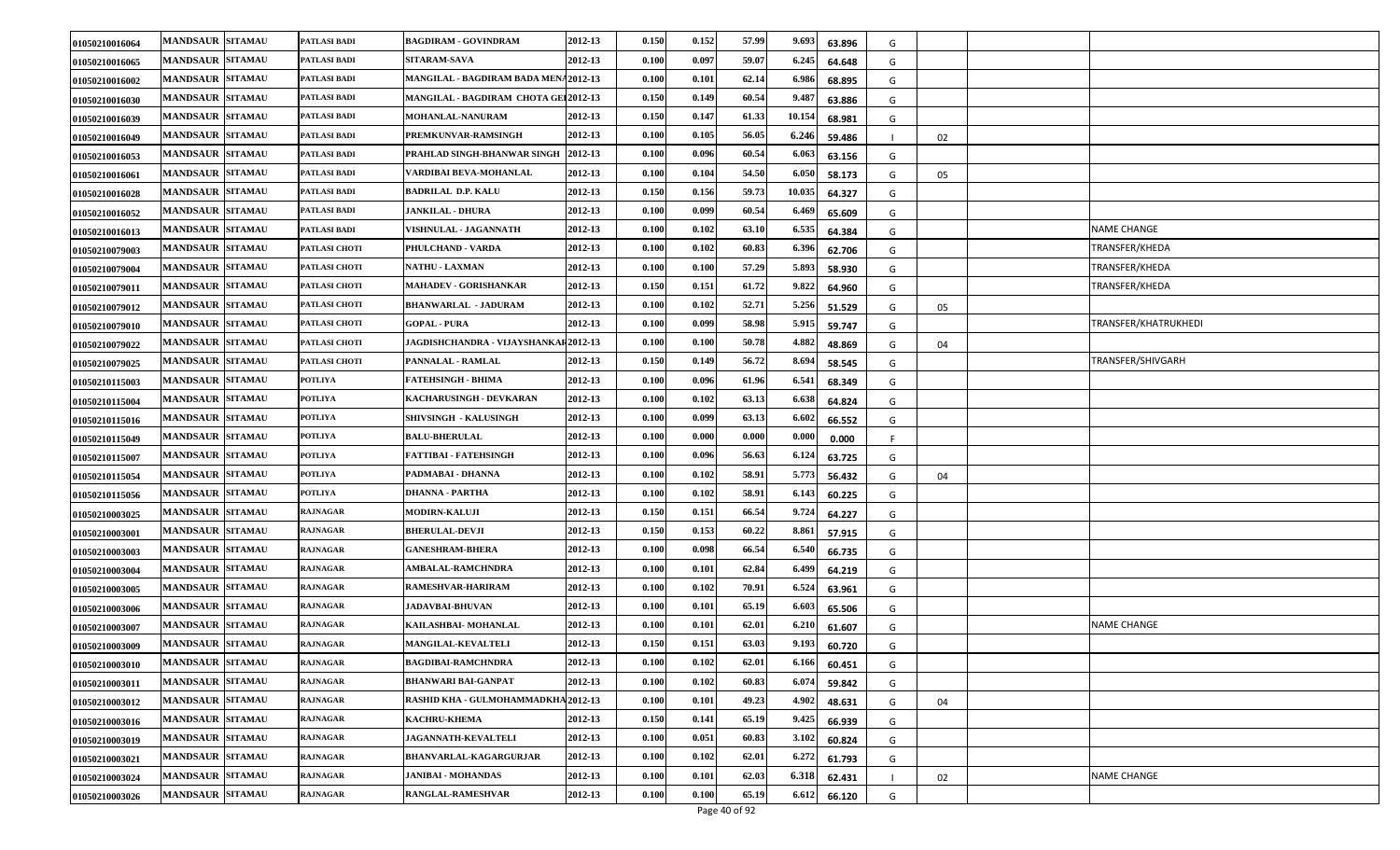| 01050210003027 | <b>MANDSAUR SITAMAU</b> | RAJNAGAR        | PARASRAM-RATANLAL            | 2012-13 | 0.100 | 0.101 | 66.16 | 6.588  | 65.357 | G       |                    |
|----------------|-------------------------|-----------------|------------------------------|---------|-------|-------|-------|--------|--------|---------|--------------------|
| 01050210003031 | <b>MANDSAUR SITAMAU</b> | RAJNAGAR        | <b>KARULAL - MANGILAL</b>    | 2012-13 | 0.100 | 0.096 | 62.99 | 6.01   | 62.811 | G       | <b>NAME CHANGE</b> |
| 01050210003033 | <b>MANDSAUR SITAMAU</b> | <b>RAJNAGAR</b> | <b>KESHURAM-GULAB</b>        | 2012-13 | 0.150 | 0.152 | 66.16 | 9.87   | 65.023 | G       |                    |
| 01050210003034 | <b>MANDSAUR SITAMAU</b> | RAJNAGAR        | DHAPUBAI-RATANLAL            | 2012-13 | 0.100 | 0.098 | 66.16 | 7.145  | 73.282 | G       |                    |
| 01050210003054 | <b>MANDSAUR SITAMAU</b> | RAJNAGAR        | <b>NANURAM-BHERA</b>         | 2012-13 | 0.100 | 0.101 | 65.86 | 6.41   | 63.284 | G       |                    |
| 01050210003035 | <b>MANDSAUR SITAMAU</b> | RAJNAGAR        | AVANTI BAI-MANGU             | 2012-13 | 0.100 | 0.101 | 62.99 | 6.52   | 64.722 | G       |                    |
| 01050210003050 | <b>MANDSAUR SITAMAU</b> | <b>RAJNAGAR</b> | <b>GANGABAI - KALU</b>       | 2012-13 | 0.100 | 0.099 | 60.83 | 6.10   | 61.492 | G       |                    |
| 01050210003042 | <b>MANDSAUR SITAMAU</b> | RAJNAGAR        | MANGILAL - RUGHNATH          | 2012-13 | 0.100 | 0.100 | 60.13 | 6.10   | 61.070 | G       |                    |
| 01050210003047 | <b>MANDSAUR SITAMAU</b> | <b>RAJNAGAR</b> | PANNALAL-KHIMA               | 2012-13 | 0.100 | 0.100 | 62.99 | 6.45   | 64.520 | G       |                    |
| 01050210003056 | <b>MANDSAUR SITAMAU</b> | <b>RAJNAGAR</b> | <b>RAMLAL - GULAB</b>        | 2012-13 | 0.150 | 0.151 | 62.94 | 9.108  | 60.238 | G       |                    |
| 01050210003030 | <b>MANDSAUR SITAMAU</b> | <b>RAJNAGAR</b> | PRABHULAL-DHURA              | 2012-13 | 0.100 | 0.101 | 71.30 | 7.038  | 69.821 | G       |                    |
| 01050210003055 | <b>MANDSAUR SITAMAU</b> | RAJNAGAR        | BHAVARIBAI-BHUWAN            | 2012-13 | 0.100 | 0.100 | 65.86 | 6.69   | 66.990 | G       |                    |
| 01050210003015 | <b>MANDSAUR SITAMAU</b> | <b>RAJNAGAR</b> | MOHANLAL-BHERABALAI          | 2012-13 | 0.100 | 0.099 | 62.94 | 6.168  | 62.303 | G       |                    |
| 01050210003020 | <b>MANDSAUR SITAMAU</b> | <b>RAJNAGAR</b> | PREMCHNDRA-KEVALTELI         | 2012-13 | 0.150 | 0.000 | 0.000 | 0.000  | 0.000  | N       |                    |
| 01050210003017 | <b>MANDSAUR SITAMAU</b> | <b>RAJNAGAR</b> | KELASHBAI-BHAGIRAT           | 2012-13 | 0.100 | 0.102 | 62.94 | 2.491  | 24.542 | G<br>04 |                    |
| 01050210003040 | <b>MANDSAUR SITAMAU</b> | RAJNAGAR        | <b>BHERULAL - GANGARAM</b>   | 2012-13 | 0.100 | 0.100 | 53.71 | 5.54   | 55.470 | G<br>04 |                    |
| 01050210003060 | <b>MANDSAUR SITAMAU</b> | <b>RAJNAGAR</b> | <b>BHERULAL - BADRI</b>      | 2012-13 | 0.100 | 0.104 | 65.86 | 6.680  | 64.479 | G       |                    |
| 01050210028001 | <b>MANDSAUR SITAMAU</b> | <b>RAWTA</b>    | <b>GANGARAM-GAFUR</b>        | 2012-13 | 0.100 | 0.101 | 60.60 | 6.770  | 66.897 | G       |                    |
| 01050210028002 | <b>MANDSAUR SITAMAU</b> | <b>RAWTA</b>    | SUKHDEV-GANPATLAL            | 2012-13 | 0.100 | 0.100 | 66.51 | 6.73   | 67.370 | G       |                    |
| 01050210028007 | <b>MANDSAUR SITAMAU</b> | <b>RAWTA</b>    | KACHARULAL - RATANLAL        | 2012-13 | 0.100 | 0.095 | 68.29 | 7.288  | 76.716 | G       | NAME CHANGE        |
| 01050210028011 | <b>MANDSAUR SITAMAU</b> | <b>RAWTA</b>    | KANHEYALAL-NANURAM           | 2012-13 | 0.150 | 0.150 | 60.60 | 9.81   | 65.447 | G       |                    |
| 01050210028012 | <b>MANDSAUR SITAMAU</b> | RAWTA           | <b>SURAJBAI-MOTI</b>         | 2012-13 | 0.100 | 0.099 | 60.75 | 6.743  | 68.387 | G       |                    |
| 01050210028013 | <b>MANDSAUR SITAMAU</b> | <b>RAWTA</b>    | RAMNARAYAN-BHANWARLAL        | 2012-13 | 0.100 | 0.101 | 60.75 | 6.769  | 66.755 | G       |                    |
| 01050210028018 | <b>MANDSAUR SITAMAU</b> | <b>RAWTA</b>    | <b>MOHANLAL-GANPATLAL</b>    | 2012-13 | 0.100 | 0.103 | 62.62 | 6.593  | 64.322 | G       |                    |
| 01050210028022 | <b>MANDSAUR SITAMAU</b> | <b>RAWTA</b>    | <b>MENABAI-HARIRAM</b>       | 2012-13 | 0.100 | 0.000 | 0.000 | 0.000  | 0.000  |         |                    |
| 01050210028035 | <b>MANDSAUR SITAMAU</b> | RAWTA           | KASTURIBAI-VARDA             | 2012-13 | 0.100 | 0.100 | 62.62 | 6.548  | 65.480 | G       |                    |
| 01050210028036 | <b>MANDSAUR SITAMAU</b> | <b>RAWTA</b>    | PRABHULAL-BHERA              | 2012-13 | 0.100 | 0.098 | 68.40 | 7.123  | 73.056 | G       |                    |
| 01050210028040 | <b>MANDSAUR SITAMAU</b> | <b>RAWTA</b>    | KANHEYALAL-GANPATLAL         | 2012-13 | 0.100 | 0.102 | 60.75 | 6.27   | 61.339 | G       |                    |
| 01050210028041 | <b>MANDSAUR SITAMAU</b> | <b>RAWTA</b>    | ANOKHILAL-RATANLAL           | 2012-13 | 0.150 | 0.152 | 66.14 | 10.752 | 70.690 | G       |                    |
| 01050210028045 | <b>MANDSAUR SITAMAU</b> | <b>RAWTA</b>    | DEVI LAL-BHANWAR LAL         | 2012-13 | 0.150 | 0.149 | 62.83 | 9.766  | 65.632 | G       |                    |
| 01050210028048 | <b>MANDSAUR SITAMAU</b> | RAWTA           | KELASHBAI - RADHESHYAM       | 2012-13 | 0.100 | 0.102 | 62.83 | 6.884  | 67.823 | G       |                    |
| 01050210028025 | <b>MANDSAUR SITAMAU</b> | <b>RAWTA</b>    | <b>BADRILAL - NANDLAL</b>    | 2012-13 | 0.100 | 0.093 | 60.25 | 6.36   | 68.631 | G       | <b>NAME CHANGE</b> |
| 01050210024008 | <b>MANDSAUR SITAMAU</b> | <b>RAWTI</b>    | KACHARU - BHERA PATIDAR      | 2012-13 | 0.150 | 0.146 | 64.93 | 10.018 | 68.616 | G       |                    |
| 01050210024001 | <b>MANDSAUR SITAMAU</b> | <b>RAWTI</b>    | <b>BHUWAN-PRABULAL</b>       | 2012-13 | 0.100 | 0.101 | 64.93 | 6.864  | 67.826 | G       |                    |
| 01050210024002 | <b>MANDSAUR SITAMAU</b> | <b>RAWTI</b>    | <b>DHAPUBAI - PHOOLCHAND</b> | 2012-13 | 0.150 | 0.149 | 68.06 | 10.442 | 70.175 | G       |                    |
| 01050210024003 | <b>MANDSAUR SITAMAU</b> | RAWTI           | KANWARLAL-VARDICHANDRA       | 2012-13 | 0.100 | 0.099 | 68.06 | 7.059  | 71.303 | G       |                    |
| 01050210024005 | <b>MANDSAUR SITAMAU</b> | <b>RAWTI</b>    | RAMPRATAP-TULSIRAM           | 2012-13 | 0.100 | 0.102 | 64.93 | 6.948  | 68.453 | G       |                    |
| 01050210024007 | <b>MANDSAUR SITAMAU</b> | <b>RAWTI</b>    | <b>KISHAN-BALU</b>           | 2012-13 | 0.100 | 0.098 | 65.76 | 6.886  | 70.626 | G       |                    |
| 01050210024010 | <b>MANDSAUR SITAMAU</b> | <b>RAWTI</b>    | <b>NANALAL-LALJI</b>         | 2012-13 | 0.100 | 0.104 | 60.43 | 6.949  | 67.075 | G       |                    |
| 01050210024011 | <b>MANDSAUR SITAMAU</b> | <b>RAWTI</b>    | <b>GOVARDHAN-LALJI</b>       | 2012-13 | 0.100 | 0.101 | 68.94 | 7.830  | 77.679 | G       |                    |
| 01050210024013 | <b>MANDSAUR SITAMAU</b> | <b>RAWTI</b>    | <b>BADRILAL-NANDA</b>        | 2012-13 | 0.150 | 0.140 | 65.76 | 10.014 | 71.325 | G       |                    |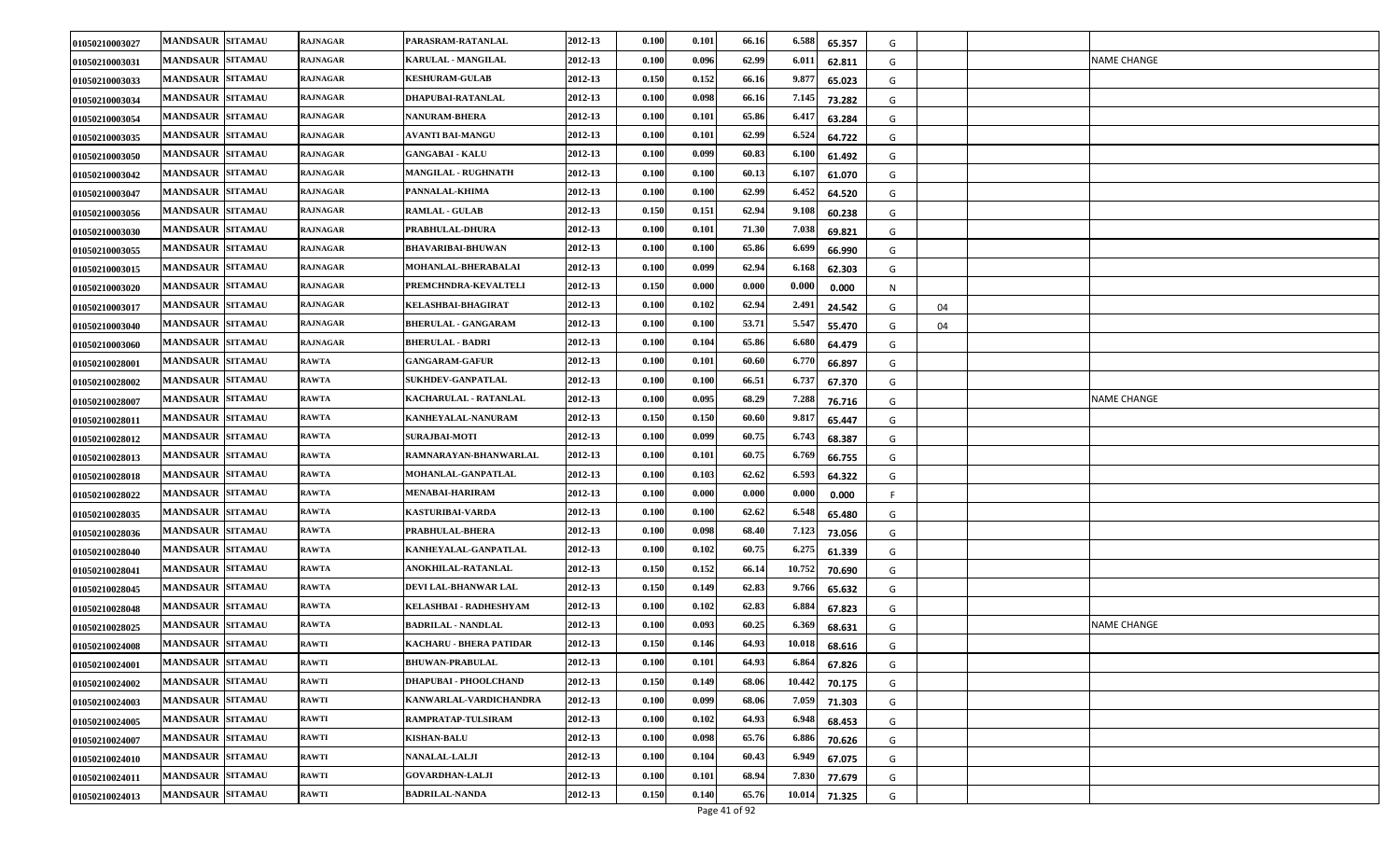| 01050210024015 | <b>MANDSAUR SITAMAU</b>           | <b>RAWTI</b> | <b>GANESHRAM-JAGNNATH</b>     | 2012-13 | 0.100                | 0.104 | 62.03 | 7.107  | 68.667 | G |                |
|----------------|-----------------------------------|--------------|-------------------------------|---------|----------------------|-------|-------|--------|--------|---|----------------|
| 01050210024016 | <b>MANDSAUR SITAMAU</b>           | <b>RAWTI</b> | RADHABAI - PHOOLCHAND         | 2012-13 | 0.100                | 0.101 | 62.03 | 6.584  | 65.059 | G |                |
| 01050210024031 | <b>MANDSAUR SITAMAU</b>           | <b>RAWTI</b> | <b>BAGDIRAM-CHATARBHUJ</b>    | 2012-13 | 0.100                | 0.103 | 62.03 | 6.50   | 63.023 | G |                |
| 01050210024018 | <b>MANDSAUR SITAMAU</b>           | <b>RAWTI</b> | RAMCHANDRA - PHOOLCHAND       | 2012-13 | 0.150                | 0.151 | 65.76 | 9.902  | 65.489 | G |                |
| 01050210024022 | <b>MANDSAUR SITAMAU</b>           | <b>RAWTI</b> | JASHODABAI - BHAWARLAL        | 2012-13 | 0.100                | 0.100 | 65.25 | 7.075  | 70.821 | G |                |
| 01050210024025 | <b>MANDSAUR SITAMAU</b>           | <b>RAWTI</b> | NANDLAL-DEVILAL D/P GANGABAI  | 2012-13 | 0.100                | 0.098 | 60.43 | 6.41   | 65.449 | G |                |
| 01050210024035 | <b>MANDSAUR SITAMAU</b>           | <b>RAWTI</b> | RAMNARAYAN-VARDICHAND         | 2012-13 | 0.150                | 0.151 | 68.94 | 10.302 | 68.452 | G |                |
| 01050210024038 | <b>MANDSAUR SITAMAU</b>           | <b>RAWTI</b> | RATANBAI - MANGILAL           | 2012-13 | 0.150                | 0.147 | 60.43 | 9.21   | 62.575 | G | NAME CHANGE    |
| 01050210024042 | <b>MANDSAUR SITAMAU</b>           | <b>RAWTI</b> | JAGDISHCHANDRA-CHANTARBHUJ    | 2012-13 | 0.100                | 0.100 | 62.58 | 6.67   | 66.780 | G |                |
| 01050210024045 | <b>MANDSAUR SITAMAU</b>           | <b>RAWTI</b> | <b>VINOD-KARULAL</b>          | 2012-13 | 0.100                | 0.101 | 65.25 | 6.77   | 67.232 | G |                |
| 01050210024049 | <b>MANDSAUR SITAMAU</b>           | <b>RAWTI</b> | <b>BHAGUBAI-UDA</b>           | 2012-13 | 0.100                | 0.101 | 65.25 | 7.066  | 70.099 | G |                |
| 01050210024050 | <b>MANDSAUR SITAMAU</b>           | <b>RAWTI</b> | BHANVARLAL-GANESHRAM          | 2012-13 | $\boldsymbol{0.100}$ | 0.100 | 62.58 | 6.21.  | 62.130 | G |                |
| 01050210024051 | <b>MANDSAUR SITAMAU</b>           | <b>RAWTI</b> | <b>GITABAI-NANDA</b>          | 2012-13 | 0.150                | 0.141 | 60.23 | 8.682  | 61.662 | G |                |
| 01050210024052 | <b>MANDSAUR SITAMAU</b>           | <b>RAWTI</b> | RAMESHVAR-BHERULAL            | 2012-13 | $\boldsymbol{0.100}$ | 0.102 | 65.99 | 7.344  | 72.000 | G |                |
| 01050210024054 | <b>MANDSAUR SITAMAU</b>           | <b>RAWTI</b> | GOKULCHNNDRA-DEVICHNDRA       | 2012-13 | 0.100                | 0.102 | 65.99 | 6.891  | 67.361 | G |                |
| 01050210024057 | <b>MANDSAUR SITAMAU</b>           | <b>RAWTI</b> | RAMPRASADIBAI-KANWARLAL       | 2012-13 | 0.150                | 0.149 | 65.50 | 10.508 | 70.618 | G |                |
| 01050210024060 | <b>MANDSAUR SITAMAU</b>           | <b>RAWTI</b> | RADHESHYAM-HIRALAL            | 2012-13 | 0.100                | 0.105 | 60.23 | 6.96   | 66.371 | G |                |
| 01050210024061 | <b>MANDSAUR</b><br><b>SITAMAU</b> | <b>RAWTI</b> | MANNALAL - PHOOLCHAND         | 2012-13 | $\boldsymbol{0.100}$ | 0.101 | 60.23 | 6.87   | 68.204 | G |                |
| 01050210024063 | <b>MANDSAUR SITAMAU</b>           | <b>RAWTI</b> | <b>BHANWRIBAI-PARASRAM</b>    | 2012-13 | 0.100                | 0.105 | 60.50 | 7.01   | 66.838 | G |                |
| 01050210024066 | <b>MANDSAUR SITAMAU</b>           | <b>RAWTI</b> | KANHEYALAL-ONKARLAL           | 2012-13 | 0.100                | 0.099 | 65.50 | 6.92   | 70.223 | G |                |
| 01050210024069 | <b>MANDSAUR SITAMAU</b>           | <b>RAWTI</b> | <b>BOTHLAL - ONKARLAL</b>     | 2012-13 | 0.100                | 0.096 | 62.58 | 6.42   | 66.958 | G |                |
| 01050210024070 | <b>MANDSAUR SITAMAU</b>           | <b>RAWTI</b> | KARISHNAKANTA - SHANKARLAL    | 2012-13 | 0.150                | 0.147 | 62.95 | 9.973  | 68.029 | G |                |
| 01050210024072 | <b>MANDSAUR SITAMAU</b>           | <b>RAWTI</b> | <b>GOVINDRAM - BHANWARLAL</b> | 2012-13 | 0.150                | 0.152 | 62.95 | 10.657 | 70.158 | G | TRANSFER/RAWTA |
| 01050210024077 | <b>MANDSAUR SITAMAU</b>           | <b>RAWTI</b> | <b>BHERULAL - DEV JI</b>      | 2012-13 | 0.100                | 0.101 | 65.50 | 6.943  | 68.607 | G |                |
| 01050210024079 | <b>MANDSAUR SITAMAU</b>           | <b>RAWTI</b> | <b>GOPAL - BAGDIRAM</b>       | 2012-13 | 0.100                | 0.104 | 62.95 | 6.92.  | 66.587 | G |                |
| 01050210024085 | <b>MANDSAUR SITAMAU</b>           | <b>RAWTI</b> | KACHARULAL - RAMESHWAR        | 2012-13 | 0.150                | 0.145 | 65.30 | 10.355 | 71.661 | G |                |
| 01050210024088 | <b>MANDSAUR SITAMAU</b>           | <b>RAWTI</b> | RAJARAM - BHERULAL            | 2012-13 | 0.100                | 0.101 | 62.72 | 6.738  | 66.450 | G |                |
| 01050210024028 | <b>MANDSAUR SITAMAU</b>           | <b>RAWTI</b> | <b>UDA-KACHRU</b>             | 2012-13 | 0.100                | 0.098 | 57.48 | 5.945  | 60.974 | G |                |
| 01050210024029 | <b>MANDSAUR SITAMAU</b>           | <b>RAWTI</b> | <b>BAGDIRAM-DEVICHAND</b>     | 2012-13 | 0.150                | 0.151 | 65.30 | 9.935  | 66.013 | G |                |
| 01050210024059 | <b>MANDSAUR SITAMAU</b>           | <b>RAWTI</b> | MUNNIBAI-JAGDISH              | 2012-13 | 0.150                | 0.152 | 65.30 | 9.860  | 64.868 | G |                |
| 01050210024058 | <b>MANDSAUR SITAMAU</b>           | <b>RAWTI</b> | <b>MOTILAL-LALJI</b>          | 2012-13 | 0.150                | 0.151 | 60.50 | 9.326  | 61.844 | G |                |
| 01050210024090 | <b>SITAMAU</b><br><b>MANDSAUR</b> | <b>RAWTI</b> | <b>CHANDABAI-RATANLAL</b>     | 2012-13 | 0.150                | 0.147 | 65.24 | 10.10  | 68.728 | G |                |
| 01050210024091 | <b>MANDSAUR SITAMAU</b>           | <b>RAWTI</b> | <b>BADRILAL-RAMLAL</b>        | 2012-13 | 0.100                | 0.103 | 60.50 | 6.603  | 64.357 | G |                |
| 01050210024047 | <b>MANDSAUR SITAMAU</b>           | <b>RAWTI</b> | SHANKARLAL-HARIRAM            | 2012-13 | 0.150                | 0.133 | 65.24 | 9.460  | 70.968 | G |                |
| 01050210024027 | <b>MANDSAUR SITAMAU</b>           | <b>RAWTI</b> | SARJUBAI-RAMGOPAL             | 2012-13 | 0.100                | 0.100 | 62.72 | 6.756  | 67.560 | G |                |
| 01050210024075 | <b>MANDSAUR SITAMAU</b>           | <b>RAWTI</b> | <b>BABULAL - MOHANLAL</b>     | 2012-13 | 0.100                | 0.104 | 60.26 | 6.422  | 61.513 | G |                |
| 01050210024014 | <b>MANDSAUR SITAMAU</b>           | <b>RAWTI</b> | <b>KALU-TULSIRAM</b>          | 2012-13 | 0.100                | 0.100 | 65.24 | 7.037  | 70.440 | G |                |
| 01050210024026 | <b>MANDSAUR SITAMAU</b>           | <b>RAWTI</b> | <b>BHUVAN-DHURA</b>           | 2012-13 | 0.100                | 0.095 | 62.72 | 6.308  | 66.751 | G |                |
| 01050210024036 | <b>MANDSAUR SITAMAU</b>           | <b>RAWTI</b> | PRABHULAL-GHASIRAM            | 2012-13 | 0.100                | 0.098 | 67.47 | 6.795  | 69.055 | G |                |
| 01050210024084 | <b>MANDSAUR SITAMAU</b>           | <b>RAWTI</b> | <b>BHAGUBAI - BALMUKAND</b>   | 2012-13 | 0.100                | 0.101 | 67.47 | 7.084  | 70.278 | G |                |
| 01050210024092 | MANDSAUR SITAMAU                  | <b>RAWTI</b> | PURUSHOTTAM - POONAMCHAND     | 2012-13 | 0.100                | 0.099 | 62.94 | 6.807  | 68.619 | G |                |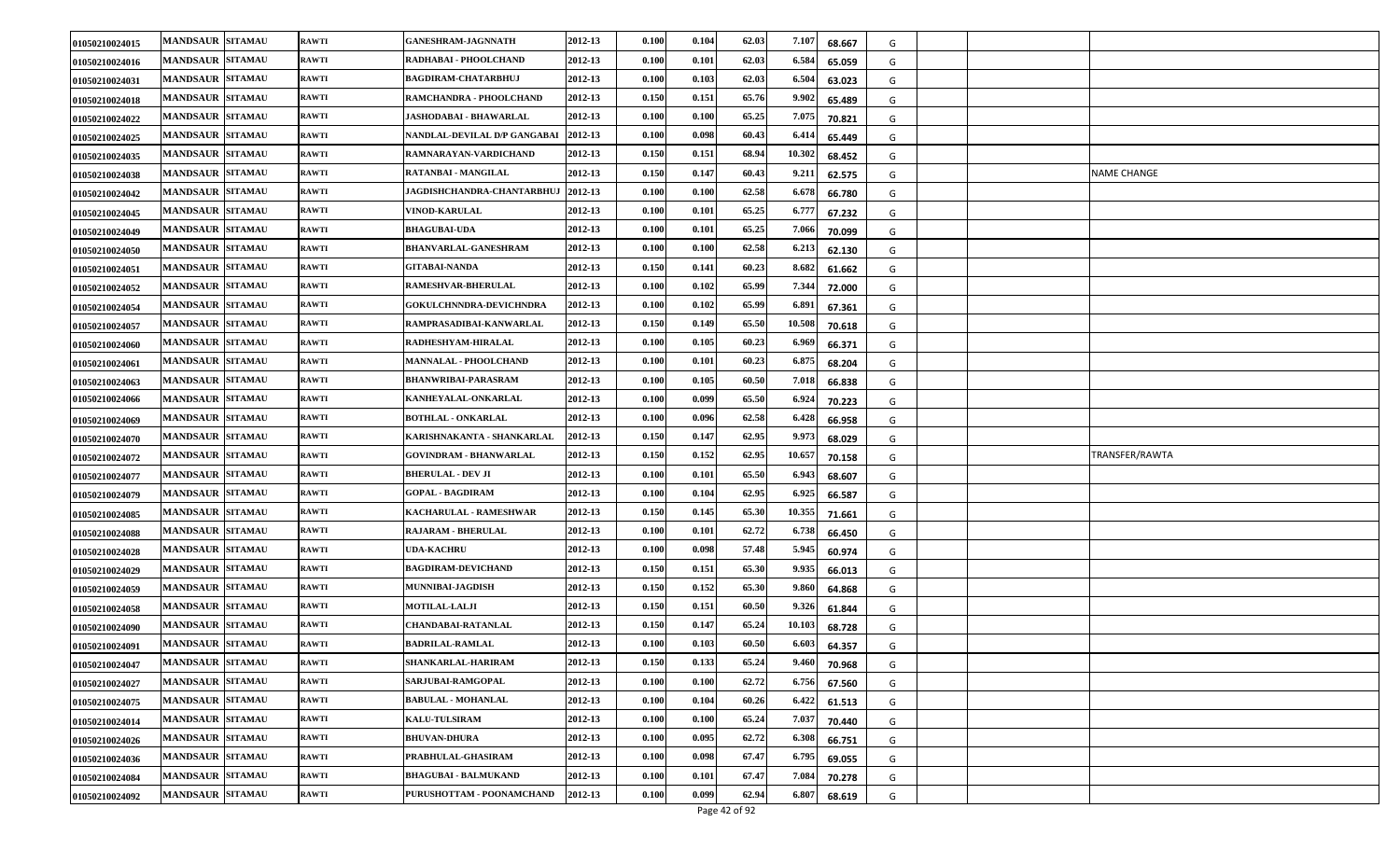| 01050210024093 | <b>MANDSAUR SITAMAU</b> | <b>RAWTI</b>   | BHANWARLAL - JAGANNATH<br>2012-13              | 0.100 | 0.101 | 66.24 | 7.031<br>69.752  | G |    |                        |
|----------------|-------------------------|----------------|------------------------------------------------|-------|-------|-------|------------------|---|----|------------------------|
| 01050210024095 | <b>MANDSAUR SITAMAU</b> | <b>RAWTI</b>   | <b>BHANWARLAL - MANILAL</b><br>2012-13         | 0.100 | 0.099 | 62.94 | 6.80'<br>68.619  | G |    |                        |
| 01050210024096 | <b>MANDSAUR SITAMAU</b> | <b>RAWTI</b>   | KALLUBAI-BALAKDAS<br>2012-13                   | 0.100 | 0.098 | 66.24 | 7.021<br>71.352  | G |    |                        |
| 01050210024097 | <b>MANDSAUR SITAMAU</b> | <b>RAWTI</b>   | 2012-13<br>LAXMINARAYAN-TORIRAM                | 0.150 | 0.149 | 63.33 | 10.196<br>68.522 | G |    |                        |
| 01050210024056 | <b>MANDSAUR SITAMAU</b> | <b>RAWTI</b>   | 2012-13<br><b>MANNALAL-TULSIRAM</b>            | 0.100 | 0.099 | 66.24 | 7.10<br>72.079   | G |    |                        |
| 01050210024055 | <b>MANDSAUR SITAMAU</b> | <b>RAWTI</b>   | RAMPRATP-LALJI<br>2012-13                      | 0.150 | 0.151 | 68.01 | 11.095<br>73.721 | G |    |                        |
| 01050210024074 | <b>MANDSAUR SITAMAU</b> | <b>RAWTI</b>   | LAXMINARAYAN -HIRALAL<br>2012-13               | 0.150 | 0.148 | 66.44 | 10.62<br>71.764  | G |    |                        |
| 01050210024100 | <b>MANDSAUR SITAMAU</b> | <b>RAWTI</b>   | PURUSHOTTAM - KESHURAM<br>2012-13              | 0.100 | 0.100 | 60.26 | 6.508<br>65.080  | G |    |                        |
| 01050210024102 | <b>MANDSAUR SITAMAU</b> | <b>RAWTI</b>   | BAGADIRAM - BHANWARLAL<br>2012-13              | 0.100 | 0.099 | 62.94 | 6.69<br>67.576   | G |    |                        |
| 01050210024048 | <b>MANDSAUR SITAMAU</b> | <b>RAWTI</b>   | 2012-13<br><b>NARSINGH-LAXMAN</b>              | 0.100 | 0.101 | 55.31 | 5.68<br>56.359   | G | 04 |                        |
| 01050210024103 | <b>MANDSAUR SITAMAU</b> | <b>RAWTI</b>   | RADHESHYAM - SUKHDEV<br>2012-13                | 0.100 | 0.100 | 66.44 | 7.109<br>71.161  | G |    |                        |
| 01050210024104 | <b>MANDSAUR SITAMAU</b> | <b>RAWTI</b>   | <b>BHERU - GANGARAM</b><br>2012-13             | 0.100 | 0.102 | 66.44 | 7.128<br>69.882  | G |    |                        |
| 01050210024105 | <b>MANDSAUR SITAMAU</b> | RAWTI          | RAMKISHAN - BHAWARLAL<br>2012-13               | 0.150 | 0.142 | 60.26 | 8.729<br>61.515  | G |    | 01050210004034         |
| 01050210105010 | <b>MANDSAUR SITAMAU</b> | <b>SAGOR</b>   | KARUSINGH- BHANWARLAL<br>2012-13               | 0.150 | 0.000 | 0.000 | 0.000<br>0.000   |   |    |                        |
| 01050210105055 | <b>MANDSAUR SITAMAU</b> | <b>SAGOR</b>   | JUJHAR - PYARA<br>2012-13                      | 0.100 | 0.103 | 62.84 | 6.957<br>67.807  | G |    |                        |
| 01050210105059 | <b>MANDSAUR SITAMAU</b> | SAGOR          | 2012-13<br><b>BALURAM- SUKHRAM</b>             | 0.150 | 0.000 | 0.000 | 0.000<br>0.000   |   |    |                        |
| 01050210105052 | <b>MANDSAUR SITAMAU</b> | SAGOR          | 2012-13<br><b>MOHAN - PYARA</b>                | 0.100 | 0.097 | 61.57 | 6.04<br>62.363   | G |    |                        |
| 01050210105002 | <b>MANDSAUR SITAMAU</b> | SAGOR          | <b>RAMESHWAR - RATAN</b><br>2012-13            | 0.150 | 0.149 | 61.57 | 9.420<br>63.392  | G |    |                        |
| 01050210105032 | <b>MANDSAUR SITAMAU</b> | <b>SAGOR</b>   | HARJI - BABRU<br>2012-13                       | 0.100 | 0.098 | 53.11 | 5.372<br>55.097  | G | 04 |                        |
| 01050210105014 | <b>MANDSAUR SITAMAU</b> | SAGOR          | JETRAM- PYARA DANGI<br>2012-13                 | 0.150 | 0.148 | 60.79 | 9.60<br>64.943   | G |    |                        |
| 01050210105001 | <b>MANDSAUR SITAMAU</b> | <b>SAGOR</b>   | SATYANARAYAN - SHANKARLAL D.P. 2012-13         | 0.150 | 0.140 | 66.54 | 10.665<br>76.179 | G |    | <b>NAME CORRECTION</b> |
| 01050210032002 | <b>MANDSAUR SITAMAU</b> | <b>SAKTALI</b> | PHOOLCHAND - BRAJLAL<br>2012-13                | 0.100 | 0.102 | 64.20 | 6.96<br>68.245   | G |    |                        |
| 01050210032004 | <b>MANDSAUR SITAMAU</b> | <b>SAKTALI</b> | 2012-13<br>PRATHVIRAJ-BHUWAN                   | 0.150 | 0.150 | 64.20 | 10.309<br>68.727 | G |    |                        |
| 01050210032009 | <b>MANDSAUR SITAMAU</b> | <b>SAKTALI</b> | RAMCHANDRA-CHATARBHUJ<br>2012-13               | 0.100 | 0.100 | 55.32 | 6.18<br>61.800   | G |    |                        |
| 01050210032014 | <b>MANDSAUR SITAMAU</b> | <b>SAKTALI</b> | <b>MANGIBAI-BHANWARLAL</b><br>2012-13          | 0.100 | 0.102 | 52.25 | 6.11.<br>59.931  | G | 05 |                        |
| 01050210032019 | <b>MANDSAUR SITAMAU</b> | <b>SAKTALI</b> | DEVICHANDRA-JAGANNATH<br>2012-13               | 0.150 | 0.152 | 62.53 | 9.755<br>64.135  | G |    |                        |
| 01050210032022 | <b>MANDSAUR SITAMAU</b> | <b>SAKTALI</b> | <b>KAMLABAI-SUKKHA</b><br>2012-13              | 0.100 | 0.099 | 62.49 | 6.731<br>67.990  | G |    |                        |
| 01050210032030 | <b>MANDSAUR SITAMAU</b> | <b>SAKTALI</b> | 2012-13<br>SHANKARLAL-CHANTARBHUJ              | 0.150 | 0.151 | 66.00 | 10.588<br>70.352 | G |    |                        |
| 01050210032037 | <b>MANDSAUR SITAMAU</b> | <b>SAKTALI</b> | <b>SUKHDEV D.P. KACHRU S/O MANGIL. 2012-13</b> | 0.100 | 0.100 | 62.49 | 6.749<br>67.490  | G |    | <b>NAME CHANGE</b>     |
| 01050210032038 | <b>MANDSAUR SITAMAU</b> | <b>SAKTALI</b> | SHANTIBAI-PRABHULAL<br>2012-13                 | 0.100 | 0.100 | 60.96 | 6.549<br>65.556  | G |    |                        |
| 01050210032006 | <b>MANDSAUR SITAMAU</b> | <b>SAKTALI</b> | BADRILAL-RAMESHVAR<br>2012-13                  | 0.150 | 0.149 | 62.49 | 9.86<br>66.201   | G |    |                        |
| 01050210032007 | <b>MANDSAUR SITAMAU</b> | <b>SAKTALI</b> | 2012-13<br>SHAMBHUSINGH-SHANKARGHIR            | 0.100 | 0.096 | 62.13 | 6.195<br>64.531  | G |    |                        |
| 01050210032011 | <b>MANDSAUR SITAMAU</b> | <b>SAKTALI</b> | 2012-13<br>DASHRATH - NANALAL                  | 0.150 | 0.150 | 60.96 | 9.771<br>65.271  | G |    |                        |
| 01050210032060 | <b>MANDSAUR SITAMAU</b> | <b>SAKTALI</b> | 2012-13<br>KANWARLAL-RATANLAL                  | 0.100 | 0.101 | 54.13 | 5.869<br>58.224  | G | 05 |                        |
| 01050210032064 | <b>MANDSAUR SITAMAU</b> | <b>SAKTALI</b> | 2012-13<br><b>AMBALAL-SHANKARLAL</b>           | 0.150 | 0.148 | 64.77 | 10.160<br>68.464 | G |    |                        |
| 01050210032032 | <b>MANDSAUR SITAMAU</b> | <b>SAKTALI</b> | <b>MANGILAL-RATANLAL</b><br>2012-13            | 0.150 | 0.151 | 60.96 | 10.433<br>69.001 | G |    |                        |
| 01050210032053 | <b>MANDSAUR SITAMAU</b> | <b>SAKTALI</b> | <b>LEELABAI-GOPILAL</b><br>2012-13             | 0.150 | 0.150 | 62.13 | 9.683<br>64.382  | G |    |                        |
| 01050210032051 | <b>MANDSAUR SITAMAU</b> | <b>SAKTALI</b> | SHANKARPRATAPSINGH-VAKHTAVA2012-13             | 0.100 | 0.102 | 62.13 | 6.843<br>66.891  | G |    |                        |
| 01050210032016 | <b>MANDSAUR SITAMAU</b> | <b>SAKTALI</b> | 2012-13<br><b>NATHULAL-RATANLAL</b>            | 0.100 | 0.097 | 57.24 | 6.47<br>66.763   | G |    |                        |
| 01050210032045 | <b>MANDSAUR SITAMAU</b> | <b>SAKTALI</b> | 2012-13<br>MANGILAL - CHATARBHUJ               | 0.100 | 0.105 | 61.30 | 6.78<br>64.761   | G |    | <b>NAME CHANGE</b>     |
| 01050210032047 | MANDSAUR SITAMAU        | <b>SAKTALI</b> | 2012-13<br><b>JANIBAI-BHERULAL</b>             | 0.150 | 0.147 | 61.30 | 10.456<br>71.129 | G |    |                        |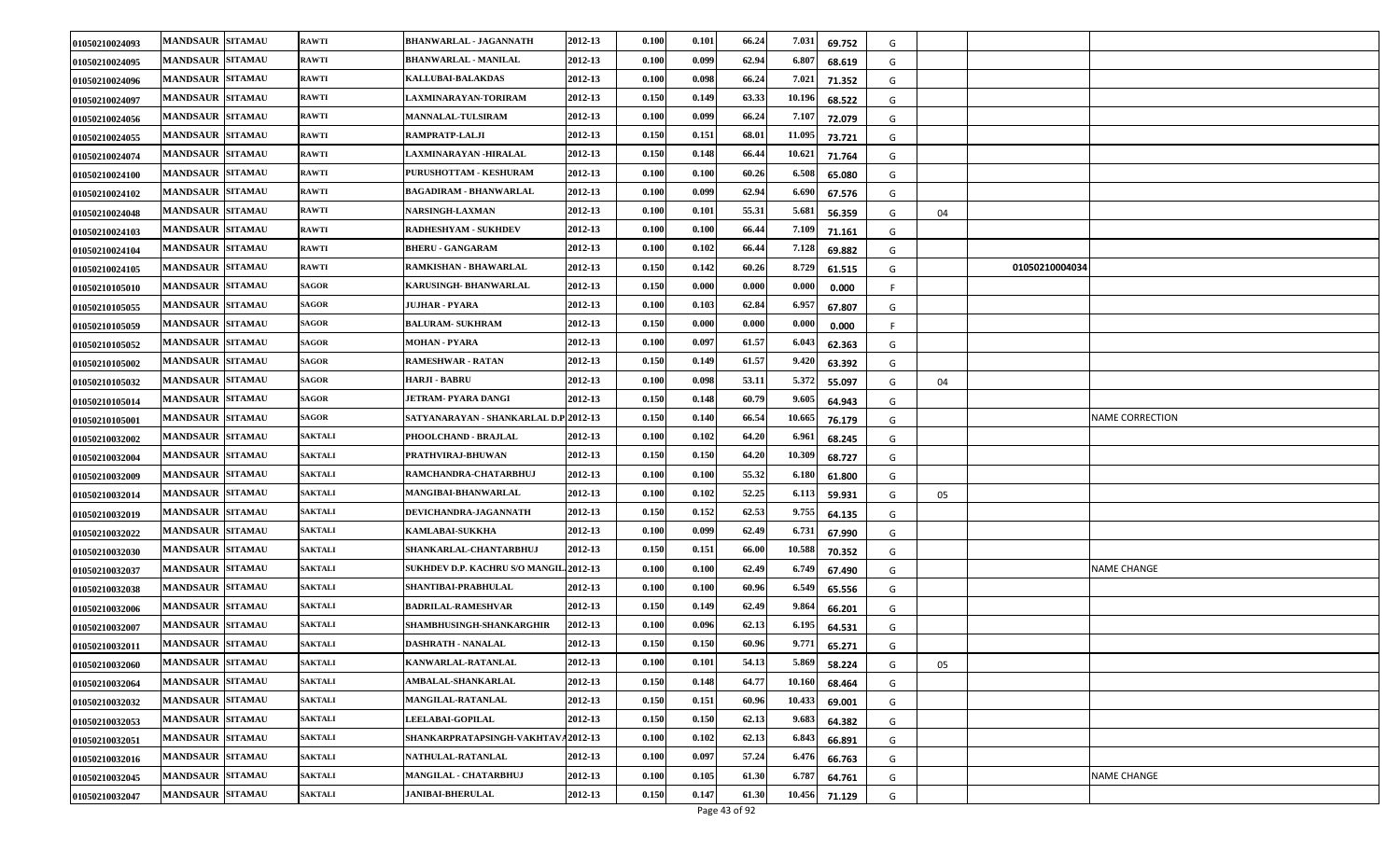| 01050210032026 | <b>MANDSAUR SITAMAU</b> | <b>SAKTALI</b>  | <b>SHANKARSINGH D/P - GULAB KUNW42012-13</b> | 0.100            | 0.101 | 63.13 | 6.593<br>65.407  | G |                        |
|----------------|-------------------------|-----------------|----------------------------------------------|------------------|-------|-------|------------------|---|------------------------|
| 01050210032070 | <b>MANDSAUR SITAMAU</b> | <b>SAKTALI</b>  | <b>SURAJMAL - DEVICHAND</b>                  | 2012-13<br>0.100 | 0.099 | 61.30 | 6.796<br>68.646  | G |                        |
| 01050210032071 | <b>MANDSAUR SITAMAU</b> | <b>SAKTALI</b>  | SONIBAI - NANDLAL                            | 2012-13<br>0.100 | 0.103 | 63.13 | 6.728<br>65.639  | G |                        |
| 01050210092012 | <b>MANDSAUR SITAMAU</b> | <b>SHERGARH</b> | RAM NIWAS-NATHU                              | 2012-13<br>0.100 | 0.099 | 66.40 | 7.171<br>72.288  | G |                        |
| 01050210092003 | <b>MANDSAUR SITAMAU</b> | <b>SHERGARH</b> | <b>BALU - BAGDIRAM</b>                       | 2012-13<br>0.100 | 0.100 | -60   | 6.62<br>66.260   | G |                        |
| 01050210092006 | <b>MANDSAUR SITAMAU</b> | <b>SHERGARH</b> | RAMA-CHUNNIYA                                | 2012-13<br>0.100 | 0.100 | 60.00 | 6.35<br>63.510   | G |                        |
| 01050210092010 | <b>MANDSAUR SITAMAU</b> | <b>SHERGARH</b> | KACHRU LAL-NARAYAN                           | 2012-13<br>0.150 | 0.149 | 66.40 | 10.68<br>71.781  | G |                        |
| 01050210092011 | <b>MANDSAUR SITAMAU</b> | <b>SHERGARH</b> | RAM LAL-HEM RAJ                              | 2012-13<br>0.100 | 0.099 | 66.40 | 6.84<br>69.182   | G |                        |
| 01050210092013 | <b>MANDSAUR SITAMAU</b> | <b>SHERGARH</b> | <b>KAARULAL-NATHULAL</b>                     | 2012-13<br>0.100 | 0.093 | 63.06 | 6.54<br>70.419   | G |                        |
| 01050210092025 | <b>MANDSAUR SITAMAU</b> | <b>SHERGARH</b> | <b>GEETABAI - JAGANNATH</b>                  | 2012-13<br>0.150 | 0.152 | 70.41 | 10.944<br>72.047 | G |                        |
| 01050210092032 | <b>MANDSAUR SITAMAU</b> | <b>SHERGARH</b> | NATHIBAI-DHURAJI                             | 2012-13<br>0.100 | 0.096 | 58.34 | 6.13<br>63.763   | G |                        |
| 01050210092039 | <b>MANDSAUR SITAMAU</b> | <b>SHERGARH</b> | ONKARLAL - NARAYAN                           | 2012-13<br>0.150 | 0.144 | 68.07 | 10.279<br>71.234 | G |                        |
| 01050210092049 | <b>MANDSAUR SITAMAU</b> | <b>SHERGARH</b> | PARMANAND - JAGANNATH                        | 0.150<br>2012-13 | 0.129 | 60    | 8.15<br>63.284   | G |                        |
| 01050210092054 | <b>MANDSAUR SITAMAU</b> | <b>SHERGARH</b> | VARDICHANDRA - NATHUJI                       | 2012-13<br>0.150 | 0.144 | 63.06 | 9.540<br>66.250  | G |                        |
| 01050210092034 | <b>MANDSAUR SITAMAU</b> | <b>SHERGARH</b> | <b>DEVI LAL-UDA</b>                          | 2012-13<br>0.100 | 0.098 | 59.94 | 6.105<br>62.615  | G |                        |
| 01050210092026 | <b>MANDSAUR SITAMAU</b> | <b>SHERGARH</b> | <b>SARDARBAI - BALUSINGH</b>                 | 2012-13<br>0.100 | 0.099 | 63.06 | 6.576<br>66.424  | G |                        |
| 01050210092059 | <b>MANDSAUR SITAMAU</b> | <b>SHERGARH</b> | VARDA - BHUWAN                               | 2012-13<br>0.150 | 0.143 | 59.94 | 9.145<br>63.951  | G |                        |
| 01050210092055 | <b>MANDSAUR SITAMAU</b> | <b>SHERGARH</b> | <b>DHULSINGH- DEEPSINGH</b>                  | 2012-13<br>0.100 | 0.099 | 62.84 | 6.329<br>63.929  | G |                        |
| 01050210092066 | <b>MANDSAUR SITAMAU</b> | <b>SHERGARH</b> | SAMPATBAI - KISHAN                           | 2012-13<br>0.150 | 0.150 | 68.07 | 10.31'<br>68.780 | G |                        |
| 01050210092065 | <b>MANDSAUR SITAMAU</b> | <b>SHERGARH</b> | <b>BAGDIRAM - NATHU</b>                      | 2012-13<br>0.100 | 0.099 | 59.94 | 5.97<br>60.374   | G |                        |
| 01050210092052 | <b>MANDSAUR SITAMAU</b> | <b>SHERGARH</b> | <b>BABUKHA - EMANBAKSHA</b>                  | 2012-13<br>0.100 | 0.096 | 57.59 | 5.800<br>60.417  | G |                        |
| 01050210092038 | <b>MANDSAUR SITAMAU</b> | <b>SHERGARH</b> | <b>BHARAT LAL-RAM LAL</b>                    | 2012-13<br>0.100 | 0.100 | 61.57 | 6.71<br>67.177   | G |                        |
| 01050210001001 | <b>MANDSAUR SITAMAU</b> | <b>SHIVGARH</b> | RADHESHYAM-BHAGVAN                           | 2012-13<br>0.100 | 0.096 | 70.76 | 7.622<br>79.231  | G |                        |
| 01050210001002 | <b>MANDSAUR SITAMAU</b> | SHIVGARH        | KANWARLAL-BHAGWANJI                          | 2012-13<br>0.100 | 0.099 | 64.83 | 6.90<br>69.647   | G |                        |
| 01050210001005 | <b>MANDSAUR SITAMAU</b> | SHIVGARH        | <b>JUJHARLAL - RAMGOPAL</b>                  | 2012-13<br>0.100 | 0.100 | 68.80 | 7.136<br>71.360  | G | NAME CHANGE            |
| 01050210001006 | <b>MANDSAUR SITAMAU</b> | SHIVGARH        | <b>KESHURAM-GHAMER</b>                       | 2012-13<br>0.100 | 0.099 | 62.19 | 6.183<br>62.455  | G |                        |
| 01050210001007 | <b>MANDSAUR SITAMAU</b> | SHIVGARH        | <b>BASANTILAL-DEVJI</b>                      | 2012-13<br>0.100 | 0.095 | 57.94 | 5.993<br>63.084  | G |                        |
| 01050210001009 | <b>MANDSAUR SITAMAU</b> | SHIVGARH        | KARULAL - PARASRAM                           | 2012-13<br>0.100 | 0.100 | 64.83 | 6.57<br>65.826   | G |                        |
| 01050210001010 | <b>MANDSAUR SITAMAU</b> | SHIVGARH        | <b>MANGILAL-BHERULAL</b>                     | 2012-13<br>0.100 | 0.100 | 63.51 | 6.551<br>65.510  | G |                        |
| 01050210001011 | <b>MANDSAUR SITAMAU</b> | <b>SHIVGARH</b> | <b>KASHIBAI-BANSINATH</b>                    | 2012-13<br>0.100 | 0.102 | 57.94 | 6.084<br>59.647  | G |                        |
| 01050210001012 | <b>MANDSAUR SITAMAU</b> | <b>SHIVGARH</b> | RAMIBAI-SOMNATH                              | 2012-13<br>0.100 | 0.097 | 63.51 | 6.233<br>63.994  | G |                        |
| 01050210001013 | <b>MANDSAUR SITAMAU</b> | SHIVGARH        | <b>MANGILAL-RAMLAL</b>                       | 2012-13<br>0.100 | 0.100 | 63.51 | 7.13<br>71.310   | G |                        |
| 01050210001015 | <b>MANDSAUR SITAMAU</b> | <b>SHIVGARH</b> | SAJJANBAI-RAMNARAYAN                         | 2012-13<br>0.100 | 0.100 | 65.30 | 7.136<br>71.360  | G |                        |
| 01050210001016 | <b>MANDSAUR SITAMAU</b> | <b>SHIVGARH</b> | <b>BHERULAL-RATANLAL</b>                     | 2012-13<br>0.100 | 0.098 | 65.30 | 6.884<br>70.605  | G |                        |
| 01050210001017 | <b>MANDSAUR SITAMAU</b> | <b>SHIVGARH</b> | <b>BANSHILAL-DEVILAL</b>                     | 2012-13<br>0.100 | 0.100 | 68.01 | 7.063<br>70.630  | G |                        |
| 01050210001023 | MANDSAUR SITAMAU        | <b>SHIVGARH</b> | <b>KACHRULAL-DEVILAL</b>                     | 2012-13<br>0.150 | 0.147 | 69.82 | 10.872<br>73.959 | G |                        |
| 01050210001026 | <b>MANDSAUR SITAMAU</b> | <b>SHIVGARH</b> | <b>BASANTIBAI-PUNA</b>                       | 2012-13<br>0.100 | 0.099 | 65.30 | 7.416<br>74.909  | G |                        |
| 01050210001029 | <b>MANDSAUR SITAMAU</b> | <b>SHIVGARH</b> | LAXMINARAYAN D/P BHULIBAI D/O 12012-13       | 0.100            | 0.100 | 68.48 | 7.102<br>71.020  | G | <b>NAME CORRECTION</b> |
| 01050210001034 | <b>MANDSAUR SITAMAU</b> | SHIVGARH        | RAMCHANDRA - PANNAJI                         | 2012-13<br>0.100 | 0.095 | 68.77 | 6.798<br>71.937  | G |                        |
| 01050210001035 | <b>MANDSAUR SITAMAU</b> | <b>SHIVGARH</b> | <b>JAGDISH -CHUNNILAL</b>                    | 2012-13<br>0.100 | 0.099 | 65.39 | 6.698<br>67.657  | G | <b>NAME CHANGE</b>     |
| 01050210001036 | MANDSAUR SITAMAU        | SHIVGARH        | <b>LACHIRAM - PANNALAL</b>                   | 2012-13<br>0.100 | 0.099 | 65.39 | 6.969<br>70.536  | G |                        |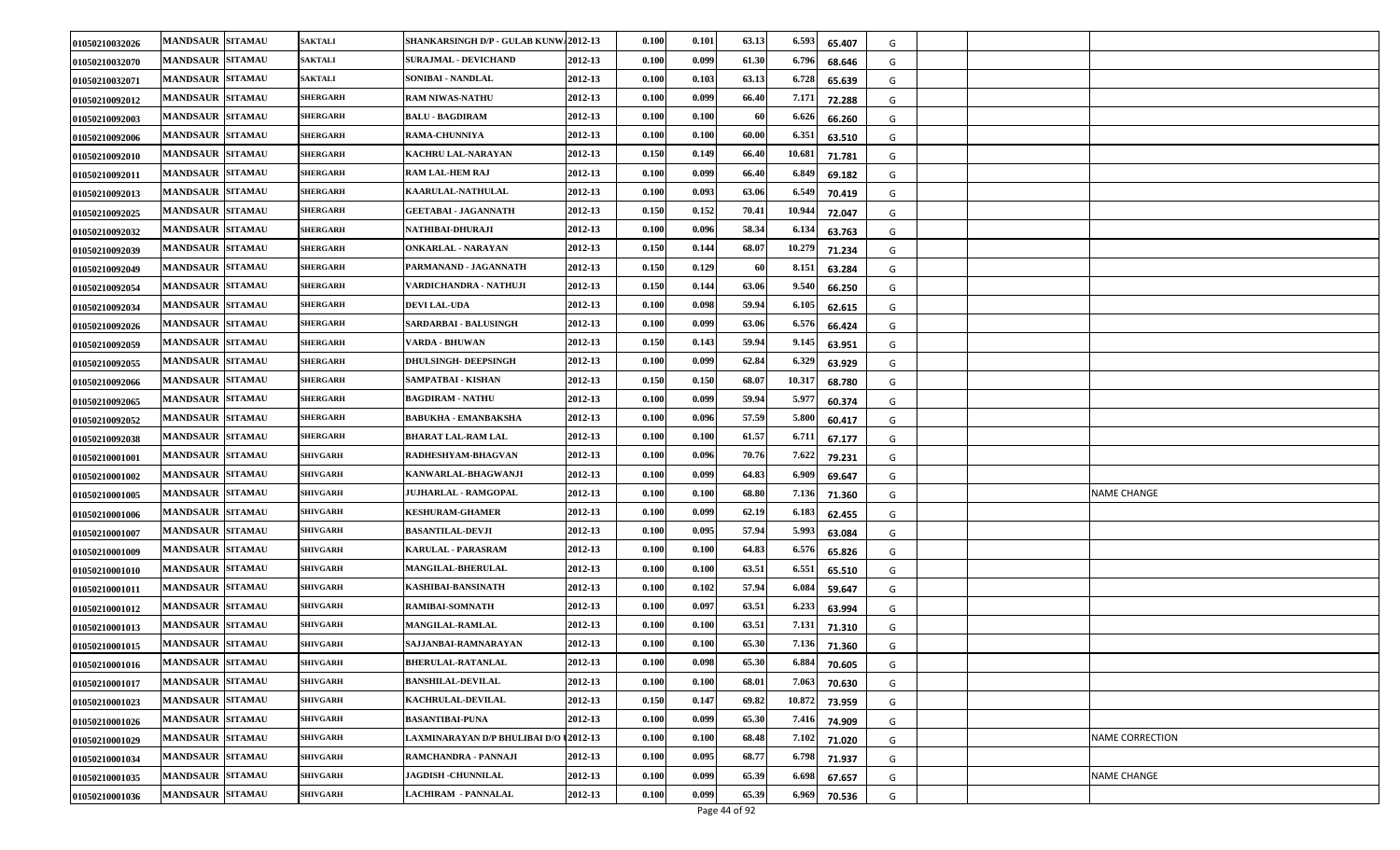| 01050210001037 | <b>MANDSAUR SITAMAU</b> | <b>SHIVGARH</b> | <b>BASANTILAL - PRBHULAL</b>        | 2012-13 | 0.100 | 0.102 | 61.88 | 6.718  | 65.863 | G  |                |                        |
|----------------|-------------------------|-----------------|-------------------------------------|---------|-------|-------|-------|--------|--------|----|----------------|------------------------|
| 01050210001038 | <b>MANDSAUR SITAMAU</b> | <b>SHIVGARH</b> | DHAPUBAI - MODIRAM                  | 2012-13 | 0.100 | 0.100 | 61.88 | 6.66   | 66.650 | G  | 01030207148036 |                        |
| 01050210063094 | <b>MANDSAUR SITAMAU</b> | <b>SUNTHI</b>   | <b>BHANWARDAS - RANCHODDAS</b>      | 2012-13 | 0.100 | 0.102 | 62.05 | 6.67   | 65.249 | G  |                |                        |
| 01050210063099 | <b>MANDSAUR SITAMAU</b> | <b>SUNTHI</b>   | DHAPUBAI - BHANWARLAL               | 2012-13 | 0.100 | 0.099 | 60.34 | 6.13   | 61.865 | G  |                |                        |
| 01050210063080 | <b>MANDSAUR SITAMAU</b> | <b>SUNTHI</b>   | AMBARAM - KISHANLAL                 | 2012-13 | 0.100 | 0.099 | 63.37 | 6.40   | 64.516 | G  |                |                        |
| 01050210063167 | <b>MANDSAUR SITAMAU</b> | <b>SUNTHI</b>   | PHOOLKUNWARBAI - HUKAMICHAN 2012-13 |         | 0.100 | 0.093 | 65.13 | 6.49   | 69.753 | G  |                |                        |
| 01050210063008 | <b>MANDSAUR SITAMAU</b> | <b>SUNTHI</b>   | RADHAKISHAN - DOLATRAM              | 2012-13 | 0.100 | 0.101 | 62.05 | 6.294  | 62.627 | G  |                |                        |
| 0105021006300  | <b>MANDSAUR SITAMAU</b> | <b>SUNTHI</b>   | SHAMBHULAL - NANDA                  | 2012-13 | 0.100 | 0.105 | 60.34 | 6.14   | 58.757 | G  |                |                        |
| 01050210063002 | <b>MANDSAUR SITAMAU</b> | <b>SUNTHI</b>   | <b>BHAGUBAI - BHERULAL</b>          | 2012-13 | 0.100 | 0.102 | 65.13 | 6.45'  | 63.304 | G  |                |                        |
| 01050210063003 | <b>MANDSAUR SITAMAU</b> | <b>SUNTHI</b>   | <b>GATTUBAI - RAMGOPAL</b>          | 2012-13 | 0.100 | 0.100 | 64.64 | 6.66   | 66.670 | G  |                |                        |
| 01050210063007 | <b>MANDSAUR SITAMAU</b> | <b>SUNTHI</b>   | RAMPRASAD - KANHAIYALAL             | 2012-13 | 0.100 | 0.102 | 62.24 | 6.09   | 59.716 | G  |                |                        |
| 01050210063010 | <b>MANDSAUR SITAMAU</b> | <b>SUNTHI</b>   | RAMKANYABAI - RAMJAS                | 2012-13 | 0.100 | 0.099 | 62.24 | 6.29   | 63.586 | G  |                |                        |
| 01050210063013 | <b>MANDSAUR SITAMAU</b> | <b>SUNTHI</b>   | RAMBILAS - MOHANLAL                 | 2012-13 | 0.150 | 0.147 | 62.24 | 9.220  | 62.636 | G  |                |                        |
| 01050210063014 | <b>MANDSAUR SITAMAU</b> | <b>SUNTHI</b>   | PRABHUBAI - RAMESHWAR               | 2012-13 | 0.100 | 0.102 | 65.13 | 6.736  | 66.039 | G  |                |                        |
| 01050210063015 | <b>MANDSAUR SITAMAU</b> | <b>SUNTHI</b>   | <b>BASANTILAL - GANPAT</b>          | 2012-13 | 0.150 | 0.150 | 62.94 | 9.65   | 64.380 | G  |                |                        |
| 01050210063022 | <b>MANDSAUR SITAMAU</b> | <b>SUNTHI</b>   | KANHAIYALAL - GOUTAMLAL             | 2012-13 | 0.100 | 0.099 | 64.53 | 7.089  | 71.897 | G  |                |                        |
| 01050210063023 | <b>MANDSAUR SITAMAU</b> | <b>SUNTHI</b>   | <b>GANESHRAM - FULCHAND</b>         | 2012-13 | 0.100 | 0.099 | 62.94 | 6.40   | 64.667 | G  |                |                        |
| 01050210063025 | <b>MANDSAUR SITAMAU</b> | <b>SUNTHI</b>   | KANCHANBAI - AMRATRAM               | 2012-13 | 0.150 | 0.151 | 68.93 | 10.448 | 69.330 | G  |                |                        |
| 01050210063026 | <b>MANDSAUR SITAMAU</b> | <b>SUNTHI</b>   | <b>SAREKUNWAR - GOUTAMLAL</b>       | 2012-13 | 0.100 | 0.099 | 56.30 | 5.992  | 60.648 | G  |                |                        |
| 01050210063028 | <b>MANDSAUR SITAMAU</b> | <b>SUNTHI</b>   | KALABAI - MANGILAL                  | 2012-13 | 0.150 | 0.145 | 62.71 | 9.22'  | 63.634 | G  |                |                        |
| 01050210063029 | <b>MANDSAUR SITAMAU</b> | <b>SUNTHI</b>   | SURAJBAI - BAPULAL                  | 2012-13 | 0.150 | 0.000 | 0.000 | 0.00   | 0.000  | -F |                |                        |
| 01050210063031 | <b>MANDSAUR SITAMAU</b> | <b>SUNTHI</b>   | <b>BHAGATRAM - BHUWANIRAM</b>       | 2012-13 | 0.100 | 0.099 | 60.34 | 6.008  | 60.871 | G  |                |                        |
| 01050210063033 | <b>MANDSAUR SITAMAU</b> | <b>SUNTHI</b>   | NATHULAL - NANDRAM                  | 2012-13 | 0.150 | 0.150 | 63.68 | 9.752  | 65.013 | G  |                |                        |
| 01050210063046 | <b>MANDSAUR SITAMAU</b> | <b>SUNTHI</b>   | <b>BHERULAL - ASHARAM</b>           | 2012-13 | 0.100 | 0.100 | 65.96 | 6.43   | 64.360 | G  |                |                        |
| 01050210063049 | <b>MANDSAUR SITAMAU</b> | <b>SUNTHI</b>   | LAXMINARAYAN - JAGDISHRAM           | 2012-13 | 0.100 | 0.101 | 60.68 | 6.26   | 61.927 | G  |                |                        |
| 01050210063052 | <b>MANDSAUR SITAMAU</b> | <b>SUNTHI</b>   | <b>SUKHIBAI - NATHULAL</b>          | 2012-13 | 0.150 | 0.152 | 63.68 | 8.942  | 58.868 | G  |                | <b>NAME CORRECTION</b> |
| 01050210063058 | <b>MANDSAUR SITAMAU</b> | <b>SUNTHI</b>   | MANGILAL - BHERULAL                 | 2012-13 | 0.100 | 0.101 | 63.68 | 6.368  | 62.925 | G  |                |                        |
| 01050210063063 | <b>MANDSAUR SITAMAU</b> | <b>SUNTHI</b>   | HIRADAS - NARSINGHDAS               | 2012-13 | 0.100 | 0.103 | 65.96 | 7.01   | 68.333 | G  |                |                        |
| 01050210063065 | <b>MANDSAUR SITAMAU</b> | <b>SUNTHI</b>   | <b>BHUWANIRAM - AMRITRAM</b>        | 2012-13 | 0.100 | 0.102 | 68.93 | 7.001  | 68.637 | G  |                |                        |
| 01050210063067 | <b>MANDSAUR SITAMAU</b> | <b>SUNTHI</b>   | RAMLAL - SHANKARLAL                 | 2012-13 | 0.100 | 0.105 | 57.75 | 6.303  | 60.201 | G  |                |                        |
| 01050210063073 | <b>MANDSAUR SITAMAU</b> | <b>SUNTHI</b>   | KANKUBAI - SHAMBHULAL               | 2012-13 | 0.100 | 0.101 | 65.96 | 6.58   | 65.347 | G  |                |                        |
| 01050210063077 | <b>MANDSAUR SITAMAU</b> | <b>SUNTHI</b>   | <b>DEVILAL - PANNALAL</b>           | 2012-13 | 0.100 | 0.098 | 63.97 | 6.57   | 67.051 | G  |                |                        |
| 01050210063079 | <b>MANDSAUR SITAMAU</b> | <b>SUNTHI</b>   | <b>MANGILAL - DEVILAL</b>           | 2012-13 | 0.100 | 0.102 | 60.68 | 6.62   | 64.931 | G  |                |                        |
| 01050210063081 | <b>MANDSAUR SITAMAU</b> | <b>SUNTHI</b>   | SATYANARAYAN - BHANWARLAL MA2012-13 |         | 0.100 | 0.104 | 60.68 | 6.233  | 60.164 | G  |                |                        |
| 01050210063083 | <b>MANDSAUR SITAMAU</b> | <b>SUNTHI</b>   | <b>SHIVLAL - RATANLAL</b>           | 2012-13 | 0.150 | 0.130 | 60.09 | 8.267  | 63.690 | G  |                |                        |
| 01050210063084 | MANDSAUR SITAMAU        | <b>SUNTHI</b>   | <b>KESHURAM - RAMSUKH</b>           | 2012-13 | 0.150 | 0.150 | 74.53 | 11.254 | 75.027 | G  |                |                        |
| 01050210063111 | <b>MANDSAUR SITAMAU</b> | <b>SUNTHI</b>   | DAMARLAL - GANPATLAL                | 2012-13 | 0.100 | 0.096 | 59.71 | 6.031  | 63.020 | G  |                |                        |
| 01050210063120 | <b>MANDSAUR SITAMAU</b> | <b>SUNTHI</b>   | <b>JAMNABAI - RAMSUKH</b>           | 2012-13 | 0.100 | 0.101 | 59.31 | 5.863  | 58.165 | G  |                |                        |
| 01050210063121 | <b>MANDSAUR SITAMAU</b> | <b>SUNTHI</b>   | SURAJBAI - BHANWARLAL               | 2012-13 | 0.100 | 0.100 | 60.5  | 6.07   | 60.760 | G  |                |                        |
| 01050210063122 | <b>MANDSAUR SITAMAU</b> | <b>SUNTHI</b>   | LAXMINARAYAN - DEVAJI               | 2012-13 | 0.150 | 0.145 | 63.87 | 10.14  | 69.972 | G  |                |                        |
| 01050210063123 | <b>MANDSAUR SITAMAU</b> | <b>SUNTHI</b>   | PRABHULAL - SHANKARLAL              | 2012-13 | 0.100 | 0.100 | 63.87 | 6.59   | 65.970 | G  |                |                        |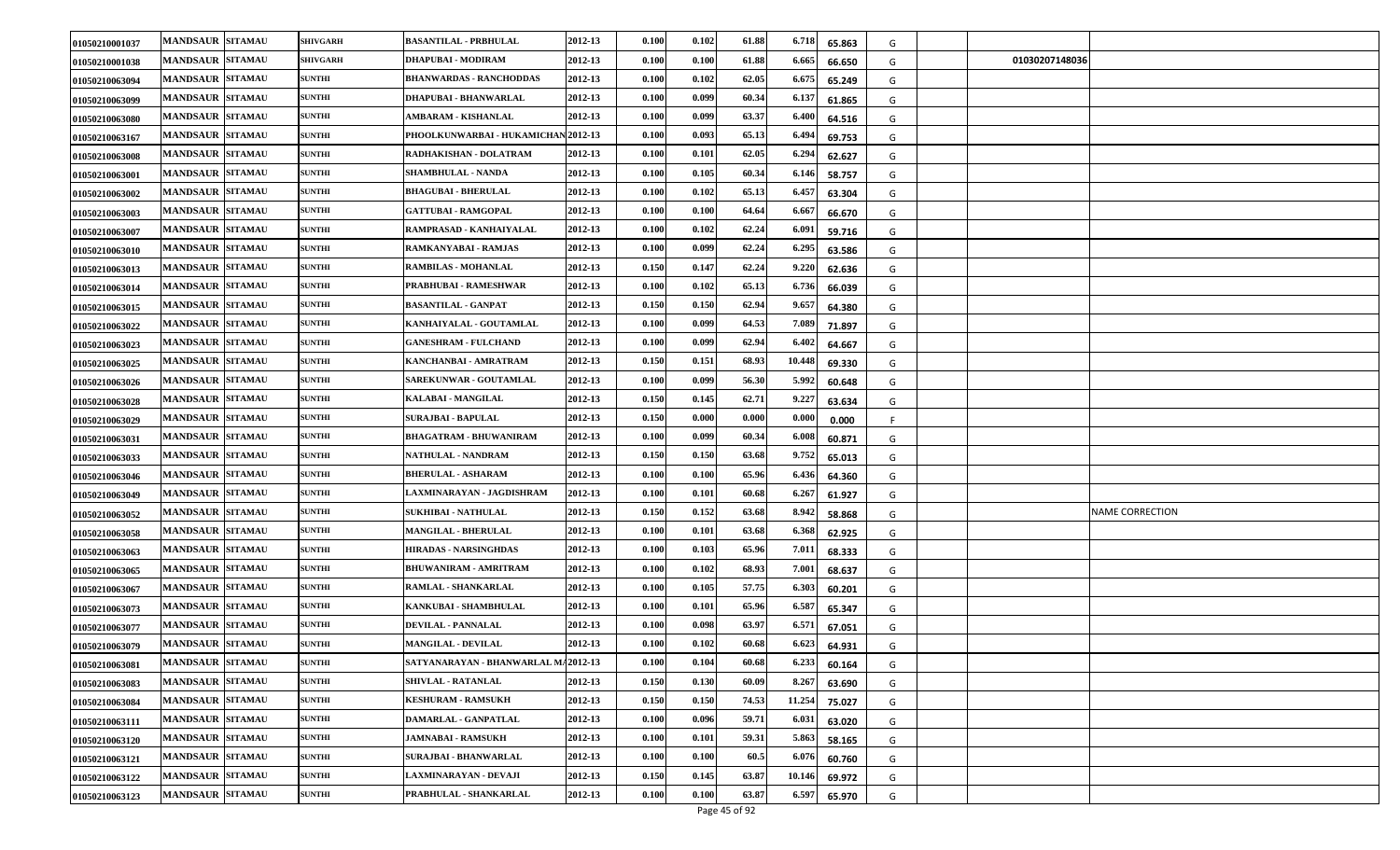| 01050210063125 | <b>MANDSAUR SITAMAU</b> | <b>SUNTHI</b> | KALABAI - DEVILAL                          | 2012-13 | 0.150 | 0.150 | 63.87 | 9.653<br>64.182          | G |    |                    |
|----------------|-------------------------|---------------|--------------------------------------------|---------|-------|-------|-------|--------------------------|---|----|--------------------|
| 01050210063128 | <b>MANDSAUR SITAMAU</b> | <b>SUNTHI</b> | AMRATRAM - JETRAM                          | 2012-13 | 0.100 | 0.102 | 64.53 | 6.61<br>64.804           | G |    |                    |
| 01050210063131 | <b>MANDSAUR SITAMAU</b> | <b>SUNTHI</b> | <b>NATHUSINGH - RADHUSINGH</b>             | 2012-13 | 0.100 | 0.100 | 59.31 | 6.05<br>60.500           | G |    |                    |
| 01050210063134 | <b>MANDSAUR SITAMAU</b> | <b>SUNTHI</b> | <b>BAGDIRAM - BHANWARLAL CHOTA 2012-13</b> |         | 0.100 | 0.100 | 66.33 | 7.145<br>71.450          | G |    |                    |
| 01050210063146 | <b>MANDSAUR SITAMAU</b> | <b>SUNTHI</b> | VARDIBAI - NANDRAM                         | 2012-13 | 0.150 | 0.140 | 68.83 | 9.77<br>69.615           | G |    |                    |
| 01050210063157 | <b>MANDSAUR SITAMAU</b> | <b>SUNTHI</b> | TULSIRAM - NATHULAL                        | 2012-13 | 0.100 | 0.101 | 60.83 | 6.457<br>63.679          | G |    |                    |
| 01050210063050 | <b>MANDSAUR SITAMAU</b> | <b>SUNTHI</b> | RAMESHWAR - BHERULAL                       | 2012-13 | 0.100 | 0.104 | 64.53 | 6.81.<br>65.510          | G |    |                    |
| 01050210063095 | <b>MANDSAUR SITAMAU</b> | <b>SUNTHI</b> | SUKHLAL - DEVAJI URF DEVILAL               | 2012-13 | 0.100 | 0.102 | 66.33 | 6.71<br>65.863           | G |    |                    |
| 01050210063098 | <b>MANDSAUR SITAMAU</b> | <b>SUNTHI</b> | <b>BHERULAL - BHANWARLAL</b>               | 2012-13 | 0.100 | 0.101 | 63.23 | 6.27<br>62.158           | G |    |                    |
| 01050210063075 | <b>MANDSAUR SITAMAU</b> | <b>SUNTHI</b> | <b>BHERULAL - NANDA</b>                    | 2012-13 | 0.100 | 0.092 | 57.12 | 5.67<br>61.863           | G |    |                    |
| 01050210063115 | <b>MANDSAUR SITAMAU</b> | <b>SUNTHI</b> | <b>RAMESHWARDAS -TULSIDAS</b>              | 2012-13 | 0.100 | 0.099 | 70.65 | 7.449<br>75.242          | G |    |                    |
| 01050210063108 | <b>MANDSAUR SITAMAU</b> | <b>SUNTHI</b> | <b>MANGIBAI - RAMLAL</b>                   | 2012-13 | 0.150 | 0.150 | 67.79 | 10.227<br>67.999         | G |    |                    |
| 01050210063032 | <b>MANDSAUR SITAMAU</b> | <b>SUNTHI</b> | <b>BHANWARLAL - MANGILAL</b>               | 2012-13 | 0.100 | 0.102 | 63.23 | 6.61<br>64.633           | G |    |                    |
| 01050210063165 | <b>MANDSAUR SITAMAU</b> | <b>SUNTHI</b> | <b>MANGNIRAM - BHERULAL</b>                | 2012-13 | 0.150 | 0.150 | 66.33 | 10.329<br>68.677         | G |    |                    |
| 01050210063110 | <b>MANDSAUR SITAMAU</b> | <b>SUNTHI</b> | <b>GEETABAI - DEVILAL</b>                  | 2012-13 | 0.100 | 0.095 | 63.23 | 6.386<br>67.221          | G |    |                    |
| 01050210063088 | <b>MANDSAUR SITAMAU</b> | <b>SUNTHI</b> | RAMESHWAR - JETRAM                         | 2012-13 | 0.100 | 0.101 | 66.12 | $7.04^{\circ}$<br>69.911 | G |    |                    |
| 01050210063169 | <b>MANDSAUR SITAMAU</b> | <b>SUNTHI</b> | <b>NATHULAL - ONKARLAL</b>                 | 2012-13 | 0.100 | 0.101 | 60.83 | 6.52<br>64.742           | G |    |                    |
| 01050210063170 | <b>MANDSAUR SITAMAU</b> | <b>SUNTHI</b> | MOHANBAI - RAMNARAYAN                      | 2012-13 | 0.100 | 0.100 | 66.12 | 6.423<br>64.230          | G |    |                    |
| 01050210063006 | <b>MANDSAUR SITAMAU</b> | <b>SUNTHI</b> | JAGDISHCHANDRA - MUKUNDLAL                 | 2012-13 | 0.100 | 0.094 | 62.28 | 6.219<br>65.879          | G |    |                    |
| 01050210063096 | <b>MANDSAUR SITAMAU</b> | <b>SUNTHI</b> | <b>SALAGRAM - CHOTULAL</b>                 | 2012-13 | 0.100 | 0.100 | 66.12 | 6.75<br>67.540           | G |    |                    |
| 01050210063100 | <b>MANDSAUR SITAMAU</b> | <b>SUNTHI</b> | <b>BHERULAL - MANGILAL</b>                 | 2012-13 | 0.100 | 0.101 | 60.83 | 6.25'<br>62.073          | G |    |                    |
| 01050210063105 | <b>MANDSAUR SITAMAU</b> | <b>SUNTHI</b> | MANGIBAI - TULSIRAM                        | 2012-13 | 0.100 | 0.102 | 62.28 | 6.61<br>64.624           | G |    |                    |
| 01050210063119 | <b>MANDSAUR SITAMAU</b> | <b>SUNTHI</b> | MOHANBAI - JAGANNATH                       | 2012-13 | 0.100 | 0.102 | 62.28 | 6.157<br>60.363          | G |    |                    |
| 01050210063163 | <b>MANDSAUR SITAMAU</b> | <b>SUNTHI</b> | JETRAM - UDA                               | 2012-13 | 0.100 | 0.102 | 61.69 | 6.795<br>66.946          | G |    |                    |
| 01050210063087 | <b>MANDSAUR SITAMAU</b> | <b>SUNTHI</b> | <b>BHAWARKUWAR - BAHADURSINGH 2012-13</b>  |         | 0.100 | 0.097 | 61.69 | 5.86<br>60.673           | G |    |                    |
| 01050210063164 | <b>MANDSAUR SITAMAU</b> | <b>SUNTHI</b> | DHANNALAL - PARASRAM                       | 2012-13 | 0.100 | 0.104 | 61.69 | 6.25'<br>60.163          | G |    |                    |
| 01050210063112 | <b>MANDSAUR SITAMAU</b> | <b>SUNTHI</b> | RAMKANYABAI - SHANKARLAL                   | 2012-13 | 0.100 | 0.100 | 62.90 | 6.47<br>64.700           | G |    |                    |
| 01050210063171 | <b>MANDSAUR SITAMAU</b> | <b>SUNTHI</b> | <b>RAJMAL - KALURAM</b>                    | 2012-13 | 0.100 | 0.101 | 59.44 | 6.22<br>61.746           | G |    |                    |
| 01050210063136 | <b>MANDSAUR SITAMAU</b> | <b>SUNTHI</b> | <b>SUMER GIR - BHERU GIR</b>               | 2012-13 | 0.100 | 0.100 | 55.28 | 5.402<br>54.291          | G | 04 |                    |
| 01050210063118 | <b>MANDSAUR SITAMAU</b> | <b>SUNTHI</b> | PARWATIBAI - BAGDUNATH                     | 2012-13 | 0.100 | 0.102 | 59.31 | 6.28'<br>61.637          | G |    |                    |
| 01050210063016 | <b>MANDSAUR SITAMAU</b> | <b>SUNTHI</b> | BHULIBAI - BAPULAL                         | 2012-13 | 0.100 | 0.101 | 62.90 | 6.524<br>64.722          | G |    |                    |
| 01050210063172 | <b>MANDSAUR SITAMAU</b> | <b>SUNTHI</b> | <b>RAMGOPAL - BHERULAL</b>                 | 2012-13 | 0.100 | 0.098 | 62.90 | 6.25<br>63.816           | G |    |                    |
| 01050210063034 | <b>MANDSAUR SITAMAU</b> | <b>SUNTHI</b> | KOSHALYABAI - BAGDIRAM                     | 2012-13 | 0.100 | 0.101 | 65.42 | 6.392<br>63.539          | G |    |                    |
| 01050210063089 | MANDSAUR SITAMAU        | <b>SUNTHI</b> | OMPRAKASH - RATANLAL                       | 2012-13 | 0.100 | 0.096 | 59.71 | 5.869<br>61.008          | G |    |                    |
| 01050210063126 | <b>MANDSAUR SITAMAU</b> | <b>SUNTHI</b> | RUKMANBAI - VIDHYASAGAR                    | 2012-13 | 0.150 | 0.143 | 59.44 | 8.568<br>60.000          | G |    |                    |
| 01050210063173 | <b>MANDSAUR SITAMAU</b> | <b>SUNTHI</b> | <b>GEETABAI - UDAYLAL</b>                  | 2012-13 | 0.100 | 0.000 | 0.000 | 0.000<br>0.000           | F |    |                    |
| 01050210063174 | <b>MANDSAUR SITAMAU</b> | <b>SUNTHI</b> | MAHADEV - BHAGIRATH PATIDAR                | 2012-13 | 0.100 | 0.102 | 62.45 | 7.289<br>71.813          | G |    |                    |
| 01050210063020 | <b>MANDSAUR SITAMAU</b> | <b>SUNTHI</b> | <b>RAMIBAI - RAMLAL</b>                    | 2012-13 | 0.100 | 0.105 | 65.35 | 6.908<br>65.790          | G |    | <b>NAME CHANGE</b> |
| 01050210063021 | <b>MANDSAUR SITAMAU</b> | <b>SUNTHI</b> | KACHARULAL - CHAINSUKH                     | 2012-13 | 0.150 | 0.150 | 65.42 | 10.056<br>67.219         | G |    | NAME CHANGE        |
| 01050210063038 | <b>MANDSAUR SITAMAU</b> | <b>SUNTHI</b> | LAXMINARAYAN - DHURILAL                    | 2012-13 | 0.100 | 0.101 | 65.42 | 6.748<br>66.548          | G |    | NAME CHANGE        |
| 01050210063040 | <b>MANDSAUR SITAMAU</b> | <b>SUNTHI</b> | HARIRAM - NANDLAL                          | 2012-13 | 0.100 | 0.100 | 57.94 | 6.307<br>63.070          | G |    | <b>NAME CHANGE</b> |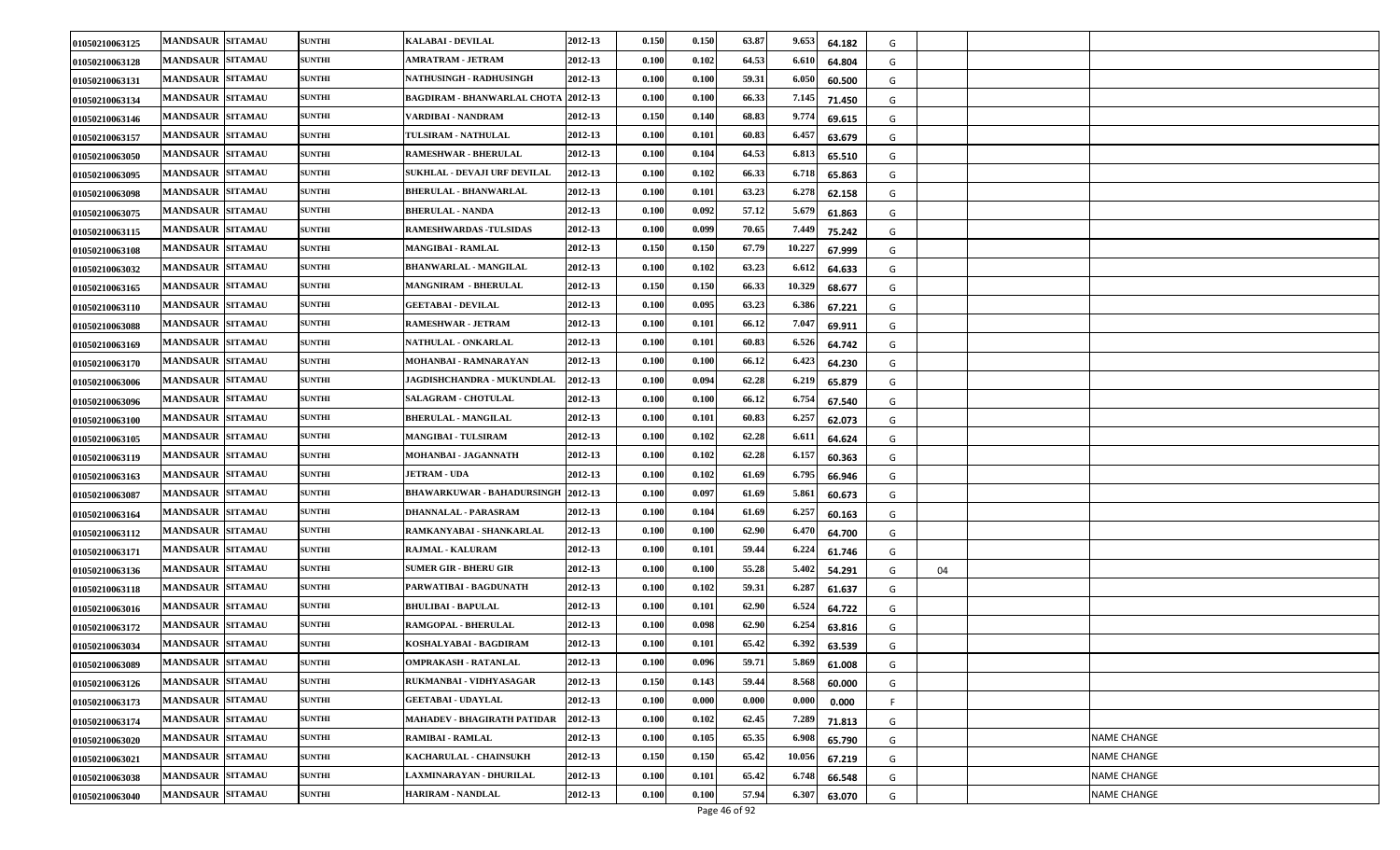| 01050210063106 | <b>MANDSAUR SITAMAU</b> | <b>SUNTHI</b>    | <b>RAMKUNWAR - NARAYAN</b>             | 2012-13 | 0.100 | 0.100  | 59.71 | 6.16   | 61.670 | G |                | NAME CHANGE        |
|----------------|-------------------------|------------------|----------------------------------------|---------|-------|--------|-------|--------|--------|---|----------------|--------------------|
| 01050210063127 | <b>MANDSAUR SITAMAU</b> | <b>SUNTHI</b>    | <b>JANIBAI - RAMESHWAR</b>             | 2012-13 | 0.100 | 0.102  | 62.94 | 6.375  | 62.256 | G |                | <b>NAME CHANGE</b> |
| 01050210004002 | <b>MANDSAUR SITAMAU</b> | <b>TAMBOLIYA</b> | NANDIBAI - GOVARDHAN                   | 2012-13 | 0.100 | 0.101  | 62.77 | 6.672  | 65.799 | G |                |                    |
| 01050210004003 | <b>MANDSAUR SITAMAU</b> | TAMBOLIYA        | <b>BHERULAL-RAMLAL</b>                 | 2012-13 | 0.150 | 0.137  | 62.69 | 10.720 | 78.305 | G |                |                    |
| 01050210004004 | <b>MANDSAUR SITAMAU</b> | TAMBOLIYA        | <b>MOHANLAL-AMARCHANDRA</b>            | 2012-13 | 0.150 | 0.141  | 60.02 | 9.920  | 70.355 | G |                |                    |
| 01050210004008 | <b>MANDSAUR SITAMAU</b> | TAMBOLIYA        | NANDA-HARIRAM                          | 2012-13 | 0.100 | 0.096  | 60.26 | 6.801  | 71.066 | G |                |                    |
| 01050210004011 | <b>MANDSAUR SITAMAU</b> | <b>TAMBOLIYA</b> | <b>AMBALAL - RATANLAL</b>              | 2012-13 | 0.150 | 0.141  | 60.26 | 9.504  | 67.596 | G |                | <b>NAME CHANGE</b> |
| 01050210004016 | <b>MANDSAUR SITAMAU</b> | TAMBOLIYA        | <b>RAMRATAN-BHUWAN</b>                 | 2012-13 | 0.100 | 0.100  | 58.62 | 6.12   | 61.281 | G |                |                    |
| 01050210004018 | <b>MANDSAUR SITAMAU</b> | TAMBOLIYA        | DEVILAL-AMARCHANDRA                    | 2012-13 | 0.150 | 0.148  | 60.26 | 10.58  | 71.451 | G |                |                    |
| 01050210004013 | <b>MANDSAUR SITAMAU</b> | TAMBOLIYA        | DASHRATH-RAMLAL                        | 2012-13 | 0.100 | 0.100  | 65.69 | 7.771  | 77.700 | G |                |                    |
| 01050210004044 | <b>MANDSAUR SITAMAU</b> | <b>TAMBOLIYA</b> | <b>ARJUNSINGH - RAMSINGH</b>           | 2012-13 | 0.150 | 0.148  | 62.69 | 10.14  | 68.561 | G |                |                    |
| 01050210038002 | <b>MANDSAUR SITAMAU</b> | BAAJKHEDI        | <b>TULSIRAM - CHUNNILAL</b>            | 2012-13 | 0.150 | 0.1452 | 71.23 | 11.519 | 79.332 | G |                |                    |
| 01050210038004 | <b>MANDSAUR SITAMAU</b> | <b>BAAJKHEDI</b> | AMRITRAM - HEMRAJ                      | 2012-13 | 0.100 | 0.1023 | 55.68 | 6.236  | 60.958 | G |                |                    |
| 01050210038008 | <b>MANDSAUR SITAMAU</b> | <b>BAAJKHEDI</b> | SHANTIBAI - NANDA                      | 2012-13 | 0.100 | 0.0990 | 59.75 | 6.308  | 63.717 | G |                |                    |
| 01050210038010 | <b>MANDSAUR SITAMAU</b> | <b>BAAJKHEDI</b> | <b>JAGDISH - SHANKARLAL</b>            | 2012-13 | 0.150 | 0.1470 | 62.55 | 9.883  | 67.231 | G |                |                    |
| 01050210038016 | <b>MANDSAUR SITAMAU</b> | BAAJKHEDI        | <b>NANDLAL - NATHU</b>                 | 2012-13 | 0.150 | 0.1475 | 62.55 | 10.017 | 67.912 | G |                |                    |
| 01050210038017 | <b>MANDSAUR SITAMAU</b> | <b>BAAJKHEDI</b> | RUKMANIBAI-MANGILAL                    | 2012-13 | 0.100 | 0.0950 | 63.34 | 6.750  | 71.053 | G |                |                    |
| 01050210038031 | <b>MANDSAUR SITAMAU</b> | <b>BAAJKHEDI</b> | <b>BHERULAL - NATHU</b>                | 2012-13 | 0.100 | 0.1023 | 63.34 | 6.542  | 63.949 | G |                |                    |
| 01050210038034 | <b>MANDSAUR SITAMAU</b> | <b>BAAJKHEDI</b> | <b>KARULAL - GANESH</b>                | 2012-13 | 0.150 | 0.1530 | 66.01 | 10.448 | 68.288 | G |                |                    |
| 01050210038038 | <b>MANDSAUR SITAMAU</b> | <b>BAAJKHEDI</b> | <b>MANGILAL - PURALAL</b>              | 2012-13 | 0.100 | 0.0960 | 59.75 | 5.821  | 60.635 | G |                |                    |
| 01050210038032 | <b>MANDSAUR SITAMAU</b> | <b>BAAJKHEDI</b> | <b>GEETABAI - NANURAM</b>              | 2012-13 | 0.150 | 0.1462 | 68.90 | 10.276 | 70.287 | G |                |                    |
| 01050210038043 | <b>MANDSAUR SITAMAU</b> | <b>BAAJKHEDI</b> | <b>BANSHILAL - AMRA CHAMAR</b>         | 2012-13 | 0.150 | 0.1444 | 68.40 | 10.846 | 75.111 | G |                |                    |
| 01050210038041 | <b>MANDSAUR SITAMAU</b> | <b>BAAJKHEDI</b> | <b>HIRALAL - AMRA</b>                  | 2012-13 | 0.150 | 0.1512 | 63.34 | 9.555  | 63.194 | G |                |                    |
| 01050210038052 | <b>MANDSAUR SITAMAU</b> | BAAJKHEDI        | PRAVEEN KUWAR - SHELENDRA<br>SINGH     | 2012-13 | 0.150 | 0.1476 | 66.01 | 10.090 | 68.360 | G |                |                    |
| 01050210038054 | <b>MANDSAUR SITAMAU</b> | <b>BAAJKHEDI</b> | MANGILAL - NANURAM                     | 2012-13 | 0.100 | 0.0961 | 62.69 | 6.484  | 67.471 | G |                |                    |
| 01050210038056 | <b>MANDSAUR SITAMAU</b> | <b>BAAJKHEDI</b> | <b>BHANWARLAL - NANDA BRAHAMN</b>      | 2012-13 | 0.150 | 0.1445 | 59.75 | 9.543  | 66.042 | G |                |                    |
| 01050210038057 | <b>MANDSAUR SITAMAU</b> | <b>BAAJKHEDI</b> | KARIBAI - NANDRAM                      | 2012-13 | 0.100 | 0.1023 | 59.79 | 6.449  | 63.040 | G |                |                    |
| 01050210038063 | <b>MANDSAUR SITAMAU</b> | BAAJKHEDI        | KANHAIYALAL - HEMRAJ<br><b>KUMAWAT</b> | 2012-13 | 0.100 | 0.1000 | 56.16 | 6.146  | 61.460 | G |                |                    |
| 01050210038064 | <b>MANDSAUR SITAMAU</b> | <b>BAAJKHEDI</b> | <b>BAHADURSINGH - BHANWARSINGH</b>     | 2012-13 | 0.100 | 0.1020 | 59.79 | 6.568  | 64.392 | G |                |                    |
| 01050210038065 | <b>MANDSAUR SITAMAU</b> | <b>BAAJKHEDI</b> | MOHANLAL - GOUTAM KUMAWAT              | 2012-13 | 0.150 | 0.1508 | 70.96 | 10.462 | 69.377 | G |                |                    |
| 01050210038014 | <b>MANDSAUR SITAMAU</b> | BAAJKHEDI        | <b>MANGILAL-NATHU</b>                  | 2012-13 | 0.150 | 0.1480 | 65.76 | 9.996  | 67.541 | G |                |                    |
| 01050210038067 | <b>MANDSAUR SITAMAU</b> | <b>BAAJKHEDI</b> | <b>BHAGGA-MEGHA</b>                    | 2012-13 | 0.150 | 0.1496 | 62.69 | 10.514 | 70.281 | G |                |                    |
| 01050210038060 | <b>MANDSAUR SITAMAU</b> | <b>BAAJKHEDI</b> | RAMGOPAL - SHANKARLAL<br><b>KUMHAR</b> | 2012-13 | 0.100 | 0.1015 | 65.76 | 6.980  | 68.768 | G |                |                    |
| 01050210038048 | <b>MANDSAUR SITAMAU</b> | <b>BAAJKHEDI</b> | <b>BHERULAL - BAGADU</b>               | 2012-13 | 0.100 | 0.0960 | 56.46 | 5.969  | 62.177 | G |                |                    |
| 01050210038053 | <b>MANDSAUR SITAMAU</b> | BAAJKHEDI        | LAXMINARAYAN - RAMPRATAP               | 2012-13 | 0.100 | 0.1024 | 62.69 | 6.878  | 67.168 | G |                |                    |
| 01050210038049 | <b>MANDSAUR SITAMAU</b> | <b>BAAJKHEDI</b> | HIRALAL - MATHURALAL                   | 2012-13 | 0.100 | 0.1008 | 59.79 | 6.380  | 63.294 | G |                |                    |
| 01050210038073 | <b>MANDSAUR SITAMAU</b> | <b>BAAJKHEDI</b> | NANDKUNWAR - PYARJI                    | 2012-13 | 0.100 | 0.1020 | 55.13 | 6.096  | 59.765 | G |                |                    |
| 01050210038018 | <b>MANDSAUR SITAMAU</b> | <b>BAAJKHEDI</b> | DHAPUBAI - SHANKARLAL                  | 2012-13 | 0.100 | 0.0961 | 66.01 | 7.289  | 75.848 | G |                |                    |
| 01050210038075 | <b>MANDSAUR SITAMAU</b> | <b>BAAJKHEDI</b> | NIRBHAYSINGH - DEVA                    | 2012-13 | 0.150 | 0.1517 | 68.40 | 10.504 | 69.242 | G | 01050210070010 |                    |
| 01050210038076 | <b>MANDSAUR SITAMAU</b> | <b>BAAJKHEDI</b> | <b>GAMERLAL - BHERAJI</b>              | 2012-13 | 0.150 | 0.1476 | 59.83 | 9.205  | 62.364 | G | 01050210039030 |                    |
| 01050210060057 | <b>MANDSAUR SITAMAU</b> | <b>BADODH</b>    | NANDUBAI-NANDA                         | 2012-13 | 0.100 | 0.1000 | 59.38 | 6.277  | 62.770 | G |                |                    |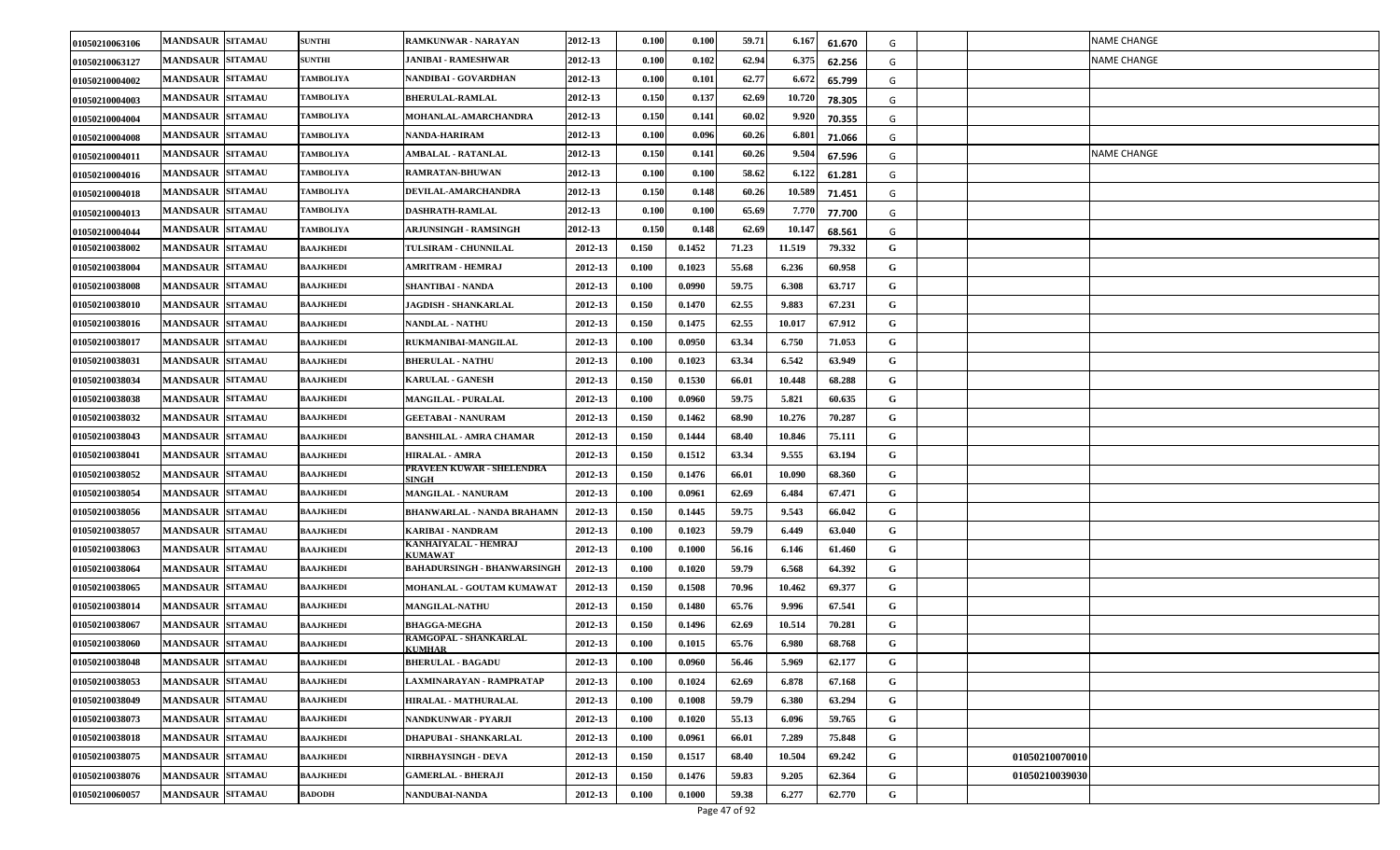| 01050210060009 | <b>MANDSAUR SITAMAU</b> | <b>BADODH</b>    | <b>JUJHARLAL-UDA</b>                             | 2012-13 | 0.150 | 0.1500 | 62.95 | 9.469  | 63.127 | G           |                    |
|----------------|-------------------------|------------------|--------------------------------------------------|---------|-------|--------|-------|--------|--------|-------------|--------------------|
| 01050210060030 | <b>MANDSAUR SITAMAU</b> | <b>BADODH</b>    | RAMCHANDRA - BHERULAL                            | 2012-13 | 0.100 | 0.0990 | 62.95 | 6.448  | 65.131 | G           |                    |
| 01050210060034 | <b>MANDSAUR SITAMAU</b> | <b>BADODH</b>    | MOHANBAI - RAMALAL                               | 2012-13 | 0.100 | 0.0920 | 57.00 | 5.553  | 60.359 | G           |                    |
| 01050210060046 | <b>MANDSAUR SITAMAU</b> | <b>BADODH</b>    | <b>CHAMPABAI - KALU</b>                          | 2012-13 | 0.100 | 0.1031 | 59.38 | 6.277  | 60.883 | G           |                    |
| 01050210060010 | <b>MANDSAUR SITAMAU</b> | <b>BADODH</b>    | <b>GORDHANLAL - BADRILAL</b>                     | 2012-13 | 0.100 | 0.1023 | 64.86 | 6.671  | 65.210 | G           |                    |
| 01050210060049 | <b>MANDSAUR SITAMAU</b> | <b>BADODH</b>    | JUJHAR - DEVA                                    | 2012-13 | 0.100 | 0.1008 | 59.38 | 6.167  | 61.181 | G           |                    |
| 01050210060011 | <b>MANDSAUR SITAMAU</b> | <b>BADODH</b>    | SITABAI - PANNA                                  | 2012-13 | 0.100 | 0.0990 | 55.23 | 5.807  | 58.657 | G           |                    |
| 01050210060075 | <b>MANDSAUR SITAMAU</b> | <b>BADODH</b>    | <b>GOPAL - NANALAL</b>                           | 2012-13 | 0.100 | 0.0980 | 59.69 | 6.344  | 64.735 | G           |                    |
| 01050210060076 | <b>MANDSAUR SITAMAU</b> | <b>BADODH</b>    | RADHABAI - RAMCHANDRA                            | 2012-13 | 0.100 | 0.1026 | 62.95 | 6.295  | 61.355 | G           |                    |
| 01050210075003 | <b>MANDSAUR SITAMAU</b> | <b>BETIKHEDI</b> | <b>GANGABAI - BAPULAL</b>                        | 2012-13 | 0.150 | 0.1520 | 59.51 | 8.875  | 58.388 | G           |                    |
| 01050210075008 | <b>MANDSAUR SITAMAU</b> | <b>BETIKHEDI</b> | SITABAI-PRABHULAL                                | 2012-13 | 0.100 | 0.0962 | 60.57 | 6.273  | 65.208 | G           |                    |
| 01050210075011 | <b>MANDSAUR SITAMAU</b> | <b>BETIKHEDI</b> | <b>BHERULAL - BHUWAN</b>                         | 2012-13 | 0.100 | 0.1015 | 57.65 | 6.201  | 61.094 | G           |                    |
| 01050210075010 | <b>MANDSAUR SITAMAU</b> | <b>BETIKHEDI</b> | NANDUBAI - KAWARLAL                              | 2012-13 | 0.100 | 0.0960 | 57.77 | 5.719  | 59.573 | G           |                    |
| 01050210075015 | <b>MANDSAUR SITAMAU</b> | <b>BETIKHEDI</b> | <b>BHANWARLAL - NANDA JAT</b>                    | 2012-13 | 0.100 | 0.1000 | 56.17 | 5.890  | 58.900 | G           |                    |
| 01050210075030 | <b>MANDSAUR SITAMAU</b> | <b>BETIKHEDI</b> | <b>NATHU - GULAB</b>                             | 2012-13 | 0.150 | 0.1440 | 60.57 | 9.077  | 63.035 | G           |                    |
| 01050210075036 | <b>MANDSAUR SITAMAU</b> | <b>BETIKHEDI</b> | VARDA - MOTI                                     | 2012-13 | 0.100 | 0.1020 | 56.81 | 5.908  | 57.922 | G           |                    |
| 01050210075054 | <b>MANDSAUR SITAMAU</b> | <b>BETIKHEDI</b> | <b>GORDHANLAL - UDA</b>                          | 2012-13 | 0.100 | 0.0972 | 59.21 | 6.192  | 63.704 | G           |                    |
| 01050210075053 | <b>MANDSAUR SITAMAU</b> | <b>BETIKHEDI</b> | PARASRAM - BHURALAL NETAJI                       | 2012-13 | 0.100 | 0.0924 | 55.72 | 6.105  | 66.071 | G           |                    |
| 01050210075027 | <b>MANDSAUR SITAMAU</b> | <b>BETIKHEDI</b> | NANURAM - KALURAM                                | 2012-13 | 0.100 | 0.0967 | 59.21 | 6.116  | 63.247 | G           |                    |
| 01050210075051 | <b>MANDSAUR SITAMAU</b> | <b>BETIKHEDI</b> | RAMESHWAR - KESHURAM                             | 2012-13 | 0.150 | 0.1540 | 62.23 | 10.117 | 65.695 | G           | <b>NAME CHANGE</b> |
| 01050210048002 | <b>MANDSAUR SITAMAU</b> | BOLIYA           | <b>KALURAM - NATHULAL</b>                        | 2012-13 | 0.100 | 0.1000 | 59.79 | 6.329  | 63.290 | G           |                    |
| 01050210048003 | <b>MANDSAUR SITAMAU</b> | <b>BOLIYA</b>    | ONKARLAL - NATHULAL                              | 2012-13 | 0.150 | 0.1496 | 65.48 | 10.374 | 69.345 | G           |                    |
| 01050210048008 | <b>MANDSAUR SITAMAU</b> | BOLIYA           | <b>KACHARU - GANESH</b>                          | 2012-13 | 0.100 | 0.0960 | 65.15 | 7.269  | 75.719 | G           |                    |
| 01050210048009 | <b>MANDSAUR SITAMAU</b> | BOLIYA           | <b>ONKARLAL-PARTHA</b>                           | 2012-13 | 0.100 | 0.1008 | 65.83 | 7.194  | 71.369 | G           |                    |
| 01050210048010 | <b>MANDSAUR SITAMAU</b> | <b>BOLIYA</b>    | KASTURIBAI - BHERA                               | 2012-13 | 0.100 | 0.1000 | 62.37 | 6.718  | 67.180 | G           |                    |
| 01050210048017 | <b>MANDSAUR SITAMAU</b> | <b>BOLIYA</b>    | <b>BAGADIRAM - SEVA</b>                          | 2012-13 | 0.150 | 0.1470 | 62.37 | 10.033 | 68.252 | G           |                    |
| 01050210048023 | <b>MANDSAUR SITAMAU</b> | <b>BOLIYA</b>    | KACHARU - NANURAM                                | 2012-13 | 0.100 | 0.1000 | 65.83 | 6.912  | 69.120 | G           |                    |
| 01050210048024 | <b>MANDSAUR SITAMAU</b> | BOLIYA           | KISHANLAL - NANURAM                              | 2012-13 | 0.100 | 0.0960 | 59.79 | 6.244  | 65.042 | G           |                    |
| 01050210048025 | <b>MANDSAUR SITAMAU</b> | <b>BOLIYA</b>    | SATYANARAYAN - RAMLAXMAN                         | 2012-13 | 0.150 | 0.1443 | 65.83 | 10.523 | 72.924 | G           |                    |
| 01050210048027 | <b>MANDSAUR SITAMAU</b> | <b>BOLIYA</b>    | <b>HIRALAL - RAMA</b>                            | 2012-13 | 0.100 | 0.1000 | 65.29 | 6.893  | 68.930 | G           |                    |
| 01050210048028 | <b>MANDSAUR SITAMAU</b> | BOLIYA           | <b>BAPULAL - DEVA</b>                            | 2012-13 | 0.100 | 0.1000 | 62.37 | 6.486  | 64.860 | G           |                    |
| 01050210048031 | <b>MANDSAUR SITAMAU</b> | <b>BOLIYA</b>    | <b>SURAJBAI - NATHURAM</b>                       | 2012-13 | 0.100 | 0.1008 | 62.46 | 6.487  | 64.355 | G           |                    |
| 01050210048039 | <b>MANDSAUR SITAMAU</b> | BOLIYA           | KAILASHKUNWAR W/O<br>HOKAMSINGH SISTER KALUSINGH | 2012-13 | 0.150 | 0.1428 | 65.29 | 9.747  | 68.256 | G           |                    |
| 01050210048040 | <b>MANDSAUR SITAMAU</b> | <b>BOLIYA</b>    | NANDUBAI - KSEHURAM                              | 2012-13 | 0.150 | 0.1533 | 67.20 | 11.299 | 73.705 | G           |                    |
| 01050210048048 | <b>MANDSAUR SITAMAU</b> | <b>BOLIYA</b>    | <b>BHUWAN - KESHURAM</b>                         | 2012-13 | 0.150 | 0.1440 | 62.46 | 9.440  | 65.556 | G           |                    |
| 01050210048049 | MANDSAUR SITAMAU        | <b>BOLIYA</b>    | <b>MANGILAL - NANURAM</b>                        | 2012-13 | 0.150 | 0.1520 | 67.20 | 10.224 | 67.263 | $\mathbf G$ |                    |
| 01050210048050 | <b>MANDSAUR SITAMAU</b> | <b>BOLIYA</b>    | SUKHLAL - KISHANLAL                              | 2012-13 | 0.100 | 0.1012 | 59.48 | 6.330  | 62.549 | G           |                    |
| 01050210048051 | <b>MANDSAUR SITAMAU</b> | <b>BOLIYA</b>    | <b>KARULAL-MOTILAL</b>                           | 2012-13 | 0.150 | 0.1500 | 65.29 | 10.204 | 68.027 | $\mathbf G$ |                    |
| 01050210048052 | <b>MANDSAUR SITAMAU</b> | <b>BOLIYA</b>    | <b>GOPAL - NANURAM</b>                           | 2012-13 | 0.100 | 0.0950 | 62.46 | 5.996  | 63.116 | G           |                    |
| 01050210048053 | <b>MANDSAUR SITAMAU</b> | <b>BOLIYA</b>    | <b>GOPAL - NARAYAN</b>                           | 2012-13 | 0.150 | 0.1445 | 65.67 | 10.376 | 71.806 | G           |                    |
| 01050210048054 | <b>MANDSAUR SITAMAU</b> | <b>BOLIYA</b>    | <b>RAMLAL - DEVAJI</b>                           | 2012-13 | 0.100 | 0.0990 | 59.48 | 6.475  | 65.404 | G           |                    |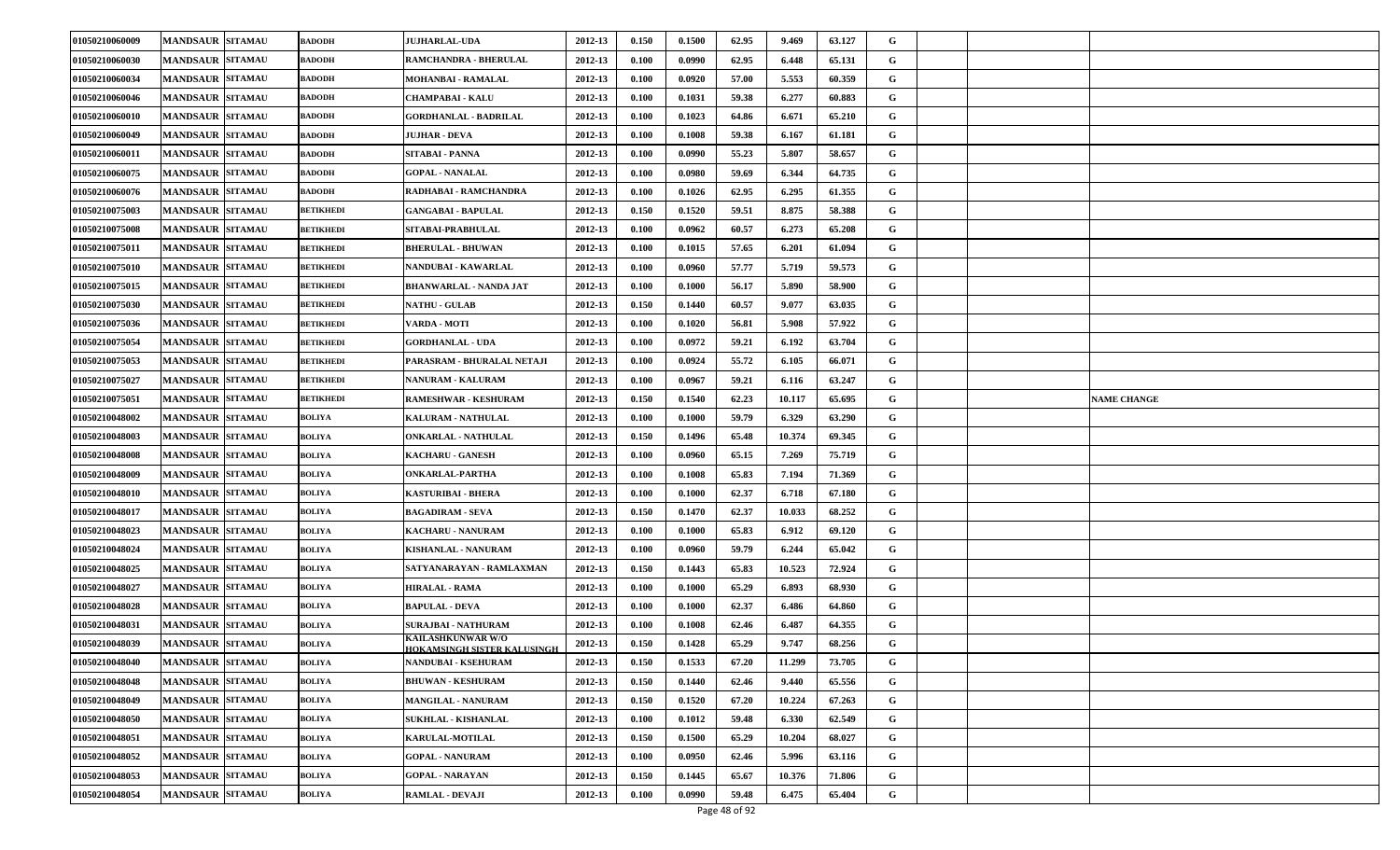| 01050210048056 | <b>MANDSAUR SITAMAU</b> | <b>BOLIYA</b> | <b>BHAGWANLAL - AMARLAL</b>       | 2012-13 | 0.100 | 0.1035 | 61.90 | 6.924  | 66.899 | G |    |  |
|----------------|-------------------------|---------------|-----------------------------------|---------|-------|--------|-------|--------|--------|---|----|--|
| 01050210048057 | <b>MANDSAUR SITAMAU</b> | <b>BOLIYA</b> | KHEEMA - HIRA                     | 2012-13 | 0.100 | 0.1040 | 61.90 | 6.623  | 63.683 | G |    |  |
| 01050210048059 | <b>MANDSAUR SITAMAU</b> | <b>BOLIYA</b> | PYARCHAND - LAXMAN                | 2012-13 | 0.100 | 0.0960 | 61.90 | 6.349  | 66.135 | G |    |  |
| 01050210048062 | <b>MANDSAUR SITAMAU</b> | <b>BOLIYA</b> | BHANWARLAL - KANIRAM              | 2012-13 | 0.150 | 0.1552 | 65.67 | 10.610 | 68.363 | G |    |  |
| 01050210048064 | <b>MANDSAUR SITAMAU</b> | BOLIYA        | BAGADIRAM - NANDA                 | 2012-13 | 0.100 | 0.1000 | 59.48 | 6.628  | 66.280 | G |    |  |
| 01050210048070 | <b>MANDSAUR SITAMAU</b> | <b>BOLIYA</b> | <b>BHAGWAN - NAHAR</b>            | 2012-13 | 0.100 | 0.0990 | 62.80 | 6.163  | 62.253 | G |    |  |
| 01050210048077 | <b>MANDSAUR SITAMAU</b> | <b>BOLIYA</b> | MANOHARLAL - PANNALAL<br>BRAHAMAN | 2012-13 | 0.150 | 0.1480 | 65.67 | 10.648 | 71.946 | G |    |  |
| 01050210048078 | <b>MANDSAUR SITAMAU</b> | BOLIYA        | <b>BHANWARLAL - NATHULAL</b>      | 2012-13 | 0.150 | 0.1557 | 60.92 | 9.556  | 61.374 | G |    |  |
| 01050210048080 | <b>MANDSAUR SITAMAU</b> | <b>BOLIYA</b> | <b>RAYSINGH - BHUWAN</b>          | 2012-13 | 0.150 | 0.1512 | 66.68 | 10.450 | 69.114 | G |    |  |
| 01050210048084 | <b>MANDSAUR SITAMAU</b> | <b>BOLIYA</b> | <b>MAGNILAL - KARU</b>            | 2012-13 | 0.100 | 0.1020 | 62.80 | 6.747  | 66.147 | G |    |  |
| 01050210048085 | <b>MANDSAUR SITAMAU</b> | <b>BOLIYA</b> | UDAYLAL - JAYSINGH                | 2012-13 | 0.100 | 0.0936 | 62.80 | 6.244  | 66.709 | G |    |  |
| 01050210048086 | <b>MANDSAUR SITAMAU</b> | <b>BOLIYA</b> | NANDLAL - KACHARU                 | 2012-13 | 0.100 | 0.1000 | 60.92 | 6.710  | 67.100 | G |    |  |
| 01050210048087 | <b>MANDSAUR SITAMAU</b> | <b>BOLIYA</b> | <b>MOHANLAL - HIRALAL</b>         | 2012-13 | 0.100 | 0.1020 | 62.38 | 7.156  | 70.157 | G |    |  |
| 01050210048088 | <b>MANDSAUR SITAMAU</b> | <b>BOLIYA</b> | KACHARULAL - NAHAR                | 2012-13 | 0.150 | 0.1471 | 69.39 | 10.825 | 73.589 | G |    |  |
| 01050210048089 | <b>MANDSAUR SITAMAU</b> | <b>BOLIYA</b> | RANGLAL - KACHARULAL              | 2012-13 | 0.100 | 0.0989 | 64.81 | 7.009  | 70.870 | G |    |  |
| 01050210048090 | <b>MANDSAUR SITAMAU</b> | <b>BOLIYA</b> | KARULAL - KACHARULAL              | 2012-13 | 0.100 | 0.1008 | 62.38 | 6.764  | 67.103 | G |    |  |
| 01050210048091 | <b>MANDSAUR SITAMAU</b> | BOLIYA        | MANGILAL - KANWARLAL              | 2012-13 | 0.150 | 0.1520 | 66.68 | 11.545 | 75.954 | G |    |  |
| 01050210048092 | <b>MANDSAUR SITAMAU</b> | <b>BOLIYA</b> | <b>ONKARLAL - NANDA</b>           | 2012-13 | 0.100 | 0.1035 | 60.92 | 6.954  | 67.188 | G |    |  |
| 01050210048097 | <b>MANDSAUR SITAMAU</b> | <b>BOLIYA</b> | NARSINGHLAL - KACHARULAL          | 2012-13 | 0.150 | 0.1456 | 62.38 | 10.257 | 70.446 | G |    |  |
| 01050210048098 | <b>MANDSAUR SITAMAU</b> | <b>BOLIYA</b> | RADHESHYAM-BHANWARLAL             | 2012-13 | 0.100 | 0.1000 | 63.63 | 6.845  | 68.450 | G |    |  |
| 01050210048011 | <b>MANDSAUR SITAMAU</b> | <b>BOLIYA</b> | <b>BAGADIRAM - RUGHNATH</b>       | 2012-13 | 0.150 | 0.1510 | 66.68 | 10.231 | 67.755 | G |    |  |
| 01050210048035 | <b>MANDSAUR SITAMAU</b> | <b>BOLIYA</b> | <b>BAPULAL-KISHANLAL</b>          | 2012-13 | 0.100 | 0.1000 | 59.56 | 6.228  | 62.280 | G |    |  |
| 01050210048074 | <b>MANDSAUR SITAMAU</b> | <b>BOLIYA</b> | KHEEMA - PARTHA                   | 2012-13 | 0.100 | 0.1000 | 59.56 | 6.747  | 67.470 | G |    |  |
| 01050210048022 | <b>MANDSAUR SITAMAU</b> | <b>BOLIYA</b> | <b>NANURAM - RAMA</b>             | 2012-13 | 0.150 | 0.1500 | 63.63 | 10.144 | 67.627 | G |    |  |
| 01050210048072 | <b>MANDSAUR SITAMAU</b> | <b>BOLIYA</b> | <b>KACHRU-RAMA</b>                | 2012-13 | 0.150 | 0.1410 | 55.82 | 9.298  | 65.943 | G |    |  |
| 01050210048100 | <b>MANDSAUR SITAMAU</b> | <b>BOLIYA</b> | YASHODABAI-DURGASHANKAR           | 2012-13 | 0.100 | 0.1020 | 63.20 | 6.437  | 63.108 | G |    |  |
| 01050210048101 | <b>MANDSAUR SITAMAU</b> | <b>BOLIYA</b> | <b>RAMESHWAR-BHERULAL</b>         | 2012-13 | 0.150 | 0.1500 | 60.21 | 9.694  | 64.627 | G |    |  |
| 01050210048032 | <b>MANDSAUR SITAMAU</b> | <b>BOLIYA</b> | RAMLAL - BHUWANIRAM               | 2012-13 | 0.100 | 0.0960 | 60.21 | 6.339  | 66.031 | G |    |  |
| 01050210048076 | <b>MANDSAUR SITAMAU</b> | <b>BOLIYA</b> | <b>RAMESHWAR - KISHAN</b>         | 2012-13 | 0.150 | 0.1500 | 64.81 | 10.314 | 68.760 | G |    |  |
| 01050210048065 | <b>MANDSAUR SITAMAU</b> | <b>BOLIYA</b> | <b>RAMESHWAR - KANIRAM</b>        | 2012-13 | 0.100 | 0.1000 | 69.19 | 7.680  | 76.800 | G |    |  |
| 01050210048081 | <b>MANDSAUR SITAMAU</b> | <b>BOLIYA</b> | <b>DEVILAL - JAYSINGH</b>         | 2012-13 | 0.150 | 0.1500 | 63.63 | 10.817 | 72.113 | G |    |  |
| 01050210048033 | <b>MANDSAUR SITAMAU</b> | <b>BOLIYA</b> | <b>GANGARAM - HIRA</b>            | 2012-13 | 0.100 | 0.1020 | 64.81 | 7.481  | 73.343 | G |    |  |
| 01050210048029 | <b>MANDSAUR SITAMAU</b> | <b>BOLIYA</b> | <b>RAMA - BABARU</b>              | 2012-13 | 0.100 | 0.1040 | 56.91 | 6.260  | 60.192 | G |    |  |
| 01050210048046 | <b>MANDSAUR SITAMAU</b> | <b>BOLIYA</b> | <b>AMARU - HIRA</b>               | 2012-13 | 0.100 | 0.1000 | 60.21 | 6.399  | 63.990 | G |    |  |
| 01050210048079 | <b>MANDSAUR SITAMAU</b> | <b>BOLIYA</b> | <b>JUJHARLAL - BHERULAL</b>       | 2012-13 | 0.150 | 0.1512 | 65.31 | 10.767 | 71.210 | G |    |  |
| 01050210048036 | <b>MANDSAUR SITAMAU</b> | <b>BOLIYA</b> | <b>BALMUKUND - VARDICHAND</b>     | 2012-13 | 0.100 | 0.0918 | 55.42 | 4.687  | 51.057 | G | 04 |  |
| 01050210048103 | <b>MANDSAUR SITAMAU</b> | <b>BOLIYA</b> | <b>SHANKARLAL - NANDA</b>         | 2012-13 | 0.100 | 0.0960 | 62.49 | 6.124  | 63.792 | G |    |  |
| 01050210048067 | <b>MANDSAUR SITAMAU</b> | <b>BOLIYA</b> | KANIRAM - MAGAN                   | 2012-13 | 0.100 | 0.1040 | 58.58 | 6.368  | 61.231 | G |    |  |
| 01050210048083 | <b>MANDSAUR SITAMAU</b> | <b>BOLIYA</b> | <b>NAHAR - BHUWAN</b>             | 2012-13 | 0.150 | 0.1500 | 62.49 | 10.632 | 70.880 | G |    |  |
| 01050210048058 | <b>MANDSAUR SITAMAU</b> | <b>BOLIYA</b> | MEHARBANSINGH - KALUSINGH         | 2012-13 | 0.150 | 0.1421 | 63.18 | 9.991  | 70.310 | G |    |  |
| 01050210048014 | <b>MANDSAUR SITAMAU</b> | <b>BOLIYA</b> | <b>MOHANBAI - JUJHAR</b>          | 2012-13 | 0.100 | 0.1036 | 58.58 | 6.335  | 61.149 | G |    |  |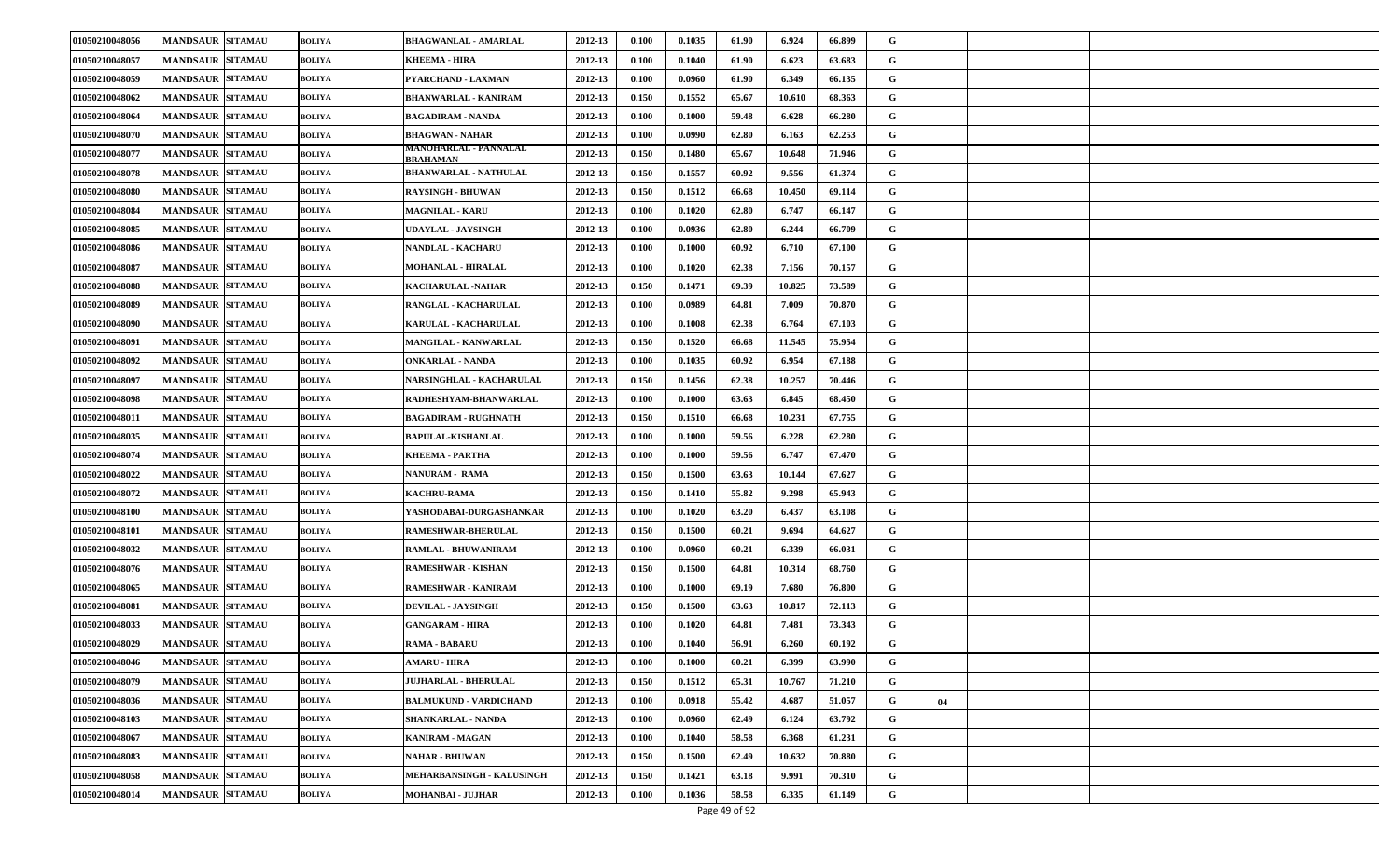| 01050210048044 | <b>MANDSAUR SITAMAU</b> | <b>BOLIYA</b>    | <b>JAYSINGH - NANURAM</b>       | 2012-13 | 0.100 | 0.0990 | 58.58 | 5.825  | 58.838 | G |    |                    |
|----------------|-------------------------|------------------|---------------------------------|---------|-------|--------|-------|--------|--------|---|----|--------------------|
| 01050210048006 | <b>MANDSAUR SITAMAU</b> | <b>BOLIYA</b>    | <b>GORDHANLAL - KANIRAM</b>     | 2012-13 | 0.150 | 0.1544 | 67.78 | 10.758 | 69.676 | G |    |                    |
| 01050210048093 | <b>MANDSAUR SITAMAU</b> | <b>BOLIYA</b>    | <b>GATTUBAI - NANURAM</b>       | 2012-13 | 0.100 | 0.0952 | 59.56 | 5.896  | 61.933 | G |    |                    |
| 01050210048004 | <b>MANDSAUR SITAMAU</b> | <b>BOLIYA</b>    | <b>RAKESH - GOPAL</b>           | 2012-13 | 0.100 | 0.1035 | 59.79 | 6.321  | 61.072 | G |    | <b>NAME CHANGE</b> |
| 01050210048096 | <b>MANDSAUR SITAMAU</b> | <b>BOLIYA</b>    | <b>MOHANLAL - RAMLAL</b>        | 2012-13 | 0.100 | 0.1000 | 63.20 | 6.744  | 67.440 | G |    | 01050210051122     |
| 01050210048107 | <b>MANDSAUR SITAMAU</b> | <b>BOLIYA</b>    | <b>MANSINGH - MANOHARLAL</b>    | 2012-13 | 0.150 | 0.1512 | 64.31 | 10.225 | 67.626 | G |    |                    |
| 01050210048094 | <b>MANDSAUR SITAMAU</b> | <b>BOLIYA</b>    | MANOHARLAL - BHANWARLAL         | 2012-13 | 0.150 | 0.1512 | 62.49 | 9.954  | 65.833 | G |    |                    |
| 01050210048104 | <b>MANDSAUR SITAMAU</b> | <b>BOLIYA</b>    | SAMNDIBAI-GANGARAM              | 2012-13 | 0.150 | 0.1500 | 63.20 | 10.771 | 71.807 | G |    |                    |
| 01050210061001 | <b>MANDSAUR SITAMAU</b> | <b>KACHANARI</b> | BHANWARKUNWAR-KAMALSINGH        | 2012-13 | 0.100 | 0.0880 | 62.56 | 5.496  | 62.455 | G |    |                    |
| 01050210061007 | <b>MANDSAUR SITAMAU</b> | <b>KACHANARI</b> | RAMESHAVAR-HIRALAL              | 2012-13 | 0.100 | 0.1023 | 56.69 | 5.855  | 57.234 | G |    |                    |
| 01050210061008 | <b>MANDSAUR SITAMAU</b> | <b>KACHANARI</b> | KANHAIYALAL - NANDRAM           | 2012-13 | 0.150 | 0.1500 | 58.60 | 8.355  | 55.700 | G | 04 |                    |
| 01050210061009 | <b>MANDSAUR SITAMAU</b> | KACHANARI        | BHANWARLAL - RAMLAL             | 2012-13 | 0.150 | 0.1476 | 58.60 | 9.091  | 61.592 | G |    |                    |
| 01050210061006 | <b>MANDSAUR SITAMAU</b> | <b>KACHANARI</b> | <b>BANSHILAL - DEVILAL</b>      | 2012-13 | 0.100 | 0.1024 | 58.60 | 6.270  | 61.230 | G |    |                    |
| 01050210061016 | <b>MANDSAUR SITAMAU</b> | <b>KACHANARI</b> | <b>GANGABAI-DAYARAM</b>         | 2012-13 | 0.150 | 0.1520 | 62.56 | 9.652  | 63.500 | G |    |                    |
| 01050210061004 | MANDSAUR SITAMAU        | <b>KACHANARI</b> | SHANTIBAI - BHAWARLAL           | 2012-13 | 0.100 | 0.1000 | 55.69 | 5.887  | 58.870 | G |    |                    |
| 01050210061014 | <b>MANDSAUR SITAMAU</b> | KACHANARI        | <b>GATTUBAI - KARULAL</b>       | 2012-13 | 0.100 | 0.1050 | 62.56 | 6.774  | 64.514 | G |    |                    |
| 01050210057001 | <b>MANDSAUR SITAMAU</b> | <b>KACHNARA</b>  | <b>MODIRAM - AMRITRAM</b>       | 2012-13 | 0.100 | 0.1008 | 61.46 | 6.585  | 65.327 | G |    |                    |
| 01050210057004 | <b>MANDSAUR SITAMAU</b> | <b>KACHNARA</b>  | KAVERIBAI - BADRILAL            | 2012-13 | 0.100 | 0.0990 | 60.21 | 6.107  | 61.687 | G |    |                    |
| 01050210057006 | <b>MANDSAUR SITAMAU</b> | <b>KACHNARA</b>  | RAMNARAYAN-BAGDIRAM             | 2012-13 | 0.150 | 0.1504 | 56.41 | 9.517  | 63.278 | G |    |                    |
| 01050210057007 | <b>MANDSAUR SITAMAU</b> | KACHNARA         | KANWARLAL - KNAHIYALAL          | 2012-13 | 0.100 | 0.0988 | 61.46 | 6.655  | 67.358 | G |    |                    |
| 01050210057010 | <b>MANDSAUR SITAMAU</b> | <b>KACHNARA</b>  | <b>BAGDIRAM - SURATRAM</b>      | 2012-13 | 0.150 | 0.1507 | 60.21 | 9.780  | 64.897 | G |    |                    |
| 01050210057013 | <b>MANDSAUR SITAMAU</b> | <b>KACHNARA</b>  | KAMLABAI - RAMCHANDRA           | 2012-13 | 0.150 | 0.1519 | 62.77 | 10.025 | 65.997 | G |    |                    |
| 01050210057015 | <b>MANDSAUR SITAMAU</b> | <b>KACHNARA</b>  | <b>BHERUNATH - ONKARNATH</b>    | 2012-13 | 0.150 | 0.1440 | 62.18 | 9.869  | 68.534 | G |    |                    |
| 01050210057017 | <b>MANDSAUR SITAMAU</b> | <b>KACHNARA</b>  | <b>BHULIBAI - RAMLAL</b>        | 2012-13 | 0.100 | 0.1000 | 66.58 | 6.744  | 67.440 | G |    |                    |
| 01050210057018 | <b>MANDSAUR SITAMAU</b> | <b>KACHNARA</b>  | <b>BHANWARLAL - NANDRAM</b>     | 2012-13 | 0.150 | 0.1500 | 62.77 | 9.783  | 65.220 | G |    |                    |
| 01050210057020 | <b>MANDSAUR SITAMAU</b> | <b>KACHNARA</b>  | <b>LUXAMANSINGH-PARWATSINGH</b> | 2012-13 | 0.150 | 0.1500 | 57.63 | 8.562  | 57.080 | G |    |                    |
| 01050210057021 | <b>MANDSAUR SITAMAU</b> | <b>KACHNARA</b>  | <b>MANGILAL - LALURAM</b>       | 2012-13 | 0.150 | 0.1496 | 61.54 | 8.844  | 59.117 | G |    |                    |
| 01050210057024 | <b>MANDSAUR SITAMAU</b> | KACHNARA         | RAMDAYAL - RAMCHANDRA           | 2012-13 | 0.150 | 0.1488 | 66.58 | 10.472 | 70.376 | G |    |                    |
| 01050210057025 | <b>MANDSAUR SITAMAU</b> | <b>KACHNARA</b>  | NARAYANSINGH - MANSINGH         | 2012-13 | 0.100 | 0.0972 | 60.21 | 6.408  | 65.925 | G |    |                    |
| 01050210057026 | <b>MANDSAUR SITAMAU</b> | <b>KACHNARA</b>  | <b>KAMLAKUNWAR - DEVISINGH</b>  | 2012-13 | 0.100 | 0.0984 | 59.07 | 6.531  | 66.372 | G |    |                    |
| 01050210057027 | <b>MANDSAUR SITAMAU</b> | KACHNARA         | <b>BABULAL - RAMRATAN</b>       | 2012-13 | 0.150 | 0.1488 | 59.07 | 9.586  | 64.422 | G |    |                    |
| 01050210057028 | <b>MANDSAUR SITAMAU</b> | <b>KACHNARA</b>  | <b>RAMESHWAR - BHERULAL</b>     | 2012-13 | 0.150 | 0.1500 | 68.67 | 11.105 | 74.033 | G |    |                    |
| 01050210057030 | <b>MANDSAUR SITAMAU</b> | KACHNARA         | <b>GAJRAJSINGH - RATANSINGH</b> | 2012-13 | 0.100 | 0.0980 | 55.02 | 5.903  | 60.235 | G |    |                    |
| 01050210057032 | <b>MANDSAUR SITAMAU</b> | <b>KACHNARA</b>  | <b>SHANKARLAL - DEVA</b>        | 2012-13 | 0.100 | 0.0950 | 56.57 | 5.811  | 61.168 | G |    |                    |
| 01050210057035 | <b>MANDSAUR SITAMAU</b> | <b>KACHNARA</b>  | NANDRAM - GANESHRAM             | 2012-13 | 0.150 | 0.1518 | 61.54 | 9.495  | 62.549 | G |    |                    |
| 01050210057038 | <b>MANDSAUR SITAMAU</b> | <b>KACHNARA</b>  | RAMPRASAD - BAGADIRAM           | 2012-13 | 0.150 | 0.1485 | 59.07 | 9.645  | 64.949 | G |    |                    |
| 01050210057040 | <b>MANDSAUR SITAMAU</b> | <b>KACHNARA</b>  | <b>SHANKARLAL - DHURA</b>       | 2012-13 | 0.100 | 0.1008 | 66.58 | 7.191  | 71.339 | G |    |                    |
| 01050210057043 | <b>MANDSAUR SITAMAU</b> | <b>KACHNARA</b>  | <b>RAMSUKH - ONKARLAL</b>       | 2012-13 | 0.100 | 0.1020 | 59.72 | 6.655  | 65.245 | G |    |                    |
| 01050210057051 | <b>MANDSAUR SITAMAU</b> | <b>KACHNARA</b>  | RAMLAL - BHAGATRAM              | 2012-13 | 0.150 | 0.1512 | 67.56 | 10.047 | 66.448 | G |    |                    |
| 01050210057053 | <b>MANDSAUR SITAMAU</b> | <b>KACHNARA</b>  | KISHANSINGH - DULESINGH         | 2012-13 | 0.100 | 0.1000 | 61.54 | 6.541  | 65.410 | G |    |                    |
| 01050210057057 | <b>MANDSAUR SITAMAU</b> | <b>KACHNARA</b>  | TIKAMDAS - KISHANDAS            | 2012-13 | 0.100 | 0.0960 | 62.06 | 6.312  | 65.750 | G |    |                    |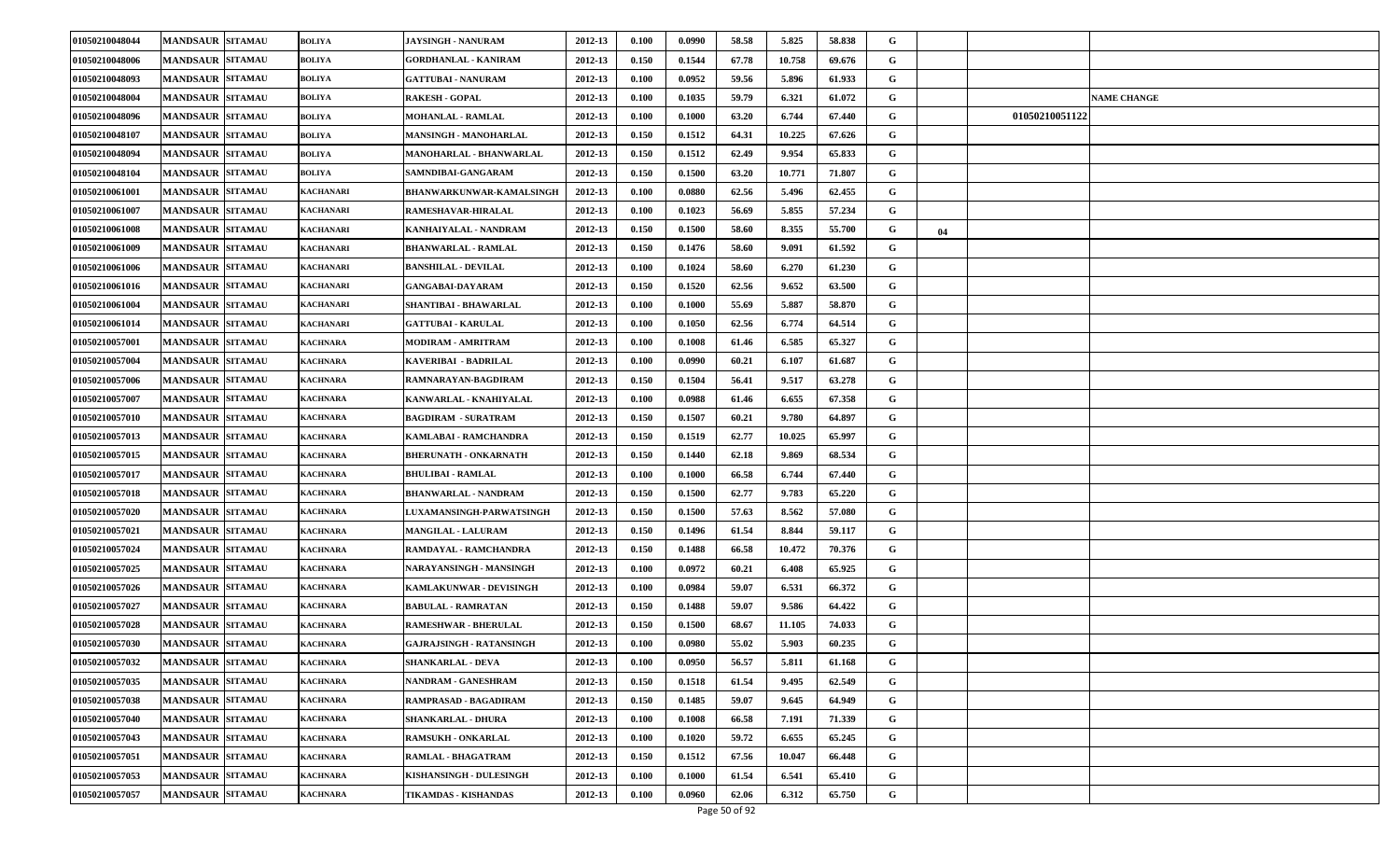| 01050210057068 | <b>MANDSAUR SITAMAU</b> | <b>KACHNARA</b>  | VAKHATRAM - KIHSANLAL                    | 2012-13 | 0.100 | 0.1020 | 59.72 | 6.313  | 61.892 | G |    |                          |
|----------------|-------------------------|------------------|------------------------------------------|---------|-------|--------|-------|--------|--------|---|----|--------------------------|
| 01050210057037 | <b>MANDSAUR SITAMAU</b> | <b>KACHNARA</b>  | DHULSINGH - BHANWARSINGH                 | 2012-13 | 0.150 | 0.1440 | 59.72 | 9.692  | 67.305 | G |    |                          |
| 01050210057061 | <b>MANDSAUR SITAMAU</b> | <b>KACHNARA</b>  | ONKARLAL-NANURAM                         | 2012-13 | 0.150 | 0.1508 | 63.81 | 9.954  | 66.007 | G |    |                          |
| 01050210057034 | <b>MANDSAUR SITAMAU</b> | KACHNARA         | <b>PURALAL - RAMLAL</b>                  | 2012-13 | 0.150 | 0.1360 | 58.97 | 8.273  | 60.830 | G |    |                          |
| 01050210057039 | <b>MANDSAUR SITAMAU</b> | <b>KACHNARA</b>  | VIJAYSINGH - KESHARSINGH                 | 2012-13 | 0.150 | 0.1421 | 62.06 | 9.655  | 67.945 | G |    |                          |
| 01050210057063 | <b>MANDSAUR SITAMAU</b> | <b>KACHNARA</b>  | PREMKUNWAR - NAHARSINGH                  | 2012-13 | 0.100 | 0.0930 | 55.81 | 5.573  | 59.925 | G |    |                          |
| 01050210057052 | <b>MANDSAUR SITAMAU</b> | <b>KACHNARA</b>  | RAMLAL - JAGANNATH                       | 2012-13 | 0.150 | 0.1485 | 62.06 | 9.735  | 65.555 | G |    |                          |
| 01050210057008 | <b>MANDSAUR SITAMAU</b> | <b>KACHNARA</b>  | RAMKANYABAI - BALARAM                    | 2012-13 | 0.100 | 0.0990 | 61.46 | 6.532  | 65.980 | G |    | <b>VAME CHANGE</b>       |
| 01050210057049 | <b>MANDSAUR SITAMAU</b> | <b>KACHNARA</b>  | <b>BHERULAL - BAGDIRAM</b>               | 2012-13 | 0.150 | 0.1377 | 64.01 | 9.958  | 72.316 | G |    | <b>NAME CHANGE</b>       |
| 01050210057036 | <b>MANDSAUR SITAMAU</b> | <b>KACHNARA</b>  | MAHIPALSINGH - HAMERSINGH                | 2012-13 | 0.100 | 0.1000 | 56.18 | 5.722  | 57.220 | G |    | <b>NAME CHANGE</b>       |
| 01050210076002 | <b>MANDSAUR SITAMAU</b> | KAYAMPUR         | <b>MAHESH - RADHESHYAM</b>               | 2012-13 | 0.100 | 0.1044 | 68.22 | 7.280  | 69.732 | G |    |                          |
| 01050210076003 | <b>MANDSAUR SITAMAU</b> | KAYAMPUR         | <b>DEVILAL - RAMA</b>                    | 2012-13 | 0.100 | 0.0912 | 61.45 | 5.952  | 65.263 | G |    |                          |
| 01050210076011 | <b>MANDSAUR SITAMAU</b> | KAYAMPUR         | RAMCHANDRA - DEVILAL                     | 2012-13 | 0.100 | 0.1015 | 63.79 | 5.987  | 58.985 | G |    |                          |
| 01050210076012 | <b>MANDSAUR SITAMAU</b> | KAYAMPUR         | <b>KANIRAM - NATHU</b>                   | 2012-13 | 0.100 | 0.0858 | 60.07 | 5.072  | 59.114 | G |    |                          |
| 01050210076034 | <b>MANDSAUR SITAMAU</b> | KAYAMPUR         | SHRIRAM - KANHAIYALAL                    | 2012-13 | 0.100 | 0.1000 | 62.21 | 6.265  | 62.650 | G |    |                          |
| 01050210076037 | <b>MANDSAUR SITAMAU</b> | KAYAMPUR         | RAMRATAN - LAXMICHAND                    | 2012-13 | 0.100 | 0.1015 | 62.21 | 6.301  | 62.079 | G |    |                          |
| 01050210076040 | <b>MANDSAUR SITAMAU</b> | KAYAMPUR         | <b>KACHARU - BHUWAN</b>                  | 2012-13 | 0.100 | 0.0918 | 61.86 | 5.947  | 64.782 | G |    |                          |
| 01050210076044 | <b>MANDSAUR SITAMAU</b> | KAYAMPUR         | <b>RUKSANA BEE - MUNNE KHA</b>           | 2012-13 | 0.100 | 0.0999 | 65.18 | 6.844  | 68.509 | G |    |                          |
| 01050210076049 | <b>MANDSAUR SITAMAU</b> | KAYAMPUR         | <b>BHULIBAI - RATANLAL</b>               | 2012-13 | 0.100 | 0.0999 | 64.06 | 6.781  | 67.878 | G |    |                          |
| 01050210076058 | <b>MANDSAUR SITAMAU</b> | KAYAMPUR         | <b>BALWANTSINGH -</b><br>RUGHNATHSINGH   | 2012-13 | 0.150 | 0.1518 | 64.06 | 10.012 | 65.955 | G |    |                          |
| 01050210076067 | <b>MANDSAUR SITAMAU</b> | KAYAMPUR         | <b>BABULAL - SHANKARLAL</b>              | 2012-13 | 0.100 | 0.0888 | 61.45 | 5.636  | 63.468 | G |    |                          |
| 01050210076072 | <b>MANDSAUR SITAMAU</b> | KAYAMPUR         | SURESHCHANDRA - JAGNNATH                 | 2012-13 | 0.100 | 0.1023 | 61.86 | 6.266  | 61.251 | G |    |                          |
| 01050210076076 | <b>MANDSAUR SITAMAU</b> | KAYAMPUR         | NALINIKANT - RAMGOPAL                    | 2012-13 | 0.100 | 0.1015 | 61.45 | 6.321  | 62.276 | G |    |                          |
| 01050210076086 | <b>MANDSAUR SITAMAU</b> | <b>KAYAMPUR</b>  | <b>BHANWARLAL - RAMLAL</b>               | 2012-13 | 0.100 | 0.1014 | 60.07 | 6.161  | 60.759 | G |    |                          |
| 01050210076091 | <b>MANDSAUR SITAMAU</b> | KAYAMPUR         | <b>UDAYRAM - MOTI</b>                    | 2012-13 | 0.100 | 0.0902 | 60.07 | 5.526  | 61.264 | G |    |                          |
| 01050210076097 | <b>MANDSAUR SITAMAU</b> | KAYAMPUR         | KALABAI - SHRIRAM                        | 2012-13 | 0.150 | 0.1518 | 55.83 | 8.638  | 56.904 | G | 04 |                          |
| 01050210076152 | <b>MANDSAUR SITAMAU</b> | KAYAMPUR         | DEVILAL - PANNALAL                       | 2012-13 | 0.150 | 0.1505 | 62.21 | 9.883  | 65.668 | G |    |                          |
| 01050210065104 | <b>MANDSAUR SITAMAU</b> | <b>KELUKHEDI</b> | <b>SHAMBHULAL - NANDLAL</b>              | 2012-13 | 0.100 | 0.1000 | 62.43 | 6.234  | 62.340 | G |    | <b>TRANSFER/KAYAMPUR</b> |
| 01050210065004 | <b>MANDSAUR SITAMAU</b> | <b>KELUKHEDI</b> | FATTIBAI - RAMA                          | 2012-13 | 0.100 | 0.1000 | 65.61 | 6.692  | 66.920 | G |    |                          |
| 01050210065037 | <b>MANDSAUR SITAMAU</b> | <b>KELUKHEDI</b> | <b>BALURAM - LAXMAN</b>                  | 2012-13 | 0.100 | 0.1012 | 65.61 | 6.823  | 67.421 | G |    |                          |
| 01050210065042 | <b>MANDSAUR SITAMAU</b> | <b>KELUKHEDI</b> | <b>KARULAL - GANESHRAM</b>               | 2012-13 | 0.100 | 0.1012 | 63.17 | 6.507  | 64.298 | G |    |                          |
| 01050210065076 | <b>MANDSAUR SITAMAU</b> | <b>KELUKHEDI</b> | KALABAI - KACHARULAL                     | 2012-13 | 0.100 | 0.0998 | 59.77 | 5.943  | 59.549 | G |    |                          |
| 01050210065085 | <b>MANDSAUR SITAMAU</b> | <b>KELUKHEDI</b> | RAMCHANDRA - KASHIRAM                    | 2012-13 | 0.100 | 0.0992 | 55.87 | 6.154  | 62.036 | G |    |                          |
| 01050210065028 | <b>MANDSAUR SITAMAU</b> | <b>KELUKHEDI</b> | <b>BHANWARBAI - JAGANNATH</b>            | 2012-13 | 0.100 | 0.0980 | 62.43 | 5.984  | 61.061 | G |    | <b>TRANSFER/KAYAMPUR</b> |
| 01050210065040 | <b>MANDSAUR SITAMAU</b> | <b>KELUKHEDI</b> | KARULAL - RATANLAL M/O<br><b>ARDIBAL</b> | 2012-13 | 0.150 | 0.1512 | 59.12 | 9.392  | 62.116 | G |    |                          |
| 01050210065088 | MANDSAUR SITAMAU        | <b>KELUKHEDI</b> | DOULATRAM - VARDAJI                      | 2012-13 | 0.100 | 0.1000 | 59.12 | 6.039  | 60.390 | G |    |                          |
| 01050210065083 | <b>MANDSAUR SITAMAU</b> | <b>KELUKHEDI</b> | RAMGOPAL - RAMNARAYAN                    | 2012-13 | 0.100 | 0.1015 | 41.89 | 4.027  | 39.675 | G | 04 |                          |
| 01050210065090 | <b>MANDSAUR SITAMAU</b> | <b>KELUKHEDI</b> | SHANKARLAL - MANGILAL                    | 2012-13 | 0.100 | 0.1014 | 59.77 | 6.139  | 60.542 | G |    |                          |
| 01050210065054 | <b>MANDSAUR SITAMAU</b> | <b>KELUKHEDI</b> | SITABAI - RUPA                           | 2012-13 | 0.100 | 0.1000 | 65.35 | 6.983  | 69.830 | G |    |                          |
| 01050210065005 | <b>MANDSAUR SITAMAU</b> | <b>KELUKHEDI</b> | <b>JHAMKUBAI - JARELAL</b>               | 2012-13 | 0.100 | 0.1035 | 60.32 | 6.661  | 64.357 | G |    |                          |
| 01050210065058 | <b>MANDSAUR SITAMAU</b> | <b>KELUKHEDI</b> | SATYANARAYAN - BADRILAL                  | 2012-13 | 0.100 | 0.0960 | 59.77 | 5.815  | 60.573 | G |    | <b>NAME CHANGE</b>       |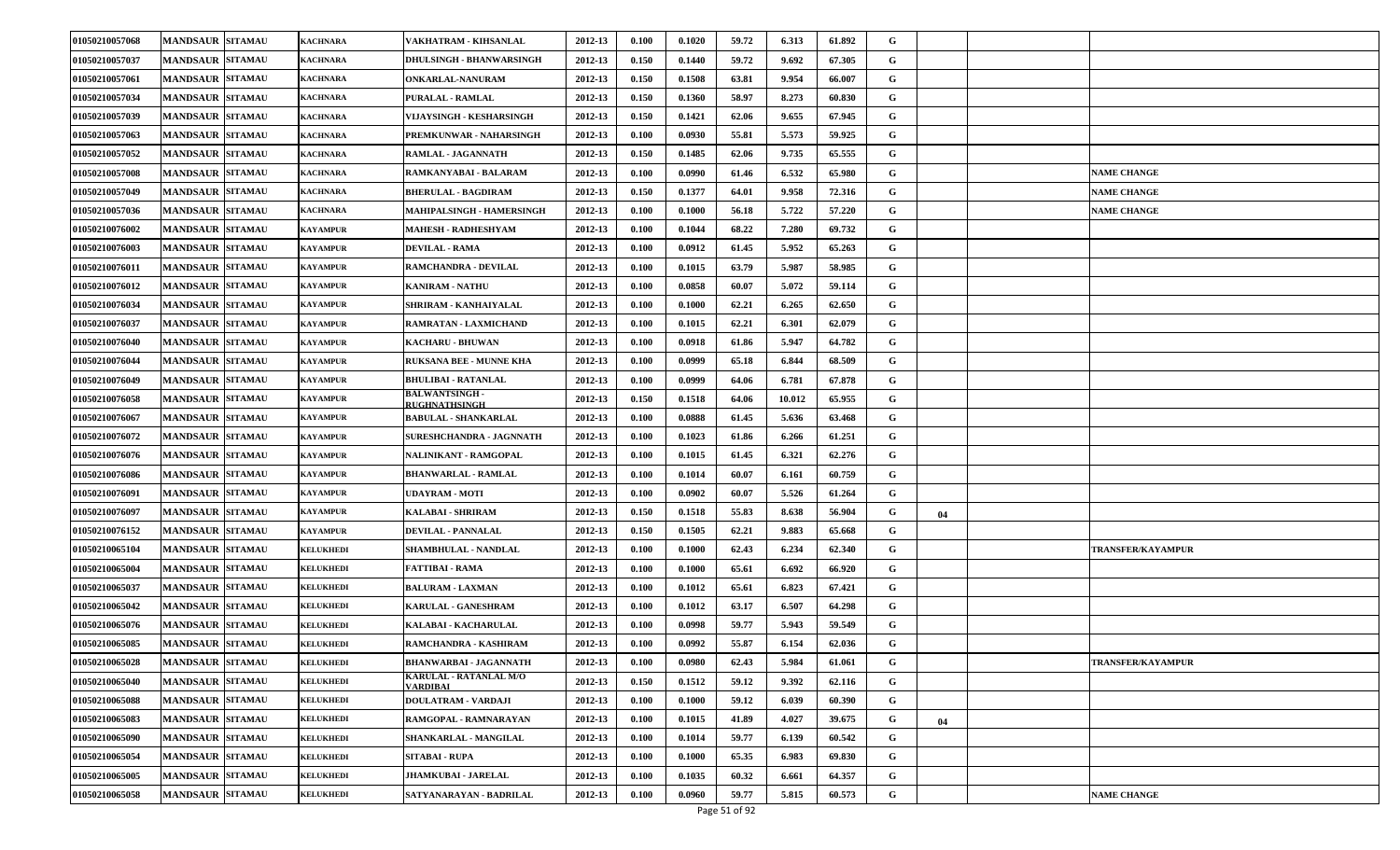| 01050210078009 | <b>MANDSAUR SITAMAU</b> | KHAJURI CHANDRAWAT                  | <b>MANGILAL - HIRALAL</b>                 | 2012-13 | 0.100                | 0.0960 | 61.70 | 6.249  | 65.094 | G |                           |
|----------------|-------------------------|-------------------------------------|-------------------------------------------|---------|----------------------|--------|-------|--------|--------|---|---------------------------|
| 01050210078013 | <b>MANDSAUR SITAMAU</b> | KHAJURI CHANDRAWAT                  | <b>BHERULAL-D/PSARJUBAI</b>               | 2012-13 | 0.100                | 0.0936 | 59.21 | 5.464  | 58.376 | G |                           |
| 01050210078015 | <b>MANDSAUR SITAMAU</b> | KHAJURI CHANDRAWAT PRABHULAL - DEVA |                                           | 2012-13 | 0.100                | 0.0988 | 61.70 | 6.443  | 65.213 | G |                           |
| 01050210078033 | <b>MANDSAUR SITAMAU</b> | KHAJURI CHANDRAWAT                  | <b>BHERULAL - NANDA MALI</b>              | 2012-13 | 0.100                | 0.0984 | 57.42 | 5.955  | 60.518 | G |                           |
| 01050210078035 | <b>MANDSAUR SITAMAU</b> | KHAJURI CHANDRAWAT                  | <b>HIRALAL - GABBA</b>                    | 2012-13 | 0.100                | 0.0960 | 61.70 | 6.108  | 63.625 | G |                           |
| 01050210078037 | <b>MANDSAUR SITAMAU</b> | KHAJURI CHANDRAWAT                  | SITABAI - ONKARLAL                        | 2012-13 | 0.100                | 0.1004 | 59.61 | 5.978  | 59.542 | G |                           |
| 01050210078038 | <b>MANDSAUR SITAMAU</b> | KHAJURI CHANDRAWAT NATHU TULSIRAM   |                                           | 2012-13 | 0.100                | 0.1000 | 64.20 | 6.989  | 69.890 | G |                           |
| 01050210078056 | <b>MANDSAUR SITAMAU</b> | KHAJURI CHANDRAWAT                  | <b>SHOJI - GIRDHARI</b>                   | 2012-13 | 0.100                | 0.1010 | 62.53 | 6.307  | 62.446 | G |                           |
| 01050210078040 | <b>MANDSAUR SITAMAU</b> | KHAJURI CHANDRAWAT                  | <b>GEETABAI - KANIRAM</b>                 | 2012-13 | 0.100                | 0.0999 | 59.61 | 6.566  | 65.726 | G |                           |
| 01050210078026 | <b>MANDSAUR SITAMAU</b> |                                     | KHAJURI CHANDRAWAT   SUJANMAL - CHAGANLAL | 2012-13 | 0.150                | 0.1500 | 57.61 | 9.399  | 62.660 | G |                           |
| 01050210078055 | <b>MANDSAUR SITAMAU</b> | KHAJURI CHANDRAWAT   RAMLAL - NANDA |                                           | 2012-13 | 0.100                | 0.1000 | 68.49 | 7.221  | 72.210 | G |                           |
| 01050210078027 | <b>MANDSAUR SITAMAU</b> | KHAJURI CHANDRAWAT                  | SURAJBAI - CHAGAN                         | 2012-13 | 0.150                | 0.1462 | 62.53 | 9.156  | 62.627 | G |                           |
| 01050210078029 | <b>MANDSAUR SITAMAU</b> | KHAJURI CHANDRAWAT                  | <b>RAMESHWAR - BAGDIRAM</b>               | 2012-13 | 0.100                | 0.1000 | 62.53 | 6.923  | 69.230 | G |                           |
| 01050210078059 | <b>MANDSAUR SITAMAU</b> |                                     | KHAJURI CHANDRAWAT   MANGILAL - BHERULAL  | 2012-13 | 0.100                | 0.1040 | 62.53 | 6.646  | 63.904 | G | <b>NAME CHANGE</b>        |
| 01050210078054 | <b>MANDSAUR SITAMAU</b> | KHAJURI CHANDRAWAT                  | RAMCHANDRA - RUPA                         | 2012-13 | 0.100                | 0.0964 | 59.61 | 6.174  | 64.046 | G | <b>NAME CHANGE</b>        |
| 01050210037001 | <b>MANDSAUR SITAMAU</b> | <b>KHANUKHEDA</b>                   | JUJHARSINGH - NAHARSINGH                  | 2012-13 | 0.100                | 0.0990 | 64.86 | 6.745  | 68.131 | G |                           |
| 01050210037013 | <b>MANDSAUR SITAMAU</b> | <b>KHANUKHEDA</b>                   | HIRA - MANNA                              | 2012-13 | 0.150                | 0.1509 | 62.68 | 9.438  | 62.545 | G |                           |
| 01050210037023 | <b>MANDSAUR SITAMAU</b> | <b>KHANUKHEDA</b>                   | <b>BHOPALSINGH - KISHORSINGH</b>          | 2012-13 | 0.100                | 0.0990 | 66.51 | 6.394  | 64.586 | G |                           |
| 01050210037024 | <b>MANDSAUR SITAMAU</b> | <b>KHANUKHEDA</b>                   | PRABHUSINGH - NAHARSINGH                  | 2012-13 | 0.100                | 0.1005 | 60.60 | 6.320  | 62.886 | G |                           |
| 01050210037026 | <b>MANDSAUR SITAMAU</b> | <b>KHANUKHEDA</b>                   | KISHORSINGH - MODSINGH                    | 2012-13 | 0.100                | 0.0999 | 62.68 | 6.277  | 62.833 | G |                           |
| 01050210037028 | <b>MANDSAUR SITAMAU</b> | <b>KHANUKHEDA</b>                   | KACHARUSINGH - LAXMANSINGH                | 2012-13 | 0.100                | 0.1026 | 62.68 | 6.501  | 63.363 | G |                           |
| 01050210037029 | <b>MANDSAUR SITAMAU</b> | <b>KHANUKHEDA</b>                   | <b>MANSINGH - JUWANSINGH</b>              | 2012-13 | 0.150                | 0.1482 | 66.51 | 10.480 | 70.715 | G |                           |
| 01050210037030 | <b>MANDSAUR SITAMAU</b> | <b>KHANUKHEDA</b>                   | <b>SURAJBAI-JUWANSINGH</b>                | 2012-13 | 0.100                | 0.1000 | 63.09 | 6.498  | 64.980 | G |                           |
| 01050210037039 | <b>MANDSAUR SITAMAU</b> | <b>KHANUKHEDA</b>                   | KHUMANSINGH - JAYSINGH                    | 2012-13 | 0.100                | 0.0992 | 63.09 | 6.228  | 62.782 | G |                           |
| 01050210037043 | <b>MANDSAUR SITAMAU</b> | <b>KHANUKHEDA</b>                   | KISHANSINGH - BHERUSINGH                  | 2012-13 | 0.100                | 0.0990 | 63.09 | 6.264  | 63.273 | G |                           |
| 01050210037044 | <b>MANDSAUR SITAMAU</b> | <b>KHANUKHEDA</b>                   | <b>BHURSINGH - BHANWARSINGH</b>           | 2012-13 | 0.100                | 0.0990 | 68.29 | 7.258  | 73.313 | G |                           |
| 01050210037049 | <b>MANDSAUR SITAMAU</b> | <b>KHANUKHEDA</b>                   | RAMLAL - NATHULAL                         | 2012-13 | 0.150                | 0.1520 | 64.68 | 10.182 | 66.987 | G | TRANSFER/SHAKARKHEDI NAH. |
| 01050210037005 | <b>MANDSAUR SITAMAU</b> | <b>KHANUKHEDA</b>                   | PANABAI - GOBARSINGH                      | 2012-13 | 0.100                | 0.0990 | 62.62 | 6.477  | 65.424 | G |                           |
| 01050210037006 | <b>MANDSAUR SITAMAU</b> | <b>KHANUKHEDA</b>                   | MOTYABAI - MODSINGH                       | 2012-13 | 0.100                | 0.0990 | 63.91 | 6.574  | 66.404 | G | <b>NAME CHANGE</b>        |
| 01050210034014 | <b>MANDSAUR SITAMAU</b> | KOT PIPLYA                          | GORDHANSINGH - JAWANSINGH                 | 2012-13 | 0.100                | 0.0984 | 64.84 | 6.595  | 67.022 | G |                           |
| 01050210034016 | <b>MANDSAUR SITAMAU</b> | KOT PIPLYA                          | PYARCHAND - RUGHNATH                      | 2012-13 | 0.150                | 0.1248 | 64.84 | 7.910  | 63.381 | G |                           |
| 01050210034021 | <b>MANDSAUR SITAMAU</b> | KOT PIPLYA                          | LILABAI - MANGILAL                        | 2012-13 | 0.100                | 0.0900 | 64.14 | 6.157  | 68.411 | G |                           |
| 01050210034037 | <b>MANDSAUR SITAMAU</b> | KOT PIPLYA                          | <b>BHERULAL - PYARA</b>                   | 2012-13 | 0.150                | 0.1472 | 59.09 | 8.855  | 60.156 | G |                           |
| 01050210034034 | <b>MANDSAUR SITAMAU</b> | KOT PIPLYA                          | LALKUWAR - MANOHARSINGH                   | 2012-13 | 0.100                | 0.0918 | 59.09 | 5.664  | 61.699 | G |                           |
| 01050210034011 | <b>MANDSAUR SITAMAU</b> | KOT PIPLYA                          | <b>DHAPUBAI - DEVISINGH</b>               | 2012-13 | 0.100                | 0.1000 | 64.14 | 6.753  | 67.530 | G |                           |
| 01050210034029 | <b>MANDSAUR SITAMAU</b> | KOT PIPLYA                          | KESHARSINGH - BHUWANISINGH                | 2012-13 | 0.100                | 0.0990 | 62.09 | 6.511  | 65.768 | G |                           |
| 01050210034027 | <b>MANDSAUR SITAMAU</b> | KOT PIPLYA                          | SAVIBAI - CHATTARBHUJ                     | 2012-13 | $\boldsymbol{0.100}$ | 0.1023 | 56.78 | 6.400  | 62.561 | G |                           |
| 01050210034002 | <b>MANDSAUR SITAMAU</b> | KOT PIPLYA                          | DASHRATHSINGH - RAMSINGH                  | 2012-13 | 0.100                | 0.1008 | 59.65 | 6.272  | 62.222 | G |                           |
| 01050210051003 | <b>MANDSAUR SITAMAU</b> | KOTADA BAHADUR                      | <b>NATHIBAI - LALA</b>                    | 2012-13 | 0.100                | 0.1030 | 64.50 | 6.680  | 64.854 | G |                           |
| 01050210051005 | <b>MANDSAUR SITAMAU</b> | KOTADA BAHADUR                      | <b>GANGARAM - NATHULAL</b>                | 2012-13 | 0.150                | 0.1480 | 64.50 | 10.385 | 70.169 | G |                           |
| 01050210051006 | <b>MANDSAUR SITAMAU</b> | KOTADA BAHADUR                      | VARDA - DEVA                              | 2012-13 | 0.150                | 0.1422 | 65.69 | 9.647  | 67.841 | G |                           |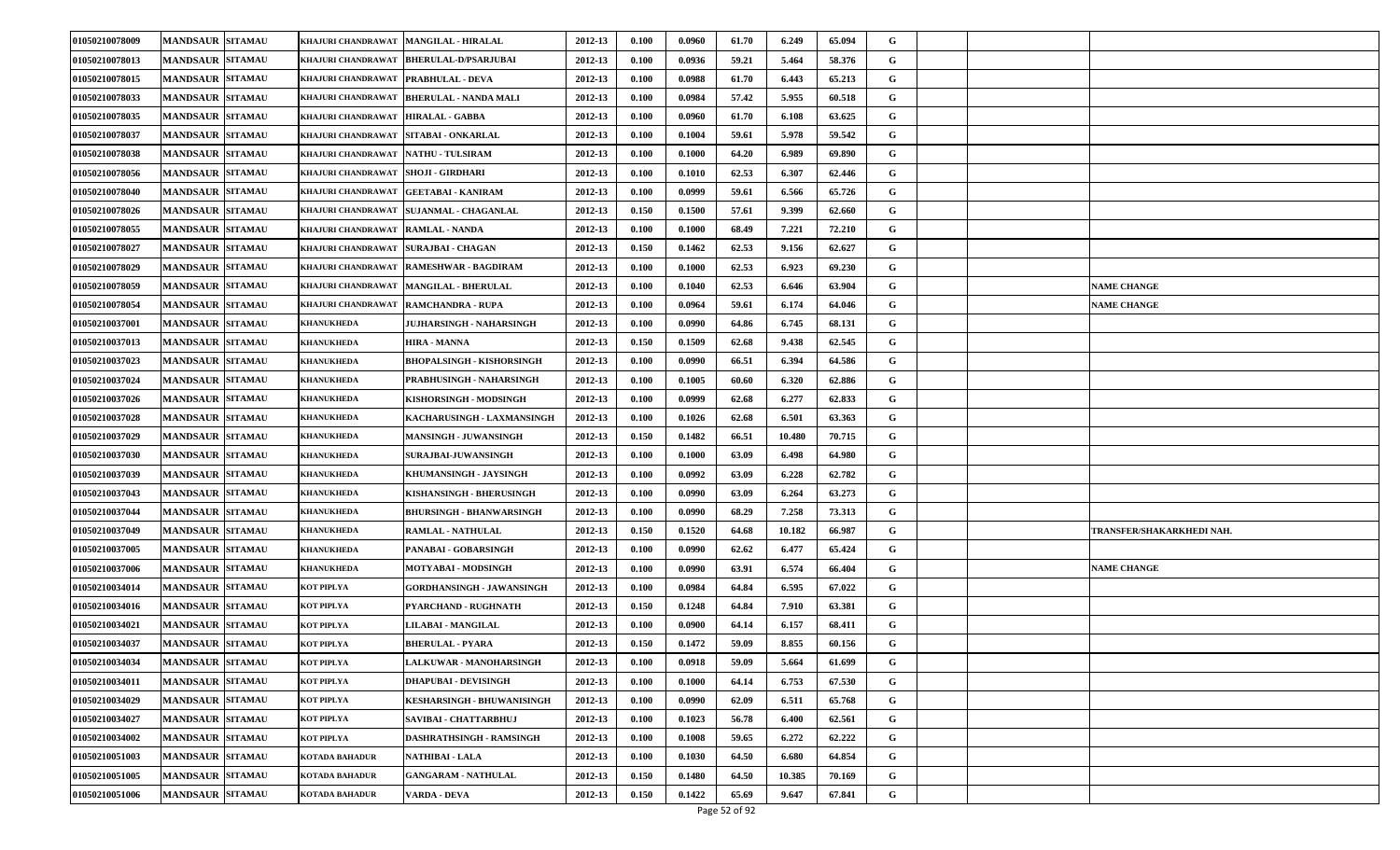| 01050210051008 | <b>MANDSAUR SITAMAU</b> | KOTADA BAHADUR        | KANHAIYALAL - BHUWAN                             | 2012-13 | 0.100 | 0.0992 | 64.50 | 6.690  | 67.440 | G |  |  |
|----------------|-------------------------|-----------------------|--------------------------------------------------|---------|-------|--------|-------|--------|--------|---|--|--|
| 01050210051009 | <b>MANDSAUR SITAMAU</b> | KOTADA BAHADUR        | <b>BHAGUBAI-LUXMINARAYAN</b>                     | 2012-13 | 0.150 | 0.1500 | 63.00 | 10.089 | 67.260 | G |  |  |
| 01050210051012 | <b>MANDSAUR SITAMAU</b> | KOTADA BAHADUR        | <b>AMRITRAM - BABARU</b>                         | 2012-13 | 0.100 | 0.1036 | 63.00 | 6.876  | 66.371 | G |  |  |
| 01050210051013 | <b>MANDSAUR SITAMAU</b> | KOTADA BAHADUR        | <b>NATHULAL - UDAYRAM</b>                        | 2012-13 | 0.150 | 0.1494 | 63.00 | 9.531  | 63.795 | G |  |  |
| 01050210051016 | <b>MANDSAUR SITAMAU</b> | KOTADA BAHADUR        | RESHAMKUNWAR-HARISINGH                           | 2012-13 | 0.100 | 0.1020 | 65.08 | 7.075  | 69.363 | G |  |  |
| 01050210051017 | <b>MANDSAUR SITAMAU</b> | KOTADA BAHADUR        | JUJHARSINGH - RAMLAL                             | 2012-13 | 0.100 | 0.1000 | 63.17 | 6.543  | 65.430 | G |  |  |
| 01050210051019 | <b>MANDSAUR SITAMAU</b> | KOTADA BAHADUR        | SUGANBAI-DHANNALAL                               | 2012-13 | 0.100 | 0.0990 | 59.10 | 6.138  | 62.000 | G |  |  |
| 01050210051021 | <b>MANDSAUR SITAMAU</b> | KOTADA BAHADUR        | <b>MOHANKUNWAR - RANSINGH</b>                    | 2012-13 | 0.100 | 0.1000 | 61.15 | 6.429  | 64.290 | G |  |  |
| 01050210051031 | <b>MANDSAUR SITAMAU</b> | KOTADA BAHADUR        | <b>RAMCHANDRA - BABARU</b>                       | 2012-13 | 0.100 | 0.0980 | 72.89 | 7.799  | 79.582 | G |  |  |
| 01050210051035 | <b>MANDSAUR SITAMAU</b> | KOTADA BAHADUR        | KASHIRAM - LAXMAN                                | 2012-13 | 0.100 | 0.0999 | 59.10 | 6.248  | 62.543 | G |  |  |
| 01050210051036 | <b>MANDSAUR SITAMAU</b> | KOTADA BAHADUR        | <b>GOPI - UDAYRAM</b>                            | 2012-13 | 0.100 | 0.1023 | 61.85 | 6.936  | 67.801 | G |  |  |
| 01050210051038 | <b>MANDSAUR SITAMAU</b> | KOTADA BAHADUR        | <b>SHITAL - GANESHRAM</b>                        | 2012-13 | 0.100 | 0.0961 | 61.85 | 6.424  | 66.847 | G |  |  |
| 01050210051040 | <b>MANDSAUR SITAMAU</b> | KOTADA BAHADUR        | BAPULAL - VARIDHCNAD                             | 2012-13 | 0.100 | 0.1020 | 60.11 | 6.080  | 59.608 | G |  |  |
| 01050210051041 | <b>MANDSAUR SITAMAU</b> | KOTADA BAHADUR        | <b>BALIBAI - RAMLAL</b>                          | 2012-13 | 0.100 | 0.1016 | 60.11 | 6.080  | 59.843 | G |  |  |
| 01050210051046 | <b>MANDSAUR SITAMAU</b> | KOTADA BAHADUR        | MANGUBAI- KANHAIYALAL                            | 2012-13 | 0.100 | 0.0946 | 63.48 | 6.593  | 69.693 | G |  |  |
| 01050210051054 | <b>MANDSAUR SITAMAU</b> | KOTADA BAHADUR        | <b>DEVILAL - BHERULAL</b>                        | 2012-13 | 0.150 | 0.1342 | 65.08 | 9.213  | 68.651 | G |  |  |
| 01050210051056 | <b>MANDSAUR SITAMAU</b> | KOTADA BAHADUR        | <b>RAMESHAR - BHUWAN</b>                         | 2012-13 | 0.150 | 0.1500 | 65.55 | 10.319 | 68.793 | G |  |  |
| 01050210051057 | <b>MANDSAUR SITAMAU</b> | KOTADA BAHADUR        | KANHAIYALAL - VARDICHAND                         | 2012-13 | 0.150 | 0.1470 | 61.96 | 9.046  | 61.537 | G |  |  |
| 01050210051058 | <b>MANDSAUR SITAMAU</b> | KOTADA BAHADUR        | KANTILAL-KANHIYALAL                              | 2012-13 | 0.100 | 0.1015 | 61.96 | 6.603  | 65.054 | G |  |  |
| 01050210051064 | <b>MANDSAUR SITAMAU</b> | KOTADA BAHADUR        | <b>HIRALAL - RAMLAL</b>                          | 2012-13 | 0.100 | 0.1020 | 62.24 | 6.722  | 65.902 | G |  |  |
| 01050210051065 | <b>MANDSAUR SITAMAU</b> | KOTADA BAHADUR        | RAMCHANDRA - SHANKARLAL                          | 2012-13 | 0.150 | 0.1448 | 66.11 | 9.775  | 67.507 | G |  |  |
| 01050210051081 | <b>MANDSAUR SITAMAU</b> | KOTADA BAHADUR        | SATYANARAYAN - KISHAN                            | 2012-13 | 0.100 | 0.0984 | 60.11 | 6.166  | 62.663 | G |  |  |
| 01050210051082 | <b>MANDSAUR SITAMAU</b> | KOTADA BAHADUR        | NANIBAI - KANIRAM                                | 2012-13 | 0.100 | 0.0950 | 58.87 | 5.988  | 63.032 | G |  |  |
| 01050210051091 | <b>MANDSAUR SITAMAU</b> | KOTADA BAHADUR        | <b>MOHANLAL - BHERULAL</b>                       | 2012-13 | 0.100 | 0.1016 | 62.24 | 6.304  | 62.047 | G |  |  |
| 01050210051099 | <b>MANDSAUR SITAMAU</b> | KOTADA BAHADUR        | BHAGIRATH - JUJHAR DANGI                         | 2012-13 | 0.150 | 0.1482 | 66.11 | 10.370 | 69.973 | G |  |  |
| 01050210051102 | <b>MANDSAUR SITAMAU</b> | KOTADA BAHADUR        | SURENDRASINGH - SARDARSINGH                      | 2012-13 | 0.100 | 0.1000 | 62.36 | 6.370  | 63.700 | G |  |  |
| 01050210051103 | <b>MANDSAUR SITAMAU</b> | KOTADA BAHADUR        | <b>BHAGUBAI - MANOHARLAL</b>                     | 2012-13 | 0.100 | 0.1020 | 62.36 | 6.806  | 66.725 | G |  |  |
| 01050210051104 | <b>MANDSAUR SITAMAU</b> | KOTADA BAHADUR        | <b>GENDIBAI-BHERULAL</b>                         | 2012-13 | 0.150 | 0.1488 | 62.36 | 9.559  | 64.241 | G |  |  |
| 01050210051105 | <b>MANDSAUR SITAMAU</b> | KOTADA BAHADUR        | THAWARCHAND - MANNALAL                           | 2012-13 | 0.150 | 0.1470 | 60.11 | 9.128  | 62.095 | G |  |  |
| 01050210051106 | <b>MANDSAUR SITAMAU</b> | KOTADA BAHADUR        | RADHESHYAM - NATHULAL                            | 2012-13 | 0.150 | 0.1421 | 66.11 | 9.907  | 69.719 | G |  |  |
| 01050210051112 | <b>MANDSAUR SITAMAU</b> | KOTADA BAHADUR        | RAMKUNWAR - DILIPSINGH                           | 2012-13 | 0.100 | 0.0960 | 62.12 | 6.354  | 66.188 | G |  |  |
| 01050210051114 | <b>MANDSAUR SITAMAU</b> | KOTADA BAHADUR        | RAMESHNATH - BHAGWANNATH                         | 2012-13 | 0.100 | 0.1026 | 64.95 | 6.755  | 65.838 | G |  |  |
| 01050210051118 | <b>MANDSAUR SITAMAU</b> | KOTADA BAHADUR        | <b>KALUKHAN - SULEMAN</b>                        | 2012-13 | 0.150 | 0.1480 | 60.11 | 9.008  | 60.865 | G |  |  |
| 01050210051090 | <b>MANDSAUR SITAMAU</b> | KOTADA BAHADUR        | <b>RAMCHANDRA - BHERU</b><br>RAMESHWAR-RAMPRASAD | 2012-13 | 0.100 | 0.0989 | 60.11 | 6.080  | 61.476 | G |  |  |
| 01050210051119 | <b>MANDSAUR SITAMAU</b> | KOTADA BAHADUR        | <b>PATIDAR</b>                                   | 2012-13 | 0.150 | 0.1456 | 68.14 | 10.260 | 70.467 | G |  |  |
| 01050210051111 | <b>MANDSAUR SITAMAU</b> | KOTADA BAHADUR        | JUJHAR - DEVA                                    | 2012-13 | 0.150 | 0.1475 | 61.50 | 9.418  | 63.851 | G |  |  |
| 01050210051049 | <b>MANDSAUR SITAMAU</b> | KOTADA BAHADUR        | <b>BHULIBAI - VIRAM</b>                          | 2012-13 | 0.100 | 0.0957 | 61.19 | 6.373  | 66.594 | G |  |  |
| 01050210051025 | <b>MANDSAUR SITAMAU</b> | KOTADA BAHADUR        | <b>MANGILAL - DOLA</b>                           | 2012-13 | 0.100 | 0.1040 | 61.19 | 6.451  | 62.029 | G |  |  |
| 01050210051068 | <b>MANDSAUR SITAMAU</b> | KOTADA BAHADUR        | <b>MANGUBAI - NATHULAL</b>                       | 2012-13 | 0.100 | 0.1040 | 59.22 | 6.100  | 58.654 | G |  |  |
| 01050210051072 | <b>MANDSAUR SITAMAU</b> | KOTADA BAHADUR        | RAMESHCHANDRA - MOHANLAL                         | 2012-13 | 0.100 | 0.0930 | 61.19 | 6.040  | 64.946 | G |  |  |
| 01050210051052 | <b>MANDSAUR SITAMAU</b> | <b>KOTADA BAHADUR</b> | <b>JAYSINGH - DEVA</b>                           | 2012-13 | 0.150 | 0.1525 | 64.95 | 9.835  | 64.492 | G |  |  |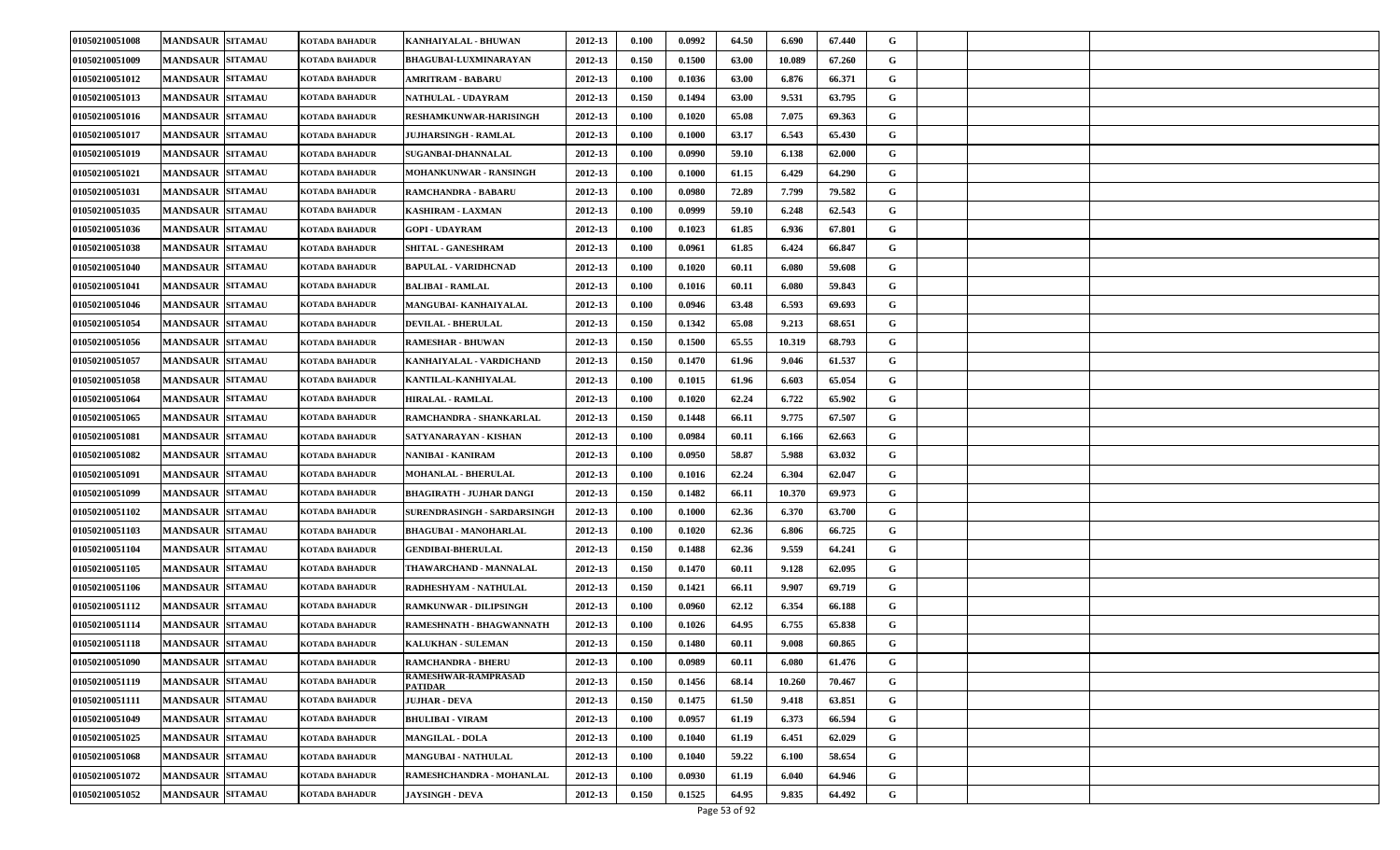| 01050210051047 | <b>MANDSAUR SITAMAU</b> | KOTADA BAHADUR      | <b>BHANWARLAL - RAMLAL</b>       | 2012-13 | 0.100 | 0.1000 | 61.96 | 6.285  | 62.850 | G           |                    |
|----------------|-------------------------|---------------------|----------------------------------|---------|-------|--------|-------|--------|--------|-------------|--------------------|
| 01050210051018 | <b>MANDSAUR SITAMAU</b> | KOTADA BAHADUR      | PRABHULAL - BHAWARLAL            | 2012-13 | 0.100 | 0.1020 | 65.08 | 6.694  | 65.627 | G           |                    |
| 01050210051093 | <b>MANDSAUR SITAMAU</b> | KOTADA BAHADUR      | LALKUNWAR - BAHADURSINGH         | 2012-13 | 0.150 | 0.1494 | 62.24 | 9.647  | 64.572 | G           |                    |
| 01050210051078 | <b>MANDSAUR SITAMAU</b> | KOTADA BAHADUR      | RADHESHYAM - KARUDAS BAIRAGI     | 2012-13 | 0.100 | 0.1008 | 58.87 | 6.207  | 61.577 | G           |                    |
| 01050210051039 | <b>MANDSAUR SITAMAU</b> | KOTADA BAHADUR      | <b>MANGILAL - RODA</b>           | 2012-13 | 0.100 | 0.0990 | 59.10 | 6.248  | 63.111 | G           | <b>NAME CHANGE</b> |
| 01050210051096 | <b>MANDSAUR SITAMAU</b> | KOTADA BAHADUR      | BAPULAL - BHANWARLAL             | 2012-13 | 0.100 | 0.0980 | 62.12 | 6.665  | 68.010 | G           |                    |
| 01050210051121 | <b>MANDSAUR SITAMAU</b> | KOTADA BAHADUR      | <b>BHRATRAM - BHANWARLAL</b>     | 2012-13 | 0.100 | 0.0984 | 62.12 | 6.523  | 66.291 | G           |                    |
| 01050210068001 | <b>MANDSAUR SITAMAU</b> | KOTADI MANDA        | <b>BANSHILAL - RAMLAL</b>        | 2012-13 | 0.150 | 0.1485 | 65.69 | 10.510 | 70.774 | G           |                    |
| 01050210068003 | <b>MANDSAUR SITAMAU</b> | KOTADI MANDA        | MAHIPALSINGH-SAJJANSINGH         | 2012-13 | 0.100 | 0.0990 | 60.80 | 6.592  | 66.586 | G           |                    |
| 01050210068006 | <b>MANDSAUR SITAMAU</b> | KOTADI MANDA        | <b>DEVILAL - BAGADIRAM</b>       | 2012-13 | 0.100 | 0.0994 | 62.23 | 6.490  | 65.292 | G           |                    |
| 01050210068010 | <b>MANDSAUR SITAMAU</b> | KOTADI MANDA        | <b>UDAYRAM-SHEETAL</b>           | 2012-13 | 0.100 | 0.1015 | 56.87 | 5.898  | 58.108 | G           |                    |
| 01050210068011 | <b>MANDSAUR SITAMAU</b> | KOTADI MANDA        | KISHHANBAI-BHERULAL              | 2012-13 | 0.150 | 0.1440 | 65.69 | 10.219 | 70.965 | G           |                    |
| 01050210068012 | <b>MANDSAUR SITAMAU</b> | KOTADI MANDA        | DHAPUBAI - JAGANNATH             | 2012-13 | 0.100 | 0.1028 | 60.80 | 5.880  | 57.198 | G           | <b>NAME CHANGE</b> |
| 01050210068014 | <b>MANDSAUR SITAMAU</b> | KOTADI MANDA        | SAMRATABAI - CHAMPALAL           | 2012-13 | 0.100 | 0.1015 | 65.83 | 7.034  | 69.300 | G           |                    |
| 01050210068024 | <b>MANDSAUR SITAMAU</b> | KOTADI MANDA        | RAMKANYABAI-MANGILAL             | 2012-13 | 0.100 | 0.1024 | 60.80 | 6.254  | 61.074 | G           |                    |
| 01050210068020 | <b>MANDSAUR SITAMAU</b> | KOTADI MANDA        | <b>MANGILAL - SHANKARLAL</b>     | 2012-13 | 0.100 | 0.1008 | 59.14 | 5.990  | 59.425 | G           |                    |
| 01050210068036 | <b>MANDSAUR SITAMAU</b> | KOTADI MANDA        | <b>AMBALAL - HIRALAL</b>         | 2012-13 | 0.100 | 0.0945 | 57.76 | 5.743  | 60.772 | G           |                    |
| 01050210068016 | <b>MANDSAUR SITAMAU</b> | <b>KOTADI MANDA</b> | <b>JAMNALAL - BALMUKUND</b>      | 2012-13 | 0.150 | 0.1504 | 62.23 | 10.037 | 66.735 | G           |                    |
| 01050210068031 | <b>MANDSAUR SITAMAU</b> | KOTADI MANDA        | PREMKUNWAR - BHUWANISINGH        | 2012-13 | 0.100 | 0.1000 | 57.59 | 6.072  | 60.720 | G           |                    |
| 01050210035001 | <b>MANDSAUR SITAMAU</b> | KOTDA MATA          | <b>BHERULAL - SHAMBHULAL</b>     | 2012-13 | 0.100 | 0.0987 | 64.99 | 6.508  | 65.937 | G           |                    |
| 01050210035002 | <b>MANDSAUR SITAMAU</b> | KOTDA MATA          | <b>BHANWARSINGH -DEVISINGH</b>   | 2012-13 | 0.100 | 0.0990 | 66.48 | 6.686  | 67.535 | G           |                    |
| 01050210035012 | <b>MANDSAUR SITAMAU</b> | <b>KOTDA MATA</b>   | <b>JANIBAI - PEMA</b>            | 2012-13 | 0.100 | 0.0988 | 66.48 | 6.762  | 68.441 | G           |                    |
| 01050210035013 | <b>MANDSAUR SITAMAU</b> | KOTDA MATA          | <b>MANKUNWAR - DHULSINGH</b>     | 2012-13 | 0.100 | 0.0992 | 66.48 | 6.601  | 66.542 | G           | <b>NAME CHANGE</b> |
| 01050210035020 | <b>MANDSAUR SITAMAU</b> | KOTDA MATA          | MEHTABSINGH D.P. GULABBAI        | 2012-13 | 0.150 | 0.1500 | 61.73 | 9.683  | 64.553 | G           |                    |
| 01050210035023 | <b>MANDSAUR SITAMAU</b> | KOTDA MATA          | PANIBAI - BHUWAN                 | 2012-13 | 0.100 | 0.0960 | 67.01 | 6.787  | 70.698 | G           |                    |
| 01050210035025 | <b>MANDSAUR SITAMAU</b> | <b>KOTDA MATA</b>   | <b>MOHAN - BHUWAN</b>            | 2012-13 | 0.150 | 0.1443 | 60.48 | 8.873  | 61.490 | G           |                    |
| 01050210035032 | <b>MANDSAUR SITAMAU</b> | KOTDA MATA          | SITABAI - KANA                   | 2012-13 | 0.150 | 0.1470 | 67.01 | 9.927  | 67.531 | G           |                    |
| 01050210035010 | <b>MANDSAUR SITAMAU</b> | KOTDA MATA          | <b>MADANLAL - HARLAL</b>         | 2012-13 | 0.100 | 0.1015 | 62.61 | 6.431  | 63.360 | G           |                    |
| 01050210035011 | <b>MANDSAUR SITAMAU</b> | KOTDA MATA          | <b>NATHU - ONKAR</b>             | 2012-13 | 0.100 | 0.1024 | 60.48 | 6.636  | 64.805 | G           |                    |
| 01050210035004 | <b>MANDSAUR SITAMAU</b> | KOTDA MATA          | LAXMINARAYAN - NANURAM           | 2012-13 | 0.150 | 0.1495 | 67.01 | 10.166 | 68.000 | G           |                    |
| 01050210035035 | <b>MANDSAUR SITAMAU</b> | KOTDA MATA          | <b>BHULIBAI - MOTI</b>           | 2012-13 | 0.100 | 0.1000 | 66.10 | 7.186  | 71.860 | G           | <b>NAME CHANGE</b> |
| 01050210035036 | <b>MANDSAUR SITAMAU</b> | KOTDA MATA          | DHAPUBAI - SWAROOP               | 2012-13 | 0.100 | 0.0957 | 62.61 | 6.431  | 67.200 | G           |                    |
| 01050210035037 | <b>MANDSAUR SITAMAU</b> | <b>KOTDA MATA</b>   | <b>SALLUBAI - NANDLAL</b>        | 2012-13 | 0.100 | 0.1000 | 62.61 | 6.529  | 65.290 | G           |                    |
| 01050210072001 | <b>MANDSAUR SITAMAU</b> | <b>MOTIPURA</b>     | SURPALSINGH - KAMALSINGH         | 2012-13 | 0.100 | 0.1012 | 68.90 | 7.441  | 73.528 | G           | <b>NAME CHANGE</b> |
| 01050210072008 | <b>MANDSAUR SITAMAU</b> | <b>MOTIPURA</b>     | SARDARSINGH - KALUSINGH          | 2012-13 | 0.150 | 0.1508 | 62.55 | 9.963  | 66.068 | $\mathbf G$ |                    |
| 01050210072009 | MANDSAUR SITAMAU        | <b>MOTIPURA</b>     | GOVINDSINGH - JUJHARSINGH        | 2012-13 | 0.150 | 0.1470 | 59.97 | 9.398  | 63.932 | $\mathbf G$ |                    |
| 01050210072010 | <b>MANDSAUR SITAMAU</b> | <b>MOTIPURA</b>     | PRABHUDAS - NATHUDAS             | 2012-13 | 0.100 | 0.1000 | 59.41 | 6.238  | 62.380 | $\mathbf G$ |                    |
| 01050210072013 | <b>MANDSAUR SITAMAU</b> | <b>MOTIPURA</b>     | <b>GOKULSINGH - BHUWANISINGH</b> | 2012-13 | 0.150 | 0.1504 | 59.41 | 9.395  | 62.467 | $\mathbf G$ |                    |
| 01050210072014 | <b>MANDSAUR SITAMAU</b> | <b>MOTIPURA</b>     | <b>JAYSINGH - BHERA</b>          | 2012-13 | 0.100 | 0.0980 | 57.73 | 5.789  | 59.071 | G           |                    |
| 01050210072021 | <b>MANDSAUR SITAMAU</b> | <b>MOTIPURA</b>     | <b>NATHULAL - PARTHI</b>         | 2012-13 | 0.150 | 0.1517 | 61.93 | 9.741  | 64.212 | G           |                    |
| 01050210072023 | <b>MANDSAUR SITAMAU</b> | <b>MOTIPURA</b>     | CHATRA - BIHARILAL               | 2012-13 | 0.100 | 0.0957 | 61.93 | 6.335  | 66.196 | G           |                    |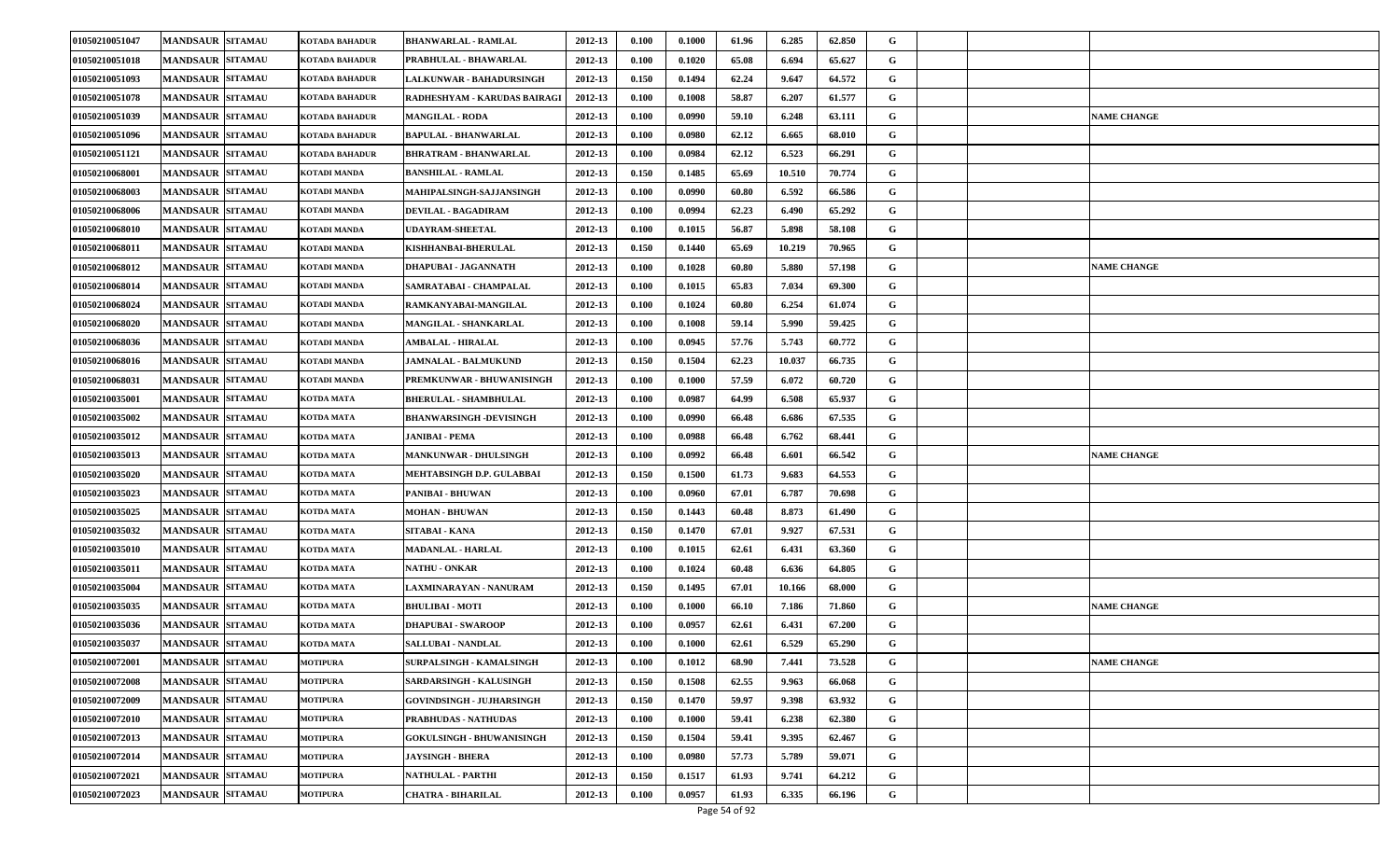| 01050210072030 | <b>MANDSAUR SITAMAU</b> | <b>MOTIPURA</b>  | PRABHULAL-NANURAM               | 2012-13 | 0.150 | 0.1485 | 57.76 | 8.912  | 60.013 | G            |    |                |                           |
|----------------|-------------------------|------------------|---------------------------------|---------|-------|--------|-------|--------|--------|--------------|----|----------------|---------------------------|
| 01050210072031 | <b>MANDSAUR SITAMAU</b> | <b>MOTIPURA</b>  | <b>RAMSINGH - BHERUSINGH</b>    | 2012-13 | 0.150 | 0.1520 | 65.09 | 10.414 | 68.513 | G            |    |                |                           |
| 01050210072032 | <b>MANDSAUR SITAMAU</b> | <b>MOTIPURA</b>  | KAMLABAI - RUPLAL               | 2012-13 | 0.100 | 0.0957 | 56.77 | 5.847  | 61.097 | G            |    |                |                           |
| 01050210072040 | <b>MANDSAUR SITAMAU</b> | <b>MOTIPURA</b>  | VINODSINGH - NAGUSINGH          | 2012-13 | 0.100 | 0.1012 | 62.43 | 6.725  | 66.453 | G            |    |                |                           |
| 01050210072042 | <b>MANDSAUR SITAMAU</b> | <b>MOTIPURA</b>  | <b>MOHANLAL - BHERULAL</b>      | 2012-13 | 0.100 | 0.1000 | 57.13 | 5.966  | 59.660 | G            |    |                |                           |
| 01050210072044 | <b>MANDSAUR SITAMAU</b> | <b>MOTIPURA</b>  | HAJARI - LAKHA                  | 2012-13 | 0.150 | 0.1520 | 57.13 | 8.929  | 58.743 | G            |    |                |                           |
| 01050210072049 | <b>MANDSAUR SITAMAU</b> | <b>MOTIPURA</b>  | SARDARSINGH - SHYAMSINGH        | 2012-13 | 0.100 | 0.0999 | 57.99 | 6.180  | 61.862 | G            |    |                |                           |
| 01050210072053 | <b>MANDSAUR SITAMAU</b> | <b>MOTIPURA</b>  | <b>JIVA - MANGU</b>             | 2012-13 | 0.100 | 0.0960 | 59.41 | 6.289  | 65.510 | G            |    |                |                           |
| 01050210072057 | <b>MANDSAUR SITAMAU</b> | <b>MOTIPURA</b>  | <b>BHOPALSINGH - VAJESINGH</b>  | 2012-13 | 0.150 | 0.1504 | 62.43 | 9.757  | 64.874 | G            |    |                |                           |
| 01050210072058 | <b>MANDSAUR SITAMAU</b> | <b>MOTIPURA</b>  | NAGESHWAR - BHUWANISHANKAR      | 2012-13 | 0.150 | 0.1330 | 62.43 | 8.357  | 62.835 | G            |    |                |                           |
| 01050210072059 | <b>MANDSAUR SITAMAU</b> | <b>MOTIPURA</b>  | NATHULAL - BIHARILAL            | 2012-13 | 0.100 | 0.0960 | 60.36 | 6.226  | 64.854 | G            |    |                |                           |
| 01050210072061 | <b>MANDSAUR SITAMAU</b> | <b>MOTIPURA</b>  | <b>ISHWARSINGH - KAMALSINGH</b> | 2012-13 | 0.150 | 0.1505 | 65.09 | 10.442 | 69.382 | G            |    |                |                           |
| 01050210072062 | <b>MANDSAUR SITAMAU</b> | <b>MOTIPURA</b>  | <b>RATANLAL - BHERULAL</b>      | 2012-13 | 0.150 | 0.0000 | 0.00  | 0.000  | 0.000  | $\mathbf N$  |    |                | <b>TARNSAFAR/BAJKHEDI</b> |
| 01050210072066 | <b>MANDSAUR SITAMAU</b> | <b>MOTIPURA</b>  | <b>MANSINGH - PARASRAM</b>      | 2012-13 | 0.100 | 0.0990 | 60.36 | 6.467  | 65.323 | G            |    |                |                           |
| 01050210072068 | <b>MANDSAUR SITAMAU</b> | <b>MOTIPURA</b>  | BHARATSINGH - JUJHARSINGH       | 2012-13 | 0.150 | 0.1400 | 60.36 | 9.226  | 65.900 | G            |    |                |                           |
| 01050210058001 | <b>MANDSAUR SITAMAU</b> | NAHARGARH        | HIRALAL - DEVA DHAKAD           | 2012-13 | 0.100 | 0.1020 | 63.52 | 5.953  | 58.363 | G            |    |                |                           |
| 01050210058003 | <b>MANDSAUR SITAMAU</b> | NAHARGARH        | SHIRAJ MO. - EIDBAKSHA          | 2012-13 | 0.100 | 0.1000 | 66.46 | 6.883  | 68.830 | G            |    |                |                           |
| 01050210058007 | <b>MANDSAUR SITAMAU</b> | NAHARGARH        | PURALAL - BAGADIRAM             | 2012-13 | 0.100 | 0.1020 | 57.06 | 5.739  | 56.265 | G            | 04 |                |                           |
| 01050210058008 | <b>MANDSAUR SITAMAU</b> | NAHARGARH        | BALKRISHNA - MANGILAL           | 2012-13 | 0.150 | 0.1525 | 57.14 | 8.498  | 55.725 | G            | 04 |                |                           |
| 01050210058009 | <b>MANDSAUR SITAMAU</b> | NAHARGARH        | BHAGWATIBAI - PYARA             | 2012-13 | 0.100 | 0.0984 | 56.04 | 5.548  | 56.382 | G            | 04 |                |                           |
| 01050210058010 | <b>MANDSAUR SITAMAU</b> | NAHARGARH        | <b>BHARATKUMAR - BHERULAL</b>   | 2012-13 | 0.100 | 0.0900 | 63.52 | 5.454  | 60.600 | G            |    |                |                           |
| 01050210058013 | <b>MANDSAUR SITAMAU</b> | NAHARGARH        | SUNDARBAI - NANDA               | 2012-13 | 0.100 | 0.1020 | 69.20 | 7.503  | 73.559 | G            |    |                |                           |
| 01050210058015 | <b>MANDSAUR SITAMAU</b> | NAHARGARH        | RODMAL-MANGILAL                 | 2012-13 | 0.100 | 0.0960 | 63.73 | 5.799  | 60.406 | G            |    |                |                           |
| 01050210058017 | <b>MANDSAUR SITAMAU</b> | NAHARGARH        | <b>BHERULAL - GANGARAM</b>      | 2012-13 | 0.100 | 0.1020 | 57.55 | 5.862  | 57.471 | G            |    |                |                           |
| 01050210058022 | <b>MANDSAUR SITAMAU</b> | NAHARGARH        | <b>GEETABAI - MANGILAL</b>      | 2012-13 | 0.100 | 0.1000 | 60.05 | 5.876  | 58.760 | G            |    |                |                           |
| 01050210058023 | <b>MANDSAUR SITAMAU</b> | NAHARGARH        | <b>RAMSINGH - KISHORSINGH</b>   | 2012-13 | 0.100 | 0.1023 | 58.32 | 6.457  | 63.118 | G            |    |                |                           |
| 01050210058025 | <b>MANDSAUR SITAMAU</b> | NAHARGARH        | MOH. HUSSAIN - IDA BAKSH        | 2012-13 | 0.150 | 0.1470 | 66.46 | 9.134  | 62.136 | G            |    |                |                           |
| 01050210058026 | <b>MANDSAUR SITAMAU</b> | NAHARGARH        | VARDA - BHUWAN                  | 2012-13 | 0.100 | 0.1040 | 56.48 | 5.729  | 55.087 | G            | 04 |                |                           |
| 01050210058027 | <b>MANDSAUR SITAMAU</b> | NAHARGARH        | <b>GORILAL - HAJARILAL</b>      | 2012-13 | 0.100 | 0.0990 | 63.52 | 6.742  | 68.101 | G            |    |                |                           |
| 01050210058029 | <b>MANDSAUR SITAMAU</b> | NAHARGARH        | <b>BHERULAL - KESHURAM</b>      | 2012-13 | 0.150 | 0.1450 | 57.93 | 8.656  | 59.697 | G            |    |                |                           |
| 01050210058031 | <b>MANDSAUR SITAMAU</b> | NAHARGARH        | NIBHAYRAM-PANNALAL              | 2012-13 | 0.150 | 0.1443 | 56.56 | 8.532  | 59.127 | G            |    |                |                           |
| 01050210058032 | <b>MANDSAUR SITAMAU</b> | NAHARGARH        | UDAYLAL - MANGILAL              | 2012-13 | 0.150 | 0.1392 | 63.27 | 9.129  | 65.582 | G            |    |                |                           |
| 01050210058033 | <b>MANDSAUR SITAMAU</b> | NAHARGARH        | NASIR AHMAD - NAJIR MOH.        | 2012-13 | 0.100 | 0.0969 | 69.20 | 7.503  | 77.430 | G            |    |                |                           |
| 01050210058036 | <b>MANDSAUR SITAMAU</b> | NAHARGARH        | HAFIJ MOH. RAHIM BAKSH          | 2012-13 | 0.100 | 0.1026 | 58.52 | 5.760  | 56.140 | G            | 04 |                |                           |
| 01050210058037 | <b>MANDSAUR SITAMAU</b> | <b>NAHARGARH</b> | <b>BHANWARLAL - GULAB</b>       | 2012-13 | 0.100 | 0.0950 | 67.14 | 6.493  | 68.347 | G            |    | 01050209032026 |                           |
| 01050210058038 | <b>MANDSAUR SITAMAU</b> | NAHARGARH        | KAMLABAI - MANGILAL             | 2012-13 | 0.100 | 0.0990 | 65.35 | 6.152  | 62.141 | G            |    |                |                           |
| 01050210058039 | <b>MANDSAUR SITAMAU</b> | <b>NAHARGARH</b> | NANIBAI-RAMCHANDRA              | 2012-13 | 0.100 | 0.1000 | 66.46 | 6.589  | 65.890 | G            |    |                |                           |
| 01050210058040 | <b>MANDSAUR SITAMAU</b> | NAHARGARH        | RAMNIWAS - KANHAIYALAL          | 2012-13 | 0.150 | 0.0000 | 0.000 | 0.000  | 0.000  | $\mathbf{F}$ |    |                |                           |
| 01050210058044 | <b>MANDSAUR SITAMAU</b> | NAHARGARH        | RAMCHANDRA - GALLA MALI         | 2012-13 | 0.100 | 0.1036 | 58.52 | 6.153  | 59.392 | G            |    |                |                           |
| 01050210058045 | <b>MANDSAUR SITAMAU</b> | <b>NAHARGARH</b> | <b>MOHANLAL - NANURAM SONI</b>  | 2012-13 | 0.100 | 0.0980 | 63.01 | 5.950  | 60.714 | G            |    |                |                           |
| 01050210058050 | <b>MANDSAUR SITAMAU</b> | NAHARGARH        | RAMCHANDRA - BHAGIRATH          | 2012-13 | 0.100 | 0.0975 | 57.58 | 5.717  | 58.636 | G            |    |                |                           |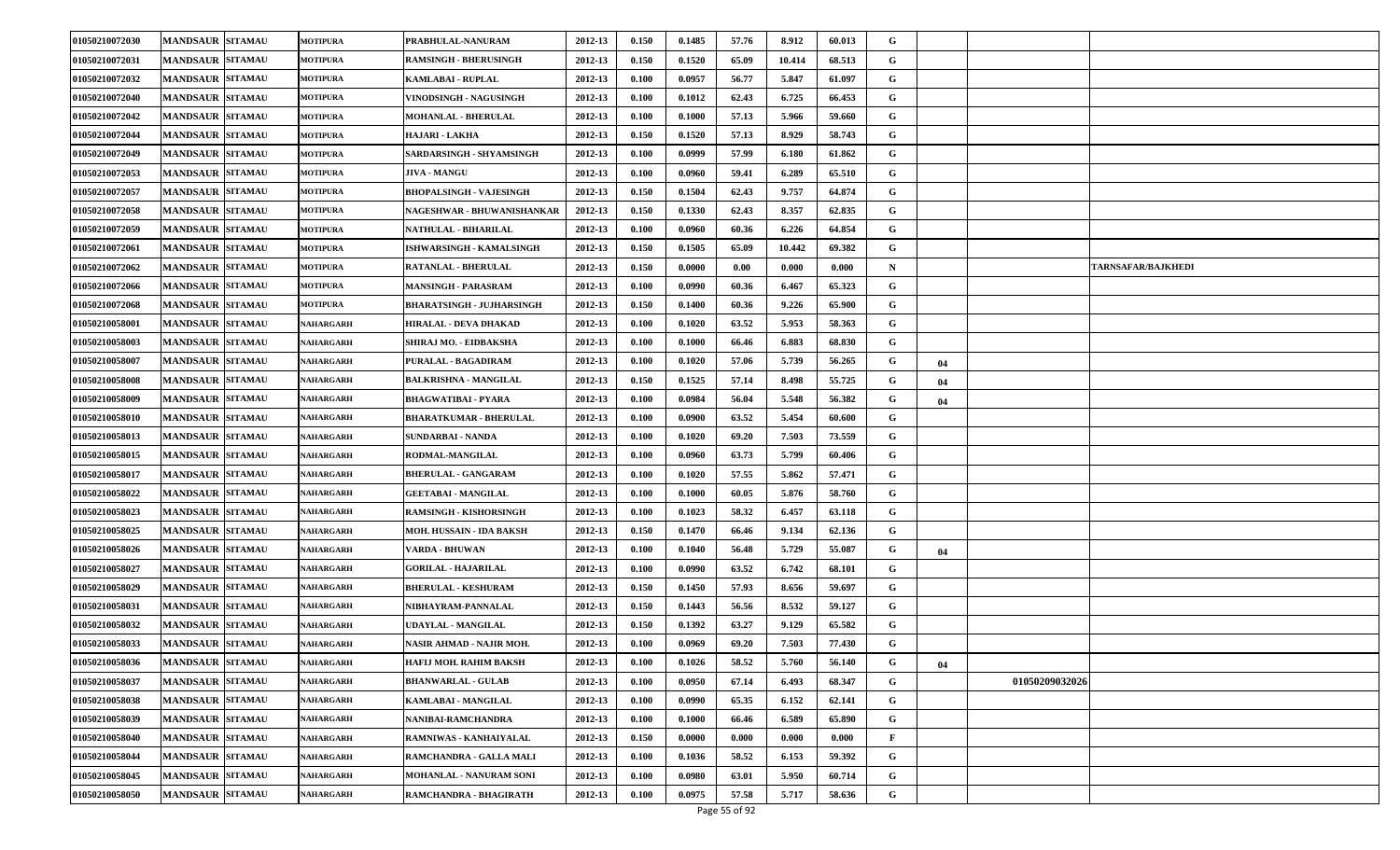| 01050210058052 | <b>MANDSAUR SITAMAU</b> | NAHARGARH                           | RAMLAL - NANDA MALI                      | 2012-13 | 0.100 | 0.1044 | 63.27 | 7.131  | 68.305 | G |    |                    |
|----------------|-------------------------|-------------------------------------|------------------------------------------|---------|-------|--------|-------|--------|--------|---|----|--------------------|
| 01050210058055 | <b>MANDSAUR SITAMAU</b> | NAHARGARH                           | DHAPUBAI - NANDA                         | 2012-13 | 0.100 | 0.0990 | 69.20 | 6.376  | 64.404 | G |    |                    |
| 01050210058056 | <b>MANDSAUR SITAMAU</b> | NAHARGARH                           | RADHESHYAM - TULSIRAM                    | 2012-13 | 0.100 | 0.1000 | 65.35 | 6.348  | 63.480 | G |    |                    |
| 01050210058061 | <b>MANDSAUR SITAMAU</b> | NAHARGARH                           | PANNALAL - BHUWANJI                      | 2012-13 | 0.150 | 0.1404 | 56.80 | 7.692  | 54.786 | G | 04 |                    |
| 01050210058062 | <b>MANDSAUR SITAMAU</b> | NAHARGARH                           | RADHESHYAM - KHEMRAJ                     | 2012-13 | 0.150 | 0.1475 | 58.95 | 9.466  | 64.176 | G |    |                    |
| 01050210058066 | <b>MANDSAUR SITAMAU</b> | NAHARGARH                           | SATYANARAYAN - NANURAM                   | 2012-13 | 0.100 | 0.1000 | 65.35 | 6.647  | 66.470 | G |    |                    |
| 01050210058072 | <b>MANDSAUR SITAMAU</b> | NAHARGARH                           | <b>DEVILAL - RAMCHANDRA</b>              | 2012-13 | 0.100 | 0.1020 | 54.49 | 5.441  | 53.343 | G | 04 |                    |
| 01050210058076 | <b>MANDSAUR SITAMAU</b> | NAHARGARH                           | RAMKUNWARBAI-BHERULAL                    | 2012-13 | 0.100 | 0.0960 | 58.95 | 5.912  | 61.583 | G |    |                    |
| 01050210058084 | <b>MANDSAUR SITAMAU</b> | NAHARGARH                           | <b>BADRILAL - BHERULAL</b>               | 2012-13 | 0.100 | 0.0968 | 58.95 | 5.693  | 58.811 | G |    |                    |
| 01050210058095 | <b>MANDSAUR SITAMAU</b> | NAHARGARH                           | <b>RAMLAL - UDA</b>                      | 2012-13 | 0.100 | 0.1015 | 57.24 | 5.716  | 56.315 | G | 04 |                    |
| 01050210058099 | <b>MANDSAUR SITAMAU</b> | <b>NAHARGARH</b>                    | MOH. HANIF - SHAKUR KHA                  | 2012-13 | 0.100 | 0.1050 | 55.93 | 5.873  | 55.933 | G | 04 |                    |
| 01050210058100 | <b>MANDSAUR SITAMAU</b> | NAHARGARH                           | ABDUL SATTAR - FAKIR MOH.                | 2012-13 | 0.100 | 0.1034 | 60.18 | 6.199  | 59.952 | G |    |                    |
| 01050210058103 | <b>MANDSAUR SITAMAU</b> | NAHARGARH                           | AMJAD KHA - SHAFI MOH.                   | 2012-13 | 0.100 | 0.0990 | 60.18 | 5.984  | 60.444 | G |    |                    |
| 01050210058106 | <b>MANDSAUR SITAMAU</b> | <b>NAHARGARH</b>                    | <b>BHAGWATIDAS - RATANDAS</b>            | 2012-13 | 0.150 | 0.1225 | 57.76 | 6.510  | 53.143 | G | 04 |                    |
| 01050210058115 | <b>MANDSAUR SITAMAU</b> | NAHARGARH                           | KASTURIBAI - BHERULAL                    | 2012-13 | 0.100 | 0.1020 | 63.01 | 6.283  | 61.598 | G |    |                    |
| 01050210058122 | <b>MANDSAUR SITAMAU</b> | NAHARGARH                           | NANDA - DHURA LOHAR                      | 2012-13 | 0.100 | 0.0980 | 60.18 | 5.760  | 58.776 | G |    |                    |
| 01050210058124 | <b>MANDSAUR SITAMAU</b> | NAHARGARH                           | HIRALAL - FAKIRCHAND                     | 2012-13 | 0.100 | 0.1025 | 63.27 | 6.074  | 59.259 | G |    |                    |
| 01050210058126 | <b>MANDSAUR SITAMAU</b> | <b>NAHARGARH</b>                    | HAIDARKHA - AHMAD KHA                    | 2012-13 | 0.100 | 0.1015 | 56.32 | 5.785  | 56.995 | G | 04 |                    |
| 01050210058137 | <b>MANDSAUR SITAMAU</b> | NAHARGARH                           | <b>GORDHANSINGH - DEVISINGH</b>          | 2012-13 | 0.100 | 0.1037 | 57.90 | 6.601  | 63.655 | G |    |                    |
| 01050210058138 | <b>MANDSAUR SITAMAU</b> | NAHARGARH                           | <b>MOTIYABAI - BALARAM</b>               | 2012-13 | 0.100 | 0.0980 | 63.01 | 6.472  | 66.041 | G |    |                    |
| 01050210058139 | <b>MANDSAUR SITAMAU</b> | NAHARGARH                           | PARWATI BAI - BALARAM                    | 2012-13 | 0.100 | 0.1008 | 58.52 | 5.919  | 58.720 | G |    |                    |
| 01050210058140 | <b>MANDSAUR SITAMAU</b> | <b>NAHARGARH</b>                    | JANIBAI - RAMCHANDRA                     | 2012-13 | 0.100 | 0.0980 | 59.96 | 5.808  | 59.265 | G |    |                    |
| 01050210058142 | <b>MANDSAUR SITAMAU</b> | NAHARGARH                           | NANDLAL - MANNALAL                       | 2012-13 | 0.100 | 0.0966 | 59.96 | 5.799  | 60.031 | G |    | <b>NAME CHANGE</b> |
| 01050210058143 | <b>MANDSAUR SITAMAU</b> | NAHARGARH                           | <b>BAPUSINGH - LAXMANSINGH</b>           | 2012-13 | 0.150 | 0.1538 | 59.96 | 9.799  | 63.713 | G |    |                    |
| 01050210058144 | <b>MANDSAUR SITAMAU</b> | NAHARGARH                           | <b>BHOPALSINGH - LAXMANSINGH</b>         | 2012-13 | 0.150 | 0.1537 | 65.49 | 10.338 | 67.261 | G |    | 01050210064007     |
| 01050210058147 | <b>MANDSAUR SITAMAU</b> | <b>NAHARGARH</b>                    | <b>BHANA-NATHU</b>                       | 2012-13 | 0.150 | 0.1480 | 65.49 | 9.954  | 67.257 | G |    | 01050210064013     |
| 01050210058148 | <b>MANDSAUR SITAMAU</b> | NAHARGARH                           | UDAYSINGH - BHERUSINGH                   | 2012-13 | 0.100 | 0.1023 | 60.88 | 6.227  | 60.870 | G |    | 01050210064010     |
| 01050210075004 | <b>MANDSAUR SITAMAU</b> | <b>BETIKHEDI</b>                    | <b>BHERU - NANDA</b>                     | 2012-13 | 0.100 | 0.1025 | 53.21 | 6.020  | 58.732 | G | 05 |                    |
| 01050210062008 | <b>MANDSAUR SITAMAU</b> | <b>PAYAKHEDI</b>                    | SAMANDBAI-UDAYRAM                        | 2012-13 | 0.100 | 0.1000 | 62.66 | 6.740  | 67.400 | G |    |                    |
| 01050210062001 | <b>MANDSAUR SITAMAU</b> | <b>PAYAKHEDI</b>                    | RUKMANBAI-BAPULAL                        | 2012-13 | 0.100 | 0.0992 | 63.13 | 6.809  | 68.639 | G |    |                    |
| 01050210062012 | <b>MANDSAUR SITAMAU</b> | PAYAKHEDI                           | LEELABAI - RAMLAL DANGI                  | 2012-13 | 0.100 | 0.0990 | 63.02 | 6.752  | 68.202 | G |    |                    |
| 01050210062014 | <b>MANDSAUR SITAMAU</b> | PAYAKHEDI                           | <b>SHAKUR MOH. - GAFUR KHA</b>           | 2012-13 | 0.150 | 0.1472 | 60.52 | 8.758  | 59.497 | G |    |                    |
| 01050210062009 | <b>MANDSAUR SITAMAU</b> | PAYAKHEDI                           | <b>BHANWARLAL - KISHANLAL</b>            | 2012-13 | 0.100 | 0.1030 | 59.89 | 6.836  | 66.368 | G |    |                    |
| 01050210075050 | <b>MANDSAUR SITAMAU</b> | <b>BETIKHEDI</b>                    | KANKUBAI - NATHU                         | 2012-13 | 0.100 | 0.0957 | 52.50 | 5.385  | 56.270 | G | 05 |                    |
| 01050210076112 | <b>MANDSAUR SITAMAU</b> | <b>KAYAMPUR</b>                     | BHAGIBAI - PARASRAM                      | 2012-13 | 0.100 | 0.1000 | 54.28 | 5.211  | 52.110 | G | 05 |                    |
| 01050210062055 | <b>MANDSAUR SITAMAU</b> | <b>PAYAKHEDI</b>                    | <b>NATHULAL-MEGHA</b>                    | 2012-13 | 0.100 | 0.1029 | 59.89 | 6.177  | 60.029 | G |    |                    |
| 01050210078021 | <b>MANDSAUR SITAMAU</b> |                                     | KHAJURI CHANDRAWAT   JADAVBAI - MANGILAL | 2012-13 | 0.100 | 0.0980 | 43.51 | 4.500  | 45.918 | G | 05 |                    |
| 01050210078036 | <b>MANDSAUR SITAMAU</b> | KHAJURI CHANDRAWAT ISHWARLAL - KALU |                                          | 2012-13 | 0.100 | 0.1035 | 53.61 | 5.675  | 54.831 | G | 05 |                    |
| 01050210078070 | <b>MANDSAUR SITAMAU</b> |                                     | KHAJURI CHANDRAWAT   BALUNATH - UDANATH  | 2012-13 | 0.150 | 0.1410 | 48.47 | 7.194  | 51.021 | G | 05 |                    |
| 01050210078032 | <b>MANDSAUR SITAMAU</b> | KHAJURI CHANDRAWAT                  | <b>JGANNATH - VAJERAM</b>                | 2012-13 | 0.100 | 0.0999 | 51.29 | 5.092  | 50.971 | G | 05 |                    |
| 01050210068004 | <b>MANDSAUR SITAMAU</b> | KOTADI MANDA                        | <b>DEVISINGH - BHUWANISINGH</b>          | 2012-13 | 0.100 | 0.0986 | 54.96 | 5.512  | 55.903 | G | 05 |                    |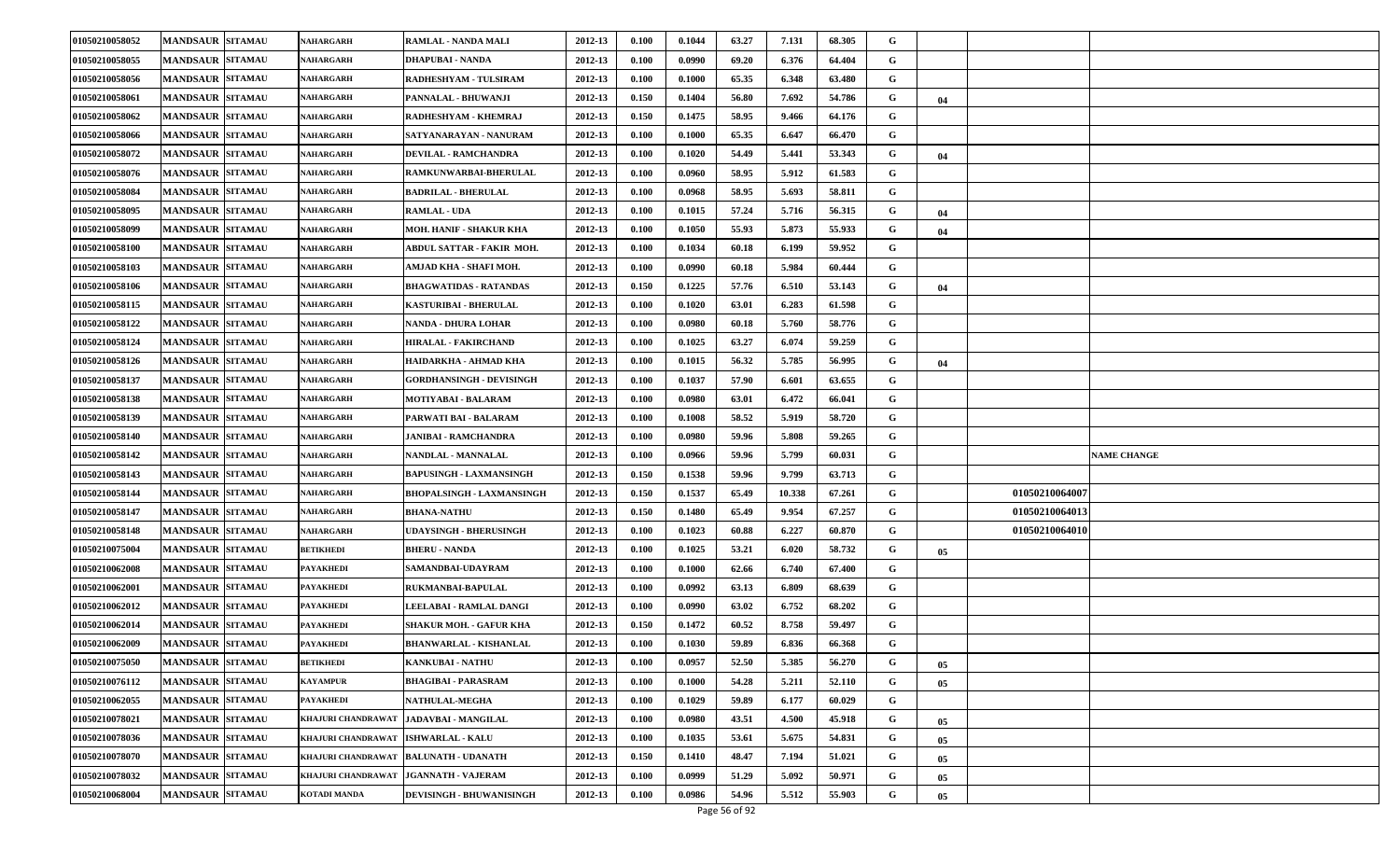| 01050210058004 | <b>MANDSAUR SITAMAU</b> | NAHARGARH       | SUKHLAL D.P. MOTIJI             | 2012-13 | 0.100 | 0.0990 | 52.04 | 4.773  | 48.212 | G           | 05 |                |                    |
|----------------|-------------------------|-----------------|---------------------------------|---------|-------|--------|-------|--------|--------|-------------|----|----------------|--------------------|
| 01050210068019 | <b>MANDSAUR SITAMAU</b> | KOTADI MANDA    | <b>FATESINGH - DUNGARSINGH</b>  | 2012-13 | 0.100 | 0.1024 | 54.46 | 5.166  | 50.449 |             | 02 |                |                    |
| 01050210058091 | <b>MANDSAUR SITAMAU</b> | NAHARGARH       | PRABHULAL - BHAGIRATH           | 2012-13 | 0.100 | 0.1020 | 52.21 | 4.885  | 47.892 | G           | 05 |                |                    |
| 01050210056075 | <b>MANDSAUR SITAMAU</b> | RANAYARA        | SOHANBAI - RAMPRATAP            | 2012-13 | 0.100 | 0.1000 | 55.21 | 5.639  | 56.390 |             | 02 |                |                    |
| 01050210067015 | <b>MANDSAUR SITAMAU</b> | <b>RUPANI</b>   | <b>MOHANLAL - NANALAL</b>       | 2012-13 | 0.100 | 0.0960 | 63.91 | 6.537  | 68.094 |             | 02 |                |                    |
| 01050210058109 | <b>MANDSAUR SITAMAU</b> | NAHARGARH       | GAJJIBAI - MANNA                | 2012-13 | 0.150 | 0.1524 | 51.90 | 8.816  | 57.848 | G           | 05 |                |                    |
| 01050210058127 | <b>MANDSAUR SITAMAU</b> | NAHARGARH       | NANDA - RAMA GUJAR              | 2012-13 | 0.100 | 0.1040 | 49.76 | 5.410  | 52.019 | G           | 05 |                |                    |
| 01050210056002 | <b>MANDSAUR SITAMAU</b> | RANAYARA        | <b>KACHRU - MOTI</b>            | 2012-13 | 0.100 | 0.1040 | 63.32 | 6.802  | 65.404 | G           |    |                |                    |
| 01050210056003 | <b>MANDSAUR SITAMAU</b> | RANAYARA        | RAMNIWAS - JAGANNATH            | 2012-13 | 0.150 | 0.1482 | 67.14 | 10.004 | 67.503 | G           |    |                |                    |
| 01050210056016 | <b>MANDSAUR SITAMAU</b> | RANAYARA        | DEVILAL - AMRITRAM              | 2012-13 | 0.100 | 0.0987 | 59.06 | 6.210  | 62.918 | G           |    |                |                    |
| 01050210056021 | <b>MANDSAUR SITAMAU</b> | RANAYARA        | <b>BALARAM - BHUWANISHANKAR</b> | 2012-13 | 0.100 | 0.0990 | 67.14 | 6.781  | 68.494 | G           |    |                |                    |
| 01050210056022 | <b>MANDSAUR SITAMAU</b> | RANAYARA        | <b>SITABAI-RUGHNATH</b>         | 2012-13 | 0.100 | 0.1020 | 59.06 | 6.108  | 59.882 | G           |    |                |                    |
| 01050210056023 | <b>MANDSAUR SITAMAU</b> | RANAYARA        | <b>BHERULAL - SATYANARAYAN</b>  | 2012-13 | 0.100 | 0.0990 | 63.32 | 6.694  | 67.616 | G           |    |                | <b>NAME CHANGE</b> |
| 01050210056030 | <b>MANDSAUR SITAMAU</b> | RANAYARA        | NANIBAI - RAMRATAN              | 2012-13 | 0.100 | 0.1050 | 59.06 | 6.277  | 59.780 | G           |    |                |                    |
| 01050210056032 | <b>MANDSAUR SITAMAU</b> | RANAYARA        | <b>CHAINRAM - KISHANRAM</b>     | 2012-13 | 0.150 | 0.1462 | 57.51 | 8.881  | 60.745 | G           |    |                |                    |
| 01050210056033 | <b>MANDSAUR SITAMAU</b> | RANAYARA        | <b>GOKUL - BHAGWAN</b>          | 2012-13 | 0.150 | 0.1476 | 56.99 | 8.638  | 58.523 | G           |    |                |                    |
| 01050210056042 | <b>MANDSAUR SITAMAU</b> | RANAYARA        | <b>CHUNNILAL - MOTILAL</b>      | 2012-13 | 0.100 | 0.0980 | 59.11 | 6.055  | 61.785 | G           |    |                |                    |
| 01050210056053 | <b>MANDSAUR SITAMAU</b> | RANAYARA        | <b>BHERULAL - BHUWANIRAM</b>    | 2012-13 | 0.100 | 0.0964 | 63.32 | 6.603  | 68.495 | G           |    |                |                    |
| 01050210056055 | <b>MANDSAUR SITAMAU</b> | RANAYARA        | SHOBHARAM - BHAGWAN             | 2012-13 | 0.100 | 0.1012 | 59.11 | 5.970  | 58.992 | G           |    |                |                    |
| 01050210056056 | <b>MANDSAUR SITAMAU</b> | RANAYARA        | <b>BALARAM-GANESHRAM</b>        | 2012-13 | 0.150 | 0.1443 | 62.39 | 9.448  | 65.475 | G           |    |                |                    |
| 01050210056057 | <b>MANDSAUR SITAMAU</b> | RANAYARA        | <b>JAGDISH - BHUWANIRAM</b>     | 2012-13 | 0.100 | 0.0960 | 69.44 | 7.103  | 73.990 | G           |    |                |                    |
| 01050210056064 | <b>MANDSAUR SITAMAU</b> | RANAYARA        | <b>BAPULAL - GOKUL</b>          | 2012-13 | 0.100 | 0.0000 | 0.000 | 0.000  | 0.000  | $\mathbf N$ |    |                |                    |
| 01050210056070 | <b>MANDSAUR SITAMAU</b> | RANAYARA        | HIRALAL - BHARATRAM             | 2012-13 | 0.100 | 0.0992 | 62.39 | 6.506  | 65.585 | G           |    |                |                    |
| 01050210056076 | <b>MANDSAUR SITAMAU</b> | RANAYARA        | <b>LAXMICHAND - DHULAJI</b>     | 2012-13 | 0.150 | 0.1500 | 62.39 | 9.474  | 63.160 | G           |    |                |                    |
| 01050210056087 | <b>MANDSAUR SITAMAU</b> | RANAYARA        | RATANBAI-MANGILAL               | 2012-13 | 0.150 | 0.1539 | 62.38 | 9.936  | 64.561 | G           |    |                |                    |
| 01050210056111 | <b>MANDSAUR SITAMAU</b> | RANAYARA        | NANDRAM - JAGANNATH             | 2012-13 | 0.100 | 0.1015 | 65.49 | 6.867  | 67.655 | G           |    |                |                    |
| 01050210056121 | <b>MANDSAUR SITAMAU</b> | RANAYARA        | RAMESHWAR - SHANKARLAL          | 2012-13 | 0.150 | 0.1472 | 65.61 | 9.935  | 67.493 | G           |    |                |                    |
| 01050210056067 | <b>MANDSAUR SITAMAU</b> | RANAYARA        | SHAYAMUBAI -SUKHIBAI            | 2012-13 | 0.150 | 0.1450 | 63.14 | 9.660  | 66.621 | G           |    |                |                    |
| 01050210056054 | <b>MANDSAUR SITAMAU</b> | RANAYARA        | <b>DHANNIBAI - BHAGCHAND</b>    | 2012-13 | 0.100 | 0.0990 | 56.69 | 5.280  | 53.333 | G           | 04 |                |                    |
| 01050210058132 | <b>MANDSAUR SITAMAU</b> | NAHARGARH       | <b>BADAMIBAI - MANGILAL</b>     | 2012-13 | 0.100 | 0.0888 | 52.74 | 2.984  | 33.604 | G           | 05 |                |                    |
| 01050210056047 | <b>MANDSAUR SITAMAU</b> | RANAYARA        | SHANTIBAI - LAXMAN              | 2012-13 | 0.100 | 0.0946 | 59.11 | 5.970  | 63.107 | G           |    |                |                    |
| 01050210058141 | <b>MANDSAUR SITAMAU</b> | NAHARGARH       | SURESHCHANDRA - RAMPRATAP       | 2012-13 | 0.100 | 0.1040 | 53.74 | 3.923  | 37.721 | G           | 05 |                |                    |
| 01050210056132 | <b>MANDSAUR SITAMAU</b> | RANAYARA        | <b>MANGILAL - RAMLAL</b>        | 2012-13 | 0.100 | 0.0960 | 62.38 | 5.694  | 59.313 | G           |    |                |                    |
| 01050210056134 | <b>MANDSAUR SITAMAU</b> | <b>RANAYARA</b> | <b>GATTULAL - KESHURAM</b>      | 2012-13 | 0.100 | 0.1000 | 60.32 | 6.325  | 63.250 | G           |    |                |                    |
| 01050210056037 | <b>MANDSAUR SITAMAU</b> | <b>RANAYARA</b> | <b>/ASUDEV - UDA</b>            | 2012-13 | 0.100 | 0.0990 | 57.57 | 5.732  | 57.899 | G           |    |                |                    |
| 01050210056065 | <b>MANDSAUR SITAMAU</b> | <b>RANAYARA</b> | <b>ASHARAM - BHUWANIRAM</b>     | 2012-13 | 0.150 | 0.1472 | 60.32 | 9.074  | 61.644 | G           |    |                |                    |
| 01050210077064 | <b>MANDSAUR SITAMAU</b> | <b>RISTHAL</b>  | KACHARULAL - NANURAM            | 2012-13 | 0.100 | 0.0990 | 67.78 | 6.768  | 68.364 | G           |    |                |                    |
| 01050210077063 | <b>MANDSAUR SITAMAU</b> | <b>RISTHAL</b>  | <b>MOHANDAS - BADRIDAS</b>      | 2012-13 | 0.150 | 0.1488 | 67.78 | 10.002 | 67.218 | G           |    |                |                    |
| 01050210058145 | <b>MANDSAUR SITAMAU</b> | NAHARGARH       | SITABAI - MADHOSINGH            | 2012-13 | 0.100 | 0.0990 | 49.65 | 5.185  | 52.374 | G           | 05 | 01050210064001 |                    |
| 01050210077061 | <b>MANDSAUR SITAMAU</b> | <b>RISTHAL</b>  | AABIDA B - SHAHID ALI           | 2012-13 | 0.100 | 0.1015 | 56.22 | 5.622  | 55.389 | G           | 04 |                |                    |
| 01050210077055 | <b>MANDSAUR SITAMAU</b> | <b>RISTHAL</b>  | <b>BHERULAL - PARBHULAL</b>     | 2012-13 | 0.100 | 0.1008 | 72.48 | 7.600  | 75.397 | G           |    |                |                    |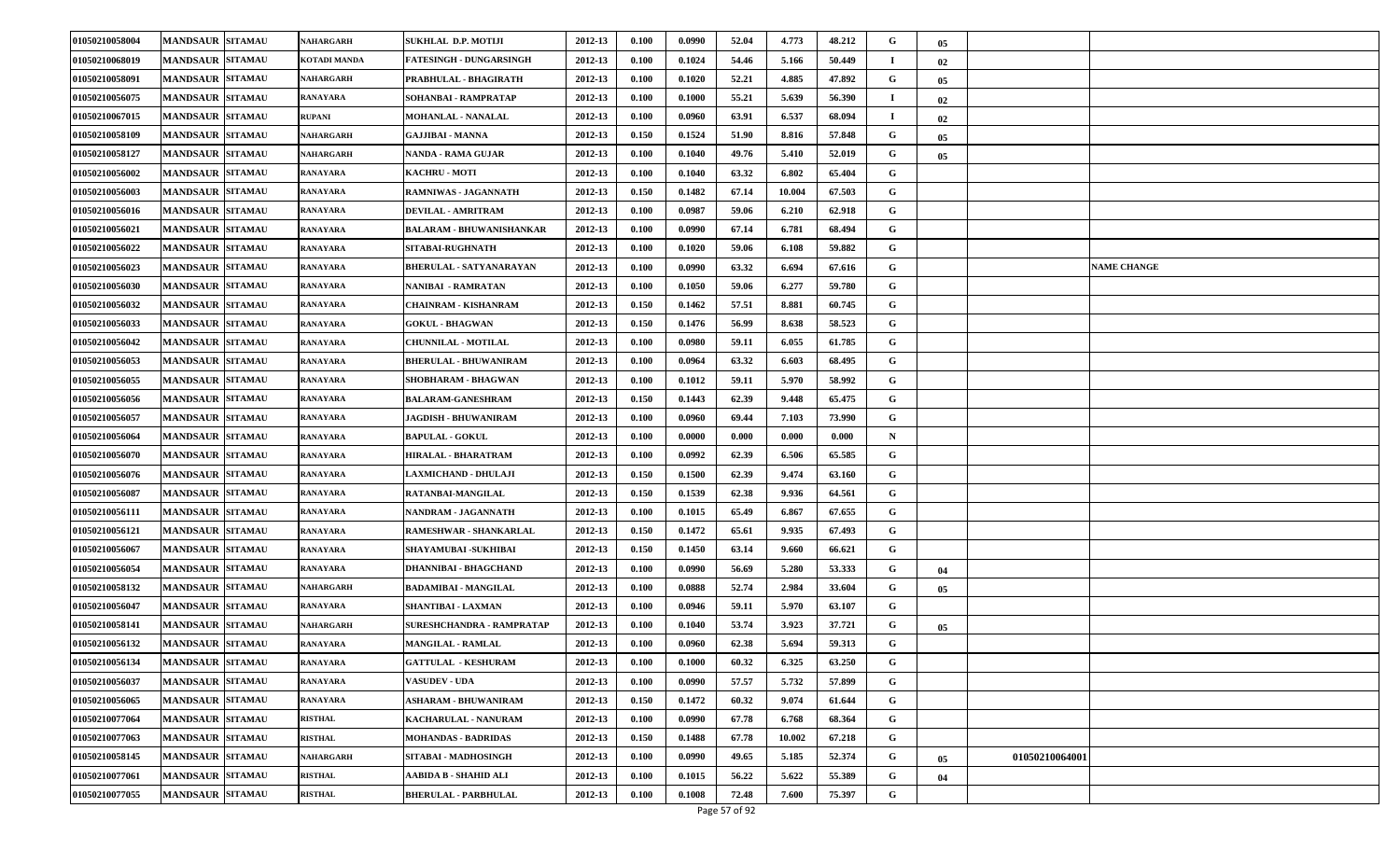| 01050210077052 | <b>MANDSAUR SITAMAU</b> | <b>RISTHAL</b>             | <b>BANSHILAL - BHANWARLAL</b>                  | 2012-13 | 0.150 | 0.1520 | 72.02 | 11.801 | 77.638 | G |    |                    |  |
|----------------|-------------------------|----------------------------|------------------------------------------------|---------|-------|--------|-------|--------|--------|---|----|--------------------|--|
| 01050210077043 | <b>MANDSAUR SITAMAU</b> | <b>RISTHAL</b>             | UDA - NARAYAN                                  | 2012-13 | 0.100 | 0.0930 | 68.13 | 6.171  | 66.355 | G |    |                    |  |
| 01050210077031 | <b>MANDSAUR SITAMAU</b> | <b>RISTHAL</b>             | KRASHANA SHARMA - SHRI<br><b>:OPALKRISHANA</b> | 2012-13 | 0.100 | 0.0975 | 59.58 | 6.018  | 61.723 | G |    |                    |  |
| 01050210077027 | <b>MANDSAUR SITAMAU</b> | <b>RISTHAL</b>             | UJHARLAL - MATHURALAL                          | 2012-13 | 0.150 | 0.1552 | 65.15 | 10.405 | 67.043 | G |    |                    |  |
| 01050210077026 | <b>MANDSAUR SITAMAU</b> | <b>RISTHAL</b>             | <b>DEVILAL - GOBARLAL</b>                      | 2012-13 | 0.150 | 0.1500 | 68.13 | 9.898  | 65.987 | G |    |                    |  |
| 01050210077032 | <b>MANDSAUR SITAMAU</b> | <b>RISTHAL</b>             | RAMRATAN - JHABBALAL                           | 2012-13 | 0.100 | 0.1024 | 65.15 | 6.869  | 67.080 | G |    |                    |  |
| 01050210077017 | <b>MANDSAUR SITAMAU</b> | <b>RISTHAL</b>             | <b>SALAGRAM - NANDLAL</b>                      | 2012-13 | 0.150 | 0.1456 | 71.30 | 10.512 | 72.198 | G |    |                    |  |
| 01050210077016 | <b>MANDSAUR SITAMAU</b> | <b>RISTHAL</b>             | <b>JASWANTSINGH - ONKARSINGH</b>               | 2012-13 | 0.150 | 0.1519 | 59.58 | 8.886  | 58.499 | G |    | <b>VAME CHANGE</b> |  |
| 01050210077015 | <b>MANDSAUR SITAMAU</b> | <b>RISTHAL</b>             | LAXMINARAYAN - NANDRAM                         | 2012-13 | 0.100 | 0.1042 | 61.99 | 6.553  | 62.889 | G |    |                    |  |
| 01050210077014 | <b>MANDSAUR SITAMAU</b> | <b>RISTHAL</b>             | <b>GOBARSINGH - DHULSINGH</b>                  | 2012-13 | 0.150 | 0.1562 | 65.78 | 10.205 | 65.333 | G |    |                    |  |
| 01050210077011 | <b>MANDSAUR SITAMAU</b> | <b>RISTHAL</b>             | <b>MENABAI - GOPAL</b>                         | 2012-13 | 0.150 | 0.1510 | 65.78 | 10.299 | 68.205 | G |    |                    |  |
| 01050210077008 | <b>MANDSAUR SITAMAU</b> | <b>RISTHAL</b>             | <b>BADRILAL - PRABHULAL</b>                    | 2012-13 | 0.100 | 0.0972 | 65.78 | 6.296  | 64.774 | G |    | <b>NAME CHANGE</b> |  |
| 01050210077005 | <b>MANDSAUR SITAMAU</b> | <b>RISTHAL</b>             | SAJJANBAI - KALU                               | 2012-13 | 0.100 | 0.0990 | 62.66 | 6.409  | 64.737 | G |    |                    |  |
| 01050210077004 | <b>MANDSAUR SITAMAU</b> | <b>RISTHAL</b>             | <b>JAS KUNWAR - BHANWARSINGH</b>               | 2012-13 | 0.100 | 0.1008 | 61.64 | 6.129  | 60.803 | G |    |                    |  |
| 01050210077003 | <b>MANDSAUR SITAMAU</b> | <b>RISTHAL</b>             | SURESH KUMAR D.P. NATHU                        | 2012-13 | 0.100 | 0.0963 | 63.22 | 6.512  | 67.622 | G |    |                    |  |
| 01050210077001 | <b>MANDSAUR SITAMAU</b> | <b>RISTHAL</b>             | <b>TEJRAM-MANGILAL</b>                         | 2012-13 | 0.100 | 0.0990 | 68.13 | 6.764  | 68.323 | G |    |                    |  |
| 01050210058146 | <b>MANDSAUR SITAMAU</b> | NAHARGARH                  | MANGILAL - BHUWANIRAM                          | 2012-13 | 0.150 | 0.1548 | 51.54 | 7.827  | 50.562 | G | 05 | 01050210064004     |  |
| 01050210006003 | <b>MANDSAUR SITAMAU</b> | ROJAFATEHGARH              | ASHARAM - SHRILAL                              | 2012-13 | 0.100 | 0.0980 | 63.30 | 6.502  | 66.347 | G |    | <b>NAME CHANGE</b> |  |
| 01050210006009 | <b>MANDSAUR SITAMAU</b> | ROJAFATEHGARH              | <b>SARJUBAI-HARIRAM</b>                        | 2012-13 | 0.150 | 0.1400 | 59.97 | 8.670  | 61.929 | G |    |                    |  |
| 01050210006022 | <b>MANDSAUR SITAMAU</b> | ROJAFATEHGARH              | <b>JAGDISH - RAMLAL</b>                        | 2012-13 | 0.100 | 0.0957 | 63.30 | 6.402  | 66.897 | G |    |                    |  |
| 01050210006011 | <b>MANDSAUR SITAMAU</b> | ROJAFATEHGARH              | KACHRU-CHATARBHUJ                              | 2012-13 | 0.100 | 0.1008 | 62.39 | 6.613  | 65.605 | G |    |                    |  |
| 01050210006012 | <b>MANDSAUR SITAMAU</b> | ROJAFATEHGARH              | KANVARLAL-KISHAN                               | 2012-13 | 0.100 | 0.1000 | 60.53 | 6.139  | 61.390 | G |    |                    |  |
| 01050210006021 | <b>MANDSAUR SITAMAU</b> | ROJAFATEHGARH              | KARANSINGH-DASHRATHSINGH                       | 2012-13 | 0.100 | 0.0957 | 61.93 | 6.396  | 66.834 | G |    |                    |  |
| 01050210062052 | <b>MANDSAUR SITAMAU</b> | PAYAKHEDI                  | NATHIBAI - SAWRAM                              | 2012-13 | 0.100 | 0.0936 | 53.51 | 5.481  | 58.557 | G | 05 |                    |  |
| 01050210006027 | <b>MANDSAUR SITAMAU</b> | ROJAFATEHGARH              | <b>MANGILAL - JAGANNATH</b>                    | 2012-13 | 0.100 | 0.1008 | 59.97 | 6.417  | 63.661 | G |    |                    |  |
| 01050210062053 | <b>MANDSAUR SITAMAU</b> | PAYAKHEDI                  | <b>JAGDISH - MOHANLAL</b>                      | 2012-13 | 0.100 | 0.0975 | 54.25 | 5.836  | 59.856 | G | 05 |                    |  |
| 01050210067007 | <b>MANDSAUR SITAMAU</b> | RUPANI                     | <b>BHERULAL-NANURAM</b>                        | 2012-13 | 0.100 | 0.0972 | 59.83 | 5.889  | 60.586 | G |    |                    |  |
| 01050210067022 | <b>MANDSAUR SITAMAU</b> | RUPANI                     | SOHANBAI - NANDA                               | 2012-13 | 0.150 | 0.1452 | 60.70 | 8.680  | 59.780 | G |    |                    |  |
| 01050210067027 | <b>MANDSAUR SITAMAU</b> | <b>RUPANI</b>              | NANDUBAI - KISHAN                              | 2012-13 | 0.150 | 0.1564 | 64.99 | 10.825 | 69.214 | G |    |                    |  |
| 01050210067003 | <b>MANDSAUR SITAMAU</b> | RUPANI                     | <b>DHAPUBAI - DHANNA</b>                       | 2012-13 | 0.150 | 0.1440 | 60.70 | 9.513  | 66.063 | G |    |                    |  |
| 01050210067024 | <b>MANDSAUR SITAMAU</b> | RUPANI                     | LAXMINARAYAN - SATYANARAYAN                    | 2012-13 | 0.100 | 0.1015 | 59.83 | 6.060  | 59.704 | G |    | <b>NAME CHANGE</b> |  |
| 01050210067036 | <b>MANDSAUR SITAMAU</b> | RUPANI                     | JAGDISH - BHAGGA                               | 2012-13 | 0.100 | 0.0960 | 65.76 | 6.661  | 69.385 | G |    |                    |  |
| 01050210056020 | <b>MANDSAUR SITAMAU</b> | RANAYARA                   | NANDA - TULSIRAM                               | 2012-13 | 0.100 | 0.1025 | 46.41 | 4.734  | 46.185 | G | 05 |                    |  |
| 01050210056117 | <b>MANDSAUR SITAMAU</b> | <b>RANAYARA</b>            | <b>BAPULAL - GODHAJI</b>                       | 2012-13 | 0.100 | 0.0999 | 52.69 | 5.450  | 54.555 | G | 05 |                    |  |
| 01050210006026 | <b>MANDSAUR SITAMAU</b> | ROJAFATEHGARH              | MOHANBAI - KANHAIYALAL                         | 2012-13 | 0.150 | 0.1517 | 53.46 | 8.477  | 55.880 | G | 05 |                    |  |
| 01050210059004 | <b>MANDSAUR SITAMAU</b> | SHAKKARKHEDI (NAH.)        | RAMPRASHAD - DEVILAL                           | 2012-13 | 0.150 | 0.1480 | 60.75 | 9.208  | 62.216 | G |    |                    |  |
| 01050210059005 | <b>MANDSAUR SITAMAU</b> | SHAKKARKHEDI (NAH.)        | SHANTOSHBAI - RAMLAL                           | 2012-13 | 0.100 | 0.1022 | 62.51 | 6.367  | 62.299 | G |    |                    |  |
| 01050210059009 | <b>MANDSAUR SITAMAU</b> | SHAKKARKHEDI (NAH.)        | <b>KACHARU - NATHU CHAMAR</b>                  | 2012-13 | 0.100 | 0.0990 | 60.75 | 6.283  | 63.465 | G |    |                    |  |
| 01050210059010 | <b>MANDSAUR SITAMAU</b> | <b>SHAKKARKHEDI (NAH.)</b> | <b>CHUNNILAL - DEVA</b>                        | 2012-13 | 0.100 | 0.0999 | 62.51 | 6.528  | 65.345 | G |    |                    |  |
| 01050210059011 | <b>MANDSAUR SITAMAU</b> | SHAKKARKHEDI (NAH.)        | YASHODABAI - MAHAVEERDAS                       | 2012-13 | 0.100 | 0.0990 | 63.54 | 6.799  | 68.677 | G |    |                    |  |
| 01050210059012 | <b>MANDSAUR SITAMAU</b> | SHAKKARKHEDI (NAH.)        | <b>JANKILAL - RAMCHANDRA</b>                   | 2012-13 | 0.100 | 0.0990 | 69.87 | 7.556  | 76.323 | G |    |                    |  |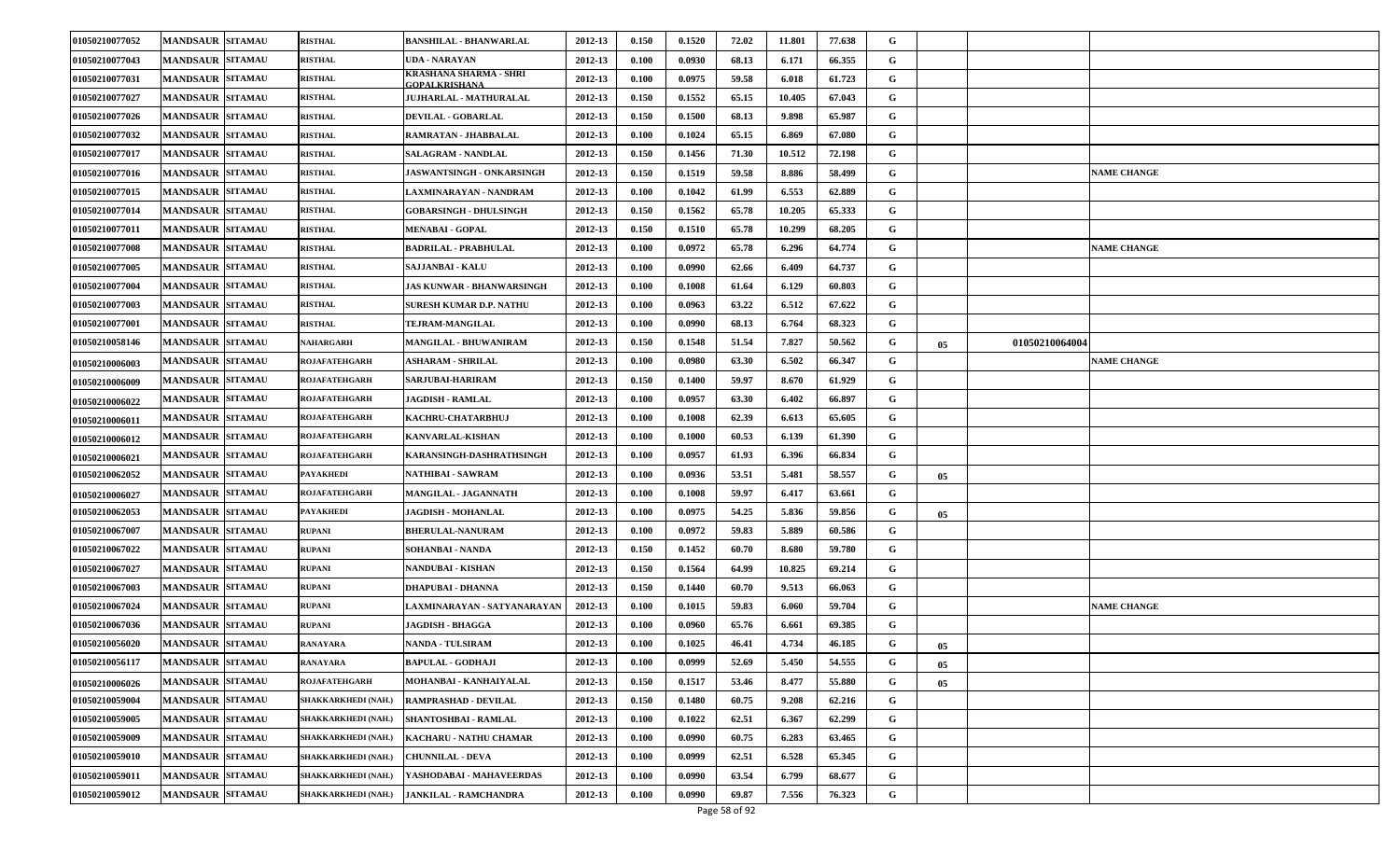| 01050210059016 | <b>MANDSAUR SITAMAU</b> | SHAKKARKHEDI (NAH.)        | KANWARLAL - BAGADIRAM                | 2012-13 | 0.100 | 0.1000 | 63.54 | 6.227  | 62.270 | G            |    |                        |
|----------------|-------------------------|----------------------------|--------------------------------------|---------|-------|--------|-------|--------|--------|--------------|----|------------------------|
| 01050210059017 | <b>MANDSAUR SITAMAU</b> | SHAKKARKHEDI (NAH.)        | <b>BHAGATRAM - BHUWANIRAM</b>        | 2012-13 | 0.100 | 0.0990 | 63.74 | 6.629  | 66.960 | G            |    |                        |
| 01050210059018 | <b>MANDSAUR SITAMAU</b> | SHAKKARKHEDI (NAH.)        | <b>GANGARAM - DEVA</b>               | 2012-13 | 0.100 | 0.1008 | 63.74 | 6.301  | 62.510 | G            |    |                        |
| 01050210059019 | <b>MANDSAUR SITAMAU</b> | SHAKKARKHEDI (NAH.)        | OMPRKASH - NANDLAL                   | 2012-13 | 0.100 | 0.0957 | 60.75 | 5.858  | 61.212 | G            |    |                        |
| 01050210059021 | <b>MANDSAUR SITAMAU</b> | SHAKKARKHEDI (NAH.)        | JUJHAR - RAMPRATAP                   | 2012-13 | 0.100 | 0.1024 | 57.09 | 6.288  | 61.406 | G            |    |                        |
| 01050210059023 | <b>MANDSAUR SITAMAU</b> | SHAKKARKHEDI (NAH.)        | NATHIBAI-GANGARAM                    | 2012-13 | 0.100 | 0.1042 | 66.43 | 6.909  | 66.305 | G            |    |                        |
| 01050210059024 | <b>MANDSAUR SITAMAU</b> | SHAKKARKHEDI (NAH.)        | <b>GANGABAI - KALURAM</b>            | 2012-13 | 0.100 | 0.1000 | 63.74 | 6.192  | 61.920 | G            |    |                        |
| 01050210059025 | <b>MANDSAUR SITAMAU</b> | SHAKKARKHEDI (NAH.)        | <b>JAGDISH - KISHANLAL</b>           | 2012-13 | 0.150 | 0.1480 | 64.00 | 9.307  | 62.885 | G            |    |                        |
| 01050210059027 | <b>MANDSAUR SITAMAU</b> | SHAKKARKHEDI (NAH.)        | SITABAI - RATANLAL                   | 2012-13 | 0.100 | 0.1000 | 62.84 | 6.464  | 64.640 | G            |    |                        |
| 01050210059030 | <b>MANDSAUR SITAMAU</b> | SHAKKARKHEDI (NAH.)        | <b>BHAGATRAM - BHANWARLAL</b>        | 2012-13 | 0.150 | 0.1496 | 66.43 | 10.335 | 69.084 | G            |    |                        |
| 01050210059031 | <b>MANDSAUR SITAMAU</b> | SHAKKARKHEDI (NAH.)        | <b>RAMLAL - DHURA</b>                | 2012-13 | 0.100 | 0.1032 | 60.07 | 6.899  | 66.851 | G            |    |                        |
| 01050210059033 | <b>MANDSAUR SITAMAU</b> | SHAKKARKHEDI (NAH.)        | <b>BAPULAL - DEVILAL</b>             | 2012-13 | 0.100 | 0.0996 | 62.84 | 6.284  | 63.092 | G            |    |                        |
| 01050210059034 | <b>MANDSAUR SITAMAU</b> | SHAKKARKHEDI (NAH.)        | <b>ONKARLAL - NATHURAM</b>           | 2012-13 | 0.150 | 0.1500 | 63.74 | 10.244 | 68.293 | G            |    |                        |
| 01050210059036 | MANDSAUR SITAMAU        | SHAKKARKHEDI (NAH.)        | <b>GOVARDHANLAL-KALURAM</b>          | 2012-13 | 0.100 | 0.1012 | 66.43 | 6.643  | 65.642 | G            |    |                        |
| 01050210059037 | <b>MANDSAUR SITAMAU</b> | SHAKKARKHEDI (NAH.)        | JHAMKUBAI - KANHAIYALAL              | 2012-13 | 0.100 | 0.1020 | 62.84 | 6.751  | 66.186 | G            |    |                        |
| 01050210059038 | <b>MANDSAUR SITAMAU</b> | SHAKKARKHEDI (NAH.)        | <b>SURAJBAI - BAPULAL</b>            | 2012-13 | 0.100 | 0.0980 | 67.04 | 7.183  | 73.296 | G            |    |                        |
| 01050210059039 | <b>MANDSAUR SITAMAU</b> | SHAKKARKHEDI (NAH.)        | FAKIRA - KISHAN                      | 2012-13 | 0.150 | 0.1480 | 60.07 | 9.723  | 65.696 | G            |    |                        |
| 01050210059041 | <b>MANDSAUR SITAMAU</b> | SHAKKARKHEDI (NAH.)        | <b>KARULAL - GANGARAM</b>            | 2012-13 | 0.150 | 0.1443 | 60.07 | 10.358 | 71.781 | G            |    |                        |
| 01050210059044 | <b>MANDSAUR SITAMAU</b> | SHAKKARKHEDI (NAH.)        | PRABHULAL - MOHANLAL                 | 2012-13 | 0.150 | 0.1508 | 65.22 | 9.811  | 65.060 | G            |    |                        |
| 01050210059047 | <b>MANDSAUR SITAMAU</b> | SHAKKARKHEDI (NAH.)        | <b>BHAGUBAI - NANURAM</b>            | 2012-13 | 0.100 | 0.0930 | 60.58 | 5.677  | 61.043 | G            |    |                        |
| 01050210059052 | <b>MANDSAUR SITAMAU</b> | SHAKKARKHEDI (NAH.)        | PRAHLAD - RAMNARAYAN M/O<br>VALIIBAI | 2012-13 | 0.150 | 0.1470 | 55.44 | 8.728  | 59.374 | G            |    |                        |
| 01050210059053 | <b>MANDSAUR SITAMAU</b> | SHAKKARKHEDI (NAH.)        | RANCHODLAL - MOHANLAL                | 2012-13 | 0.100 | 0.1000 | 65.26 | 6.731  | 67.310 | G            |    |                        |
| 01050210059054 | <b>MANDSAUR SITAMAU</b> | SHAKKARKHEDI (NAH.)        | <b>BHANWARLAL - DHURA BAGARI</b>     | 2012-13 | 0.100 | 0.0000 | 0.000 | 0.000  | 0.000  | $\mathbf{F}$ |    |                        |
| 01050210059056 | <b>MANDSAUR SITAMAU</b> | SHAKKARKHEDI (NAH.)        | SALAGRAM - KANHAIYALAL               | 2012-13 | 0.100 | 0.0900 | 60.58 | 5.608  | 62.311 | G            |    |                        |
| 01050210059059 | <b>MANDSAUR SITAMAU</b> | SHAKKARKHEDI (NAH.)        | KARULAL - RAMNARAYAN                 | 2012-13 | 0.100 | 0.0992 | 65.26 | 6.927  | 69.829 | G            |    |                        |
| 01050210059060 | <b>MANDSAUR SITAMAU</b> | SHAKKARKHEDI (NAH.)        | LAXMINARAYAN - CHAMPALAL             | 2012-13 | 0.150 | 0.1509 | 65.26 | 10.423 | 69.072 | G            |    |                        |
| 01050210059062 | <b>MANDSAUR SITAMAU</b> | <b>SHAKKARKHEDI (NAH.)</b> | NARAYANIBAI-RATANLAL                 | 2012-13 | 0.100 | 0.1000 | 55.76 | 5.759  | 57.590 | G            |    |                        |
| 01050210059064 | <b>MANDSAUR SITAMAU</b> | SHAKKARKHEDI (NAH.)        | <b>RAMLAL - AMBARAM</b>              | 2012-13 | 0.150 | 0.1495 | 62.42 | 9.898  | 66.207 | G            |    |                        |
| 01050210059068 | <b>MANDSAUR SITAMAU</b> | SHAKKARKHEDI (NAH.)        | RAMESH - MANGILAL BAGARI             | 2012-13 | 0.150 | 0.1440 | 62.42 | 9.818  | 68.181 | G            |    |                        |
| 01050210059069 | <b>MANDSAUR SITAMAU</b> | SHAKKARKHEDI (NAH.)        | PARWATIBAI - BADRILAL                | 2012-13 | 0.100 | 0.1008 | 64.47 | 6.760  | 67.063 | G            |    |                        |
| 01050210059070 | <b>MANDSAUR SITAMAU</b> | SHAKKARKHEDI (NAH.)        | <b>DHANRAJ - SALIGRAM</b>            | 2012-13 | 0.100 | 0.1020 | 63.15 | 6.586  | 64.569 | G            |    |                        |
| 01050210059072 | <b>MANDSAUR SITAMAU</b> | SHAKKARKHEDI (NAH.)        | RAMCHANDRA - VKHATRAM                | 2012-13 | 0.150 | 0.1500 | 60.58 | 9.329  | 62.193 | G            |    |                        |
| 01050210059075 | <b>MANDSAUR SITAMAU</b> | <b>SHAKKARKHEDI (NAH.)</b> | <b>BALARAM - KISHANLAL</b>           | 2012-13 | 0.100 | 0.0987 | 63.15 | 6.450  | 65.350 | G            |    |                        |
| 01050210059076 | <b>MANDSAUR SITAMAU</b> | SHAKKARKHEDI (NAH.)        | RAMGOPAL - GANGARAM                  | 2012-13 | 0.100 | 0.1020 | 64.47 | 6.898  | 67.627 | G            |    |                        |
| 01050210059077 | <b>MANDSAUR SITAMAU</b> | <b>SHAKKARKHEDI (NAH.)</b> | RADHESHYAM - BHAWARLAL               | 2012-13 | 0.100 | 0.1000 | 63.15 | 6.721  | 67.210 | G            |    |                        |
| 01050210059080 | <b>MANDSAUR SITAMAU</b> | SHAKKARKHEDI (NAH.)        | <b>BHERULAL - RADHAKISHAN</b>        | 2012-13 | 0.100 | 0.1026 | 60.47 | 6.522  | 63.567 | $\mathbf G$  |    |                        |
| 01050210059083 | <b>MANDSAUR SITAMAU</b> | SHAKKARKHEDI (NAH.)        | <b>RAMLAL - HIRA CHAMAR</b>          | 2012-13 | 0.100 | 0.1015 | 60.47 | 7.015  | 69.113 | G            |    |                        |
| 01050210059085 | <b>MANDSAUR SITAMAU</b> | SHAKKARKHEDI (NAH.)        | PUSHPA - JAGDISH PATIDAR             | 2012-13 | 0.100 | 0.0966 | 60.47 | 6.202  | 64.203 | $\mathbf G$  |    |                        |
| 01050210059087 | <b>MANDSAUR SITAMAU</b> | SHAKKARKHEDI (NAH.)        | <b>RAMJAS - BAPULAL</b>              | 2012-13 | 0.100 | 0.1020 | 62.62 | 6.334  | 62.098 | G            |    |                        |
| 01050210059089 | <b>MANDSAUR SITAMAU</b> | SHAKKARKHEDI (NAH.)        | LEELABAI - RAMPRATAP                 | 2012-13 | 0.100 | 0.1008 | 62.62 | 6.414  | 63.631 | G            |    | <b>TRANSFER/SUNTHI</b> |
| 01050210059090 | <b>MANDSAUR SITAMAU</b> | SHAKKARKHEDI (NAH.)        | PURIBAI-LUXMINARAYAN                 | 2012-13 | 0.100 | 0.0957 | 52.24 | 5.090  | 53.187 | G            | 05 |                        |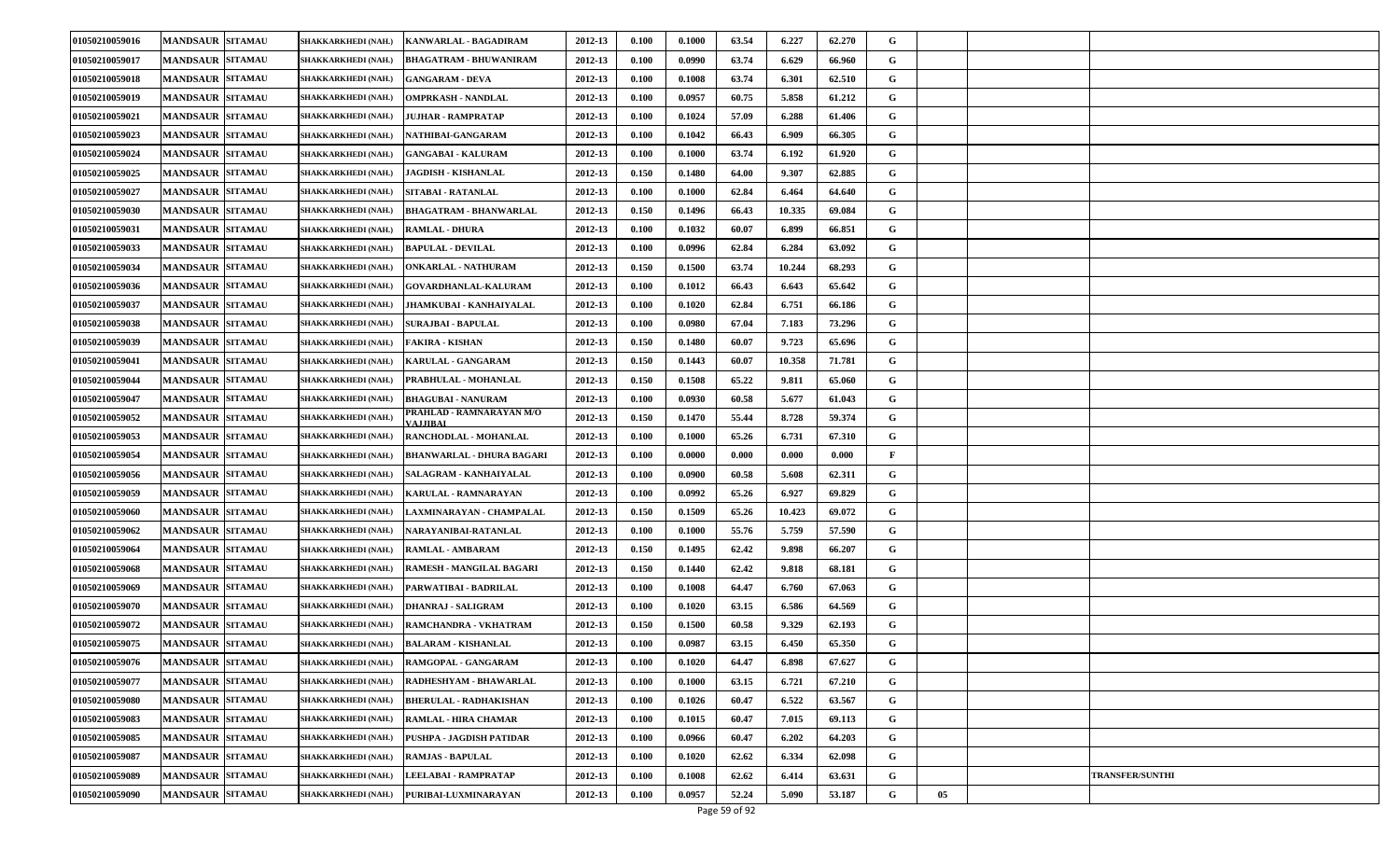| 01050210059074 | <b>MANDSAUR SITAMAU</b>  | SHAKKARKHEDI (NAH.)        | RAMDAYAL - KISHANLAL          | 2012-13 | 0.100 | 0.1020 | 64.47 | 6.530  | 64.020 | G |                    |
|----------------|--------------------------|----------------------------|-------------------------------|---------|-------|--------|-------|--------|--------|---|--------------------|
| 01050210059015 | <b>MANDSAUR SITAMAU</b>  | SHAKKARKHEDI (NAH.)        | <b>SURESH - RAMNARAYAN</b>    | 2012-13 | 0.100 | 0.0984 | 62.62 | 6.566  | 66.728 | G |                    |
| 01050210059020 | <b>MANDSAUR SITAMAU</b>  | SHAKKARKHEDI (NAH.)        | <b>ISHWARLAL - SALAGRAM</b>   | 2012-13 | 0.100 | 0.1000 | 59.30 | 6.337  | 63.370 | G |                    |
| 01050210059084 | <b>MANDSAUR SITAMAU</b>  | SHAKKARKHEDI (NAH.)        | RAMNARAYAN - KISHANLAL        | 2012-13 | 0.100 | 0.0959 | 59.30 | 5.837  | 60.865 | G |                    |
| 01050210059079 | <b>MANDSAUR SITAMAU</b>  | SHAKKARKHEDI (NAH.)        | RAJARAM - BAGADIRAM           | 2012-13 | 0.100 | 0.1035 | 59.62 | 6.584  | 63.614 | G |                    |
| 01050210059061 | <b>MANDSAUR SITAMAU</b>  | SHAKKARKHEDI (NAH.)        | <b>TIBBUBAI-KANYA</b>         | 2012-13 | 0.100 | 0.1014 | 59.62 | 6.132  | 60.473 | G |                    |
| 01050210059008 | <b>MANDSAUR SITAMAU</b>  | SHAKKARKHEDI (NAH.)        | <b>BHULIBAI - MANGILAL</b>    | 2012-13 | 0.150 | 0.1484 | 59.62 | 9.343  | 62.958 | G |                    |
| 01050210059035 | <b>MANDSAUR SITAMAU</b>  | SHAKKARKHEDI (NAH.)        | PRABHUDAS - BADRIDAS          | 2012-13 | 0.100 | 0.0972 | 56.48 | 6.156  | 63.333 | G |                    |
| 01050210059081 | <b>MANDSAUR  SITAMAU</b> | SHAKKARKHEDI (NAH.)        | RAMNARAYAN - DEVA CHAMAR      | 2012-13 | 0.100 | 0.1000 | 60.71 | 6.010  | 60.100 | G |                    |
| 01050210059032 | <b>MANDSAUR SITAMAU</b>  | SHAKKARKHEDI (NAH.)        | <b>GANESHRAM - BHANWARLAL</b> | 2012-13 | 0.100 | 0.0990 | 63.04 | 6.808  | 68.768 | G |                    |
| 01050210059013 | <b>MANDSAUR SITAMAU</b>  | SHAKKARKHEDI (NAH.)        | HARDEVRAM - MANGILAL          | 2012-13 | 0.100 | 0.1000 | 63.54 | 6.508  | 65.080 | G |                    |
| 01050210059051 | <b>MANDSAUR  SITAMAU</b> | <b>SHAKKARKHEDI (NAH.)</b> | KANCHANBAI - GANESHRAM        | 2012-13 | 0.100 | 0.0957 | 65.22 | 6.531  | 68.245 | G |                    |
| 01050210059028 | <b>MANDSAUR SITAMAU</b>  | SHAKKARKHEDI (NAH.)        | KISHORDAS - BHAGWATIDAS       | 2012-13 | 0.100 | 0.0990 | 59.30 | 6.201  | 62.636 | G |                    |
| 01050210059001 | <b>MANDSAUR SITAMAU</b>  | <b>SHAKKARKHEDI (NAH.)</b> | JAMUNAPRASAD - SHIVDAYAL      | 2012-13 | 0.100 | 0.0976 | 62.51 | 6.447  | 66.055 | G |                    |
| 01050210059042 | <b>MANDSAUR SITAMAU</b>  | SHAKKARKHEDI (NAH.)        | PRABHULAL - RAMCHANDRA        | 2012-13 | 0.150 | 0.1543 | 65.22 | 10.305 | 66.785 | G |                    |
| 01050210059088 | <b>MANDSAUR SITAMAU</b>  | SHAKKARKHEDI (NAH.)        | <b>MANGIBAI - CHANDAR</b>     | 2012-13 | 0.150 | 0.1443 | 63.21 | 9.879  | 68.462 | G |                    |
| 01050210059067 | <b>MANDSAUR SITAMAU</b>  | SHAKKARKHEDI (NAH.)        | SAMPATBAI - BHANWARLAL        | 2012-13 | 0.100 | 0.1026 | 62.42 | 7.053  | 68.743 | G | <b>NAME CHANGE</b> |
| 01050210150001 | <b>MANDSAUR SITAMAU</b>  | <b>AERA</b>                | <b>DEUBAI - SHANKARLAL</b>    | 2012-13 | 0.150 | 0.1500 | 65.54 | 9.981  | 66.540 | G |                    |
| 01050210150002 | <b>MANDSAUR SITAMAU</b>  | AERA                       | <b>AMARLAL - NATHULAL</b>     | 2012-13 | 0.100 | 0.0966 | 58.60 | 5.919  | 61.273 | G |                    |
| 01050210150003 | <b>MANDSAUR SITAMAU</b>  | AERA                       | <b>HIRALAL - NATHU</b>        | 2012-13 | 0.100 | 0.1040 | 61.16 | 6.553  | 63.010 | G |                    |
| 01050210150004 | <b>MANDSAUR SITAMAU</b>  | AERA                       | <b>BAGDIRAM - JAGANNATH</b>   | 2012-13 | 0.100 | 0.0960 | 66.46 | 6.618  | 68.938 | G |                    |
| 01050210150005 | <b>MANDSAUR SITAMAU</b>  | AERA                       | <b>RAMESH - NANDLAL</b>       | 2012-13 | 0.100 | 0.0964 | 62.67 | 6.527  | 67.707 | G | <b>NAME CHANGE</b> |
| 01050210150006 | <b>MANDSAUR SITAMAU</b>  | <b>AERA</b>                | RAGHUVEERDAS - SHANKARDAS     | 2012-13 | 0.100 | 0.1000 | 64.44 | 6.729  | 67.290 | G |                    |
| 01050210150007 | <b>MANDSAUR SITAMAU</b>  | AERA                       | UDAYDAS - DEVIDAS             | 2012-13 | 0.150 | 0.1485 | 68.46 | 10.347 | 69.677 | G |                    |
| 01050210150009 | <b>MANDSAUR SITAMAU</b>  | AERA                       | GOVINDDAS - JANKIDAS          | 2012-13 | 0.100 | 0.0917 | 65.67 | 6.135  | 66.903 | G |                    |
| 01050210150012 | <b>MANDSAUR SITAMAU</b>  | AERA                       | <b>BADRILAL - ONKARLAL</b>    | 2012-13 | 0.100 | 0.1000 | 68.09 | 6.935  | 69.350 | G |                    |
| 01050210150014 | <b>MANDSAUR SITAMAU</b>  | AERA                       | RAMESHWAR - SHANKAR           | 2012-13 | 0.150 | 0.1495 | 68.38 | 10.413 | 69.652 | G |                    |
| 01050210150015 | <b>MANDSAUR SITAMAU</b>  | AERA                       | RADHABAI - RATANLAL           | 2012-13 | 0.100 | 0.0999 | 64.44 | 6.637  | 66.436 | G |                    |
| 01050210150016 | <b>MANDSAUR SITAMAU</b>  | <b>AERA</b>                | <b>DEVIDAS - BHUWANDAS</b>    | 2012-13 | 0.150 | 0.1407 | 68.09 | 10.165 | 72.246 | G |                    |
| 01050210150018 | <b>MANDSAUR SITAMAU</b>  | <b>AERA</b>                | <b>MANGILAL - RODA</b>        | 2012-13 | 0.100 | 0.0982 | 64.79 | 6.720  | 68.432 | G |                    |
| 01050210150022 | <b>MANDSAUR SITAMAU</b>  | AERA                       | <b>NANURAM - BHERULAL</b>     | 2012-13 | 0.150 | 0.1485 | 68.09 | 10.398 | 70.020 | G |                    |
| 01050210150024 | <b>MANDSAUR SITAMAU</b>  | AERA                       | KALU- ASHARAM                 | 2012-13 | 0.150 | 0.1490 | 67.65 | 10.379 | 69.658 | G |                    |
| 01050210150025 | <b>MANDSAUR SITAMAU</b>  | <b>AERA</b>                | BADRILAL - PYARA JI           | 2012-13 | 0.100 | 0.1020 | 65.01 | 6.492  | 63.647 | G |                    |
| 01050210150026 | MANDSAUR SITAMAU         | <b>AERA</b>                | PRABHULAL - CHUNNILAL         | 2012-13 | 0.100 | 0.0976 | 61.16 | 6.186  | 63.381 | G |                    |
| 01050210150028 | <b>MANDSAUR SITAMAU</b>  | AERA                       | SAJJANBAI - BHERA             | 2012-13 | 0.150 | 0.1450 | 61.71 | 9.045  | 62.379 | G |                    |
| 01050210150029 | <b>MANDSAUR SITAMAU</b>  | <b>AERA</b>                | <b>NATHULAL - KODAR</b>       | 2012-13 | 0.100 | 0.0990 | 64.44 | 6.619  | 66.859 | G |                    |
| 01050210150032 | <b>MANDSAUR SITAMAU</b>  | <b>AERA</b>                | NANDA - LAXMICHANDRA          | 2012-13 | 0.150 | 0.1469 | 63.31 | 9.451  | 64.336 | G |                    |
| 01050210150033 | <b>MANDSAUR SITAMAU</b>  | <b>AERA</b>                | SITARAM - LAXMICHANDRA        | 2012-13 | 0.100 | 0.0986 | 68.38 | 6.877  | 69.746 | G |                    |
| 01050210150034 | <b>MANDSAUR SITAMAU</b>  | AERA                       | NATHUBAI - KACHARU            | 2012-13 | 0.100 | 0.1023 | 67.60 | 6.953  | 67.967 | G |                    |
| 01050210150037 | <b>MANDSAUR SITAMAU</b>  | AERA                       | <b>BHAGATRAM-DHANNA</b>       | 2012-13 | 0.150 | 0.1476 | 69.34 | 10.619 | 71.944 | G |                    |
| 01050210150041 | <b>MANDSAUR SITAMAU</b>  | AERA                       | RAMCHANDRA - SHANKARLAL       | 2012-13 | 0.100 | 0.1008 | 65.01 | 6.455  | 64.038 | G |                    |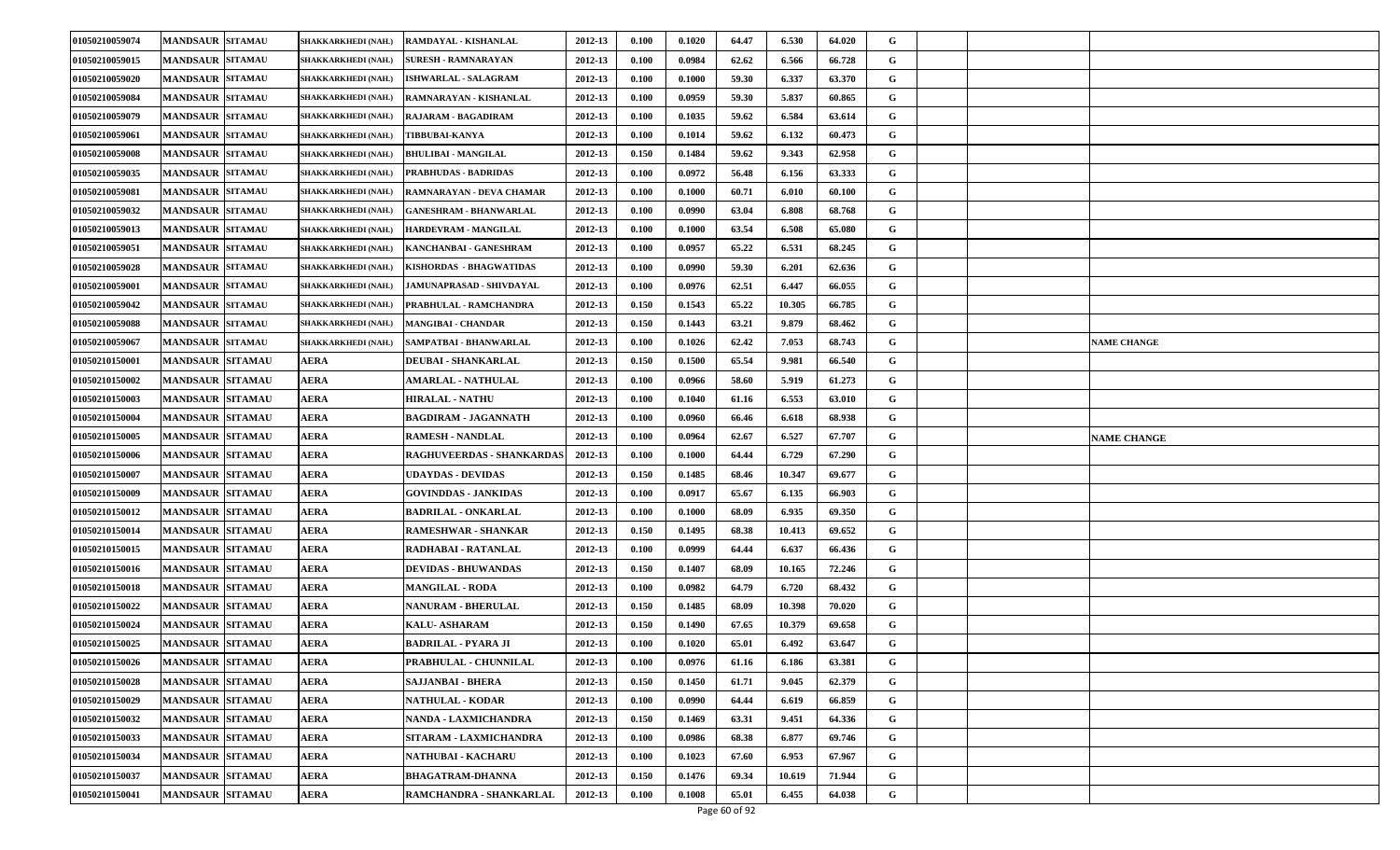| 01050210150042 | <b>MANDSAUR SITAMAU</b> | <b>AERA</b> | <b>BADRILAL - UDAYLAL</b>           | 2012-13 | 0.150 | 0.1500 | 62.67 | 9.508  | 63.387 | G |                |                        |
|----------------|-------------------------|-------------|-------------------------------------|---------|-------|--------|-------|--------|--------|---|----------------|------------------------|
| 01050210150043 | <b>MANDSAUR SITAMAU</b> | AERA        | <b>SALAGRAM - SITARAM</b>           | 2012-13 | 0.100 | 0.0952 | 63.35 | 6.344  | 66.639 | G |                |                        |
| 01050210150045 | <b>MANDSAUR SITAMAU</b> | AERA        | <b>MOTILAL - BHUWAN</b>             | 2012-13 | 0.150 | 0.1492 | 69.34 | 10.559 | 70.771 | G |                |                        |
| 01050210150050 | <b>MANDSAUR SITAMAU</b> | AERA        | <b>DEVILAL - GOVERDHAN</b>          | 2012-13 | 0.150 | 0.1467 | 64.27 | 9.494  | 64.717 | G |                |                        |
| 01050210150052 | <b>MANDSAUR SITAMAU</b> | AERA        | MANGIBAI - BAPULAL                  | 2012-13 | 0.100 | 0.1010 | 68.46 | 7.335  | 72.624 | G |                | <b>NAME CHANGE</b>     |
| 01050210150055 | <b>MANDSAUR SITAMAU</b> | <b>AERA</b> | BAPULAL - BHANWARLAL                | 2012-13 | 0.150 | 0.1500 | 67.60 | 9.841  | 65.607 | G |                |                        |
| 01050210150056 | <b>MANDSAUR SITAMAU</b> | <b>AERA</b> | VAKTUBAI - KISHAN                   | 2012-13 | 0.100 | 0.0990 | 58.17 | 6.191  | 62.535 | G |                |                        |
| 01050210150057 | <b>MANDSAUR SITAMAU</b> | AERA        | FAKIRCHAND - TULSIRAM               | 2012-13 | 0.100 | 0.0972 | 61.71 | 6.215  | 63.940 | G |                |                        |
| 01050210150058 | <b>MANDSAUR SITAMAU</b> | AERA        | SAREKUNWAR - AMRITRAM               | 2012-13 | 0.150 | 0.1512 | 65.54 | 10.028 | 66.323 | G |                |                        |
| 01050210150059 | <b>MANDSAUR SITAMAU</b> | AERA        | SHIVNATH - RAMNATH                  | 2012-13 | 0.100 | 0.0990 | 61.71 | 6.303  | 63.667 | G |                |                        |
| 01050210150061 | <b>MANDSAUR SITAMAU</b> | <b>AERA</b> | <b>BHANWARLAL - NANURAM</b>         | 2012-13 | 0.150 | 0.1404 | 72.41 | 9.920  | 70.655 | G |                |                        |
| 01050210150063 | <b>MANDSAUR SITAMAU</b> | AERA        | KAMLA BAI - MANGI LAL               | 2012-13 | 0.150 | 0.1393 | 68.46 | 9.594  | 68.873 | G |                |                        |
| 01050210150064 | <b>MANDSAUR SITAMAU</b> | AERA        | NANDLAL - HIRALAL                   | 2012-13 | 0.150 | 0.1428 | 64.27 | 9.108  | 63.782 | G |                |                        |
| 01050210150068 | <b>MANDSAUR SITAMAU</b> | AERA        | KANKUBAI - RAGHUNATH                | 2012-13 | 0.100 | 0.1004 | 58.17 | 5.917  | 58.934 | G |                |                        |
| 01050210150069 | <b>MANDSAUR SITAMAU</b> | AERA        | <b>BASANTILAL - GIRDHARILAL</b>     | 2012-13 | 0.100 | 0.0980 | 64.79 | 6.507  | 66.398 | G |                |                        |
| 01050210150072 | <b>MANDSAUR SITAMAU</b> | AERA        | PRABHU LAL-BHERU LAL                | 2012-13 | 0.150 | 0.1470 | 63.14 | 9.742  | 66.272 | G |                |                        |
| 01050210150073 | <b>MANDSAUR SITAMAU</b> | AERA        | NANDLAL - NANURAM                   | 2012-13 | 0.150 | 0.1400 | 67.60 | 9.493  | 67.807 | G |                |                        |
| 01050210150075 | <b>MANDSAUR SITAMAU</b> | AERA        | ATMARAM - HANSRAJ                   | 2012-13 | 0.150 | 0.1500 | 65.01 | 9.835  | 65.567 | G |                |                        |
| 01050210150077 | <b>MANDSAUR SITAMAU</b> | AERA        | <b>GOPAL S/O BHERULAL D/P SURA.</b> | 2012-13 | 0.100 | 0.0990 | 68.38 | 6.828  | 68.970 | G |                | <b>NAME CORRECTION</b> |
| 01050210150083 | <b>MANDSAUR SITAMAU</b> | AERA        | SHANTIBAI - MANGILAL                | 2012-13 | 0.150 | 0.1470 | 69.19 | 10.497 | 71.408 | G |                |                        |
| 01050210150084 | <b>MANDSAUR SITAMAU</b> | AERA        | NANDUBAI - MATHURALAL               | 2012-13 | 0.100 | 0.0984 | 68.58 | 6.956  | 70.691 | G |                |                        |
| 01050210150085 | <b>MANDSAUR SITAMAU</b> | AERA        | HIRALAL - MANGILAL                  | 2012-13 | 0.100 | 0.0992 | 63.14 | 6.278  | 63.286 | G |                |                        |
| 01050210150086 | <b>MANDSAUR SITAMAU</b> | AERA        | <b>KACHRULAL - BAGDIRAM</b>         | 2012-13 | 0.150 | 0.1484 | 65.54 | 9.840  | 66.307 | G |                |                        |
| 01050210150087 | <b>MANDSAUR SITAMAU</b> | AERA        | BHANWARLAL - SHANKAR                | 2012-13 | 0.150 | 0.1422 | 63.35 | 9.231  | 64.916 | G |                |                        |
| 01050210150089 | <b>MANDSAUR SITAMAU</b> | AERA        | UDAYLAL - BHERULAL                  | 2012-13 | 0.150 | 0.1400 | 61.16 | 8.650  | 61.786 | G |                |                        |
| 01050210150090 | <b>MANDSAUR SITAMAU</b> | AERA        | RAMGOPAL - SHANKARLAL               | 2012-13 | 0.100 | 0.0980 | 64.27 | 6.528  | 66.612 | G |                |                        |
| 01050210150091 | <b>MANDSAUR SITAMAU</b> | AERA        | <b>MANGILAL - DEVA</b>              | 2012-13 | 0.100 | 0.0996 | 70.01 | 6.911  | 69.388 | G |                |                        |
| 01050210150092 | <b>MANDSAUR SITAMAU</b> | AERA        | NATHIBAI - KASHIRAM                 | 2012-13 | 0.150 | 0.1502 | 68.14 | 10.922 | 72.716 | G |                |                        |
| 01050210150093 | <b>MANDSAUR SITAMAU</b> | <b>AERA</b> | RUKMANBAI - BHERULAL                | 2012-13 | 0.150 | 0.1260 | 70.06 | 8.447  | 67.040 | G |                |                        |
| 01050210150094 | <b>MANDSAUR SITAMAU</b> | <b>AERA</b> | KANTABAI - SAMANDARBAI              | 2012-13 | 0.150 | 0.1496 | 62.67 | 9.517  | 63.616 | G |                |                        |
| 01050210150095 | <b>MANDSAUR SITAMAU</b> | <b>AERA</b> | NATHULAL - SHRILAL                  | 2012-13 | 0.150 | 0.1480 | 68.58 | 10.434 | 70.500 | G |                |                        |
| 01050210150096 | <b>MANDSAUR SITAMAU</b> | AERA        | PARASRAM - BHERU                    | 2012-13 | 0.100 | 0.0960 | 63.92 | 6.136  | 63.917 | G |                |                        |
| 01050210150097 | <b>MANDSAUR SITAMAU</b> | AERA        | RUKMANBAI - RAMCHANDRA              | 2012-13 | 0.100 | 0.1006 | 64.79 | 6.683  | 66.431 | G |                |                        |
| 01050210150098 | MANDSAUR SITAMAU        | <b>AERA</b> | <b>KARIBAI- GOKUL</b>               | 2012-13 | 0.150 | 0.1485 | 63.92 | 9.844  | 66.290 | G |                |                        |
| 01050210150100 | <b>MANDSAUR SITAMAU</b> | AERA        | <b>AMBALAL - BHERUSHANKAR</b>       | 2012-13 | 0.100 | 0.0960 | 68.58 | 6.868  | 71.542 | G |                |                        |
| 01050210150101 | <b>MANDSAUR SITAMAU</b> | <b>AERA</b> | KOSHALIYABAI - KACHARULAL           | 2012-13 | 0.100 | 0.0990 | 61.67 | 6.317  | 63.808 | G |                |                        |
| 01050210150103 | <b>MANDSAUR SITAMAU</b> | AERA        | RAMCHANDRA - RAKHILAL               | 2012-13 | 0.150 | 0.1509 | 61.67 | 9.383  | 62.180 | G |                |                        |
| 01050210150105 | <b>MANDSAUR SITAMAU</b> | <b>AERA</b> | <b>GORDHANLAL - KISHANLAL</b>       | 2012-13 | 0.150 | 0.1302 | 67.88 | 9.193  | 70.607 | G |                |                        |
| 01050210150108 | <b>MANDSAUR SITAMAU</b> | AERA        | KISHANLAL - UDAJI                   | 2012-13 | 0.100 | 0.0990 | 64.62 | 6.394  | 64.586 | G | 01050210077059 |                        |
| 01050210150112 | <b>MANDSAUR SITAMAU</b> | <b>AERA</b> | <b>BALASHANKAR - RAMLAL</b>         | 2012-13 | 0.150 | 0.1480 | 67.88 | 10.163 | 68.669 | G |                |                        |
| 01050210150113 | MANDSAUR SITAMAU        | AERA        | PRABHULAL - BHUWAN                  | 2012-13 | 0.150 | 0.0990 | 63.35 | 6.498  | 65.636 | G |                |                        |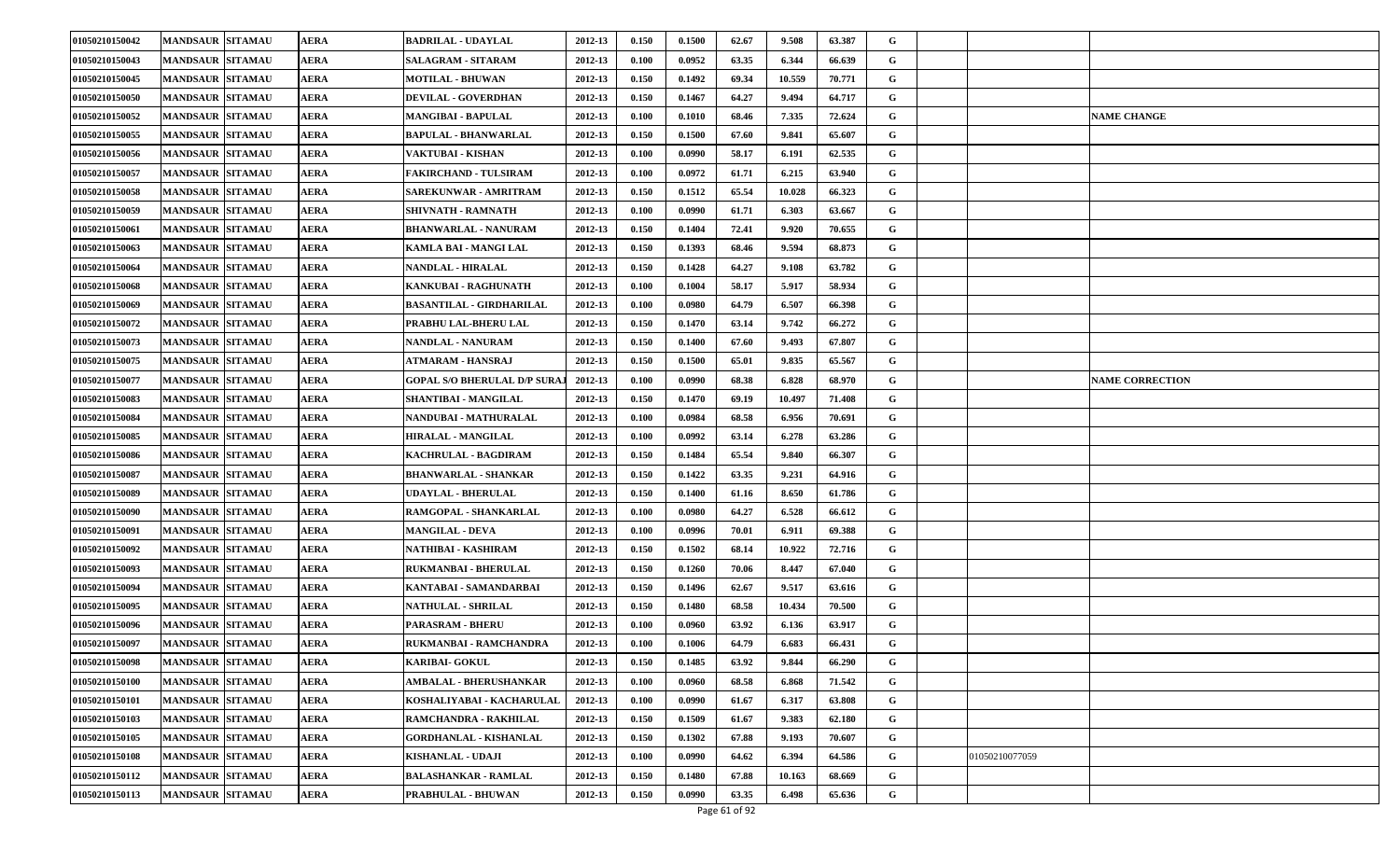| 01050210150116 | <b>MANDSAUR SITAMAU</b> | <b>AERA</b>      | <b>BABULAL - UDAYLAL</b>          | 2012-13 | 0.100 | 0.1020 | 63.92 | 6.456  | 63.294 | G            |    |                    |
|----------------|-------------------------|------------------|-----------------------------------|---------|-------|--------|-------|--------|--------|--------------|----|--------------------|
| 01050210150118 | <b>MANDSAUR SITAMAU</b> | AERA             | RAMPRATAP - ASHARAM               | 2012-13 | 0.100 | 0.0957 | 61.67 | 6.422  | 67.106 | G            |    |                    |
| 01050210150123 | <b>MANDSAUR SITAMAU</b> | <b>AERA</b>      | PRABHULAL - DHANNA                | 2012-13 | 0.100 | 0.1000 | 67.88 | 7.079  | 70.790 | G            |    |                    |
| 01050210150124 | <b>MANDSAUR SITAMAU</b> | <b>AERA</b>      | BAPULAL -CHATARBHUJ               | 2012-13 | 0.150 | 0.1426 | 63.31 | 9.252  | 64.881 | G            |    |                    |
| 01050210150133 | <b>MANDSAUR SITAMAU</b> | AERA             | SANGEETA KUNWAR - BALVIRSIN       | 2012-13 | 0.100 | 0.0988 | 61.34 | 6.169  | 62.439 | G            |    | <b>NAME CHANGE</b> |
| 01050210150137 | <b>MANDSAUR SITAMAU</b> | AERA             | PRABHUBAI - BHANWARLAL            | 2012-13 | 0.100 | 0.0960 | 63.31 | 6.150  | 64.063 | G            |    |                    |
| 01050210150145 | <b>MANDSAUR SITAMAU</b> | AERA             | DHANNA - HANSRAJ                  | 2012-13 | 0.100 | 0.0966 | 68.14 | 6.756  | 69.938 | G            |    |                    |
| 01050210150149 | <b>MANDSAUR SITAMAU</b> | AERA             | RADHESHYAM - KANHAIYALAL          | 2012-13 | 0.100 | 0.0962 | 64.96 | 6.394  | 66.466 | G            |    |                    |
| 01050210150151 | <b>MANDSAUR SITAMAU</b> | AERA             | YASHODABAI - UDAYLAL              | 2012-13 | 0.100 | 0.1000 | 70.31 | 6.800  | 68.000 | G            |    |                    |
| 01050210150154 | <b>MANDSAUR SITAMAU</b> | AERA             | <b>BHERULAL - GOKULJI</b>         | 2012-13 | 0.150 | 0.1500 | 68.14 | 10.416 | 69.440 | G            |    |                    |
| 01050210150155 | <b>MANDSAUR SITAMAU</b> | AERA             | <b>BADRILAL - RAMLAL</b>          | 2012-13 | 0.150 | 0.1482 | 65.67 | 10.094 | 68.111 | G            |    |                    |
| 01050210150156 | <b>MANDSAUR SITAMAU</b> | AERA             | <b>BHANWARLAL - BHERULAL</b>      | 2012-13 | 0.150 | 0.1500 | 65.67 | 9.813  | 65.420 | G            |    |                    |
| 01050210150157 | <b>MANDSAUR SITAMAU</b> | AERA             | <b>DEVA - LALA</b>                | 2012-13 | 0.150 | 0.1500 | 64.96 | 9.707  | 64.713 | G            |    |                    |
| 01050210150160 | <b>MANDSAUR SITAMAU</b> | AERA             | PRABHULAL - KASHIRAM              | 2012-13 | 0.100 | 0.0992 | 64.96 | 6.580  | 66.331 | G            |    | <b>NAME CHANGE</b> |
| 01050210125001 | <b>MANDSAUR SITAMAU</b> | <b>BAILARI</b>   | LATIF KHAN - AJIJ KHAN            | 2012-13 | 0.100 | 0.1020 | 58.98 | 5.999  | 58.814 | G            |    |                    |
| 01050210125003 | <b>MANDSAUR SITAMAU</b> | <b>BAILARI</b>   | BADRU JAMA - AJIJ KHA             | 2012-13 | 0.150 | 0.1512 | 61.72 | 9.813  | 64.901 | G            |    |                    |
| 01050210125004 | <b>MANDSAUR SITAMAU</b> | <b>BAILARI</b>   | GAFFAR KHA - SHER BAHADUR K       | 2012-13 | 0.150 | 0.000  | 0.000 | 0.000  | 0.000  | $\mathbf{F}$ |    |                    |
| 01050210125008 | <b>MANDSAUR SITAMAU</b> | <b>BAILARI</b>   | ALIM KHAN - AMIR KHAN             | 2012-13 | 0.100 | 0.1000 | 58.94 | 5.768  | 57.680 | G            |    |                    |
| 01050210125009 | <b>MANDSAUR SITAMAU</b> | <b>BAILARI</b>   | <b>BHAGWANSINGH - NIRBHESINGH</b> | 2012-13 | 0.100 | 0.1000 | 54.51 | 5.358  | 53.580 | G            | 04 | <b>NAME CHANGE</b> |
| 01050210125014 | <b>MANDSAUR SITAMAU</b> | <b>BAILARI</b>   | MIRBAJ KHA - CHIMAN KHA           | 2012-13 | 0.150 | 0.1480 | 64.23 | 9.231  | 62.372 | G            |    |                    |
| 01050210144001 | <b>MANDSAUR SITAMAU</b> | <b>BAPCHA</b>    | <b>JOJANSINGH - PARWATSINGH</b>   | 2012-13 | 0.100 | 0.1023 | 57.11 | 6.201  | 60.616 | G            |    |                    |
| 01050210144002 | <b>MANDSAUR SITAMAU</b> | <b>BAPCHA</b>    | RAMPALSINGH- SHIVRAJSINGH         | 2012-13 | 0.100 | 0.1024 | 62.32 | 6.579  | 64.248 | G            |    |                    |
| 01050210144007 | <b>MANDSAUR SITAMAU</b> | <b>BAPCHA</b>    | PURSINGH - PYARSINGH              | 2012-13 | 0.100 | 0.1008 | 60.47 | 6.220  | 61.706 | G            |    |                    |
| 01050210144008 | <b>MANDSAUR SITAMAU</b> | BAPCHA           | <b>RAMCHANDRA - BHERA</b>         | 2012-13 | 0.100 | 0.1036 | 62.13 | 6.266  | 60.483 | G            |    |                    |
| 01050210144009 | <b>MANDSAUR SITAMAU</b> | <b>BAPCHA</b>    | <b>DUNGARSINGH - BHUWANISINGH</b> | 2012-13 | 0.100 | 0.1000 | 62.32 | 6.828  | 68.280 | G            |    |                    |
| 01050210144015 | <b>MANDSAUR SITAMAU</b> | <b>BAPCHA</b>    | <b>MEHBUB - SULEMAN</b>           | 2012-13 | 0.100 | 0.0992 | 62.32 | 6.348  | 63.992 | G            |    |                    |
| 01050210123014 | <b>MANDSAUR SITAMAU</b> | <b>BARUKHEDA</b> | <b>BHERUSINGH - DULESINGH</b>     | 2012-13 | 0.100 | 0.0962 | 59.51 | 5.900  | 61.331 | G            |    |                    |
| 01050210123015 | <b>MANDSAUR SITAMAU</b> | <b>BARUKHEDA</b> | SHANKARSINGH - MANGILAL           | 2012-13 | 0.100 | 0.0945 | 59.77 | 5.951  | 62.974 | G            |    |                    |
| 01050210123018 | <b>MANDSAUR SITAMAU</b> | <b>BARUKHEDA</b> | <b>RODA - NATHA</b>               | 2012-13 | 0.150 | 0.1491 | 62.86 | 9.411  | 63.119 | G            |    |                    |
| 01050210123020 | <b>MANDSAUR SITAMAU</b> | <b>BARUKHEDA</b> | MANSINGH - AMARSINGH              | 2012-13 | 0.100 | 0.1011 | 65.24 | 6.757  | 66.835 | G            |    |                    |
| 01050210123021 | <b>MANDSAUR SITAMAU</b> | <b>BARUKHEDA</b> | SHANKARBAI - GUMANSINGH           | 2012-13 | 0.100 | 0.0900 | 54.56 | 5.160  | 57.333 | G            | 05 |                    |
| 01050210123022 | <b>MANDSAUR SITAMAU</b> | <b>BARUKHEDA</b> | MANGIBAI - KANWARLAL              | 2012-13 | 0.100 | 0.1025 | 59.77 | 6.660  | 64.976 | G            |    |                    |
| 01050210123026 | <b>MANDSAUR SITAMAU</b> | <b>BARUKHEDA</b> | INDARBAI - BAPULAL                | 2012-13 | 0.100 | 0.0990 | 62.86 | 6.448  | 65.131 | G            |    |                    |
| 01050210123027 | MANDSAUR SITAMAU        | <b>BARUKHEDA</b> | KALUSINGH - BHANWARSINGH          | 2012-13 | 0.100 | 0.0999 | 62.86 | 6.250  | 62.563 | G            |    |                    |
| 01050210123028 | <b>MANDSAUR SITAMAU</b> | <b>BARUKHEDA</b> | AMARSINGH - RATANSINGH            | 2012-13 | 0.150 | 0.1404 | 59.77 | 8.504  | 60.570 | G            |    |                    |
| 01050210123029 | <b>MANDSAUR SITAMAU</b> | <b>BARUKHEDA</b> | MANGILAL - JUJHARSINGH            | 2012-13 | 0.100 | 0.1000 | 62.46 | 6.594  | 65.940 | G            |    |                    |
| 01050210123025 | <b>MANDSAUR SITAMAU</b> | <b>BARUKHEDA</b> | JUJHARSINGH - PARTHESINGH         | 2012-13 | 0.100 | 0.0928 | 54.98 | 5.514  | 59.418 | $\bf{I}$     | 02 |                    |
| 01050210157009 | <b>MANDSAUR SITAMAU</b> | CHHAKHEDI        | PANIBAI - HARIRAM                 | 2012-13 | 0.100 | 0.0990 | 64.99 | 6.202  | 62.646 | G            |    |                    |
| 01050210157011 | <b>MANDSAUR SITAMAU</b> | <b>CHHAKHEDI</b> | NIRBHAYSINGH - PARTHESINGH        | 2012-13 | 0.150 | 0.1335 | 60.73 | 8.788  | 65.828 | G            |    |                    |
| 01050210157012 | <b>MANDSAUR SITAMAU</b> | CHHAKHEDI        | FATESINGH - MEGA JI               | 2012-13 | 0.150 | 0.1350 | 64.99 | 9.099  | 67.400 | G            |    |                    |
| 01050210157014 | <b>MANDSAUR SITAMAU</b> | <b>CHHAKHEDI</b> | <b>DEVISINGH - BHIMSINGH</b>      | 2012-13 | 0.100 | 0.0992 | 60.73 | 6.082  | 61.310 | G            |    |                    |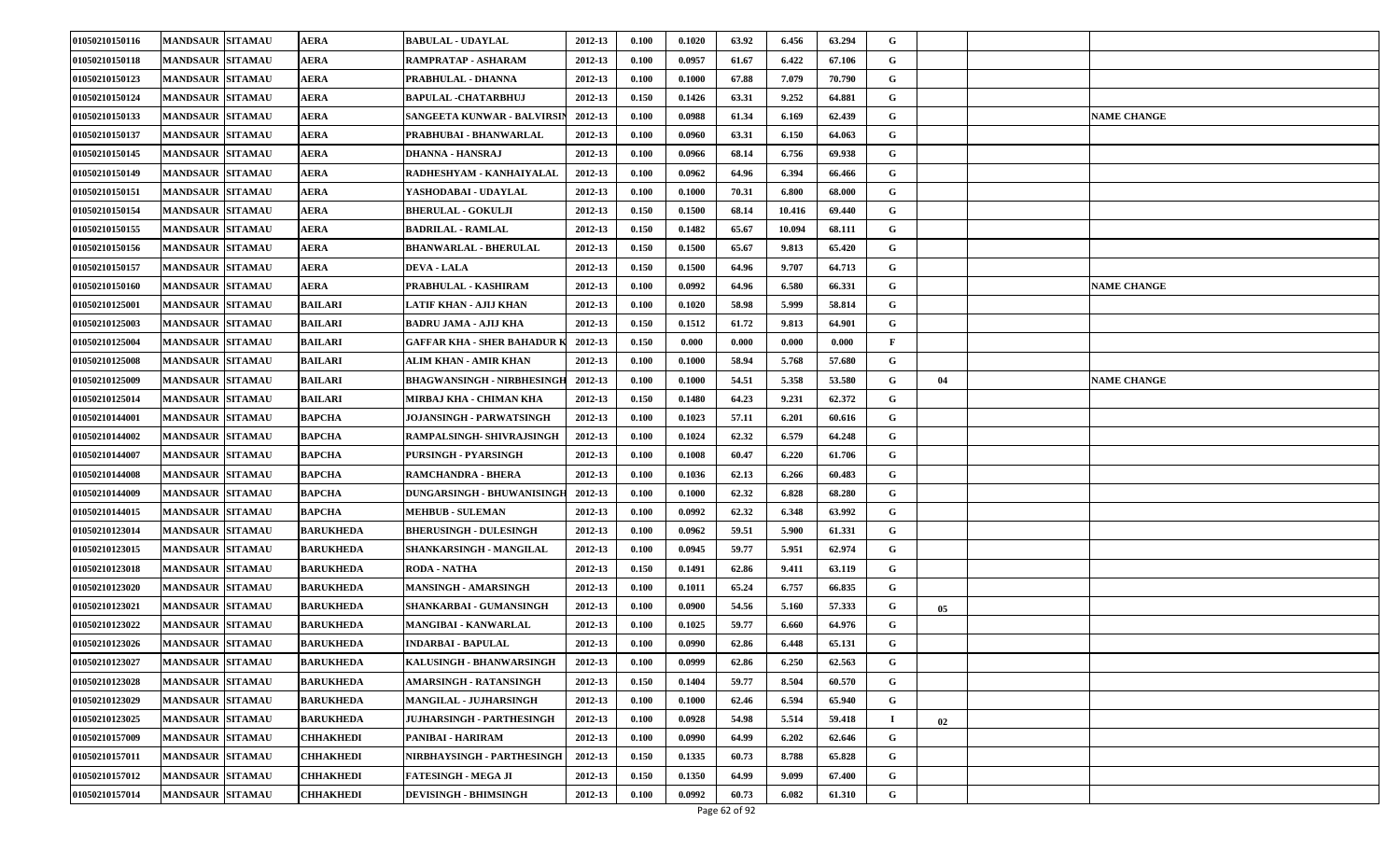| 01050210157019 | <b>MANDSAUR SITAMAU</b> | <b>CHHAKHEDI</b> | BAPUSINGH - RAYSINGH            | 2012-13 | 0.100 | 0.0936 | 61.73 | 5.953  | 63.600 | G |    |                    |
|----------------|-------------------------|------------------|---------------------------------|---------|-------|--------|-------|--------|--------|---|----|--------------------|
| 01050210157028 | <b>MANDSAUR SITAMAU</b> | CHHAKHEDI        | PADAMBAI - GOKUL                | 2012-13 | 0.100 | 0.1045 | 61.73 | 6.323  | 60.507 | G |    |                    |
| 01050210157035 | <b>MANDSAUR SITAMAU</b> | CHHAKHEDI        | <b>SURAJBAI - RUPA</b>          | 2012-13 | 0.100 | 0.0961 | 60.73 | 6.064  | 63.101 | G |    |                    |
| 01050210157051 | <b>MANDSAUR SITAMAU</b> | CHHAKHEDI        | <b>DULESINGH - CHATTARBHUJ</b>  | 2012-13 | 0.100 | 0.0986 | 60.35 | 5.707  | 57.880 | G |    |                    |
| 01050210157052 | <b>MANDSAUR SITAMAU</b> | CHHAKHEDI        | <b>BAPULAL - DULESINGH</b>      | 2012-13 | 0.150 | 0.1435 | 60.35 | 8.889  | 61.944 | G |    |                    |
| 01050210157053 | <b>MANDSAUR SITAMAU</b> | CHHAKHEDI        | BHAGWANSINGH - BAPUSINGH        | 2012-13 | 0.100 | 0.1026 | 62.13 | 6.249  | 60.906 | G |    |                    |
| 01050210157061 | <b>MANDSAUR SITAMAU</b> | CHHAKHEDI        | KANKUBAI - BAPUSINGH            | 2012-13 | 0.100 | 0.0990 | 60.35 | 5.802  | 58.606 | G |    | <b>NAME CHANGE</b> |
| 01050210157066 | <b>MANDSAUR SITAMAU</b> | CHHAKHEDI        | SAJJANBAI - SATYANARAYAN        | 2012-13 | 0.100 | 0.1015 | 60.48 | 6.100  | 60.099 | G |    |                    |
| 01050210157081 | <b>MANDSAUR SITAMAU</b> | CHHAKHEDI        | DHAPUBAI - JUJHAR               | 2012-13 | 0.150 | 0.1530 | 55.97 | 8.747  | 57.170 | G |    |                    |
| 01050210157082 | <b>MANDSAUR SITAMAU</b> | CHHAKHEDI        | SATYANARAYAN - AMRA             | 2012-13 | 0.100 | 0.0980 | 49.36 | 4.640  | 47.347 | G | 04 |                    |
| 01050210151001 | <b>MANDSAUR SITAMAU</b> | <b>CHIKLA</b>    | SITABAI - RATANLAL              | 2012-13 | 0.150 | 0.1530 | 68.03 | 9.913  | 64.791 | G |    |                    |
| 01050210151002 | <b>MANDSAUR SITAMAU</b> | CHIKLA           | <b>BHERULAL - RAMLAL</b>        | 2012-13 | 0.150 | 0.1500 | 63.14 | 9.706  | 64.707 | G |    |                    |
| 01050210151003 | <b>MANDSAUR SITAMAU</b> | CHIKLA           | <b>BHERULAL •JAGANNATH</b>      | 2012-13 | 0.150 | 0.1500 | 64.62 | 9.628  | 64.187 | G |    |                    |
| 01050210151005 | <b>MANDSAUR SITAMAU</b> | <b>CHIKLA</b>    | <b>RAMNIWAS - ONKARLAL</b>      | 2012-13 | 0.100 | 0.0999 | 66.85 | 6.685  | 66.917 | G |    | <b>NAME CHANGE</b> |
| 01050210151006 | <b>MANDSAUR SITAMAU</b> | CHIKLA           | <b>RAMKUWAR - BHAWARLAL</b>     | 2012-13 | 0.150 | 0.1465 | 64.62 | 10.090 | 68.874 | G |    |                    |
| 01050210151007 | <b>MANDSAUR SITAMAU</b> | CHIKLA           | RAMNARAYAN - KISHANLAL          | 2012-13 | 0.150 | 0.1470 | 61.80 | 9.782  | 66.544 | G |    |                    |
| 01050210151009 | <b>MANDSAUR SITAMAU</b> | CHIKLA           | KANHAIYALAL - BHUWANIRAM        | 2012-13 | 0.150 | 0.1512 | 65.09 | 10.526 | 69.616 | G |    |                    |
| 01050210151010 | <b>MANDSAUR SITAMAU</b> | CHIKLA           | <b>BHUWANISHANKAR - HIRALAL</b> | 2012-13 | 0.150 | 0.1516 | 65.09 | 9.689  | 63.912 | G |    |                    |
| 01050210151011 | <b>MANDSAUR SITAMAU</b> | CHIKLA           | <b>BHANWARLAL - BHORIRAM</b>    | 2012-13 | 0.150 | 0.1496 | 70.37 | 10.023 | 66.999 | G |    |                    |
| 01050210151013 | <b>MANDSAUR SITAMAU</b> | CHIKLA           | <b>RUPSINGH - MODISINGH</b>     | 2012-13 | 0.150 | 0.1505 | 66.85 | 10.620 | 70.565 | G |    |                    |
| 01050210151014 | <b>MANDSAUR SITAMAU</b> | CHIKLA           | <b>RAMCHANDRA - OMKARLAL</b>    | 2012-13 | 0.150 | 0.1470 | 66.85 | 9.483  | 64.510 | G |    |                    |
| 01050210151016 | <b>MANDSAUR SITAMAU</b> | CHIKLA           | <b>BHAGATRAM - HIRALAL</b>      | 2012-13 | 0.150 | 0.1489 | 59.87 | 9.203  | 61.807 | G |    |                    |
| 01050210151017 | <b>MANDSAUR SITAMAU</b> | CHIKLA           | KANHAYA LAL-SUKH LAL            | 2012-13 | 0.150 | 0.1470 | 67.01 | 10.635 | 72.347 | G |    |                    |
| 01050210151019 | <b>MANDSAUR SITAMAU</b> | CHIKLA           | BHANWARSINGH - AMARSINGH        | 2012-13 | 0.100 | 0.1050 | 64.86 | 7.440  | 70.857 | G |    |                    |
| 01050210151021 | <b>MANDSAUR SITAMAU</b> | CHIKLA           | BASANTIBAI - GIRDHARI           | 2012-13 | 0.100 | 0.0999 | 65.09 | 6.621  | 66.276 | G |    |                    |
| 01050210151022 | <b>MANDSAUR SITAMAU</b> | <b>CHIKLA</b>    | RAMNARAYAN - KALU               | 2012-13 | 0.150 | 0.1497 | 58.60 | 9.083  | 60.675 | G |    |                    |
| 01050210151025 | <b>MANDSAUR SITAMAU</b> | CHIKLA           | VARDIBAI - PRAHLAD              | 2012-13 | 0.100 | 0.0987 | 60.53 | 6.217  | 62.989 | G |    | <b>NAME CHANGE</b> |
| 01050210151026 | <b>MANDSAUR SITAMAU</b> | CHIKLA           | RATANIBAI - MANGILAL            | 2012-13 | 0.100 | 0.1000 | 66.06 | 6.936  | 69.360 | G |    |                    |
| 01050210151027 | <b>MANDSAUR SITAMAU</b> | CHIKLA           | PREMBAI - NANDUBAI              | 2012-13 | 0.150 | 0.1500 | 60.53 | 9.495  | 63.300 | G |    |                    |
| 01050210151029 | <b>MANDSAUR SITAMAU</b> | <b>CHIKLA</b>    | <b>RAMLAL - RADHAKISHAN</b>     | 2012-13 | 0.150 | 0.1520 | 64.57 | 10.350 | 68.092 | G |    |                    |
| 01050210151031 | <b>MANDSAUR SITAMAU</b> | CHIKLA           | VARDICHAND - MANGILAL           | 2012-13 | 0.150 | 0.1513 | 62.81 | 9.861  | 65.175 | G |    |                    |
| 01050210151033 | <b>MANDSAUR SITAMAU</b> | CHIKLA           | GORDHANSINGH - AMARSINGH        | 2012-13 | 0.150 | 0.1536 | 64.57 | 11.041 | 71.882 | G |    |                    |
| 01050210151035 | <b>MANDSAUR SITAMAU</b> | CHIKLA           | DINESHSINGH - MADANSINGH        | 2012-13 | 0.150 | 0.1440 | 64.51 | 9.612  | 66.750 | G |    |                    |
| 01050210151036 | MANDSAUR SITAMAU        | <b>CHIKLA</b>    | SHIVNARAYAN - SALAGRAM          | 2012-13 | 0.150 | 0.1530 | 60.53 | 9.702  | 63.412 | G |    |                    |
| 01050210151037 | <b>MANDSAUR SITAMAU</b> | CHIKLA           | SITABAI - AMRATRAM              | 2012-13 | 0.100 | 0.1024 | 56.41 | 5.875  | 57.373 | G |    |                    |
| 01050210151039 | <b>MANDSAUR SITAMAU</b> | CHIKLA           | UGAMKUNWAR - KUSHALSINGH        | 2012-13 | 0.150 | 0.1500 | 54.46 | 8.153  | 54.353 | G | 04 |                    |
| 01050210151040 | <b>MANDSAUR SITAMAU</b> | <b>CHIKLA</b>    | <b>GOPAL - SALAGRAM</b>         | 2012-13 | 0.150 | 0.1470 | 62.92 | 9.896  | 67.320 | G |    |                    |
| 01050210151044 | <b>MANDSAUR SITAMAU</b> | <b>CHIKLA</b>    | <b>JUJHARSINGH - NANDSINGH</b>  | 2012-13 | 0.100 | 0.1012 | 59.86 | 6.183  | 61.097 | G |    |                    |
| 01050210151048 | <b>MANDSAUR SITAMAU</b> | CHIKLA           | SHYAMLAL - RAMNARAYAN           | 2012-13 | 0.100 | 0.1023 | 64.09 | 6.620  | 64.712 | G |    | <b>NAME CHANGE</b> |
| 01050210151051 | <b>MANDSAUR SITAMAU</b> | CHIKLA           | NANDRAM - UDAYRAM               | 2012-13 | 0.150 | 0.1495 | 66.47 | 9.942  | 66.502 | G |    |                    |
| 01050210151052 | MANDSAUR SITAMAU        | CHIKLA           | PURALAL - JAGANNATH             | 2012-13 | 0.150 | 0.1505 | 64.76 | 9.760  | 64.850 | G |    |                    |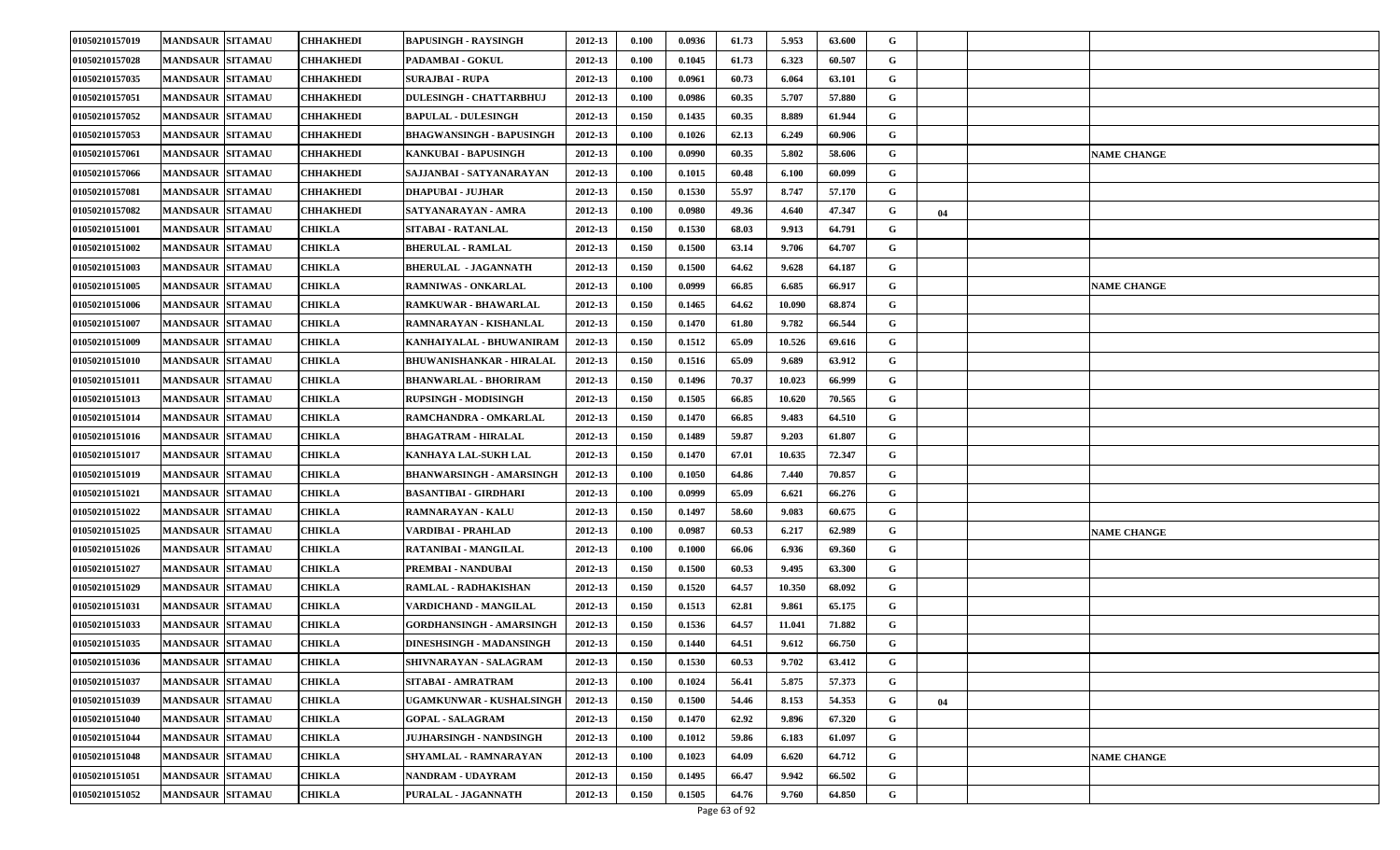| 01050210151057 | <b>MANDSAUR SITAMAU</b> | CHIKLA        | <b>SALAGRAM - MODIRAM</b>        | 2012-13 | 0.150 | 0.1514 | 62.92 | 9.600  | 63.408 | G |    |                    |
|----------------|-------------------------|---------------|----------------------------------|---------|-------|--------|-------|--------|--------|---|----|--------------------|
| 01050210151063 | <b>MANDSAUR SITAMAU</b> | CHIKLA        | VAJIBAI - RAMNARAYAN             | 2012-13 | 0.150 | 0.1495 | 64.81 | 10.120 | 67.692 | G |    |                    |
| 01050210151064 | <b>MANDSAUR SITAMAU</b> | CHIKLA        | <b>RUPSINGH - ONKARSINGH</b>     | 2012-13 | 0.150 | 0.1496 | 64.57 | 9.898  | 66.163 | G |    |                    |
| 01050210151066 | MANDSAUR   SITAMAU      | CHIKLA        | SITABAI - KESHURAM               | 2012-13 | 0.150 | 0.1518 | 64.60 | 10.087 | 66.449 | G |    |                    |
| 01050210151069 | <b>MANDSAUR SITAMAU</b> | CHIKLA        | UDAYRAM - MATHURALAL             | 2012-13 | 0.100 | 0.1008 | 58.60 | 6.111  | 60.625 | G |    |                    |
| 01050210151070 | <b>MANDSAUR SITAMAU</b> | CHIKLA        | BHAGWATIBAI - BHANWARLAL         | 2012-13 | 0.100 | 0.1000 | 60.94 | 6.207  | 62.070 | G |    |                    |
| 01050210151073 | <b>MANDSAUR SITAMAU</b> | CHIKLA        | KRISHNAKUNWAR - RAMSINGH         | 2012-13 | 0.100 | 0.1012 | 60.94 | 6.198  | 61.245 | G |    |                    |
| 01050210151074 | <b>MANDSAUR SITAMAU</b> | CHIKLA        | RATANLAL - KISHANLAL             | 2012-13 | 0.100 | 0.1012 | 64.60 | 6.488  | 64.111 | G |    |                    |
| 01050210151076 | <b>MANDSAUR SITAMAU</b> | CHIKLA        | BHAJANLAL - AMRITRAM             | 2012-13 | 0.150 | 0.1479 | 62.92 | 9.860  | 66.667 | G |    |                    |
| 01050210151077 | <b>MANDSAUR SITAMAU</b> | CHIKLA        | SHIVKANYABAI - RAMCHANDRA        | 2012-13 | 0.150 | 0.1500 | 59.87 | 9.057  | 60.380 | G |    |                    |
| 01050210151079 | <b>MANDSAUR SITAMAU</b> | <b>CHIKLA</b> | <b>BHERULAL - KEDAR</b>          | 2012-13 | 0.100 | 0.1015 | 64.86 | 6.634  | 65.360 | G |    |                    |
| 01050210151083 | <b>MANDSAUR SITAMAU</b> | CHIKLA        | <b>MANNALAL - SHIVLAL</b>        | 2012-13 | 0.100 | 0.1012 | 64.60 | 6.765  | 66.848 | G |    |                    |
| 01050210151084 | <b>MANDSAUR SITAMAU</b> | CHIKLA        | KANHAYALAL - KEDARLAL            | 2012-13 | 0.150 | 0.1134 | 59.87 | 6.526  | 57.549 | G |    |                    |
| 01050210151086 | <b>MANDSAUR SITAMAU</b> | <b>CHIKLA</b> | <b>BASANTILAL - SALAGRAM</b>     | 2012-13 | 0.100 | 0.1000 | 65.65 | 6.903  | 69.030 | G |    |                    |
| 01050210151088 | <b>MANDSAUR SITAMAU</b> | <b>CHIKLA</b> | <b>BABUDIBAI - RUGHNATHPURI</b>  | 2012-13 | 0.100 | 0.1000 | 60.44 | 5.837  | 58.370 | G |    |                    |
| 01050210151089 | <b>MANDSAUR SITAMAU</b> | CHIKLA        | RAMESHWAR - BHAGIRATH            | 2012-13 | 0.150 | 0.1520 | 64.76 | 10.130 | 66.645 | G |    |                    |
| 01050210151090 | <b>MANDSAUR SITAMAU</b> | CHIKLA        | <b>JDAYSINGH - LALSINGH</b>      | 2012-13 | 0.150 | 0.1520 | 65.65 | 10.298 | 67.750 | G |    |                    |
| 01050210151093 | <b>MANDSAUR SITAMAU</b> | <b>CHIKLA</b> | <b>HARISINGH - AMARSINGH</b>     | 2012-13 | 0.100 | 0.1015 | 68.00 | 7.295  | 71.872 | G |    |                    |
| 01050210151094 | <b>MANDSAUR SITAMAU</b> | CHIKLA        | KANHAIYALAL - SHANKARLAL         | 2012-13 | 0.150 | 0.1215 | 65.65 | 7.859  | 64.683 | G |    |                    |
| 01050210151095 | <b>MANDSAUR SITAMAU</b> | CHIKLA        | KASTURIBAI - KACHARULAL          | 2012-13 | 0.150 | 0.1404 | 64.51 | 9.538  | 67.934 | G |    |                    |
| 01050210151096 | <b>MANDSAUR SITAMAU</b> | CHIKLA        | RAMCHANDRA - JAGANNATH           | 2012-13 | 0.100 | 0.1000 | 68.00 | 6.887  | 68.870 | G |    |                    |
| 01050210151097 | <b>MANDSAUR SITAMAU</b> | <b>CHIKLA</b> | <b>BAGDIBAI - SURAJMAL</b>       | 2012-13 | 0.100 | 0.1020 | 59.39 | 6.219  | 60.971 | G |    |                    |
| 01050210151098 | <b>MANDSAUR SITAMAU</b> | CHIKLA        | GEETA KUNWAR - BHOPATSINGI       | 2012-13 | 0.100 | 0.1014 | 53.19 | 6.117  | 60.325 | G | 05 | <b>NAME CHANGE</b> |
| 01050210151099 | <b>MANDSAUR SITAMAU</b> | CHIKLA        | RAMGOPAL - BHANWARLAL            | 2012-13 | 0.100 | 0.1020 | 59.86 | 6.260  | 61.373 | G |    |                    |
| 01050210151100 | <b>MANDSAUR SITAMAU</b> | CHIKLA        | <b>BHUWANISINGH - ONKARSINGH</b> | 2012-13 | 0.100 | 0.1014 | 64.97 | 6.933  | 68.373 | G |    |                    |
| 01050210151103 | <b>MANDSAUR SITAMAU</b> | CHIKLA        | <b>BHAGWAN - MODA</b>            | 2012-13 | 0.100 | 0.1014 | 64.97 | 6.924  | 68.284 | G |    |                    |
| 01050210151104 | <b>MANDSAUR SITAMAU</b> | CHIKLA        | PRABHULAL - MODIRAM BADA         | 2012-13 | 0.150 | 0.1505 | 68.00 | 10.802 | 71.774 | G |    |                    |
| 01050210151108 | <b>MANDSAUR SITAMAU</b> | CHIKLA        | GOVINDRAM - NANDRAM              | 2012-13 | 0.150 | 0.1508 | 69.79 | 10.478 | 69.483 | G |    |                    |
| 01050210151112 | <b>MANDSAUR SITAMAU</b> | CHIKLA        | RAJENDRASINGH - HARISINGH        | 2012-13 | 0.150 | 0.1505 | 67.87 | 10.966 | 72.864 | G |    |                    |
| 01050210151113 | <b>MANDSAUR SITAMAU</b> | CHIKLA        | VARDA - RAMCHANDRA               | 2012-13 | 0.100 | 0.1000 | 64.97 | 6.571  | 65.710 | G |    |                    |
| 01050210151115 | <b>MANDSAUR SITAMAU</b> | CHIKLA        | BHAGWANSINGH - PRATAPSINGI       | 2012-13 | 0.100 | 0.1034 | 61.52 | 7.004  | 67.737 | G |    |                    |
| 01050210151116 | <b>MANDSAUR SITAMAU</b> | CHIKLA        | <b>JORAWARSINGH - NANDSINGH</b>  | 2012-13 | 0.150 | 0.1480 | 61.52 | 9.580  | 64.730 | G |    |                    |
| 01050210151118 | <b>MANDSAUR SITAMAU</b> | CHIKLA        | BHANWARSINGH - NANDSINGH         | 2012-13 | 0.150 | 0.1505 | 59.39 | 9.553  | 63.475 | G |    |                    |
| 01050210151120 | MANDSAUR SITAMAU        | <b>CHIKLA</b> | ISHWARSINGH - GORDHANSINGH       | 2012-13 | 0.150 | 0.1540 | 64.06 | 10.863 | 70.539 | G |    |                    |
| 01050210151121 | <b>MANDSAUR SITAMAU</b> | CHIKLA        | <b>MODIRAM - MOHANLAL</b>        | 2012-13 | 0.100 | 0.1014 | 66.17 | 7.080  | 69.822 | G |    |                    |
| 01050210151122 | <b>MANDSAUR SITAMAU</b> | CHIKLA        | <b>RAMVILAS - NANDRAM</b>        | 2012-13 | 0.100 | 0.0968 | 67.87 | 6.351  | 65.610 | G |    |                    |
| 01050210151123 | <b>MANDSAUR SITAMAU</b> | <b>CHIKLA</b> | <b>BADRILAL - JAGANNATH</b>      | 2012-13 | 0.150 | 0.1500 | 67.87 | 10.122 | 67.480 | G |    |                    |
| 01050210151124 | <b>MANDSAUR SITAMAU</b> | CHIKLA        | SHOBHARAM - SHRIRAM              | 2012-13 | 0.100 | 0.0990 | 64.06 | 6.699  | 67.667 | G |    |                    |
| 01050210151125 | <b>MANDSAUR SITAMAU</b> | CHIKLA        | <b>BHAGATRAM - PURALAL</b>       | 2012-13 | 0.150 | 0.1484 | 64.06 | 9.563  | 64.441 | G |    |                    |
| 01050210151127 | <b>MANDSAUR SITAMAU</b> | CHIKLA        | RAMSINGH - NAHARSINGH            | 2012-13 | 0.100 | 0.1020 | 59.86 | 6.362  | 62.373 | G |    |                    |
| 01050210151131 | <b>MANDSAUR SITAMAU</b> | <b>CHIKLA</b> | <b>BAPULAL - KEDARLAL</b>        | 2012-13 | 0.100 | 0.0984 | 61.52 | 6.337  | 64.400 | G |    |                    |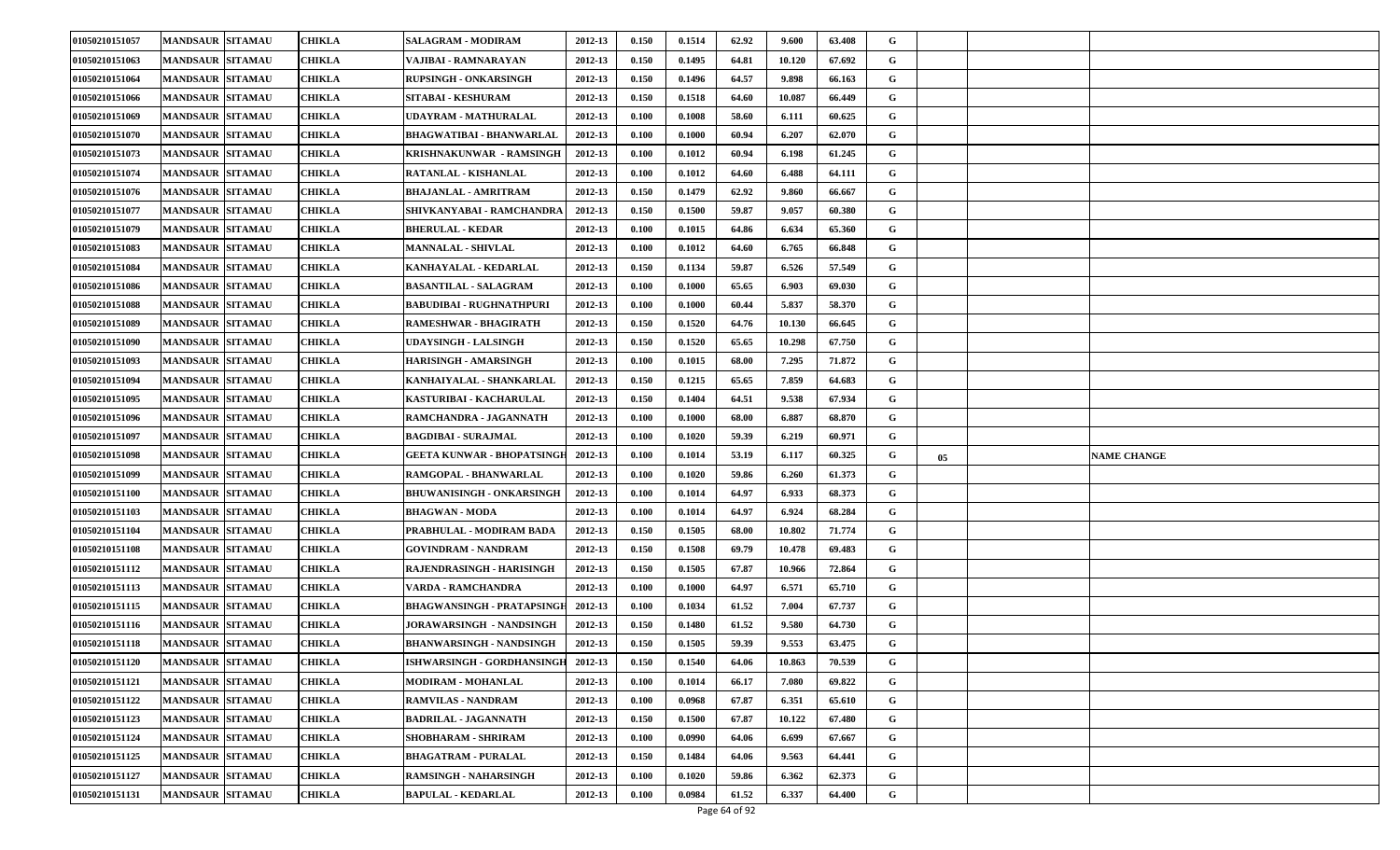| 01050210151132 | <b>MANDSAUR SITAMAU</b> | CHIKLA            | MOHANLAL - SHRIRAM                        | 2012-13 | 0.100 | 0.0992 | 60.94 | 6.529  | 65.817 | G |    |  |
|----------------|-------------------------|-------------------|-------------------------------------------|---------|-------|--------|-------|--------|--------|---|----|--|
| 01050210151133 | <b>MANDSAUR SITAMAU</b> | CHIKLA            | PURANBAI - SURATRAM                       | 2012-13 | 0.150 | 0.1519 | 67.60 | 10.478 | 68.980 | G |    |  |
| 01050210151134 | <b>MANDSAUR SITAMAU</b> | <b>CHIKLA</b>     | <b>MADHORAM - SHRIRAM</b>                 | 2012-13 | 0.100 | 0.1010 | 67.60 | 6.953  | 68.842 | G |    |  |
| 01050210151135 | <b>MANDSAUR SITAMAU</b> | CHIKLA            | GOVINDSINGH - BHANWARSINGH                | 2012-13 | 0.150 | 0.1530 | 62.68 | 10.271 | 67.131 | G |    |  |
| 01050210151136 | <b>MANDSAUR SITAMAU</b> | CHIKLA            | <b>HIRALAL - VISHNULAL</b>                | 2012-13 | 0.100 | 0.0986 | 68.56 | 6.836  | 69.331 | G |    |  |
| 01050210151138 | <b>MANDSAUR SITAMAU</b> | CHIKLA            | PRABHULAL - MODA                          | 2012-13 | 0.150 | 0.1500 | 64.86 | 10.248 | 68.320 | G |    |  |
| 01050210151139 | <b>MANDSAUR SITAMAU</b> | CHIKLA            | <b>MOHANSINGH - RUPSINGH</b>              | 2012-13 | 0.100 | 0.1020 | 66.63 | 6.939  | 68.029 | G |    |  |
| 01050210151142 | <b>MANDSAUR SITAMAU</b> | CHIKLA            | KUSHALKUWAR - UMRAOSINGH                  | 2012-13 | 0.150 | 0.000  | 0.000 | 0.000  | 0.000  | F |    |  |
| 01050210151143 | <b>MANDSAUR SITAMAU</b> | CHIKLA            | <b>TULSIRAM - BHUWAN</b>                  | 2012-13 | 0.150 | 0.1500 | 64.51 | 10.183 | 67.887 | G |    |  |
| 01050210152002 | <b>MANDSAUR SITAMAU</b> | DHAKADPIPLIYA     | <b>DHAPUBAI - LAXMAN</b>                  | 2012-13 | 0.100 | 0.1025 | 60.92 | 6.458  | 63.005 | G |    |  |
| 01050210152003 | <b>MANDSAUR SITAMAU</b> | DHAKADPIPLIYA     | <b>RAMKUNWAR - UDAYLAL</b>                | 2012-13 | 0.100 | 0.0972 | 61.60 | 6.398  | 65.823 | G |    |  |
| 01050210152004 | <b>MANDSAUR SITAMAU</b> | DHAKADPIPLIYA     | <b>MANGIBAI - KEDAR</b>                   | 2012-13 | 0.100 | 0.1050 | 61.60 | 6.820  | 64.952 | G |    |  |
| 01050210152010 | <b>MANDSAUR SITAMAU</b> | DHAKADPIPLIYA     | <b>DEVILAL - LAXMAN</b>                   | 2012-13 | 0.150 | 0.1484 | 64.67 | 9.811  | 66.112 | G |    |  |
| 01050210152011 | <b>MANDSAUR SITAMAU</b> | DHAKADPIPLIYA     | <b>BHERUSINGH - MADHOSINGH</b>            | 2012-13 | 0.100 | 0.0960 | 62.40 | 6.106  | 63.604 | G |    |  |
| 01050210152012 | <b>MANDSAUR SITAMAU</b> | DHAKADPIPLIYA     | RADHESHYAM - PYARA D.P. KALI              | 2012-13 | 0.100 | 0.1008 | 59.05 | 6.183  | 61.339 | G |    |  |
| 01050210152014 | <b>MANDSAUR SITAMAU</b> | DHAKADPIPLIYA     | <b>GANGABAI - NATHU</b>                   | 2012-13 | 0.100 | 0.1020 | 62.40 | 6.392  | 62.667 | G |    |  |
| 01050210152015 | <b>MANDSAUR SITAMAU</b> | DHAKADPIPLIYA     | <b>BHERUSINGH - LALSINGH</b>              | 2012-13 | 0.150 | 0.1500 | 60.92 | 9.504  | 63.360 | G |    |  |
| 01050210152017 | <b>MANDSAUR SITAMAU</b> | DHAKADPIPLIYA     | <b>NANDLAL - KEDAR</b>                    | 2012-13 | 0.100 | 0.100  | 59.05 | 6.124  | 61.240 | G |    |  |
| 01050210152018 | <b>MANDSAUR SITAMAU</b> | DHAKADPIPLIYA     | RAMKANYABAI - DEVILAL                     | 2012-13 | 0.100 | 0.1007 | 56.70 | 5.954  | 59.126 | G |    |  |
| 01050210152021 | <b>MANDSAUR SITAMAU</b> | DHAKADPIPLIYA     | <b>MANGIBAI - JUJHAR</b>                  | 2012-13 | 0.100 | 0.0960 | 64.34 | 6.085  | 63.385 | G |    |  |
| 01050210152023 | <b>MANDSAUR SITAMAU</b> | DHAKADPIPLIYA     | <b>KACHARIBAI - UDA</b>                   | 2012-13 | 0.100 | 0.0990 | 62.62 | 6.351  | 64.152 | G |    |  |
| 01050210152026 | <b>MANDSAUR SITAMAU</b> | DHAKADPIPLIYA     | <b>KACHRULAL - RAMLAL</b>                 | 2012-13 | 0.150 | 0.150  | 61.50 | 9.559  | 63.727 | G |    |  |
| 01050210152041 | <b>MANDSAUR SITAMAU</b> | DHAKADPIPLIYA     | RADHESHYAM - KANIRAM                      | 2012-13 | 0.150 | 0.1536 | 59.05 | 9.355  | 60.905 | G |    |  |
| 01050210152042 | <b>MANDSAUR SITAMAU</b> | DHAKADPIPLIYA     | <b>BHAGIRATH - SAWA</b>                   | 2012-13 | 0.100 | 0.1003 | 59.09 | 6.593  | 65.733 | G |    |  |
| 01050210152043 | <b>MANDSAUR SITAMAU</b> | DHAKADPIPLIYA     | <b>AMARLAL - SHANKARLAL</b>               | 2012-13 | 0.150 | 0.1410 | 64.34 | 9.743  | 69.099 | G |    |  |
| 01050210152046 | <b>MANDSAUR SITAMAU</b> | DHAKADPIPLIYA     | <b>SOHANBAI - ATMARAM</b>                 | 2012-13 | 0.150 | 0.1508 | 64.36 | 9.387  | 62.248 | G |    |  |
| 01050210152061 | <b>MANDSAUR SITAMAU</b> | DHAKADPIPLIYA     | RADHESHYAM D.P. BHAGUBAI                  | 2012-13 | 0.100 | 0.0985 | 53.91 | 5.530  | 56.142 | G | 04 |  |
| 01050210152067 | <b>MANDSAUR SITAMAU</b> | DHAKADPIPLIYA     | <b>KARIBAI - MANGILAL</b>                 | 2012-13 | 0.100 | 0.0990 | 64.67 | 6.661  | 67.283 | G |    |  |
| 01050210152068 | <b>MANDSAUR SITAMAU</b> | DHAKADPIPLIYA     | PRABHULAL - BAGDIRAM                      | 2012-13 | 0.100 | 0.1008 | 65.27 | 6.909  | 68.542 | G |    |  |
| 01050210152070 | <b>MANDSAUR SITAMAU</b> | DHAKADPIPLIYA     | <b>RODURAM - RAMRATAN</b>                 | 2012-13 | 0.100 | 0.0984 | 61.50 | 6.150  | 62.500 | G |    |  |
| 01050210152071 | <b>MANDSAUR SITAMAU</b> | DHAKADPIPLIYA     | KAILASHBAI - RAMNARAYAN                   | 2012-13 | 0.100 | 0.0924 | 62.62 | 5.833  | 63.128 | G |    |  |
| 01050210152075 | <b>MANDSAUR SITAMAU</b> | DHAKADPIPLIYA     | CHANDARBAI - SHANKARLAL                   | 2012-13 | 0.150 | 0.1250 | 64.36 | 8.606  | 68.848 | G |    |  |
| 01050210152076 | <b>MANDSAUR SITAMAU</b> | DHAKADPIPLIYA     | <b>DHAPUBAI- GANGARAM</b>                 | 2012-13 | 0.100 | 0.0993 | 61.52 | 6.275  | 63.192 | G |    |  |
| 01050210152079 | MANDSAUR SITAMAU        | DHAKADPIPLIYA     | <b>GOPILAL - NATHU</b>                    | 2012-13 | 0.150 | 0.1482 | 65.27 | 9.856  | 66.505 | G |    |  |
| 01050210152081 | <b>MANDSAUR SITAMAU</b> | DHAKADPIPLIYA     | <b>KARULAL - DEVILAL</b>                  | 2012-13 | 0.150 | 0.1450 | 61.52 | 9.738  | 67.159 | G |    |  |
| 01050210081003 | <b>MANDSAUR SITAMAU</b> | <b>DHARAKHEDI</b> | <b>ANTARKUNWAR - GOVINDSINGH</b>          | 2012-13 | 0.100 | 0.1012 | 65.30 | 6.418  | 63.419 | G |    |  |
| 01050210081007 | <b>MANDSAUR SITAMAU</b> | <b>DHARAKHEDI</b> | DHAPUBAI - JAGANNATH                      | 2012-13 | 0.150 | 0.1486 | 71.44 | 10.287 | 69.226 | G |    |  |
| 01050210081011 | <b>MANDSAUR SITAMAU</b> | <b>DHARAKHEDI</b> | SHAMBHUSINGH - MANOHARSIN                 | 2012-13 | 0.150 | 0.1512 | 69.13 | 10.083 | 66.687 | G |    |  |
| 01050210081013 | <b>MANDSAUR SITAMAU</b> | DHARAKHEDI        | <b>BAPULAL - RAMNARAYAN</b>               | 2012-13 | 0.100 | 0.1050 | 66.69 | 7.060  | 67.238 | G |    |  |
| 01050210081014 | <b>MANDSAUR SITAMAU</b> | DHARAKHEDI        | JAGDISH - BHUWANILAL                      | 2012-13 | 0.150 | 0.1540 | 62.76 | 9.871  | 64.097 | G |    |  |
| 01050210081017 | <b>MANDSAUR SITAMAU</b> | <b>DHARAKHEDI</b> | <b>BAHADURSINGH - PRATAPSINGH 2012-13</b> |         | 0.100 | 0.0952 | 62.76 | 6.213  | 65.263 | G |    |  |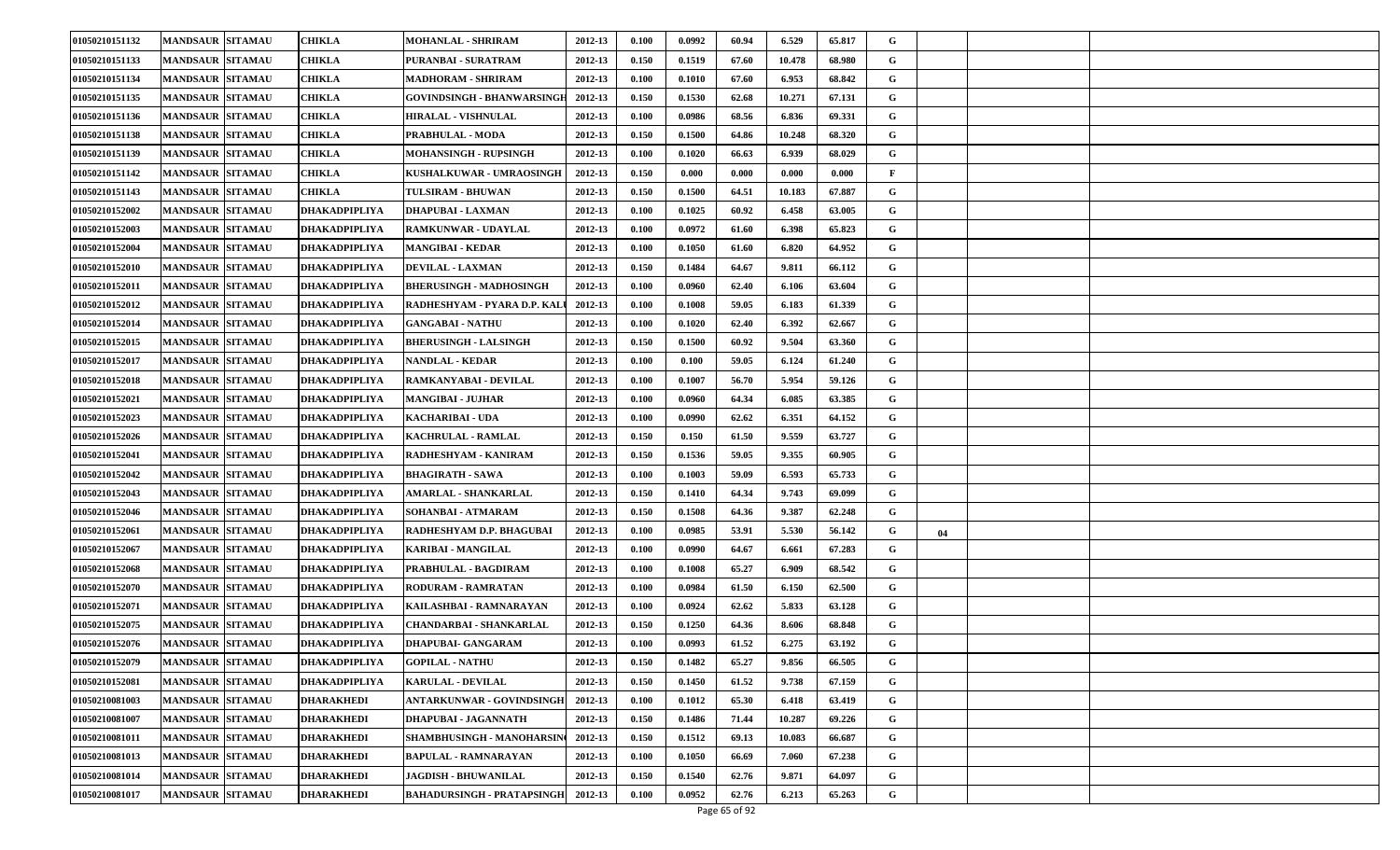| 01050210081018 | <b>MANDSAUR SITAMAU</b> |                 | <b>DHARAKHEDI</b>      | RAGHUVEERSINGH - LALKUNWA         | 2012-13 | 0.100 | 0.1000 | 64.59 | 6.330  | 63.300 | G            |    |                        |
|----------------|-------------------------|-----------------|------------------------|-----------------------------------|---------|-------|--------|-------|--------|--------|--------------|----|------------------------|
| 01050210081019 | <b>MANDSAUR SITAMAU</b> |                 | DHARAKHEDI             | RUKHMANBAI - KANHAIYALAL          | 2012-13 | 0.100 | 0.1023 | 62.76 | 6.384  | 62.405 | G            |    |                        |
| 01050210081021 | <b>MANDSAUR SITAMAU</b> |                 | <b>DHARAKHEDI</b>      | MAHENDRASINGH - SHAMBHUSIN        | 2012-13 | 0.150 | 0.1518 | 68.27 | 10.328 | 68.037 | G            |    |                        |
| 01050210081023 | <b>MANDSAUR SITAMAU</b> |                 | DHARAKHEDI             | SHAKTISINGH - SHAMBHUSINGH        | 2012-13 | 0.150 | 0.1500 | 71.03 | 10.776 | 71.840 | G            |    |                        |
| 01050210081027 | <b>MANDSAUR SITAMAU</b> |                 | DHARAKHEDI             | <b>RAGHUNATHSINGH - SHAMBHUS</b>  | 2012-13 | 0.100 | 0.1020 | 69.55 | 6.915  | 67.794 | G            |    |                        |
| 01050210081028 | <b>MANDSAUR SITAMAU</b> |                 | DHARAKHEDI             | KUBERSINGH - JASWANTSINGH         | 2012-13 | 0.150 | 0.1525 | 72.07 | 11.428 | 74.938 | G            |    |                        |
| 01050210081030 | <b>MANDSAUR SITAMAU</b> |                 | <b>DHARAKHEDI</b>      | BHARATSINGH - GOVINDSINGH         | 2012-13 | 0.100 | 0.1024 | 64.23 | 7.084  | 69.180 | G            |    |                        |
| 01050210081031 | <b>MANDSAUR SITAMAU</b> |                 | DHARAKHEDI             | HARISINGH - SHAMBHUSINGH          | 2012-13 | 0.100 | 0.1020 | 71.10 | 7.120  | 69.804 | G            |    |                        |
| 01050210081033 | <b>MANDSAUR SITAMAU</b> |                 | DHARAKHEDI             | <b>MADANLAL - HIRALAL</b>         | 2012-13 | 0.150 | 0.1430 | 68.87 | 10.203 | 71.350 | G            |    |                        |
| 01050210081034 | <b>MANDSAUR SITAMAU</b> |                 | DHARAKHEDI             | KALYANSINGH - LAXMANSINGH         | 2012-13 | 0.100 | 0.0986 | 66.23 | 6.831  | 69.280 | G            |    |                        |
| 01050210081035 | <b>MANDSAUR SITAMAU</b> |                 | DHARAKHEDI             | <b>LAXMANSINGH - BHAGATSINGH</b>  | 2012-13 | 0.150 | 0.1500 | 67.74 | 9.967  | 66.447 | G            |    |                        |
| 01050210101010 | <b>MANDSAUR SITAMAU</b> |                 | <b>FATEHPUR CHIKLI</b> | MOHANSINGH - SHIVSINGH            | 2012-13 | 0.100 | 0.1000 | 63.61 | 6.370  | 63.700 | G            |    |                        |
| 01050210101015 | <b>MANDSAUR SITAMAU</b> |                 | FATEHPUR CHIKLI        | <b>SWARUP - NANDA</b>             | 2012-13 | 0.100 | 0.0990 | 65.00 | 6.853  | 69.222 | G            |    |                        |
| 01050210101019 | <b>MANDSAUR SITAMAU</b> |                 | <b>FATEHPUR CHIKLI</b> | <b>BAGDUSINGH - SHAMBHUSINGH</b>  | 2012-13 | 0.150 | 0.1520 | 62.53 | 9.656  | 63.526 | G            |    |                        |
| 01050210101020 | <b>MANDSAUR SITAMAU</b> |                 | <b>FATEHPUR CHIKLI</b> | RADHABAI - VISHAVNATH             | 2012-13 | 0.100 | 0.000  | 0.000 | 0.000  | 0.000  | F            |    |                        |
| 01050210101027 | <b>MANDSAUR SITAMAU</b> |                 | FATEHPUR CHIKLI        | SAWITRIBAI - BHAGWANDAS           | 2012-13 | 0.100 | 0.1000 | 62.04 | 6.452  | 64.520 | G            |    |                        |
| 01050210101033 | <b>MANDSAUR SITAMAU</b> |                 | <b>FATEHPUR CHIKLI</b> | PREMSINGH - MOHANSINGH            | 2012-13 | 0.100 | 0.000  | 0.000 | 0.000  | 0.000  | $\mathbf{F}$ |    |                        |
| 01050210101034 | <b>MANDSAUR SITAMAU</b> |                 | <b>FATEHPUR CHIKLI</b> | <b>PRABHUBAI - BHERULAL</b>       | 2012-13 | 0.100 | 0.1008 | 58.38 | 5.830  | 57.837 | G            |    |                        |
| 01050210101041 | <b>MANDSAUR SITAMAU</b> |                 | FATEHPUR CHIKLI        | SHANKARKUWAR - GOVINDSINGI        | 2012-13 | 0.100 | 0.0990 | 58.38 | 5.796  | 58.545 | G            |    |                        |
| 01050210101043 | <b>MANDSAUR SITAMAU</b> |                 | FATEHPUR CHIKLI        | RADHESHYAM - LAXMINARAYAN         | 2012-13 | 0.100 | 0.1020 | 62.04 | 6.328  | 62.039 | G            |    |                        |
| 01050210101044 | <b>MANDSAUR SITAMAU</b> |                 | FATEHPUR CHIKLI        | <b>BHANWARSINGH - PRATAPSINGE</b> | 2012-13 | 0.150 | 0.1500 | 62.53 | 9.692  | 64.613 | G            |    |                        |
| 01050210101047 | <b>MANDSAUR SITAMAU</b> |                 | <b>FATEHPUR CHIKLI</b> | <b>GOPI - CHUNIYA</b>             | 2012-13 | 0.150 | 0.1485 | 61.75 | 9.068  | 61.064 | G            |    |                        |
| 01050210101049 | <b>MANDSAUR SITAMAU</b> |                 | <b>FATEHPUR CHIKLI</b> | <b>BHARATSINGH - UDAYSINGH</b>    | 2012-13 | 0.100 | 0.1023 | 61.75 | 6.184  | 60.450 | G            |    |                        |
| 01050210101050 | <b>MANDSAUR SITAMAU</b> |                 | FATEHPUR CHIKLI        | <b>BIHARISINGH - SARDARSINGH</b>  | 2012-13 | 0.150 | 0.1536 | 65.95 | 10.345 | 67.350 | G            |    |                        |
| 01050210080003 | <b>MANDSAUR SITAMAU</b> | <b>GALIYARA</b> |                        | <b>GANGARAM - BHUWAN</b>          | 2012-13 | 0.100 | 0.0994 | 62.92 | 6.373  | 64.115 | G            |    |                        |
| 01050210080004 | <b>MANDSAUR SITAMAU</b> | <b>GALIYARA</b> |                        | <b>HIRA - RODA</b>                | 2012-13 | 0.100 | 0.1008 | 58.71 | 5.569  | 55.248 | G            | 04 |                        |
| 01050210080005 | <b>MANDSAUR SITAMAU</b> | <b>GALIYARA</b> |                        | <b>MANGILAL - LAXMINARAYAN</b>    | 2012-13 | 0.150 | 0.1490 | 67.51 | 10.329 | 69.322 | G            |    |                        |
| 01050210080011 | <b>MANDSAUR SITAMAU</b> | <b>GALIYARA</b> |                        | CHANDKUNWAR - GOKULSINGH          | 2012-13 | 0.100 | 0.1020 | 61.90 | 6.181  | 60.598 | G            |    |                        |
| 01050210080013 | <b>MANDSAUR SITAMAU</b> | <b>GALIYARA</b> |                        | <b>HARLAL - BHUWAN</b>            | 2012-13 | 0.150 | 0.1462 | 65.09 | 9.829  | 67.230 | G            |    |                        |
| 01050210080017 | <b>MANDSAUR SITAMAU</b> | <b>GALIYARA</b> |                        | BHUWANISHANKAR - BHANWARI 2012-13 |         | 0.150 | 0.1554 | 54.73 | 9.015  | 58.012 | G            | 05 |                        |
| 01050210080018 | <b>MANDSAUR SITAMAU</b> | <b>GALIYARA</b> |                        | MODIRAM - BHAGWAN                 | 2012-13 | 0.100 | 0.1000 | 63.30 | 6.429  | 64.290 | G            |    |                        |
| 01050210080020 | <b>MANDSAUR SITAMAU</b> | <b>GALIYARA</b> |                        | DROPADIBAI - SHANKARLAL           | 2012-13 | 0.150 | 0.1456 | 61.90 | 9.488  | 65.165 | G            |    |                        |
| 01050210080034 | <b>MANDSAUR SITAMAU</b> | <b>GALIYARA</b> |                        | <b>NANDUBAI - KALURAM</b>         | 2012-13 | 0.150 | 0.1512 | 78.47 | 12.051 | 79.702 | G            |    |                        |
| 01050210080035 | MANDSAUR SITAMAU        | <b>GALIYARA</b> |                        | <b>MANOHAR - BAPULAL</b>          | 2012-13 | 0.100 | 0.0990 | 61.90 | 6.570  | 66.364 | G            |    |                        |
| 01050210080038 | <b>MANDSAUR SITAMAU</b> | GALIYARA        |                        | <b>SHANTILAL - KALURAM</b>        | 2012-13 | 0.100 | 0.1008 | 70.00 | 7.140  | 70.833 | G            |    |                        |
| 01050210136002 | <b>MANDSAUR SITAMAU</b> |                 | <b>GANGAKHEDI</b>      | MODIRAM - MADHURAM D.P. RAI       | 2012-13 | 0.100 | 0.1050 | 62.68 | 6.931  | 66.010 | G            |    |                        |
| 01050210136003 | <b>MANDSAUR SITAMAU</b> |                 | <b>GANGAKHEDI</b>      | HARDEVRAM - RAMDAYAL              | 2012-13 | 0.150 | 0.1549 | 62.68 | 9.894  | 63.873 | G            |    |                        |
| 01050210136004 | <b>MANDSAUR SITAMAU</b> |                 | <b>GANGAKHEDI</b>      | TEJRAM - HIMMATRAM                | 2012-13 | 0.100 | 0.1000 | 64.99 | 6.694  | 66.940 | G            |    |                        |
| 01050210136007 | <b>MANDSAUR SITAMAU</b> |                 | GANGAKHEDI             | RAMCHANDRIBAI - SHRIRAM           | 2012-13 | 0.100 | 0.1014 | 64.99 | 6.759  | 66.657 | G            |    |                        |
| 01050210136008 | <b>MANDSAUR SITAMAU</b> |                 | GANGAKHEDI             | KANHAIYALAL - PRABHULAL           | 2012-13 | 0.150 | 0.1480 | 59.08 | 8.811  | 59.534 | G            |    |                        |
| 01050210136011 | <b>MANDSAUR SITAMAU</b> |                 | <b>GANGAKHEDI</b>      | NANALAL - KHALIRAM D.P. BHAN      | 2012-13 | 0.150 | 0.1530 | 68.70 | 10.982 | 71.778 | G            |    | <b>NAME CORRECTION</b> |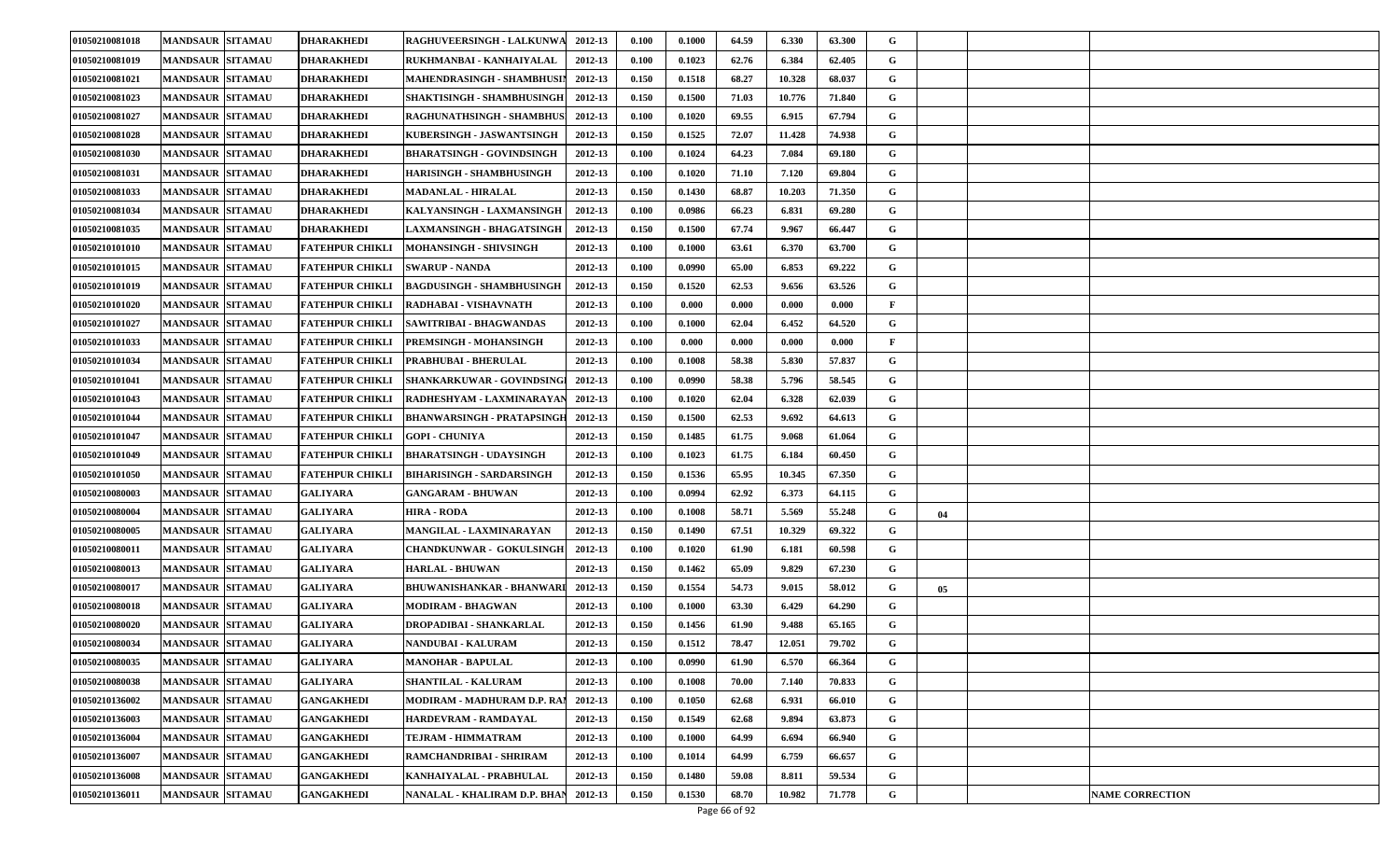| 01050210136012 | <b>MANDSAUR SITAMAU</b> | <b>GANGAKHEDI</b> | KALURAM - RAMCHANDRA           | 2012-13 | 0.150 | 0.1519 | 64.99 | 10.120 | 66.623 | G |  |                              |
|----------------|-------------------------|-------------------|--------------------------------|---------|-------|--------|-------|--------|--------|---|--|------------------------------|
| 01050210136017 | <b>MANDSAUR SITAMAU</b> | GANGAKHEDI        | <b>MANGILAL- BAPULAL</b>       | 2012-13 | 0.150 | 0.1450 | 59.39 | 8.866  | 61.145 | G |  |                              |
| 01050210136018 | <b>MANDSAUR SITAMAU</b> | <b>GANGAKHEDI</b> | JETRAM -KASHIRAM               | 2012-13 | 0.150 | 0.1512 | 61.80 | 9.517  | 62.943 | G |  |                              |
| 01050210136019 | <b>MANDSAUR SITAMAU</b> | GANGAKHEDI        | KANKUBAI - SHANTILAL           | 2012-13 | 0.150 | 0.1536 | 61.80 | 9.747  | 63.457 | G |  |                              |
| 01050210136020 | <b>MANDSAUR SITAMAU</b> | GANGAKHEDI        | <b>BALARAM - KALURAM</b>       | 2012-13 | 0.100 | 0.1032 | 61.80 | 6.763  | 65.533 | G |  |                              |
| 01050210136022 | <b>MANDSAUR SITAMAU</b> | <b>GANGAKHEDI</b> | KACHARUPURI - ONKARPURI        | 2012-13 | 0.100 | 0.0942 | 66.82 | 6.424  | 68.195 | G |  |                              |
| 01050210136024 | <b>MANDSAUR SITAMAU</b> | GANGAKHEDI        | <b>KALURAM - ASHARAM</b>       | 2012-13 | 0.100 | 0.1020 | 64.59 | 6.690  | 65.588 | G |  | <b>NAME CHANGE</b>           |
| 01050210136027 | <b>MANDSAUR SITAMAU</b> | <b>GANGAKHEDI</b> | AMBARAM - RAMNARAYAN           | 2012-13 | 0.150 | 0.1564 | 64.59 | 10.353 | 66.196 | G |  |                              |
| 01050210136028 | <b>MANDSAUR SITAMAU</b> | <b>GANGAKHEDI</b> | <b>RAMESHWAR - HIRALAL</b>     | 2012-13 | 0.150 | 0.1500 | 61.53 | 9.546  | 63.640 | G |  |                              |
| 01050210136029 | <b>MANDSAUR SITAMAU</b> | <b>GANGAKHEDI</b> | GHASIRAM- PARASRAM             | 2012-13 | 0.150 | 0.1521 | 64.59 | 10.611 | 69.763 | G |  |                              |
| 01050210136030 | <b>MANDSAUR SITAMAU</b> | GANGAKHEDI        | <b>RANGLAL - PARASRAM</b>      | 2012-13 | 0.150 | 0.1556 | 60.05 | 9.419  | 60.533 | G |  |                              |
| 01050210136031 | <b>MANDSAUR SITAMAU</b> | <b>GANGAKHEDI</b> | <b>GANESHRAM - BHANWARLAL</b>  | 2012-13 | 0.150 | 0.1505 | 64.46 | 9.881  | 65.654 | G |  |                              |
| 01050210136032 | <b>MANDSAUR SITAMAU</b> | GANGAKHEDI        | VAINIRAM - RAMKISHAN           | 2012-13 | 0.100 | 0.1040 | 61.53 | 6.979  | 67.106 | G |  |                              |
| 01050210136034 | <b>MANDSAUR SITAMAU</b> | GANGAKHEDI        | RAMRATAN - NATHURAM            | 2012-13 | 0.150 | 0.1470 | 61.53 | 9.027  | 61.408 | G |  |                              |
| 01050210136035 | <b>MANDSAUR SITAMAU</b> | GANGAKHEDI        | <b>DEVRAM - AMRATRAM</b>       | 2012-13 | 0.150 | 0.1512 | 61.86 | 9.491  | 62.771 | G |  |                              |
| 01050210136037 | <b>MANDSAUR SITAMAU</b> | <b>GANGAKHEDI</b> | HIRABAI - RUGHNATHPURI         | 2012-13 | 0.100 | 0.1015 | 64.46 | 6.428  | 63.330 | G |  |                              |
| 01050210136039 | <b>MANDSAUR SITAMAU</b> | GANGAKHEDI        | RAMKISHAN - RAMNARAYAN         | 2012-13 | 0.100 | 0.1012 | 62.36 | 6.583  | 65.049 | G |  |                              |
| 01050210136040 | <b>MANDSAUR SITAMAU</b> | GANGAKHEDI        | KAILASHBAI - CHAINRAM          | 2012-13 | 0.150 | 0.1539 | 62.36 | 9.630  | 62.573 | G |  |                              |
| 01050210136042 | <b>MANDSAUR SITAMAU</b> | GANGAKHEDI        | DURGABAI- BHABHUTPURI          | 2012-13 | 0.150 | 0.1504 | 64.46 | 9.954  | 66.184 | G |  |                              |
| 01050210136045 | <b>MANDSAUR SITAMAU</b> | GANGAKHEDI        | FULCHANDR - RAMBAKSHA D/P R    | 2012-13 | 0.150 | 0.1496 | 62.36 | 9.746  | 65.147 | G |  |                              |
| 01050210136046 | <b>MANDSAUR SITAMAU</b> | GANGAKHEDI        | RAMPRASAD - PATITRAM           | 2012-13 | 0.150 | 0.1568 | 61.86 | 10.207 | 65.096 | G |  |                              |
| 01050210136047 | <b>MANDSAUR SITAMAU</b> | GANGAKHEDI        | <b>GOVINDRAM - DULICHAND</b>   | 2012-13 | 0.150 | 0.1426 | 61.86 | 9.244  | 64.825 | G |  |                              |
| 01050210136048 | <b>MANDSAUR SITAMAU</b> | GANGAKHEDI        | <b>BANSHILAL - BHERULAL</b>    | 2012-13 | 0.100 | 0.1020 | 59.08 | 6.516  | 63.882 | G |  |                              |
| 01050210136049 | <b>MANDSAUR SITAMAU</b> | GANGAKHEDI        | DAYARAM - RAMNIWAS             | 2012-13 | 0.100 | 0.1036 | 64.32 | 7.075  | 68.292 | G |  |                              |
| 01050210136050 | <b>MANDSAUR SITAMAU</b> | GANGAKHEDI        | <b>RAMNIWAS - RAMDAYAL</b>     | 2012-13 | 0.100 | 0.1050 | 64.32 | 7.112  | 67.733 | G |  | <b>TRANSFER/TITROD</b>       |
| 01050210136053 | <b>MANDSAUR SITAMAU</b> | GANGAKHEDI        | <b>BABULAL - KALURAM</b>       | 2012-13 | 0.150 | 0.1536 | 64.32 | 10.144 | 66.042 | G |  |                              |
| 01050210136057 | <b>MANDSAUR SITAMAU</b> | <b>GANGAKHEDI</b> | SATYANARAYAN - RAMNIWAS        | 2012-13 | 0.150 | 0.1482 | 66.63 | 10.708 | 72.254 | G |  |                              |
| 01050210136059 | <b>MANDSAUR SITAMAU</b> | GANGAKHEDI        | <b>GOPILAL - MATHURALAL</b>    | 2012-13 | 0.150 | 0.1512 | 65.79 | 9.662  | 63.902 | G |  |                              |
| 01050210136060 | <b>MANDSAUR SITAMAU</b> | GANGAKHEDI        | HIMMATRAM - RAMDAYAL           | 2012-13 | 0.150 | 0.1505 | 65.11 | 9.943  | 66.066 | G |  |                              |
| 01050210136062 | <b>MANDSAUR SITAMAU</b> | GANGAKHEDI        | DASHRATHLAL - BHANWARLAL       | 2012-13 | 0.150 | 0.1520 | 65.11 | 9.878  | 64.987 | G |  |                              |
| 01050210136063 | <b>MANDSAUR SITAMAU</b> | <b>GANGAKHEDI</b> | KANHAIYALAL - BHANWARLAL       | 2012-13 | 0.150 | 0.1500 | 65.11 | 9.655  | 64.367 | G |  |                              |
| 01050210136065 | <b>MANDSAUR SITAMAU</b> | GANGAKHEDI        | <b>RAMNIWAS - SAVRAM</b>       | 2012-13 | 0.150 | 0.1558 | 65.79 | 10.968 | 70.398 | G |  |                              |
| 01050210136066 | <b>MANDSAUR SITAMAU</b> | <b>GANGAKHEDI</b> | <b>BANSHILAL - BHANWARLAL</b>  | 2012-13 | 0.150 | 0.1444 | 62.00 | 9.149  | 63.359 | G |  |                              |
| 01050210136068 | MANDSAUR SITAMAU        | <b>GANGAKHEDI</b> | PARWATIBAI - VARDICHAND        | 2012-13 | 0.150 | 0.1536 | 62.00 | 9.938  | 64.701 | G |  |                              |
| 01050210136076 | <b>MANDSAUR SITAMAU</b> | GANGAKHEDI        | DALURAM - BHAGIRATH            | 2012-13 | 0.150 | 0.1530 | 65.79 | 10.301 | 67.327 | G |  | <b>TRANSFER/AKODDA/MDS I</b> |
| 01050210136081 | <b>MANDSAUR SITAMAU</b> | <b>GANGAKHEDI</b> | <b>BALARAM - RAMRATAN</b>      | 2012-13 | 0.150 | 0.1500 | 66.63 | 10.309 | 68.727 | G |  |                              |
| 01050210136083 | <b>MANDSAUR SITAMAU</b> | <b>GANGAKHEDI</b> | <b>BAKHATRAM URF BHAGATRAM</b> | 2012-13 | 0.100 | 0.1040 | 62.00 | 6.395  | 61.490 | G |  |                              |
| 01050210128005 | <b>MANDSAUR SITAMAU</b> | <b>GOPALPURA</b>  | <b>MOHANLAL - DALURAM</b>      | 2012-13 | 0.150 | 0.1505 | 60.47 | 9.235  | 61.362 | G |  |                              |
| 01050210128006 | <b>MANDSAUR SITAMAU</b> | GOPALPURA         | <b>GIRDHARILAL - DALURAM</b>   | 2012-13 | 0.150 | 0.1472 | 65.60 | 9.981  | 67.806 | G |  |                              |
| 01050210128010 | <b>MANDSAUR SITAMAU</b> | GOPALPURA         | <b>GENDALAL - BHUWANILAL</b>   | 2012-13 | 0.100 | 0.1014 | 60.47 | 6.323  | 62.357 | G |  |                              |
| 01050210128013 | <b>MANDSAUR SITAMAU</b> | <b>GOPALPURA</b>  | <b>SHANTIBAI - BABULAL</b>     | 2012-13 | 0.100 | 0.0990 | 62.13 | 6.524  | 65.899 | G |  |                              |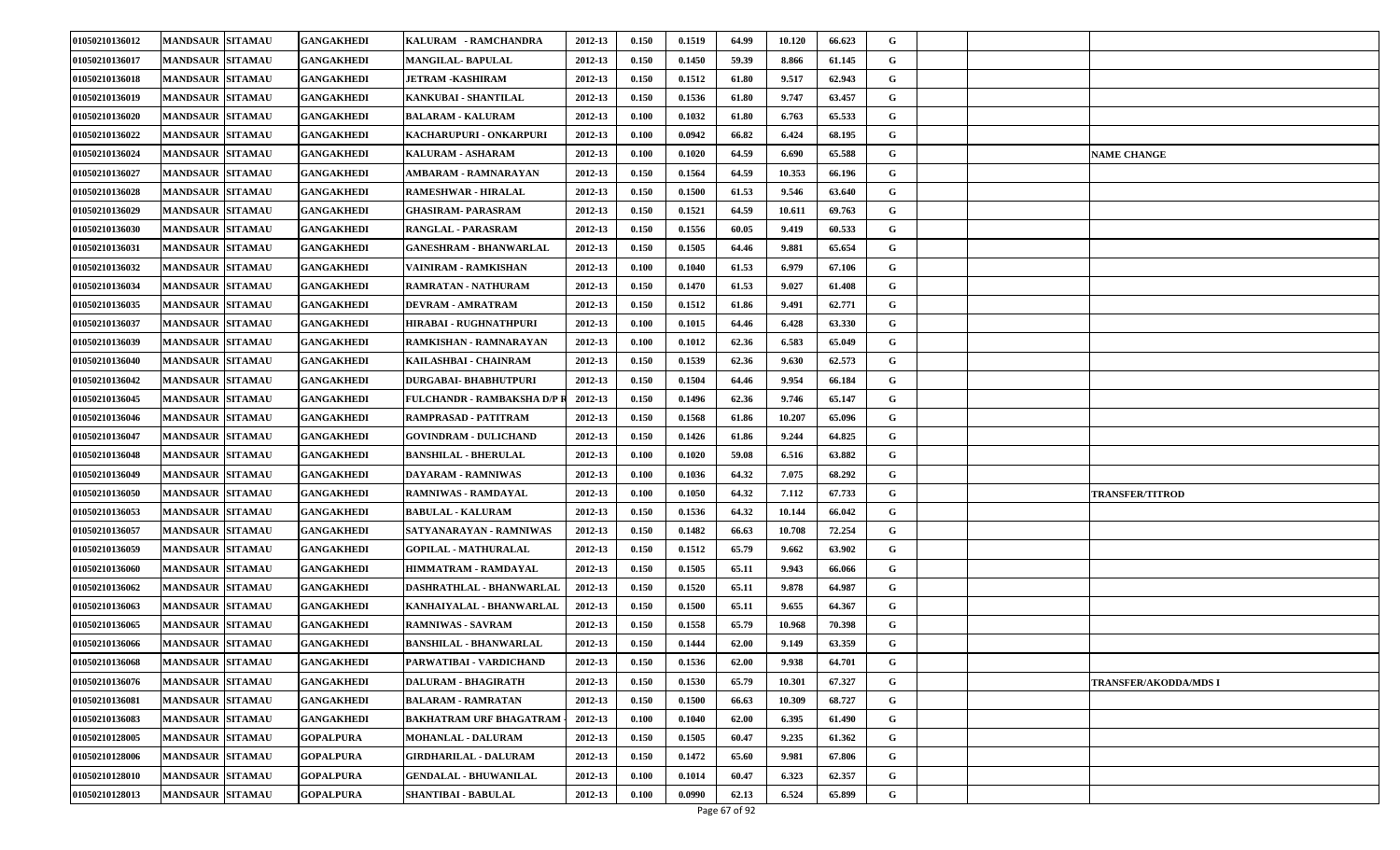| 01050210128016 | <b>MANDSAUR SITAMAU</b> | <b>GOPALPURA</b>     | CHAINSINGH- TAKHATSINGH          | 2012-13 | 0.150 | 0.1520 | 60.29 | 9.905  | 65.164 | G |    |                |                    |
|----------------|-------------------------|----------------------|----------------------------------|---------|-------|--------|-------|--------|--------|---|----|----------------|--------------------|
| 01050210128018 | <b>MANDSAUR SITAMAU</b> | <b>GOPALPURA</b>     | SAJJANSINGH - RAMSINGH           | 2012-13 | 0.100 | 0.1025 | 60.90 | 6.438  | 62.810 | G |    |                |                    |
| 01050210128028 | <b>MANDSAUR SITAMAU</b> | <b>GOPALPURA</b>     | <b>BHERU - KHIMA</b>             | 2012-13 | 0.100 | 0.0960 | 60.29 | 5.934  | 61.813 | G |    |                |                    |
| 01050210128030 | <b>MANDSAUR SITAMAU</b> | <b>GOPALPURA</b>     | SHOBHARAM - ROPCHAND REBA        | 2012-13 | 0.100 | 0.0990 | 60.29 | 5.995  | 60.556 | G |    |                |                    |
| 01050210128033 | <b>MANDSAUR SITAMAU</b> | <b>GOPALPURA</b>     | <b>BHULIBAI - VAKTA</b>          | 2012-13 | 0.100 | 0.0990 | 57.62 | 6.149  | 62.111 | G |    |                |                    |
| 01050210053003 | <b>MANDSAUR SITAMAU</b> | <b>GURADIYAGOD</b>   | LALSINGH - MANOHARSINGH          | 2012-13 | 0.100 | 0.0968 | 59.41 | 6.357  | 65.671 | G |    |                | <b>NAME CHANGE</b> |
| 01050210053007 | <b>MANDSAUR SITAMAU</b> | <b>GURADIYAGOD</b>   | <b>VAJESINGH - RUPSINGH</b>      | 2012-13 | 0.100 | 0.0990 | 55.53 | 6.069  | 61.303 | G |    |                |                    |
| 01050210053029 | <b>MANDSAUR SITAMAU</b> | <b>GURADIYAGOD</b>   | RAMKUWARBAI - RAMNARAYAN         | 2012-13 | 0.100 | 0.0962 | 57.67 | 6.088  | 63.285 | G |    |                |                    |
| 01050210053030 | <b>MANDSAUR SITAMAU</b> | <b>GURADIYAGOD</b>   | KESARSINGH - TEJSINGH            | 2012-13 | 0.100 | 0.0999 | 45.16 | 2.910  | 29.129 | G | 04 |                |                    |
| 01050210053033 | <b>MANDSAUR SITAMAU</b> | <b>GURADIYAGOD</b>   | JAGDISHKUNWAR - SHERSINGH        | 2012-13 | 0.100 | 0.0968 | 59.41 | 6.340  | 65.496 | G |    |                |                    |
| 01050210053035 | <b>MANDSAUR SITAMAU</b> | <b>GURADIYAGOD</b>   | <b>GANGASINGH - BAPUSINGH</b>    | 2012-13 | 0.100 | 0.1015 | 60.85 | 1.817  | 17.901 | G | 04 |                |                    |
| 01050210053040 | <b>MANDSAUR SITAMAU</b> | <b>GURADIYAGOD</b>   | AMARSINGH - BHUWANISINGH         | 2012-13 | 0.150 | 0.1410 | 59.01 | 9.138  | 64.809 | G |    |                |                    |
| 01050210053041 | <b>MANDSAUR SITAMAU</b> | <b>GURADIYAGOD</b>   | PARTHA - NANDA                   | 2012-13 | 0.100 | 0.0969 | 59.51 | 6.181  | 63.787 | G |    |                |                    |
| 01050210053042 | <b>MANDSAUR SITAMAU</b> | <b>GURADIYAGOD</b>   | <b>BHERULAL - UDA</b>            | 2012-13 | 0.100 | 0.0980 | 59.51 | 6.283  | 64.112 | G |    |                |                    |
| 01050210053012 | <b>MANDSAUR SITAMAU</b> | <b>GURADIYAGOD</b>   | <b>BHAGWAN - BHUWAN</b>          | 2012-13 | 0.100 | 0.0969 | 57.10 | 5.938  | 61.280 |   | 02 |                |                    |
| 01050210099002 | <b>MANDSAUR SITAMAU</b> | KACHRIYA JAAT        | RAJMAL - BHANWARLAL              | 2012-13 | 0.100 | 0.0960 | 62.10 | 6.281  | 65.427 | G |    |                |                    |
| 01050210099003 | <b>MANDSAUR SITAMAU</b> | KACHRIYA JAAT        | <b>SURAJBAI - BHANWAR LAL</b>    | 2012-13 | 0.150 | 0.1536 | 62.10 | 9.803  | 63.822 | G |    |                |                    |
| 01050210099004 | <b>MANDSAUR SITAMAU</b> | <b>KACHRIYA JAAT</b> | <b>RANCHHOR - BHUWAN</b>         | 2012-13 | 0.150 | 0.1520 | 60.72 | 9.524  | 62.658 | G |    |                |                    |
| 01050210099008 | <b>MANDSAUR SITAMAU</b> | KACHRIYA JAAT        | RAMCHANDRA - DURGASHANKAI        | 2012-13 | 0.150 | 0.1190 | 65.33 | 8.288  | 69.647 | G |    |                |                    |
| 01050210099013 | <b>MANDSAUR SITAMAU</b> | KACHRIYA JAAT        | <b>MANNA - SUKHA</b>             | 2012-13 | 0.150 | 0.1443 | 60.72 | 9.177  | 63.597 | G |    |                |                    |
| 01050210099014 | <b>MANDSAUR SITAMAU</b> | <b>KACHRIYA JAAT</b> | <b>MOHANLAL - GANESHRAM</b>      | 2012-13 | 0.100 | 0.1010 | 60.72 | 6.263  | 62.010 | G |    |                |                    |
| 01050210099016 | <b>MANDSAUR SITAMAU</b> | <b>KACHRIYA JAAT</b> | <b>BHAWANISHANKAR - MAGNIRAM</b> | 2012-13 | 0.100 | 0.1020 | 65.33 | 7.102  | 69.627 | G |    |                | <b>NAME CHANGE</b> |
| 01050210099020 | <b>MANDSAUR SITAMAU</b> | <b>KACHRIYA JAAT</b> | LAXMINARAYAN - BAPULAL           | 2012-13 | 0.150 | 0.1500 | 65.33 | 10.126 | 67.507 | G |    |                |                    |
| 01050210099021 | <b>MANDSAUR SITAMAU</b> | <b>KACHRIYA JAAT</b> | <b>BAPULAL - BHANWARLAL</b>      | 2012-13 | 0.100 | 0.1050 | 60.60 | 6.692  | 63.733 | G |    |                |                    |
| 01050210099023 | <b>MANDSAUR SITAMAU</b> | <b>KACHRIYA JAAT</b> | <b>NATHU - NANURAM</b>           | 2012-13 | 0.100 | 0.1000 | 59.13 | 6.175  | 61.750 | G |    |                |                    |
| 01050210099025 | <b>MANDSAUR SITAMAU</b> | <b>KACHRIYA JAAT</b> | <b>SAMANDBAI - NANDA</b>         | 2012-13 | 0.100 | 0.1020 | 60.60 | 6.025  | 59.069 | G |    |                |                    |
| 01050210099035 | <b>MANDSAUR SITAMAU</b> | KACHRIYA JAAT        | <b>GANGARAM - DEVA</b>           | 2012-13 | 0.100 | 0.0918 | 63.14 | 6.052  | 65.926 | G |    |                |                    |
| 01050210099037 | <b>MANDSAUR SITAMAU</b> | <b>KACHRIYA JAAT</b> | <b>RATANLAL - BHERULAL</b>       | 2012-13 | 0.100 | 0.0936 | 65.88 | 6.381  | 68.173 | G |    |                |                    |
| 01050210099040 | <b>MANDSAUR SITAMAU</b> | KACHRIYA JAAT        | JUJHAR - BHERA                   | 2012-13 | 0.150 | 0.1066 | 60.67 | 6.474  | 60.732 | G |    |                |                    |
| 01050210099046 | <b>MANDSAUR SITAMAU</b> | <b>KACHRIYA JAAT</b> | <b>MANGILAL - HARLAL</b>         | 2012-13 | 0.100 | 0.1012 | 65.88 | 6.861  | 67.796 | G |    |                |                    |
| 01050210099047 | <b>MANDSAUR SITAMAU</b> | KACHRIYA JAAT        | SITAKUNWAR - MANSINGH            | 2012-13 | 0.100 | 0.1025 | 60.60 | 6.692  | 65.288 | G |    |                |                    |
| 01050210099048 | <b>MANDSAUR SITAMAU</b> | KACHRIYA JAAT        | NIRBHAYRAM - GOPAL URF RAM       | 2012-13 | 0.150 | 0.1472 | 62.60 | 9.667  | 65.673 | G |    |                |                    |
| 01050210099049 | <b>MANDSAUR SITAMAU</b> | KACHRIYA JAAT        | KISHANSINGH - AMARSINGH          | 2012-13 | 0.100 | 0.0952 | 57.49 | 5.971  | 62.721 | G |    | 01050210156030 |                    |
| 01050210099050 | MANDSAUR SITAMAU        | <b>KACHRIYA JAAT</b> | <b>GORDHANLAL - NATHU</b>        | 2012-13 | 0.100 | 0.0952 | 62.50 | 6.652  | 69.874 | G |    |                |                    |
| 01050210099051 | <b>MANDSAUR SITAMAU</b> | KACHRIYA JAAT        | <b>PANNALAL - KALU</b>           | 2012-13 | 0.100 | 0.1050 | 59.49 | 6.459  | 61.514 | G |    |                |                    |
| 01050210099057 | <b>MANDSAUR SITAMAU</b> | <b>KACHRIYA JAAT</b> | <b>KACHRU - BHUWAN</b>           | 2012-13 | 0.100 | 0.1000 | 65.60 | 6.907  | 69.070 | G |    |                |                    |
| 01050210099068 | <b>MANDSAUR SITAMAU</b> | KACHRIYA JAAT        | <b>GANESHRAM - BHUWANIRAM</b>    | 2012-13 | 0.150 | 0.1500 | 68.27 | 10.572 | 70.480 | G |    |                |                    |
| 01050210099074 | <b>MANDSAUR SITAMAU</b> | KACHRIYA JAAT        | <b>BALARAM - RAMLAL</b>          | 2012-13 | 0.150 | 0.0806 | 65.88 | 5.496  | 68.189 | G |    |                |                    |
| 01050210099075 | <b>MANDSAUR SITAMAU</b> | KACHRIYA JAAT        | <b>BHAGWANSINGH - FATEHSINGH</b> | 2012-13 | 0.100 | 0.1000 | 56.52 | 6.080  | 60.800 | G |    |                |                    |
| 01050210099076 | <b>MANDSAUR SITAMAU</b> | KACHRIYA JAAT        | SARDARBAI- NARAYAN SHARMA        | 2012-13 | 0.150 | 0.1485 | 62.50 | 9.348  | 62.949 | G |    |                |                    |
| 01050210099080 | <b>MANDSAUR SITAMAU</b> | <b>KACHRIYA JAAT</b> | KACHRULAL - MATHURALAL           | 2012-13 | 0.100 | 0.1000 | 62.50 | 6.348  | 63.480 | G |    |                |                    |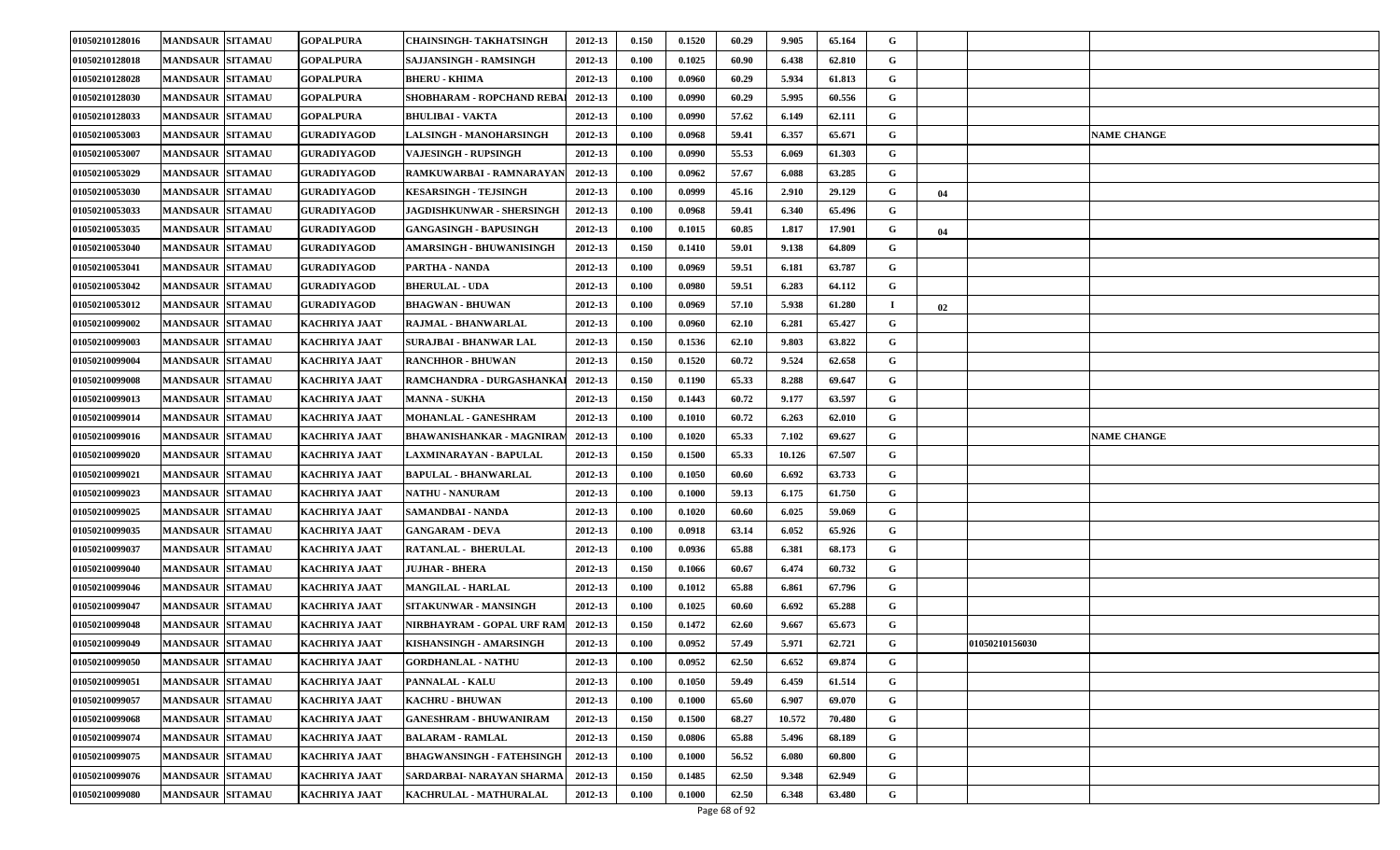| 01050210099081 | <b>MANDSAUR SITAMAU</b> | <b>KACHRIYA JAAT</b> | <b>PARASRAM - HIRALAL</b>         | 2012-13 | 0.100 | 0.0990 | 62.54 | 6.692  | 67.596 | G |    |                |                    |
|----------------|-------------------------|----------------------|-----------------------------------|---------|-------|--------|-------|--------|--------|---|----|----------------|--------------------|
| 01050210099084 | <b>MANDSAUR SITAMAU</b> | <b>KACHRIYA JAAT</b> | BHANWARSINGH - BAHADURSIN         | 2012-13 | 0.100 | 0.0936 | 65.31 | 6.065  | 64.797 | G |    |                |                    |
| 01050210099086 | <b>MANDSAUR SITAMAU</b> | <b>KACHRIYA JAAT</b> | <b>RAJARAM - BAPULAL</b>          | 2012-13 | 0.100 | 0.0931 | 62.54 | 6.370  | 68.421 | G |    |                |                    |
| 01050210099087 | <b>MANDSAUR SITAMAU</b> | KACHRIYA JAAT        | <b>RAJARAM - NATHULAL</b>         | 2012-13 | 0.100 | 0.1050 | 61.71 | 6.709  | 63.895 | G |    |                |                    |
| 01050210099088 | <b>MANDSAUR SITAMAU</b> | KACHRIYA JAAT        | <b>PURALAL - RUPA</b>             | 2012-13 | 0.150 | 0.1452 | 57.80 | 8.645  | 59.539 | G |    |                |                    |
| 01050210099089 | <b>MANDSAUR SITAMAU</b> | KACHRIYA JAAT        | <b>BANSHILAL - BHERULAL</b>       | 2012-13 | 0.100 | 0.1000 | 57.35 | 6.415  | 64.150 | G |    |                |                    |
| 01050210099093 | <b>MANDSAUR SITAMAU</b> | KACHRIYA JAAT        | KANCHANBAI - RADHESHYAM           | 2012-13 | 0.100 | 0.0986 | 58.03 | 6.350  | 64.402 | G |    |                |                    |
| 01050210099094 | <b>MANDSAUR SITAMAU</b> | KACHRIYA JAAT        | KACHRUDAS - RANCHODDAS            | 2012-13 | 0.100 | 0.0990 | 51.36 | 2.113  | 21.343 | G | 04 |                |                    |
| 01050210099103 | <b>MANDSAUR SITAMAU</b> | KACHRIYA JAAT        | <b>BALWANTSINGH - BHUWANISING</b> | 2012-13 | 0.100 | 0.0999 | 64.93 | 6.484  | 64.905 | G |    |                |                    |
| 01050210099108 | <b>MANDSAUR SITAMAU</b> | KACHRIYA JAAT        | SHOBHARAM - BHUWAN JI             | 2012-13 | 0.100 | 0.1016 | 61.71 | 6.497  | 63.947 | G |    |                |                    |
| 01050210099110 | <b>MANDSAUR SITAMAU</b> | <b>KACHRIYA JAAT</b> | <b>BHERULAL - NARAYAN</b>         | 2012-13 | 0.150 | 0.1450 | 65.31 | 9.517  | 65.634 | G |    |                |                    |
| 01050210099112 | <b>MANDSAUR SITAMAU</b> | KACHRIYA JAAT        | SAHAYTABAI - GORDHAN              | 2012-13 | 0.100 | 0.0990 | 59.49 | 6.187  | 62.495 | G |    |                |                    |
| 01050210099114 | <b>MANDSAUR SITAMAU</b> | KACHRIYA JAAT        | PAWANKUWAR - PARWATSINGH          | 2012-13 | 0.100 | 0.1024 | 62.60 | 6.761  | 66.025 | G |    |                |                    |
| 01050210099115 | <b>MANDSAUR SITAMAU</b> | <b>KACHRIYA JAAT</b> | VISHNUSINGH - KISHANSINGH         | 2012-13 | 0.150 | 0.1519 | 60.67 | 9.109  | 59.967 | G |    |                |                    |
| 01050210099116 | <b>MANDSAUR SITAMAU</b> | <b>KACHRIYA JAAT</b> | <b>RAMESHWAR - DOLA</b>           | 2012-13 | 0.100 | 0.1000 | 65.31 | 6.298  | 62.980 | G |    |                |                    |
| 01050210099117 | <b>MANDSAUR SITAMAU</b> | KACHRIYA JAAT        | <b>GANGARAM - KACHRU</b>          | 2012-13 | 0.150 | 0.1500 | 60.67 | 9.508  | 63.387 | G |    |                |                    |
| 01050210099121 | <b>MANDSAUR SITAMAU</b> | KACHRIYA JAAT        | <b>RAMIBAI - LAXMAN</b>           | 2012-13 | 0.100 | 0.1000 | 65.60 | 7.057  | 70.570 | G |    |                |                    |
| 01050210099123 | <b>MANDSAUR SITAMAU</b> | <b>KACHRIYA JAAT</b> | <b>KACHRULAL-HARLAL</b>           | 2012-13 | 0.150 | 0.1508 | 55.76 | 8.906  | 59.058 | G |    |                |                    |
| 01050210099125 | <b>MANDSAUR SITAMAU</b> | KACHRIYA JAAT        | <b>BHULIBAI - BHUWAN</b>          | 2012-13 | 0.150 | 0.1560 | 54.12 | 8.613  | 55.212 | G | 04 |                |                    |
| 01050210099129 | <b>MANDSAUR SITAMAU</b> | KACHRIYA JAAT        | <b>NATHUALAL - BHERULAL</b>       | 2012-13 | 0.100 | 0.0990 | 63.39 | 7.281  | 73.545 | G |    |                |                    |
| 01050210099132 | <b>MANDSAUR SITAMAU</b> | <b>KACHRIYA JAAT</b> | <b>MOHANLAL - MANGILAL</b>        | 2012-13 | 0.100 | 0.0986 | 59.49 | 6.059  | 61.450 | G |    |                |                    |
| 01050210099135 | <b>MANDSAUR SITAMAU</b> | <b>KACHRIYA JAAT</b> | <b>RADHESHYAM - DEVILAL</b>       | 2012-13 | 0.100 | 0.0403 | 61.71 | 2.530  | 62.779 | G |    |                |                    |
| 01050210099151 | <b>MANDSAUR SITAMAU</b> | <b>KACHRIYA JAAT</b> | <b>MUKESH - RADHESHYAM</b>        | 2012-13 | 0.100 | 0.1000 | 62.54 | 6.585  | 65.850 | G |    |                | <b>NAME CHANGE</b> |
| 01050210099152 | <b>MANDSAUR SITAMAU</b> | <b>KACHRIYA JAAT</b> | <b>MAHESH - AATMARAM</b>          | 2012-13 | 0.100 | 0.1008 | 67.65 | 7.007  | 69.514 | G |    |                |                    |
| 01050210099153 | <b>MANDSAUR SITAMAU</b> | <b>KACHRIYA JAAT</b> | PREMNARAYAN - BALARAM             | 2012-13 | 0.100 | 0.1008 | 62.60 | 6.528  | 64.762 | G |    |                | <b>NAME CHANGE</b> |
| 01050210099154 | <b>MANDSAUR SITAMAU</b> | <b>KACHRIYA JAAT</b> | <b>BAGDU - JUJHAR</b>             | 2012-13 | 0.100 | 0.1020 | 57.80 | 6.275  | 61.520 | G |    | 01050210156028 |                    |
| 01050210124002 | <b>MANDSAUR SITAMAU</b> | KARANPURA            | <b>JANIBAI - KALU</b>             | 2012-13 | 0.150 | 0.1505 | 64.33 | 10.173 | 67.595 | G |    |                |                    |
| 01050210124005 | <b>MANDSAUR SITAMAU</b> | <b>KARANPURA</b>     | PRATAPSINGH - GOKULSINGH          | 2012-13 | 0.150 | 0.1520 | 62.39 | 10.580 | 69.605 | G |    |                |                    |
| 01050210124007 | <b>MANDSAUR SITAMAU</b> | KARANPURA            | <b>JHAMKUBAI - MANGILAL</b>       | 2012-13 | 0.150 | 0.1554 | 62.39 | 10.562 | 67.967 | G |    |                |                    |
| 01050210124008 | <b>MANDSAUR SITAMAU</b> | <b>KARANPURA</b>     | <b>BABULAL - BHAGIRATH</b>        | 2012-13 | 0.100 | 0.1023 | 66.08 | 6.825  | 66.716 | G |    |                |                    |
| 01050210124011 | <b>MANDSAUR SITAMAU</b> | KARANPURA            | <b>TULSIRAM - BHERULAL</b>        | 2012-13 | 0.100 | 0.1036 | 64.33 | 6.819  | 65.820 | G |    |                |                    |
| 01050210124012 | <b>MANDSAUR SITAMAU</b> | KARANPURA            | KAVERIBAI - MOHANLAL              | 2012-13 | 0.100 | 0.1000 | 59.37 | 6.174  | 61.740 | G |    |                |                    |
| 01050210124016 | <b>MANDSAUR SITAMAU</b> | KARANPURA            | HIRALAL - RATANLAL                | 2012-13 | 0.150 | 0.1485 | 66.08 | 10.629 | 71.576 | G |    |                |                    |
| 01050210124017 | MANDSAUR SITAMAU        | <b>KARANPURA</b>     | <b>BHERULAL - KANIRAM</b>         | 2012-13 | 0.100 | 0.1000 | 63.47 | 6.592  | 65.920 | G |    |                | <b>NAME CHANGE</b> |
| 01050210124018 | <b>MANDSAUR SITAMAU</b> | KARANPURA            | DEEPSINGH - KHUMANSINGH           | 2012-13 | 0.150 | 0.1364 | 59.37 | 8.032  | 58.886 | G |    |                |                    |
| 01050210129001 | <b>MANDSAUR SITAMAU</b> | <b>KARNALI GOPAL</b> | UDAYRAM - NANURAM                 | 2012-13 | 0.150 | 0.1440 | 61.36 | 9.441  | 65.563 | G |    |                |                    |
| 01050210129002 | <b>MANDSAUR</b> Sitamau | <b>KARNALI GOPAL</b> | <b>BALU - BHUWAN</b>              | 2012-13 | 0.100 | 0.0990 | 61.96 | 5.975  | 60.354 | G |    |                |                    |
| 01050210129003 | <b>MANDSAUR Sitamau</b> | <b>KARNALI GOPAL</b> | <b>BAGDIRAM - BHERA</b>           | 2012-13 | 0.100 | 0.1020 | 61.96 | 6.692  | 65.608 | G |    |                |                    |
| 01050210129004 | <b>MANDSAUR Sitamau</b> | KARNALI GOPAL        | RAMA - PARTHA                     | 2012-13 | 0.100 | 0.0990 | 62.52 | 6.582  | 66.485 | G |    |                |                    |
| 01050210129005 | <b>MANDSAUR Sitamau</b> | <b>KARNALI GOPAL</b> | PANNALAL - BHAGWAN                | 2012-13 | 0.100 | 0.0995 | 59.37 | 6.191  | 62.221 | G |    |                |                    |
| 01050210129006 | <b>MANDSAUR</b> Sitamau | <b>KARNALI GOPAL</b> | PRABHULAL - BAKHATRAM             | 2012-13 | 0.150 | 0.1449 | 62.52 | 9.574  | 66.073 | G |    |                |                    |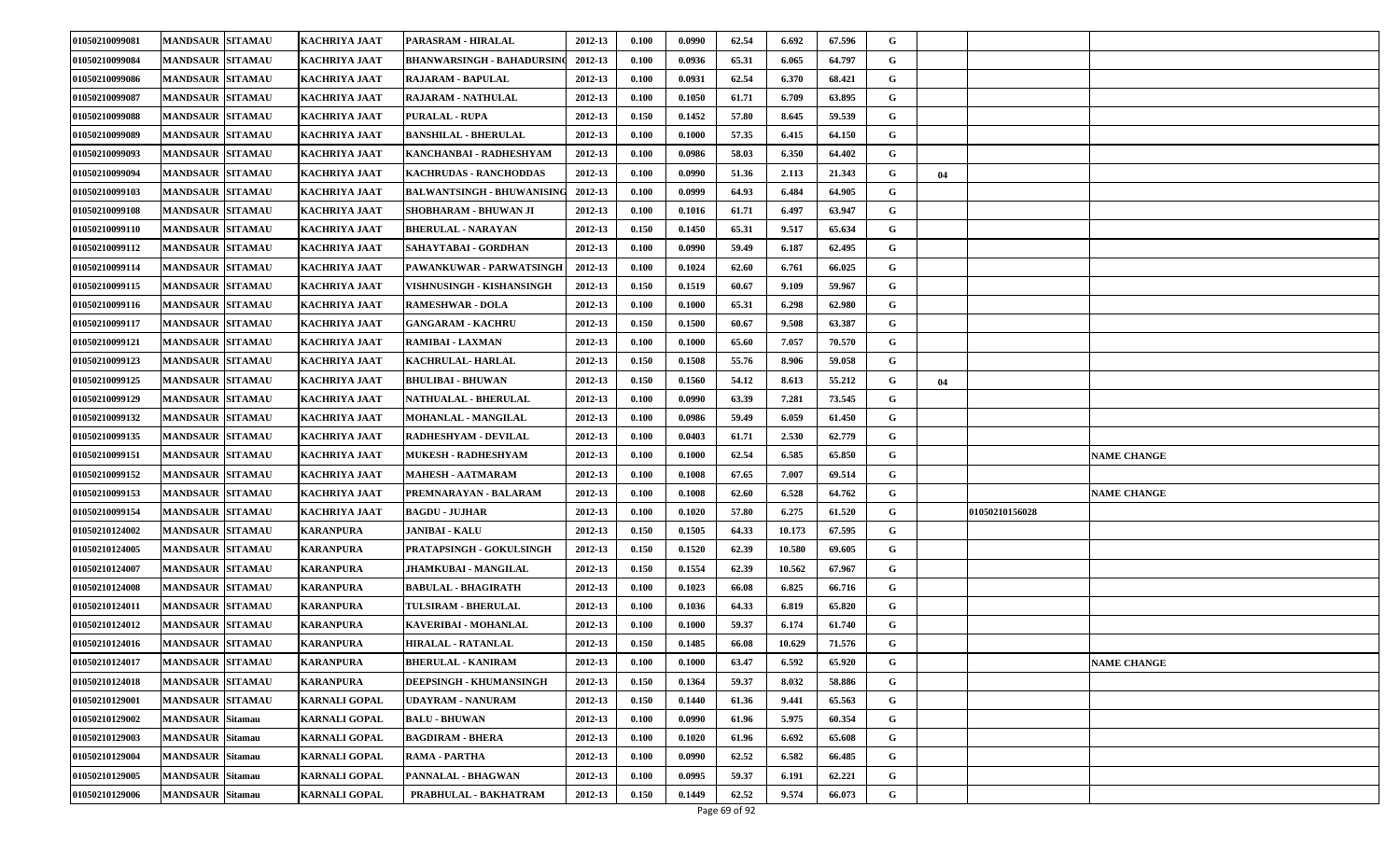| 01050210129007 | <b>MANDSAUR SITAMAU</b> | <b>KARNALI GOPAL</b> | <b>BHAGWAN - HARIYA</b>          | 2012-13 | 0.150 | 0.1500 | 64.58 | 10.277 | 68.513 | G  |    |                    |
|----------------|-------------------------|----------------------|----------------------------------|---------|-------|--------|-------|--------|--------|----|----|--------------------|
| 01050210129009 | <b>MANDSAUR SITAMAU</b> | <b>KARNALI GOPAL</b> | NANIBAI -KACHARU                 | 2012-13 | 0.100 | 0.1000 | 58.38 | 5.938  | 59.380 | G  |    |                    |
| 01050210129013 | <b>MANDSAUR</b> Sitamau | <b>KARNALI GOPAL</b> | <b>RUPABAI- UDAYRAM</b>          | 2012-13 | 0.100 | 0.0990 | 60.96 | 5.748  | 58.061 | G  |    |                    |
| 01050210129017 | <b>MANDSAUR SITAMAU</b> | <b>KARNALI GOPAL</b> | BALURAM - PARTHA JI              | 2012-13 | 0.100 | 0.0957 | 63.47 | 6.329  | 66.134 | G  |    |                    |
| 01050210129018 | <b>MANDSAUR SITAMAU</b> | <b>KARNALI GOPAL</b> | <b>JAGDISH - RODILAL</b>         | 2012-13 | 0.150 | 0.150  | 63.61 | 9.505  | 63.367 | G  |    |                    |
| 01050210129021 | <b>MANDSAUR SITAMAU</b> | <b>KARNALI GOPAL</b> | BAGDIRAM - PARTHA                | 2012-13 | 0.150 | 0.1443 | 61.36 | 9.327  | 64.636 | G  |    |                    |
| 01050210129020 | <b>MANDSAUR SITAMAU</b> | <b>KARNALI GOPAL</b> | KISHANLAL - SHANKARLAL           | 2012-13 | 0.100 | 0.0928 | 66.99 | 6.048  | 65.172 | -1 | 02 |                    |
| 01050210130001 | <b>MANDSAUR SITAMAU</b> | <b>KARNALI SEDRA</b> | <b>BADRILAL - DULESINGH</b>      | 2012-13 | 0.100 | 0.0989 | 61.63 | 6.005  | 60.718 | G  |    |                    |
| 01050210130003 | <b>MANDSAUR SITAMAU</b> | KARNALI SEDRA        | <b>RODIBAI - GOKULSINGH</b>      | 2012-13 | 0.100 | 0.1020 | 59.67 | 6.129  | 60.088 | G  |    | <b>NAME CHANGE</b> |
| 01050210130006 | <b>MANDSAUR SITAMAU</b> | <b>KARNALI SEDRA</b> | <b>GOKUL - KISHANLAL</b>         | 2012-13 | 0.100 | 0.0992 | 61.63 | 6.216  | 62.661 | G  |    |                    |
| 01050210130011 | <b>MANDSAUR SITAMAU</b> | <b>KARNALI SEDRA</b> | SARDARBAI - KANWARLAL            | 2012-13 | 0.100 | 0.0988 | 66.64 | 6.626  | 67.065 | G  |    | <b>NAME CHANGE</b> |
| 01050210130016 | <b>MANDSAUR SITAMAU</b> | KARNALI SEDRA        | PARWATIBAI - MADANSINGH          | 2012-13 | 0.100 | 0.0980 | 64.04 | 6.495  | 66.276 | G  |    |                    |
| 01050210130017 | <b>MANDSAUR SITAMAU</b> | KARNALI SEDRA        | FATEHLAL - UDA JI BALAI          | 2012-13 | 0.150 | 0.1425 | 64.04 | 9.469  | 66.449 | G  |    |                    |
| 01050210130020 | <b>MANDSAUR SITAMAU</b> | <b>KARNALI SEDRA</b> | VAJJIBAI - BHUWAN                | 2012-13 | 0.100 | 0.0975 | 67.81 | 6.616  | 67.856 | G  |    | <b>NAME CHANGE</b> |
| 01050210130022 | <b>MANDSAUR SITAMAU</b> | <b>KARNALI SEDRA</b> | <b>BHAGWANSINGH - GOKULSINGH</b> | 2012-13 | 0.100 | 0.1023 | 61.63 | 6.462  | 63.167 | G  |    |                    |
| 01050210130023 | <b>MANDSAUR SITAMAU</b> | KARNALI SEDRA        | DASHRATHSINGH - GOKULSINGH       | 2012-13 | 0.100 | 0.1020 | 61.63 | 6.647  | 65.167 | G  |    |                    |
| 01050210096001 | <b>MANDSAUR SITAMAU</b> | KHATRUKHEDI          | MANGI LAL-BHANWAR LAL            | 2012-13 | 0.150 | 0.1520 | 66.09 | 10.168 | 66.895 | G  |    |                    |
| 01050210096005 | <b>MANDSAUR SITAMAU</b> | KHATRUKHEDI          | RADHIBAI- DHURILAL               | 2012-13 | 0.150 | 0.1512 | 62.46 | 9.931  | 65.681 | G  |    |                    |
| 01050210096006 | <b>MANDSAUR SITAMAU</b> | KHATRUKHEDI          | BHERU LAL-NATHU JI               | 2012-13 | 0.100 | 0.0980 | 60.00 | 5.906  | 60.265 | G  |    |                    |
| 01050210096007 | <b>MANDSAUR SITAMAU</b> | KHATRUKHEDI          | RAMESHCHANDRA - D/P GOBERL       | 2012-13 | 0.100 | 0.1000 | 65.24 | 6.477  | 64.770 | G  |    |                    |
| 01050210096008 | <b>MANDSAUR SITAMAU</b> | KHATRUKHEDI          | <b>KACHRULAL - GOBARLAL</b>      | 2012-13 | 0.100 | 0.0950 | 59.89 | 6.271  | 66.011 | G  |    |                    |
| 01050210096009 | <b>MANDSAUR SITAMAU</b> | KHATRUKHEDI          | <b>HUDIBAI- JUJHAR</b>           | 2012-13 | 0.100 | 0.0990 | 59.89 | 5.878  | 59.374 | G  |    |                    |
| 01050210096010 | <b>MANDSAUR SITAMAU</b> | KHATRUKHEDI          | KISHANLAL - BHANWARLAL           | 2012-13 | 0.150 | 0.1500 | 59.89 | 9.112  | 60.747 | G  |    |                    |
| 01050210096013 | <b>MANDSAUR SITAMAU</b> | KHATRUKHEDI          | NIHALBAI - BHERU                 | 2012-13 | 0.100 | 0.0975 | 62.46 | 6.674  | 68.451 | G  |    |                    |
| 01050210096015 | <b>MANDSAUR SITAMAU</b> | KHATRUKHEDI          | <b>BAGADIRAM - BHERU</b>         | 2012-13 | 0.100 | 0.0990 | 57.32 | 5.462  | 55.172 | G  | 04 |                    |
| 01050210096017 | <b>MANDSAUR SITAMAU</b> | <b>KHATRUKHEDI</b>   | <b>DEVILAL - NANURAM</b>         | 2012-13 | 0.100 | 0.0992 | 60.01 | 6.258  | 63.085 | G  |    |                    |
| 01050210096018 | <b>MANDSAUR SITAMAU</b> | KHATRUKHEDI          | SUNDARBAI -PURA                  | 2012-13 | 0.100 | 0.0980 | 60.01 | 6.061  | 61.847 | G  |    |                    |
| 01050210096022 | <b>MANDSAUR SITAMAU</b> | KHATRUKHEDI          | RAMCHANDRIBAI - LAXMAN           | 2012-13 | 0.100 | 0.1000 | 64.21 | 6.403  | 64.030 | G  |    |                    |
| 01050210096024 | <b>MANDSAUR SITAMAU</b> | KHATRUKHEDI          | <b>BHERULAL - SHANKARLAL</b>     | 2012-13 | 0.100 | 0.0992 | 56.20 | 5.628  | 56.734 | G  | 04 |                    |
| 01050210096025 | <b>MANDSAUR SITAMAU</b> | KHATRUKHEDI          | <b>BANSHILAL - JAGANNATH</b>     | 2012-13 | 0.100 | 0.0972 | 60.59 | 6.111  | 62.870 | G  |    |                    |
| 01050210096026 | <b>MANDSAUR SITAMAU</b> | KHATRUKHEDI          | KALURAM - RATANLAL               | 2012-13 | 0.150 | 0.1472 | 57.97 | 8.555  | 58.118 | G  |    |                    |
| 01050210096027 | <b>MANDSAUR SITAMAU</b> | KHATRUKHEDI          | BHANWARLAL - BAGDIRAM            | 2012-13 | 0.100 | 0.1008 | 58.28 | 5.870  | 58.234 | G  |    |                    |
| 01050210096028 | <b>MANDSAUR SITAMAU</b> | KHATRUKHEDI          | <b>GANESHRAM - MANGILAL</b>      | 2012-13 | 0.150 | 0.1508 | 60.01 | 9.910  | 65.716 | G  |    |                    |
| 01050210096029 | MANDSAUR SITAMAU        | <b>KHATRUKHEDI</b>   | KISHANLAL - MANGILAL             | 2012-13 | 0.150 | 0.1505 | 60.55 | 10.363 | 68.857 | G  |    |                    |
| 01050210096030 | <b>MANDSAUR SITAMAU</b> | KHATRUKHEDI          | RAMLAL - MANGILAL                | 2012-13 | 0.150 | 0.1517 | 67.13 | 10.309 | 67.956 | G  |    |                    |
| 01050210096031 | <b>MANDSAUR SITAMAU</b> | KHATRUKHEDI          | RAMCHANDRA - MANGILAL            | 2012-13 | 0.150 | 0.1500 | 63.90 | 10.699 | 71.327 | G  |    |                    |
| 01050210096032 | <b>MANDSAUR SITAMAU</b> | <b>KHATRUKHEDI</b>   | PANNALAL - NATHULAL              | 2012-13 | 0.100 | 0.1000 | 62.36 | 6.566  | 65.660 | G  |    |                    |
| 01050210096033 | <b>MANDSAUR SITAMAU</b> | KHATRUKHEDI          | <b>JAGDISHCHANDRA - MANGILAL</b> | 2012-13 | 0.100 | 0.0992 | 62.36 | 6.610  | 66.633 | G  |    |                    |
| 01050210096034 | <b>MANDSAUR SITAMAU</b> | KHATRUKHEDI          | RAYSINGH - POKHAR JI             | 2012-13 | 0.150 | 0.1505 | 60.55 | 9.705  | 64.485 | G  |    |                    |
| 01050210096035 | <b>MANDSAUR SITAMAU</b> | KHATRUKHEDI          | RAMLAL - POKHAR JI               | 2012-13 | 0.100 | 0.1000 | 61.46 | 6.515  | 65.150 | G  |    |                    |
| 01050210096036 | <b>MANDSAUR SITAMAU</b> | <b>KHATRUKHEDI</b>   | <b>GOPAL - PURA JI GAYARI</b>    | 2012-13 | 0.100 | 0.0957 | 60.11 | 6.045  | 63.166 | G  |    |                    |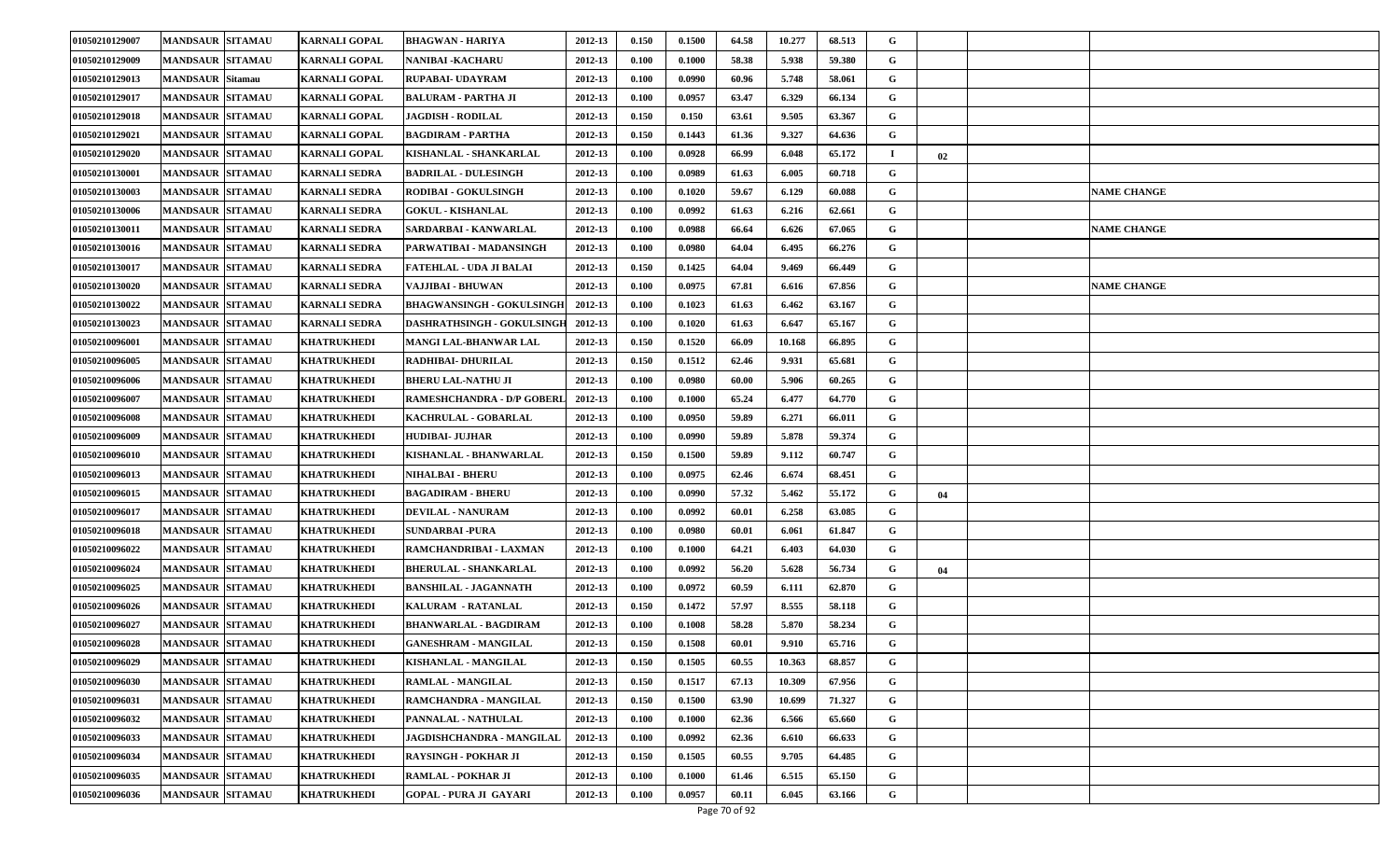| 01050210096037 | <b>MANDSAUR SITAMAU</b> | <b>KHATRUKHEDI</b> | <b>FATTIBAI - NAGULAL</b>      | 2012-13 | 0.150 | 0.1480 | 60.55 | 9.108  | 61.541 | G |    |                |                    |
|----------------|-------------------------|--------------------|--------------------------------|---------|-------|--------|-------|--------|--------|---|----|----------------|--------------------|
| 01050210096038 | <b>MANDSAUR SITAMAU</b> | KHATRUKHEDI        | BANSHILAL - BHANWARLAL         | 2012-13 | 0.150 | 0.1500 | 60.62 | 9.128  | 60.853 | G |    |                |                    |
| 01050210096039 | <b>MANDSAUR SITAMAU</b> | <b>KHATRUKHEDI</b> | <b>NANDRAM - MADHU JI</b>      | 2012-13 | 0.100 | 0.0990 | 60.62 | 6.036  | 60.970 | G |    |                |                    |
| 01050210096040 | <b>MANDSAUR SITAMAU</b> | KHATRUKHEDI        | <b>BHERULAL - DHURALAL</b>     | 2012-13 | 0.150 | 0.1512 | 62.36 | 9.577  | 63.340 | G |    |                |                    |
| 01050210096042 | <b>MANDSAUR SITAMAU</b> | KHATRUKHEDI        | RAMCHANDRA - BHERULAL          | 2012-13 | 0.100 | 0.0986 | 60.11 | 6.320  | 64.097 | G |    |                |                    |
| 01050210096043 | <b>MANDSAUR SITAMAU</b> | KHATRUKHEDI        | BHAGATRAM - SHRIRAM            | 2012-13 | 0.100 | 0.0992 | 60.11 | 6.346  | 63.972 | G |    |                |                    |
| 01050210096047 | <b>MANDSAUR SITAMAU</b> | KHATRUKHEDI        | <b>MANGU - LALA</b>            | 2012-13 | 0.100 | 0.1032 | 60.62 | 6.729  | 65.203 | G |    |                |                    |
| 01050210096051 | <b>MANDSAUR SITAMAU</b> | KHATRUKHEDI        | SATYANARAYAN - PURALAL         | 2012-13 | 0.100 | 0.1000 | 64.14 | 6.249  | 62.490 | G |    |                |                    |
| 01050210096052 | <b>MANDSAUR SITAMAU</b> | <b>KHATRUKHEDI</b> | UMRAOSINGH - AMARSINGH         | 2012-13 | 0.150 | 0.1326 | 56.27 | 7.966  | 60.075 | G |    |                |                    |
| 01050210096053 | <b>MANDSAUR SITAMAU</b> | KHATRUKHEDI        | <b>DUNGARSINGH - AMARSINGH</b> | 2012-13 | 0.150 | 0.1440 | 49.02 | 7.402  | 51.403 | G | 04 |                |                    |
| 01050210096054 | <b>MANDSAUR SITAMAU</b> | KHATRUKHEDI        | <b>DHURA - BALDEV</b>          | 2012-13 | 0.100 | 0.0990 | 60.00 | 6.386  | 64.505 | G |    |                |                    |
| 01050210096055 | <b>MANDSAUR SITAMAU</b> | KHATRUKHEDI        | <b>MASUMKHA - ABDULKHA</b>     | 2012-13 | 0.100 | 0.0924 | 56.41 | 5.770  | 62.446 | G |    |                |                    |
| 01050210096056 | <b>MANDSAUR SITAMAU</b> | KHATRUKHEDI        | <b>LAXMANSINGH - JAYSINGH</b>  | 2012-13 | 0.100 | 0.0986 | 61.46 | 6.137  | 62.241 | G |    | 01050210097037 |                    |
| 01050210096023 | <b>MANDSAUR SITAMAU</b> | <b>KHATRUKHEDI</b> | RATANLAL - SALAGRAM            | 2012-13 | 0.100 | 0.1014 | 61.86 | 6.372  | 62.840 |   | 02 |                |                    |
| 01050210100002 | <b>MANDSAUR SITAMAU</b> | <b>MAHUVI</b>      | <b>RODIRAM - GANGARAM</b>      | 2012-13 | 0.150 | 0.1500 | 58.75 | 4.566  | 30.440 | G | 04 |                |                    |
| 01050210100004 | <b>MANDSAUR SITAMAU</b> | <b>MAHUVI</b>      | <b>BALURAM - SWARUP</b>        | 2012-13 | 0.100 | 0.1002 | 61.53 | 5.872  | 58.603 | G |    |                |                    |
| 01050210100008 | <b>MANDSAUR SITAMAU</b> | <b>MAHUVI</b>      | RAMCHANDRA - JADURAM           | 2012-13 | 0.150 | 0.1500 | 61.64 | 9.070  | 60.467 | G |    |                |                    |
| 01050210100010 | <b>MANDSAUR SITAMAU</b> | <b>MAHUVI</b>      | <b>MANGU - KACHRU</b>          | 2012-13 | 0.150 | 0.1450 | 61.91 | 5.598  | 38.607 | G | 04 |                |                    |
| 01050210100020 | <b>MANDSAUR SITAMAU</b> | <b>MAHUVI</b>      | KASTURIBAI - RODA              | 2012-13 | 0.100 | 0.1000 | 64.49 | 6.385  | 63.850 | G |    |                |                    |
| 01050210100021 | <b>MANDSAUR SITAMAU</b> | <b>MAHUVI</b>      | DARIYAVBAI - UDAYSINGH         | 2012-13 | 0.150 | 0.1520 | 64.49 | 9.489  | 62.428 | G |    |                |                    |
| 01050210100023 | <b>MANDSAUR SITAMAU</b> | <b>MAHUVI</b>      | LAXMAN - BAGDIRAM              | 2012-13 | 0.150 | 0.1470 | 63.65 | 9.211  | 62.660 | G |    |                |                    |
| 01050210100024 | <b>MANDSAUR SITAMAU</b> | <b>MAHUVI</b>      | KESHARBAI - RODA JI            | 2012-13 | 0.100 | 0.1000 | 63.75 | 6.430  | 64.300 | G |    |                |                    |
| 01050210100032 | <b>MANDSAUR SITAMAU</b> | <b>MAHUVI</b>      | <b>LAXMINARAYAN - KACHRU</b>   | 2012-13 | 0.150 | 0.1460 | 64.44 | 9.859  | 67.527 | G |    |                |                    |
| 01050210100033 | <b>MANDSAUR SITAMAU</b> | <b>MAHUVI</b>      | SAJJAN - DHURA                 | 2012-13 | 0.100 | 0.1000 | 61.91 | 5.908  | 59.080 | G |    |                |                    |
| 01050210100040 | <b>MANDSAUR SITAMAU</b> | <b>MAHUVI</b>      | KAMLABAI - SATYANARAYAN        | 2012-13 | 0.100 | 0.1020 | 61.91 | 6.173  | 60.520 | G |    |                |                    |
| 01050210100042 | <b>MANDSAUR SITAMAU</b> | <b>MAHUVI</b>      | <b>BHANWARLAL - KACHRU</b>     | 2012-13 | 0.100 | 0.100  | 58.75 | 5.690  | 56.900 | G | 04 |                |                    |
| 01050210100013 | <b>MANDSAUR SITAMAU</b> | <b>MAHUVI</b>      | KAMLABAI - MANGILAL            | 2012-13 | 0.100 | 0.0960 | 63.65 | 6.483  | 67.531 | G |    |                |                    |
| 01050210100027 | <b>MANDSAUR SITAMAU</b> | <b>MAHUVI</b>      | RAMCHANDRA - HARIRAM           | 2012-13 | 0.100 | 0.0975 | 52.75 | 2.155  | 22.103 | G | 04 |                | <b>NAME CHANGE</b> |
| 01050210132005 | <b>MANDSAUR SITAMAU</b> | <b>MAHUWA</b>      | UDAYRAM - VAINIRAM             | 2012-13 | 0.100 | 0.1000 | 64.23 | 6.707  | 67.070 | G |    |                | <b>NAME CHANGE</b> |
| 01050210132007 | <b>MANDSAUR SITAMAU</b> | <b>MAHUWA</b>      | HIRALAL - BHANWARLAL           | 2012-13 | 0.150 | 0.1500 | 70.03 | 11.085 | 73.900 | G |    |                |                    |
| 01050210132010 | <b>MANDSAUR SITAMAU</b> | <b>MAHUWA</b>      | HARDEVRAM - BHANWARLAL         | 2012-13 | 0.150 | 0.1568 | 65.21 | 10.508 | 67.015 | G |    |                |                    |
| 01050210132012 | <b>MANDSAUR SITAMAU</b> | <b>MAHUWA</b>      | <b>MADHORAM - RAMRATAN</b>     | 2012-13 | 0.100 | 0.1020 | 64.23 | 7.074  | 69.353 | G |    |                |                    |
| 01050210132013 | <b>MANDSAUR SITAMAU</b> | <b>MAHUWA</b>      | <b>SURATRAM - BHANWARLAL</b>   | 2012-13 | 0.150 | 0.1500 | 64.23 | 10.020 | 66.800 | G |    |                |                    |
| 01050210132015 | <b>MANDSAUR SITAMAU</b> | <b>MAHUWA</b>      | <b>NATHU - DHANNA</b>          | 2012-13 | 0.150 | 0.1444 | 64.23 | 9.341  | 64.688 | G |    |                |                    |
| 01050210132016 | <b>MANDSAUR SITAMAU</b> | <b>MAHUWA</b>      | PRABHULAL - BHUWANILAL         | 2012-13 | 0.100 | 0.0990 | 64.23 | 6.175  | 62.374 | G |    |                |                    |
| 01050210132021 | <b>MANDSAUR SITAMAU</b> | <b>MAHUWA</b>      | <b>BADRILAL - BHABHUTA</b>     | 2012-13 | 0.150 | 0.1500 | 66.46 | 9.152  | 61.013 | G |    |                |                    |
| 01050210132024 | <b>MANDSAUR SITAMAU</b> | <b>MAHUWA</b>      | <b>GANPAT - KHEMRAJ</b>        | 2012-13 | 0.100 | 0.1000 | 67.47 | 6.949  | 69.490 | G |    |                |                    |
| 01050210132032 | <b>MANDSAUR SITAMAU</b> | <b>MAHUWA</b>      | LEELABAI - PRABHULAL           | 2012-13 | 0.150 | 0.1540 | 59.51 | 9.309  | 60.448 | G |    |                |                    |
| 01050210132034 | <b>MANDSAUR SITAMAU</b> | <b>MAHUWA</b>      | RAMSINGH - PRATAPSINGH         | 2012-13 | 0.150 | 0.1521 | 62.54 | 9.899  | 65.082 | G |    |                |                    |
| 01050210132037 | <b>MANDSAUR SITAMAU</b> | <b>MAHUWA</b>      | DHAPUBAI - BHAGWATILAL         | 2012-13 | 0.150 | 0.1500 | 70.44 | 9.660  | 64.400 | G |    |                |                    |
| 01050210132038 | <b>MANDSAUR SITAMAU</b> | <b>MAHUWA</b>      | PAPUBAI - DASHRATHLAL          | 2012-13 | 0.150 | 0.1472 | 62.54 | 8.881  | 60.333 | G |    |                |                    |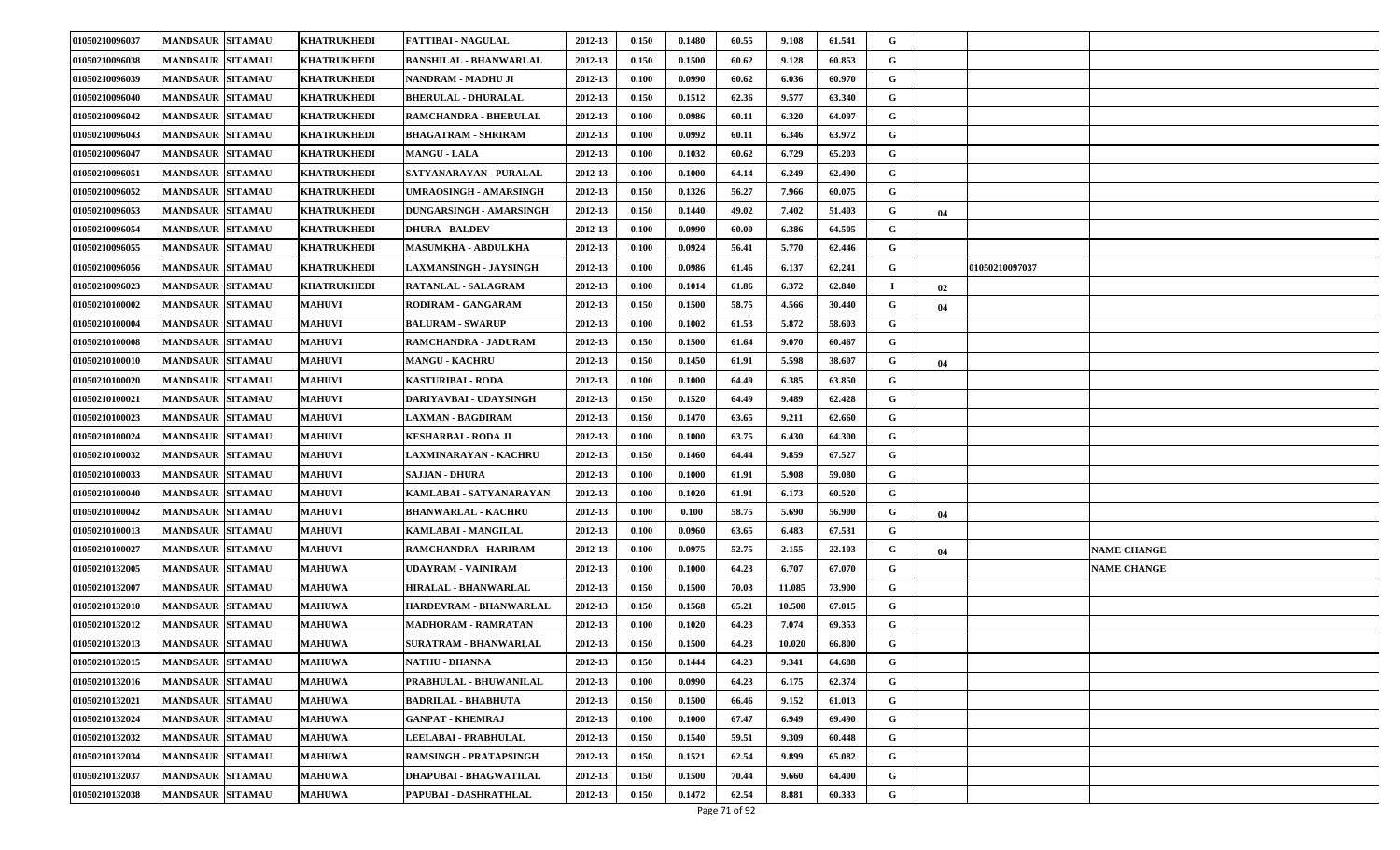| 01050210132039 | <b>MANDSAUR SITAMAU</b> | <b>MAHUWA</b>    | <b>BHANWARLAL - BHERULAL</b>      | 2012-13 | 0.150 | 0.1510 | 71.54 | 10.741 | 71.132 | G            |    |                               |
|----------------|-------------------------|------------------|-----------------------------------|---------|-------|--------|-------|--------|--------|--------------|----|-------------------------------|
| 01050210132040 | <b>MANDSAUR SITAMAU</b> | <b>MAHUWA</b>    | MAHIPALSINGH - LAXMANSINGH        | 2012-13 | 0.100 | 0.1032 | 67.02 | 6.721  | 65.126 | G            |    |                               |
| 01050210132043 | <b>MANDSAUR SITAMAU</b> | <b>MAHUWA</b>    | PRABHULAL - SHANKARLAL            | 2012-13 | 0.150 | 0.1520 | 68.17 | 10.089 | 66.375 | G            |    |                               |
| 01050210132044 | <b>MANDSAUR SITAMAU</b> | <b>MAHUWA</b>    | RAMCHANDRA - NANDRAM              | 2012-13 | 0.150 | 0.1500 | 68.55 | 10.185 | 67.900 | G            |    |                               |
| 01050210132046 | <b>MANDSAUR SITAMAU</b> | <b>MAHUWA</b>    | <b>BHANWARLAL - RAMCHANDRA</b>    | 2012-13 | 0.150 | 0.1410 | 62.51 | 8.966  | 63.589 | G            |    |                               |
| 01050210132050 | <b>MANDSAUR SITAMAU</b> | <b>MAHUWA</b>    | <b>BASANTILAL - BHANWARLAL</b>    | 2012-13 | 0.100 | 0.1050 | 59.83 | 6.573  | 62.600 | G            |    |                               |
| 01050210132051 | <b>MANDSAUR SITAMAU</b> | <b>MAHUWA</b>    | ISHAWARKUWAR - SHANTIBAI          | 2012-13 | 0.150 | 0.1470 | 70.72 | 10.628 | 72.299 | G            |    |                               |
| 01050210141001 | <b>MANDSAUR SITAMAU</b> | MAMATKHEDA       | <b>NATHLAL - NAGULAL</b>          | 2012-13 | 0.100 | 0.0998 | 61.46 | 6.111  | 61.232 | G            |    |                               |
| 01050210141003 | <b>MANDSAUR SITAMAU</b> | MAMATKHEDA       | <b>DHURIBAI - MANGILAL</b>        | 2012-13 | 0.100 | 0.0960 | 60.08 | 5.673  | 59.094 | G            |    |                               |
| 01050210141006 | <b>MANDSAUR SITAMAU</b> | MAMATKHEDA       | <b>BALUSINGH - DULESINGH</b>      | 2012-13 | 0.100 | 0.0961 | 62.10 | 6.148  | 63.975 | G            |    |                               |
| 01050210141007 | <b>MANDSAUR SITAMAU</b> | MAMATKHEDA       | <b>SONABAI - DALLA</b>            | 2012-13 | 0.150 | 0.1523 | 60.08 | 9.184  | 60.302 | G            |    |                               |
| 01050210141008 | <b>MANDSAUR SITAMAU</b> | MAMATKHEDA       | KESHARBAI - BAPULAL               | 2012-13 | 0.100 | 0.0960 | 62.30 | 5.474  | 57.021 | G            |    |                               |
| 01050210141009 | <b>MANDSAUR SITAMAU</b> | MAMATKHEDA       | <b>LAXMANSINGH - DULESINGH</b>    | 2012-13 | 0.100 | 0.0960 | 62.30 | 5.776  | 60.167 | G            |    |                               |
| 01050210141011 | <b>MANDSAUR SITAMAU</b> | MAMATKHEDA       | DAYARAM - SAVA                    | 2012-13 | 0.150 | 0.1464 | 62.30 | 8.731  | 59.638 | G            |    |                               |
| 01050210141022 | <b>MANDSAUR SITAMAU</b> | MAMATKHEDA       | RAMESHCHANDRA - MOHANLAL          | 2012-13 | 0.100 | 0.1020 | 60.84 | 6.197  | 60.755 | G            |    |                               |
| 01050210142002 | <b>MANDSAUR SITAMAU</b> | <b>MAUKHEDA</b>  | RAMESHWAR - NAGULAL SHARM 2012-13 |         | 0.100 | 0.0936 | 71.99 | 6.849  | 73.173 | G            |    |                               |
| 01050210142003 | <b>MANDSAUR SITAMAU</b> | <b>MAUKHEDA</b>  | VISHNUKUWAR - SHAMBHUSINGI        | 2012-13 | 0.100 | 0.0943 | 60.10 | 5.778  | 61.273 | G            |    |                               |
| 01050210142012 | <b>MANDSAUR SITAMAU</b> | <b>MAUKHEDA</b>  | <b>GOVINDKUWAR - CHAINSINGH</b>   | 2012-13 | 0.100 | 0.0943 | 60.10 | 5.710  | 60.551 | G            |    |                               |
| 01050210142013 | <b>MANDSAUR SITAMAU</b> | <b>MAUKHEDA</b>  | VIJAYSINGH - NATHUSINGH           | 2012-13 | 0.100 | 0.0952 | 58.06 | 5.590  | 58.718 | G            |    |                               |
| 01050210142026 | <b>MANDSAUR SITAMAU</b> | <b>MAUKHEDA</b>  | <b>RAMLAL - LAXMAN</b>            | 2012-13 | 0.100 | 0.0990 | 62.54 | 6.433  | 64.980 | G            |    |                               |
| 01050210142036 | <b>MANDSAUR SITAMAU</b> | <b>MAUKHEDA</b>  | UDAYRAM - GULAB                   | 2012-13 | 0.100 | 0.0974 | 60.10 | 5.606  | 57.556 | G            |    |                               |
| 01050210138002 | <b>MANDSAUR SITAMAU</b> | <b>PALAKHEDI</b> | NANIBAI - GORDHANLAL              | 2012-13 | 0.100 | 0.1020 | 62.62 | 6.763  | 66.304 | G            |    | <b>NAME CHANGE</b>            |
| 01050210138003 | <b>MANDSAUR SITAMAU</b> | <b>PALAKHEDI</b> | <b>GEETABAI - SALAGRAM</b>        | 2012-13 | 0.150 | 0.1430 | 59.43 | 9.118  | 63.762 | G            |    |                               |
| 01050210138004 | <b>MANDSAUR SITAMAU</b> | PALAKHEDI        | <b>BAGDIRAM - BHUWANIRAM</b>      | 2012-13 | 0.150 | 0.1490 | 62.51 | 9.269  | 62.208 | G            |    |                               |
| 01050210138006 | <b>MANDSAUR SITAMAU</b> | PALAKHEDI        | MOHAN - BADRILAL                  | 2012-13 | 0.100 | 0.1008 | 65.78 | 7.273  | 72.153 | G            |    |                               |
| 01050210138009 | <b>MANDSAUR SITAMAU</b> | <b>PALAKHEDI</b> | RAMGOPAL - BAGDIRAM D/P GUN       | 2012-13 | 0.150 | 0.1479 | 65.78 | 9.895  | 66.903 | G            |    |                               |
| 01050210138010 | <b>MANDSAUR SITAMAU</b> | PALAKHEDI        | <b>TULSIRAM- UDA</b>              | 2012-13 | 0.150 | 0.1470 | 62.62 | 9.608  | 65.361 | G            |    |                               |
| 01050210138014 | <b>MANDSAUR SITAMAU</b> | <b>PALAKHEDI</b> | RAMGOPAL - RAMNARAYAN             | 2012-13 | 0.150 | 0.1520 | 65.78 | 10.497 | 69.059 | G            |    |                               |
| 01050210138017 | <b>MANDSAUR SITAMAU</b> | PALAKHEDI        | <b>TULSIRAM - JAGANNATH</b>       | 2012-13 | 0.150 | 0.1435 | 59.43 | 8.864  | 61.770 | G            |    |                               |
| 01050210138018 | <b>MANDSAUR SITAMAU</b> | <b>PALAKHEDI</b> | <b>SAREKUWAR - SALAGRAM</b>       | 2012-13 | 0.100 | 0.1032 | 62.51 | 6.885  | 66.715 | G            |    |                               |
| 01050210138022 | <b>MANDSAUR SITAMAU</b> | PALAKHEDI        | BAGADIRAM - KISHANLAL             | 2012-13 | 0.100 | 0.0999 | 62.54 | 6.209  | 62.152 | G            |    | <b>NAME CHANGE</b>            |
| 01050210138023 | <b>MANDSAUR SITAMAU</b> | PALAKHEDI        | <b>RAMKUWAR - BHERA</b>           | 2012-13 | 0.150 | 0.1450 | 67.64 | 10.600 | 73.103 | G            |    |                               |
| 01050210153002 | <b>MANDSAUR SITAMAU</b> | <b>RAHIMGARH</b> | AMARSINGH - BHUWANISINGH          | 2012-13 | 0.100 | 0.1012 | 60.88 | 5.862  | 57.925 | G            |    |                               |
| 01050210153005 | <b>MANDSAUR SITAMAU</b> | <b>RAHIMGARH</b> | <b>SURAJMAL - NAGGA</b>           | 2012-13 | 0.150 | 0.1470 | 59.44 | 9.077  | 61.748 | G            |    |                               |
| 01050210153016 | <b>MANDSAUR SITAMAU</b> | <b>RAHIMGARH</b> | RAMCHANDRA - BAGDIRAM             | 2012-13 | 0.150 | 0.1400 | 66.23 | 9.660  | 69.000 | $\mathbf G$  |    |                               |
| 01050210153022 | <b>MANDSAUR SITAMAU</b> | <b>RAHIMGARH</b> | <b>JAGDISHSINGH - MODSINGH</b>    | 2012-13 | 0.150 | 0.000  | 0.000 | 0.000  | 0.000  | $\mathbf{F}$ |    |                               |
| 01050210153023 | <b>MANDSAUR SITAMAU</b> | <b>RAHIMGARH</b> | PRAHLAD - RAMLAL                  | 2012-13 | 0.150 | 0.1416 | 58.08 | 8.015  | 56.603 | G            | 04 |                               |
| 01050210153025 | <b>MANDSAUR SITAMAU</b> | <b>RAHIMGARH</b> | SHANKARSINGH - ONKARSINGH         | 2012-13 | 0.150 | 0.1440 | 58.08 | 8.720  | 60.556 | G            |    | <b>TRANSFER/DHABLA MAHESH</b> |
| 01050210153034 | <b>MANDSAUR SITAMAU</b> | <b>RAHIMGARH</b> | SHANKARSINGH - HARISINGH          | 2012-13 | 0.100 | 0.0960 | 59.44 | 5.706  | 59.438 | G            |    |                               |
| 01050210153039 | <b>MANDSAUR SITAMAU</b> | <b>RAHIMGARH</b> | RATANSINGH - NATHU                | 2012-13 | 0.100 | 0.1030 | 67.01 | 2.010  | 19.515 | G            | 04 |                               |
| 01050210153041 | <b>MANDSAUR SITAMAU</b> | <b>RAHIMGARH</b> | RATANSINGH - UDAYSINGH            | 2012-13 | 0.150 | 0.000  | 0.000 | 0.000  | 0.000  | F            |    |                               |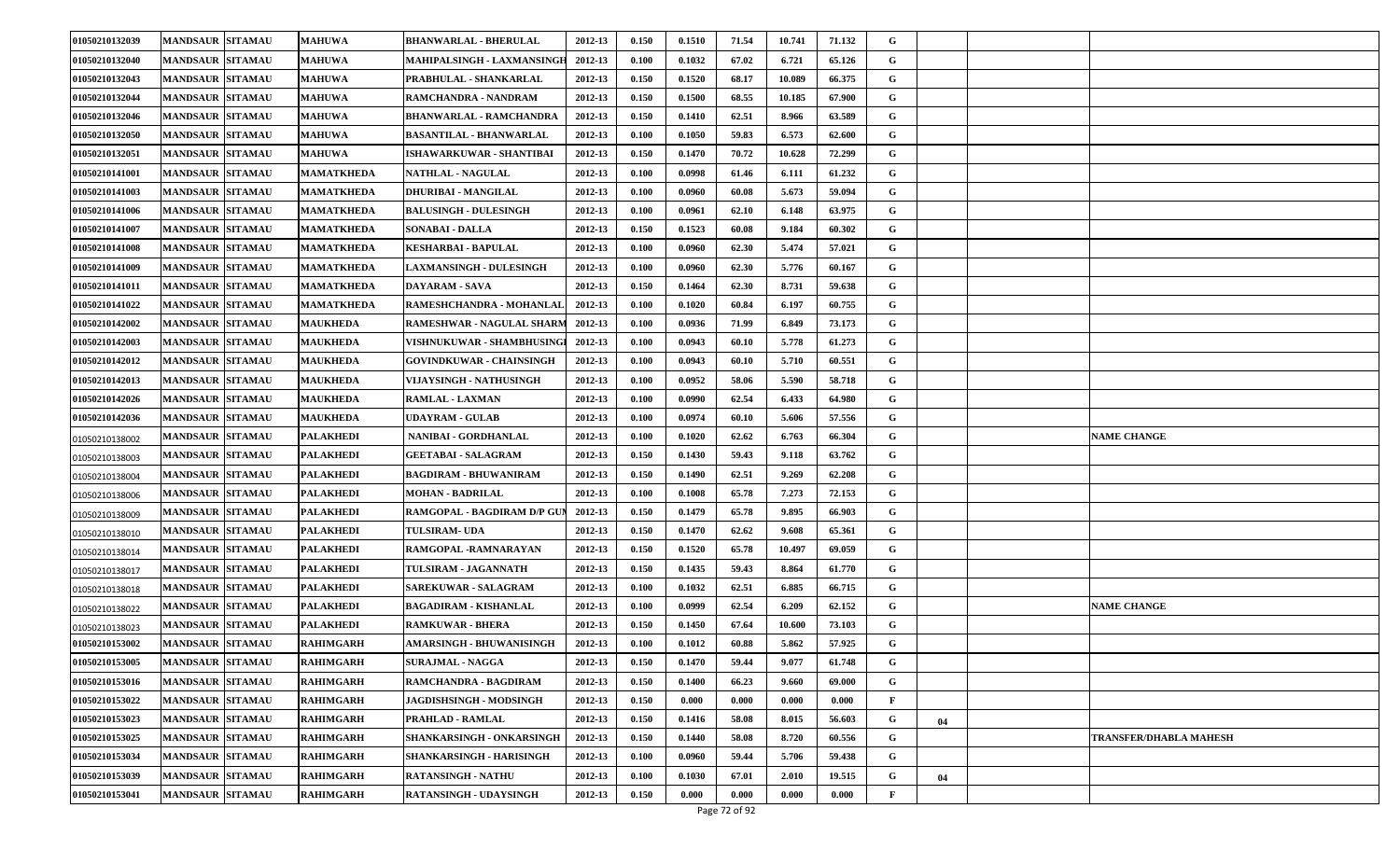| 01050210153046 | <b>MANDSAUR SITAMAU</b> | <b>RAHIMGARH</b>    | SHIVSINGH - AMARSINGH              | 2012-13 | 0.100 | 0.0957 | 61.49 | 6.070  | 63.427 | G |    |                       |                    |
|----------------|-------------------------|---------------------|------------------------------------|---------|-------|--------|-------|--------|--------|---|----|-----------------------|--------------------|
| 01050210153055 | <b>MANDSAUR SITAMAU</b> | <b>RAHIMGARH</b>    | BAGADIRAM - UDA D.P. VARDA         | 2012-13 | 0.150 | 0.1500 | 60.88 | 3.148  | 20.987 | G | 04 |                       |                    |
| 01050210153058 | <b>MANDSAUR SITAMAU</b> | <b>RAHIMGARH</b>    | JAGDISHCHANDRA - RAMNARAY.         | 2012-13 | 0.100 | 0.1020 | 60.88 | 5.810  | 56.961 | G | 04 |                       |                    |
| 01050210153060 | <b>MANDSAUR SITAMAU</b> | RAHIMGARH           | <b>SHANKARLAL - JALAM</b>          | 2012-13 | 0.150 | 0.1528 | 58.08 | 9.002  | 58.914 | G |    |                       |                    |
| 01050210153061 | <b>MANDSAUR SITAMAU</b> | RAHIMGARH           | <b>RAMESH - LAXMAN</b>             | 2012-13 | 0.150 | 0.1440 | 59.44 | 8.449  | 58.674 | G |    |                       |                    |
| 01050210153065 | <b>MANDSAUR SITAMAU</b> | <b>RAHIMGARH</b>    | <b>DEVILAL - DHANNA</b>            | 2012-13 | 0.150 | 0.000  | 0.000 | 0.000  | 0.000  | F |    |                       |                    |
| 01050210153069 | <b>MANDSAUR SITAMAU</b> | <b>RAHIMGARH</b>    | BHERU - KAISHIYA                   | 2012-13 | 0.150 | 0.1479 | 61.49 | 8.723  | 58.979 | G |    |                       |                    |
| 01050210153096 | <b>MANDSAUR SITAMAU</b> | RAHIMGARH           | BHARATSINGH - NATHUSINGH           | 2012-13 | 0.150 | 0.1496 | 63.49 | 9.279  | 62.025 | G |    |                       |                    |
| 01050210153006 | <b>MANDSAUR SITAMAU</b> | <b>RAHIMGARH</b>    | KAMLABAI - MANGILAL                | 2012-13 | 0.100 | 0.0975 | 64.24 | 6.103  | 62.595 | G |    |                       |                    |
| 01050210153017 | <b>MANDSAUR SITAMAU</b> | <b>RAHIMGARH</b>    | VAKTUBAI - JAGANNATH               | 2012-13 | 0.100 | 0.1000 | 66.91 | 6.643  | 66.430 |   | 02 |                       |                    |
| 01050210082001 | <b>MANDSAUR SITAMAU</b> | <b>RAMAKHEDI</b>    | <b>LEELABAI - DALURAM</b>          | 2012-13 | 0.150 | 0.1480 | 70.58 | 10.647 | 71.939 | G |    |                       |                    |
| 01050210082002 | <b>MANDSAUR SITAMAU</b> | RAMAKHEDI           | <b>LEELABAI - DAMARLAL</b>         | 2012-13 | 0.150 | 0.1495 | 64.39 | 9.769  | 65.344 | G |    |                       |                    |
| 01050210082003 | <b>MANDSAUR SITAMAU</b> | RAMAKHEDI           | HARISINGH - UDAYSINGH              | 2012-13 | 0.150 | 0.1485 | 62.68 | 9.429  | 63.495 | G |    |                       |                    |
| 01050210082004 | <b>MANDSAUR SITAMAU</b> | <b>RAMAKHEDI</b>    | <b>JHAMKUBAI - KARU</b>            | 2012-13 | 0.100 | 0.1012 | 63.14 | 6.061  | 59.891 | G |    |                       |                    |
| 01050210082007 | <b>MANDSAUR SITAMAU</b> | RAMAKHEDI           | RADHIBAI - BHUWAN                  | 2012-13 | 0.150 | 0.1500 | 64.43 | 9.655  | 64.367 | G |    |                       |                    |
| 01050210082009 | <b>MANDSAUR SITAMAU</b> | RAMAKHEDI           | <b>MANGILAL - KESHURAM</b>         | 2012-13 | 0.100 | 0.1020 | 65.97 | 6.493  | 63.657 | G |    |                       |                    |
| 01050210082010 | <b>MANDSAUR SITAMAU</b> | RAMAKHEDI           | SAVITRIBAI - BAGDIRAM              | 2012-13 | 0.150 | 0.1505 | 62.68 | 9.160  | 60.864 | G |    |                       |                    |
| 01050210082012 | <b>MANDSAUR SITAMAU</b> | <b>RAMAKHEDI</b>    | NANDRAM - SAVRAM                   | 2012-13 | 0.100 | 0.1004 | 69.98 | 7.138  | 71.096 | G |    |                       |                    |
| 01050210082013 | <b>MANDSAUR SITAMAU</b> | RAMAKHEDI           | <b>SAJJANBAI - KALU</b>            | 2012-13 | 0.100 | 0.1035 | 67.05 | 7.069  | 68.300 | G |    |                       |                    |
| 01050210082017 | <b>MANDSAUR SITAMAU</b> | RAMAKHEDI           | SMT. RODIBAI - NANDA               | 2012-13 | 0.100 | 0.1014 | 65.43 | 3.337  | 32.909 | G | 04 |                       | <b>NAME CHANGE</b> |
| 01050210154002 | <b>MANDSAUR SITAMAU</b> | SALRIYA             | KACHARULAL - GANGARAM              | 2012-13 | 0.100 | 0.1000 | 59.67 | 5.805  | 58.050 | G |    |                       |                    |
| 01050210154003 | <b>MANDSAUR SITAMAU</b> | <b>SALRIYA</b>      | JUJHARLAL D.P. SHOBHARAM           | 2012-13 | 0.100 | 0.0990 | 60.85 | 5.859  | 59.182 | G |    |                       |                    |
| 01050210154008 | <b>MANDSAUR SITAMAU</b> | SALRIYA             | BHANWARGIRI - PREMGIR              | 2012-13 | 0.100 | 0.1000 | 56.73 | 6.143  | 61.430 | G |    |                       |                    |
| 01050210154016 | <b>MANDSAUR SITAMAU</b> | SALRIYA             | <b>GORDHAN - RAMA</b>              | 2012-13 | 0.100 | 0.1000 | 60.85 | 5.285  | 52.850 | G | 04 |                       |                    |
| 01050210154025 | <b>MANDSAUR SITAMAU</b> | SALRIYA             | PRAHLAD - HEMRAJ                   | 2012-13 | 0.100 | 0.0990 | 64.93 | 6.372  | 64.364 | G |    |                       |                    |
| 01050210154027 | <b>MANDSAUR SITAMAU</b> | SALRIYA             | AMARSINGH - BHANWARLAL             | 2012-13 | 0.100 | 0.1025 | 59.67 | 6.240  | 60.878 | G |    | 01050210156002        |                    |
| 01050210154028 | <b>MANDSAUR SITAMAU</b> | <b>SALRIYA</b>      | <b>LALSINGH - SHIVSINGH</b>        | 2012-13 | 0.100 | 0.0984 | 59.41 | 5.822  | 59.167 | G |    | <b>01050210156004</b> |                    |
| 01050210155002 | <b>MANDSAUR SITAMAU</b> | SEDRA               | <b>BAGADIRAM - MANGILAL</b>        | 2012-13 | 0.100 | 0.1000 | 61.72 | 6.913  | 69.130 | G |    |                       | <b>NAME CHANGE</b> |
| 01050210155005 | <b>MANDSAUR SITAMAU</b> | <b>SEDRA</b>        | <b>KALUSINGH - BHIMSINGH</b>       | 2012-13 | 0.100 | 0.0986 | 61.63 | 6.093  | 61.795 | G |    |                       |                    |
| 01050210155006 | <b>MANDSAUR SITAMAU</b> | SEDRA               | BHOPALSINGH - GOKULSINGH UI        | 2012-13 | 0.100 | 0.0992 | 58.94 | 6.332  | 63.831 | G |    |                       |                    |
| 01050210155008 | <b>MANDSAUR SITAMAU</b> | SEDRA               | PRABHULAL - NATHU                  | 2012-13 | 0.100 | 0.1019 | 56.26 | 6.028  | 59.156 | G |    |                       |                    |
| 01050210155009 | <b>MANDSAUR SITAMAU</b> | SEDRA               | BAPULAL - HIRALAL URF KESHU        | 2012-13 | 0.100 | 0.1000 | 64.04 | 6.742  | 67.420 | G |    |                       |                    |
| 01050210155012 | <b>MANDSAUR SITAMAU</b> | SEDRA               | KANHAIYALAL - PYARA                | 2012-13 | 0.100 | 0.1000 | 58.94 | 6.315  | 63.150 | G |    |                       |                    |
| 01050210155016 | MANDSAUR SITAMAU        | <b>SEDRA</b>        | DASHRATHSINGH - BAHADURSIN 2012-13 |         | 0.150 | 0.1428 | 59.63 | 9.038  | 63.291 | G |    |                       |                    |
| 01050210155017 | <b>MANDSAUR SITAMAU</b> | SEDRA               | <b>DEVA - GULAB URF CHOTURAM</b>   | 2012-13 | 0.150 | 0.1470 | 59.63 | 9.609  | 65.367 | G |    |                       |                    |
| 01050210155023 | <b>MANDSAUR SITAMAU</b> | SEDRA               | <b>SHANKAR - JAGANNATH</b>         | 2012-13 | 0.100 | 0.0968 | 61.63 | 6.445  | 66.581 | G |    |                       |                    |
| 01050210155029 | <b>MANDSAUR SITAMAU</b> | <b>SEDRA</b>        | NANDUBAI - MANGILAL                | 2012-13 | 0.100 | 0.0990 | 59.63 | 6.219  | 62.818 | G |    |                       |                    |
| 01050210155030 | <b>MANDSAUR SITAMAU</b> | SEDRA               | <b>GANGABAI- KAISHURAM</b>         | 2012-13 | 0.100 | 0.0975 | 57.43 | 6.038  | 61.928 | G |    |                       |                    |
| 01050210083001 | <b>MANDSAUR SITAMAU</b> | SEMLIYA RANI        | PRABHUBAI - DEVRAM                 | 2012-13 | 0.150 | 0.1512 | 60.01 | 9.353  | 61.858 | G |    |                       |                    |
| 01050210083002 | <b>MANDSAUR SITAMAU</b> | SEMLIYA RANI        | SOHANBAI - BAGDIRAM                | 2012-13 | 0.150 | 0.1470 | 63.08 | 9.949  | 67.680 | G |    |                       |                    |
| 01050210083004 | <b>MANDSAUR SITAMAU</b> | <b>SEMLIYA RANI</b> | <b>CHAMPALAL - NANURAM</b>         | 2012-13 | 0.100 | 0.0960 | 66.90 | 6.786  | 70.688 | G |    |                       |                    |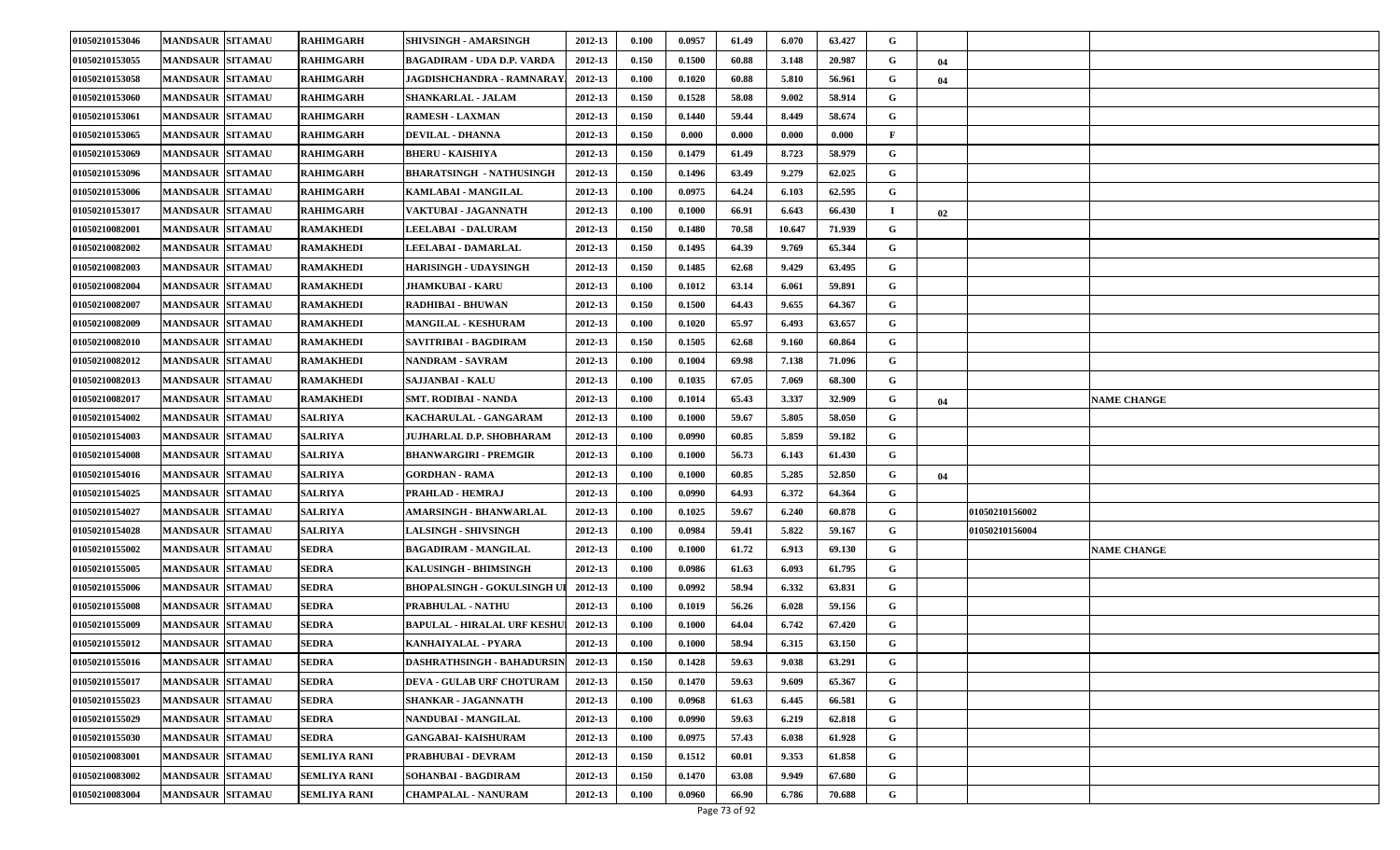| 01050210083005 | <b>MANDSAUR SITAMAU</b> | <b>SEMLIYA RANI</b> | <b>RAJARAM - NANDRAM</b>                | 2012-13 | 0.100 | 0.1025 | 63.08 | 6.452  | 62.946 | G |  |                    |
|----------------|-------------------------|---------------------|-----------------------------------------|---------|-------|--------|-------|--------|--------|---|--|--------------------|
| 01050210083006 | <b>MANDSAUR SITAMAU</b> | <b>SEMLIYA RANI</b> | PARMANAND - RAMLAL                      | 2012-13 | 0.150 | 0.1515 | 62.43 | 9.302  | 61.399 | G |  |                    |
| 01050210083007 | <b>MANDSAUR SITAMAU</b> | <b>SEMLIYA RANI</b> | <b>MAGNIRAM - JAYKISHAN</b>             | 2012-13 | 0.100 | 0.1024 | 64.83 | 6.881  | 67.197 | G |  |                    |
| 01050210083008 | <b>MANDSAUR SITAMAU</b> | <b>SEMLIYA RANI</b> | <b>MANGILAL - BHERA</b>                 | 2012-13 | 0.150 | 0.1404 | 62.43 | 8.883  | 63.269 | G |  |                    |
| 01050210083009 | <b>MANDSAUR SITAMAU</b> | <b>SEMLIYA RANI</b> | KANCHANBAI - BAGDU                      | 2012-13 | 0.100 | 0.0984 | 62.88 | 6.495  | 66.006 | G |  |                    |
| 01050210083011 | <b>MANDSAUR SITAMAU</b> | <b>SEMLIYA RANI</b> | <b>MANGILAL - SHRIRAM</b>               | 2012-13 | 0.150 | 0.1476 | 70.03 | 10.765 | 72.934 | G |  |                    |
| 01050210083014 | <b>MANDSAUR SITAMAU</b> | <b>SEMLIYA RANI</b> | <b>GEETABAI - RAMLAL</b>                | 2012-13 | 0.150 | 0.1520 | 66.90 | 10.694 | 70.355 | G |  |                    |
| 01050210083015 | <b>MANDSAUR SITAMAU</b> | <b>SEMLIYA RANI</b> | RAMSHANKAR - NANDA                      | 2012-13 | 0.100 | 0.1040 | 62.88 | 6.800  | 65.385 | G |  |                    |
| 01050210083016 | <b>MANDSAUR SITAMAU</b> | <b>SEMLIYA RANI</b> | DHAPUBAI - ONKARLAL                     | 2012-13 | 0.100 | 0.0972 | 61.49 | 6.096  | 62.716 | G |  |                    |
| 01050210083017 | <b>MANDSAUR SITAMAU</b> | <b>SEMLIYA RANI</b> | <b>BAPULAL - RAMBAKHSH</b>              | 2012-13 | 0.150 | 0.1505 | 65.37 | 10.207 | 67.821 | G |  |                    |
| 01050210083019 | <b>MANDSAUR SITAMAU</b> | <b>SEMLIYA RANI</b> | SANTOSHBAI - MOTIRAM                    | 2012-13 | 0.100 | 0.1040 | 58.74 | 6.638  | 63.827 | G |  | <b>NAME CHANGE</b> |
| 01050210083020 | <b>MANDSAUR SITAMAU</b> | <b>SEMLIYA RANI</b> | SOHANBAI - MOHAN                        | 2012-13 | 0.100 | 0.0960 | 61.49 | 6.369  | 66.344 | G |  |                    |
| 01050210083023 | <b>MANDSAUR SITAMAU</b> | <b>SEMLIYA RANI</b> | <b>BALMUKUND - RAMLAL</b>               | 2012-13 | 0.150 | 0.1490 | 65.37 | 9.843  | 66.060 | G |  |                    |
| 01050210083024 | <b>MANDSAUR SITAMAU</b> | <b>SEMLIYA RANI</b> | SHANTIBAI - PHOLCHAND                   | 2012-13 | 0.150 | 0.1500 | 59.14 | 9.006  | 60.040 | G |  |                    |
| 01050210083025 | <b>MANDSAUR SITAMAU</b> | <b>SEMLIYA RANI</b> | KOMALRAM URF KAMLASHANK/                | 2012-13 | 0.150 | 0.1525 | 65.37 | 9.834  | 64.485 | G |  |                    |
| 01050210083026 | <b>MANDSAUR SITAMAU</b> | <b>SEMLIYA RANI</b> | RAMESHWAR - RAMCHANDRA                  | 2012-13 | 0.100 | 0.0928 | 63.70 | 6.497  | 70.011 | G |  | <b>NAME CHANGE</b> |
| 01050210083028 | <b>MANDSAUR SITAMAU</b> | <b>SEMLIYA RANI</b> | <b>GEETABAI - MANGUDAS</b>              | 2012-13 | 0.100 | 0.1024 | 62.88 | 6.099  | 59.561 | G |  |                    |
| 01050210083030 | <b>MANDSAUR SITAMAU</b> | <b>SEMLIYA RANI</b> | <b>RAMCHANDRA - BAGDIRAM</b>            | 2012-13 | 0.150 | 0.1500 | 59.14 | 9.108  | 60.720 | G |  |                    |
| 01050210083032 | <b>MANDSAUR SITAMAU</b> | <b>SEMLIYA RANI</b> | <b>GOPAL - MANGILAL</b>                 | 2012-13 | 0.100 | 0.1000 | 59.14 | 6.370  | 63.700 | G |  |                    |
| 01050210083034 | <b>MANDSAUR SITAMAU</b> | <b>SEMLIYA RANI</b> | PURANMAL - INDARMAL                     | 2012-13 | 0.100 | 0.0960 | 63.70 | 6.507  | 67.781 | G |  |                    |
| 01050210083036 | <b>MANDSAUR SITAMAU</b> | <b>SEMLIYA RANI</b> | KALURAM - BHAGIRATH                     | 2012-13 | 0.100 | 0.0990 | 66.43 | 7.013  | 70.838 | G |  |                    |
| 01050210083040 | <b>MANDSAUR SITAMAU</b> | <b>SEMLIYA RANI</b> | <b>JUJHAR - NANDA</b>                   | 2012-13 | 0.150 | 0.1442 | 61.61 | 9.321  | 64.639 | G |  |                    |
| 01050210083043 | <b>MANDSAUR SITAMAU</b> | <b>SEMLIYA RANI</b> | MANGIBAI - KANHAIYALAL                  | 2012-13 | 0.100 | 0.1000 | 59.30 | 6.049  | 60.490 | G |  |                    |
| 01050210083044 | <b>MANDSAUR SITAMAU</b> | <b>SEMLIYA RANI</b> | DHAPUBAI - NARAYAN                      | 2012-13 | 0.150 | 0.1530 | 57.02 | 9.425  | 61.601 | G |  |                    |
| 01050210083046 | <b>MANDSAUR SITAMAU</b> | <b>SEMLIYA RANI</b> | MOHANBAI - NANDA                        | 2012-13 | 0.100 | 0.1025 | 59.30 | 5.871  | 57.278 | G |  |                    |
| 01050210083047 | <b>MANDSAUR SITAMAU</b> | <b>SEMLIYA RANI</b> | MOHANKUNWAR - PARWATSINGI               | 2012-13 | 0.100 | 0.0960 | 65.62 | 6.562  | 68.354 | G |  |                    |
| 01050210083050 | <b>MANDSAUR SITAMAU</b> | SEMLIYA RANI        | <b>BANSHILAL - MOTI</b>                 | 2012-13 | 0.150 | 0.1505 | 70.11 | 10.396 | 69.076 | G |  |                    |
| 01050210083054 | <b>MANDSAUR SITAMAU</b> | <b>SEMLIYA RANI</b> | VARDICHAND - JAGANNATH                  | 2012-13 | 0.150 | 0.1456 | 63.70 | 9.373  | 64.375 | G |  |                    |
| 01050210083056 | <b>MANDSAUR SITAMAU</b> | <b>SEMLIYA RANI</b> | <b>KACHRU - RUPA</b>                    | 2012-13 | 0.150 | 0.1521 | 59.30 | 9.310  | 61.210 | G |  |                    |
| 01050210083059 | <b>MANDSAUR SITAMAU</b> | <b>SEMLIYA RANI</b> | <b>SITARAM - UDA</b>                    | 2012-13 | 0.100 | 0.0980 | 60.18 | 6.070  | 61.939 | G |  |                    |
| 01050210083061 | <b>MANDSAUR SITAMAU</b> | <b>SEMLIYA RANI</b> | RAMPRASAD - RAMNARAYAN- KI              | 2012-13 | 0.100 | 0.1000 | 65.96 | 6.888  | 68.880 | G |  |                    |
| 01050210083063 | <b>MANDSAUR SITAMAU</b> | <b>SEMLIYA RANI</b> | DHAPUBAI - NATHU                        | 2012-13 | 0.100 | 0.1020 | 64.49 | 6.578  | 64.490 | G |  |                    |
| 01050210083065 | <b>MANDSAUR SITAMAU</b> | <b>SEMLIYA RANI</b> | KOMALRAM - JAYKISHAN                    | 2012-13 | 0.100 | 0.1000 | 61.61 | 6.407  | 64.070 | G |  |                    |
| 01050210083067 | MANDSAUR SITAMAU        | <b>SEMLIYA RANI</b> | <b>GOVINDRAM - BHERA</b>                | 2012-13 | 0.100 | 0.1024 | 61.49 | 6.158  | 60.137 | G |  |                    |
| 01050210083069 | MANDSAUR SITAMAU        | SEMLIYA RANI        | <b>GANESHRAM - CHOTELAL</b>             | 2012-13 | 0.150 | 0.1274 | 65.96 | 8.810  | 69.152 | G |  |                    |
| 01050210083070 | <b>MANDSAUR SITAMAU</b> | SEMLIYA RANI        | <b>LALURAM - GANGARAM</b>               | 2012-13 | 0.100 | 0.0960 | 64.46 | 6.464  | 67.333 | G |  |                    |
| 01050210083071 | <b>MANDSAUR SITAMAU</b> | <b>SEMLIYA RANI</b> | <b>KALABAI - BHERULAL</b>               | 2012-13 | 0.100 | 0.0990 | 61.61 | 6.689  | 67.566 | G |  |                    |
| 01050210083072 | <b>MANDSAUR SITAMAU</b> | SEMLIYA RANI        | SHOBHARAM - NANDLAL D.P. OM             | 2012-13 | 0.100 | 0.0990 | 61.64 | 6.631  | 66.980 | G |  |                    |
| 01050210083076 | <b>MANDSAUR SITAMAU</b> | SEMLIYA RANI        | <b>BHERULAL - NANURAM</b>               | 2012-13 | 0.100 | 0.0928 | 64.96 | 6.849  | 73.804 | G |  |                    |
| 01050210083077 | <b>MANDSAUR SITAMAU</b> | SEMLIYA RANI        | <b>UDA - GOPAL</b>                      | 2012-13 | 0.100 | 0.1025 | 61.64 | 6.384  | 62.283 | G |  |                    |
| 01050210039001 | <b>MANDSAUR SITAMAU</b> |                     | SHAKKARKHEDI (BAJKANWARLAL - DEVA DANGI | 2012-13 | 0.150 | 0.1460 | 56.74 | 8.941  | 61.240 | G |  |                    |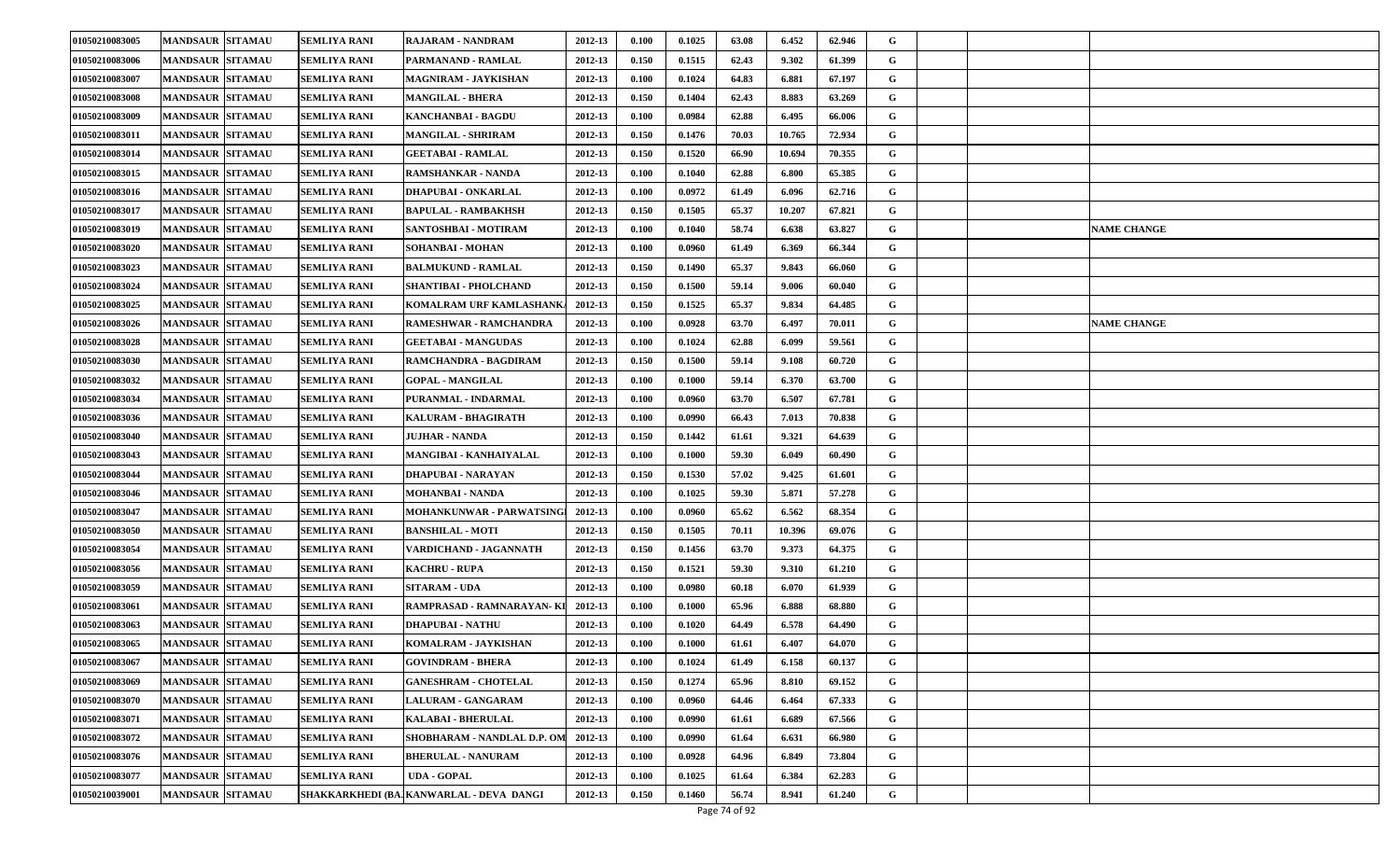| 01050210039002 | <b>MANDSAUR SITAMAU</b> | SHAKKARKHEDI (BA, DEVILAL - GULAB |                                         | 2012-13 | 0.100 | 0.0990 | 66.46 | 3.351  | 33.848 | G | 04 |                          |
|----------------|-------------------------|-----------------------------------|-----------------------------------------|---------|-------|--------|-------|--------|--------|---|----|--------------------------|
| 01050210039003 | <b>MANDSAUR SITAMAU</b> | SHAKKARKHEDI (BAJPURA - AMRA      |                                         | 2012-13 | 0.150 | 0.1494 | 61.64 | 10.496 | 70.254 | G |    |                          |
| 01050210039005 | <b>MANDSAUR SITAMAU</b> |                                   | SHAKKARKHEDI (BA, BHERULAL - BHUWAN     | 2012-13 | 0.150 | 0.1470 | 54.78 | 8.663  | 58.932 | G | 05 |                          |
| 01050210039007 | <b>MANDSAUR SITAMAU</b> |                                   | SHAKKARKHEDI (BAJJETRAM - LAXMAN CHOTA  | 2012-13 | 0.150 | 0.1479 | 61.64 | 9.686  | 65.490 | G |    |                          |
| 01050210039010 | <b>MANDSAUR SITAMAU</b> | SHAKKARKHEDI (BAJRODSINGH - PANNA |                                         | 2012-13 | 0.100 | 0.0990 | 61.64 | 6.411  | 64.758 | G |    |                          |
| 01050210039012 | <b>MANDSAUR SITAMAU</b> |                                   | SHAKKARKHEDI (BAJDEVILAL - GANGARAM     | 2012-13 | 0.100 | 0.0960 | 56.53 | 5.564  | 57.958 | G |    |                          |
| 01050210039014 | <b>MANDSAUR SITAMAU</b> | SHAKKARKHEDI (BAJVARDA - BHERA    |                                         | 2012-13 | 0.150 | 0.1485 | 59.83 | 9.650  | 64.983 | G |    |                          |
| 01050210039021 | <b>MANDSAUR SITAMAU</b> |                                   | SHAKKARKHEDI (BA, BHANWARIBAI - BHUWAN  | 2012-13 | 0.150 | 0.1462 | 61.64 | 9.633  | 65.889 | G |    | <b>TRANSFER/BAJKHEDI</b> |
| 01050210039023 | <b>MANDSAUR SITAMAU</b> |                                   | SHAKKARKHEDI (BAJGORDHANLAL - KANWARLAL | 2012-13 | 0.150 | 0.1500 | 59.35 | 9.208  | 61.387 | G |    |                          |
| 01050210039026 | <b>MANDSAUR SITAMAU</b> |                                   | SHAKKARKHEDI (BAJRAMSINGH - ONKAR       | 2012-13 | 0.150 | 0.1470 | 59.83 | 8.804  | 59.891 | G |    |                          |
| 01050210039028 | <b>MANDSAUR SITAMAU</b> |                                   | SHAKKARKHEDI (BAJRODSINGH - KACHARU     | 2012-13 | 0.150 | 0.1440 | 61.34 | 9.814  | 68.153 | G |    |                          |
| 01050210039031 | <b>MANDSAUR SITAMAU</b> |                                   | SHAKKARKHEDI (BA,]FATTIBAI - BHANWARLAL | 2012-13 | 0.150 | 0.1421 | 65.93 | 10.389 | 73.110 | G |    |                          |
| 01050210039032 | <b>MANDSAUR SITAMAU</b> |                                   | SHAKKARKHEDI (BAJDHAPUBAI - ONKAR       | 2012-13 | 0.100 | 0.0966 | 65.13 | 3.052  | 31.594 | G | 04 | <b>NAME CHANGE</b>       |
| 01050210039040 | <b>MANDSAUR SITAMAU</b> |                                   | SHAKKARKHEDI (BAJJUJHARLAL - NATHULAL   | 2012-13 | 0.100 | 0.0980 | 61.34 | 6.344  | 64.735 | G |    | <b>TRANSFER/BOLIYA</b>   |
| 01050210039049 | <b>MANDSAUR SITAMAU</b> |                                   | SHAKKARKHEDI (BAJGATTUBAI - MADHULAL    | 2012-13 | 0.150 | 0.1500 | 61.34 | 9.744  | 64.960 | G |    | <b>NAME CHANGE</b>       |
| 01050210137003 | <b>MANDSAUR SITAMAU</b> | <b>SURJANI</b>                    | BHUWANIRAM - MODIRAM                    | 2012-13 | 0.150 | 0.1440 | 67.55 | 10.354 | 71.903 | G |    |                          |
| 01050210137004 | <b>MANDSAUR SITAMAU</b> | <b>SURJANI</b>                    | NANDRAM- UDAYRAM                        | 2012-13 | 0.100 | 0.100  | 60.29 | 6.132  | 61.320 | G |    |                          |
| 01050210137005 | <b>MANDSAUR SITAMAU</b> | <b>SURJANI</b>                    | <b>MANGILAL - UDAYRAM</b>               | 2012-13 | 0.100 | 0.0993 | 64.14 | 6.744  | 67.915 | G |    |                          |
| 01050210137009 | <b>MANDSAUR SITAMAU</b> | <b>SURJANI</b>                    | SHOBHARAM- LAXMICHAND                   | 2012-13 | 0.100 | 0.0990 | 60.00 | 6.334  | 63.980 | G |    |                          |
| 01050210137014 | <b>MANDSAUR SITAMAU</b> | <b>SURJANI</b>                    | BHANWARBAI - BHAGATRAM                  | 2012-13 | 0.100 | 0.100  | 65.43 | 6.618  | 66.180 | G |    |                          |
| 01050210137015 | <b>MANDSAUR SITAMAU</b> | <b>SURJANI</b>                    | RAMNARAYAN - PRATHVIRAJ                 | 2012-13 | 0.100 | 0.0870 | 55.08 | 5.138  | 59.057 | G |    |                          |
| 01050210137017 | <b>MANDSAUR SITAMAU</b> | <b>SURJANI</b>                    | RAGHUVIRSINGH - MEHTABKUW               | 2012-13 | 0.100 | 0.0950 | 60.08 | 5.931  | 62.432 | G |    |                          |
| 01050210135104 | <b>MANDSAUR SITAMAU</b> | <b>TITROD</b>                     | <b>BHERUSINGH - BHUWANISINGH</b>        | 2012-13 | 0.100 | 0.1000 | 64.72 | 6.879  | 68.790 | G |    |                          |
| 01050210135002 | <b>MANDSAUR SITAMAU</b> | <b>TITROD</b>                     | <b>MATHURALAL - PRABHULAL</b>           | 2012-13 | 0.150 | 0.1461 | 67.68 | 9.437  | 64.593 | G |    |                          |
| 01050210135004 | <b>MANDSAUR SITAMAU</b> | <b>TITROD</b>                     | <b>PARASRAM - CHUNILAL</b>              | 2012-13 | 0.150 | 0.1485 | 55.99 | 9.166  | 61.724 | G |    |                          |
| 01050210135005 | <b>MANDSAUR SITAMAU</b> | <b>TITROD</b>                     | <b>BHERULAL -BAGDIRAM</b>               | 2012-13 | 0.100 | 0.0989 | 60.99 | 6.421  | 64.924 | G |    |                          |
| 01050210135006 | <b>MANDSAUR SITAMAU</b> | <b>TITROD</b>                     | <b>JAGDISH - BHANWARLAL</b>             | 2012-13 | 0.100 | 0.1000 | 61.67 | 6.414  | 64.140 | G |    |                          |
| 01050210135008 | <b>MANDSAUR SITAMAU</b> | <b>TITROD</b>                     | KAMLABAI - MOTIRAM                      | 2012-13 | 0.150 | 0.1500 | 62.16 | 9.857  | 65.713 | G |    |                          |
| 01050210135010 | <b>MANDSAUR SITAMAU</b> | <b>TITROD</b>                     | <b>SAJJANBAI- PRABHULAL</b>             | 2012-13 | 0.100 | 0.1000 | 67.14 | 6.906  | 69.060 | G |    |                          |
| 01050210135011 | <b>MANDSAUR SITAMAU</b> | <b>TITROD</b>                     | AYODHIYABAI- KISHORSINGH                | 2012-13 | 0.100 | 0.0980 | 58.75 | 6.311  | 64.398 | G |    |                          |
| 01050210135012 | <b>MANDSAUR SITAMAU</b> | <b>TITROD</b>                     | <b>MANGILAL - GULAB</b>                 | 2012-13 | 0.150 | 0.1518 | 61.67 | 10.281 | 67.727 | G |    |                          |
| 01050210135013 | <b>MANDSAUR SITAMAU</b> | <b>TITROD</b>                     | SHAMBHUSINGH- RATANSINGH                | 2012-13 | 0.100 | 0.1008 | 60.75 | 6.283  | 62.331 | G |    |                          |
| 01050210135015 | <b>MANDSAUR SITAMAU</b> | <b>TITROD</b>                     | HUSSAINBAKSH - KHUDABAKSH               | 2012-13 | 0.150 | 0.0792 | 61.67 | 5.577  | 70.417 | G |    |                          |
| 01050210135016 | MANDSAUR SITAMAU        | <b>TITROD</b>                     | <b>BHERU - RAMPRATAP</b>                | 2012-13 | 0.150 | 0.1549 | 64.38 | 9.326  | 60.207 | G |    |                          |
| 01050210135018 | <b>MANDSAUR SITAMAU</b> | <b>TITROD</b>                     | SAWANTSINGH - BHERUSINGH                | 2012-13 | 0.100 | 0.0986 | 59.32 | 6.135  | 62.221 | G |    | <b>NAME CHANGE</b>       |
| 01050210135019 | <b>MANDSAUR SITAMAU</b> | <b>TITROD</b>                     | DHAPUBAI - MANNALAL                     | 2012-13 | 0.150 | 0.1476 | 58.16 | 8.666  | 58.713 | G |    |                          |
| 01050210135020 | <b>MANDSAUR SITAMAU</b> | <b>TITROD</b>                     | <b>BANSHILAL - RAMNARAYAN</b>           | 2012-13 | 0.150 | 0.1520 | 59.32 | 9.084  | 59.763 | G |    |                          |
| 01050210135022 | <b>MANDSAUR SITAMAU</b> | <b>TITROD</b>                     | <b>BADRILAL - SHANKARLAL</b>            | 2012-13 | 0.150 | 0.1505 | 58.98 | 9.690  | 64.385 | G |    |                          |
| 01050210135023 | <b>MANDSAUR SITAMAU</b> | <b>TITROD</b>                     | <b>BAPULAL - DEEPALAL</b>               | 2012-13 | 0.100 | 0.1010 | 64.38 | 7.073  | 70.030 | G |    |                          |
| 01050210135026 | <b>MANDSAUR SITAMAU</b> | <b>TITROD</b>                     | <b>KALUSINGH - RODSINGH</b>             | 2012-13 | 0.100 | 0.0986 | 61.58 | 6.308  | 63.976 | G |    |                          |
| 01050210135029 | <b>MANDSAUR SITAMAU</b> | <b>TITROD</b>                     | <b>DHURA - TULSIRAM</b>                 | 2012-13 | 0.100 | 0.1006 | 64.38 | 7.882  | 78.350 | G |    |                          |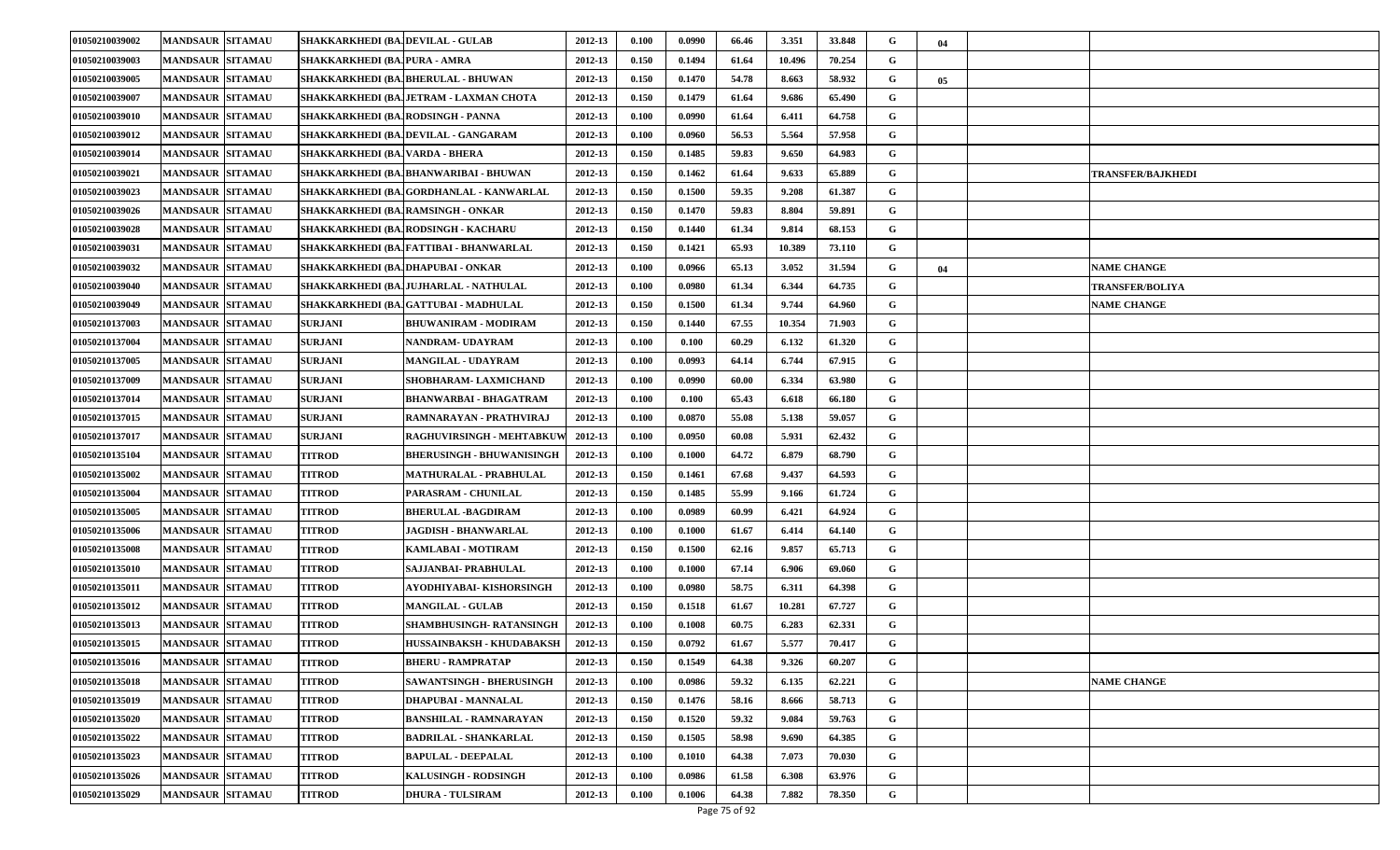| 01050210135030 | <b>MANDSAUR SITAMAU</b> | <b>TITROD</b> | <b>BAPULAL - KISHANLAL D.P. VAKI</b> | 2012-13 | 0.150 | 0.1500 | 59.32 | 9.381  | 62.540 | G |  |
|----------------|-------------------------|---------------|--------------------------------------|---------|-------|--------|-------|--------|--------|---|--|
| 01050210135032 | <b>MANDSAUR SITAMAU</b> | <b>TITROD</b> | <b>AWANTIBAI - MOHANLAL</b>          | 2012-13 | 0.100 | 0.0984 | 61.58 | 6.088  | 61.870 | G |  |
| 01050210135033 | <b>MANDSAUR SITAMAU</b> | <b>TITROD</b> | <b>BHAWANISHANKAR - BAGDIRAM</b>     | 2012-13 | 0.150 | 0.1516 | 59.37 | 9.296  | 61.319 | G |  |
| 01050210135037 | <b>MANDSAUR SITAMAU</b> | TITROD        | <b>BAPULAL - GAMER</b>               | 2012-13 | 0.100 | 0.0975 | 63.07 | 6.433  | 65.979 | G |  |
| 01050210135038 | <b>MANDSAUR SITAMAU</b> | TITROD        | <b>KACHRU - AMARA</b>                | 2012-13 | 0.150 | 0.1490 | 61.58 | 9.448  | 63.409 | G |  |
| 01050210135040 | <b>MANDSAUR SITAMAU</b> | <b>TITROD</b> | <b>JAGDISH - KISHANLAL</b>           | 2012-13 | 0.150 | 0.1440 | 59.37 | 9.618  | 66.792 | G |  |
| 01050210135045 | <b>MANDSAUR SITAMAU</b> | <b>TITROD</b> | HARDARBAI - SHIVRAM                  | 2012-13 | 0.150 | 0.1512 | 61.95 | 9.930  | 65.675 | G |  |
| 01050210135046 | <b>MANDSAUR SITAMAU</b> | TITROD        | <b>RAMIBAI - PANNALAL</b>            | 2012-13 | 0.150 | 0.1176 | 59.42 | 7.122  | 60.561 | G |  |
| 01050210135047 | <b>MANDSAUR SITAMAU</b> | <b>TITROD</b> | <b>GEETABAI - KACHRU</b>             | 2012-13 | 0.100 | 0.0943 | 61.95 | 5.814  | 61.654 | G |  |
| 01050210135048 | <b>MANDSAUR SITAMAU</b> | <b>TITROD</b> | RUKMANBAI - KISHANLAL                | 2012-13 | 0.100 | 0.1005 | 59.56 | 6.373  | 63.413 | G |  |
| 01050210135049 | <b>MANDSAUR SITAMAU</b> | <b>TITROD</b> | <b>BHERULAL - SHANKARLAL</b>         | 2012-13 | 0.150 | 0.1512 | 61.95 | 9.983  | 66.025 | G |  |
| 01050210135052 | <b>MANDSAUR SITAMAU</b> | <b>TITROD</b> | AMRATRAM - BHANWARLAL                | 2012-13 | 0.150 | 0.1476 | 66.58 | 10.177 | 68.950 | G |  |
| 01050210135053 | <b>MANDSAUR SITAMAU</b> | <b>TITROD</b> | <b>DURGASHANKAR - BHANWARLA</b>      | 2012-13 | 0.100 | 0.0986 | 63.17 | 6.525  | 66.176 | G |  |
| 01050210135059 | <b>MANDSAUR SITAMAU</b> | <b>TITROD</b> | DEVILAL - D.P. NANDRAM               | 2012-13 | 0.150 | 0.1520 | 59.56 | 9.317  | 61.296 | G |  |
| 01050210135060 | <b>MANDSAUR SITAMAU</b> | TITROD        | SAJJANKUWAR - ONKARSINGH             | 2012-13 | 0.100 | 0.1008 | 55.01 | 5.784  | 57.381 | G |  |
| 01050210135061 | <b>MANDSAUR SITAMAU</b> | TITROD        | <b>GANGARAM - HIRALAL</b>            | 2012-13 | 0.100 | 0.1008 | 62.55 | 6.389  | 63.383 | G |  |
| 01050210135062 | <b>MANDSAUR SITAMAU</b> | <b>TITROD</b> | KANHAIYALAL -HIRALAL                 | 2012-13 | 0.100 | 0.1020 | 61.59 | 6.529  | 64.010 | G |  |
| 01050210135063 | <b>MANDSAUR SITAMAU</b> | <b>TITROD</b> | ATAL BIHARI - BANSHILAL DADA         | 2012-13 | 0.100 | 0.1000 | 60.99 | 6.395  | 63.950 | G |  |
| 01050210135064 | <b>MANDSAUR SITAMAU</b> | TITROD        | <b>FAKIRCHAND - HIRALAL</b>          | 2012-13 | 0.100 | 0.1024 | 68.05 | 6.922  | 67.598 | G |  |
| 01050210135068 | <b>MANDSAUR SITAMAU</b> | <b>TITROD</b> | <b>BADRILAL - PANNALAL</b>           | 2012-13 | 0.100 | 0.1020 | 59.56 | 6.415  | 62.892 | G |  |
| 01050210135070 | <b>MANDSAUR SITAMAU</b> | <b>TITROD</b> | RADHESHYAM - KAISHURAM               | 2012-13 | 0.150 | 0.1500 | 61.59 | 9.476  | 63.173 | G |  |
| 01050210135071 | <b>MANDSAUR SITAMAU</b> | <b>TITROD</b> | NANDRAM - BHANWARLAL                 | 2012-13 | 0.150 | 0.1482 | 61.59 | 9.247  | 62.395 | G |  |
| 01050210135073 | <b>MANDSAUR SITAMAU</b> | TITROD        | <b>JAGDISHCHANDRA - KISHANLAL</b>    | 2012-13 | 0.150 | 0.1512 | 62.24 | 9.460  | 62.566 | G |  |
| 01050210135076 | <b>MANDSAUR SITAMAU</b> | <b>TITROD</b> | <b>HARIDAS - NARAYANDAS</b>          | 2012-13 | 0.100 | 0.0950 | 58.16 | 6.032  | 63.495 | G |  |
| 01050210135077 | <b>MANDSAUR SITAMAU</b> | <b>TITROD</b> | RAMCHANDRA - MATHURALAL              | 2012-13 | 0.100 | 0.1015 | 59.69 | 6.353  | 62.591 | G |  |
| 01050210135083 | <b>MANDSAUR SITAMAU</b> | <b>TITROD</b> | <b>MANGILAL - PARTHA</b>             | 2012-13 | 0.100 | 0.0990 | 56.13 | 6.246  | 63.091 | G |  |
| 01050210135085 | <b>MANDSAUR SITAMAU</b> | TITROD        | KANHAIYALAL - VARDA                  | 2012-13 | 0.100 | 0.1000 | 63.24 | 6.116  | 61.160 | G |  |
| 01050210135086 | <b>MANDSAUR SITAMAU</b> | <b>TITROD</b> | RAMCHANDRA - D/P DHANNIBAI           | 2012-13 | 0.100 | 0.1020 | 59.37 | 6.336  | 62.118 | G |  |
| 01050210135094 | <b>MANDSAUR SITAMAU</b> | <b>TITROD</b> | RAMPRASAD - NANDRAM                  | 2012-13 | 0.150 | 0.1505 | 62.24 | 9.274  | 61.621 | G |  |
| 01050210135095 | <b>MANDSAUR SITAMAU</b> | <b>TITROD</b> | <b>GANGABAI - HIRALAL</b>            | 2012-13 | 0.150 | 0.1472 | 63.76 | 9.573  | 65.034 | G |  |
| 01050210135096 | <b>MANDSAUR SITAMAU</b> | TITROD        | <b>KARULAL - HIRALAL</b>             | 2012-13 | 0.100 | 0.0967 | 64.72 | 6.694  | 69.224 | G |  |
| 01050210135097 | <b>MANDSAUR SITAMAU</b> | <b>TITROD</b> | SANTOSHBAI - BHERULAL                | 2012-13 | 0.100 | 0.0999 | 63.17 | 6.299  | 63.053 | G |  |
| 01050210135098 | MANDSAUR SITAMAU        | <b>TITROD</b> | RADHESHYAM - ONKARLAL                | 2012-13 | 0.100 | 0.0990 | 62.24 | 6.606  | 66.727 | G |  |
| 01050210135099 | <b>MANDSAUR SITAMAU</b> | <b>TITROD</b> | <b>BASANTILAL - RAMRATAN</b>         | 2012-13 | 0.150 | 0.1480 | 68.74 | 10.537 | 71.196 | G |  |
| 01050210135101 | <b>MANDSAUR SITAMAU</b> | <b>TITROD</b> | <b>GORDHAN - RODA</b>                | 2012-13 | 0.100 | 0.0990 | 62.74 | 6.579  | 66.455 | G |  |
| 01050210135110 | <b>MANDSAUR SITAMAU</b> | <b>TITROD</b> | SALIM MOH. - NUR MOH.                | 2012-13 | 0.150 | 0.1482 | 60.75 | 9.512  | 64.184 | G |  |
| 01050210135115 | <b>MANDSAUR SITAMAU</b> | <b>TITROD</b> | NIRBHAYRAM - DHANNA JI               | 2012-13 | 0.100 | 0.1048 | 62.74 | 6.892  | 65.763 | G |  |
| 01050210135116 | <b>MANDSAUR SITAMAU</b> | <b>TITROD</b> | <b>BANSHILAL - NATHU</b>             | 2012-13 | 0.100 | 0.1008 | 59.75 | 6.581  | 65.288 | G |  |
| 01050210135119 | <b>MANDSAUR SITAMAU</b> | <b>TITROD</b> | AMBARAM- PARASRAM                    | 2012-13 | 0.150 | 0.1486 | 59.75 | 9.056  | 60.942 | G |  |
| 01050210135121 | <b>MANDSAUR SITAMAU</b> | <b>TITROD</b> | <b>BANOBEE - MAHOMMAD. JI</b>        | 2012-13 | 0.150 | 0.1470 | 64.13 | 9.794  | 66.626 | G |  |
| 01050210135122 | <b>MANDSAUR SITAMAU</b> | <b>TITROD</b> | <b>KALURAM - NANDRAM</b>             | 2012-13 | 0.150 | 0.1485 | 62.74 | 9.465  | 63.737 | G |  |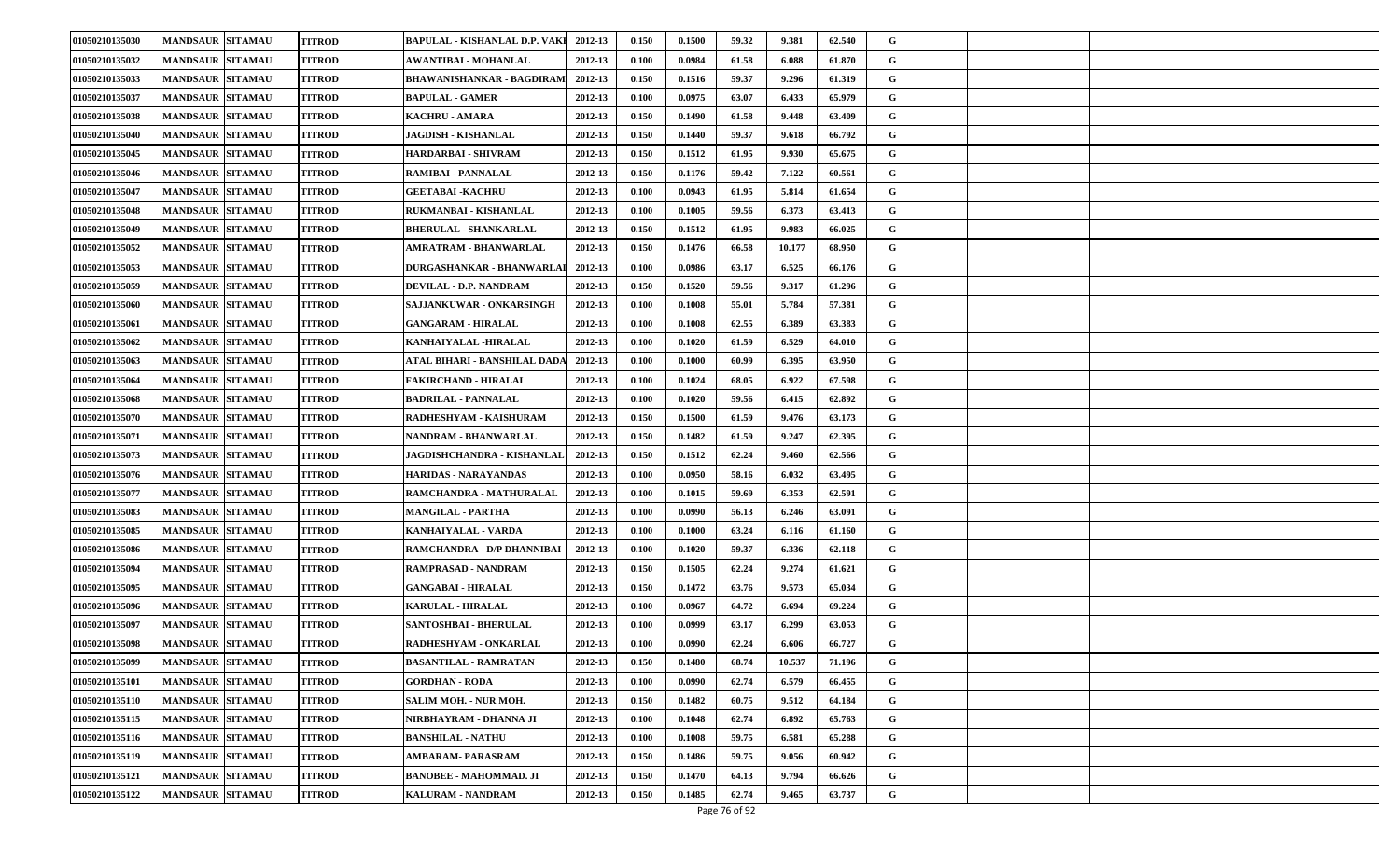| 01050210135123        | <b>MANDSAUR SITAMAU</b> | <b>TITROD</b> | PANNALAL - BHERULAL            | 2012-13 | 0.100 | 0.1000 | 59.75 | 6.060  | 60.600 | G           |    |                    |
|-----------------------|-------------------------|---------------|--------------------------------|---------|-------|--------|-------|--------|--------|-------------|----|--------------------|
| 01050210135124        | <b>MANDSAUR SITAMAU</b> | <b>TITROD</b> | KANHAIYALAL - RAMCHANDRA       | 2012-13 | 0.150 | 0.1440 | 66.60 | 10.171 | 70.632 | G           |    |                    |
| 01050210135125        | <b>MANDSAUR SITAMAU</b> | <b>TITROD</b> | <b>BAKHATRAM - RAMJI</b>       | 2012-13 | 0.100 | 0.1026 | 66.35 | 7.043  | 68.645 | G           |    |                    |
| 01050210135126        | <b>MANDSAUR SITAMAU</b> | TITROD        | SITABAI- DALLA JI              | 2012-13 | 0.100 | 0.1026 | 66.35 | 6.900  | 67.251 | G           |    |                    |
| 01050210135128        | <b>MANDSAUR SITAMAU</b> | TITROD        | <b>BALU - MANGILAL</b>         | 2012-13 | 0.150 | 0.1425 | 64.43 | 9.453  | 66.337 | G           |    |                    |
| 01050210135129        | <b>MANDSAUR SITAMAU</b> | TITROD        | SATYANARAYAN - GIRDHARILAL     | 2012-13 | 0.150 | 0.1380 | 64.43 | 9.545  | 69.167 | G           |    |                    |
| 01050210135130        | <b>MANDSAUR SITAMAU</b> | <b>TITROD</b> | KRISHNABAI - GHANSHYAMDAS      | 2012-13 | 0.100 | 0.0975 | 66.35 | 6.540  | 67.077 | G           |    | <b>NAME CHANGE</b> |
| 01050210135132        | <b>MANDSAUR SITAMAU</b> | TITROD        | RAJENDRAPRASAD - HIRALAL       | 2012-13 | 0.100 | 0.1020 | 58.76 | 6.539  | 64.108 | G           |    |                    |
| 01050210135135        | <b>MANDSAUR SITAMAU</b> | TITROD        | <b>KARULAL - CHUNILAL</b>      | 2012-13 | 0.150 | 0.1500 | 68.34 | 10.476 | 69.840 | G           |    |                    |
| 01050210135136        | <b>MANDSAUR SITAMAU</b> | <b>TITROD</b> | <b>GOBERLAL - BHERULAL</b>     | 2012-13 | 0.100 | 0.1026 | 62.05 | 6.196  | 60.390 | G           |    |                    |
| 01050210135142        | <b>MANDSAUR SITAMAU</b> | TITROD        | <b>BANSHILAL -RAMLAL</b>       | 2012-13 | 0.150 | 0.1525 | 58.76 | 9.167  | 60.111 | G           |    |                    |
| 01050210135144        | <b>MANDSAUR SITAMAU</b> | TITROD        | RAMESHWAR - DHANNA             | 2012-13 | 0.150 | 0.1394 | 62.05 | 9.050  | 64.921 | G           |    |                    |
| 01050210135148        | <b>MANDSAUR SITAMAU</b> | TITROD        | ISHWARLAL - JAGDISHCHAND       | 2012-13 | 0.100 | 0.1020 | 63.76 | 7.059  | 69.206 | G           |    |                    |
| 01050210135149        | <b>MANDSAUR SITAMAU</b> | TITROD        | PARMANAND - SHANKARLAL         | 2012-13 | 0.100 | 0.0988 | 60.99 | 6.387  | 64.646 | G           |    |                    |
| 01050210135152        | <b>MANDSAUR SITAMAU</b> | TITROD        | AMRATRAM - KASHIRAM            | 2012-13 | 0.100 | 0.1035 | 62.05 | 6.551  | 63.295 | G           |    |                    |
| 01050210135156        | <b>MANDSAUR SITAMAU</b> | TITROD        | RAMESHWAR - MOTIRAM            | 2012-13 | 0.150 | 0.1482 | 63.76 | 9.901  | 66.808 | G           |    |                    |
| 01050210135157        | <b>MANDSAUR SITAMAU</b> | TITROD        | <b>MADANSINGH - RODSINGH</b>   | 2012-13 | 0.150 | 0.1500 | 58.76 | 8.890  | 59.267 | G           |    |                    |
| 01050210135159        | <b>MANDSAUR SITAMAU</b> | <b>TITROD</b> | <b>BAKHATRAM - RAMSUKH</b>     | 2012-13 | 0.150 | 0.0000 | 0.00  | 0.000  | 0.000  | $\mathbf N$ |    |                    |
| 01050210135160        | <b>MANDSAUR SITAMAU</b> | TITROD        | RAMNIWAS - KISHANLAL           | 2012-13 | 0.150 | 0.1490 | 64.72 | 10.281 | 69.000 | G           |    |                    |
| 01050210135162        | <b>MANDSAUR SITAMAU</b> | TITROD        | RAMIBAI - PYARA                | 2012-13 | 0.150 | 0.1512 | 60.75 | 9.069  | 59.980 | G           |    |                    |
| 01050210135163        | <b>MANDSAUR SITAMAU</b> | TITROD        | DHAPUBAI - MODIRAM             | 2012-13 | 0.150 | 0.1450 | 64.43 | 9.904  | 68.303 | G           |    |                    |
| 01050210135164        | <b>MANDSAUR SITAMAU</b> | <b>TITROD</b> | RADHESHYAM - PRABHULAL         | 2012-13 | 0.150 | 0.1440 | 65.14 | 10.032 | 69.667 | G           |    |                    |
| 01050210135165        | <b>MANDSAUR SITAMAU</b> | TITROD        | <b>MUKESH - BANSHILAL</b>      | 2012-13 | 0.150 | 0.1166 | 67.36 | 8.045  | 68.997 | G           |    |                    |
| 01050210135166        | <b>MANDSAUR SITAMAU</b> | TITROD        | <b>GOPAL - BAKHATRAM</b>       | 2012-13 | 0.150 | 0.1480 | 65.85 | 10.131 | 68.453 | G           |    |                    |
| 01050210135167        | <b>MANDSAUR SITAMAU</b> | <b>TITROD</b> | DINESH KUMAR - DHANRAJ KUL     | 2012-13 | 0.150 | 0.1458 | 58.16 | 9.031  | 61.941 | G           |    |                    |
| 01050210074002        | <b>MANDSAUR SITAMAU</b> | VISHNIA       | <b>BHANWARLAL - BHERA</b>      | 2012-13 | 0.150 | 0.1470 | 58.74 | 9.222  | 62.735 | G           |    |                    |
| <b>01050210074003</b> | <b>MANDSAUR SITAMAU</b> | VISHNIA       | <b>DALPATSINGH - DULESINGH</b> | 2012-13 | 0.100 | 0.1011 | 67.17 | 7.014  | 69.377 | G           |    |                    |
| <b>01050210074004</b> | <b>MANDSAUR SITAMAU</b> | VISHNIA       | VISHNUKUNWAR - KISHORSINGH     | 2012-13 | 0.100 | 0.0500 | 64.38 | 3.265  | 65.300 | G           |    |                    |
| 01050210074007        | <b>MANDSAUR SITAMAU</b> | VISHNIA       | UDA - RAMA                     | 2012-13 | 0.150 | 0.1521 | 59.65 | 9.169  | 60.283 | G           |    |                    |
| 01050210074008        | <b>MANDSAUR SITAMAU</b> | VISHNIA       | RATANKUNWAR - SAJJANSINGH      | 2012-13 | 0.100 | 0.1011 | 62.09 | 6.138  | 60.712 | G           |    |                    |
| 01050210074009        | <b>MANDSAUR SITAMAU</b> | VISHNIA       | BHUWAN - BHERA                 | 2012-13 | 0.150 | 0.1540 | 63.17 | 10.170 | 66.039 | G           |    |                    |
| 01050210074010        | <b>MANDSAUR SITAMAU</b> | VISHNIA       | <b>BADRILAL - KANHAIYALAL</b>  | 2012-13 | 0.100 | 0.1008 | 63.17 | 6.425  | 63.740 | G           |    | <b>NAME CHANGE</b> |
| 01050210074011        | <b>MANDSAUR SITAMAU</b> | VISHNIA       | SOHANBAI - DHANNA              | 2012-13 | 0.100 | 0.1020 | 64.38 | 6.870  | 67.353 | G           |    |                    |
| 01050210074013        | <b>MANDSAUR SITAMAU</b> | VISHNIA       | <b>HIRA - BHUWAN</b>           | 2012-13 | 0.150 | 0.1480 | 67.17 | 10.363 | 70.020 | G           |    |                    |
| 01050210074014        | <b>MANDSAUR SITAMAU</b> | VISHNIA       | BHAMARKUNWAR - SHAMBHUSIN      | 2012-13 | 0.100 | 0.1026 | 59.65 | 6.451  | 62.875 | G           |    | <b>NAME CHANGE</b> |
| 01050210074016        | <b>MANDSAUR SITAMAU</b> | VISHNIA       | <b>MADHOLAL - RAMLAL</b>       | 2012-13 | 0.100 | 0.1024 | 61.44 | 6.091  | 59.482 | $\mathbf G$ |    |                    |
| 01050210074017        | <b>MANDSAUR SITAMAU</b> | VISHNIA       | PARWATSINGH - GULAB BAI        | 2012-13 | 0.150 | 0.1485 | 66.61 | 10.391 | 69.973 | G           |    |                    |
| 01050210074020        | <b>MANDSAUR SITAMAU</b> | VISHNIA       | USMAN KHA - AHMAD KHA          | 2012-13 | 0.100 | 0.0990 | 61.44 | 6.153  | 62.152 | G           |    |                    |
| 01050210074021        | <b>MANDSAUR SITAMAU</b> | VISHNIA       | LOKENDRASINGH - MANSINGH       | 2012-13 | 0.100 | 0.1025 | 65.10 | 6.510  | 63.512 | G           |    |                    |
| 01050210074022        | <b>MANDSAUR SITAMAU</b> | VISHNIA       | JATANBAI - MADHOGIR            | 2012-13 | 0.150 | 0.1558 | 58.74 | 4.506  | 28.922 | G           | 04 |                    |
| 01050210074023        | <b>MANDSAUR SITAMAU</b> | VISHNIA       | <b>RAMESHWAR - MANGILAL</b>    | 2012-13 | 0.100 | 0.0960 | 60.01 | 6.052  | 63.042 | G           |    |                    |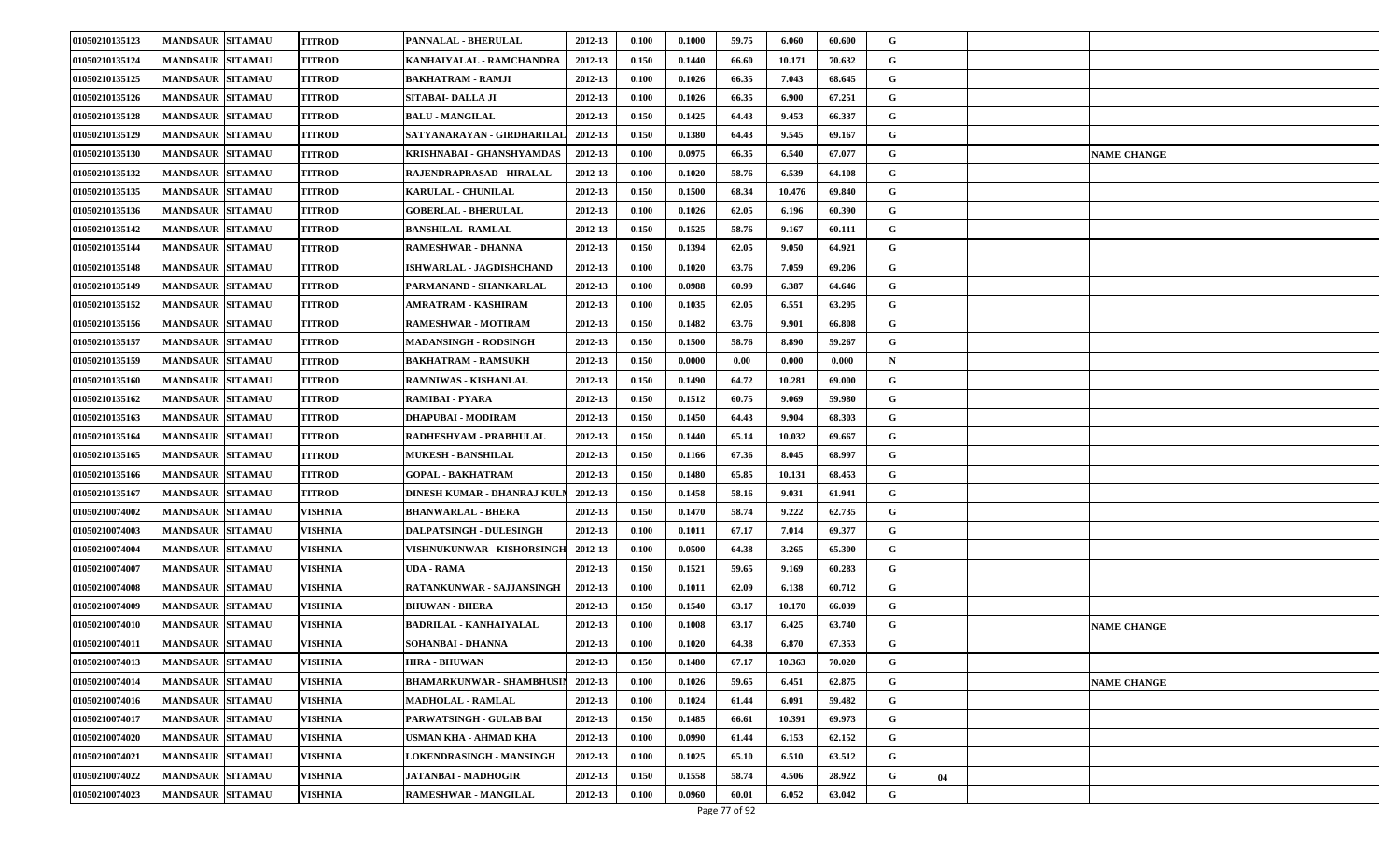| 01050211020006        | <b>MANDSAUR SUWASARA</b> | AAMBA            | <b>MAAN SINGH-RATAN SINGH</b>         | 2012-13 | 0.100 | 0.094  | 62.36 | 6.673  | 71.369 | G            |    |                         |
|-----------------------|--------------------------|------------------|---------------------------------------|---------|-------|--------|-------|--------|--------|--------------|----|-------------------------|
| 01050211020001        | <b>MANDSAUR SUWASARA</b> | AAMBA            | <b>GORDHAN LAL-RATAN LAL</b>          | 2012-13 | 0.150 | 0.143  | 65.99 | 10.756 | 75.481 | G            |    |                         |
| 01050211020004        | <b>MANDSAUR SUWASARA</b> | <b>AAMBA</b>     | CHANDRA SINGH-JORAWAR<br><b>SINGH</b> | 2012-13 | 0.100 | 0.1000 | 68.29 | 7.317  | 73.170 | G            |    |                         |
| <b>01050211020005</b> | <b>MANDSAUR SUWASARA</b> | AAMBA            | MAAN SINGH-KARAN SINGH                | 2012-13 | 0.150 | 0.150  | 60.54 | 9.349  | 62.327 | G            |    |                         |
| 01050211020009        | <b>MANDSAUR SUWASARA</b> | AAMBA            | SHAMBHU-JALAM CHAMAR                  | 2012-13 | 0.100 | 0.099  | 68.29 | 7.063  | 71.560 | G            |    |                         |
| 01050211020011        | <b>MANDSAUR SUWASARA</b> | AAMBA            | VAJE SINGH-CHANDRA SINGH              | 2012-13 | 0.150 | 0.145  | 66.95 | 10.616 | 73.366 | G            |    |                         |
| 01050211020013        | <b>MANDSAUR SUWASARA</b> | AAMBA            | CHANDAR-DHOKAL CHAMAR                 | 2012-13 | 0.100 | 0.101  | 62.36 | 6.468  | 64.167 | G            |    |                         |
| 01050211020007        | <b>MANDSAUR SUWASARA</b> | AAMBA            | UMRAO SINGH-SHIV SINGH                | 2012-13 | 0.150 | 0.140  | 64.85 | 10.117 | 72.523 | G            |    |                         |
| 01050211020016        | <b>MANDSAUR SUWASARA</b> | AAMBA            | RAM SINGH-ONKAR SINGH                 | 2012-13 | 0.100 | 0.100  | 57.66 | 6.030  | 60.300 | G            |    |                         |
| 01050211020015        | <b>MANDSAUR SUWASARA</b> | AAMBA            | KAALU SINGH-BHANWAR SINGH             | 2012-13 | 0.100 | 0.099  | 61.50 | 6.405  | 64.697 | G            |    |                         |
| 01050211020017        | <b>MANDSAUR SUWASARA</b> | AAMBA            | JORAWAR BAI-BHERU SINGH<br>RADA       | 2012-13 | 0.100 | 0.094  | 55.76 | 5.361  | 56.850 | G            | 04 |                         |
| 01050211062001        | <b>MANDSAUR SUWASARA</b> | <b>AJAYPUR</b>   | RAM PRASAD-PRABHU LAL                 | 2012-13 | 0.150 | 0.150  | 64.50 | 10.265 | 68.388 | G            |    |                         |
| 01050211062008        | <b>MANDSAUR SUWASARA</b> | <b>AJAYPUR</b>   | <b>BHANWAR LAL-MOTI LAL</b>           | 2012-13 | 0.100 | 0.102  | 61.22 | 6.594  | 64.647 | G            |    |                         |
| 01050211062010        | <b>MANDSAUR SUWASARA</b> | <b>AJAYPUR</b>   | SAIDAN BAI-FAKIR MOH.                 | 2012-13 | 0.150 | 0.142  | 62.57 | 9.225  | 65.148 | G            |    |                         |
| 01050211062015        | <b>MANDSAUR SUWASARA</b> | <b>AJAYPUR</b>   | MAAN SINGH-BHAGWAN SINGH              | 2012-13 | 0.100 | 0.099  | 59.66 | 6.375  | 64.264 | G            |    |                         |
| 01050211062016        | <b>MANDSAUR SUWASARA</b> | <b>AJAYPUR</b>   | KASHI RAM-PRABHU LAL                  | 2012-13 | 0.150 | 0.148  | 61.22 | 9.953  | 67.250 | G            |    |                         |
| 01050211062018        | <b>MANDSAUR SUWASARA</b> | <b>AJAYPUR</b>   | KALURAM-UDAYRAM                       | 2012-13 | 0.150 | 0.144  | 64.50 | 9.740  | 67.452 | G            |    |                         |
| 01050211062022        | <b>MANDSAUR SUWASARA</b> | <b>AJAYPUR</b>   | <b>RATAN LAL-NANU RAM</b>             | 2012-13 | 0.100 | 0.098  | 61.22 | 6.105  | 62.296 | G            |    |                         |
| 01050211062025        | <b>MANDSAUR SUWASARA</b> | <b>AJAYPUR</b>   | SATYANARAYAN-ANNANT RAM               | 2012-13 | 0.100 | 0.099  | 64.50 | 6.782  | 68.505 | G            |    |                         |
| 01050211062026        | <b>MANDSAUR SUWASARA</b> | <b>AJAYPUR</b>   | FATTE RAM-DHURI RAM                   | 2012-13 | 0.150 | 0.148  | 63.75 | 9.845  | 66.430 | G            |    |                         |
| 01050211062028        | <b>MANDSAUR SUWASARA</b> | <b>AJAYPUR</b>   | <b>REHMAT BAI-NASIR</b>               | 2012-13 | 0.100 | 0.096  | 62.79 | 6.728  | 70.083 | G            |    |                         |
| 01050211062030        | <b>MANDSAUR SUWASARA</b> | <b>AJAYPUR</b>   | PRABHU LAL-NANU RAM                   | 2012-13 | 0.100 | 0.096  | 62.79 | 6.261  | 65.219 | G            |    |                         |
| 01050211062031        | <b>MANDSAUR SUWASARA</b> | <b>AJAYPUR</b>   | HIRA LAL-DAMAR LAL                    | 2012-13 | 0.150 | 0.152  | 68.67 | 10.487 | 69.130 | G            |    |                         |
| 01050211062039        | <b>MANDSAUR SUWASARA</b> | <b>AJAYPUR</b>   | <b>BAPU LAL-BHUWANI SINGH</b>         | 2012-13 | 0.100 | 0.101  | 62.79 | 6.521  | 64.437 | G            |    | TRANSFER/DHABALA MAHESH |
| 01050211062040        | <b>MANDSAUR SUWASARA</b> | <b>AJAYPUR</b>   | SHIV NARAYAN-BADRI LAL                | 2012-13 | 0.100 | 0.097  | 65.25 | 6.544  | 67.325 | G            |    |                         |
| 01050211062047        | <b>MANDSAUR SUWASARA</b> | <b>AJAYPUR</b>   | RAMESHCHANDRA-KANIRAM                 | 2012-13 | 0.100 | 0.095  | 62.57 | 6.427  | 67.653 | G            |    | <b>NAME CORRECTION</b>  |
| <b>01050211062052</b> | <b>MANDSAUR SUWASARA</b> | <b>AJAYPUR</b>   | PREM CHANDRA-PRABHU LAL               | 2012-13 | 0.100 | 0.101  | 59.34 | 5.934  | 58.869 | G            |    |                         |
| 01050211062067        | <b>MANDSAUR SUWASARA</b> | <b>AJAYPUR</b>   | GODAWARI BAI-DURGA<br><b>SHANKAR</b>  | 2012-13 | 0.150 | 0.150  | 59.34 | 8.681  | 57.719 | G            |    |                         |
| 01050211062046        | <b>MANDSAUR SUWASARA</b> | <b>AJAYPUR</b>   | MANGI LAL-BHERU LAL                   | 2012-13 | 0.100 | 0.101  | 63.75 | 6.648  | 65.952 | G            |    |                         |
| 01050211062053        | <b>MANDSAUR SUWASARA</b> | <b>AJAYPUR</b>   | PAAN BAI-KISHAN LAL                   | 2012-13 | 0.100 | 0.097  | 59.44 | 6.462  | 66.687 | G            |    |                         |
| 01050211062071        | <b>MANDSAUR SUWASARA</b> | <b>AJAYPUR</b>   | MANGI LAL-KANAHAYA LAL                | 2012-13 | 0.100 | 0.100  | 59.44 | 6.046  | 60.460 | G            |    |                         |
| 01050211062037        | <b>MANDSAUR SUWASARA</b> | <b>AJAYPUR</b>   | NAZIR MOH.IDE KHA                     | 2012-13 | 0.150 | 0.000  | 0.000 | 0.000  | 0.000  | $\mathbf{F}$ |    |                         |
| 01050211062029        | MANDSAUR SUWASARA        | <b>AJAYPUR</b>   | KAILASHNARAYAN-<br>SHAMRHI II.AL.     | 2012-13 | 0.100 | 0.095  | 62.43 | 5.860  | 61.684 | G            |    | <b>NAME CHANGE</b>      |
| 01050211062073        | MANDSAUR SUWASARA        | <b>AJAYPUR</b>   | JORAWAR BAI-HARI SINGH                | 2012-13 | 0.100 | 0.096  | 59.44 | 6.165  | 64.420 | G            |    |                         |
| 01050211062074        | MANDSAUR SUWASARA        | <b>AJAYPUR</b>   | CHANDRA SINGH-BAPU SINGH              | 2012-13 | 0.100 | 0.097  | 62.57 | 6.534  | 67.222 | $\mathbf G$  |    |                         |
| 01050211062075        | <b>MANDSAUR SUWASARA</b> | <b>AJAYPUR</b>   | NARAYAN SINGH-KAALU SINGH             | 2012-13 | 0.150 | 0.145  | 59.26 | 8.847  | 61.014 | $\mathbf G$  |    |                         |
| 01050211022010        | MANDSAUR SUWASARA        | ANTRALIYA        | BHAGAT BAI-NATHU SINGH                | 2012-13 | 0.150 | 0.152  | 65.39 | 10.210 | 67.260 | $\mathbf G$  |    |                         |
| 01050211022002        | <b>MANDSAUR SUWASARA</b> | ANTRALIYA        | <b>RAM SINGH-BHUWAAN SINGH</b>        | 2012-13 | 0.150 | 0.146  | 64.70 | 10.204 | 70.034 | $\mathbf G$  |    |                         |
| 01050211022009        | <b>MANDSAUR SUWASARA</b> | ANTRALIYA        | <b>BHERU-NANDA</b>                    | 2012-13 | 0.150 | 0.153  | 53.44 | 4.489  | 29.340 | G            | 04 |                         |
| 01050211022008        | <b>MANDSAUR SUWASARA</b> | <b>ANTRALIYA</b> | PRABHU LAL-KISHAN                     | 2012-13 | 0.100 | 0.096  | 58.91 | 6.009  | 62.856 | G            |    |                         |
| 01050211022012        | <b>MANDSAUR SUWASARA</b> | ANTRALIYA        | <b>DEVI SINGH-NANURAM</b>             | 2012-13 | 0.100 | 0.105  | 58.60 | 6.270  | 60.000 | G            |    |                         |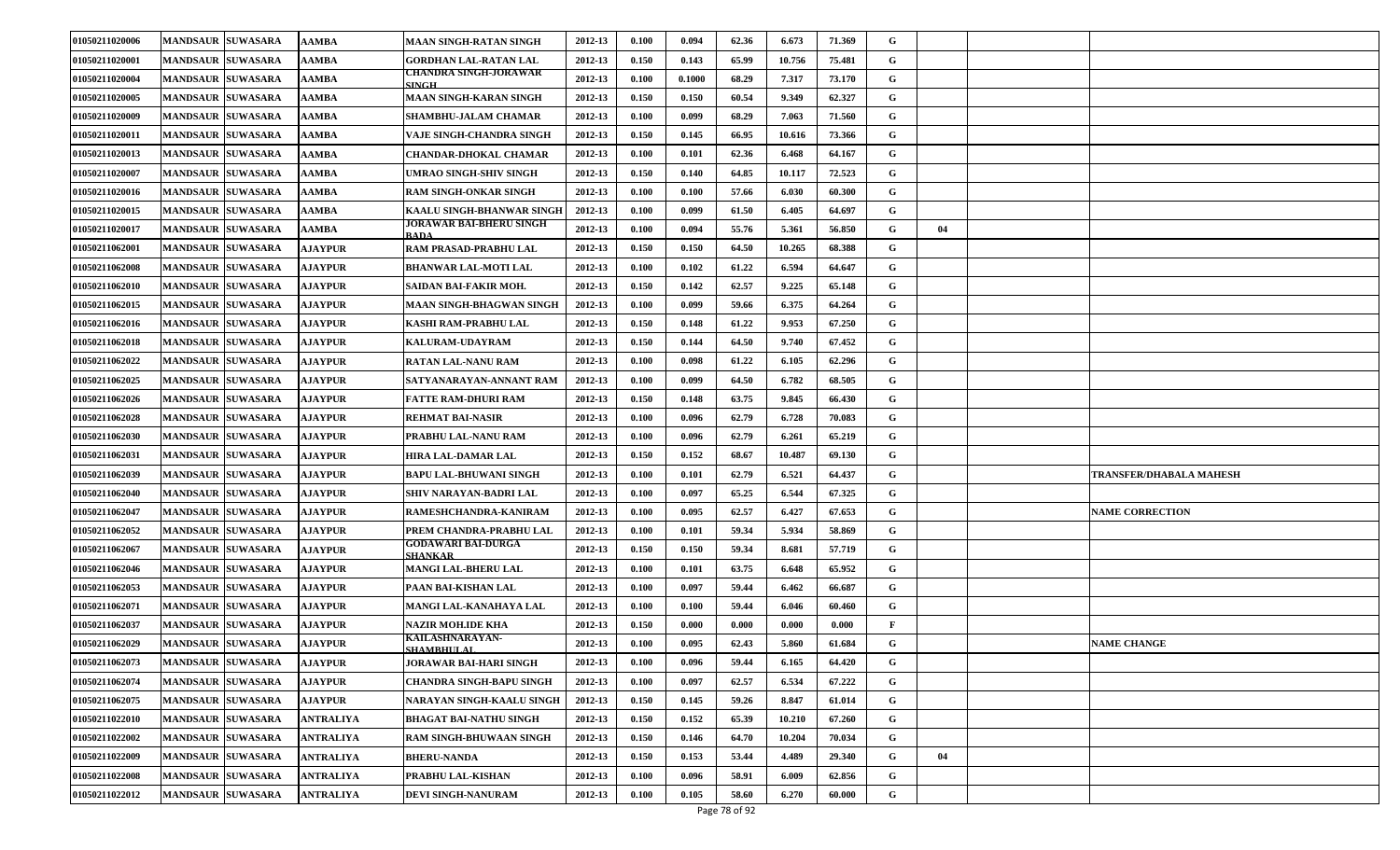| 01050211022034 | <b>MANDSAUR SUWASARA</b> | ANTRALIYA            | <b>MANGU-GANPAT</b>                   | 2012-13 | 0.100 | 0.096 | 61.88 | 6.436  | 67.042 | G            |    |                |                    |
|----------------|--------------------------|----------------------|---------------------------------------|---------|-------|-------|-------|--------|--------|--------------|----|----------------|--------------------|
| 01050211022033 | <b>MANDSAUR SUWASARA</b> | ANTRALIYA            | GANGA RAM-DEV JI                      | 2012-13 | 0.150 | 0.148 | 62.50 | 9.964  | 67.324 | G            |    |                |                    |
| 01050211075001 | <b>MANDSAUR SUWASARA</b> | <b>BARDIYA GUJAR</b> | <b>BHERU SINGH-SWARUP SINGH</b>       | 2012-13 | 0.150 | 0.096 | 62.36 | 6.450  | 67.188 | G            |    |                |                    |
| 01050211075005 | <b>MANDSAUR SUWASARA</b> | <b>BARDIYA GUJAR</b> | JORAWAR SINGH-NANU RAM                | 2012-13 | 0.150 | 0.147 | 59.93 | 8.887  | 60.374 | G            |    |                |                    |
| 01050211075006 | <b>MANDSAUR SUWASARA</b> | <b>BARDIYA GUJAR</b> | BHAGWAN SINGH-BHUWANI<br><b>INGH</b>  | 2012-13 | 0.100 | 0.104 | 58.60 | 6.304  | 60.615 | G            |    |                |                    |
| 01050211075008 | <b>MANDSAUR SUWASARA</b> | <b>BARDIYA GUJAR</b> | NEPAL SINGH-SWARUP SINGH              | 2012-13 | 0.100 | 0.100 | 62.36 | 6.459  | 64.590 | G            |    |                |                    |
| 01050211075009 | <b>MANDSAUR SUWASARA</b> | <b>BARDIYA GUJAR</b> | <b>DULE SINGH-KAALU SINGH</b>         | 2012-13 | 0.100 | 0.102 | 64.60 | 6.525  | 63.783 | G            |    |                |                    |
| 01050211075011 | <b>MANDSAUR SUWASARA</b> | <b>BARDIYA GUJAR</b> | GEETA BAI-MAGNI RAM                   | 2012-13 | 0.150 | 0.152 | 62.36 | 9.603  | 63.344 | G            |    |                |                    |
| 01050211075014 | <b>MANDSAUR SUWASARA</b> | <b>BARDIYA GUJAR</b> | BAPU LAL-KISHAN LAL                   | 2012-13 | 0.150 | 0.150 | 64.60 | 10.622 | 70.625 | G            |    |                |                    |
| 01050211075019 | <b>MANDSAUR SUWASARA</b> | <b>BARDIYA GUJAR</b> | <b>SHANKAR LAL-SWARUP</b>             | 2012-13 | 0.150 | 0.000 | 0.000 | 0.000  | 0.000  | $\mathbf{F}$ |    |                |                    |
| 01050211075024 | <b>MANDSAUR SUWASARA</b> | <b>BARDIYA GUJAR</b> | <b>KARAN SINGH-INDAR SINGH</b>        | 2012-13 | 0.100 | 0.105 | 58.18 | 2.585  | 24.619 | G            | 04 |                |                    |
| 01050211075026 | <b>MANDSAUR SUWASARA</b> | <b>BARDIYA GUJAR</b> | GANGA BAI -DHAN SINGH                 | 2012-13 | 0.100 | 0.000 | 0.000 | 0.000  | 0.000  | F            |    |                | <b>NAME CHANGE</b> |
| 01050211075028 | <b>MANDSAUR SUWASARA</b> | <b>BARDIYA GUJAR</b> | DHAPU BAI-PARTHE SINGH                | 2012-13 | 0.100 | 0.100 | 62.21 | 6.168  | 61.680 | G            |    |                |                    |
| 01050211075029 | <b>MANDSAUR SUWASARA</b> | <b>BARDIYA GUJAR</b> | VARDI BAI-BHANWAR BAI                 | 2012-13 | 0.100 | 0.052 | 56.91 | 2.927  | 56.288 | G            | 04 |                | <b>NAME CHANGE</b> |
| 01050211075040 | <b>MANDSAUR SUWASARA</b> | <b>BARDIYA GUJAR</b> | BHANWAR BAI-PUR SINGH                 | 2012-13 | 0.100 | 0.104 | 58.37 | 6.262  | 60.502 |              | 02 |                |                    |
| 01050211075048 | <b>MANDSAUR SUWASARA</b> | <b>BARDIYA GUJAR</b> | KAALU SINGH-BHIM JI                   | 2012-13 | 0.150 | 0.147 | 59.30 | 9.115  | 61.923 |              | 02 |                |                    |
| 01050211075052 | <b>MANDSAUR SUWASARA</b> | <b>BARDIYA GUJAR</b> | AMAR SINGH-KACHRU SINGH               | 2012-13 | 0.100 | 0.104 | 67.67 | 6.931  | 66.966 | G            |    |                |                    |
| 01050211075054 | <b>MANDSAUR SUWASARA</b> | <b>BARDIYA GUJAR</b> | BHUWANI BAI-MEHTAB SINGH              | 2012-13 | 0.100 | 0.102 | 64.60 | 6.608  | 64.784 | G            |    |                |                    |
| 01050211075060 | <b>MANDSAUR SUWASARA</b> | <b>BARDIYA GUJAR</b> | SHANKAR SINGH-KACHRU<br><b>SINGH</b>  | 2012-13 | 0.100 | 0.102 | 59.65 | 5.564  | 54.549 | G            | 04 |                |                    |
| 01050211075062 | <b>MANDSAUR SUWASARA</b> | <b>BARDIYA GUJAR</b> | JAI SINGH-HARI SINGH                  | 2012-13 | 0.100 | 0.101 | 64.99 | 6.536  | 64.713 | G            |    |                |                    |
| 01050211075063 | <b>MANDSAUR SUWASARA</b> | <b>BARDIYA GUJAR</b> | AMBA RAM-FATEH SINGH                  | 2012-13 | 0.100 | 0.100 | 57.21 | 5.803  | 58.030 | G            |    |                |                    |
| 01050211075068 | <b>MANDSAUR SUWASARA</b> | <b>BARDIYA GUJAR</b> | <b>BHUWAAN-VISHRAM CHAMAR</b>         | 2012-13 | 0.100 | 0.099 | 56.20 | 6.102  | 61.636 | G            |    |                |                    |
| 01050211075071 | <b>MANDSAUR SUWASARA</b> | <b>BARDIYA GUJAR</b> | <b>RATAN LAL-RAI SINGH</b>            | 2012-13 | 0.150 | 0.049 | 56.96 | 2.994  | 61.605 |              | 02 |                |                    |
| 01050211075073 | <b>MANDSAUR SUWASARA</b> | <b>BARDIYA GUJAR</b> | SHANKAR LAL-UDA CHAMAR                | 2012-13 | 0.100 | 0.100 | 62.21 | 5.937  | 59.370 | G            |    |                |                    |
| 01050211075077 | <b>MANDSAUR SUWASARA</b> | <b>BARDIYA GUJAR</b> | KANWAR LAL-BHANWAR LAL                | 2012-13 | 0.100 | 0.051 | 55.29 | 2.828  | 55.451 | G            | 04 |                |                    |
| 01050211075078 | <b>MANDSAUR SUWASARA</b> | <b>BARDIYA GUJAR</b> | BAHADUR SINGH-BHANWAR<br><b>SINGH</b> | 2012-13 | 0.150 | 0.000 | 0.000 | 0.000  | 0.000  | $\mathbf{F}$ |    |                |                    |
| 01050211075074 | <b>MANDSAUR SUWASARA</b> | <b>BARDIYA GUJAR</b> | RAGHU SINGH-BHERU SINGH               | 2012-13 | 0.100 | 0.100 | 62.21 | 6.354  | 63.731 | G            |    |                |                    |
| 01050211075002 | <b>MANDSAUR SUWASARA</b> | <b>BARDIYA GUJAR</b> | NANI BAI-P.V. RODA CHAMAR             | 2012-13 | 0.100 | 0.101 | 59.73 | 6.203  | 61.416 | G            |    |                |                    |
| 01050211075021 | <b>MANDSAUR SUWASARA</b> | <b>BARDIYA GUJAR</b> | AMAR SINGH-BHERU SINGH                | 2012-13 | 0.100 | 0.000 | 0.000 | 0.000  | 0.000  | $\mathbf{F}$ |    |                |                    |
| 01050211075067 | <b>MANDSAUR SUWASARA</b> | <b>BARDIYA GUJAR</b> | BHERU LAL-GANESH RAM<br><b>HAMAR</b>  | 2012-13 | 0.100 | 0.099 | 57.58 | 5.569  | 56.253 | G            | 04 |                |                    |
| 01050211075047 | <b>MANDSAUR SUWASARA</b> | <b>BARDIYA GUJAR</b> | MANGI LAL-UDA JI                      | 2012-13 | 0.150 | 0.059 | 53.75 | 3.202  | 54.456 | G            | 04 |                |                    |
| 01050211075065 | <b>MANDSAUR SUWASARA</b> | <b>BARDIYA GUJAR</b> | NATHU-KISHAN CHAMAR                   | 2012-13 | 0.150 | 0.138 | 58.62 | 8.701  | 63.096 |              | 02 |                |                    |
| 01050211075034 | <b>MANDSAUR SUWASARA</b> | <b>BARDIYA GUJAR</b> | BHUWANI SINGH-KISHAN LAL              | 2012-13 | 0.100 | 0.096 | 53.81 | 5.489  | 57.476 |              | 02 |                |                    |
| 01050211075020 | MANDSAUR SUWASARA        | <b>BARDIYA GUJAR</b> | DEV KARAN SINGH-BHERU<br><b>SINGH</b> | 2012-13 | 0.150 | 0.095 | 56.13 | 5.525  | 58.158 | G            |    |                |                    |
| 01050211075031 | <b>MANDSAUR SUWASARA</b> | <b>BARDIYA GUJAR</b> | SARDAR BAI-SHANKAR                    | 2012-13 | 0.150 | 0.155 | 67.06 | 10.538 | 67.899 |              | 02 |                |                    |
| 01050211075070 | <b>MANDSAUR SUWASARA</b> | <b>BARDIYA GUJAR</b> | KASHI RAM-RODA CHAMAR                 | 2012-13 | 0.150 | 0.148 | 62.65 | 9.908  | 66.946 | G            |    |                |                    |
| 01050211075083 | <b>MANDSAUR SUWASARA</b> | <b>BARDIYA GUJAR</b> | <b>RAGHU SINGH-HARI SINGH</b>         | 2012-13 | 0.100 | 0.099 | 60.01 | 6.344  | 64.341 | G            |    | 01050211005021 |                    |
| 01050211047010 | <b>MANDSAUR SUWASARA</b> | <b>BHARPUR</b>       | BALWANT SINGH-BHAGWAN<br><b>SINGH</b> | 2012-13 | 0.100 | 0.099 | 61.34 | 6.143  | 62.302 | G            |    |                |                    |
| 01050211047011 | <b>MANDSAUR SUWASARA</b> | BHARPUR              | UMRAO SINGH-RAM SINGH                 | 2012-13 | 0.100 | 0.095 | 61.34 | 6.379  | 67.503 | G            |    |                |                    |
| 01050211047025 | <b>MANDSAUR SUWASARA</b> | BHARPUR              | <b>BANSHI DAS - JUGALDAS</b>          | 2012-13 | 0.100 | 0.095 | 68.01 | 6.840  | 72.000 | G            |    |                |                    |
| 01050211047026 | <b>MANDSAUR SUWASARA</b> | BHARPUR              | SEETA BAI-RAM CHANDRA                 | 2012-13 | 0.150 | 0.145 | 65.01 | 9.956  | 68.662 | G            |    |                |                    |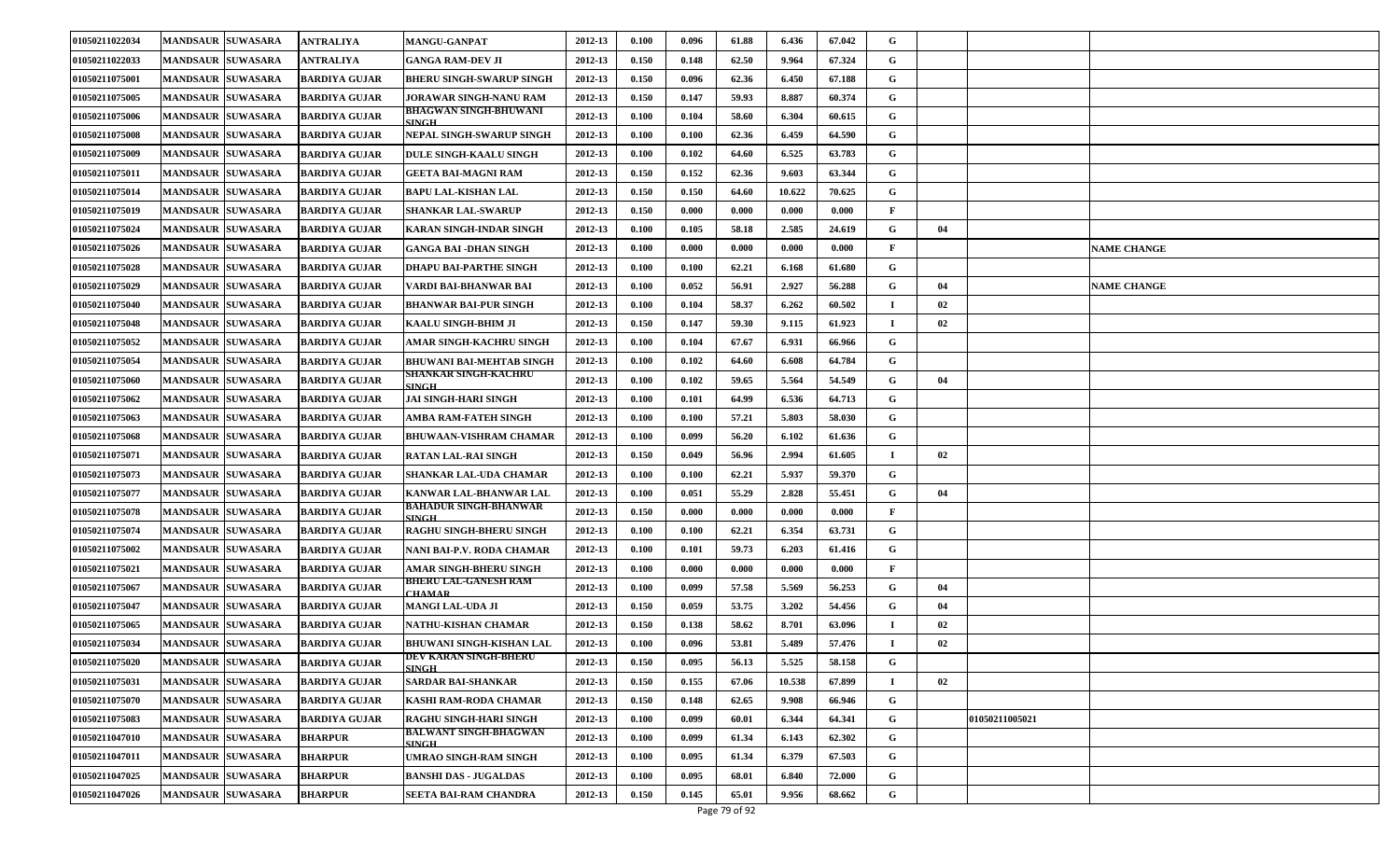| 01050211047028        | <b>MANDSAUR SUWASARA</b> | <b>BHARPUR</b>        | VIJAYPALSINGH - FATEHSINGH                      | 2012-13 | 0.100 | 0.099 | 55.31 | 5.626  | 56.714 | G            | 04 |                       | <b>NAME CHANGE</b>           |
|-----------------------|--------------------------|-----------------------|-------------------------------------------------|---------|-------|-------|-------|--------|--------|--------------|----|-----------------------|------------------------------|
| 01050211047018        | <b>MANDSAUR SUWASARA</b> | <b>BHARPUR</b>        | KUSHAL SINGH-BHERU SINGH                        | 2012-13 | 0.100 | 0.099 | 61.34 | 6.493  | 65.586 | G            |    |                       |                              |
| 01050211047007        | <b>MANDSAUR SUWASARA</b> | <b>BHARPUR</b>        | KAALU SINGH-FATEH SINGH                         | 2012-13 | 0.100 | 0.100 | 62.08 | 6.350  | 63.500 | G            |    |                       |                              |
| 01050211047027        | <b>MANDSAUR SUWASARA</b> | <b>BHARPUR</b>        | <b>BHERULAL-MAGANJI</b>                         | 2012-13 | 0.150 | 0.145 | 62.08 | 9.551  | 65.869 | G            |    |                       |                              |
| <b>01050211047029</b> | <b>MANDSAUR SUWASARA</b> | <b>BHARPUR</b>        | <b>SHANKARDAS-BALUDAS</b>                       | 2012-13 | 0.100 | 0.099 | 60.35 | 6.225  | 62.752 | G            |    |                       |                              |
| 01050211047030        | <b>MANDSAUR SUWASARA</b> | <b>BHARPUR</b>        | MANGU SINGH-BHAGWAN<br><b>SINGH</b>             | 2012-13 | 0.100 | 0.099 | 56.87 | 6.134  | 62.148 | G            |    |                       |                              |
| 01050211047031        | <b>MANDSAUR SUWASARA</b> | <b>BHARPUR</b>        | <b>JAYPALSINGH-RAGHUVIRSINGH</b>                | 2012-13 | 0.100 | 0.102 | 55.90 | 5.885  | 57.980 | G            |    |                       |                              |
| 01050211047032        | <b>MANDSAUR SUWASARA</b> | <b>BHARPUR</b>        | RAKHLI BAI-MANGI LAL                            | 2012-13 | 0.100 | 0.092 | 62.08 | 5.729  | 62.407 | G            |    |                       |                              |
| 01050211047033        | <b>MANDSAUR SUWASARA</b> | <b>BHARPUR</b>        | NATHU SINGH-KISHAN SINGH                        | 2012-13 | 0.100 | 0.099 | 56.18 | 5.594  | 56.505 | G            | 04 |                       |                              |
| 01050211045025        | <b>MANDSAUR SUWASARA</b> | DEVRIYA VIJAY         | AMAR SINGH-DUNGAR SINGH<br>MATA SWARIIP KIINWAR | 2012-13 | 0.100 | 0.101 | 61.20 | 5.823  | 57.426 | G            |    |                       |                              |
| 01050211045037        | <b>MANDSAUR SUWASARA</b> | DEVRIYA VIJAY         | GOVARDHAN LAL-NANU RAM                          | 2012-13 | 0.150 | 0.153 | 65.59 | 9.539  | 62.346 | G            |    |                       |                              |
| 01050211045040        | <b>MANDSAUR SUWASARA</b> | DEVRIYA VIJAY         | GAJRAJ SINGH-YASHWANT<br>SINGH                  | 2012-13 | 0.100 | 0.100 | 61.20 | 6.146  | 61.460 | G            |    |                       |                              |
| 01050211045042        | <b>MANDSAUR SUWASARA</b> | DEVRIYA VIJAY         | MANOHAR SINGH-JUJHAR<br><b>SINGH</b>            | 2012-13 | 0.100 | 0.096 | 61.36 | 5.855  | 60.990 | G            |    |                       |                              |
| 01050211045050        | <b>MANDSAUR SUWASARA</b> | DEVRIYA VIJAY         | DEEP KUNWAR BAI-UDAY SINGE                      | 2012-13 | 0.100 | 0.104 | 62.68 | 6.313  | 60.702 | G            |    |                       |                              |
| 01050211045076        | <b>MANDSAUR SUWASARA</b> | DEVRIYA VIJAY         | <b>BHERU LAL-RATAN LAL</b>                      | 2012-13 | 0.100 | 0.096 | 62.68 | 5.337  | 55.594 | G            | 04 |                       |                              |
| 01050211045077        | <b>MANDSAUR SUWASARA</b> | DEVRIYA VIJAY         | SHIV SINGH-BHAGWAN SINGH                        | 2012-13 | 0.100 | 0.104 | 66.38 | 1.868  | 17.961 | G            | 04 |                       |                              |
| 01050211045078        | <b>MANDSAUR SUWASARA</b> | DEVRIYA VIJAY         | <b>RAJI BAI-UDA</b>                             | 2012-13 | 0.100 | 0.100 | 65.59 | 6.259  | 62.590 | G            |    |                       |                              |
| 01050211045001        | <b>MANDSAUR SUWASARA</b> | DEVRIYA VIJAY         | <b>MANGILAL-UDA</b>                             | 2012-13 | 0.100 | 0.089 | 64.15 | 5.425  | 60.750 | G            |    |                       |                              |
| 01050211045005        | <b>MANDSAUR SUWASARA</b> | DEVRIYA VIJAY         | <b>BHUWAAN-BAGDIRAM</b>                         | 2012-13 | 0.150 | 0.150 | 65.08 | 9.836  | 65.573 | G            |    |                       |                              |
| 01050211045011        | <b>MANDSAUR SUWASARA</b> | DEVRIYA VIJAY         | PRAHLAD SINGH-DULE SINGH                        | 2012-13 | 0.100 | 0.100 | 62.68 | 6.393  | 63.930 | G            |    |                       |                              |
| 01050211045023        | <b>MANDSAUR SUWASARA</b> | DEVRIYA VIJAY         | CHAIN SINGH-JORAWAR SINGH                       | 2012-13 | 0.150 | 0.146 | 65.08 | 9.994  | 68.358 | G            |    |                       |                              |
| 01050211045082        | <b>MANDSAUR SUWASARA</b> | DEVRIYA VIJAY         | BHERU SINGH-JUJHAR SINGH                        | 2012-13 | 0.100 | 0.096 | 61.77 | 5.656  | 58.916 | G            |    |                       | TRANSFER/KARAN PURA          |
| 01050211045075        | <b>MANDSAUR SUWASARA</b> | DEVRIYA VIJAY         | BHERU LAL-PURA JI                               | 2012-13 | 0.100 | 0.100 | 61.20 | 6.111  | 61.110 | G            |    |                       |                              |
| 01050211045048        | <b>MANDSAUR SUWASARA</b> | DEVRIYA VIJAY         | <b>CHANDAR SINGH-BHERU SINGH</b>                | 2012-13 | 0.100 | 0.000 | 0.000 | 0.000  | 0.000  | $\mathbf{F}$ |    |                       |                              |
| 01050211045008        | <b>MANDSAUR SUWASARA</b> | DEVRIYA VIJAY         | MAAN SINGH-MADHO SINGH                          | 2012-13 | 0.150 | 0.150 | 59.01 | 8.717  | 58.113 | G            |    |                       |                              |
| 01050211045062        | <b>MANDSAUR SUWASARA</b> | DEVRIYA VIJAY         | PIR SINGH-BHANWAR SINGH                         | 2012-13 | 0.100 | 0.102 | 65.08 | 6.238  | 61.156 | G            |    |                       |                              |
| <b>01050211045014</b> | <b>MANDSAUR SUWASARA</b> | DEVRIYA VIJAY         | GOVARDHAN SINGH-CHATAR                          | 2012-13 | 0.100 | 0.099 | 65.28 | 1.473  | 14.879 | G            | 04 |                       |                              |
| 01050211045061        | <b>MANDSAUR SUWASARA</b> | DEVRIYA VIJAY         | SINGH<br>SHANKAR SINGH-MEHTAB<br>SINGH.         | 2012-13 | 0.100 | 0.098 | 59.01 | 5.758  | 58.755 | G            |    |                       |                              |
| 01050211045083        | <b>MANDSAUR SUWASARA</b> | DEVRIYA VIJAY         | MADHU-DEVA CHAMAR                               | 2012-13 | 0.100 | 0.083 | 64.15 | 5.489  | 65.973 | G            |    | 01050211046003        |                              |
| 01050211045084        | <b>MANDSAUR SUWASARA</b> | DEVRIYA VIJAY         | <b>KAALU-MANGU</b>                              | 2012-13 | 0.100 | 0.083 | 64.15 | 5.260  | 63.526 | G            |    | 01050211046015        | TRANSFER/BARDIYA GUJAR       |
| 01050211045085        | <b>MANDSAUR SUWASARA</b> | DEVRIYA VIJAY         | RADHU SINGH - ANAR SINGH                        | 2012-13 | 0.150 | 0.150 | 62.68 | 9.330  | 62.200 | G            |    | <b>)1050211001018</b> |                              |
| 01050211045086        | <b>MANDSAUR SUWASARA</b> | DEVRIYA VIJAY         | BHUWANI SHANKAR - MANGI                         | 2012-13 | 0.100 | 0.000 | 0.000 | 0.000  | 0.000  | $\mathbf{F}$ |    | <b>01050211001015</b> | NAME CHANGE/TRANSFER/DHALPAT |
| 01050211080001        | MANDSAUR SUWASARA        | DHABALA MAHESH        | <b>SWARUP SINGH-HAMER SINGH</b>                 | 2012-13 | 0.100 | 0.103 | 62.47 | 6.586  | 64.253 | G            |    |                       |                              |
| 01050211080002        | MANDSAUR SUWASARA        |                       | DHABALA MAHESH   MAAN SINGH-NATHU SINGH         | 2012-13 | 0.100 | 0.099 | 62.47 | 6.434  | 65.253 | G            |    |                       |                              |
| 01050211080003        | MANDSAUR SUWASARA        | DHABALA MAHESH        | <b>DULE SINGH-HARI SINGH</b>                    | 2012-13 | 0.100 | 0.098 | 62.34 | 6.715  | 68.871 | $\mathbf G$  |    |                       |                              |
| 01050211080004        | MANDSAUR SUWASARA        | DHABALA MAHESH        | <b>RATAN LAL-HAMER GUJAR</b>                    | 2012-13 | 0.100 | 0.099 | 60.35 | 6.311  | 63.618 | $\mathbf G$  |    |                       |                              |
| 01050211080006        | MANDSAUR SUWASARA        | DHABALA MAHESH        | <b>SALAGRAM-KISHAN RAM</b>                      | 2012-13 | 0.100 | 0.095 | 62.47 | 6.452  | 67.915 | G            |    |                       |                              |
| 01050211080012        | <b>MANDSAUR SUWASARA</b> | DHABALA MAHESH        | <b>ISHWAR SINGH-KACHRU SINGH</b>                | 2012-13 | 0.150 | 0.147 | 65.01 | 10.002 | 68.040 | G            |    |                       |                              |
| 01050211080013        | <b>MANDSAUR SUWASARA</b> | DHABALA MAHESH        | PANI BAI-RAJA RAM                               | 2012-13 | 0.100 | 0.103 | 53.60 | 5.896  | 57.521 | G            | 05 |                       |                              |
| 01050211080016        | <b>MANDSAUR SUWASARA</b> | <b>DHABALA MAHESH</b> | <b>MANGI LAL-CHATAR BHUJ</b>                    | 2012-13 | 0.100 | 0.095 | 58.31 | 6.023  | 63.668 | G            |    |                       |                              |
| 01050211080017        | <b>MANDSAUR SUWASARA</b> | <b>DHABALA MAHESH</b> | <b>GAMER BAI-BHUWANI SINGH</b>                  | 2012-13 | 0.100 | 0.098 | 59.17 | 6.289  | 64.304 | G            |    |                       |                              |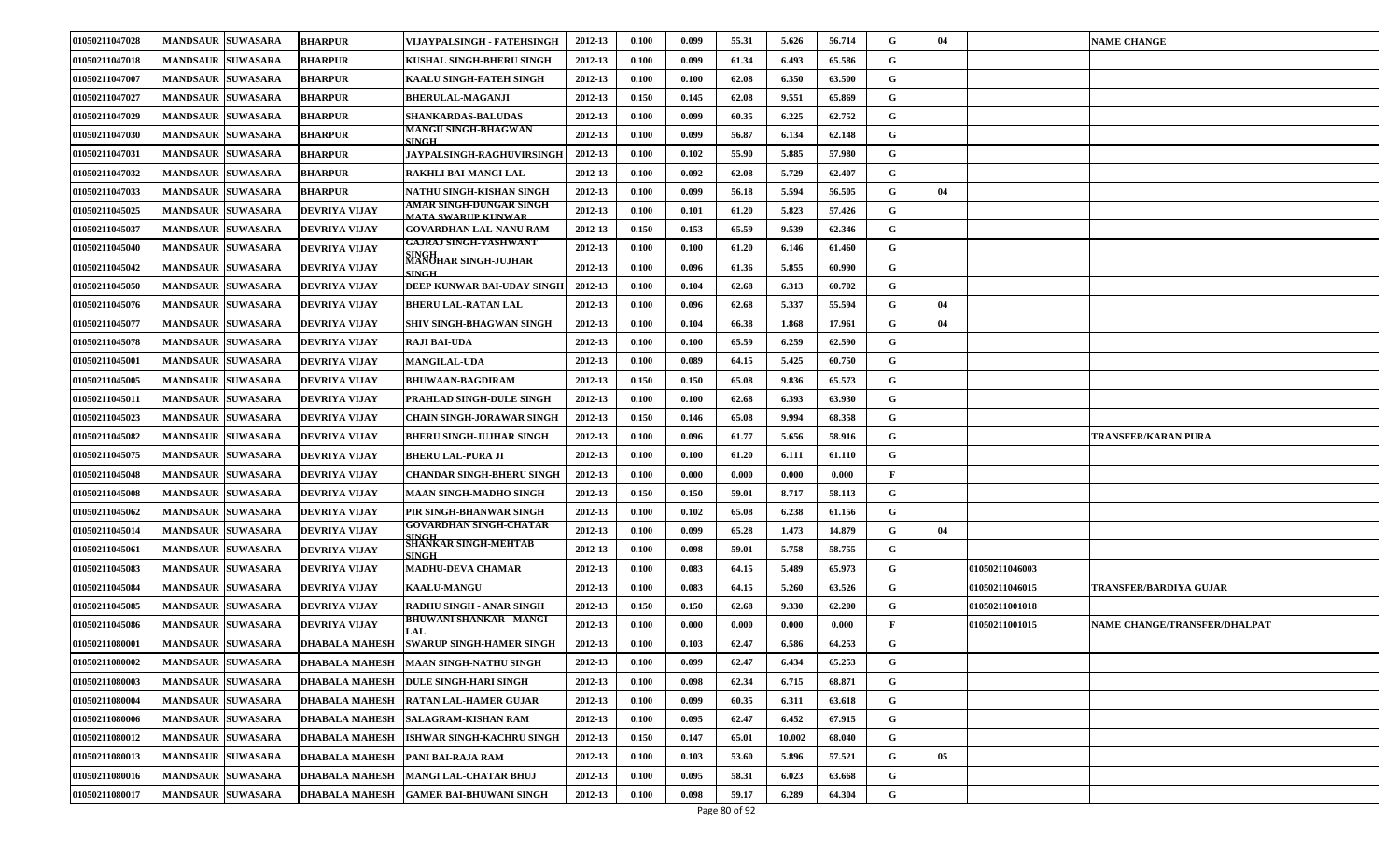| 01050211080019 | <b>MANDSAUR SUWASARA</b> | <b>DHABALA MAHESH</b> | <b>BAHADUR SINGH-GULAB SINGH</b>     | 2012-13 | 0.100                | 0.100 | 65.16 | 6.851  | 68.578 | G |                |  |
|----------------|--------------------------|-----------------------|--------------------------------------|---------|----------------------|-------|-------|--------|--------|---|----------------|--|
| 01050211080022 | <b>MANDSAUR SUWASARA</b> | <b>DHABALA MAHESH</b> | <b>BHERU-UDA</b>                     | 2012-13 | 0.150                | 0.141 | 54.37 | 8.396  | 59.546 | G | 05             |  |
| 01050211080023 | <b>MANDSAUR SUWASARA</b> | <b>DHABALA MAHESH</b> | <b>GAMER BAI-UDAY SINGH</b>          | 2012-13 | 0.100                | 0.101 | 56.16 | 6.763  | 67.093 | G |                |  |
| 01050211080024 | <b>MANDSAUR SUWASARA</b> | <b>DHABALA MAHESH</b> | <b>MANGI LAL-KHUMAN</b>              | 2012-13 | 0.100                | 0.102 | 58.31 | 6.531  | 63.779 | G |                |  |
| 01050211080026 | <b>MANDSAUR SUWASARA</b> | <b>DHABALA MAHESH</b> | <b>AMAR LAL-SEVA</b>                 | 2012-13 | 0.100                | 0.096 | 63.56 | 6.792  | 70.676 | G |                |  |
| 01050211080028 | <b>MANDSAUR SUWASARA</b> | <b>DHABALA MAHESH</b> | <b>GANGA BAI-MEHTAB</b>              | 2012-13 | 0.100                | 0.099 | 58.31 | 6.414  | 64.788 | G |                |  |
| 01050211080029 | <b>MANDSAUR SUWASARA</b> | <b>DHABALA MAHESH</b> | <b>BAPU LAL-DHULA</b>                | 2012-13 | 0.100                | 0.101 | 54.02 | 5.919  | 58.720 |   | 02             |  |
| 01050211080031 | <b>MANDSAUR SUWASARA</b> | <b>DHABALA MAHESH</b> | <b>MEHTAB SINGH-HAMER SINGH</b>      | 2012-13 | 0.100                | 0.093 | 63.56 | 6.665  | 71.666 | G |                |  |
| 01050211080034 | <b>MANDSAUR SUWASARA</b> | <b>DHABALA MAHESH</b> | <b>KAALU SINGH-BAPU LAL</b>          | 2012-13 | 0.100                | 0.100 | 59.91 | 6.034  | 60.340 | G |                |  |
| 01050211080036 | <b>MANDSAUR SUWASARA</b> | <b>DHABALA MAHESH</b> | <b>GOKAL SINGH-FATEH SINGH</b>       | 2012-13 | 0.150                | 0.147 | 61.98 | 9.633  | 65.530 | G |                |  |
| 01050211080038 | <b>MANDSAUR SUWASARA</b> | <b>DHABALA MAHESH</b> | <b>MANGI LAL-KACHRU SINGH</b>        | 2012-13 | 0.100                | 0.100 | 65.16 | 6.609  | 66.090 | G |                |  |
| 01050211080048 | <b>MANDSAUR SUWASARA</b> | <b>DHABALA MAHESH</b> | <b>KHUSHAL BAI-MANGI LAL</b>         | 2012-13 | 0.100                | 0.097 | 56.46 | 6.025  | 62.371 | G |                |  |
| 01050211080052 | <b>MANDSAUR SUWASARA</b> | <b>DHABALA MAHESH</b> | <b>FATTI BAI-SHAMBHU</b>             | 2012-13 | 0.100                | 0.099 | 63.56 | 6.465  | 65.303 | G |                |  |
| 01050211080053 | <b>MANDSAUR SUWASARA</b> | <b>DHABALA MAHESH</b> | <b>BHUWANI SINGH-SEVA</b>            | 2012-13 | 0.150                | 0.150 | 65.16 | 10.360 | 69.066 | G |                |  |
| 01050211080056 | <b>MANDSAUR SUWASARA</b> | <b>DHABALA MAHESH</b> | <b>BHAGWAN SINGH-BHERU SINGH</b>     | 2012-13 | 0.100                | 0.098 | 59.17 | 6.103  | 62.275 | G |                |  |
| 01050211080061 | <b>MANDSAUR SUWASARA</b> | <b>DHABALA MAHESH</b> | <b>SARDAR BAI-KAALU SINGH</b>        | 2012-13 | 0.100                | 0.104 | 61.76 | 6.564  | 63.115 | G |                |  |
| 01050211080063 | <b>MANDSAUR SUWASARA</b> | <b>DHABALA MAHESH</b> | <b>MANGI LAL-SHANKAR</b>             | 2012-13 | 0.100                | 0.100 | 59.17 | 6.517  | 65.497 | G |                |  |
| 01050211080064 | <b>MANDSAUR SUWASARA</b> | <b>DHABALA MAHESH</b> | <b>SHANKAR-HAMER</b>                 | 2012-13 | 0.100                | 0.101 | 55.60 | 6.156  | 60.830 | G |                |  |
| 01050211080074 | <b>MANDSAUR SUWASARA</b> | <b>DHABALA MAHESH</b> | <b>BHAGWAN SINGH-BHUWANI</b>         | 2012-13 | 0.100                | 0.100 | 65.61 | 6.964  | 69.640 | G |                |  |
| 01050211080075 | <b>MANDSAUR SUWASARA</b> | <b>DHABALA MAHESH</b> | <b>SHANKAR LAL-SALAGRAM</b>          | 2012-13 | 0.100                | 0.099 | 61.76 | 6.502  | 65.544 | G |                |  |
| 01050211080076 | <b>MANDSAUR SUWASARA</b> | <b>DHABALA MAHESH</b> | ANDAR BAI-KISHAN LAL                 | 2012-13 | 0.100                | 0.100 | 59.55 | 6.516  | 65.160 | G |                |  |
| 01050211080077 | <b>MANDSAUR SUWASARA</b> | <b>DHABALA MAHESH</b> | <b>SHIV SINGH-RAM LAL</b>            | 2012-13 | 0.100                | 0.100 | 56.14 | 5.943  | 59.193 | G |                |  |
| 01050211080078 | <b>MANDSAUR SUWASARA</b> | <b>DHABALA MAHESH</b> | <b>AMAR SINGH-DEV JI</b>             | 2012-13 | 0.100                | 0.097 | 59.91 | 6.256  | 64.362 | G |                |  |
| 01050211080079 | <b>MANDSAUR SUWASARA</b> | <b>DHABALA MAHESH</b> | BHANWAR LAL-BHUWANI<br><b>SINGH</b>  | 2012-13 | 0.150                | 0.152 | 59.91 | 9.534  | 62.930 | G |                |  |
| 01050211080080 | <b>MANDSAUR SUWASARA</b> | <b>DHABALA MAHESH</b> | <b>SEETA RAM-AHILYA BAI</b>          | 2012-13 | 0.100                | 0.102 | 62.34 | 6.100  | 59.803 | G |                |  |
| 01050211080083 | <b>MANDSAUR SUWASARA</b> | <b>DHABALA MAHESH</b> | <b>MOHAN LAL-UDA</b>                 | 2012-13 | 0.100                | 0.090 | 61.76 | 5.938  | 65.758 | G |                |  |
| 01050211080084 | <b>MANDSAUR SUWASARA</b> | <b>DHABALA MAHESH</b> | <b>BHARAT SINGH-GOKUL SINGH</b>      | 2012-13 | 0.100                | 0.101 | 56.68 | 5.798  | 57.292 | G |                |  |
| 01050211080085 | <b>MANDSAUR SUWASARA</b> | <b>DHABALA MAHESH</b> | <b>BAHADUR SINGH-ONKAR LAL</b>       | 2012-13 | 0.100                | 0.100 | 61.98 | 6.375  | 63.750 | G |                |  |
| 01050211080086 | <b>MANDSAUR SUWASARA</b> | <b>DHABALA MAHESH</b> | KACHRU SINGH-BHUWANI<br><b>SINGH</b> | 2012-13 | 0.100                | 0.095 | 62.34 | 6.510  | 68.239 | G |                |  |
| 01050211080101 | <b>MANDSAUR SUWASARA</b> | <b>DHABALA MAHESH</b> | RAM GOPAL-RAM CHANDRA                | 2012-13 | 0.100                | 0.095 | 59.36 | 6.487  | 68.573 | G |                |  |
| 01050211080111 | <b>MANDSAUR SUWASARA</b> | <b>DHABALA MAHESH</b> | <b>RAM LAL-NAGGA</b>                 | 2012-13 | $\boldsymbol{0.100}$ | 0.100 | 59.36 | 6.487  | 64.612 | G |                |  |
| 01050211080112 | <b>MANDSAUR SUWASARA</b> | <b>DHABALA MAHESH</b> | RAM GOPAL-NATHU LAL                  | 2012-13 | 0.100                | 0.100 | 59.36 | 6.241  | 62.472 | G |                |  |
| 01050211080113 | <b>MANDSAUR SUWASARA</b> | <b>DHABALA MAHESH</b> | <b>RAGHU SINGH-BHERU SINGH</b>       | 2012-13 | 0.150                | 0.000 | 0.000 | 0.000  | 0.000  | F | 01050210156019 |  |
| 01050211080114 | MANDSAUR SUWASARA        | <b>DHABALA MAHESH</b> | <b>SHIV NARAYAN-NARSINGH LAL</b>     | 2012-13 | 0.150                | 0.139 | 56.83 | 8.727  | 62.694 | G | 01050211001004 |  |
| 01050211036001 | <b>MANDSAUR SUWASARA</b> | <b>DHAKAD KHEDI</b>   | <b>RAM CHANDRA-SHIV LAL</b>          | 2012-13 | 0.150                | 0.147 | 68.79 | 10.751 | 73.336 | G |                |  |
| 01050211036002 | <b>MANDSAUR SUWASARA</b> | <b>DHAKAD KHEDI</b>   | NATHU LAL-HARI RAM                   | 2012-13 | 0.150                | 0.149 | 63.05 | 9.557  | 64.357 | G |                |  |
| 01050211036003 | <b>MANDSAUR SUWASARA</b> | <b>DHAKAD KHEDI</b>   | KAALU RAM-KANHAIYA LAL               | 2012-13 | $\boldsymbol{0.100}$ | 0.095 | 64.58 | 6.366  | 67.011 | G |                |  |
| 01050211036004 | <b>MANDSAUR SUWASARA</b> | <b>DHAKAD KHEDI</b>   | BHUWANI BAI-DHANNA                   | 2012-13 | 0.100                | 0.100 | 71.29 | 7.149  | 71.490 | G |                |  |
| 01050211036005 | <b>MANDSAUR SUWASARA</b> | <b>DHAKAD KHEDI</b>   | NIRBHAY RAM-SALAGRAM                 | 2012-13 | 0.150                | 0.147 | 71.29 | 10.816 | 73.578 | G |                |  |
| 01050211036006 | <b>MANDSAUR SUWASARA</b> | <b>DHAKAD KHEDI</b>   | <b>NANDA-MEHTAB</b>                  | 2012-13 | 0.150                | 0.147 | 77.38 | 11.795 | 80.238 | G |                |  |
| 01050211036007 | <b>MANDSAUR SUWASARA</b> | <b>DHAKAD KHEDI</b>   | <b>BADRI LAL-SUKHLAL</b>             | 2012-13 | 0.150                | 0.147 | 69.41 | 10.402 | 70.666 | G |                |  |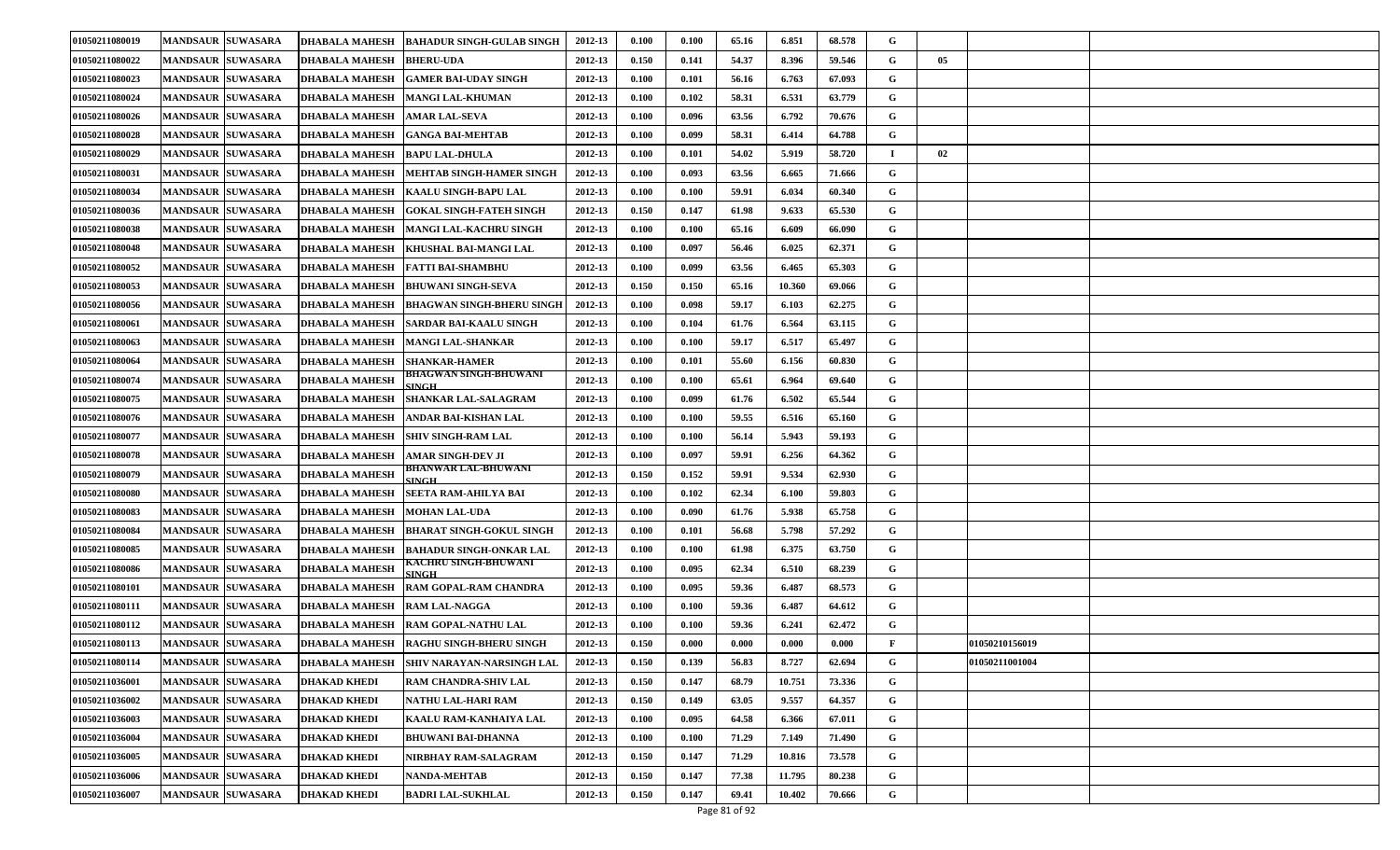| 01050211036008 | <b>MANDSAUR SUWASARA</b> | <b>DHAKAD KHEDI</b> | <b>RAM NARAYAN-PURA</b>           | 2012-13 | 0.150 | 0.150 | 69.51 | 10.297 | 68.647 | G |                    |
|----------------|--------------------------|---------------------|-----------------------------------|---------|-------|-------|-------|--------|--------|---|--------------------|
| 01050211036009 | <b>MANDSAUR SUWASARA</b> | <b>DHAKAD KHEDI</b> | LAXMI NARAYAN-KANI RAM            | 2012-13 | 0.100 | 0.101 | 67.41 | 6.760  | 67.063 | G |                    |
| 01050211036010 | <b>MANDSAUR SUWASARA</b> | <b>DHAKAD KHEDI</b> | <b>RAMA-KHEMA</b>                 | 2012-13 | 0.100 | 0.102 | 69.51 | 7.616  | 74.448 | G |                    |
| 01050211036011 | <b>MANDSAUR SUWASARA</b> | <b>DHAKAD KHEDI</b> | SHANKAR LAL-BHAGIRATH             | 2012-13 | 0.150 | 0.152 | 69.51 | 10.566 | 69.605 | G |                    |
| 01050211036012 | <b>MANDSAUR SUWASARA</b> | DHAKAD KHEDI        | KASI RAM-MANGI LAL                | 2012-13 | 0.100 | 0.100 | 64.73 | 6.538  | 65.380 | G |                    |
| 01050211036013 | <b>MANDSAUR SUWASARA</b> | <b>DHAKAD KHEDI</b> | AATMA RAM-NANDA                   | 2012-13 | 0.150 | 0.146 | 68.75 | 10.303 | 70.762 | G |                    |
| 01050211036014 | <b>MANDSAUR SUWASARA</b> | <b>DHAKAD KHEDI</b> | SHANKARLAL D/P-RAMESHWAR          | 2012-13 | 0.150 | 0.150 | 64.73 | 9.654  | 64.189 | G |                    |
| 01050211036015 | <b>MANDSAUR SUWASARA</b> | <b>DHAKAD KHEDI</b> | SEETA RAM-DEV JI                  | 2012-13 | 0.100 | 0.101 | 68.75 | 6.885  | 68.304 | G |                    |
| 01050211036016 | <b>MANDSAUR SUWASARA</b> | DHAKAD KHEDI        | VARDI LAL-MAGAN                   | 2012-13 | 0.150 | 0.151 | 71.29 | 10.907 | 72.328 | G | <b>NAME CHANGE</b> |
| 01050211036017 | <b>MANDSAUR SUWASARA</b> | <b>DHAKAD KHEDI</b> | <b>JAMANA LAL-BAPU LAL</b>        | 2012-13 | 0.150 | 0.149 | 68.75 | 10.617 | 71.495 | G |                    |
| 01050211036018 | <b>MANDSAUR SUWASARA</b> | <b>DHAKAD KHEDI</b> | ASHA RAM-D.P. DEVJI               | 2012-13 | 0.150 | 0.151 | 67.01 | 10.147 | 67.422 | G |                    |
| 01050211036019 | <b>MANDSAUR SUWASARA</b> | <b>DHAKAD KHEDI</b> | <b>KAMLA BAI-BHANWAR LAL</b>      | 2012-13 | 0.150 | 0.151 | 72.78 | 11.125 | 73.773 | G |                    |
| 01050211036020 | <b>MANDSAUR SUWASARA</b> | <b>DHAKAD KHEDI</b> | <b>RAKHI LAL-D.P. DHANNA</b>      | 2012-13 | 0.150 | 0.144 | 71.38 | 10.442 | 72.514 | G |                    |
| 01050211036021 | <b>MANDSAUR SUWASARA</b> | <b>DHAKAD KHEDI</b> | RAM NARAYAN-PYAR JI               | 2012-13 | 0.100 | 0.100 | 60.61 | 6.381  | 63.810 | G |                    |
| 01050211036022 | <b>MANDSAUR SUWASARA</b> | <b>DHAKAD KHEDI</b> | <b>KISHAN LAL-DEVA</b>            | 2012-13 | 0.150 | 0.150 | 64.73 | 9.774  | 65.160 | G |                    |
| 01050211036024 | <b>MANDSAUR SUWASARA</b> | <b>DHAKAD KHEDI</b> | RAM KUNWAR BAI-CHANDRIYA          | 2012-13 | 0.150 | 0.148 | 71.38 | 10.687 | 72.161 | G |                    |
| 01050211036026 | <b>MANDSAUR SUWASARA</b> | <b>DHAKAD KHEDI</b> | <b>BANSHI LAL-JAGGANNATH</b>      | 2012-13 | 0.150 | 0.147 | 73.47 | 11.125 | 75.680 | G |                    |
| 01050211036028 | <b>MANDSAUR SUWASARA</b> | <b>DHAKAD KHEDI</b> | <b>MANGI LAL-PRABHU LAL</b>       | 2012-13 | 0.150 | 0.152 | 68.44 | 10.520 | 69.302 | G |                    |
| 01050211036029 | <b>MANDSAUR SUWASARA</b> | <b>DHAKAD KHEDI</b> | UDAY LAL-NATHU                    | 2012-13 | 0.150 | 0.148 | 73.40 | 11.230 | 75.776 | G |                    |
| 01050211036030 | <b>MANDSAUR SUWASARA</b> | <b>DHAKAD KHEDI</b> | MOTI RAM-NANU RAM                 | 2012-13 | 0.100 | 0.099 | 68.44 | 6.912  | 69.889 | G |                    |
| 01050211036032 | <b>MANDSAUR SUWASARA</b> | <b>DHAKAD KHEDI</b> | <b>SHIV LAL-BAPU LAL</b>          | 2012-13 | 0.100 | 0.101 | 73.96 | 7.607  | 75.167 | G |                    |
| 01050211036033 | <b>MANDSAUR SUWASARA</b> | <b>DHAKAD KHEDI</b> | <b>RAM KISHAN-NARAYAN</b>         | 2012-13 | 0.150 | 0.148 | 65.95 | 9.836  | 66.640 | G |                    |
| 01050211036034 | <b>MANDSAUR SUWASARA</b> | DHAKAD KHEDI        | <b>KARMA BAI-BHUWAAN</b>          | 2012-13 | 0.150 | 0.147 | 65.95 | 9.968  | 67.810 | G |                    |
| 01050211036036 | <b>MANDSAUR SUWASARA</b> | DHAKAD KHEDI        | BHANWAR BAI-MANGU DAS             | 2012-13 | 0.150 | 0.112 | 63.05 | 7.179  | 64.098 | G |                    |
| 01050211036037 | <b>MANDSAUR SUWASARA</b> | <b>DHAKAD KHEDI</b> | MANGI LAL-NARAYAN                 | 2012-13 | 0.150 | 0.147 | 74.34 | 11.342 | 77.156 | G |                    |
| 01050211036039 | <b>MANDSAUR SUWASARA</b> | <b>DHAKAD KHEDI</b> | <b>BALA SHANKAR-D.P. RATANLAL</b> | 2012-13 | 0.100 | 0.102 | 68.44 | 6.961  | 68.581 | G |                    |
| 01050211036041 | <b>MANDSAUR SUWASARA</b> | DHAKAD KHEDI        | NAND LAL-PRABHU LAL               | 2012-13 | 0.100 | 0.101 | 69.89 | 7.109  | 70.247 | G |                    |
| 01050211036042 | <b>MANDSAUR SUWASARA</b> | <b>DHAKAD KHEDI</b> | <b>BHUWANI SHANKAR-RAMA JI</b>    | 2012-13 | 0.150 | 0.151 | 69.89 | 10.464 | 69.390 | G |                    |
| 01050211036043 | <b>MANDSAUR SUWASARA</b> | <b>DHAKAD KHEDI</b> | NATHU LAL-NARAYAN                 | 2012-13 | 0.100 | 0.102 | 69.89 | 7.029  | 68.643 | G |                    |
| 01050211036044 | <b>MANDSAUR SUWASARA</b> | <b>DHAKAD KHEDI</b> | <b>RAM LAL-RAM CHANDRA</b>        | 2012-13 | 0.100 | 0.097 | 71.73 | 7.142  | 73.477 | G |                    |
| 01050211036045 | <b>MANDSAUR SUWASARA</b> | <b>DHAKAD KHEDI</b> | BHUWANI SHANKAR-SHIV LAL          | 2012-13 | 0.150 | 0.120 | 65.95 | 8.150  | 67.917 | G |                    |
| 01050211036046 | <b>MANDSAUR SUWASARA</b> | <b>DHAKAD KHEDI</b> | <b>KAARU LAL-KANI RAM</b>         | 2012-13 | 0.100 | 0.100 | 68.38 | 6.975  | 69.750 | G |                    |
| 01050211036047 | <b>MANDSAUR SUWASARA</b> | <b>DHAKAD KHEDI</b> | <b>BALA RAM-NATHU</b>             | 2012-13 | 0.150 | 0.150 | 65.99 | 9.899  | 65.818 | G |                    |
| 01050211036049 | <b>MANDSAUR SUWASARA</b> | <b>DHAKAD KHEDI</b> | <b>RAM DAYAL-SHANKAR LAL</b>      | 2012-13 | 0.150 | 0.151 | 71.73 | 10.882 | 71.971 | G |                    |
| 01050211036050 | <b>MANDSAUR SUWASARA</b> | <b>DHAKAD KHEDI</b> | <b>BHAGIRATH-RAJA RAM</b>         | 2012-13 | 0.100 | 0.097 | 68.38 | 6.906  | 71.491 | G |                    |
| 01050211036052 | <b>MANDSAUR SUWASARA</b> | <b>DHAKAD KHEDI</b> | PARMANAND-NARAYAN                 | 2012-13 | 0.150 | 0.150 | 72.90 | 11.029 | 73.527 | G |                    |
| 01050211036053 | <b>MANDSAUR SUWASARA</b> | <b>DHAKAD KHEDI</b> | <b>SHAMBHU LAL-PURA JI</b>        | 2012-13 | 0.150 | 0.152 | 68.38 | 10.462 | 68.920 | G |                    |
| 01050211036054 | <b>MANDSAUR SUWASARA</b> | <b>DHAKAD KHEDI</b> | <b>RAM GOPAL-BABU LAL</b>         | 2012-13 | 0.100 | 0.101 | 65.99 | 7.004  | 69.209 | G |                    |
| 01050211036055 | <b>MANDSAUR SUWASARA</b> | <b>DHAKAD KHEDI</b> | PARMANAND-BADRI LAL               | 2012-13 | 0.100 | 0.095 | 72.90 | 7.009  | 73.624 | G |                    |
| 01050211036056 | <b>MANDSAUR SUWASARA</b> | <b>DHAKAD KHEDI</b> | NAND LAL-RAM LAL                  | 2012-13 | 0.100 | 0.102 | 70.78 | 7.715  | 75.415 | G |                    |
| 01050211036057 | MANDSAUR SUWASARA        | <b>DHAKAD KHEDI</b> | <b>HARI RAM-SALAGRAM</b>          | 2012-13 | 0.150 | 0.150 | 70.78 | 10.809 | 71.868 | G |                    |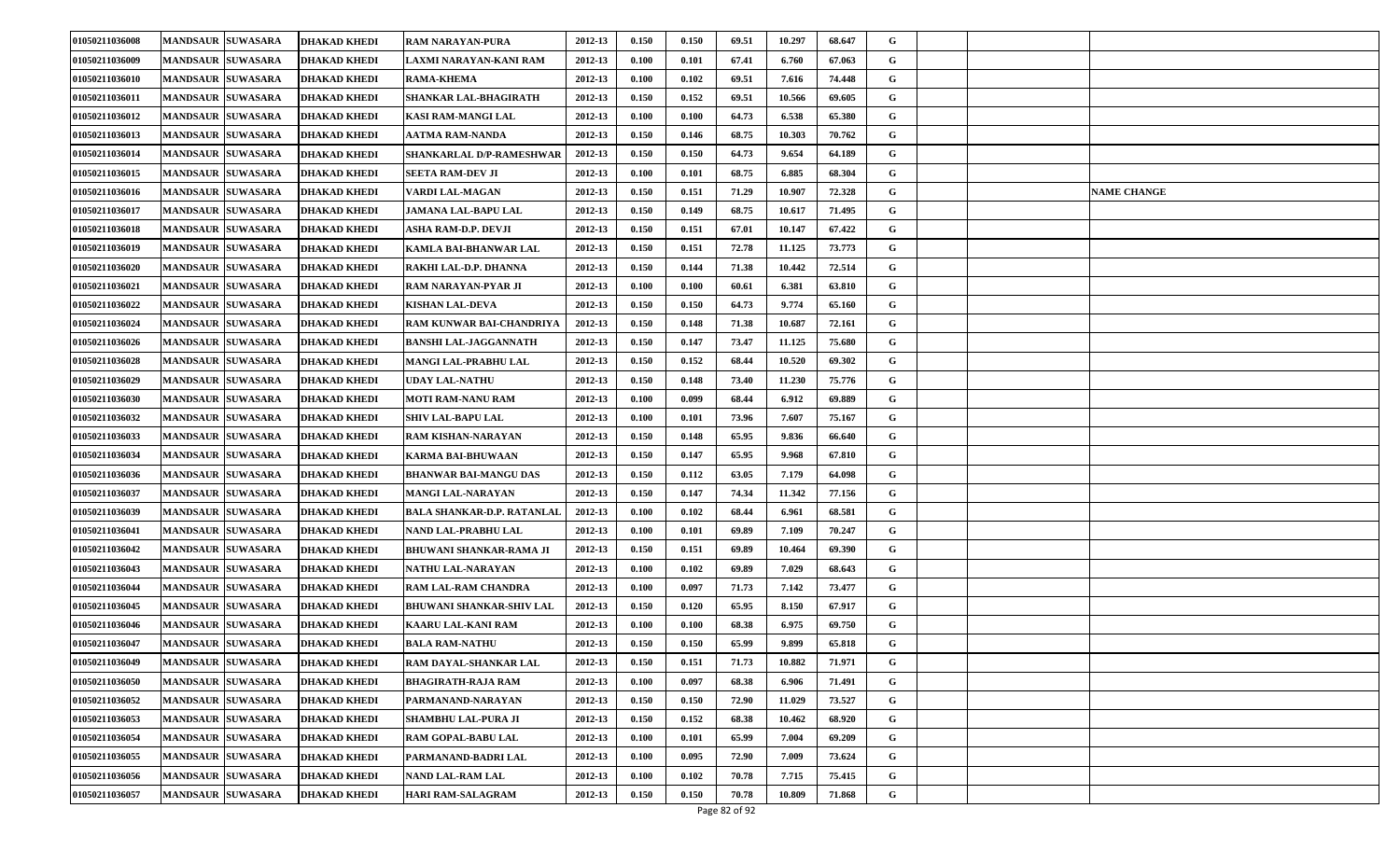| 01050211036058 | <b>MANDSAUR SUWASARA</b> | <b>DHAKAD KHEDI</b> | SHAMBHU LAL-RAMA JI           | 2012-13 | 0.100 | 0.104 | 62.56 | 6.515  | 62.404 | G           |    |  |
|----------------|--------------------------|---------------------|-------------------------------|---------|-------|-------|-------|--------|--------|-------------|----|--|
| 01050211036023 | <b>MANDSAUR SUWASARA</b> | <b>DHAKAD KHEDI</b> | KAILASH BAI-KANI RAM          | 2012-13 | 0.100 | 0.100 | 68.01 | 6.937  | 69.163 | G           |    |  |
| 01050211036051 | <b>MANDSAUR SUWASARA</b> | <b>DHAKAD KHEDI</b> | <b>MUKESH-RAM PRATAP</b>      | 2012-13 | 0.150 | 0.152 | 68.01 | 10.338 | 68.103 | G           |    |  |
| 01050211036048 | <b>MANDSAUR SUWASARA</b> | <b>DHAKAD KHEDI</b> | <b>DEVI LAL-DHANNA</b>        | 2012-13 | 0.100 | 0.101 | 62.56 | 6.345  | 62.946 | G           |    |  |
| 01050211036040 | <b>MANDSAUR SUWASARA</b> | <b>DHAKAD KHEDI</b> | <b>DHULA-GANGA RAM</b>        | 2012-13 | 0.150 | 0.149 | 71.45 | 10.707 | 72.101 | G           |    |  |
| 01050211036079 | <b>MANDSAUR SUWASARA</b> | DHAKAD KHEDI        | <b>KAARI BAI-GHISU</b>        | 2012-13 | 0.100 | 0.098 | 62.56 | 6.229  | 63.561 | G           |    |  |
| 01050211036080 | <b>MANDSAUR SUWASARA</b> | <b>DHAKAD KHEDI</b> | TIKA BAI-TEJ SINGH            | 2012-13 | 0.100 | 0.099 | 62.36 | 6.477  | 65.292 | G           |    |  |
| 01050211036081 | <b>MANDSAUR SUWASARA</b> | <b>DHAKAD KHEDI</b> | <b>NATHU-DEVA</b>             | 2012-13 | 0.150 | 0.150 | 68.01 | 10.406 | 69.373 | G           |    |  |
| 01050211036035 | <b>MANDSAUR SUWASARA</b> | <b>DHAKAD KHEDI</b> | <b>RAMA-SEVA</b>              | 2012-13 | 0.100 | 0.104 | 52.15 | 5.409  | 51.810 |             | 02 |  |
| 01050211036025 | <b>MANDSAUR SUWASARA</b> | <b>DHAKAD KHEDI</b> | <b>RAM CHANDRA-DEVA</b>       | 2012-13 | 0.100 | 0.100 | 68.29 | 6.741  | 67.410 | G           |    |  |
| 01050211053002 | <b>MANDSAUR SUWASARA</b> | <b>DHALPAT</b>      | NANA LAL-ONKAR LAL            | 2012-13 | 0.150 | 0.150 | 69.46 | 10.895 | 72.633 | G           |    |  |
| 01050211053003 | <b>MANDSAUR SUWASARA</b> | <b>DHALPAT</b>      | <b>RAM GOPAL-DEV RAM</b>      | 2012-13 | 0.100 | 0.104 | 62.30 | 6.595  | 63.413 | G           |    |  |
| 01050211053005 | <b>MANDSAUR SUWASARA</b> | <b>DHALPAT</b>      | MODI RAM-KAALU RAM            | 2012-13 | 0.100 | 0.098 | 60.06 | 6.143  | 62.429 | G           |    |  |
| 01050211053009 | <b>MANDSAUR SUWASARA</b> | <b>DHALPAT</b>      | PRABHU LAL-MODI RAM           | 2012-13 | 0.100 | 0.098 | 61.66 | 6.043  | 61.663 | G           |    |  |
| 01050211053012 | <b>MANDSAUR SUWASARA</b> | <b>DHALPAT</b>      | LAXMI NARAYAN-PRAHLAD         | 2012-13 | 0.100 | 0.099 | 60.06 | 5.843  | 59.020 | G           |    |  |
| 01050211053013 | <b>MANDSAUR SUWASARA</b> | <b>DHALPAT</b>      | LAXMI NARAYAN-HIRA LAL        | 2012-13 | 0.100 | 0.099 | 61.66 | 6.104  | 61.657 | G           |    |  |
| 01050211053020 | <b>MANDSAUR SUWASARA</b> | <b>DHALPAT</b>      | AMBA RAM-SOBHA RAM            | 2012-13 | 0.100 | 0.098 | 60.06 | 5.997  | 61.508 | G           |    |  |
| 01050211053023 | <b>MANDSAUR SUWASARA</b> | <b>DHALPAT</b>      | DAULAT RAM-MODI RAM           | 2012-13 | 0.100 | 0.098 | 64.46 | 6.335  | 64.643 | G           |    |  |
| 01050211053028 | <b>MANDSAUR SUWASARA</b> | <b>DHALPAT</b>      | <b>SURAJ BAI-RUPA</b>         | 2012-13 | 0.150 | 0.126 | 65.25 | 8.622  | 68.429 | G           |    |  |
| 01050211053035 | <b>MANDSAUR SUWASARA</b> | <b>DHALPAT</b>      | <b>KAMLA BAI-RODA</b>         | 2012-13 | 0.150 | 0.145 | 56.00 | 8.432  | 58.152 | G           |    |  |
| 01050211053041 | <b>MANDSAUR SUWASARA</b> | <b>DHALPAT</b>      | <b>BHAGAT RAM-NAND LAL</b>    | 2012-13 | 0.100 | 0.098 | 61.66 | 6.131  | 62.307 | G           |    |  |
| 01050211053043 | <b>MANDSAUR SUWASARA</b> | <b>DHALPAT</b>      | SHANTI BAI-BADRI LAL          | 2012-13 | 0.150 | 0.075 | 70.73 | 5.386  | 71.813 | G           |    |  |
| 01050211053044 | <b>MANDSAUR SUWASARA</b> | <b>DHALPAT</b>      | <b>KAALU RAM-RAM VILAS</b>    | 2012-13 | 0.150 | 0.144 | 62.15 | 9.012  | 62.801 | G           |    |  |
| 01050211053048 | <b>MANDSAUR SUWASARA</b> | <b>DHALPAT</b>      | NANU RAM-NANDA                | 2012-13 | 0.100 | 0.096 | 68.13 | 6.755  | 70.733 | G           |    |  |
| 01050211053057 | <b>MANDSAUR SUWASARA</b> | <b>DHALPAT</b>      | <b>CHANDAR BAI-SALAGRAM</b>   | 2012-13 | 0.100 | 0.096 | 60.00 | 5.897  | 61.427 | G           |    |  |
| 01050211053066 | <b>MANDSAUR SUWASARA</b> | <b>DHALPAT</b>      | <b>NATHU LAL-SUKH LAL</b>     | 2012-13 | 0.150 | 0.150 | 62.15 | 9.908  | 66.053 | G           |    |  |
| 01050211053069 | <b>MANDSAUR SUWASARA</b> | <b>DHALPAT</b>      | PURA LAL-CHUNNI LAL           | 2012-13 | 0.150 | 0.150 | 69.46 | 11.024 | 73.690 | G           |    |  |
| 01050211053076 | <b>MANDSAUR SUWASARA</b> | <b>DHALPAT</b>      | YASODA BAI-SHIV NARAYAN       | 2012-13 | 0.150 | 0.148 | 60.00 | 9.643  | 65.067 | G           |    |  |
| 01050211053080 | <b>MANDSAUR SUWASARA</b> | <b>DHALPAT</b>      | GOVARDHAN LAL-KAALU RAM       | 2012-13 | 0.100 | 0.097 | 68.49 | 6.820  | 70.600 | G           |    |  |
| 01050211053082 | <b>MANDSAUR SUWASARA</b> | <b>DHALPAT</b>      | <b>JAMNA LAL-ONKAR LAL</b>    | 2012-13 | 0.100 | 0.103 | 65.25 | 6.861  | 66.937 | G           |    |  |
| 01050211053096 | <b>MANDSAUR SUWASARA</b> | <b>DHALPAT</b>      | BHAGIRATH-RAM DAYAL           | 2012-13 | 0.100 | 0.094 | 77.54 | 7.776  | 82.460 | G           |    |  |
| 01050211053097 | <b>MANDSAUR SUWASARA</b> | <b>DHALPAT</b>      | KACHRU KHA-ALLAH BAKSH        | 2012-13 | 0.100 | 0.099 | 60.00 | 6.266  | 63.165 | G           |    |  |
| 01050211053099 | MANDSAUR SUWASARA        | <b>DHALPAT</b>      | SARTAN BAI-RATAN LAL          | 2012-13 | 0.100 | 0.099 | 62.15 | 6.117  | 61.788 | G           |    |  |
| 01050211053108 | MANDSAUR SUWASARA        | <b>DHALPAT</b>      | HARI SHANKAR-NAND LAL         | 2012-13 | 0.150 | 0.150 | 65.25 | 10.104 | 67.360 | G           |    |  |
| 01050211053112 | <b>MANDSAUR SUWASARA</b> | <b>DHALPAT</b>      | <b>BHAGWAN LAL-BHAGAT RAM</b> | 2012-13 | 0.150 | 0.150 | 68.49 | 10.753 | 71.687 | $\mathbf G$ |    |  |
| 01050211053115 | MANDSAUR SUWASARA        | <b>DHALPAT</b>      | <b>BADRI LAL-DEVI LAL</b>     | 2012-13 | 0.100 | 0.100 | 55.81 | 5.653  | 56.530 | $\mathbf G$ | 04 |  |
| 01050211053116 | <b>MANDSAUR SUWASARA</b> | <b>DHALPAT</b>      | KAARU LAL-LAXMINARAYAN        | 2012-13 | 0.150 | 0.148 | 65.06 | 9.592  | 64.855 | G           |    |  |
| 01050211053118 | <b>MANDSAUR SUWASARA</b> | <b>DHALPAT</b>      | <b>BABU LAL-PYAR CHAND</b>    | 2012-13 | 0.100 | 0.097 | 68.49 | 6.869  | 70.669 | G           |    |  |
| 01050211053120 | <b>MANDSAUR SUWASARA</b> | <b>DHALPAT</b>      | SHANKAR LAL-MANGI LAL         | 2012-13 | 0.100 | 0.096 | 65.06 | 6.683  | 69.615 | G           |    |  |
| 01050211053121 | <b>MANDSAUR SUWASARA</b> | <b>DHALPAT</b>      | PRABHU LAL-PURA LAL           | 2012-13 | 0.100 | 0.099 | 61.18 | 6.345  | 63.962 | G           |    |  |
| 01050211053122 | <b>MANDSAUR SUWASARA</b> | <b>DHALPAT</b>      | CHAIN RAM-HIRA LAL            | 2012-13 | 0.100 | 0.086 | 65.06 | 5.233  | 60.567 | G           |    |  |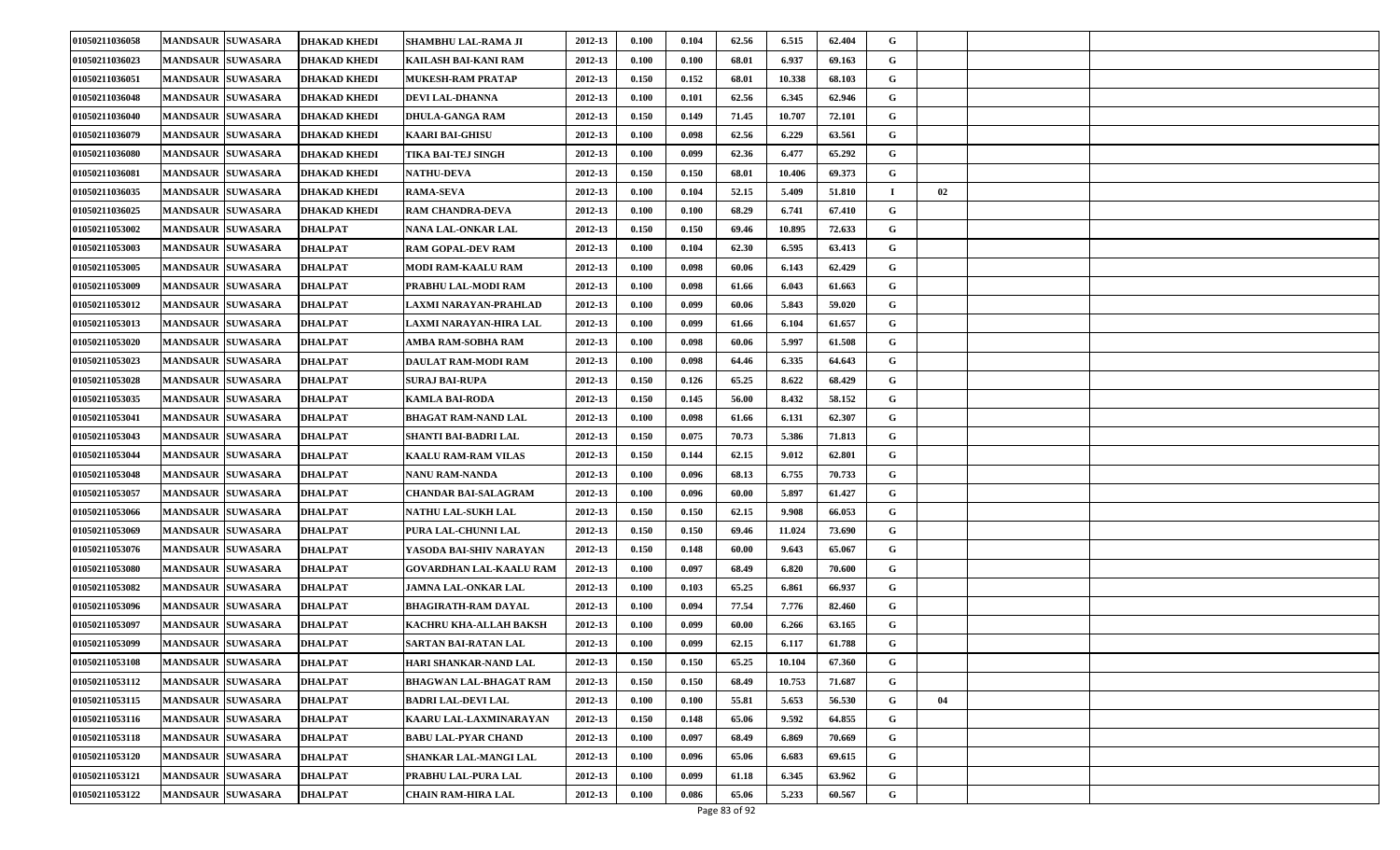| 01050211053127 | <b>MANDSAUR SUWASARA</b> | <b>DHALPAT</b>  | SHANKAR LAL-BHAGAT RAM                 | 2012-13 | 0.100 | 0.101 | 61.18 | 6.546  | 64.940 | G            |    |                |                    |
|----------------|--------------------------|-----------------|----------------------------------------|---------|-------|-------|-------|--------|--------|--------------|----|----------------|--------------------|
| 01050211053128 | <b>MANDSAUR SUWASARA</b> | <b>DHALPAT</b>  | PURA LAL-NANDA                         | 2012-13 | 0.150 | 0.146 | 65.80 | 9.851  | 67.612 | G            |    |                |                    |
| 01050211053129 | <b>MANDSAUR SUWASARA</b> | <b>DHALPAT</b>  | RADHESHYAM-KANWAR LAL                  | 2012-13 | 0.150 | 0.143 | 67.83 | 10.407 | 72.980 | G            |    |                |                    |
| 01050211053130 | <b>MANDSAUR SUWASARA</b> | <b>DHALPAT</b>  | JAGDISH-PURA LAL                       | 2012-13 | 0.150 | 0.141 | 68.88 | 9.840  | 69.787 | G            |    |                |                    |
| 01050211053132 | <b>MANDSAUR SUWASARA</b> | DHALPAT         | OM PRAKASH-KANWAR LAL                  | 2012-13 | 0.150 | 0.144 | 67.83 | 10.330 | 71.537 | G            |    |                |                    |
| 01050211053135 | <b>MANDSAUR SUWASARA</b> | <b>DHALPAT</b>  | SURESH CHANDRA-RAM DAYAL               | 2012-13 | 0.150 | 0.000 | 0.000 | 0.000  | 0.000  | $\mathbf{F}$ |    |                |                    |
| 01050211053143 | <b>MANDSAUR SUWASARA</b> | <b>DHALPAT</b>  | <b>RAM CHANDRA-CHAIN RAM</b>           | 2012-13 | 0.150 | 0.139 | 61.92 | 9.412  | 67.615 | G            |    |                |                    |
| 01050211053148 | <b>MANDSAUR SUWASARA</b> | DHALPAT         | BAL MUKUND-AMBA RAM                    | 2012-13 | 0.150 | 0.000 | 0.000 | 0.000  | 0.000  | $\mathbf{F}$ |    |                |                    |
| 01050211053015 | <b>MANDSAUR SUWASARA</b> | DHALPAT         | <b>JAGDISH-NANU RAM</b>                | 2012-13 | 0.150 | 0.145 | 68.33 | 10.552 | 72.772 | G            |    |                |                    |
| 01050211053010 | <b>MANDSAUR SUWASARA</b> | DHALPAT         | NANA LAL-JAY KISHAN                    | 2012-13 | 0.100 | 0.100 | 61.18 | 6.232  | 62.072 | G            |    |                |                    |
| 01050211053058 | <b>MANDSAUR SUWASARA</b> | <b>DHALPAT</b>  | PURA LAL-MODI RAM                      | 2012-13 | 0.100 | 0.100 | 63.49 | 6.630  | 66.300 | G            |    |                |                    |
| 01050211053147 | <b>MANDSAUR SUWASARA</b> | <b>DHALPAT</b>  | DWARIKA PRASAD-PARSU RAM               | 2012-13 | 0.100 | 0.000 | 0.000 | 0.000  | 0.000  | F            |    |                |                    |
| 01050211053126 | <b>MANDSAUR SUWASARA</b> | <b>DHALPAT</b>  | TULSI RAM-PRABHU LAL                   | 2012-13 | 0.100 | 0.096 | 68.79 | 6.791  | 70.740 | G            |    |                |                    |
| 01050211053152 | <b>MANDSAUR SUWASARA</b> | <b>DHALPAT</b>  | <b>BAL MUKUND-BASANTI LAL</b>          | 2012-13 | 0.100 | 0.062 | 65.80 | 4.070  | 65.539 | G            |    |                |                    |
| 01050211053137 | <b>MANDSAUR SUWASARA</b> | <b>DHALPAT</b>  | SHIV NARAYAN-BHERU LAL                 | 2012-13 | 0.150 | 0.148 | 65.80 | 10.603 | 71.642 | G            |    |                |                    |
| 01050211053113 | <b>MANDSAUR SUWASARA</b> | <b>DHALPAT</b>  | KANHAIYA LAL-HIRA LAL                  | 2012-13 | 0.100 | 0.098 | 68.79 | 6.958  | 71.000 | G            |    |                |                    |
| 01050211053072 | <b>MANDSAUR SUWASARA</b> | <b>DHALPAT</b>  | VAJJI BAI-KISHAN LAL                   | 2012-13 | 0.100 | 0.099 | 63.49 | 6.349  | 64.131 | G            |    |                |                    |
| 01050211053011 | <b>MANDSAUR SUWASARA</b> | <b>DHALPAT</b>  | <b>DEV RAM-KANWAR LAL</b>              | 2012-13 | 0.150 | 0.140 | 65.57 | 9.592  | 68.514 | G            |    |                |                    |
| 01050211053008 | <b>MANDSAUR SUWASARA</b> | <b>DHALPAT</b>  | SHIV NARAYAN-MANGI LAL                 | 2012-13 | 0.100 | 0.000 | 0.000 | 0.000  | 0.000  | $\mathbf{F}$ |    |                |                    |
| 01050211053045 | <b>MANDSAUR SUWASARA</b> | <b>DHALPAT</b>  | RAM LAL-SHRI RAM                       | 2012-13 | 0.150 | 0.144 | 65.57 | 10.023 | 69.847 | G            |    |                |                    |
| 01050211053134 | <b>MANDSAUR SUWASARA</b> | DHALPAT         | MOHAN LAL-NAND LAL                     | 2012-13 | 0.150 | 0.150 | 57.17 | 8.821  | 58.807 | G            |    |                |                    |
| 01050211053117 | <b>MANDSAUR SUWASARA</b> | <b>DHALPAT</b>  | PRABHU LAL-RATTA TELI                  | 2012-13 | 0.100 | 0.097 | 60.32 | 6.144  | 63.210 | G            |    |                |                    |
| 01050211053025 | <b>MANDSAUR SUWASARA</b> | <b>DHALPAT</b>  | BHERU LAL-HIRA LAL                     | 2012-13 | 0.150 | 0.146 | 65.57 | 9.929  | 68.147 | G            |    |                |                    |
| 01050211053047 | <b>MANDSAUR SUWASARA</b> | <b>DHALPAT</b>  | KANHAIYA LAL-JODH RAM                  | 2012-13 | 0.150 | 0.147 | 60.32 | 9.522  | 64.776 | G            |    |                |                    |
| 01050211053131 | <b>MANDSAUR SUWASARA</b> | <b>DHALPAT</b>  | MANGI LAL-BHERU LAL                    | 2012-13 | 0.150 | 0.146 | 63.05 | 9.557  | 65.325 | G            |    |                |                    |
| 01050211053138 | <b>MANDSAUR SUWASARA</b> | <b>DHALPAT</b>  | <b>KAALU RAM-SALIGRAM</b>              | 2012-13 | 0.150 | 0.145 | 60.32 | 8.936  | 61.628 | G            |    |                |                    |
| 01050211053040 | <b>MANDSAUR SUWASARA</b> | <b>DHALPAT</b>  | LAXMI NARAYAN-NATHU                    | 2012-13 | 0.150 | 0.000 | 0.000 | 0.000  | 0.000  | $\mathbf{F}$ |    |                |                    |
| 01050211053123 | <b>MANDSAUR SUWASARA</b> | DHALPAT         | ISHWAR LAL-RAMESHWAR<br><b>PATIDAR</b> | 2012-13 | 0.150 | 0.141 | 57.26 | 8.883  | 63.089 | G            |    |                |                    |
| 01050211053071 | <b>MANDSAUR SUWASARA</b> | DHALPAT         | NIRBHAY RAM-PRAHLAD                    | 2012-13 | 0.150 | 0.148 | 56.56 | 8.831  | 59.588 |              | 02 |                |                    |
| 01050211053068 | <b>MANDSAUR SUWASARA</b> | <b>DHALPAT</b>  | SHRI RAM-BAGDU                         | 2012-13 | 0.100 | 0.100 | 57.12 | 6.185  | 61.912 | G            |    |                |                    |
| 01050211053153 | <b>MANDSAUR SUWASARA</b> | DHALPAT         | SHAMBHU LAL-PURA LAL                   | 2012-13 | 0.100 | 0.102 | 57.94 | 6.001  | 58.833 | G            |    |                |                    |
| 01050211053146 | <b>MANDSAUR SUWASARA</b> | DHALPAT         | RAM PRASAD-NATHU LAL                   | 2012-13 | 0.100 | 0.090 | 59.86 | 5.541  | 61.430 | G            |    |                |                    |
| 01050211053154 | <b>MANDSAUR SUWASARA</b> | DHALPAT         | <b>GOPAL-BHERU LAL</b>                 | 2012-13 | 0.100 | 0.096 | 64.58 | 6.237  | 65.172 | G            |    | 01050209010012 |                    |
| 01050211053119 | MANDSAUR SUWASARA        | <b>DHALPAT</b>  | <b>ISMAYIL-MITTHU</b>                  | 2012-13 | 0.100 | 0.096 | 64.58 | 6.144  | 64.000 | G            |    | 01050211001036 |                    |
| 01050211069001 | <b>MANDSAUR SUWASARA</b> | DHAMNIYA        | BHUWANISHANKAR-RAMA                    | 2012-13 | 0.100 | 0.102 | 67.47 | 6.863  | 67.021 | G            |    |                | <b>NAME CHANGE</b> |
| 01050211069002 | MANDSAUR SUWASARA        | DHAMNIYA        | MAGAN LAL-PYAR JI                      | 2012-13 | 0.100 | 0.103 | 61.39 | 6.867  | 66.929 | G            |    |                |                    |
| 01050211069018 | <b>MANDSAUR SUWASARA</b> | DHAMNIYA        | KISHANBAI-DEVAJI                       | 2012-13 | 0.150 | 0.156 | 61.39 | 9.866  | 63.243 | G            |    |                |                    |
| 01050211069021 | <b>MANDSAUR SUWASARA</b> | <b>DHAMNIYA</b> | NATHU SINGH-JUJHAR SINGH               | 2012-13 | 0.100 | 0.104 | 61.39 | 6.727  | 64.682 | G            |    |                |                    |
| 01050211069044 | <b>MANDSAUR SUWASARA</b> | DHAMNIYA        | <b>KANA-UDA</b>                        | 2012-13 | 0.100 | 0.099 | 59.57 | 6.680  | 67.338 | G            |    |                |                    |
| 01050211069045 | <b>MANDSAUR SUWASARA</b> | DHAMNIYA        | RAMPRASAD-TULSIRAM                     | 2012-13 | 0.100 | 0.100 | 63.81 | 6.363  | 63.630 | G            |    |                |                    |
| 01050211069057 | <b>MANDSAUR SUWASARA</b> | <b>DHAMNIYA</b> | <b>CHATAR BAI-NAG SINGH</b>            | 2012-13 | 0.100 | 0.103 | 63.81 | 6.408  | 62.517 | G            |    |                |                    |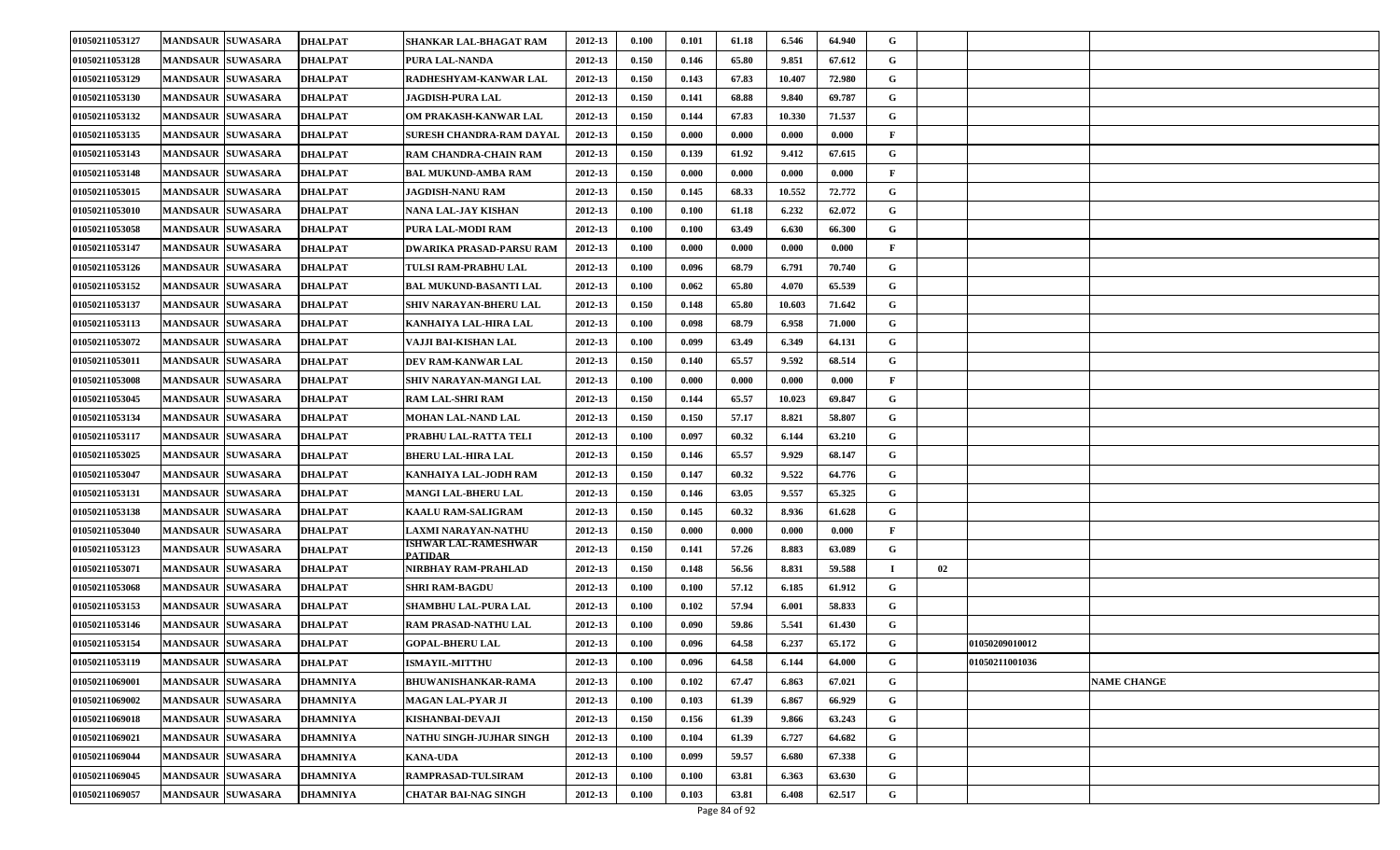| 01050211069058 | <b>MANDSAUR SUWASARA</b> | <b>DHAMNIYA</b>        | <b>KAALU RAM-BHURA</b>                     | 2012-13 | 0.100 | 0.102 | 67.47 | 6.911  | 67.754 | G            |    |                       |
|----------------|--------------------------|------------------------|--------------------------------------------|---------|-------|-------|-------|--------|--------|--------------|----|-----------------------|
| 01050211069059 | <b>MANDSAUR SUWASARA</b> | <b>DHAMNIYA</b>        | <b>GOPAL-NANU RAM</b>                      | 2012-13 | 0.100 | 0.101 | 63.81 | 6.618  | 65.395 | G            |    |                       |
| 01050211069052 | <b>MANDSAUR SUWASARA</b> | <b>DHAMNIYA</b>        | <b>KAALU RAM-KHIMA</b>                     | 2012-13 | 0.100 | 0.096 | 63.55 | 6.455  | 67.239 | G            |    |                       |
| 01050211069065 | <b>MANDSAUR SUWASARA</b> | <b>DHAMNIYA</b>        | MANGU SINGH-JORAWAR SINGH                  | 2012-13 | 0.100 | 0.101 | 63.55 | 6.673  | 66.200 | G            |    |                       |
| 01050211069008 | <b>MANDSAUR SUWASARA</b> | <b>DHAMNIYA</b>        | <b>RATAN BAI-RATAN LAL</b>                 | 2012-13 | 0.100 | 0.102 | 58.16 | 6.190  | 60.449 | G            |    |                       |
| 01050211069037 | <b>MANDSAUR SUWASARA</b> | <b>DHAMNIYA</b>        | <b>SHIVLAL-BHERU</b>                       | 2012-13 | 0.100 | 0.102 | 63.55 | 6.564  | 64.352 | G            |    |                       |
| 01050211069042 | <b>MANDSAUR SUWASARA</b> | <b>DHAMNIYA</b>        | MADANPURI-SHANKARPURI                      | 2012-13 | 0.100 | 0.101 | 55.79 | 6.256  | 61.696 | G            |    |                       |
| 01050211029010 | <b>MANDSAUR SUWASARA</b> | <b>DHANWADA</b>        | ARJUN SINGH-NATHU SINGH                    | 2012-13 | 0.150 | 0.000 | 0.000 | 0.000  | 0.000  | $\mathbf{F}$ |    |                       |
| 01050211029011 | <b>MANDSAUR SUWASARA</b> | <b>DHANWADA</b>        | SAAYATA BAI-NATHU SINGH                    | 2012-13 | 0.100 | 0.097 | 69.24 | 7.290  | 75.310 | G            |    |                       |
| 01050211029019 | <b>MANDSAUR SUWASARA</b> | <b>DHANWADA</b>        | VIKRAM SINGH-ARJUN SINGH                   | 2012-13 | 0.100 | 0.050 | 70.24 | 3.713  | 74.260 | G            |    |                       |
| 01050211029005 | <b>MANDSAUR SUWASARA</b> | <b>DHANWADA</b>        | ARJUN SINGH-GULAB SINGH                    | 2012-13 | 0.150 | 0.155 | 62.65 | 9.836  | 63.295 | G            |    |                       |
| 01050211029017 | <b>MANDSAUR SUWASARA</b> | DHANWADA               | <b>BADRI SINGH-BHAGWAN SINGH</b>           | 2012-13 | 0.100 | 0.102 | 68.00 | 6.917  | 67.615 | G            |    |                       |
| 01050211029031 | <b>MANDSAUR SUWASARA</b> | <b>DHANWADA</b>        | <b>MANGI LAL-DHANNA</b>                    | 2012-13 | 0.100 | 0.102 | 68.00 | 7.072  | 69.130 | G            |    |                       |
| 01050211029024 | <b>MANDSAUR SUWASARA</b> | <b>DHANWADA</b>        | MAAN SINGH-LAXMAN SINGH                    | 2012-13 | 0.100 | 0.100 | 59.77 | 5.934  | 59.340 | G            |    |                       |
| 01050211029002 | <b>MANDSAUR SUWASARA</b> | <b>DHANWADA</b>        | <b>MANGU SINGH-RAM SINGH</b>               | 2012-13 | 0.150 | 0.153 | 64.99 | 9.906  | 64.745 | G            |    |                       |
| 01050211029030 | <b>MANDSAUR SUWASARA</b> | <b>DHANWADA</b>        | SHAMBHU SINGH-MAAN SINGH                   | 2012-13 | 0.100 | 0.104 | 59.77 | 6.216  | 60.000 | G            |    |                       |
| 01050211038039 | <b>MANDSAUR SUWASARA</b> | <b>GHASOI</b>          | NAGU SINGH-BHANWAR SINGH                   | 2012-13 | 0.150 | 0.139 | 65.37 | 8.414  | 60.359 | G            |    |                       |
| 01050211038010 | <b>MANDSAUR SUWASARA</b> | <b>GHASOI</b>          | <b>RAM LAL-NANDA</b>                       | 2012-13 | 0.100 | 0.099 | 69.67 | 6.758  | 68.540 | G            |    |                       |
| 01050211038042 | <b>MANDSAUR SUWASARA</b> | <b>GHASOI</b>          | DEVI LAL-NAND RAM                          | 2012-13 | 0.150 | 0.146 | 65.37 | 9.834  | 67.495 | G            |    |                       |
| 01050211038043 | <b>MANDSAUR SUWASARA</b> | <b>GHASOI</b>          | NAHAR SINGH-JAY SINGH                      | 2012-13 | 0.100 | 0.096 | 57.86 | 6.224  | 64.833 | G            |    |                       |
| 01050211038048 | <b>MANDSAUR SUWASARA</b> | <b>GHASOI</b>          | SHANTI DEVI-YOGESHWAR                      | 2012-13 | 0.100 | 0.099 | 57.86 | 5.951  | 60.111 | G            |    |                       |
| 01050211038049 | <b>MANDSAUR SUWASARA</b> | <b>GHASOI</b>          | UDAY SINGH-DEVI SINGH                      | 2012-13 | 0.150 | 0.148 | 61.94 | 9.318  | 63.173 | G            |    |                       |
| 01050211038050 | <b>MANDSAUR SUWASARA</b> | <b>GHASOI</b>          | RAM SINGH-BHAGWAN SINGH                    | 2012-13 | 0.150 | 0.130 | 65.37 | 8.386  | 64.409 | G            |    |                       |
| 01050211038019 | <b>MANDSAUR SUWASARA</b> | <b>GHASOI</b>          | <b>BHUWAAN-SWARUP</b>                      | 2012-13 | 0.100 | 0.094 | 60.96 | 5.312  | 56.331 | G            | 04 |                       |
| 01050211038022 | <b>MANDSAUR SUWASARA</b> | <b>GHASOI</b>          | <b>HIRA LAL-PYARE LAL</b>                  | 2012-13 | 0.100 | 0.096 | 71.41 | 6.733  | 70.135 | G            |    |                       |
| 01050211038012 | <b>MANDSAUR SUWASARA</b> | <b>GHASOI</b>          | LAXMI NARAYAN-SALAGRAM                     | 2012-13 | 0.100 | 0.095 | 57.94 | 5.413  | 57.220 | G            |    |                       |
| 01050211038062 | <b>MANDSAUR SUWASARA</b> | <b>GHASOI</b>          | SAVITRI BAI - GOPI DAS                     | 2012-13 | 0.150 | 0.151 | 68.77 | 10.119 | 66.925 | G            |    | <b>TRANSFER/AERA</b>  |
| 01050211038063 | <b>MANDSAUR SUWASARA</b> | <b>GHASOI</b>          | <b>BHERU SINGH-DEVILAL</b>                 | 2012-13 | 0.100 | 0.000 | 0.000 | 0.000  | 0.000  | $\mathbf N$  |    | TRANSFER/SEMLI KANKAD |
| 01050211015001 | <b>MANDSAUR SUWASARA</b> | <b>GOVARDHAN PURA</b>  | <b>BHANWAR SINGH-UDAY SINGH</b>            | 2012-13 | 0.100 | 0.103 | 68.01 | 7.151  | 69.766 | G            |    |                       |
| 01050211015014 | <b>MANDSAUR SUWASARA</b> | <b>GOVARDHAN PURA</b>  | <b>MANGI LAL-PYAR CHAND</b>                | 2012-13 | 0.100 | 0.090 | 63.41 | 5.779  | 64.211 | G            |    |                       |
| 01050211015005 | <b>MANDSAUR SUWASARA</b> | <b>GOVARDHAN PURA</b>  | <b>NAGU LAL-DHUL JI</b>                    | 2012-13 | 0.150 | 0.147 | 65.01 | 9.176  | 62.464 | G            |    |                       |
| 01050211015019 | <b>MANDSAUR SUWASARA</b> | <b>GOVARDHAN PURA</b>  | SHANKAR LAL-MOTI LAL                       | 2012-13 | 0.150 | 0.144 | 63.41 | 9.512  | 65.918 | G            |    |                       |
| 01050211015020 | <b>MANDSAUR SUWASARA</b> | <b>GOVARDHAN PURA</b>  | <b>BHANWAR SINGH-ONKAR SINGH</b>           | 2012-13 | 0.100 | 0.103 | 63.41 | 6.259  | 60.649 | G            |    |                       |
| 01050211015032 | MANDSAUR SUWASARA        |                        | <b>GOVARDHAN PURA DEV BAI-KANHAIYA LAL</b> | 2012-13 | 0.100 | 0.098 | 60.35 | 6.026  | 61.239 | G            |    |                       |
| 01050211015034 | <b>MANDSAUR SUWASARA</b> | <b>GOVARDHAN PURA</b>  | <b>HIRA-SAMDA</b>                          | 2012-13 | 0.100 | 0.000 | 0.000 | 0.000  | 0.000  | $\mathbf{F}$ |    |                       |
| 01050211066010 | MANDSAUR SUWASARA        | <b>GURADIYA PRATAP</b> | <b>SURAT RAM-NANU RAM</b>                  | 2012-13 | 0.150 | 0.148 | 65.49 | 9.786  | 66.122 | $\mathbf G$  |    |                       |
| 01050211066011 | MANDSAUR SUWASARA        | <b>GURADIYA PRATAP</b> | <b>KAMLA BAI-NARAYAN</b>                   | 2012-13 | 0.150 | 0.148 | 68.67 | 10.173 | 68.736 | G            |    |                       |
| 01050211066012 | MANDSAUR SUWASARA        | <b>GURADIYA PRATAP</b> | <b>NANDU BAI-AMRA</b>                      | 2012-13 | 0.100 | 0.101 | 70.17 | 6.917  | 68.621 | G            |    |                       |
| 01050211066013 | MANDSAUR SUWASARA        | <b>GURADIYA PRATAP</b> | <b>BHAGAT RAM-LAL JI</b>                   | 2012-13 | 0.100 | 0.101 | 65.49 | 6.839  | 67.847 | G            |    |                       |
| 01050211066015 | <b>MANDSAUR SUWASARA</b> | <b>GURADIYA PRATAP</b> | MUKUND LAL-BHAGIRATH                       | 2012-13 | 0.100 | 0.100 | 70.17 | 6.987  | 69.870 | G            |    |                       |
| 01050211066021 | MANDSAUR SUWASARA        | GURADIYA PRATAP        | SAJJAN BAI-LAXMI NARAYAN                   | 2012-13 | 0.150 | 0.144 | 65.49 | 9.468  | 65.750 | G            |    |                       |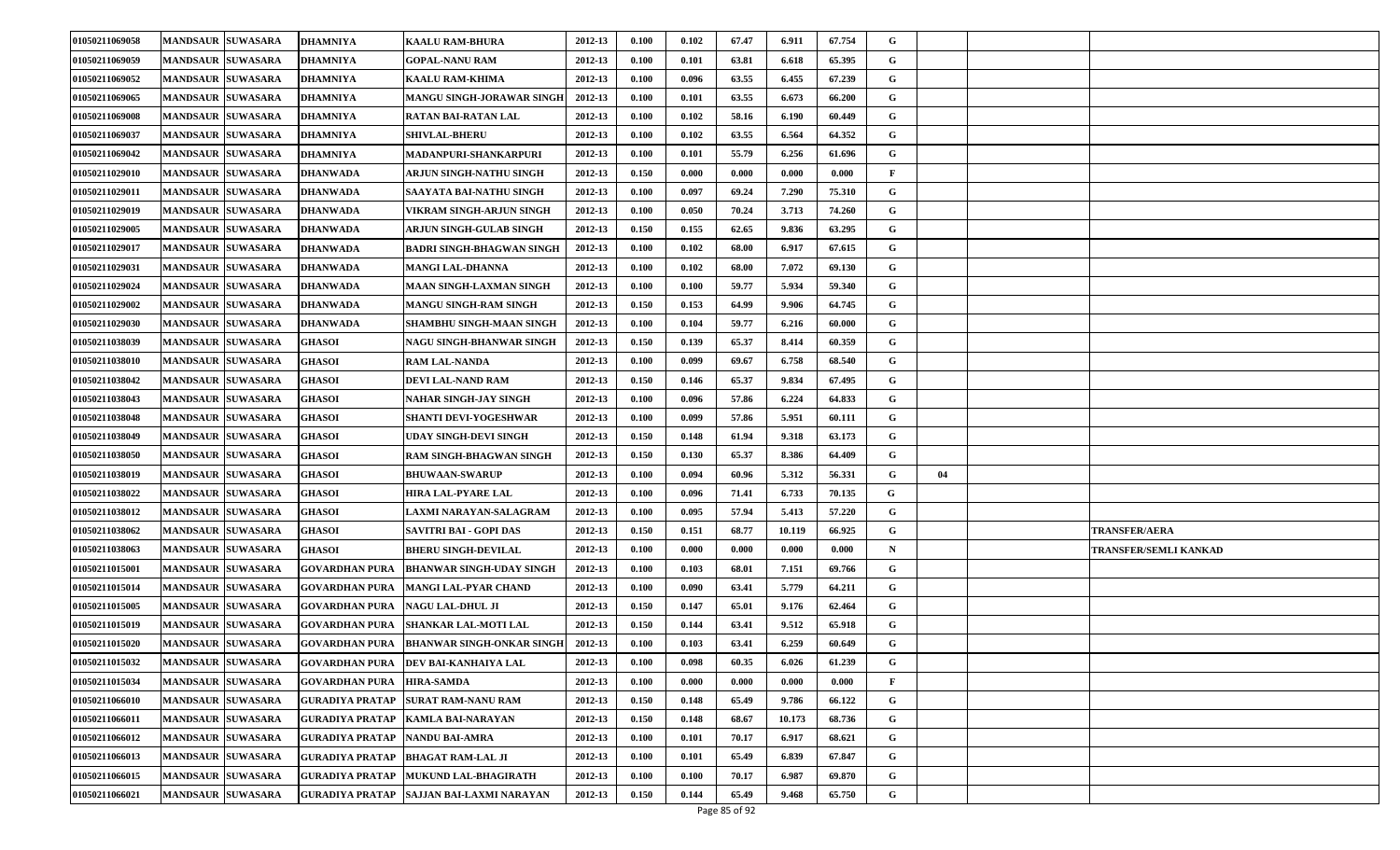| 01050211066022 | <b>MANDSAUR SUWASARA</b> | <b>GURADIYA PRATAP NAND LAL-CHOTE LAL</b>                             | 2012-13 | 0.150                | 0.142 | 66.19 | 9.030  | 63.636 | G           |    |  |
|----------------|--------------------------|-----------------------------------------------------------------------|---------|----------------------|-------|-------|--------|--------|-------------|----|--|
| 01050211066023 | <b>MANDSAUR SUWASARA</b> | <b>GURADIYA PRATAP</b><br><b>PAPPU LAL-RATAN LAL</b>                  | 2012-13 | 0.100                | 0.100 | 66.19 | 6.572  | 65.720 | G           |    |  |
| 01050211066024 | <b>MANDSAUR SUWASARA</b> | <b>GURADIYA PRATAP</b><br><b>PANNA LAL-BHANWAR LAL</b>                | 2012-13 | 0.100                | 0.101 | 59.26 | 6.078  | 60.298 | G           |    |  |
| 01050211066033 | <b>MANDSAUR SUWASARA</b> | <b>GURADIYA PRATAP</b><br>PRAHLAD-BHERU LAL                           | 2012-13 | 0.100                | 0.103 | 66.19 | 6.912  | 67.237 | G           |    |  |
| 01050211066035 | <b>MANDSAUR SUWASARA</b> | <b>GURADIYA PRATAP</b><br><b>TULSI RAM-DHUL JI</b>                    | 2012-13 | 0.100                | 0.100 | 66.94 | 6.809  | 68.090 | G           |    |  |
| 01050211066039 | <b>MANDSAUR SUWASARA</b> | <b>GURADIYA PRATAP</b><br>MANGI LAL-RAM KISHAN                        | 2012-13 | 0.100                | 0.099 | 75.33 | 7.296  | 73.697 |             | 02 |  |
| 01050211066041 | <b>MANDSAUR SUWASARA</b> | <b>GURADIYA PRATAP</b><br>MANGI LAL-BOTH LAL                          | 2012-13 | 0.100                | 0.099 | 66.94 | 6.818  | 68.869 | G           |    |  |
| 01050211066029 | <b>MANDSAUR SUWASARA</b> | <b>JAGDISH-RAMA</b><br><b>GURADIYA PRATAP</b>                         | 2012-13 | 0.100                | 0.100 | 68.67 | 7.083  | 70.830 | G           |    |  |
| 01050211066042 | <b>MANDSAUR SUWASARA</b> | <b>GURADIYA PRATAP</b><br>NAND LAL-MANGI LAL                          | 2012-13 | 0.100                | 0.099 | 69.00 | 7.117  | 71.744 | G           |    |  |
| 01050211066043 | <b>MANDSAUR SUWASARA</b> | <b>GURADIYA PRATAP</b><br>VISHNU LAL-BALA RAM                         | 2012-13 | 0.100                | 0.102 | 66.94 | 6.818  | 66.647 | G           |    |  |
| 01050211066044 | <b>MANDSAUR SUWASARA</b> | <b>GURADIYA PRATAP</b><br>VISHNU PRASAD-NAND RAM                      | 2012-13 | 0.150                | 0.137 | 59.26 | 7.975  | 58.254 | G           |    |  |
| 01050211066047 | <b>MANDSAUR SUWASARA</b> | <b>GURADIYA PRATAP</b><br><b>RAMESH-RAJA RAM</b>                      | 2012-13 | 0.100                | 0.099 | 60.46 | 6.089  | 61.505 | G           |    |  |
| 01050211066049 | <b>MANDSAUR SUWASARA</b> | <b>GURADIYA PRATAP</b><br><b>KAALU RAM-NAND RAM</b>                   | 2012-13 | 0.150                | 0.151 | 67.59 | 10.563 | 70.046 | G           |    |  |
| 01050211066050 | <b>MANDSAUR SUWASARA</b> | <b>GURADIYA PRATAP</b><br><b>TORI RAM-LAL JI</b>                      | 2012-13 | 0.100                | 0.099 | 62.43 | 6.421  | 64.859 | G           |    |  |
| 01050211066052 | <b>MANDSAUR SUWASARA</b> | <b>GURADIYA PRATAP</b><br><b>RADHAKISHAN-BHERU LAL</b>                | 2012-13 | 0.100                | 0.100 | 62.43 | 6.519  | 65.190 | G           |    |  |
| 01050211066053 | <b>MANDSAUR SUWASARA</b> | <b>GURADIYA PRATAP</b><br><b>HARDEV RAM-LAL JI</b>                    | 2012-13 | 0.100                | 0.098 | 67.59 | 6.585  | 66.921 | G           |    |  |
| 01050211066054 | <b>MANDSAUR SUWASARA</b> | <b>GURADIYA PRATAP</b><br><b>KISHAN LAL-LAL JI</b>                    | 2012-13 | 0.100                | 0.094 | 63.47 | 5.803  | 62.064 | G           |    |  |
| 01050211066055 | <b>MANDSAUR SUWASARA</b> | GURADIYA PRATAP   SATYANARAYAN-BHARAT RAM                             | 2012-13 | 0.100                | 0.099 | 67.59 | 7.039  | 71.101 | G           |    |  |
| 01050211066056 | <b>MANDSAUR SUWASARA</b> | <b>GURADIYA PRATAP</b><br><b>BANSHI LAL-KESHU RAM</b>                 | 2012-13 | 0.150                | 0.150 | 69.00 | 10.537 | 70.294 | G           |    |  |
| 01050211066057 | <b>MANDSAUR SUWASARA</b> | <b>GURADIYA PRATAP</b><br><b>RADHESHYAM-SAWANT RAM</b>                | 2012-13 | 0.150                | 0.151 | 65.00 | 9.861  | 65.218 | G           |    |  |
| 01050211066058 | <b>MANDSAUR SUWASARA</b> | <b>GURADIYA PRATAP</b><br><b>VINOD KUMAR-MUKUND LAL</b>               | 2012-13 | 0.150                | 0.146 | 69.00 | 10.212 | 69.754 | G           |    |  |
| 01050211066060 | <b>MANDSAUR SUWASARA</b> | <b>GURADIYA PRATAP</b><br><b>BADRI LAL-LAXMI NARAYAN</b>              | 2012-13 | 0.150                | 0.149 | 71.29 | 10.643 | 71.526 | G           |    |  |
| 01050211066061 | <b>MANDSAUR SUWASARA</b> | <b>GURADIYA PRATAP</b><br><b>NAND LAL-BALA RAM</b>                    | 2012-13 | 0.150                | 0.147 | 68.90 | 10.148 | 68.940 | G           |    |  |
| 01050211066065 | <b>MANDSAUR SUWASARA</b> | GURADIYA PRATAP<br><b>RAM CHANDRA-ONKAR LAL</b>                       | 2012-13 | 0.150                | 0.151 | 65.00 | 9.843  | 65.359 | G           |    |  |
| 01050211066032 | <b>MANDSAUR SUWASARA</b> | <b>GURADIYA PRATAP</b><br><b>RAM PRASAD-HAJARI LAL</b>                | 2012-13 | 0.100                | 0.100 | 57.42 | 5.529  | 55.290 | G           | 04 |  |
| 01050211066059 | <b>MANDSAUR SUWASARA</b> | <b>GURADIYA PRATAP</b><br><b>PARMESHWAR-BHARAT RAM</b>                | 2012-13 | 0.100                | 0.102 | 65.00 | 6.862  | 67.275 | G           |    |  |
| 01050211066005 | <b>MANDSAUR SUWASARA</b> | <b>GURADIYA PRATAP</b><br><b>SHIV NARAYAN-NIRBHAY RAM</b>             | 2012-13 | 0.100                | 0.101 | 63.47 | 6.655  | 65.631 | G           |    |  |
| 01050211066006 | <b>MANDSAUR SUWASARA</b> | <b>GURADIYA PRATAP</b><br><b>MOHANLAL-RAMDAYAL</b>                    | 2012-13 | 0.100                | 0.100 | 68.90 | 7.008  | 70.080 | G           |    |  |
| 01050211066002 | <b>MANDSAUR SUWASARA</b> | <b>GURADIYA PRATAP</b><br><b>HARI RAM-RAM NIWAS</b>                   | 2012-13 | 0.150                | 0.151 | 63.47 | 9.711  | 64.397 | G           |    |  |
| 01050211066038 | <b>MANDSAUR SUWASARA</b> | <b>GURADIYA PRATAP</b><br><b>KANTI LAL-BANSHI LAL</b>                 | 2012-13 | 0.100                | 0.102 | 72.40 | 7.943  | 77.873 | G           |    |  |
| 01050211066026 | <b>MANDSAUR SUWASARA</b> | <b>LEELA BAI-FATEH SINGH</b><br><b>GURADIYA PRATAP</b>                | 2012-13 | $\boldsymbol{0.100}$ | 0.100 | 57.25 | 5.774  | 57.740 | G           |    |  |
| 01050211066004 | <b>MANDSAUR SUWASARA</b> | <b>GURADIYA PRATAP</b><br><b>NAND RAM-BALA RAM</b>                    | 2012-13 | 0.100                | 0.102 | 66.02 | 7.206  | 70.995 | G           |    |  |
| 01050211066009 | <b>MANDSAUR SUWASARA</b> | <b>GURADIYA PRATAP SALIGRAM-MANOHAR LAL</b>                           | 2012-13 | 0.150                | 0.149 | 68.90 | 10.433 | 70.020 | G           |    |  |
| 01050211066037 | <b>MANDSAUR SUWASARA</b> | GURADIYA PRATAP TULSI RAM-NATHU JI                                    | 2012-13 | 0.100                | 0.100 | 68.55 | 6.728  | 67.280 | G           |    |  |
| 01050211066001 | <b>MANDSAUR SUWASARA</b> | <b>GURADIYA PRATAP</b><br><b>BHANWAR LAL-LALJI</b>                    | 2012-13 | 0.100                | 0.101 | 66.02 | 6.781  | 67.006 | G           |    |  |
| 01050211066031 | <b>MANDSAUR SUWASARA</b> | <b>GURADIYA PRATAP</b><br><b>RAM VILAS-NANU RAM</b>                   | 2012-13 | 0.100                | 0.102 | 63.24 | 6.595  | 64.911 | $\mathbf G$ |    |  |
| 01050211066066 | <b>MANDSAUR SUWASARA</b> | <b>GURADIYA PRATAP</b><br><b>CHAIN RAM-DHANRAJ</b>                    | 2012-13 | 0.150                | 0.150 | 63.24 | 9.730  | 64.867 | G           |    |  |
| 01050211066069 | <b>MANDSAUR SUWASARA</b> | <b>GURADIYA PRATAP</b><br><b>BAPU LAL-SAMANT RAM</b>                  | 2012-13 | 0.150                | 0.151 | 66.02 | 9.941  | 65.747 | G           |    |  |
| 01050211066063 | <b>MANDSAUR SUWASARA</b> | <b>GURADIYA PRATAP</b><br><b>SHAMBHU LAL-PANNA LAL</b>                | 2012-13 | 0.100                | 0.000 | 0.000 | 0.000  | 0.000  | F           |    |  |
| 01050211066070 | <b>MANDSAUR SUWASARA</b> | PUR SINGH-BALWANT SINGH<br><b>GURADIYA PRATAP</b>                     | 2012-13 | 0.100                | 0.000 | 0.000 | 0.000  | 0.000  | F           |    |  |
| 01050211066048 | <b>MANDSAUR SUWASARA</b> | <b>VISHNU KUMAR-</b><br><b>GURADIYA PRATAP</b><br><b>SATYANARAYAN</b> | 2012-13 | 0.100                | 0.102 | 68.55 | 7.345  | 72.365 | G           |    |  |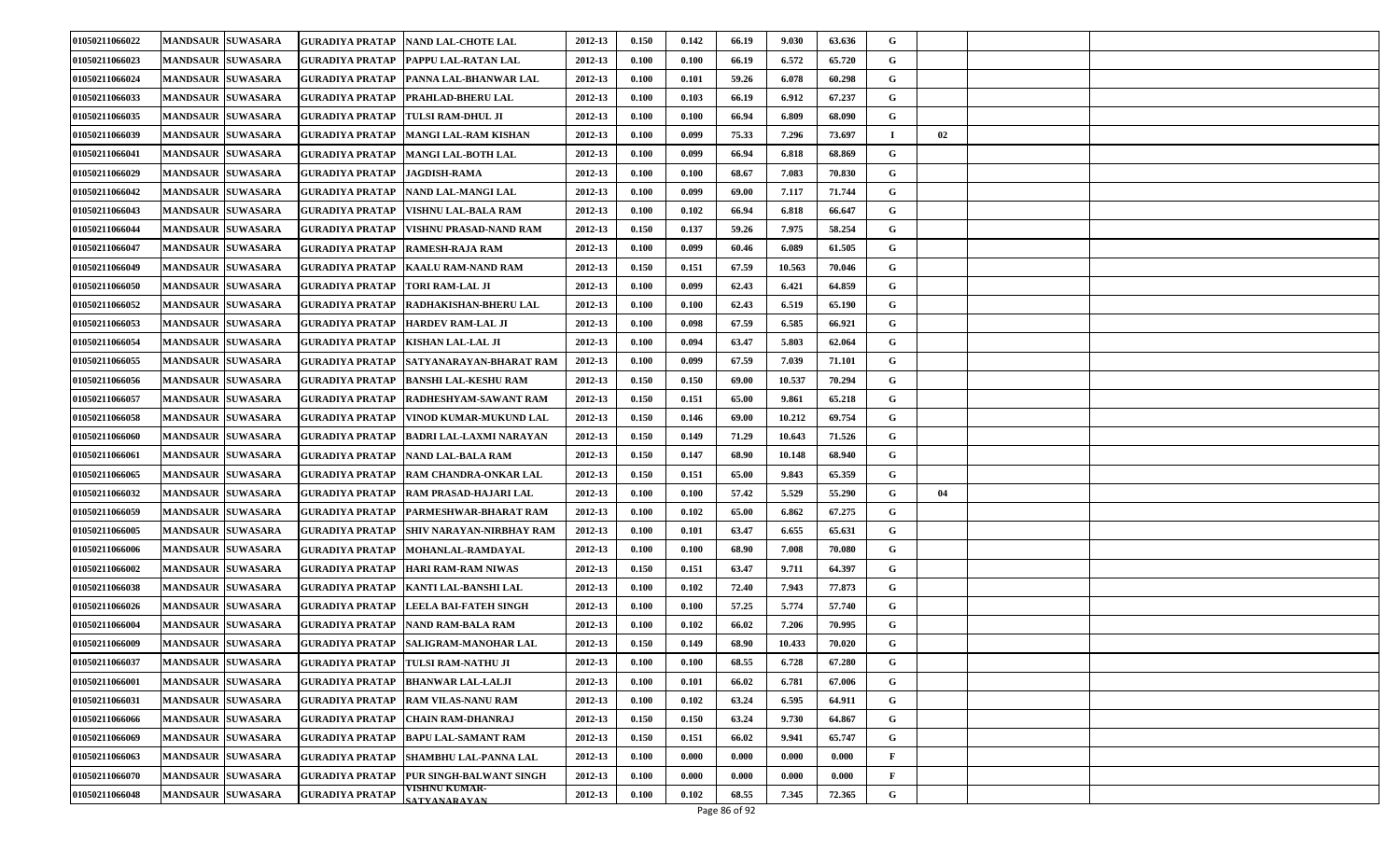| 01050211066067 | <b>MANDSAUR SUWASARA</b> | GURADIYA PRATAP       | <b>MADHAV LAL-SHIV LAL</b>            | 2012-13 | 0.150 | 0.150 | 66.95 | 9.918  | 66.208 | G            |    | 01050211001035 |                          |
|----------------|--------------------------|-----------------------|---------------------------------------|---------|-------|-------|-------|--------|--------|--------------|----|----------------|--------------------------|
| 01050211016001 | <b>MANDSAUR SUWASARA</b> | GURADIYA VIJAY        | <b>RANJIT SINGH-MADHO SINGH</b>       | 2012-13 | 0.100 | 0.098 | 59.01 | 6.086  | 62.102 | G            |    |                |                          |
| 01050211016002 | <b>MANDSAUR SUWASARA</b> | <b>GURADIYA VIJAY</b> | <b>RAGHUVIR SINGH-BAHADUR</b>         | 2012-13 | 0.100 | 0.099 | 62.68 | 6.196  | 62.586 | G            |    |                |                          |
| 01050211016010 | <b>MANDSAUR SUWASARA</b> | GURADIYA VIJAY        | MAHIPAL SINGH-BHAGWAN<br><b>SINGH</b> | 2012-13 | 0.100 | 0.099 | 62.44 | 6.173  | 62.353 | G            |    |                |                          |
| 01050211016003 | <b>MANDSAUR SUWASARA</b> | <b>GURADIYA VIJAY</b> | <b>MAGAN BAI-DULE SINGH</b>           | 2012-13 | 0.100 | 0.099 | 60.27 | 6.389  | 64.535 | G            |    |                |                          |
| 01050211016045 | <b>MANDSAUR SUWASARA</b> | <b>GURADIYA VIJAY</b> | BHAGWAN SINGH-BHUWANI<br><b>SINGH</b> | 2012-13 | 0.100 | 0.100 | 59.09 | 6.297  | 62.970 | G            |    |                |                          |
| 01050211016046 | <b>MANDSAUR SUWASARA</b> | <b>GURADIYA VIJAY</b> | <b>SHIV SINGH-FATEH SINGH</b>         | 2012-13 | 0.100 | 0.095 | 56.56 | 5.745  | 60.473 | G            |    |                |                          |
| 01050211016048 | <b>MANDSAUR SUWASARA</b> | GURADIYA VIJAY        | <b>DHULA-GANGA JI</b>                 | 2012-13 | 0.100 | 0.102 | 56.55 | 2.109  | 20.615 | G            | 04 |                |                          |
| 01050211016037 | <b>MANDSAUR SUWASARA</b> | GURADIYA VIJAY        | PUR SINGH-ONKAR SINGH                 | 2012-13 | 0.100 | 0.099 | 62.44 | 6.342  | 64.060 | G            |    |                |                          |
| 01050211016035 | <b>MANDSAUR SUWASARA</b> | <b>GURADIYA VIJAY</b> | <b>RAGHU SINGH-KAALU SINGH</b>        | 2012-13 | 0.100 | 0.097 | 60.27 | 6.225  | 64.307 | G            |    |                |                          |
| 01050211016049 | <b>MANDSAUR SUWASARA</b> | <b>GURADIYA VIJAY</b> | <b>BHUWANI RAM-HIRA LAL</b>           | 2012-13 | 0.100 | 0.100 | 60.27 | 5.932  | 59.320 | G            |    | 01050211018008 |                          |
| 01050211016050 | <b>MANDSAUR SUWASARA</b> | GURADIYA VIJAY        | DEVI LAL-SAVA JI                      | 2012-13 | 0.100 | 0.100 | 58.57 | 5.698  | 56.980 | G            | 04 | 01050211018010 |                          |
| 01050211016051 | <b>MANDSAUR SUWASARA</b> | GURADIYA VIJAY        | <b>BHERU SINGH-SAVA</b>               | 2012-13 | 0.100 | 0.100 | 58.57 | 5.849  | 58.490 | G            |    | 01050211018018 |                          |
| 01050211016052 | <b>MANDSAUR SUWASARA</b> | <b>GURADIYA VIJAY</b> | SOHAN BAI-GANPAT LAL                  | 2012-13 | 0.100 | 0.100 | 62.44 | 6.262  | 62.620 | G            |    | 01050211018004 |                          |
| 01050211063002 | <b>MANDSAUR SUWASARA</b> | <b>JAMUNIYA</b>       | SHIV NARAYAN-TULSI RAM                | 2012-13 | 0.150 | 0.149 | 65.61 | 9.926  | 66.706 | G            |    |                |                          |
| 01050211063003 | <b>MANDSAUR SUWASARA</b> | <b>JAMUNIYA</b>       | NANA LAL-TULSI RAM                    | 2012-13 | 0.150 | 0.152 | 65.61 | 10.301 | 67.769 | G            |    |                |                          |
| 01050211063011 | <b>MANDSAUR SUWASARA</b> | <b>JAMUNIYA</b>       | <b>BANSHI LAL-BHERU LAL</b>           | 2012-13 | 0.100 | 0.099 | 61.98 | 5.915  | 59.747 | G            |    |                |                          |
| 01050211063020 | <b>MANDSAUR SUWASARA</b> | <b>JAMUNIYA</b>       | DHAPU BAI-JHAMAK LAL                  | 2012-13 | 0.150 | 0.156 | 68.01 | 10.746 | 68.884 | G            |    |                |                          |
| 01050211063024 | <b>MANDSAUR SUWASARA</b> | <b>JAMUNIYA</b>       | BHAJAN LAL-PARAS RAM                  | 2012-13 | 0.100 | 0.100 | 62.94 | 6.420  | 64.200 | G            |    |                |                          |
| 01050211063025 | <b>MANDSAUR SUWASARA</b> | <b>JAMUNIYA</b>       | <b>KAALU RAM-GOPAL</b>                | 2012-13 | 0.100 | 0.100 | 65.21 | 6.689  | 66.890 | G            |    |                |                          |
| 01050211063026 | <b>MANDSAUR SUWASARA</b> | <b>JAMUNIYA</b>       | AMBA RAM-GOPAL                        | 2012-13 | 0.100 | 0.096 | 65.21 | 6.773  | 70.552 | G            |    |                | TRANSFER/GURADIYA PRATAP |
| 01050211063032 | <b>MANDSAUR SUWASARA</b> | <b>JAMUNIYA</b>       | <b>BALA RAM-ONKAR LAL</b>             | 2012-13 | 0.150 | 0.147 | 68.62 | 10.107 | 68.755 | G            |    |                | TRANSFER/GURADIYA PRATAP |
| 01050211063043 | <b>MANDSAUR SUWASARA</b> | <b>JAMUNIYA</b>       | NATHU LAL-BAPU LAL                    | 2012-13 | 0.150 | 0.151 | 62.94 | 2.958  | 19.563 | G            | 04 |                |                          |
| 01050211063046 | <b>MANDSAUR SUWASARA</b> | <b>JAMUNIYA</b>       | NODIYAN BAI-AMAR SINGH                | 2012-13 | 0.100 | 0.098 | 67.76 | 7.192  | 73.089 | G            |    |                |                          |
| 01050211063051 | <b>MANDSAUR SUWASARA</b> | <b>JAMUNIYA</b>       | DURGASHANKAR-BHUWANI<br>RAM           | 2012-13 | 0.100 | 0.100 | 59.49 | 6.331  | 63.310 | G            |    |                |                          |
| 01050211063056 | <b>MANDSAUR SUWASARA</b> | <b>JAMUNIYA</b>       | SATYANARAYAN-MATHURA                  | 2012-13 | 0.150 | 0.154 | 68.62 | 10.038 | 65.182 | G            |    |                |                          |
| 01050211063066 | <b>MANDSAUR SUWASARA</b> | <b>JAMUNIYA</b>       | <b>SUSHILA BAI-RAM GOPAL</b>          | 2012-13 | 0.150 | 0.143 | 65.49 | 9.683  | 67.808 | G            |    |                |                          |
| 01050211063068 | <b>MANDSAUR SUWASARA</b> | <b>JAMUNIYA</b>       | CHANDRA SINGH-BABRU SINGH             | 2012-13 | 0.100 | 0.099 | 52.71 | 1.785  | 18.085 | G            | 04 |                |                          |
| 01050211063042 | <b>MANDSAUR SUWASARA</b> | <b>JAMUNIYA</b>       | <b>KASHI RAM-RAMA</b>                 | 2012-13 | 0.100 | 0.103 | 59.49 | 5.941  | 57.904 | G            |    |                |                          |
| 01050211063071 | <b>MANDSAUR SUWASARA</b> | <b>JAMUNIYA</b>       | RAM GOPAL-SATYANARAYAN                | 2012-13 | 0.100 | 0.102 | 64.43 | 6.369  | 62.258 | G            |    |                |                          |
| 01050211063073 | <b>MANDSAUR SUWASARA</b> | <b>JAMUNIYA</b>       | SHYAM SUNDAR-D.P. BHANWAR             | 2012-13 | 0.150 | 0.153 | 62.07 | 2.829  | 18.490 | G            | 04 |                |                          |
| 01050211063045 | <b>MANDSAUR SUWASARA</b> | <b>JAMUNIYA</b>       | <b>SARDAR BAI-KANA</b>                | 2012-13 | 0.100 | 0.096 | 57.74 | 5.675  | 59.114 | G            |    |                | <b>NAME CHANGE</b>       |
| 01050211063058 | <b>MANDSAUR SUWASARA</b> | <b>JAMUNIYA</b>       | <b>SHANTI LAL-GOPAL</b>               | 2012-13 | 0.100 | 0.100 | 71.17 | 7.117  | 71.170 | G            |    |                |                          |
| 01050211063078 | <b>MANDSAUR SUWASARA</b> | <b>JAMUNIYA</b>       | <b>LALA-AMRA</b>                      | 2012-13 | 0.150 | 0.152 | 67.76 | 10.019 | 65.914 | G            |    |                |                          |
| 01050211063079 | <b>MANDSAUR SUWASARA</b> | <b>JAMUNIYA</b>       | <b>MOHAN LAL-CHOTU LAL</b>            | 2012-13 | 0.150 | 0.149 | 62.94 | 9.684  | 65.212 | G            |    |                |                          |
| 01050211058001 | MANDSAUR SUWASARA        | <b>KHAND DHAMNIYA</b> | <b>KISHAN LAL-BHIM JI</b>             | 2012-13 | 0.100 | 0.000 | 0.000 | 0.000  | 0.000  | $\mathbf{F}$ |    |                |                          |
| 01050211058009 | <b>MANDSAUR SUWASARA</b> | <b>KHAND DHAMNIYA</b> | DILIP SINGH-KHUMAN SINGH              | 2012-13 | 0.100 | 0.000 | 0.000 | 0.000  | 0.000  | $\mathbf{F}$ |    |                |                          |
| 01050211058010 | <b>MANDSAUR SUWASARA</b> | <b>KHAND DHAMNIYA</b> | <b>BHANWAR LAL-KACHRU LAL</b>         | 2012-13 | 0.150 | 0.151 | 64.47 | 10.684 | 70.755 | G            |    |                |                          |
| 01050211058013 | <b>MANDSAUR SUWASARA</b> | <b>KHAND DHAMNIYA</b> | NANURAM-SALAGRAM                      | 2012-13 | 0.150 | 0.141 | 62.08 | 9.454  | 67.240 | G            |    |                |                          |
| 01050211058014 | <b>MANDSAUR SUWASARA</b> | <b>KHAND DHAMNIYA</b> | KACHRULAL-BHERULAL                    | 2012-13 | 0.150 | 0.150 | 64.47 | 11.024 | 73.298 | G            |    |                |                          |
| 01050211058015 | MANDSAUR SUWASARA        | <b>KHAND DHAMNIYA</b> | <b>BADRILAL-BHAWARLAL</b>             | 2012-13 | 0.100 | 0.102 | 61.96 | 6.408  | 62.639 | G            |    |                |                          |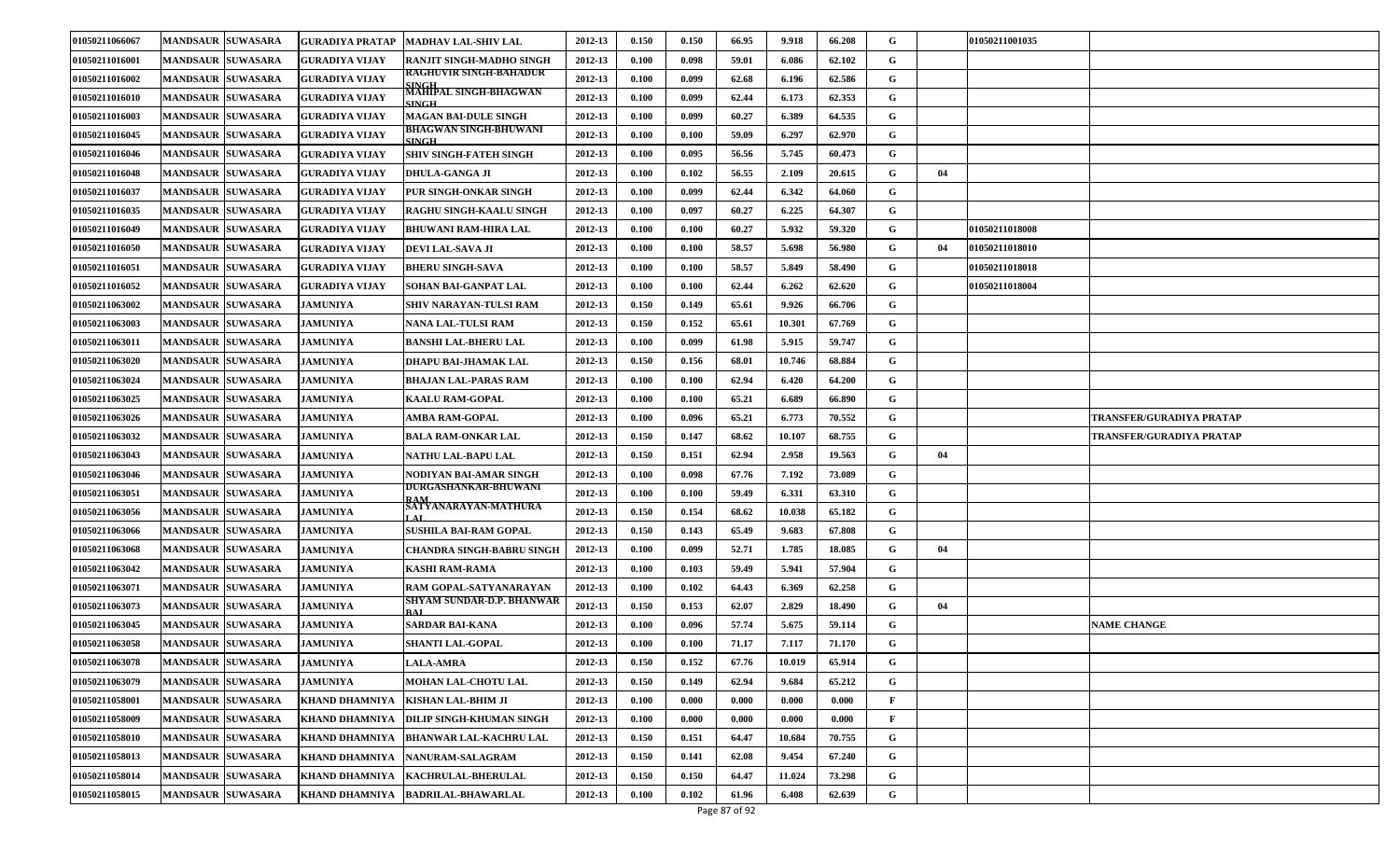| 01050211058011 | <b>MANDSAUR SUWASARA</b> | KHAND DHAMNIYA        | <b>RAM GOPAL-GANPAT LAL</b>          | 2012-13 | 0.150 | 0.146 | 61.96 | 8.993  | 61.680 | G            |    |                    |
|----------------|--------------------------|-----------------------|--------------------------------------|---------|-------|-------|-------|--------|--------|--------------|----|--------------------|
| 01050211058016 | <b>MANDSAUR SUWASARA</b> | <b>KHAND DHAMNIYA</b> | <b>RUGHNATH-RAM SINGH</b>            | 2012-13 | 0.100 | 0.000 | 0.000 | 0.000  | 0.000  | $\mathbf{F}$ |    |                    |
| 01050211044002 | <b>MANDSAUR SUWASARA</b> | <b>KISHORPURA</b>     | AMAR SINGH-MOTI SINGH                | 2012-13 | 0.150 | 0.149 | 65.54 | 9.756  | 65.345 | G            |    |                    |
| 01050211044003 | <b>MANDSAUR SUWASARA</b> | <b>KISHORPURA</b>     | GHANSHYAMSINGH-<br><b>IALAMSINGH</b> | 2012-13 | 0.100 | 0.100 | 58.57 | 5.539  | 55.390 | G            | 04 | <b>NAME CHANGE</b> |
| 01050211044004 | <b>MANDSAUR SUWASARA</b> | <b>KISHORPURA</b>     | RADHESHYAM-MANGILAL                  | 2012-13 | 0.100 | 0.100 | 65.54 | 6.601  | 66.010 | G            |    |                    |
| 01050211044015 | <b>MANDSAUR SUWASARA</b> | <b>KISHORPURA</b>     | PRABHU LAL-HIRA                      | 2012-13 | 0.100 | 0.100 | 69.09 | 6.307  | 63.070 | G            |    |                    |
| 01050211044028 | <b>MANDSAUR SUWASARA</b> | <b>KISHORPURA</b>     | SUJAN MAL-KANHAIYA LAL               | 2012-13 | 0.100 | 0.099 | 65.54 | 5.927  | 59.929 | G            |    |                    |
| 01050211044036 | <b>MANDSAUR SUWASARA</b> | <b>KISHORPURA</b>     | NAND LAL-PRABHU LAL                  | 2012-13 | 0.100 | 0.000 | 0.000 | 0.000  | 0.000  | $\mathbf{F}$ |    |                    |
| 01050211044021 | <b>MANDSAUR SUWASARA</b> | <b>KISHORPURA</b>     | PREM SAGAR-PRABHU LAL                | 2012-13 | 0.100 | 0.096 | 69.09 | 6.386  | 66.520 | G            |    |                    |
| 01050211044017 | <b>MANDSAUR SUWASARA</b> | <b>KISHORPURA</b>     | KAALU SINGH-JALAM SINGH              | 2012-13 | 0.100 | 0.100 | 57.34 | 5.685  | 56.850 |              | 02 |                    |
| 01050211049001 | <b>MANDSAUR SUWASARA</b> | <b>PRATAP PURA</b>    | <b>MOHAN LAL-PARAS RAM</b>           | 2012-13 | 0.100 | 0.100 | 64.96 | 6.839  | 68.390 | G            |    |                    |
| 01050211049002 | <b>MANDSAUR SUWASARA</b> | PRATAP PURA           | GEETA BAI-RAM KISHAN                 | 2012-13 | 0.100 | 0.099 | 59.97 | 6.228  | 62.909 | G            |    |                    |
| 01050211049003 | <b>MANDSAUR SUWASARA</b> | PRATAP PURA           | RAM SUKH-PRABHU LAL                  | 2012-13 | 0.100 | 0.100 | 61.94 | 6.743  | 67.430 | G            |    |                    |
| 01050211049004 | MANDSAUR SUWASARA        | PRATAP PURA           | AMRITRAM-RAMNARAYAN                  | 2012-13 | 0.100 | 0.096 | 61.94 | 6.282  | 65.643 | G            |    | <b>NAME CHANGE</b> |
| 01050211049005 | <b>MANDSAUR SUWASARA</b> | PRATAP PURA           | SUGAN BAI-NATHU LAL                  | 2012-13 | 0.100 | 0.098 | 63.90 | 6.728  | 69.005 | G            |    |                    |
| 01050211049006 | <b>MANDSAUR SUWASARA</b> | PRATAP PURA           | <b>SURAT RAM-RAM LAL</b>             | 2012-13 | 0.150 | 0.150 | 64.96 | 9.846  | 65.640 | G            |    |                    |
| 01050211049007 | <b>MANDSAUR SUWASARA</b> | PRATAP PURA           | PRABHU LAL-KAALU RAM                 | 2012-13 | 0.100 | 0.100 | 61.79 | 6.479  | 64.790 | G            |    |                    |
| 01050211049011 | <b>MANDSAUR SUWASARA</b> | PRATAP PURA           | <b>JHAMAKLAL-RAMBAKSH</b>            | 2012-13 | 0.150 | 0.150 | 59.97 | 9.098  | 60.653 | G            |    |                    |
| 01050211049012 | <b>MANDSAUR SUWASARA</b> | PRATAP PURA           | NIHAAL BAI-RAJA RAM                  | 2012-13 | 0.150 | 0.145 | 61.79 | 8.907  | 61.428 | G            |    |                    |
| 01050211049013 | <b>MANDSAUR SUWASARA</b> | PRATAP PURA           | RAM CHANDRA-KANHEYA LAL              | 2012-13 | 0.100 | 0.096 | 61.79 | 6.550  | 68.586 | G            |    |                    |
| 01050211049015 | <b>MANDSAUR SUWASARA</b> | PRATAP PURA           | <b>RAMBILAS-CHAINRAM</b>             | 2012-13 | 0.100 | 0.091 | 63.25 | 5.656  | 62.154 | G            |    |                    |
| 01050211049017 | <b>MANDSAUR SUWASARA</b> | PRATAP PURA           | NAND RAM-NARAYAN                     | 2012-13 | 0.100 | 0.104 | 65.13 | 6.746  | 64.865 | G            |    |                    |
| 01050211049018 | <b>MANDSAUR SUWASARA</b> | PRATAP PURA           | SURESH PRAKASH-AMBA RAM              | 2012-13 | 0.150 | 0.150 | 59.97 | 8.824  | 58.827 | G            |    |                    |
| 01050211049019 | <b>MANDSAUR SUWASARA</b> | PRATAP PURA           | RAMESH CHANDRA-AMBA LAL              | 2012-13 | 0.150 | 0.150 | 63.25 | 9.551  | 63.673 | G            |    |                    |
| 01050211049020 | <b>MANDSAUR SUWASARA</b> | PRATAP PURA           | <b>BHAGWANTA BAI-CHAIN RAM</b>       | 2012-13 | 0.100 | 0.096 | 63.25 | 6.424  | 66.917 | G            |    |                    |
| 01050211049021 | <b>MANDSAUR SUWASARA</b> | PRATAP PURA           | <b>BABU LAL-SURAT RAM</b>            | 2012-13 | 0.150 | 0.147 | 67.33 | 10.234 | 69.524 | G            |    |                    |
| 01050211049023 | <b>MANDSAUR SUWASARA</b> | PRATAP PURA           | RAJENDRA KUMAR-KISHAN LAL            | 2012-13 | 0.150 | 0.149 | 62.84 | 9.408  | 63.014 | G            |    |                    |
| 01050211049025 | <b>MANDSAUR SUWASARA</b> | PRATAP PURA           | <b>GUNWANT-RAMESHWAR</b>             | 2012-13 | 0.150 | 0.150 | 62.84 | 9.462  | 62.912 | G            |    |                    |
| 01050211049026 | <b>MANDSAUR SUWASARA</b> | PRATAP PURA           | <b>RAMESHWAR-RAM RATAN</b>           | 2012-13 | 0.150 | 0.151 | 62.84 | 9.417  | 62.282 | G            |    |                    |
| 01050211049027 | <b>MANDSAUR SUWASARA</b> | <b>PRATAP PURA</b>    | <b>KANHEYA LAL-HEERA LAL</b>         | 2012-13 | 0.150 | 0.124 | 66.69 | 8.203  | 66.047 | G            |    |                    |
| 01050211049029 | <b>MANDSAUR SUWASARA</b> | <b>PRATAP PURA</b>    | PHOOL CHAND-MANGI LAL                | 2012-13 | 0.100 | 0.099 | 59.68 | 6.045  | 61.061 | G            |    |                    |
| 01050211049030 | <b>MANDSAUR SUWASARA</b> | PRATAP PURA           | RAMPRAHLAD-RAM BAKSH                 | 2012-13 | 0.150 | 0.140 | 63.45 | 9.173  | 65.335 | G            |    |                    |
| 01050211049031 | <b>MANDSAUR SUWASARA</b> | <b>PRATAP PURA</b>    | <b>KAALU RAM-CHAIN RAM</b>           | 2012-13 | 0.100 | 0.100 | 59.68 | 6.147  | 61.470 | G            |    |                    |
| 01050211049033 | MANDSAUR SUWASARA        | PRATAP PURA           | <b>RAM PRAHLAD-NAND RAM</b>          | 2012-13 | 0.100 | 0.097 | 63.45 | 6.481  | 67.091 | G            |    |                    |
| 01050211049038 | <b>MANDSAUR SUWASARA</b> | PRATAP PURA           | RAM PRATAP-RAM GOPAL                 | 2012-13 | 0.100 | 0.100 | 59.24 | 6.144  | 61.440 | G            |    |                    |
| 01050211049044 | MANDSAUR SUWASARA        | PRATAP PURA           | PRAKASHCHANDRA-MANGI LAL             | 2012-13 | 0.150 | 0.150 | 59.68 | 8.628  | 57.674 | $\mathbf G$  |    |                    |
| 01050211049010 | <b>MANDSAUR SUWASARA</b> | PRATAP PURA           | PREMNARAYAN-NATHULAL                 | 2012-13 | 0.100 | 0.100 | 63.45 | 6.445  | 64.450 | G            |    | <b>NAME CHANGE</b> |
| 01050211049053 | <b>MANDSAUR SUWASARA</b> | PRATAP PURA           | <b>BHAGWAN-HIRA LAL</b>              | 2012-13 | 0.100 | 0.099 | 67.39 | 6.845  | 69.141 | G            |    |                    |
| 01050211049035 | MANDSAUR SUWASARA        | PRATAP PURA           | DROPADIBAI-SHRIRAM                   | 2012-13 | 0.100 | 0.092 | 59.22 | 5.550  | 60.326 | G            |    |                    |
| 01050211049059 | <b>MANDSAUR SUWASARA</b> | PRATAP PURA           | JAGANNATH-KANHEYA LAL                | 2012-13 | 0.100 | 0.100 | 56.84 | 5.627  | 56.326 |              | 02 |                    |
| 01050211049061 | <b>MANDSAUR SUWASARA</b> | PRATAP PURA           | PRABHULAL-MANGILAL                   | 2012-13 | 0.100 | 0.099 | 52.30 | 5.544  | 55.887 |              | 02 |                    |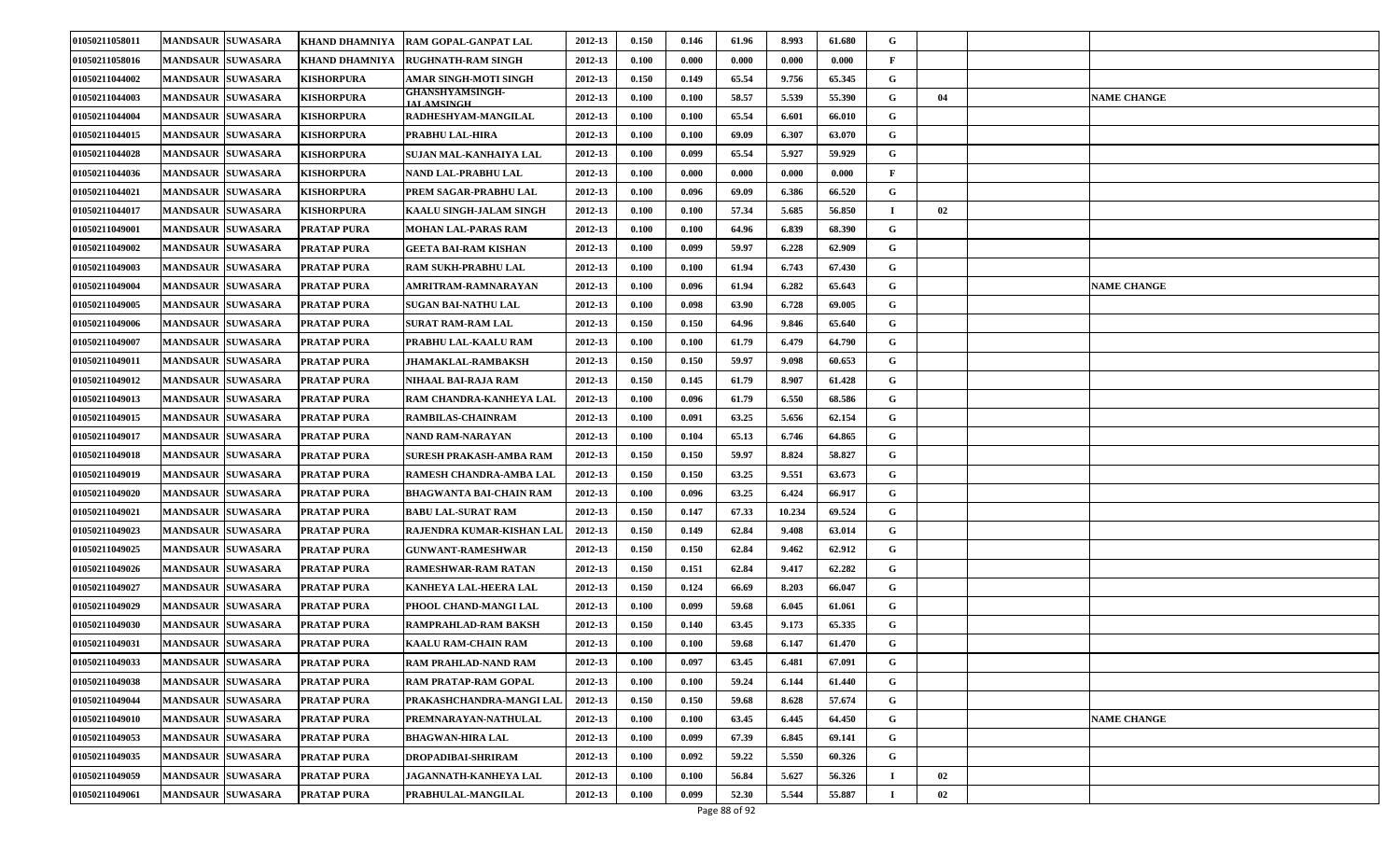| 01050211033002 | <b>MANDSAUR SUWASARA</b> | <b>RUNIJA</b> | <b>BHANWAR LAL-MAGNI RAM</b>        | 2012-13 | 0.150 | 0.151 | 64.99 | 9.804  | 65.013 | G           |  |
|----------------|--------------------------|---------------|-------------------------------------|---------|-------|-------|-------|--------|--------|-------------|--|
| 01050211033001 | <b>MANDSAUR SUWASARA</b> | <b>RUNIJA</b> | BHERU LAL-SHANKAR LAL               | 2012-13 | 0.150 | 0.150 | 65.20 | 9.668  | 64.453 | G           |  |
| 01050211033006 | <b>MANDSAUR SUWASARA</b> | <b>RUNIJA</b> | <b>BAGDI RAM-DEVA</b>               | 2012-13 | 0.150 | 0.148 | 62.65 | 9.389  | 63.354 | G           |  |
| 01050211033009 | <b>MANDSAUR SUWASARA</b> | <b>RUNIJA</b> | RANCHOR-JAGANNATH                   | 2012-13 | 0.150 | 0.147 | 59.77 | 9.000  | 61.224 | G           |  |
| 01050211033010 | <b>MANDSAUR SUWASARA</b> | <b>RUNIJA</b> | NANDU BAI-NAND LAL                  | 2012-13 | 0.100 | 0.102 | 65.20 | 6.976  | 68.392 | G           |  |
| 01050211033011 | <b>MANDSAUR SUWASARA</b> | <b>RUNIJA</b> | <b>MANGI LAL-KAALU</b>              | 2012-13 | 0.100 | 0.102 | 70.85 | 7.176  | 70.353 | G           |  |
| 01050211033012 | <b>MANDSAUR SUWASARA</b> | <b>RUNIJA</b> | RAMESHCHANDRA-KASHI BAI             | 2012-13 | 0.100 | 0.102 | 59.06 | 6.252  | 61.294 | G           |  |
| 01050211033013 | <b>MANDSAUR SUWASARA</b> | RUNIJA        | MANGI LAL-HARI RAM                  | 2012-13 | 0.150 | 0.149 | 66.52 | 10.178 | 68.309 | G           |  |
| 01050211033017 | <b>MANDSAUR SUWASARA</b> | <b>RUNIJA</b> | SHAKUR BAI-RADHAKISHAN              | 2012-13 | 0.100 | 0.099 | 63.52 | 6.107  | 61.812 | G           |  |
| 01050211033018 | <b>MANDSAUR SUWASARA</b> | <b>RUNIJA</b> | <b>SHIV NARAYAN-BAPU LAL</b>        | 2012-13 | 0.150 | 0.147 | 63.52 | 9.419  | 64.075 | G           |  |
| 01050211033019 | <b>MANDSAUR SUWASARA</b> | <b>RUNIJA</b> | <b>MANGI BAI-MATHURA LAL</b>        | 2012-13 | 0.150 | 0.150 | 70.80 | 10.711 | 71.406 | G           |  |
| 01050211033022 | <b>MANDSAUR SUWASARA</b> | <b>RUNIJA</b> | KAALI BAI-MEHTAB                    | 2012-13 | 0.100 | 0.098 | 57.54 | 5.828  | 59.469 | G           |  |
| 01050211033029 | <b>MANDSAUR SUWASARA</b> | <b>RUNIJA</b> | <b>KALA BAI-BHAGIRATH</b>           | 2012-13 | 0.150 | 0.142 | 65.20 | 9.482  | 66.775 | G           |  |
| 01050211033031 | <b>MANDSAUR SUWASARA</b> | <b>RUNIJA</b> | <b>GOPAL-RAMNARAYAN</b>             | 2012-13 | 0.100 | 0.099 | 63.52 | 6.207  | 62.697 | G           |  |
| 01050211033032 | <b>MANDSAUR SUWASARA</b> | <b>RUNIJA</b> | KAARI BAI-KANHAIYA LAL              | 2012-13 | 0.100 | 0.101 | 59.06 | 6.176  | 61.270 | G           |  |
| 01050211033034 | <b>MANDSAUR SUWASARA</b> | <b>RUNIJA</b> | UDAY SINGH-BHUWANI SINGH            | 2012-13 | 0.100 | 0.100 | 63.53 | 6.571  | 65.710 | G           |  |
| 01050211033038 | <b>MANDSAUR SUWASARA</b> | <b>RUNIJA</b> | RAMNARAYAN-CHAMPA LAL               | 2012-13 | 0.150 | 0.153 | 68.00 | 10.744 | 70.222 | G           |  |
| 01050211033041 | <b>MANDSAUR SUWASARA</b> | <b>RUNIJA</b> | <b>RAM CHANDRA-DHANNA</b>           | 2012-13 | 0.150 | 0.151 | 63.53 | 9.720  | 64.371 | G           |  |
| 01050211033042 | <b>MANDSAUR SUWASARA</b> | <b>RUNIJA</b> | <b>MAGNI BAI-BHERU LAL</b>          | 2012-13 | 0.100 | 0.096 | 59.47 | 5.599  | 58.323 | G           |  |
| 01050211033043 | <b>MANDSAUR SUWASARA</b> | <b>RUNIJA</b> | <b>BADRI LAL-KHEMRAJ</b>            | 2012-13 | 0.150 | 0.148 | 63.53 | 9.584  | 64.669 | G           |  |
| 01050211033046 | <b>MANDSAUR SUWASARA</b> | <b>RUNIJA</b> | RAMESHWAR-BHANWAR LAL               | 2012-13 | 0.150 | 0.142 | 68.68 | 9.154  | 64.510 | G           |  |
| 01050211033047 | <b>MANDSAUR SUWASARA</b> | <b>RUNIJA</b> | <b>BADRI LAL-SHIV LAL</b>           | 2012-13 | 0.100 | 0.102 | 63.22 | 6.728  | 65.703 | G           |  |
| 01050211033048 | <b>MANDSAUR SUWASARA</b> | <b>RUNIJA</b> | <b>BHAGWAN-BHERA</b>                | 2012-13 | 0.150 | 0.146 | 63.22 | 9.375  | 64.168 | G           |  |
| 01050211033052 | <b>MANDSAUR SUWASARA</b> | <b>RUNIJA</b> | RADHESHYAM-RATAN LAL                | 2012-13 | 0.100 | 0.101 | 63.22 | 6.322  | 62.718 | G           |  |
| 01050211033054 | <b>MANDSAUR SUWASARA</b> | <b>RUNIJA</b> | <b>BADRI LAL-BHAGIRATH</b>          | 2012-13 | 0.100 | 0.100 | 63.43 | 6.479  | 64.790 | G           |  |
| 01050211033056 | <b>MANDSAUR SUWASARA</b> | <b>RUNIJA</b> | PURA LAL-MOTI LAL                   | 2012-13 | 0.100 | 0.101 | 63.43 | 6.470  | 64.378 | G           |  |
| 01050211033058 | <b>MANDSAUR SUWASARA</b> | <b>RUNIJA</b> | GEETA BAI-NARAYAN                   | 2012-13 | 0.100 | 0.100 | 59.06 | 6.286  | 62.860 | G           |  |
| 01050211033060 | <b>MANDSAUR SUWASARA</b> | <b>RUNIJA</b> | RAJA RAM-PANNA LAL                  | 2012-13 | 0.100 | 0.099 | 63.43 | 6.334  | 64.239 | G           |  |
| 01050211033061 | <b>MANDSAUR SUWASARA</b> | <b>RUNIJA</b> | <b>MANGI BAI-SHANKAR LAL</b>        | 2012-13 | 0.100 | 0.100 | 59.99 | 6.196  | 61.960 | G           |  |
| 01050211033068 | <b>MANDSAUR SUWASARA</b> | <b>RUNIJA</b> | SHIRAJ-NOOR MOH.                    | 2012-13 | 0.150 | 0.145 | 59.99 | 8.827  | 60.792 | G           |  |
| 01050211033069 | <b>MANDSAUR SUWASARA</b> | RUNIJA        | PRABHU LAL-KANHAIYA LAL             | 2012-13 | 0.100 | 0.102 | 63.42 | 6.514  | 63.863 | G           |  |
| 01050211033070 | <b>MANDSAUR SUWASARA</b> | <b>RUNIJA</b> | PRABHU LAL-HARI RAM                 | 2012-13 | 0.150 | 0.150 | 63.42 | 9.585  | 63.772 | G           |  |
| 01050211033071 | MANDSAUR SUWASARA        | RUNIJA        | RAMESH CHANDRA-HARI RAM             | 2012-13 | 0.150 | 0.149 | 60.61 | 8.988  | 60.444 | G           |  |
| 01050211033074 | <b>MANDSAUR SUWASARA</b> | <b>RUNIJA</b> | <b>GEETA BAI-BAGDI RAM</b>          | 2012-13 | 0.100 | 0.100 | 62.45 | 5.906  | 59.297 | G           |  |
| 01050211033076 | <b>MANDSAUR SUWASARA</b> | <b>RUNIJA</b> | KACHRU-HARI RAM                     | 2012-13 | 0.100 | 0.101 | 68.68 | 7.005  | 69.356 | G           |  |
| 01050211033078 | <b>MANDSAUR SUWASARA</b> | <b>RUNIJA</b> | <b>RAMI BAI-PURA LAL</b>            | 2012-13 | 0.100 | 0.102 | 65.84 | 6.772  | 66.392 | $\mathbf G$ |  |
| 01050211033080 | <b>MANDSAUR SUWASARA</b> | <b>RUNIJA</b> | <b>BHERU LAL-JAGANNATH</b>          | 2012-13 | 0.100 | 0.099 | 65.84 | 6.612  | 66.788 | $\mathbf G$ |  |
| 01050211033081 | <b>MANDSAUR SUWASARA</b> | <b>RUNIJA</b> | KANHAIYA LAL-KISHAN LAL             | 2012-13 | 0.100 | 0.101 | 63.42 | 6.079  | 60.069 | $\mathbf G$ |  |
| 01050211033082 | <b>MANDSAUR SUWASARA</b> | <b>RUNIJA</b> | KAILASH-SHANKAR LAL                 | 2012-13 | 0.150 | 0.150 | 63.02 | 9.768  | 65.077 | G           |  |
| 01050211033087 | <b>MANDSAUR SUWASARA</b> | <b>RUNIJA</b> | <b>MAGAN LAL-BHERU LAL</b>          | 2012-13 | 0.150 | 0.140 | 65.84 | 8.672  | 61.766 | G           |  |
| 01050211033090 | <b>MANDSAUR SUWASARA</b> | <b>RUNIJA</b> | RAM CHANDRA-RAM LAL<br><b>CHOTA</b> | 2012-13 | 0.150 | 0.144 | 63.02 | 9.579  | 66.383 | G           |  |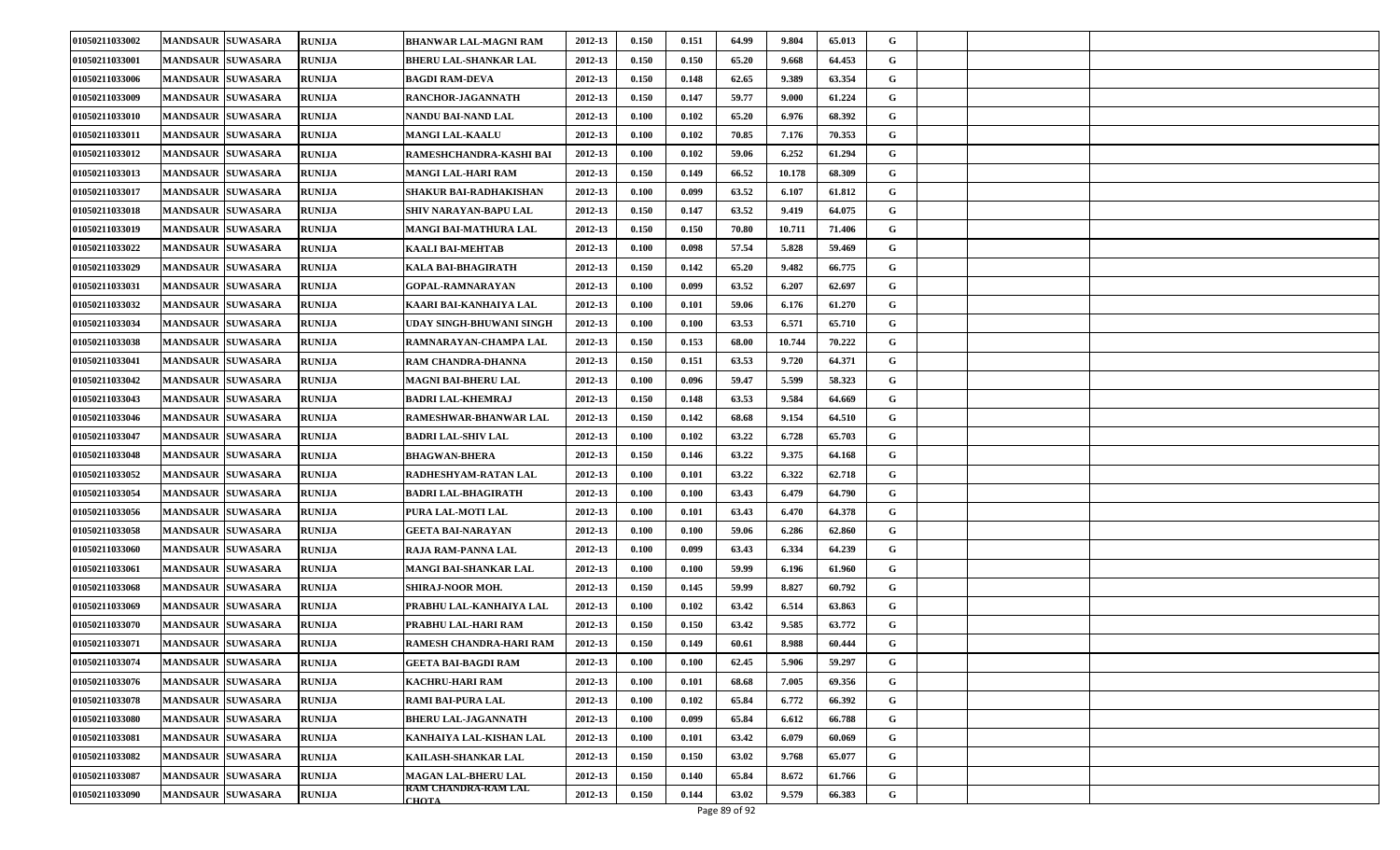| 01050211033091 | <b>MANDSAUR SUWASARA</b> | <b>RUNIJA</b> | <b>MANGI LAL-DHULA</b>                                     | 2012-13 | 0.150 | 0.148 | 63.02 | 9.723  | 65.696 | G           |  |
|----------------|--------------------------|---------------|------------------------------------------------------------|---------|-------|-------|-------|--------|--------|-------------|--|
| 01050211033094 | <b>MANDSAUR SUWASARA</b> | <b>RUNIJA</b> | KASHI RAM-BHANWAR LAL                                      | 2012-13 | 0.100 | 0.102 | 63.22 | 6.521  | 63.931 | G           |  |
| 01050211033095 | <b>MANDSAUR SUWASARA</b> | <b>RUNIJA</b> | <b>BASANTI LAL-RAM CHANDRA</b>                             | 2012-13 | 0.100 | 0.102 | 60.87 | 6.044  | 59.023 | G           |  |
| 01050211033099 | <b>MANDSAUR SUWASARA</b> | <b>RUNIJA</b> | DHAPU BAI-RAMESH DAS<br><b>RAIRACL</b>                     | 2012-13 | 0.100 | 0.102 | 65.65 | 6.556  | 64.591 | G           |  |
| 01050211033109 | <b>MANDSAUR SUWASARA</b> | <b>RUNIJA</b> | <b>GORDHAN LAL-MOTI LAL</b>                                | 2012-13 | 0.100 | 0.101 | 57.22 | 6.204  | 61.183 | G           |  |
| 01050211033113 | <b>MANDSAUR SUWASARA</b> | <b>RUNIJA</b> | PURI BAI-PYARA                                             | 2012-13 | 0.150 | 0.153 | 65.65 | 10.373 | 67.665 | G           |  |
| 01050211033114 | <b>MANDSAUR SUWASARA</b> | <b>RUNIJA</b> | KANHAIYA LAL-DHUL JI                                       | 2012-13 | 0.150 | 0.153 | 63.22 | 9.790  | 63.820 | G           |  |
| 01050211033119 | <b>MANDSAUR SUWASARA</b> | RUNIJA        | DALLU BAI-RUP CHANDRA JAIN                                 | 2012-13 | 0.100 | 0.103 | 65.65 | 6.574  | 64.137 | G           |  |
| 01050211033123 | <b>MANDSAUR SUWASARA</b> | <b>RUNIJA</b> | PURA LAL-MANGI LAL BAAGDI                                  | 2012-13 | 0.100 | 0.099 | 63.22 | 6.566  | 66.323 | G           |  |
| 01050211033124 | <b>MANDSAUR SUWASARA</b> | <b>RUNIJA</b> | DWARKA PRASAD-RAM<br>NARAVAN                               | 2012-13 | 0.150 | 0.145 | 62.58 | 9.235  | 63.602 | G           |  |
| 01050211033059 | <b>MANDSAUR SUWASARA</b> | <b>RUNIJA</b> | RAKHAB CHAND-HARI RAM                                      | 2012-13 | 0.150 | 0.153 | 64.21 | 9.760  | 63.791 | G           |  |
| 01050211033126 | <b>MANDSAUR SUWASARA</b> | <b>RUNIJA</b> | NARENDRA KUMAR-NAND<br>KISHOR                              | 2012-13 | 0.150 | 0.146 | 62.58 | 9.423  | 64.763 | G           |  |
| 01050211033127 | <b>MANDSAUR SUWASARA</b> | <b>RUNIJA</b> | KISHOR-D.P. GULABCHANDRA                                   | 2012-13 | 0.100 | 0.099 | 64.21 | 6.504  | 65.830 | G           |  |
| 01050211033128 | <b>MANDSAUR SUWASARA</b> | <b>RUNIJA</b> | <b>KASNI BAI-NARAYAN</b>                                   | 2012-13 | 0.100 | 0.101 | 62.58 | 6.231  | 61.815 | G           |  |
| 01050211033131 | <b>MANDSAUR SUWASARA</b> | <b>RUNIJA</b> | RUKMAN BAI -GANPAT LAL                                     | 2012-13 | 0.100 | 0.101 | 64.21 | 6.586  | 64.951 | G           |  |
| 01050211033137 | <b>MANDSAUR SUWASARA</b> | <b>RUNIJA</b> | <b>BHAGWAN LAL-ONKAR</b>                                   | 2012-13 | 0.100 | 0.096 | 65.05 | 6.384  | 66.431 | G           |  |
| 01050211033145 | <b>MANDSAUR SUWASARA</b> | <b>RUNIJA</b> | PURA-MAGAN                                                 | 2012-13 | 0.100 | 0.101 | 59.99 | 6.162  | 61.010 | G           |  |
| 01050211033146 | <b>MANDSAUR SUWASARA</b> | <b>RUNIJA</b> | <b>CHUNNI LAL-GANGA RAM</b>                                | 2012-13 | 0.100 | 0.100 | 59.66 | 6.034  | 60.340 | G           |  |
| 01050211033147 | <b>MANDSAUR SUWASARA</b> | <b>RUNIJA</b> | <b>RAM KISHAN-BALDEV</b>                                   | 2012-13 | 0.100 | 0.094 | 59.66 | 6.111  | 64.804 | G           |  |
| 01050211033150 | <b>MANDSAUR SUWASARA</b> | <b>RUNIJA</b> | <b>BHIMA SHANKAR-NATHU</b>                                 | 2012-13 | 0.100 | 0.101 | 66.80 | 7.004  | 69.072 | G           |  |
| 01050211033155 | <b>MANDSAUR SUWASARA</b> | <b>RUNIJA</b> | <b>ISHWAR LAL-ASHA RAM</b>                                 | 2012-13 | 0.150 | 0.150 | 65.42 | 9.757  | 65.046 | G           |  |
| 01050211033156 | <b>MANDSAUR SUWASARA</b> | <b>RUNIJA</b> | <b>BHANWAR LAL-SHANKAR LAL</b>                             | 2012-13 | 0.100 | 0.099 | 66.80 | 6.527  | 65.995 | G           |  |
| 01050211033158 | <b>MANDSAUR SUWASARA</b> | <b>RUNIJA</b> | RAJENDRA SINGH-UDAY SINGH                                  | 2012-13 | 0.100 | 0.101 | 65.42 | 6.738  | 66.449 | G           |  |
| 01050211033159 | <b>MANDSAUR SUWASARA</b> | <b>RUNIJA</b> | RAM CHANDRA-CHAMPA LAL                                     | 2012-13 | 0.100 | 0.102 | 63.24 | 6.568  | 64.203 | G           |  |
| 01050211033160 | <b>MANDSAUR SUWASARA</b> | <b>RUNIJA</b> | <b>MAGAN-KESHU RAM</b>                                     | 2012-13 | 0.100 | 0.094 | 62.35 | 6.039  | 64.519 | G           |  |
| 01050211033161 | <b>MANDSAUR SUWASARA</b> | <b>RUNIJA</b> | PURAN LAL-JAMANA LAL                                       | 2012-13 | 0.100 | 0.098 | 66.80 | 6.613  | 67.480 | G           |  |
| 01050211033162 | <b>MANDSAUR SUWASARA</b> | <b>RUNIJA</b> | MOHAN BAI-KANHAIYA LAL                                     | 2012-13 | 0.100 | 0.102 | 71.02 | 7.153  | 70.127 | G           |  |
| 01050211033163 | <b>MANDSAUR SUWASARA</b> | <b>RUNIJA</b> | KAILASH CHANDRA-RAMESH<br>CHANDRA<br>GOVARDHAN LAL-BHANWAR | 2012-13 | 0.100 | 0.102 | 68.27 | 7.363  | 72.186 | G           |  |
| 01050211033165 | <b>MANDSAUR SUWASARA</b> | <b>RUNIJA</b> | $A$ $I$ .                                                  | 2012-13 | 0.150 | 0.148 | 65.05 | 9.897  | 66.781 | G           |  |
| 01050211033168 | <b>MANDSAUR SUWASARA</b> | <b>RUNIJA</b> | <b>HIMMAT BAI-BHANWAR SINGH</b>                            | 2012-13 | 0.150 | 0.150 | 62.35 | 9.388  | 62.587 | G           |  |
| 01050211033169 | <b>MANDSAUR SUWASARA</b> | <b>RUNIJA</b> | SHIV NARAYAN-SHAMBHU LAL                                   | 2012-13 | 0.150 | 0.148 | 68.27 | 10.280 | 69.272 | G           |  |
| 01050211033172 | <b>MANDSAUR SUWASARA</b> | <b>RUNIJA</b> | RAM CHANDRA-KAALU                                          | 2012-13 | 0.150 | 0.144 | 62.35 | 9.344  | 64.754 | G           |  |
| 01050211033173 | MANDSAUR SUWASARA        | RUNIJA        | KASHI RAM-RADHAKISHAN                                      | 2012-13 | 0.100 | 0.099 | 65.42 | 6.383  | 64.474 | G           |  |
| 01050211033175 | <b>MANDSAUR SUWASARA</b> | <b>RUNIJA</b> | <b>BASANTI LAL-ASHA RAM</b>                                | 2012-13 | 0.100 | 0.100 | 66.17 | 6.475  | 64.750 | G           |  |
| 01050211033176 | <b>MANDSAUR SUWASARA</b> | <b>RUNIJA</b> | BHERU LAL-BIHARI LAL                                       | 2012-13 | 0.100 | 0.099 | 62.63 | 5.986  | 60.465 | G           |  |
| 01050211033177 | <b>MANDSAUR SUWASARA</b> | <b>RUNIJA</b> | <b>ABDUL GAFFUR-GUL MOH.</b>                               | 2012-13 | 0.100 | 0.101 | 66.17 | 6.797  | 67.164 | $\mathbf G$ |  |
| 01050211033178 | <b>MANDSAUR SUWASARA</b> | <b>RUNIJA</b> | <b>GANGA RAM-SWARUP</b>                                    | 2012-13 | 0.100 | 0.101 | 62.63 | 6.379  | 62.909 | $\mathbf G$ |  |
| 01050211033179 | <b>MANDSAUR SUWASARA</b> | <b>RUNIJA</b> | <b>SUKH LAL-RAM LAL</b>                                    | 2012-13 | 0.100 | 0.099 | 68.27 | 6.554  | 66.470 | $\mathbf G$ |  |
| 01050211033180 | <b>MANDSAUR SUWASARA</b> | <b>RUNIJA</b> | DANU SINGH-JUJHAR SINGH                                    | 2012-13 | 0.150 | 0.147 | 60.46 | 8.983  | 61.109 | G           |  |
| 01050211033181 | <b>MANDSAUR SUWASARA</b> | <b>RUNIJA</b> | LAXMI NARAYAN-RAM<br><b>NARAYAN</b>                        | 2012-13 | 0.150 | 0.152 | 66.17 | 10.162 | 67.031 | G           |  |
| 01050211033185 | <b>MANDSAUR SUWASARA</b> | <b>RUNIJA</b> | <b>BHERU LAL-PURA</b>                                      | 2012-13 | 0.100 | 0.101 | 62.63 | 6.361  | 62.732 | G           |  |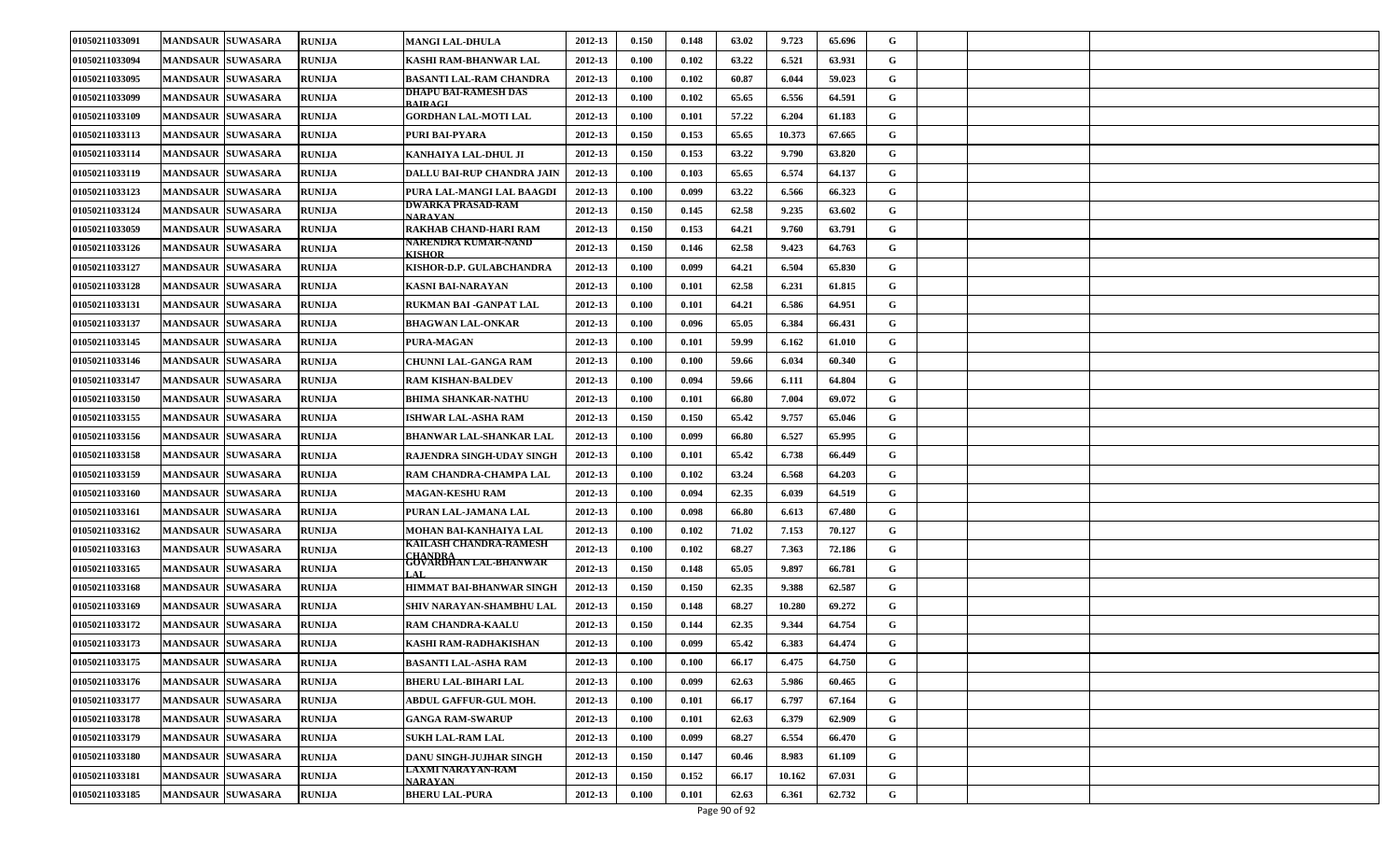| 01050211033191 | <b>MANDSAUR SUWASARA</b> | <b>RUNIJA</b> | SATYANARAYAN-RAMA<br><b>HAMAR</b>         | 2012-13 | 0.100 | 0.104 | 60.46 | 6.391  | 61.689 | G            |  |
|----------------|--------------------------|---------------|-------------------------------------------|---------|-------|-------|-------|--------|--------|--------------|--|
| 01050211033198 | <b>MANDSAUR SUWASARA</b> | RUNIJA        | SATYANARAYAN-MANGI LAL                    | 2012-13 | 0.100 | 0.102 | 59.19 | 6.020  | 59.020 | G            |  |
| 01050211033199 | <b>MANDSAUR SUWASARA</b> | <b>RUNIJA</b> | RAM GOPAL-JAGANNATH                       | 2012-13 | 0.150 | 0.150 | 62.37 | 9.730  | 64.867 | G            |  |
| 01050211033201 | <b>MANDSAUR SUWASARA</b> | <b>RUNIJA</b> | AATMA RAM-JAGANNATH                       | 2012-13 | 0.150 | 0.148 | 62.37 | 9.266  | 62.566 | G            |  |
| 01050211033205 | <b>MANDSAUR SUWASARA</b> | <b>RUNIJA</b> | ISHTAQAR KHA-MAQBUL KHA                   | 2012-13 | 0.100 | 0.101 | 62.37 | 6.522  | 64.447 | G            |  |
| 01050211033208 | <b>MANDSAUR SUWASARA</b> | <b>RUNIJA</b> | RANCHHOR-KAARU LAL                        | 2012-13 | 0.150 | 0.147 | 71.76 | 10.200 | 69.577 | G            |  |
| 01050211033210 | <b>MANDSAUR SUWASARA</b> | <b>RUNIJA</b> | <b>KAARU LAL-PURA CHAMAR</b>              | 2012-13 | 0.150 | 0.148 | 62.37 | 9.142  | 61.770 | G            |  |
| 01050211033213 | <b>MANDSAUR SUWASARA</b> | RUNIJA        | RAM NIWAS-SHIV NARAYAN                    | 2012-13 | 0.100 | 0.102 | 65.32 | 6.541  | 64.443 | G            |  |
| 01050211033214 | <b>MANDSAUR SUWASARA</b> | <b>RUNIJA</b> | NATHU LAL-KISHAN LAL                      | 2012-13 | 0.100 | 0.099 | 62.37 | 6.317  | 64.067 | G            |  |
| 01050211033215 | <b>MANDSAUR SUWASARA</b> | <b>RUNIJA</b> | SOHAN BAI-BHANWAR LAL                     | 2012-13 | 0.100 | 0.100 | 65.32 | 6.355  | 63.550 | G            |  |
| 01050211033217 | <b>MANDSAUR SUWASARA</b> | <b>RUNIJA</b> | SOHAN BAI-MANGI LAL                       | 2012-13 | 0.100 | 0.099 | 69.46 | 7.125  | 71.970 | G            |  |
| 01050211033218 | <b>MANDSAUR SUWASARA</b> | <b>RUNIJA</b> | SHIV NARAYAN-DHURA                        | 2012-13 | 0.150 | 0.150 | 62.37 | 9.338  | 62.088 | G            |  |
| 01050211033226 | <b>MANDSAUR SUWASARA</b> | <b>RUNIJA</b> | RAM CHANDRA-MANGI LAL                     | 2012-13 | 0.100 | 0.101 | 65.32 | 6.392  | 63.162 | G            |  |
| 01050211033027 | <b>MANDSAUR SUWASARA</b> | <b>RUNIJA</b> | <b>BAPU LAL-NANDA</b>                     | 2012-13 | 0.150 | 0.149 | 59.19 | 8.650  | 58.249 | G            |  |
| 01050211033187 | <b>MANDSAUR SUWASARA</b> | <b>RUNIJA</b> | RADHESHYAM-SHIV LAL                       | 2012-13 | 0.100 | 0.100 | 63.80 | 6.316  | 63.160 | G            |  |
| 01050211033225 | <b>MANDSAUR SUWASARA</b> | <b>RUNIJA</b> | RAMESH CHANDRA-BHERU LAL                  | 2012-13 | 0.150 | 0.151 | 59.19 | 8.879  | 58.724 | G            |  |
| 01050211033035 | <b>MANDSAUR SUWASARA</b> | <b>RUNIJA</b> | KAALU SINGH-HARI SINGH                    | 2012-13 | 0.100 | 0.100 | 58.78 | 6.164  | 61.640 | G            |  |
| 01050211033235 | <b>MANDSAUR SUWASARA</b> | <b>RUNIJA</b> | <b>HIRA LAL-JAGANNATH</b>                 | 2012-13 | 0.150 | 0.126 | 69.46 | 8.176  | 64.888 | G            |  |
| 01050211033101 | <b>MANDSAUR SUWASARA</b> | <b>RUNIJA</b> | GANGA RAM-PURA LAL                        | 2012-13 | 0.100 | 0.102 | 69.46 | 7.194  | 70.323 | G            |  |
| 01050211033105 | <b>MANDSAUR SUWASARA</b> | <b>RUNIJA</b> | SHYAMA BAI-YADUNANDAN<br>JOSHI            | 2012-13 | 0.150 | 0.148 | 62.02 | 9.241  | 62.608 | G            |  |
| 01050211033237 | <b>MANDSAUR SUWASARA</b> | <b>RUNIJA</b> | AJIT KUMAR-ANANDI LAL                     | 2012-13 | 0.100 | 0.099 | 65.22 | 6.541  | 66.070 | G            |  |
| 01050211033239 | <b>MANDSAUR SUWASARA</b> | <b>RUNIJA</b> | BHUWANI SHANKAR-SHIV LAL                  | 2012-13 | 0.150 | 0.153 | 65.22 | 10.025 | 65.522 | G            |  |
| 01050211033004 | <b>MANDSAUR SUWASARA</b> | <b>RUNIJA</b> | KANKU BAI-RANCHHOR                        | 2012-13 | 0.100 | 0.100 | 63.80 | 6.517  | 65.170 | G            |  |
| 01050211033138 | <b>MANDSAUR SUWASARA</b> | <b>RUNIJA</b> | PARMANAND-RAM CHANDAR                     | 2012-13 | 0.150 | 0.156 | 68.19 | 11.203 | 71.906 | G            |  |
| 01050211033143 | <b>MANDSAUR SUWASARA</b> | <b>RUNIJA</b> | RAM CHANDRA-BHUWAAN                       | 2012-13 | 0.100 | 0.096 | 62.73 | 5.915  | 61.808 | G            |  |
| 01050211033108 | <b>MANDSAUR SUWASARA</b> | <b>RUNIJA</b> | HUSSIAN SHEIKH-GAFFAR KHA                 | 2012-13 | 0.100 | 0.101 | 65.22 | 6.559  | 65.069 | G            |  |
| 01050211033121 | <b>MANDSAUR SUWASARA</b> | <b>RUNIJA</b> | <b>MOHAN LAL-JAGANNATH</b>                | 2012-13 | 0.150 | 0.151 | 65.74 | 9.936  | 66.019 | G            |  |
| 01050211033247 | <b>MANDSAUR SUWASARA</b> | <b>RUNIJA</b> | <b>KAALI BAI-RAM LAL</b>                  | 2012-13 | 0.100 | 0.096 | 65.79 | 6.382  | 66.479 | G            |  |
| 01050211033248 | <b>MANDSAUR SUWASARA</b> | <b>RUNIJA</b> | KANHAIYA LAL-GANESH RAM                   | 2012-13 | 0.100 | 0.000 | 0.000 | 0.000  | 0.000  | $\mathbf{F}$ |  |
| 01050211033253 | <b>MANDSAUR SUWASARA</b> | <b>RUNIJA</b> | <b>KARIM BAKSH-HUSSAIN BAKSH</b>          | 2012-13 | 0.100 | 0.099 | 65.74 | 6.734  | 67.883 | G            |  |
| 01050211033254 | <b>MANDSAUR SUWASARA</b> | <b>RUNIJA</b> | RAMCHANDRA - D.P. DHURIBAI                | 2012-13 | 0.150 | 0.149 | 60.45 | 9.188  | 61.499 | G            |  |
| 01050211033024 | <b>MANDSAUR SUWASARA</b> | <b>RUNIJA</b> | RAMSUKHI BAI-RADHESHYAM                   | 2012-13 | 0.150 | 0.149 | 68.19 | 10.482 | 70.443 | G            |  |
| 01050211033077 | <b>MANDSAUR SUWASARA</b> | <b>RUNIJA</b> | DEVILAL-PRABHULAL                         | 2012-13 | 0.100 | 0.099 | 65.74 | 6.621  | 67.150 | G            |  |
| 01050211033148 | MANDSAUR SUWASARA        | <b>RUNIJA</b> | <b>MAGAN LAL-KANHA</b>                    | 2012-13 | 0.100 | 0.099 | 64.93 | 6.400  | 64.646 | G            |  |
| 01050211033186 | <b>MANDSAUR SUWASARA</b> | <b>RUNIJA</b> | <b>BAALU SINGH-AMAR SINGH</b>             | 2012-13 | 0.100 | 0.103 | 63.80 | 7.036  | 68.046 | G            |  |
| 01050211033202 | <b>MANDSAUR SUWASARA</b> | <b>RUNIJA</b> | <b>ISHWAR LAL-PRABHU LAL</b>              | 2012-13 | 0.150 | 0.146 | 68.19 | 10.345 | 70.759 | G            |  |
| 01050211033203 | <b>MANDSAUR SUWASARA</b> | <b>RUNIJA</b> | <b>RAMESH CHANDRA-GANGA</b><br><b>RAM</b> | 2012-13 | 0.150 | 0.152 | 64.93 | 10.027 | 66.010 | G            |  |
| 01050211033132 | <b>MANDSAUR SUWASARA</b> | <b>RUNIJA</b> | PIRU LAL-GAFFUR                           | 2012-13 | 0.100 | 0.098 | 64.93 | 6.586  | 67.204 | G            |  |
| 01050211033067 | <b>MANDSAUR SUWASARA</b> | <b>RUNIJA</b> | <b>DEVI LAL-NANU RAM</b>                  | 2012-13 | 0.100 | 0.100 | 60.45 | 5.812  | 58.178 | G            |  |
| 01050211033073 | <b>MANDSAUR SUWASARA</b> | <b>RUNIJA</b> | PRAKASH CHANDRA-MANNA<br>$A$ $I$ .        | 2012-13 | 0.100 | 0.101 | 62.35 | 6.351  | 63.006 | G            |  |
| 01050211033222 | MANDSAUR SUWASARA        | <b>RUNIJA</b> | <b>KAARU LAL-AMRA</b>                     | 2012-13 | 0.100 | 0.096 | 62.35 | 6.467  | 67.365 | G            |  |